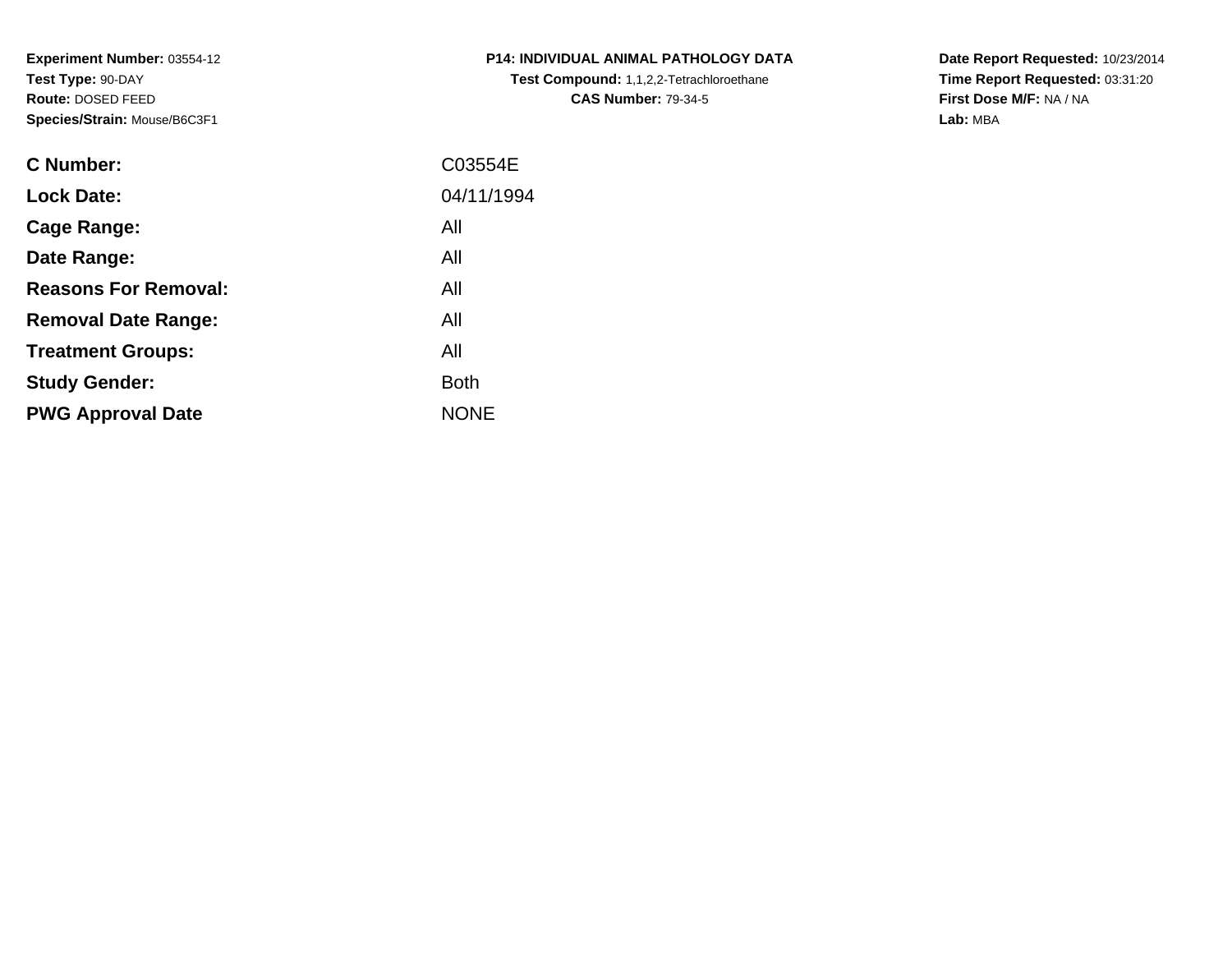| Experiment Number: 03554-12<br>Test Type: 90-DAY<br>Route: DOSED FEED<br>Species/Strain: Mouse/B6C3F1 | <b>P14: INDIVIDUAL ANIMAL PATHOLOGY DATA</b><br>Test Compound: 1,1,2,2-Tetrachloroethane<br><b>CAS Number: 79-34-5</b> |                                   | Date Report Requested: 10/23/2014<br>Time Report Requested: 03:31:20<br>First Dose M/F: NA / NA<br>Lab: MBA |
|-------------------------------------------------------------------------------------------------------|------------------------------------------------------------------------------------------------------------------------|-----------------------------------|-------------------------------------------------------------------------------------------------------------|
| <b>ANIMAL ID: 1</b>                                                                                   | <b>TRT#: 1</b>                                                                                                         | <b>SEX: Male</b>                  | DAY ON TEST: 92                                                                                             |
|                                                                                                       | <b>DOSE: UNTREAT CONTROL</b>                                                                                           | <b>DISP: Terminal Sacrifice</b>   | <b>HISTO: MB194G-1</b>                                                                                      |
|                                                                                                       |                                                                                                                        | ORGAN AND ACCOUNTABLE SITE STATUS |                                                                                                             |
| <b>NORMAL</b>                                                                                         |                                                                                                                        |                                   |                                                                                                             |
| * Adrenal Cortex                                                                                      | * Adrenal Medulla                                                                                                      | * Blood Vessel                    | * Bone                                                                                                      |
| * Bone Marrow                                                                                         | * Brain                                                                                                                | * Epididymis                      | * Esophagus                                                                                                 |
| * Heart                                                                                               | * Intestine Large, Cecum                                                                                               | * Intestine Large, Colon          | * Intestine Large, Rectum                                                                                   |
| * Intestine Small, Duodenum                                                                           | * Intestine Small, Ileum                                                                                               | * Intestine Small, Jejunum        | * Islets, Pancreatic                                                                                        |
| * Kidney                                                                                              | * Liver                                                                                                                | * Lung                            | * Lymph Node, Mandibular                                                                                    |
| * Lymph Node, Mesenteric                                                                              | * Nose                                                                                                                 | * Pancreas                        | * Parathyroid Gland                                                                                         |
| * Pituitary Gland                                                                                     | * Preputial Gland                                                                                                      | * Prostate                        | * Salivary Glands                                                                                           |
| * Seminal Vesicle                                                                                     | * Skin                                                                                                                 | * Spleen                          | * Stomach, Forestomach                                                                                      |
| * Stomach, Glandular                                                                                  | * Testes                                                                                                               | * Thymus                          | * Thyroid Gland                                                                                             |
| * Trachea                                                                                             | * Urinary Bladder                                                                                                      |                                   |                                                                                                             |
| <b>MISSING</b>                                                                                        |                                                                                                                        |                                   |                                                                                                             |
| * Mammary Gland                                                                                       |                                                                                                                        |                                   |                                                                                                             |
| <b>OBSERVATIONS</b>                                                                                   |                                                                                                                        |                                   |                                                                                                             |
| * Gallbladder                                                                                         |                                                                                                                        | Inflammation                      | Moderate                                                                                                    |
| PRIMARY CAUSE OF DEATH                                                                                |                                                                                                                        |                                   |                                                                                                             |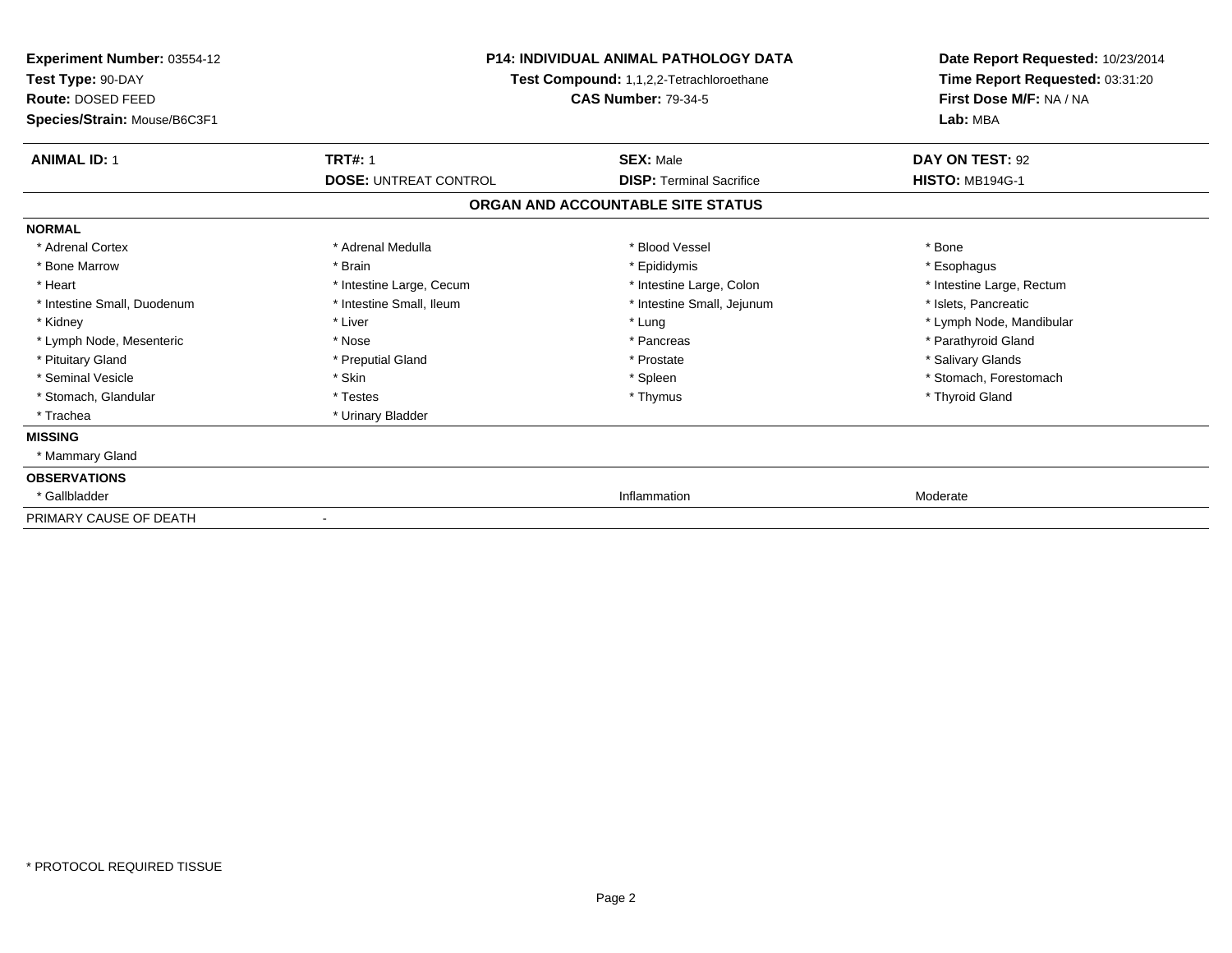| <b>Experiment Number: 03554-12</b><br>Test Type: 90-DAY<br><b>Route: DOSED FEED</b><br>Species/Strain: Mouse/B6C3F1 | <b>P14: INDIVIDUAL ANIMAL PATHOLOGY DATA</b><br>Test Compound: 1,1,2,2-Tetrachloroethane<br><b>CAS Number: 79-34-5</b> |                                   | Date Report Requested: 10/23/2014<br>Time Report Requested: 03:31:20<br>First Dose M/F: NA / NA<br>Lab: MBA |  |
|---------------------------------------------------------------------------------------------------------------------|------------------------------------------------------------------------------------------------------------------------|-----------------------------------|-------------------------------------------------------------------------------------------------------------|--|
| <b>ANIMAL ID: 2</b>                                                                                                 | <b>TRT#: 1</b>                                                                                                         | <b>SEX: Male</b>                  | DAY ON TEST: 92                                                                                             |  |
|                                                                                                                     | <b>DOSE: UNTREAT CONTROL</b>                                                                                           | <b>DISP: Terminal Sacrifice</b>   | <b>HISTO: MB194G-2</b>                                                                                      |  |
|                                                                                                                     |                                                                                                                        | ORGAN AND ACCOUNTABLE SITE STATUS |                                                                                                             |  |
| <b>NORMAL</b>                                                                                                       |                                                                                                                        |                                   |                                                                                                             |  |
| * Adrenal Cortex                                                                                                    | * Adrenal Medulla                                                                                                      | * Blood Vessel                    | * Bone                                                                                                      |  |
| * Bone Marrow                                                                                                       | * Brain                                                                                                                | * Epididymis                      | * Esophagus                                                                                                 |  |
| * Gallbladder                                                                                                       | * Heart                                                                                                                | * Intestine Large, Cecum          | * Intestine Large, Colon                                                                                    |  |
| * Intestine Large, Rectum                                                                                           | * Intestine Small, Duodenum                                                                                            | * Intestine Small, Ileum          | * Intestine Small, Jejunum                                                                                  |  |
| * Islets, Pancreatic                                                                                                | * Kidney                                                                                                               | * Liver                           | * Lung                                                                                                      |  |
| * Lymph Node, Mesenteric                                                                                            | * Nose                                                                                                                 | * Pancreas                        | * Pituitary Gland                                                                                           |  |
| * Preputial Gland                                                                                                   | * Prostate                                                                                                             | * Salivary Glands                 | * Seminal Vesicle                                                                                           |  |
| * Skin                                                                                                              | * Spleen                                                                                                               | * Stomach. Forestomach            | * Stomach, Glandular                                                                                        |  |
| * Testes                                                                                                            | * Thymus                                                                                                               | * Thyroid Gland                   | * Trachea                                                                                                   |  |
| * Urinary Bladder                                                                                                   |                                                                                                                        |                                   |                                                                                                             |  |
| <b>MISSING</b>                                                                                                      |                                                                                                                        |                                   |                                                                                                             |  |
| * Lymph Node, Mandibular                                                                                            | * Mammary Gland                                                                                                        | * Parathyroid Gland               |                                                                                                             |  |
| PRIMARY CAUSE OF DEATH                                                                                              |                                                                                                                        |                                   |                                                                                                             |  |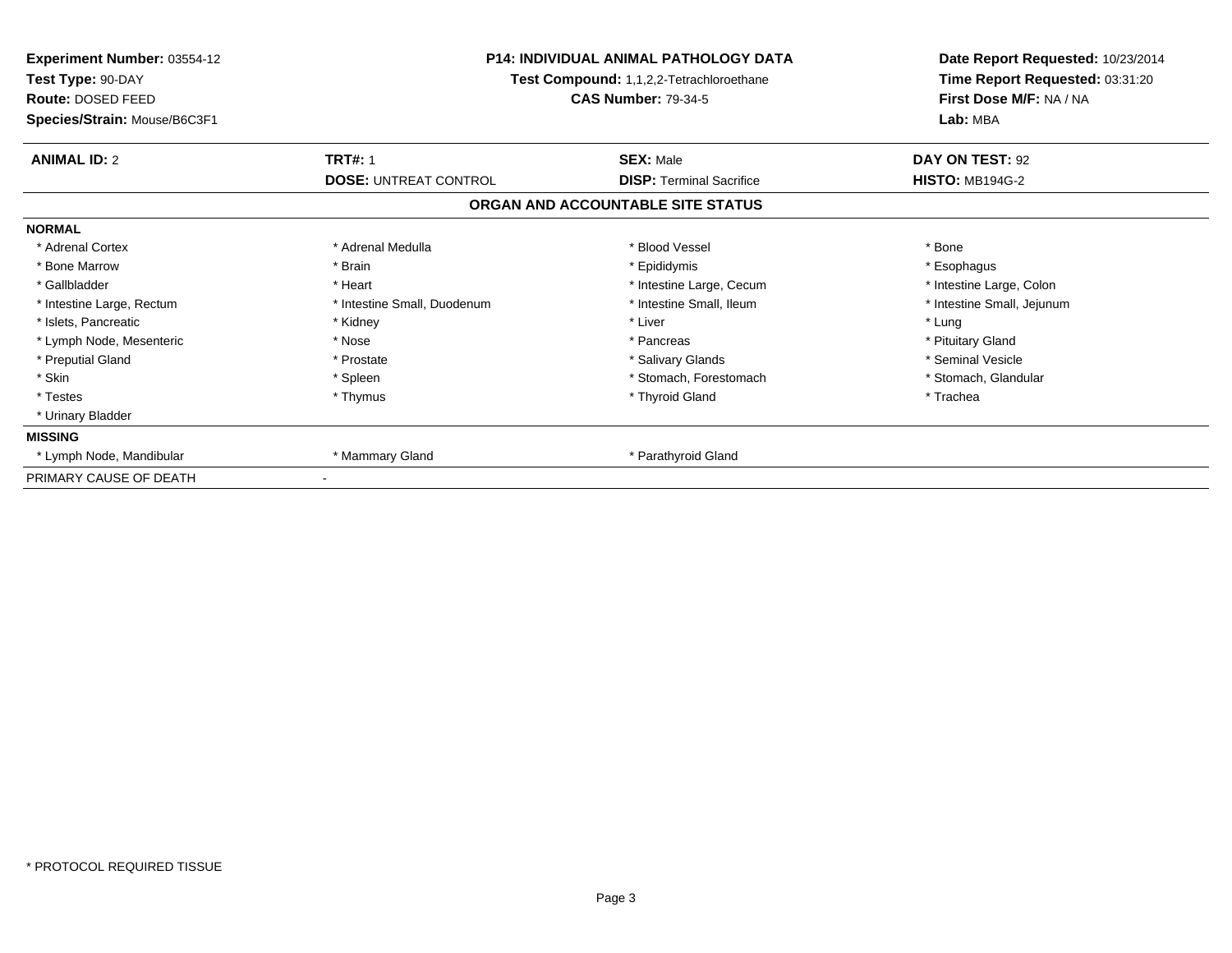| <b>Experiment Number: 03554-12</b><br>Test Type: 90-DAY<br>Route: DOSED FEED | <b>P14: INDIVIDUAL ANIMAL PATHOLOGY DATA</b><br>Test Compound: 1,1,2,2-Tetrachloroethane<br><b>CAS Number: 79-34-5</b> |                                   | Date Report Requested: 10/23/2014<br>Time Report Requested: 03:31:20<br>First Dose M/F: NA / NA |  |
|------------------------------------------------------------------------------|------------------------------------------------------------------------------------------------------------------------|-----------------------------------|-------------------------------------------------------------------------------------------------|--|
| Species/Strain: Mouse/B6C3F1                                                 |                                                                                                                        |                                   | Lab: MBA                                                                                        |  |
| <b>ANIMAL ID: 3</b>                                                          | <b>TRT#: 1</b>                                                                                                         | <b>SEX: Male</b>                  | DAY ON TEST: 92                                                                                 |  |
|                                                                              | <b>DOSE: UNTREAT CONTROL</b>                                                                                           | <b>DISP: Terminal Sacrifice</b>   | <b>HISTO: MB194G-3</b>                                                                          |  |
|                                                                              |                                                                                                                        | ORGAN AND ACCOUNTABLE SITE STATUS |                                                                                                 |  |
| <b>NORMAL</b>                                                                |                                                                                                                        |                                   |                                                                                                 |  |
| * Adrenal Cortex                                                             | * Adrenal Medulla                                                                                                      | * Blood Vessel                    | * Bone                                                                                          |  |
| * Bone Marrow                                                                | * Brain                                                                                                                | * Epididymis                      | * Esophagus                                                                                     |  |
| * Gallbladder                                                                | * Heart                                                                                                                | * Intestine Large, Cecum          | * Intestine Large, Colon                                                                        |  |
| * Intestine Large, Rectum                                                    | * Intestine Small, Duodenum                                                                                            | * Intestine Small, Ileum          | * Intestine Small, Jejunum                                                                      |  |
| * Islets, Pancreatic                                                         | * Kidney                                                                                                               | * Liver                           | * Lung                                                                                          |  |
| * Lymph Node, Mandibular                                                     | * Lymph Node, Mesenteric                                                                                               | * Nose                            | * Pancreas                                                                                      |  |
| * Parathyroid Gland                                                          | * Pituitary Gland                                                                                                      | * Preputial Gland                 | * Prostate                                                                                      |  |
| * Salivary Glands                                                            | * Seminal Vesicle                                                                                                      | * Skin                            | * Spleen                                                                                        |  |
| * Stomach, Forestomach                                                       | * Testes                                                                                                               | * Thymus                          | * Thyroid Gland                                                                                 |  |
| * Trachea                                                                    | * Urinary Bladder                                                                                                      |                                   |                                                                                                 |  |
| <b>MISSING</b>                                                               |                                                                                                                        |                                   |                                                                                                 |  |
| * Mammary Gland                                                              |                                                                                                                        |                                   |                                                                                                 |  |
| <b>OBSERVATIONS</b>                                                          |                                                                                                                        |                                   |                                                                                                 |  |
| * Stomach, Glandular                                                         |                                                                                                                        | Cyst                              | Minimal                                                                                         |  |
| PRIMARY CAUSE OF DEATH                                                       |                                                                                                                        |                                   |                                                                                                 |  |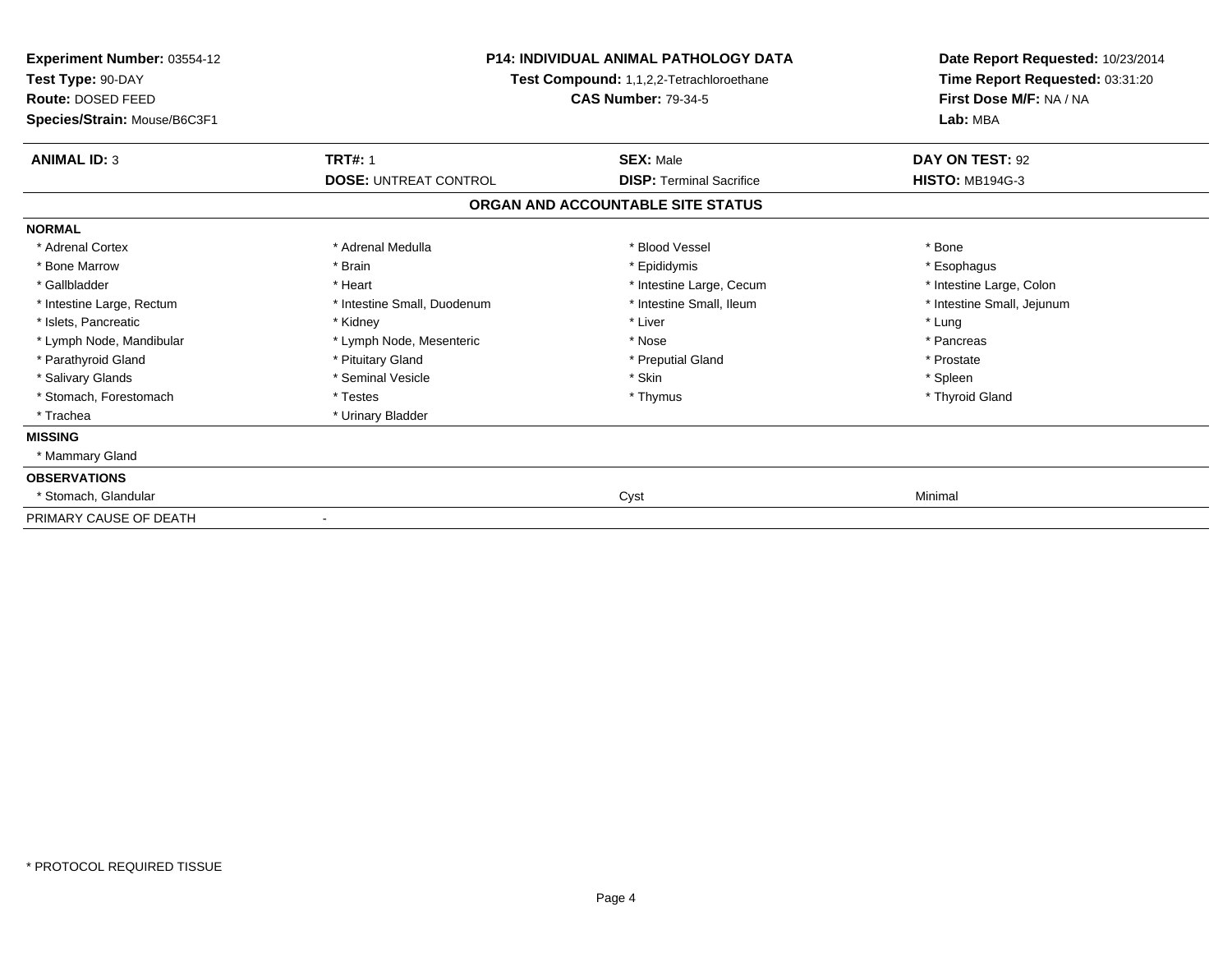| <b>Experiment Number: 03554-12</b><br>Test Type: 90-DAY<br>Route: DOSED FEED<br>Species/Strain: Mouse/B6C3F1 | <b>P14: INDIVIDUAL ANIMAL PATHOLOGY DATA</b><br>Test Compound: 1,1,2,2-Tetrachloroethane<br><b>CAS Number: 79-34-5</b> |                                                     | Date Report Requested: 10/23/2014<br>Time Report Requested: 03:31:20<br>First Dose M/F: NA / NA<br>Lab: MBA |
|--------------------------------------------------------------------------------------------------------------|------------------------------------------------------------------------------------------------------------------------|-----------------------------------------------------|-------------------------------------------------------------------------------------------------------------|
| <b>ANIMAL ID: 4</b>                                                                                          | <b>TRT#: 1</b><br><b>DOSE: UNTREAT CONTROL</b>                                                                         | <b>SEX: Male</b><br><b>DISP: Terminal Sacrifice</b> | DAY ON TEST: 92<br><b>HISTO: MB194G-4</b>                                                                   |
|                                                                                                              |                                                                                                                        | ORGAN AND ACCOUNTABLE SITE STATUS                   |                                                                                                             |
| <b>NORMAL</b>                                                                                                |                                                                                                                        |                                                     |                                                                                                             |
| * Adrenal Cortex                                                                                             | * Adrenal Medulla                                                                                                      | * Blood Vessel                                      | * Bone                                                                                                      |
| * Bone Marrow                                                                                                | * Brain                                                                                                                | * Epididymis                                        |                                                                                                             |
| * Gallbladder                                                                                                | * Heart                                                                                                                | * Intestine Large, Cecum                            | * Esophagus                                                                                                 |
|                                                                                                              | * Intestine Small, Duodenum                                                                                            | * Intestine Small, Ileum                            | * Intestine Large, Colon                                                                                    |
| * Intestine Large, Rectum<br>* Islets, Pancreatic                                                            | * Kidney                                                                                                               | * Liver                                             | * Intestine Small, Jejunum<br>* Lymph Node, Mesenteric                                                      |
| * Nose                                                                                                       | * Pancreas                                                                                                             | * Parathyroid Gland                                 | * Pituitary Gland                                                                                           |
| * Preputial Gland                                                                                            | * Prostate                                                                                                             | * Salivary Glands                                   | * Seminal Vesicle                                                                                           |
| * Skin                                                                                                       | * Spleen                                                                                                               | * Stomach. Forestomach                              | * Stomach, Glandular                                                                                        |
| * Testes                                                                                                     | * Thymus                                                                                                               | * Thyroid Gland                                     | * Trachea                                                                                                   |
| * Urinary Bladder                                                                                            |                                                                                                                        |                                                     |                                                                                                             |
| <b>MISSING</b>                                                                                               |                                                                                                                        |                                                     |                                                                                                             |
| * Lymph Node, Mandibular                                                                                     | * Mammary Gland                                                                                                        |                                                     |                                                                                                             |
| PRIMARY CAUSE OF DEATH                                                                                       |                                                                                                                        |                                                     |                                                                                                             |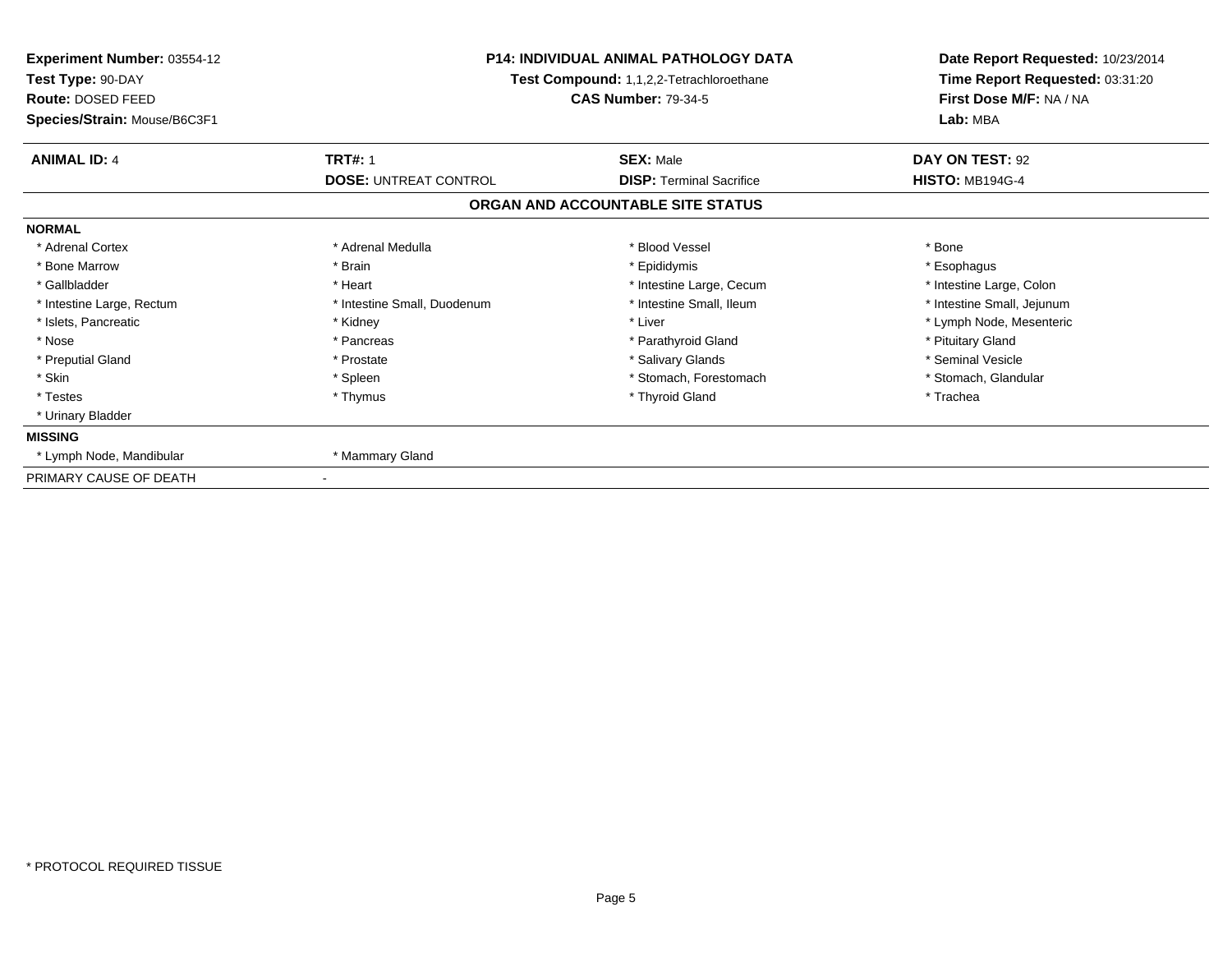| Experiment Number: 03554-12<br>Test Type: 90-DAY<br>Route: DOSED FEED<br>Species/Strain: Mouse/B6C3F1 | <b>P14: INDIVIDUAL ANIMAL PATHOLOGY DATA</b><br>Test Compound: 1,1,2,2-Tetrachloroethane<br><b>CAS Number: 79-34-5</b> |                                   | Date Report Requested: 10/23/2014<br>Time Report Requested: 03:31:20<br>First Dose M/F: NA / NA<br>Lab: MBA |
|-------------------------------------------------------------------------------------------------------|------------------------------------------------------------------------------------------------------------------------|-----------------------------------|-------------------------------------------------------------------------------------------------------------|
| <b>ANIMAL ID: 5</b>                                                                                   | <b>TRT#: 1</b>                                                                                                         | <b>SEX: Male</b>                  | DAY ON TEST: 92                                                                                             |
|                                                                                                       | <b>DOSE: UNTREAT CONTROL</b>                                                                                           | <b>DISP:</b> Terminal Sacrifice   | <b>HISTO: MB194G-5</b>                                                                                      |
|                                                                                                       |                                                                                                                        | ORGAN AND ACCOUNTABLE SITE STATUS |                                                                                                             |
| <b>NORMAL</b>                                                                                         |                                                                                                                        |                                   |                                                                                                             |
| * Adrenal Cortex                                                                                      | * Adrenal Medulla                                                                                                      | * Blood Vessel                    | * Bone                                                                                                      |
| * Bone Marrow                                                                                         | * Brain                                                                                                                | * Epididymis                      | * Esophagus                                                                                                 |
| * Gallbladder                                                                                         | * Heart                                                                                                                | * Intestine Large, Cecum          | * Intestine Large, Colon                                                                                    |
| * Intestine Large, Rectum                                                                             | * Intestine Small, Duodenum                                                                                            | * Intestine Small, Ileum          | * Intestine Small, Jejunum                                                                                  |
| * Islets, Pancreatic                                                                                  | * Kidney                                                                                                               | * Liver                           | * Lung                                                                                                      |
| * Lymph Node, Mandibular                                                                              | * Lymph Node, Mesenteric                                                                                               | * Nose                            | * Pancreas                                                                                                  |
| * Parathyroid Gland                                                                                   | * Pituitary Gland                                                                                                      | * Preputial Gland                 | * Prostate                                                                                                  |
| * Salivary Glands                                                                                     | * Seminal Vesicle                                                                                                      | * Skin                            | * Spleen                                                                                                    |
| * Stomach, Forestomach                                                                                | * Stomach, Glandular                                                                                                   | * Testes                          | * Thymus                                                                                                    |
| * Thyroid Gland                                                                                       | * Trachea                                                                                                              | * Urinary Bladder                 |                                                                                                             |
| <b>MISSING</b>                                                                                        |                                                                                                                        |                                   |                                                                                                             |
| * Mammary Gland                                                                                       |                                                                                                                        |                                   |                                                                                                             |
| PRIMARY CAUSE OF DEATH                                                                                |                                                                                                                        |                                   |                                                                                                             |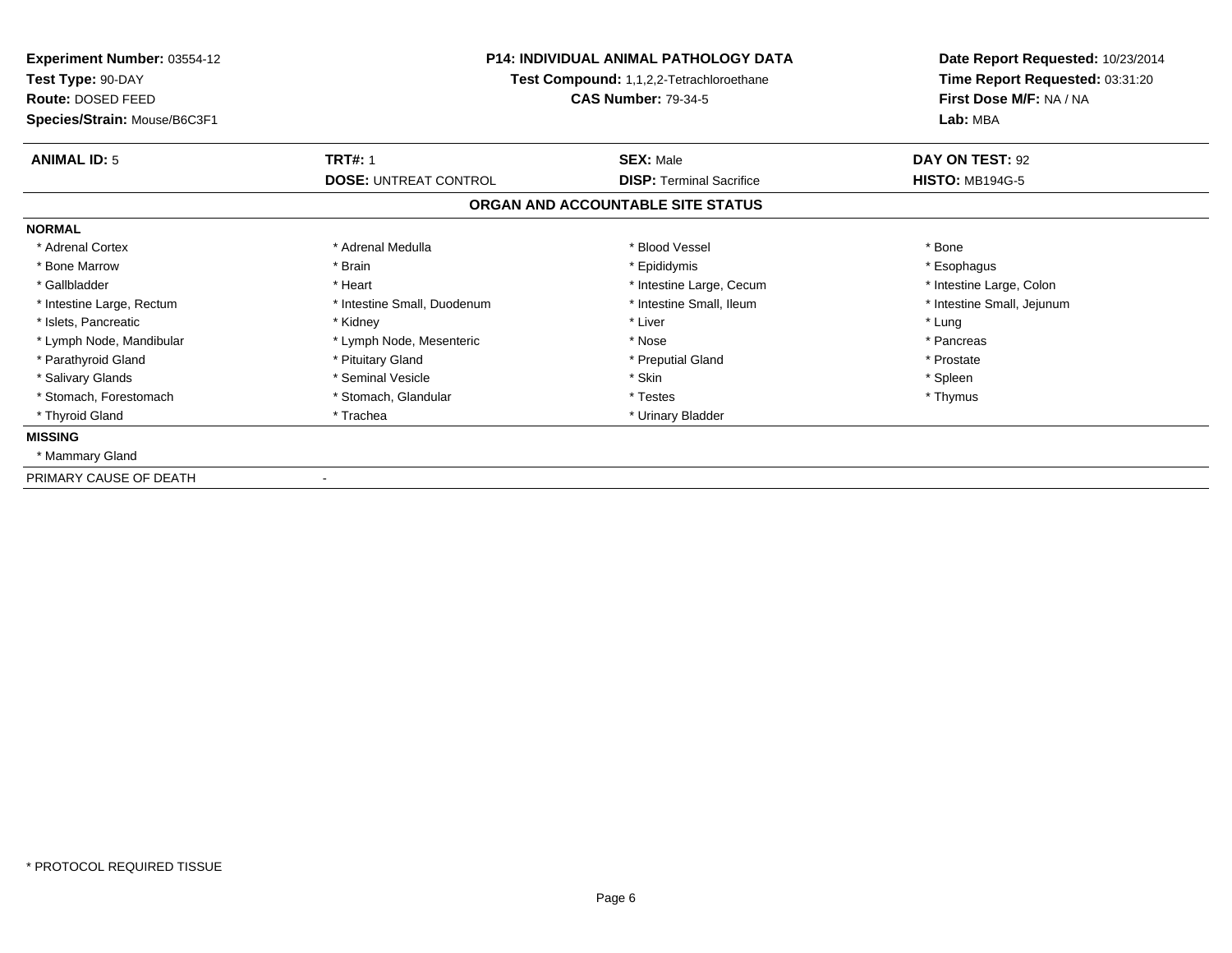| Experiment Number: 03554-12<br>Test Type: 90-DAY<br>Route: DOSED FEED<br>Species/Strain: Mouse/B6C3F1 | <b>P14: INDIVIDUAL ANIMAL PATHOLOGY DATA</b><br>Test Compound: 1,1,2,2-Tetrachloroethane<br><b>CAS Number: 79-34-5</b> |                                   | Date Report Requested: 10/23/2014<br>Time Report Requested: 03:31:20<br>First Dose M/F: NA / NA<br>Lab: MBA |
|-------------------------------------------------------------------------------------------------------|------------------------------------------------------------------------------------------------------------------------|-----------------------------------|-------------------------------------------------------------------------------------------------------------|
| <b>ANIMAL ID: 6</b>                                                                                   | <b>TRT#: 1</b>                                                                                                         | <b>SEX: Male</b>                  | DAY ON TEST: 92                                                                                             |
|                                                                                                       | <b>DOSE: UNTREAT CONTROL</b>                                                                                           | <b>DISP:</b> Terminal Sacrifice   | <b>HISTO: MB194G-6</b>                                                                                      |
|                                                                                                       |                                                                                                                        | ORGAN AND ACCOUNTABLE SITE STATUS |                                                                                                             |
| <b>NORMAL</b>                                                                                         |                                                                                                                        |                                   |                                                                                                             |
| * Adrenal Cortex                                                                                      | * Adrenal Medulla                                                                                                      | * Blood Vessel                    | * Bone                                                                                                      |
| * Bone Marrow                                                                                         | * Brain                                                                                                                | * Epididymis                      | * Esophagus                                                                                                 |
| * Gallbladder                                                                                         | * Heart                                                                                                                | * Intestine Large, Cecum          | * Intestine Large, Colon                                                                                    |
| * Intestine Large, Rectum                                                                             | * Intestine Small, Duodenum                                                                                            | * Intestine Small, Ileum          | * Intestine Small, Jejunum                                                                                  |
| * Islets, Pancreatic                                                                                  | * Kidney                                                                                                               | * Liver                           | * Lung                                                                                                      |
| * Lymph Node, Mandibular                                                                              | * Lymph Node, Mesenteric                                                                                               | * Nose                            | * Pancreas                                                                                                  |
| * Parathyroid Gland                                                                                   | * Pituitary Gland                                                                                                      | * Preputial Gland                 | * Prostate                                                                                                  |
| * Salivary Glands                                                                                     | * Seminal Vesicle                                                                                                      | * Skin                            | * Spleen                                                                                                    |
| * Stomach, Forestomach                                                                                | * Stomach, Glandular                                                                                                   | * Testes                          | * Thymus                                                                                                    |
| * Thyroid Gland                                                                                       | * Trachea                                                                                                              | * Urinary Bladder                 |                                                                                                             |
| <b>MISSING</b>                                                                                        |                                                                                                                        |                                   |                                                                                                             |
| * Mammary Gland                                                                                       |                                                                                                                        |                                   |                                                                                                             |
| PRIMARY CAUSE OF DEATH                                                                                |                                                                                                                        |                                   |                                                                                                             |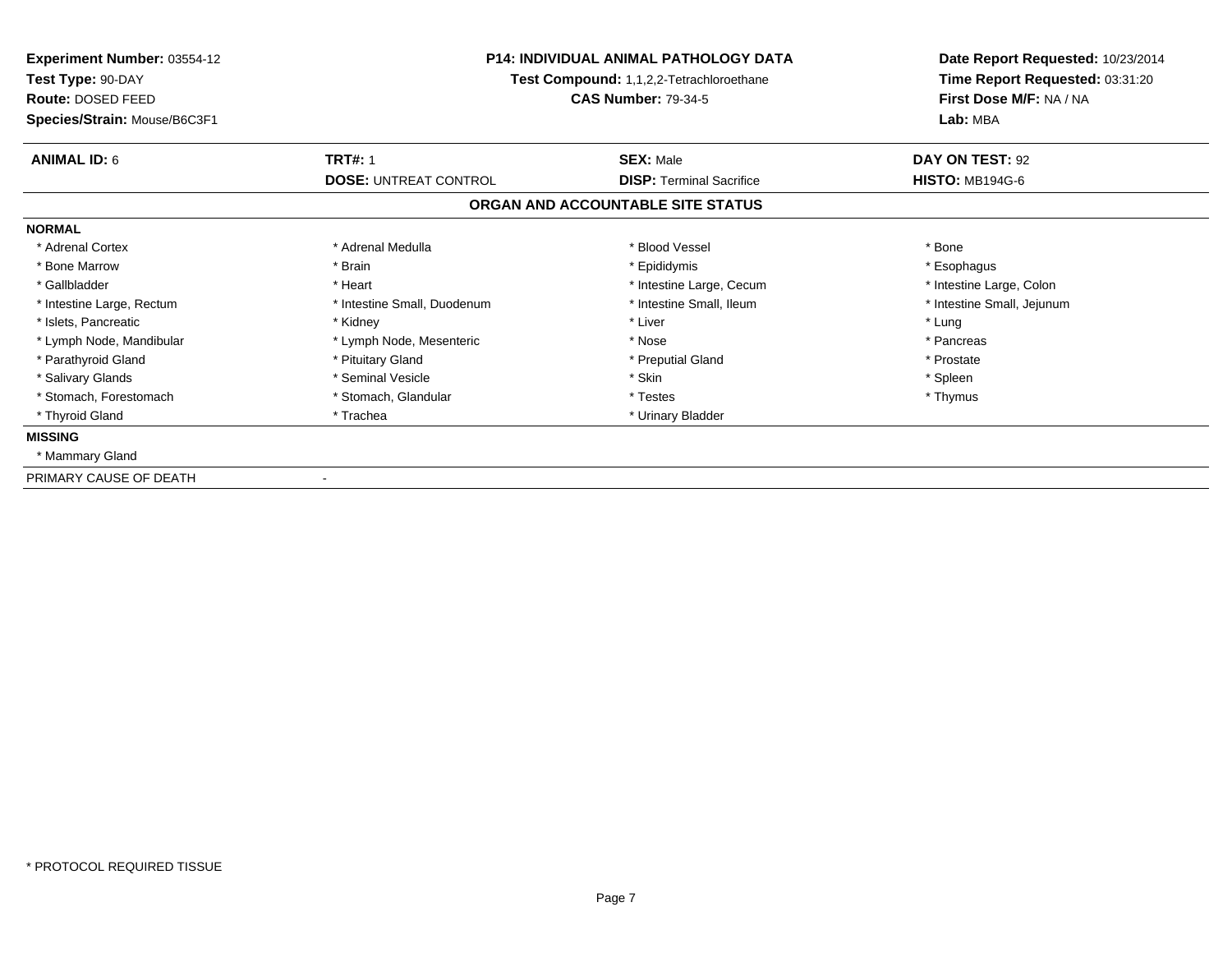| Experiment Number: 03554-12<br>Test Type: 90-DAY<br><b>Route: DOSED FEED</b><br>Species/Strain: Mouse/B6C3F1 | <b>P14: INDIVIDUAL ANIMAL PATHOLOGY DATA</b><br>Test Compound: 1,1,2,2-Tetrachloroethane<br><b>CAS Number: 79-34-5</b> |                                   | Date Report Requested: 10/23/2014<br>Time Report Requested: 03:31:20<br>First Dose M/F: NA / NA<br>Lab: MBA |
|--------------------------------------------------------------------------------------------------------------|------------------------------------------------------------------------------------------------------------------------|-----------------------------------|-------------------------------------------------------------------------------------------------------------|
| <b>ANIMAL ID: 7</b>                                                                                          | <b>TRT#: 1</b>                                                                                                         | <b>SEX: Male</b>                  | DAY ON TEST: 92                                                                                             |
|                                                                                                              | <b>DOSE: UNTREAT CONTROL</b>                                                                                           | <b>DISP: Terminal Sacrifice</b>   | <b>HISTO: MB194G-7</b>                                                                                      |
|                                                                                                              |                                                                                                                        | ORGAN AND ACCOUNTABLE SITE STATUS |                                                                                                             |
| <b>NORMAL</b>                                                                                                |                                                                                                                        |                                   |                                                                                                             |
| * Adrenal Cortex                                                                                             | * Blood Vessel                                                                                                         | * Bone                            | * Bone Marrow                                                                                               |
| * Brain                                                                                                      | * Epididymis                                                                                                           | * Esophagus                       | * Gallbladder                                                                                               |
| * Heart                                                                                                      | * Intestine Large, Cecum                                                                                               | * Intestine Large, Colon          | * Intestine Large, Rectum                                                                                   |
| * Intestine Small, Duodenum                                                                                  | * Intestine Small, Ileum                                                                                               | * Intestine Small, Jejunum        | * Islets, Pancreatic                                                                                        |
| * Kidney                                                                                                     | * Liver                                                                                                                | * Lung                            | * Lymph Node, Mandibular                                                                                    |
| * Nose                                                                                                       | * Pancreas                                                                                                             | * Pituitary Gland                 | * Preputial Gland                                                                                           |
| * Prostate                                                                                                   | * Salivary Glands                                                                                                      | * Seminal Vesicle                 | * Skin                                                                                                      |
| * Spleen                                                                                                     | * Stomach, Forestomach                                                                                                 | * Stomach, Glandular              | * Testes                                                                                                    |
| * Thymus                                                                                                     | * Thyroid Gland                                                                                                        | * Trachea                         | * Urinary Bladder                                                                                           |
| <b>MISSING</b>                                                                                               |                                                                                                                        |                                   |                                                                                                             |
| * Lymph Node, Mesenteric                                                                                     | * Mammary Gland                                                                                                        | * Parathyroid Gland               |                                                                                                             |
| <b>OBSERVATIONS</b>                                                                                          |                                                                                                                        |                                   |                                                                                                             |
| Adrenal Medulla                                                                                              |                                                                                                                        | Angiectasis                       | Minimal                                                                                                     |
| PRIMARY CAUSE OF DEATH                                                                                       |                                                                                                                        |                                   |                                                                                                             |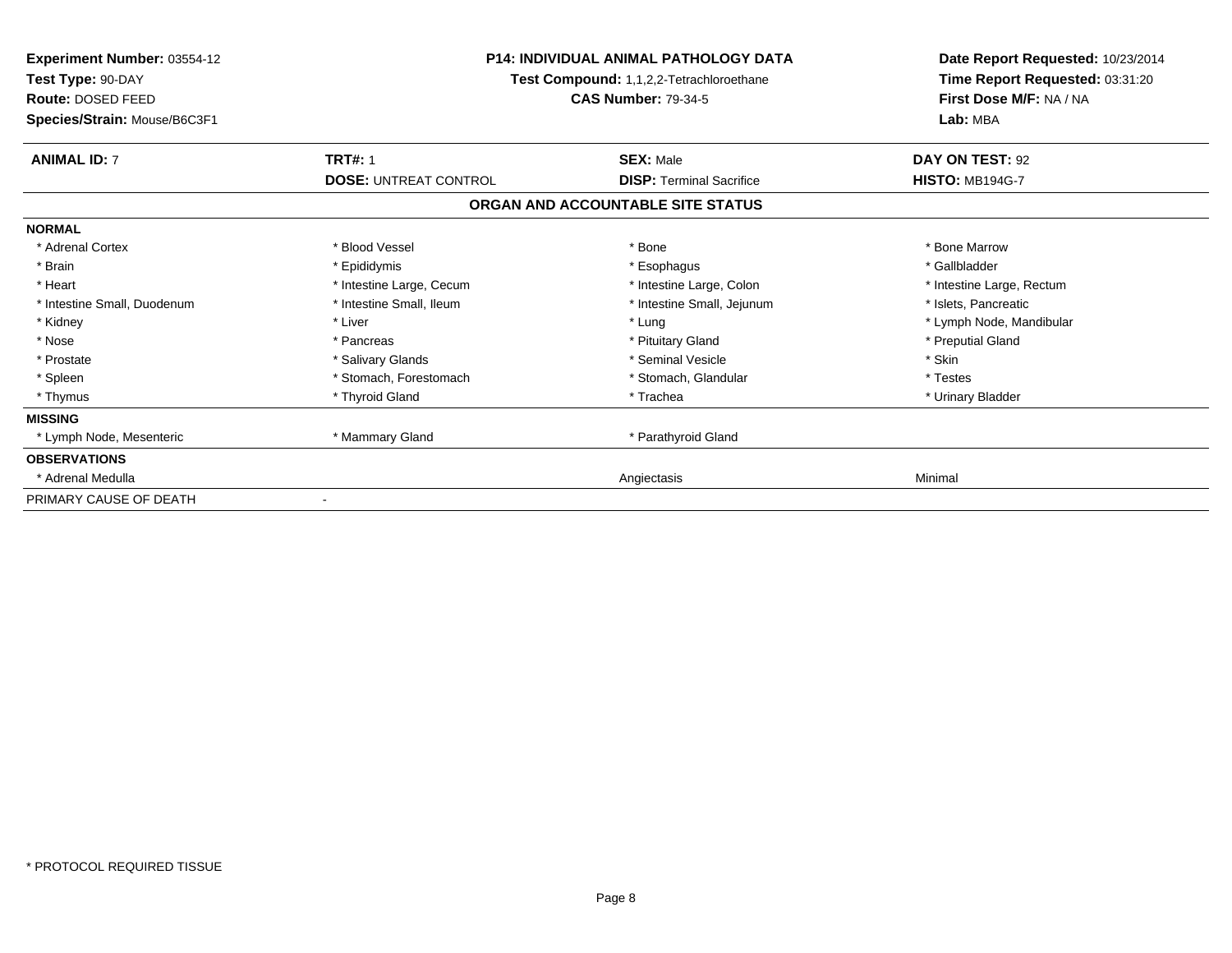| <b>Experiment Number: 03554-12</b><br>Test Type: 90-DAY<br>Route: DOSED FEED<br>Species/Strain: Mouse/B6C3F1 | <b>P14: INDIVIDUAL ANIMAL PATHOLOGY DATA</b><br>Test Compound: 1,1,2,2-Tetrachloroethane<br><b>CAS Number: 79-34-5</b> |                                                     | Date Report Requested: 10/23/2014<br>Time Report Requested: 03:31:20<br>First Dose M/F: NA / NA<br>Lab: MBA |
|--------------------------------------------------------------------------------------------------------------|------------------------------------------------------------------------------------------------------------------------|-----------------------------------------------------|-------------------------------------------------------------------------------------------------------------|
| <b>ANIMAL ID: 8</b>                                                                                          | <b>TRT#: 1</b><br><b>DOSE: UNTREAT CONTROL</b>                                                                         | <b>SEX: Male</b><br><b>DISP: Terminal Sacrifice</b> | DAY ON TEST: 92<br><b>HISTO: MB194G-8</b>                                                                   |
|                                                                                                              |                                                                                                                        | ORGAN AND ACCOUNTABLE SITE STATUS                   |                                                                                                             |
| <b>NORMAL</b>                                                                                                |                                                                                                                        |                                                     |                                                                                                             |
| * Adrenal Cortex                                                                                             | * Adrenal Medulla                                                                                                      | * Blood Vessel                                      | * Bone                                                                                                      |
| * Bone Marrow                                                                                                | * Brain                                                                                                                | * Epididymis                                        | * Esophagus                                                                                                 |
| * Gallbladder                                                                                                | * Heart                                                                                                                | * Intestine Large, Cecum                            | * Intestine Large, Colon                                                                                    |
| * Intestine Large, Rectum                                                                                    | * Intestine Small, Duodenum                                                                                            | * Intestine Small, Ileum                            | * Intestine Small, Jejunum                                                                                  |
| * Islets, Pancreatic                                                                                         | * Kidney                                                                                                               | * Liver                                             | * Lung                                                                                                      |
| * Lymph Node, Mandibular                                                                                     | * Lymph Node, Mesenteric                                                                                               | * Nose                                              | * Pancreas                                                                                                  |
| * Pituitary Gland                                                                                            | * Preputial Gland                                                                                                      | * Prostate                                          | * Salivary Glands                                                                                           |
| * Seminal Vesicle                                                                                            | * Skin                                                                                                                 | * Spleen                                            | * Stomach. Forestomach                                                                                      |
| * Stomach, Glandular                                                                                         | * Testes                                                                                                               | * Thymus                                            | * Thyroid Gland                                                                                             |
| * Trachea                                                                                                    | * Urinary Bladder                                                                                                      |                                                     |                                                                                                             |
| <b>MISSING</b>                                                                                               |                                                                                                                        |                                                     |                                                                                                             |
| * Mammary Gland                                                                                              | * Parathyroid Gland                                                                                                    |                                                     |                                                                                                             |
| PRIMARY CAUSE OF DEATH                                                                                       |                                                                                                                        |                                                     |                                                                                                             |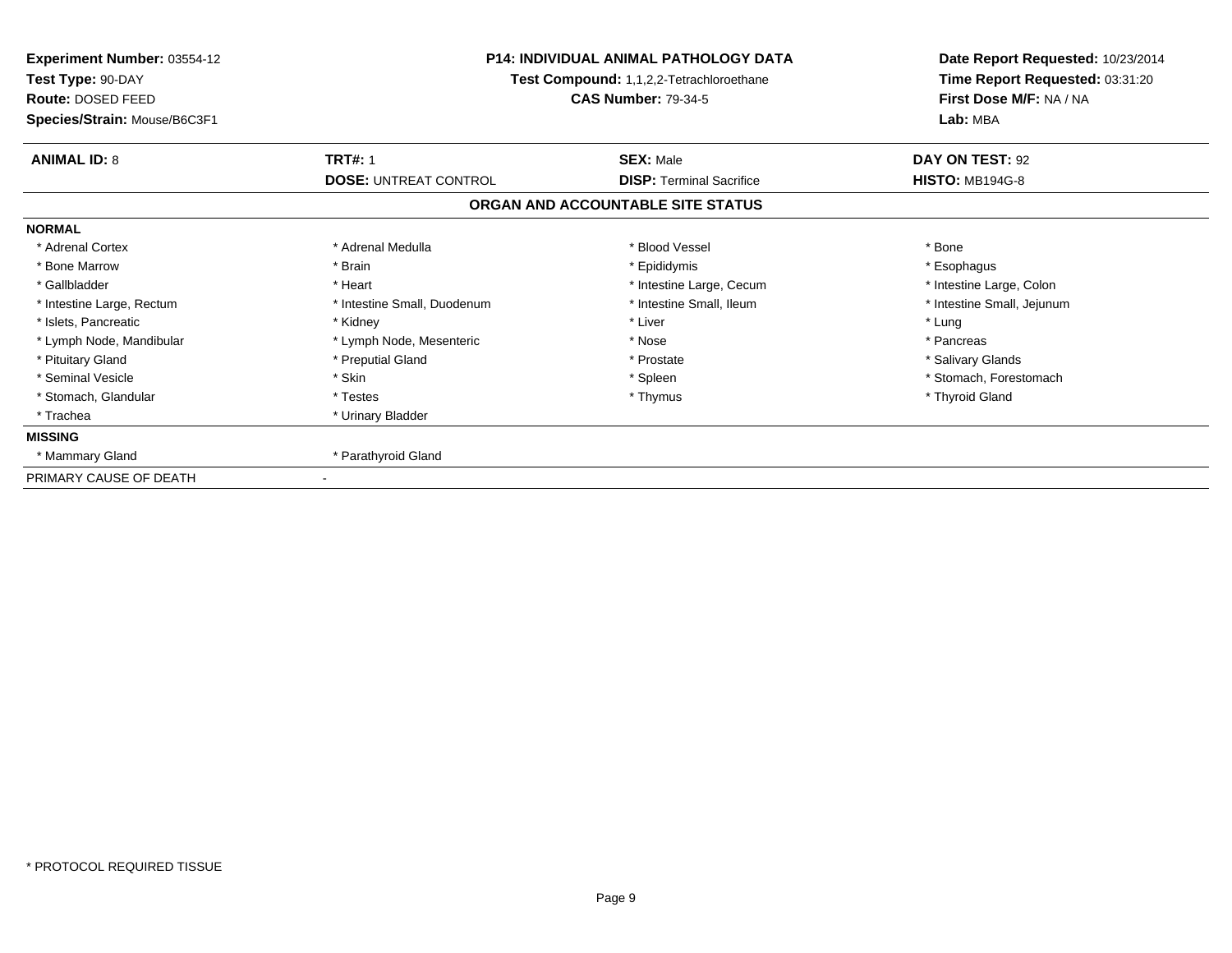| Experiment Number: 03554-12<br>Test Type: 90-DAY<br>Route: DOSED FEED<br>Species/Strain: Mouse/B6C3F1 | <b>P14: INDIVIDUAL ANIMAL PATHOLOGY DATA</b><br><b>Test Compound: 1,1,2,2-Tetrachloroethane</b><br><b>CAS Number: 79-34-5</b> |                                   | Date Report Requested: 10/23/2014<br>Time Report Requested: 03:31:20<br>First Dose M/F: NA / NA<br>Lab: MBA |  |
|-------------------------------------------------------------------------------------------------------|-------------------------------------------------------------------------------------------------------------------------------|-----------------------------------|-------------------------------------------------------------------------------------------------------------|--|
| <b>ANIMAL ID: 9</b>                                                                                   | <b>TRT#: 1</b>                                                                                                                | <b>SEX: Male</b>                  | DAY ON TEST: 92                                                                                             |  |
|                                                                                                       | <b>DOSE: UNTREAT CONTROL</b>                                                                                                  | <b>DISP: Terminal Sacrifice</b>   | <b>HISTO: MB194G-9</b>                                                                                      |  |
|                                                                                                       |                                                                                                                               | ORGAN AND ACCOUNTABLE SITE STATUS |                                                                                                             |  |
| <b>NORMAL</b>                                                                                         |                                                                                                                               |                                   |                                                                                                             |  |
| * Adrenal Cortex                                                                                      | * Adrenal Medulla                                                                                                             | * Blood Vessel                    | * Bone                                                                                                      |  |
| * Bone Marrow                                                                                         | * Brain                                                                                                                       | * Epididymis                      | * Esophagus                                                                                                 |  |
| * Gallbladder                                                                                         | * Heart                                                                                                                       | * Intestine Large, Cecum          | * Intestine Large, Colon                                                                                    |  |
| * Intestine Large, Rectum                                                                             | * Intestine Small, Duodenum                                                                                                   | * Intestine Small, Ileum          | * Intestine Small, Jejunum                                                                                  |  |
| * Islets, Pancreatic                                                                                  | * Kidney                                                                                                                      | * Lung                            | * Lymph Node, Mesenteric                                                                                    |  |
| * Nose                                                                                                | * Pancreas                                                                                                                    | * Parathyroid Gland               | * Pituitary Gland                                                                                           |  |
| * Preputial Gland                                                                                     | * Prostate                                                                                                                    | * Salivary Glands                 | * Seminal Vesicle                                                                                           |  |
| * Skin                                                                                                | * Spleen                                                                                                                      | * Stomach, Forestomach            | * Testes                                                                                                    |  |
| * Thymus                                                                                              | * Thyroid Gland                                                                                                               | * Trachea                         | * Urinary Bladder                                                                                           |  |
| <b>MISSING</b>                                                                                        |                                                                                                                               |                                   |                                                                                                             |  |
| * Mammary Gland                                                                                       |                                                                                                                               |                                   |                                                                                                             |  |
| <b>OBSERVATIONS</b>                                                                                   |                                                                                                                               |                                   |                                                                                                             |  |
| * Liver                                                                                               |                                                                                                                               | Inflammation                      | Focal, Mild                                                                                                 |  |
| * Lymph Node, Mandibular                                                                              |                                                                                                                               | Hemorrhage                        | Minimal                                                                                                     |  |
| * Stomach, Glandular                                                                                  |                                                                                                                               | Cyst                              | Minimal                                                                                                     |  |
| PRIMARY CAUSE OF DEATH                                                                                |                                                                                                                               |                                   |                                                                                                             |  |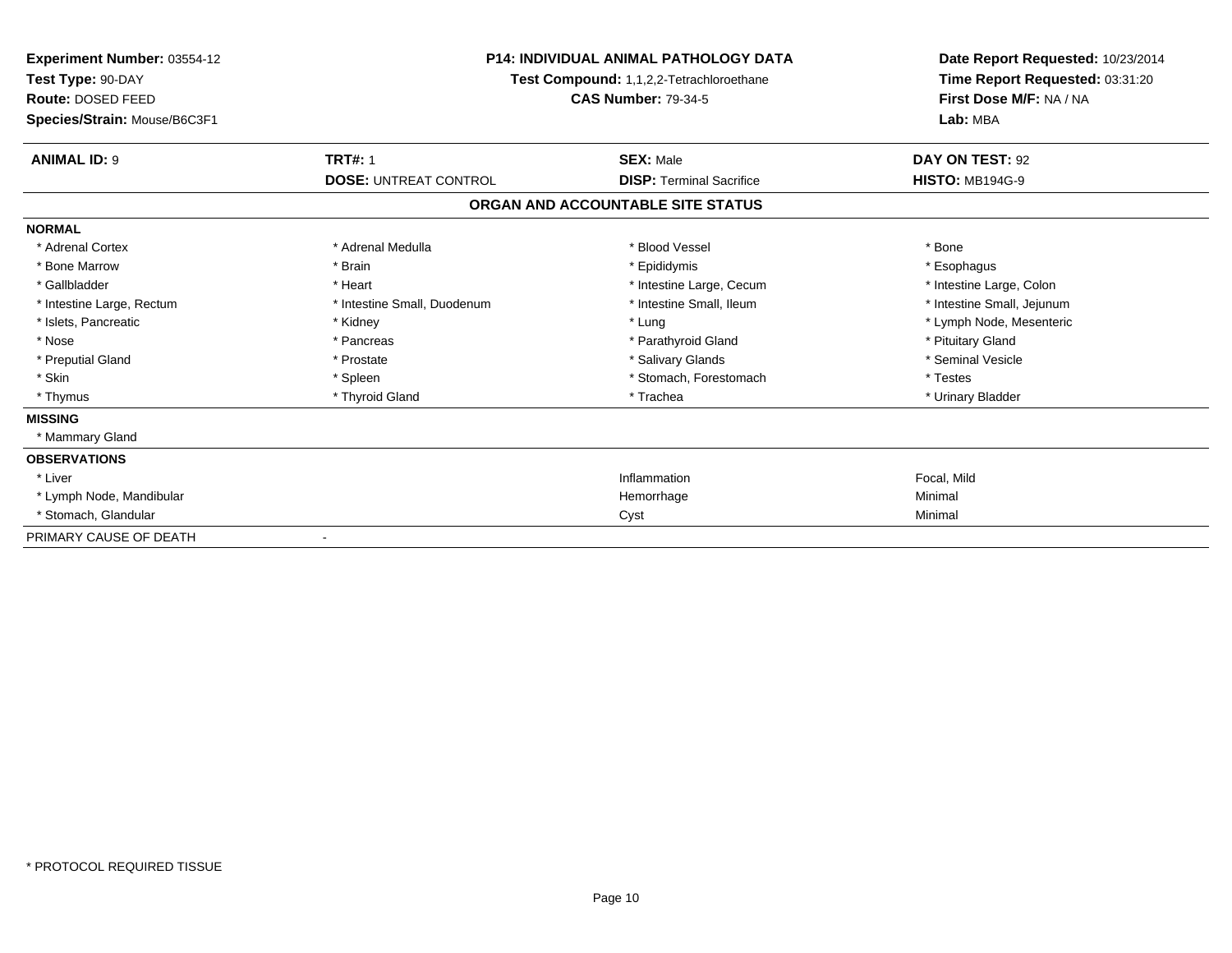| Experiment Number: 03554-12<br>Test Type: 90-DAY<br>Route: DOSED FEED<br>Species/Strain: Mouse/B6C3F1 | <b>P14: INDIVIDUAL ANIMAL PATHOLOGY DATA</b><br>Test Compound: 1,1,2,2-Tetrachloroethane<br><b>CAS Number: 79-34-5</b> |                                   | Date Report Requested: 10/23/2014<br>Time Report Requested: 03:31:20<br>First Dose M/F: NA / NA<br>Lab: MBA |
|-------------------------------------------------------------------------------------------------------|------------------------------------------------------------------------------------------------------------------------|-----------------------------------|-------------------------------------------------------------------------------------------------------------|
| <b>ANIMAL ID: 10</b>                                                                                  | <b>TRT#: 1</b>                                                                                                         | <b>SEX: Male</b>                  | DAY ON TEST: 92                                                                                             |
|                                                                                                       | <b>DOSE: UNTREAT CONTROL</b>                                                                                           | <b>DISP: Terminal Sacrifice</b>   | <b>HISTO: MB194G-10</b>                                                                                     |
|                                                                                                       |                                                                                                                        | ORGAN AND ACCOUNTABLE SITE STATUS |                                                                                                             |
| <b>NORMAL</b>                                                                                         |                                                                                                                        |                                   |                                                                                                             |
| * Adrenal Medulla                                                                                     | * Blood Vessel                                                                                                         | * Bone                            | * Bone Marrow                                                                                               |
| * Brain                                                                                               | * Epididymis                                                                                                           | * Esophagus                       | * Gallbladder                                                                                               |
| * Heart                                                                                               | * Intestine Large, Cecum                                                                                               | * Intestine Large, Colon          | * Intestine Large, Rectum                                                                                   |
| * Intestine Small, Duodenum                                                                           | * Intestine Small, Ileum                                                                                               | * Intestine Small, Jejunum        | * Islets, Pancreatic                                                                                        |
| * Lung                                                                                                | * Lymph Node, Mandibular                                                                                               | * Lymph Node, Mesenteric          | * Nose                                                                                                      |
| * Pancreas                                                                                            | * Parathyroid Gland                                                                                                    | * Pituitary Gland                 | * Preputial Gland                                                                                           |
| * Prostate                                                                                            | * Salivary Glands                                                                                                      | * Seminal Vesicle                 | * Skin                                                                                                      |
| * Spleen                                                                                              | * Stomach, Forestomach                                                                                                 | * Stomach, Glandular              | * Testes                                                                                                    |
| * Thymus                                                                                              | * Thyroid Gland                                                                                                        | * Trachea                         | * Urinary Bladder                                                                                           |
| <b>MISSING</b>                                                                                        |                                                                                                                        |                                   |                                                                                                             |
| * Mammary Gland                                                                                       |                                                                                                                        |                                   |                                                                                                             |
| <b>OBSERVATIONS</b>                                                                                   |                                                                                                                        |                                   |                                                                                                             |
| * Adrenal Cortex                                                                                      | Capsule                                                                                                                | Hyperplasia                       | Minimal                                                                                                     |
| * Kidney                                                                                              |                                                                                                                        | <b>Infiltration Cellular</b>      | Lymphocyte, Focal, Minimal                                                                                  |
| * Liver                                                                                               |                                                                                                                        | Inflammation                      | Focal, Minimal                                                                                              |
| PRIMARY CAUSE OF DEATH                                                                                |                                                                                                                        |                                   |                                                                                                             |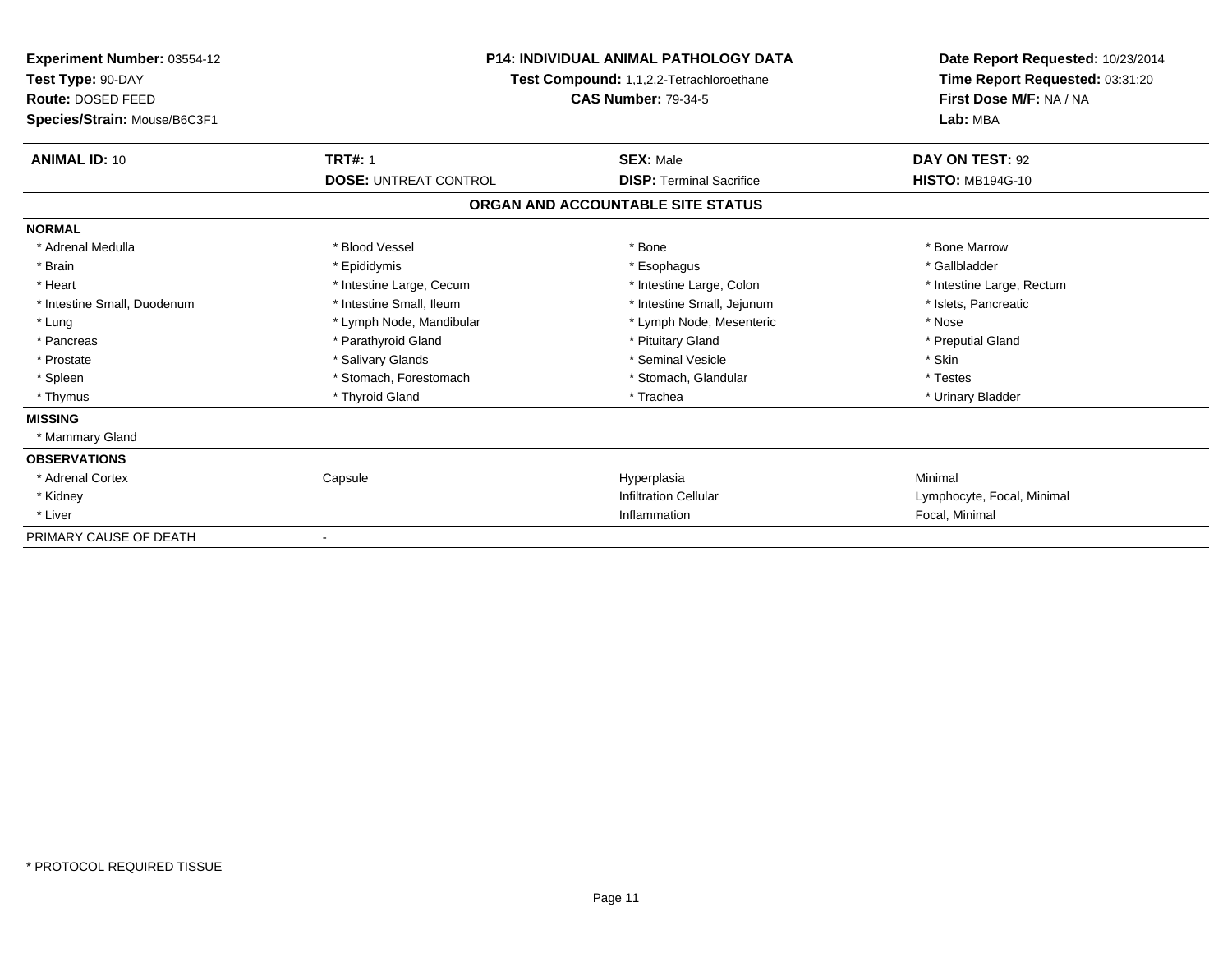| <b>Experiment Number: 03554-12</b><br>Test Type: 90-DAY<br>Route: DOSED FEED<br>Species/Strain: Mouse/B6C3F1 | <b>P14: INDIVIDUAL ANIMAL PATHOLOGY DATA</b><br>Test Compound: 1,1,2,2-Tetrachloroethane<br><b>CAS Number: 79-34-5</b> |                                   | Date Report Requested: 10/23/2014<br>Time Report Requested: 03:31:20<br>First Dose M/F: NA / NA<br>Lab: MBA |  |
|--------------------------------------------------------------------------------------------------------------|------------------------------------------------------------------------------------------------------------------------|-----------------------------------|-------------------------------------------------------------------------------------------------------------|--|
|                                                                                                              |                                                                                                                        |                                   |                                                                                                             |  |
| <b>ANIMAL ID: 11</b>                                                                                         | <b>TRT#: 2</b>                                                                                                         | <b>SEX: Male</b>                  | DAY ON TEST: 92                                                                                             |  |
|                                                                                                              | <b>DOSE: VEHICLE CONTROL</b>                                                                                           | <b>DISP: Terminal Sacrifice</b>   | <b>HISTO: MB194G-11</b>                                                                                     |  |
|                                                                                                              |                                                                                                                        | ORGAN AND ACCOUNTABLE SITE STATUS |                                                                                                             |  |
| <b>NORMAL</b>                                                                                                |                                                                                                                        |                                   |                                                                                                             |  |
| * Adrenal Cortex                                                                                             | * Adrenal Medulla                                                                                                      | * Blood Vessel                    | * Bone                                                                                                      |  |
| * Bone Marrow                                                                                                | * Brain                                                                                                                | * Epididymis                      | * Esophagus                                                                                                 |  |
| * Gallbladder                                                                                                | * Heart                                                                                                                | * Intestine Large, Cecum          | * Intestine Large, Colon                                                                                    |  |
| * Intestine Large, Rectum                                                                                    | * Intestine Small, Duodenum                                                                                            | * Intestine Small. Ileum          | * Intestine Small, Jejunum                                                                                  |  |
| * Islets, Pancreatic                                                                                         | * Kidney                                                                                                               | * Lung                            | * Lymph Node, Mesenteric                                                                                    |  |
| * Nose                                                                                                       | * Pancreas                                                                                                             | * Pituitary Gland                 | * Preputial Gland                                                                                           |  |
| * Prostate                                                                                                   | * Salivary Glands                                                                                                      | * Seminal Vesicle                 | * Skin                                                                                                      |  |
| * Spleen                                                                                                     | * Stomach, Forestomach                                                                                                 | * Stomach, Glandular              | * Testes                                                                                                    |  |
| * Thymus                                                                                                     | * Thyroid Gland                                                                                                        | * Trachea                         | * Urinary Bladder                                                                                           |  |
| <b>MISSING</b>                                                                                               |                                                                                                                        |                                   |                                                                                                             |  |
| * Mammary Gland                                                                                              | * Parathyroid Gland                                                                                                    |                                   |                                                                                                             |  |
| <b>OBSERVATIONS</b>                                                                                          |                                                                                                                        |                                   |                                                                                                             |  |
| * Liver                                                                                                      |                                                                                                                        | Inflammation                      | Focal, Minimal                                                                                              |  |
| * Lymph Node, Mandibular                                                                                     |                                                                                                                        | Hemorrhage                        | Minimal                                                                                                     |  |
| PRIMARY CAUSE OF DEATH                                                                                       |                                                                                                                        |                                   |                                                                                                             |  |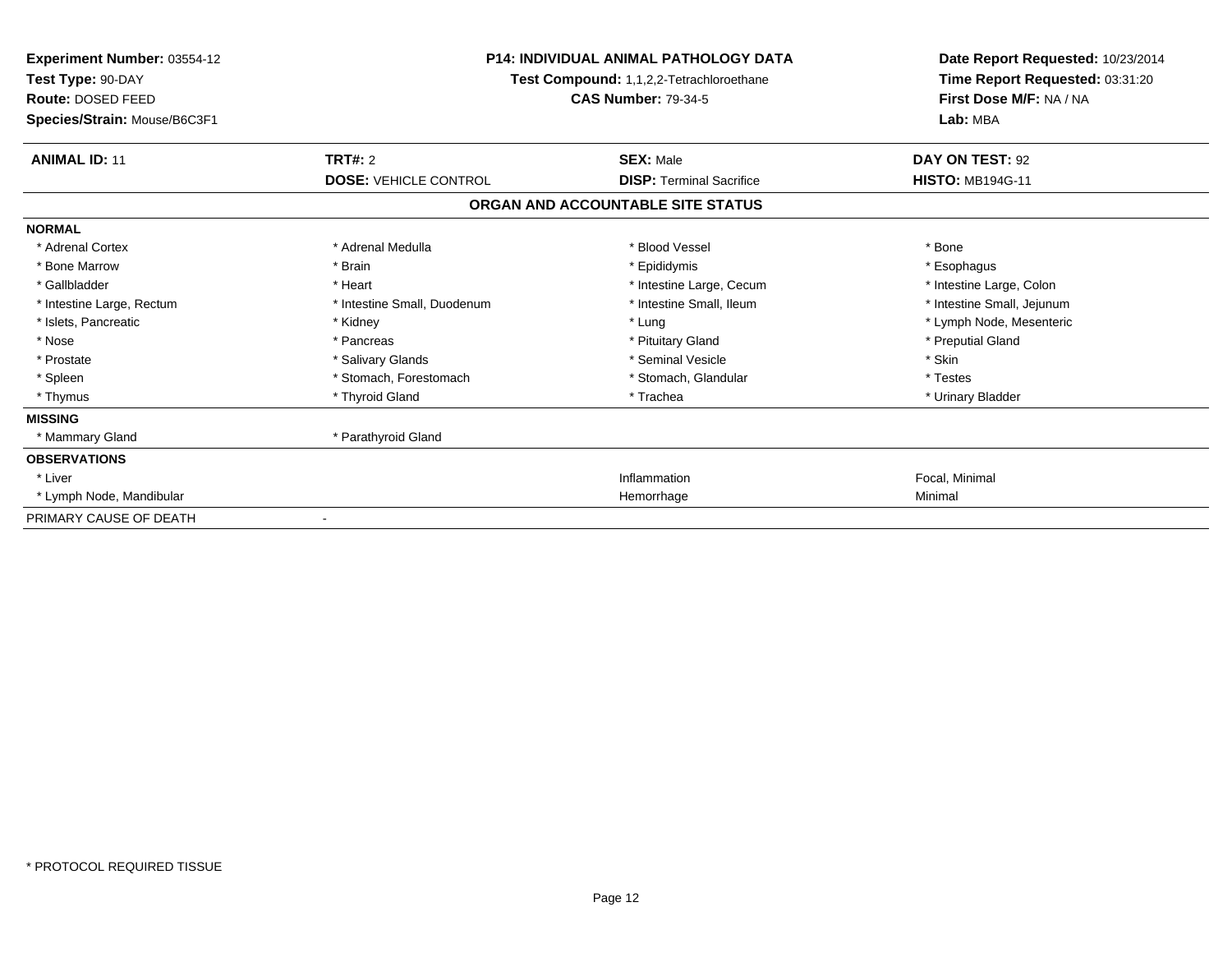| Experiment Number: 03554-12<br>Test Type: 90-DAY<br>Route: DOSED FEED<br>Species/Strain: Mouse/B6C3F1 | <b>P14: INDIVIDUAL ANIMAL PATHOLOGY DATA</b><br>Test Compound: 1,1,2,2-Tetrachloroethane<br><b>CAS Number: 79-34-5</b> |                                   | Date Report Requested: 10/23/2014<br>Time Report Requested: 03:31:20<br>First Dose M/F: NA / NA<br>Lab: MBA |  |
|-------------------------------------------------------------------------------------------------------|------------------------------------------------------------------------------------------------------------------------|-----------------------------------|-------------------------------------------------------------------------------------------------------------|--|
| <b>ANIMAL ID: 12</b>                                                                                  | TRT#: 2                                                                                                                | <b>SEX: Male</b>                  | DAY ON TEST: 92                                                                                             |  |
|                                                                                                       | <b>DOSE: VEHICLE CONTROL</b>                                                                                           | <b>DISP:</b> Accidentally Killed  | <b>HISTO: MB194G-12</b>                                                                                     |  |
|                                                                                                       |                                                                                                                        | ORGAN AND ACCOUNTABLE SITE STATUS |                                                                                                             |  |
| <b>NORMAL</b>                                                                                         |                                                                                                                        |                                   |                                                                                                             |  |
| * Adrenal Medulla                                                                                     | * Blood Vessel                                                                                                         | * Bone                            | * Bone Marrow                                                                                               |  |
| * Brain                                                                                               | * Epididymis                                                                                                           | * Esophagus                       | * Gallbladder                                                                                               |  |
| * Heart                                                                                               | * Intestine Large, Cecum                                                                                               | * Intestine Large, Colon          | * Intestine Large, Rectum                                                                                   |  |
| * Intestine Small, Duodenum                                                                           | * Intestine Small, Ileum                                                                                               | * Intestine Small, Jejunum        | * Islets, Pancreatic                                                                                        |  |
| * Kidney                                                                                              | * Lung                                                                                                                 | * Lymph Node, Mandibular          | * Lymph Node, Mesenteric                                                                                    |  |
| * Nose                                                                                                | * Pancreas                                                                                                             | * Parathyroid Gland               | * Pituitary Gland                                                                                           |  |
| * Preputial Gland                                                                                     | * Prostate                                                                                                             | * Salivary Glands                 | * Seminal Vesicle                                                                                           |  |
| * Skin                                                                                                | * Spleen                                                                                                               | * Stomach, Forestomach            | * Stomach, Glandular                                                                                        |  |
| * Testes                                                                                              | * Thymus                                                                                                               | * Thyroid Gland                   | * Trachea                                                                                                   |  |
| * Urinary Bladder                                                                                     |                                                                                                                        |                                   |                                                                                                             |  |
| <b>MISSING</b>                                                                                        |                                                                                                                        |                                   |                                                                                                             |  |
| * Mammary Gland                                                                                       |                                                                                                                        |                                   |                                                                                                             |  |
| <b>OBSERVATIONS</b>                                                                                   |                                                                                                                        |                                   |                                                                                                             |  |
| * Adrenal Cortex                                                                                      | Capsule                                                                                                                | Hyperplasia                       | Minimal                                                                                                     |  |
| * Liver                                                                                               |                                                                                                                        | Inflammation                      | Focal, Minimal                                                                                              |  |
| PRIMARY CAUSE OF DEATH                                                                                |                                                                                                                        |                                   |                                                                                                             |  |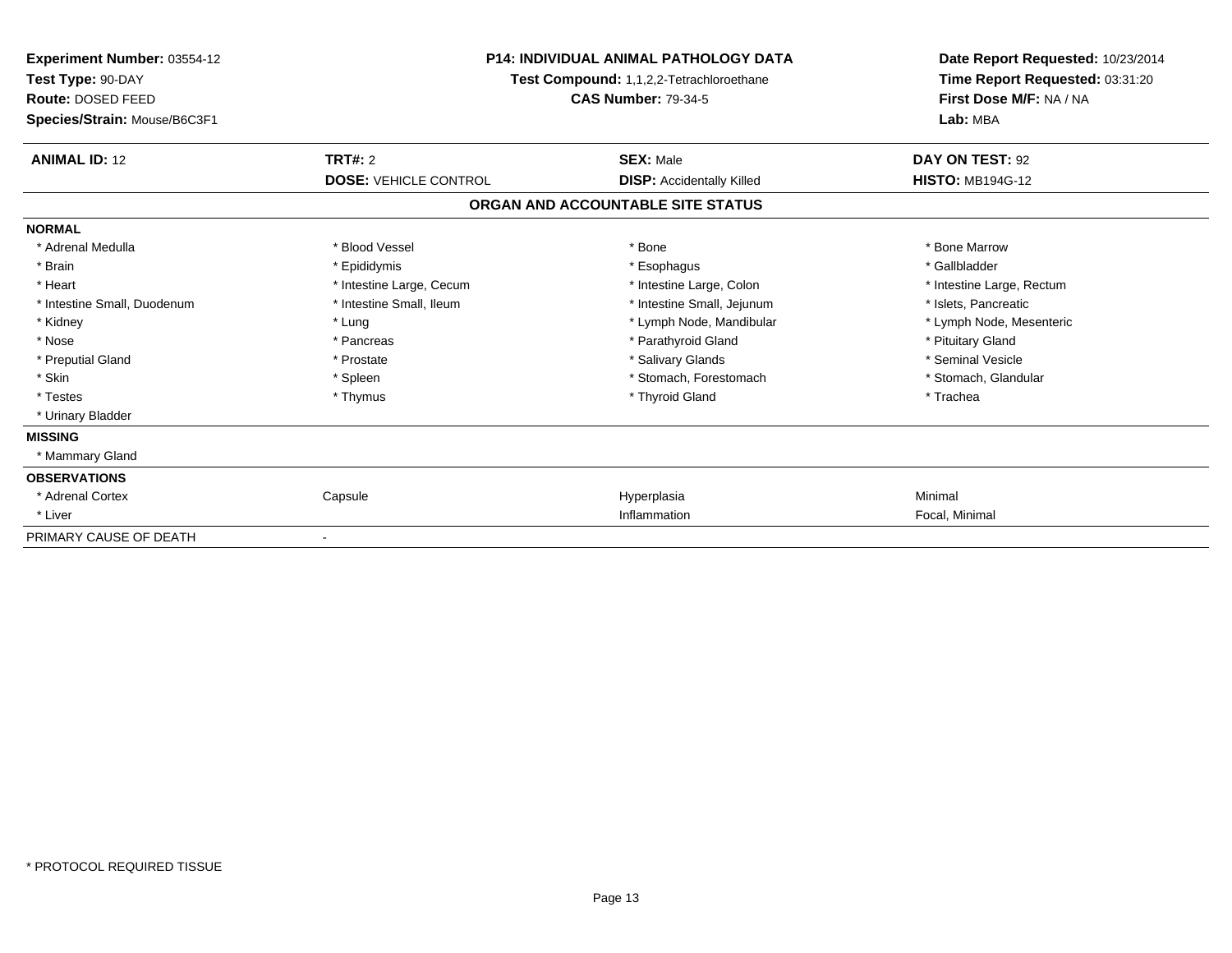| <b>Experiment Number: 03554-12</b><br>Test Type: 90-DAY<br>Route: DOSED FEED<br>Species/Strain: Mouse/B6C3F1 | <b>P14: INDIVIDUAL ANIMAL PATHOLOGY DATA</b><br>Test Compound: 1,1,2,2-Tetrachloroethane<br><b>CAS Number: 79-34-5</b> |                                   | Date Report Requested: 10/23/2014<br>Time Report Requested: 03:31:20<br>First Dose M/F: NA / NA<br>Lab: MBA |  |
|--------------------------------------------------------------------------------------------------------------|------------------------------------------------------------------------------------------------------------------------|-----------------------------------|-------------------------------------------------------------------------------------------------------------|--|
| <b>ANIMAL ID: 13</b>                                                                                         | <b>TRT#: 2</b>                                                                                                         | <b>SEX: Male</b>                  | DAY ON TEST: 92                                                                                             |  |
|                                                                                                              | <b>DOSE: VEHICLE CONTROL</b>                                                                                           | <b>DISP: Terminal Sacrifice</b>   | <b>HISTO: MB194G-13</b>                                                                                     |  |
|                                                                                                              |                                                                                                                        | ORGAN AND ACCOUNTABLE SITE STATUS |                                                                                                             |  |
| <b>NORMAL</b>                                                                                                |                                                                                                                        |                                   |                                                                                                             |  |
| * Adrenal Cortex                                                                                             | * Adrenal Medulla                                                                                                      | * Blood Vessel                    | * Bone                                                                                                      |  |
| * Bone Marrow                                                                                                | * Brain                                                                                                                | * Epididymis                      | * Esophagus                                                                                                 |  |
| * Gallbladder                                                                                                | * Heart                                                                                                                | * Intestine Large, Cecum          | * Intestine Large, Colon                                                                                    |  |
| * Intestine Large, Rectum                                                                                    | * Intestine Small, Duodenum                                                                                            | * Intestine Small, Ileum          | * Intestine Small, Jejunum                                                                                  |  |
| * Islets, Pancreatic                                                                                         | * Kidney                                                                                                               | * Lung                            | * Lymph Node, Mandibular                                                                                    |  |
| * Lymph Node, Mesenteric                                                                                     | * Nose                                                                                                                 | * Pancreas                        | * Pituitary Gland                                                                                           |  |
| * Preputial Gland                                                                                            | * Prostate                                                                                                             | * Salivary Glands                 | * Seminal Vesicle                                                                                           |  |
| * Skin                                                                                                       | * Spleen                                                                                                               | * Stomach, Forestomach            | * Stomach, Glandular                                                                                        |  |
| * Testes                                                                                                     | * Thymus                                                                                                               | * Thyroid Gland                   | * Trachea                                                                                                   |  |
| * Urinary Bladder                                                                                            |                                                                                                                        |                                   |                                                                                                             |  |
| <b>MISSING</b>                                                                                               |                                                                                                                        |                                   |                                                                                                             |  |
| * Mammary Gland                                                                                              | * Parathyroid Gland                                                                                                    |                                   |                                                                                                             |  |
| <b>OBSERVATIONS</b>                                                                                          |                                                                                                                        |                                   |                                                                                                             |  |
| * Liver                                                                                                      |                                                                                                                        | Necrosis                          | Focal, Minimal                                                                                              |  |
| PRIMARY CAUSE OF DEATH                                                                                       |                                                                                                                        |                                   |                                                                                                             |  |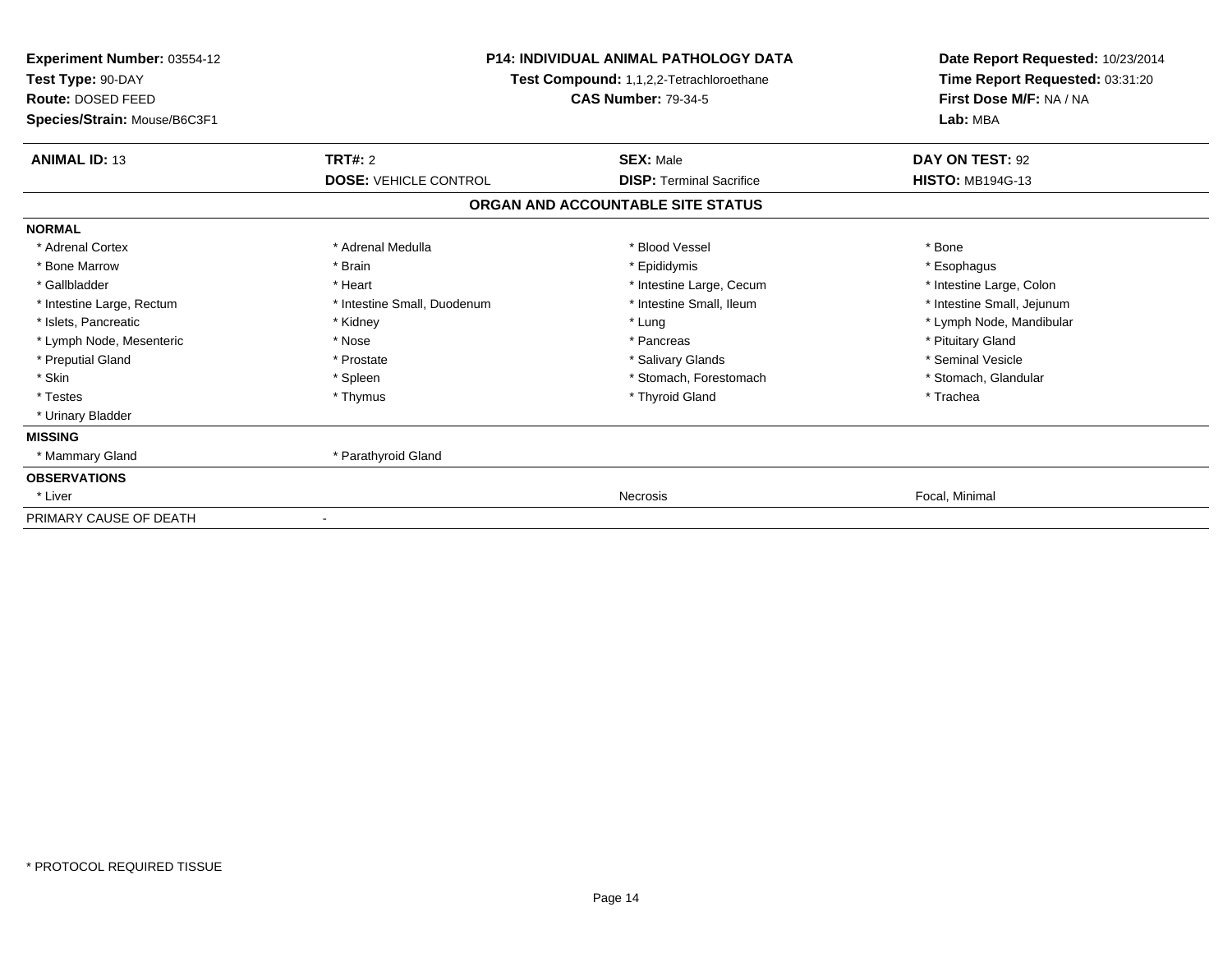| <b>Experiment Number: 03554-12</b><br>Test Type: 90-DAY<br>Route: DOSED FEED | <b>P14: INDIVIDUAL ANIMAL PATHOLOGY DATA</b><br>Test Compound: 1,1,2,2-Tetrachloroethane<br><b>CAS Number: 79-34-5</b> |                                   | Date Report Requested: 10/23/2014<br>Time Report Requested: 03:31:20<br>First Dose M/F: NA / NA |
|------------------------------------------------------------------------------|------------------------------------------------------------------------------------------------------------------------|-----------------------------------|-------------------------------------------------------------------------------------------------|
| Species/Strain: Mouse/B6C3F1                                                 |                                                                                                                        |                                   | Lab: MBA                                                                                        |
| <b>ANIMAL ID: 14</b>                                                         | TRT#: 2                                                                                                                | <b>SEX: Male</b>                  | DAY ON TEST: 92                                                                                 |
|                                                                              | <b>DOSE: VEHICLE CONTROL</b>                                                                                           | <b>DISP: Terminal Sacrifice</b>   | <b>HISTO: MB194G-14</b>                                                                         |
|                                                                              |                                                                                                                        | ORGAN AND ACCOUNTABLE SITE STATUS |                                                                                                 |
| <b>NORMAL</b>                                                                |                                                                                                                        |                                   |                                                                                                 |
| * Adrenal Cortex                                                             | * Adrenal Medulla                                                                                                      | * Blood Vessel                    | * Bone                                                                                          |
| * Bone Marrow                                                                | * Brain                                                                                                                | * Epididymis                      | * Esophagus                                                                                     |
| * Gallbladder                                                                | * Heart                                                                                                                | * Intestine Large, Cecum          | * Intestine Large, Colon                                                                        |
| * Intestine Large, Rectum                                                    | * Intestine Small, Duodenum                                                                                            | * Intestine Small, Ileum          | * Intestine Small, Jejunum                                                                      |
| * Islets, Pancreatic                                                         | * Kidney                                                                                                               | * Lung                            | * Lymph Node, Mandibular                                                                        |
| * Lymph Node, Mesenteric                                                     | * Nose                                                                                                                 | * Pancreas                        | * Parathyroid Gland                                                                             |
| * Pituitary Gland                                                            | * Preputial Gland                                                                                                      | * Prostate                        | * Salivary Glands                                                                               |
| * Seminal Vesicle                                                            | * Skin                                                                                                                 | * Spleen                          | * Stomach, Forestomach                                                                          |
| * Stomach, Glandular                                                         | * Testes                                                                                                               | * Thymus                          | * Thyroid Gland                                                                                 |
| * Trachea                                                                    | * Urinary Bladder                                                                                                      |                                   |                                                                                                 |
| <b>MISSING</b>                                                               |                                                                                                                        |                                   |                                                                                                 |
| * Mammary Gland                                                              |                                                                                                                        |                                   |                                                                                                 |
| <b>OBSERVATIONS</b>                                                          |                                                                                                                        |                                   |                                                                                                 |
| * Liver                                                                      |                                                                                                                        | Necrosis                          | Focal, Mild                                                                                     |
| PRIMARY CAUSE OF DEATH                                                       |                                                                                                                        |                                   |                                                                                                 |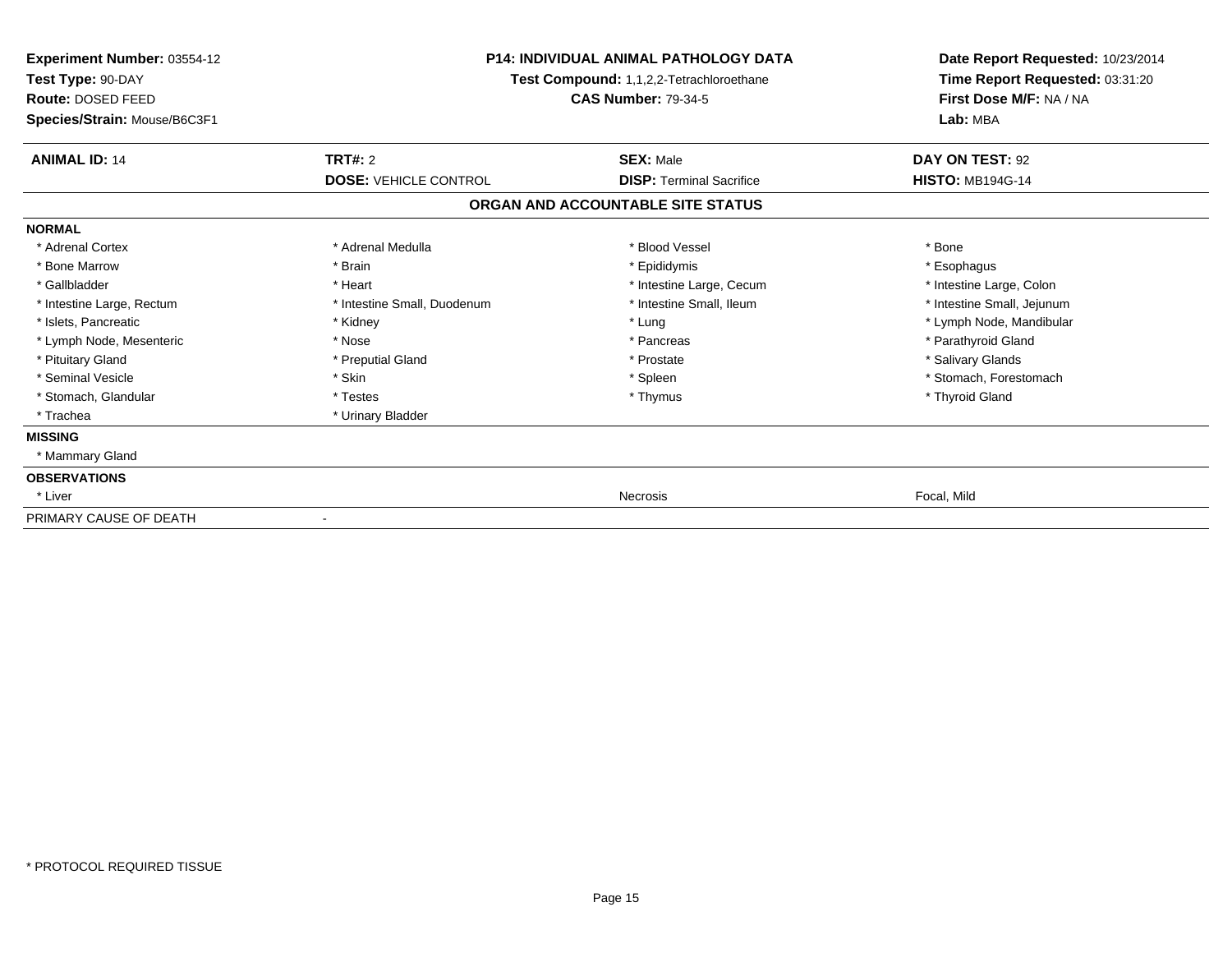| Experiment Number: 03554-12<br>Test Type: 90-DAY<br>Route: DOSED FEED<br>Species/Strain: Mouse/B6C3F1 | <b>P14: INDIVIDUAL ANIMAL PATHOLOGY DATA</b><br>Test Compound: 1,1,2,2-Tetrachloroethane<br><b>CAS Number: 79-34-5</b> |                                   | Date Report Requested: 10/23/2014<br>Time Report Requested: 03:31:20<br>First Dose M/F: NA / NA<br>Lab: MBA |
|-------------------------------------------------------------------------------------------------------|------------------------------------------------------------------------------------------------------------------------|-----------------------------------|-------------------------------------------------------------------------------------------------------------|
| <b>ANIMAL ID: 15</b>                                                                                  | <b>TRT#: 2</b>                                                                                                         | <b>SEX: Male</b>                  | DAY ON TEST: 92                                                                                             |
|                                                                                                       | <b>DOSE: VEHICLE CONTROL</b>                                                                                           | <b>DISP:</b> Terminal Sacrifice   | <b>HISTO: MB194G-15</b>                                                                                     |
|                                                                                                       |                                                                                                                        | ORGAN AND ACCOUNTABLE SITE STATUS |                                                                                                             |
| <b>NORMAL</b>                                                                                         |                                                                                                                        |                                   |                                                                                                             |
| * Adrenal Cortex                                                                                      | * Adrenal Medulla                                                                                                      | * Blood Vessel                    | * Bone                                                                                                      |
| * Bone Marrow                                                                                         | * Brain                                                                                                                | * Epididymis                      | * Esophagus                                                                                                 |
| * Gallbladder                                                                                         | * Heart                                                                                                                | * Intestine Large, Cecum          | * Intestine Large, Colon                                                                                    |
| * Intestine Large, Rectum                                                                             | * Intestine Small, Duodenum                                                                                            | * Intestine Small, Ileum          | * Intestine Small, Jejunum                                                                                  |
| * Islets, Pancreatic                                                                                  | * Kidney                                                                                                               | * Liver                           | * Lung                                                                                                      |
| * Lymph Node, Mandibular                                                                              | * Lymph Node, Mesenteric                                                                                               | * Nose                            | * Pancreas                                                                                                  |
| * Parathyroid Gland                                                                                   | * Pituitary Gland                                                                                                      | * Preputial Gland                 | * Prostate                                                                                                  |
| * Salivary Glands                                                                                     | * Seminal Vesicle                                                                                                      | * Skin                            | * Spleen                                                                                                    |
| * Stomach, Forestomach                                                                                | * Stomach, Glandular                                                                                                   | * Testes                          | * Thymus                                                                                                    |
| * Thyroid Gland                                                                                       | * Trachea                                                                                                              | * Urinary Bladder                 |                                                                                                             |
| <b>MISSING</b>                                                                                        |                                                                                                                        |                                   |                                                                                                             |
| * Mammary Gland                                                                                       |                                                                                                                        |                                   |                                                                                                             |
| PRIMARY CAUSE OF DEATH                                                                                |                                                                                                                        |                                   |                                                                                                             |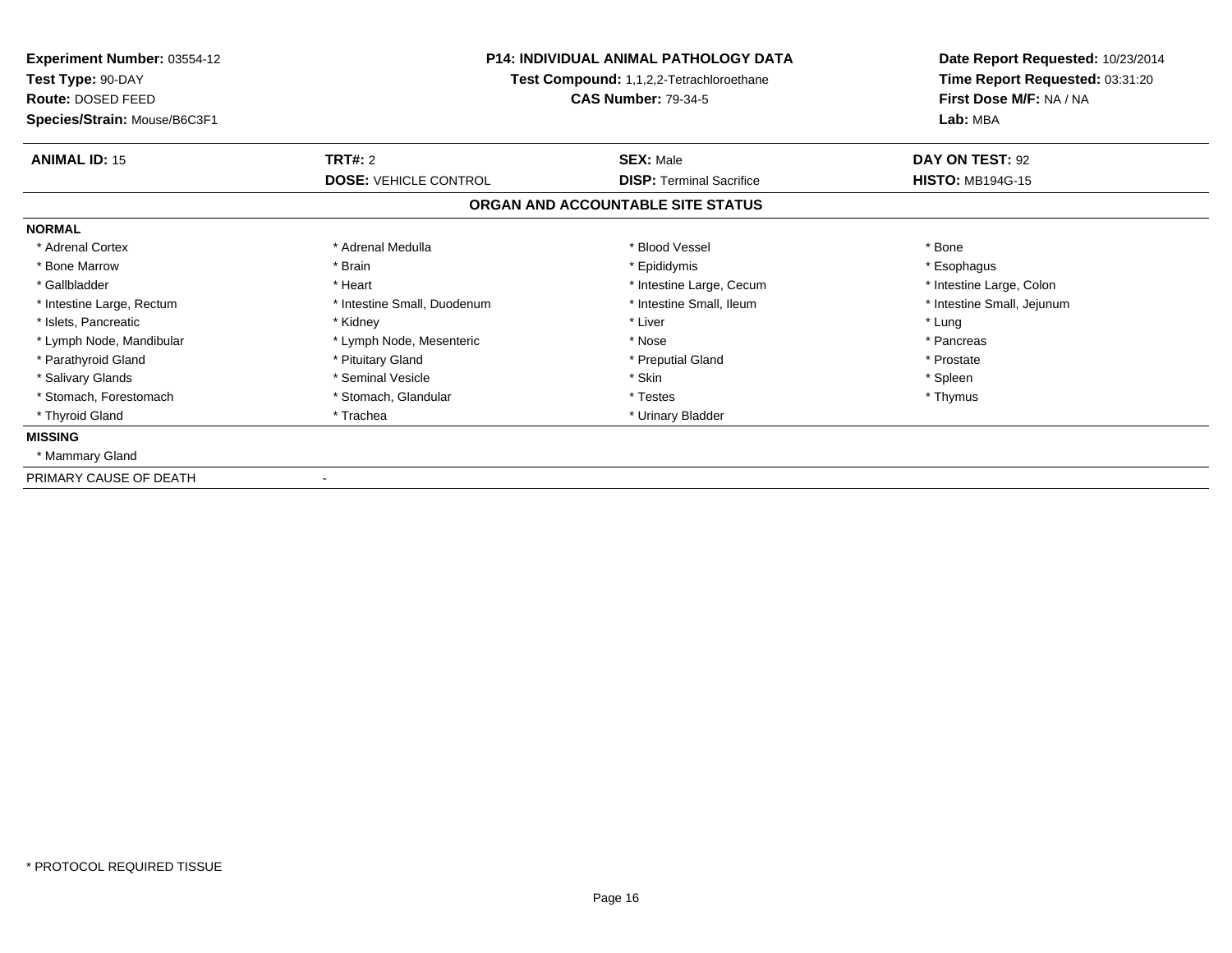| Experiment Number: 03554-12<br>Test Type: 90-DAY<br><b>Route: DOSED FEED</b><br>Species/Strain: Mouse/B6C3F1 | <b>P14: INDIVIDUAL ANIMAL PATHOLOGY DATA</b><br>Test Compound: 1,1,2,2-Tetrachloroethane<br><b>CAS Number: 79-34-5</b> |                                                     | Date Report Requested: 10/23/2014<br>Time Report Requested: 03:31:20<br>First Dose M/F: NA / NA<br>Lab: MBA |
|--------------------------------------------------------------------------------------------------------------|------------------------------------------------------------------------------------------------------------------------|-----------------------------------------------------|-------------------------------------------------------------------------------------------------------------|
| <b>ANIMAL ID: 16</b>                                                                                         | <b>TRT#: 2</b><br><b>DOSE: VEHICLE CONTROL</b>                                                                         | <b>SEX: Male</b><br><b>DISP: Terminal Sacrifice</b> | DAY ON TEST: 92<br><b>HISTO: MB194G-16</b>                                                                  |
|                                                                                                              |                                                                                                                        | ORGAN AND ACCOUNTABLE SITE STATUS                   |                                                                                                             |
| <b>NORMAL</b>                                                                                                |                                                                                                                        |                                                     |                                                                                                             |
| * Adrenal Cortex                                                                                             | * Adrenal Medulla                                                                                                      | * Blood Vessel                                      | * Bone                                                                                                      |
| * Bone Marrow                                                                                                | * Brain                                                                                                                | * Epididymis                                        | * Esophagus                                                                                                 |
| * Heart                                                                                                      | * Intestine Large, Cecum                                                                                               | * Intestine Large, Colon                            | * Intestine Large, Rectum                                                                                   |
| * Intestine Small, Duodenum                                                                                  | * Intestine Small, Ileum                                                                                               | * Intestine Small, Jejunum                          | * Islets, Pancreatic                                                                                        |
| * Kidney                                                                                                     | * Liver                                                                                                                | * Lung                                              | * Lymph Node, Mandibular                                                                                    |
| * Lymph Node, Mesenteric                                                                                     | * Nose                                                                                                                 | * Pancreas                                          | * Pituitary Gland                                                                                           |
| * Preputial Gland                                                                                            | * Prostate                                                                                                             | * Salivary Glands                                   | * Seminal Vesicle                                                                                           |
| * Skin                                                                                                       | * Spleen                                                                                                               | * Stomach. Forestomach                              | * Stomach, Glandular                                                                                        |
| * Testes                                                                                                     | * Thymus                                                                                                               | * Thyroid Gland                                     | * Trachea                                                                                                   |
| * Urinary Bladder                                                                                            |                                                                                                                        |                                                     |                                                                                                             |
| <b>MISSING</b>                                                                                               |                                                                                                                        |                                                     |                                                                                                             |
| * Gallbladder                                                                                                | * Mammary Gland                                                                                                        | * Parathyroid Gland                                 |                                                                                                             |
| PRIMARY CAUSE OF DEATH                                                                                       |                                                                                                                        |                                                     |                                                                                                             |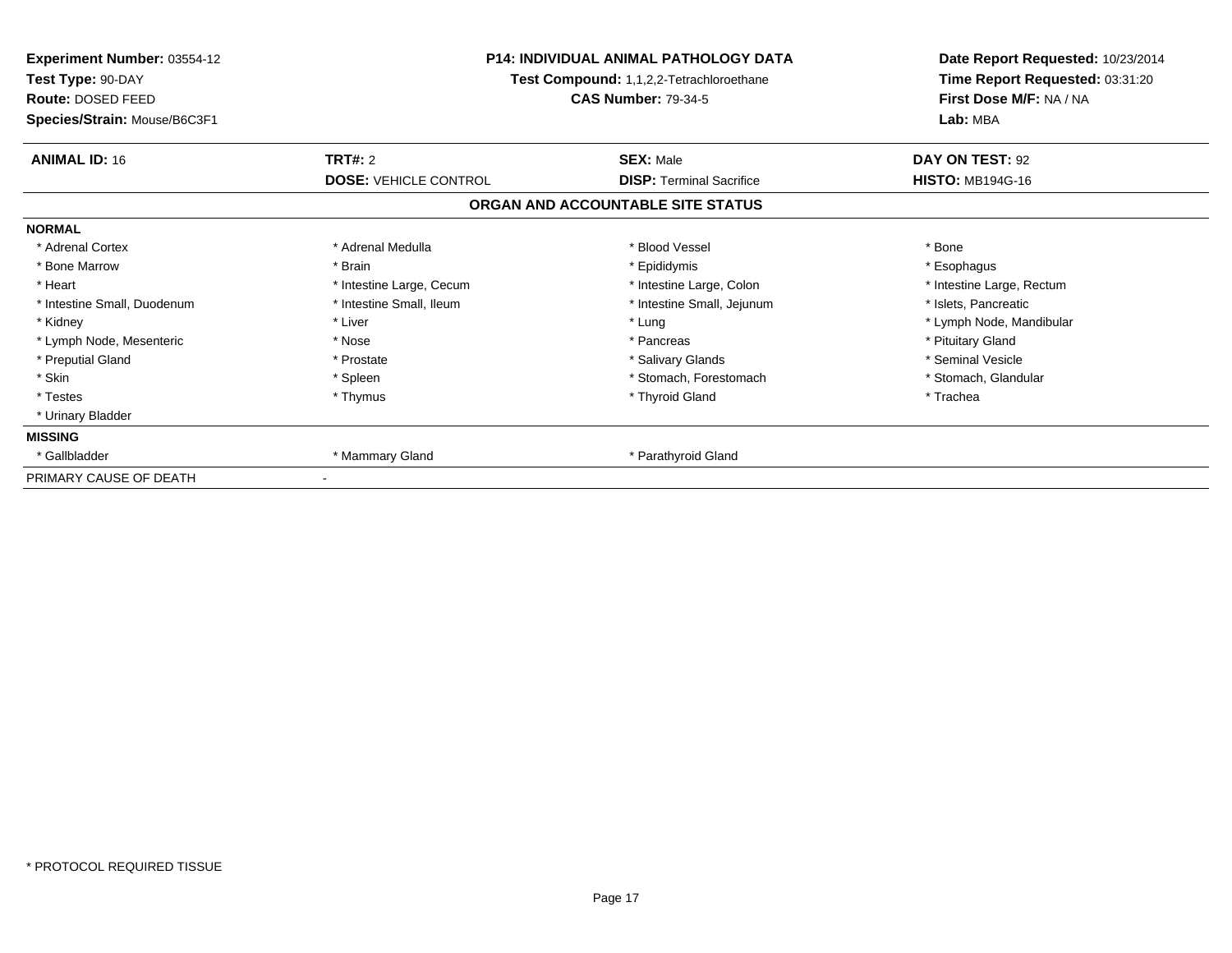| Experiment Number: 03554-12<br>Test Type: 90-DAY<br>Route: DOSED FEED<br>Species/Strain: Mouse/B6C3F1 | <b>P14: INDIVIDUAL ANIMAL PATHOLOGY DATA</b><br>Test Compound: 1,1,2,2-Tetrachloroethane<br><b>CAS Number: 79-34-5</b> |                                                      | Date Report Requested: 10/23/2014<br>Time Report Requested: 03:31:20<br>First Dose M/F: NA / NA<br>Lab: MBA |
|-------------------------------------------------------------------------------------------------------|------------------------------------------------------------------------------------------------------------------------|------------------------------------------------------|-------------------------------------------------------------------------------------------------------------|
| <b>ANIMAL ID: 17</b>                                                                                  | <b>TRT#: 2</b><br><b>DOSE: VEHICLE CONTROL</b>                                                                         | <b>SEX: Male</b><br><b>DISP:</b> Accidentally Killed | DAY ON TEST: 92<br><b>HISTO: MB194G-17</b>                                                                  |
|                                                                                                       |                                                                                                                        | ORGAN AND ACCOUNTABLE SITE STATUS                    |                                                                                                             |
| <b>NORMAL</b>                                                                                         |                                                                                                                        |                                                      |                                                                                                             |
| * Adrenal Cortex                                                                                      | * Adrenal Medulla                                                                                                      | * Blood Vessel                                       | * Bone                                                                                                      |
| * Bone Marrow                                                                                         | * Brain                                                                                                                | * Epididymis                                         | * Esophagus                                                                                                 |
| * Gallbladder                                                                                         | * Heart                                                                                                                | * Intestine Large, Cecum                             | * Intestine Large, Colon                                                                                    |
| * Intestine Large, Rectum                                                                             | * Intestine Small, Duodenum                                                                                            | * Intestine Small, Ileum                             | * Intestine Small, Jejunum                                                                                  |
| * Islets, Pancreatic                                                                                  | * Kidney                                                                                                               | * Liver                                              | * Lung                                                                                                      |
| * Lymph Node, Mandibular                                                                              | * Lymph Node, Mesenteric                                                                                               | * Nose                                               | * Pancreas                                                                                                  |
| * Pituitary Gland                                                                                     | * Preputial Gland                                                                                                      | * Prostate                                           | * Salivary Glands                                                                                           |
| * Seminal Vesicle                                                                                     | * Skin                                                                                                                 | * Spleen                                             | * Stomach. Forestomach                                                                                      |
| * Stomach, Glandular                                                                                  | * Testes                                                                                                               | * Thymus                                             | * Thyroid Gland                                                                                             |
| * Trachea                                                                                             | * Urinary Bladder                                                                                                      |                                                      |                                                                                                             |
| <b>MISSING</b>                                                                                        |                                                                                                                        |                                                      |                                                                                                             |
| * Mammary Gland                                                                                       | * Parathyroid Gland                                                                                                    |                                                      |                                                                                                             |
| PRIMARY CAUSE OF DEATH                                                                                |                                                                                                                        |                                                      |                                                                                                             |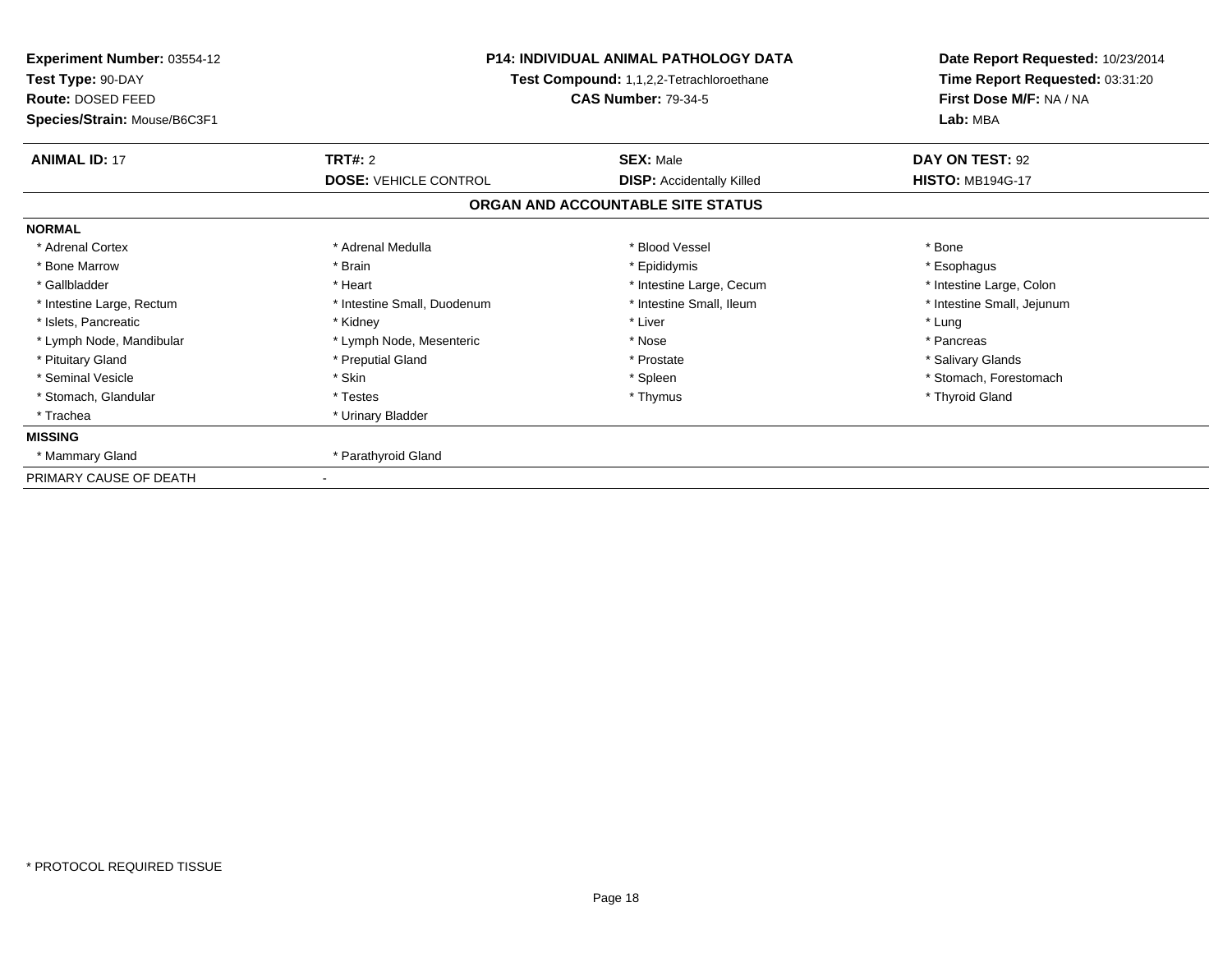| Experiment Number: 03554-12<br>Test Type: 90-DAY<br>Route: DOSED FEED<br>Species/Strain: Mouse/B6C3F1 | <b>P14: INDIVIDUAL ANIMAL PATHOLOGY DATA</b><br><b>Test Compound: 1,1,2,2-Tetrachloroethane</b><br><b>CAS Number: 79-34-5</b> |                                   | Date Report Requested: 10/23/2014<br>Time Report Requested: 03:31:20<br>First Dose M/F: NA / NA<br>Lab: MBA |  |
|-------------------------------------------------------------------------------------------------------|-------------------------------------------------------------------------------------------------------------------------------|-----------------------------------|-------------------------------------------------------------------------------------------------------------|--|
| <b>ANIMAL ID: 18</b>                                                                                  | TRT#: 2                                                                                                                       | <b>SEX: Male</b>                  | DAY ON TEST: 92                                                                                             |  |
|                                                                                                       | <b>DOSE: VEHICLE CONTROL</b>                                                                                                  | <b>DISP:</b> Terminal Sacrifice   | <b>HISTO: MB194G-18</b>                                                                                     |  |
|                                                                                                       |                                                                                                                               | ORGAN AND ACCOUNTABLE SITE STATUS |                                                                                                             |  |
| <b>NORMAL</b>                                                                                         |                                                                                                                               |                                   |                                                                                                             |  |
| * Adrenal Cortex                                                                                      | * Blood Vessel                                                                                                                | * Bone                            | * Bone Marrow                                                                                               |  |
| * Brain                                                                                               | * Epididymis                                                                                                                  | * Esophagus                       | * Gallbladder                                                                                               |  |
| * Heart                                                                                               | * Intestine Large, Cecum                                                                                                      | * Intestine Large, Colon          | * Intestine Large, Rectum                                                                                   |  |
| * Intestine Small, Duodenum                                                                           | * Intestine Small, Ileum                                                                                                      | * Intestine Small, Jejunum        | * Islets, Pancreatic                                                                                        |  |
| * Kidney                                                                                              | * Liver                                                                                                                       | * Lung                            | * Lymph Node, Mandibular                                                                                    |  |
| * Lymph Node, Mesenteric                                                                              | * Nose                                                                                                                        | * Pancreas                        | * Parathyroid Gland                                                                                         |  |
| * Pituitary Gland                                                                                     | * Preputial Gland                                                                                                             | * Prostate                        | * Salivary Glands                                                                                           |  |
| * Seminal Vesicle                                                                                     | * Skin                                                                                                                        | * Stomach, Forestomach            | * Stomach, Glandular                                                                                        |  |
| * Testes                                                                                              | * Thymus                                                                                                                      | * Thyroid Gland                   | * Trachea                                                                                                   |  |
| * Urinary Bladder                                                                                     |                                                                                                                               |                                   |                                                                                                             |  |
| <b>MISSING</b>                                                                                        |                                                                                                                               |                                   |                                                                                                             |  |
| * Mammary Gland                                                                                       |                                                                                                                               |                                   |                                                                                                             |  |
| <b>OBSERVATIONS</b>                                                                                   |                                                                                                                               |                                   |                                                                                                             |  |
| * Adrenal Medulla                                                                                     |                                                                                                                               | Angiectasis                       | Minimal                                                                                                     |  |
| * Spleen                                                                                              |                                                                                                                               | Hematopoietic Cell Proliferation  | Mild                                                                                                        |  |
| PRIMARY CAUSE OF DEATH                                                                                |                                                                                                                               |                                   |                                                                                                             |  |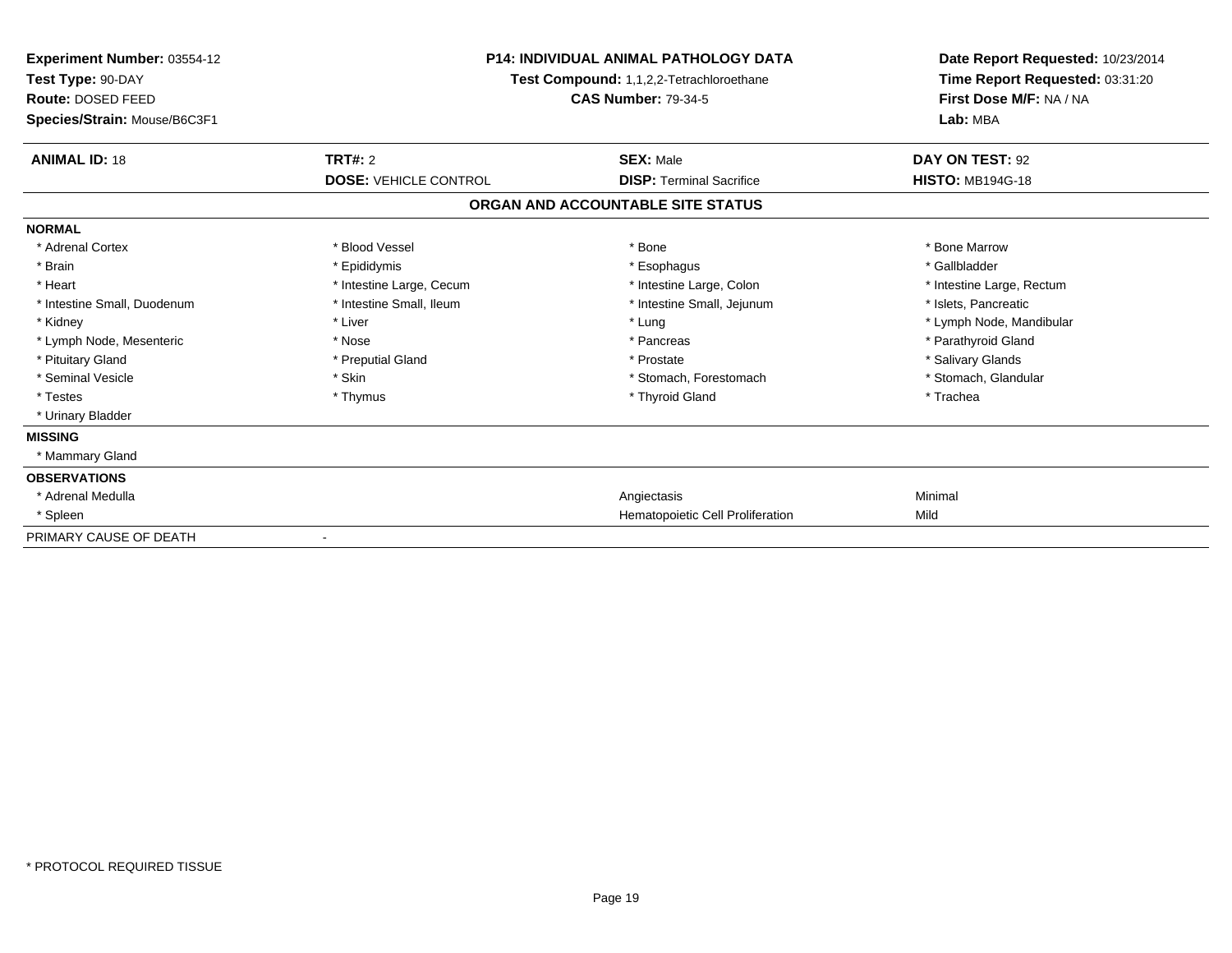| Experiment Number: 03554-12<br>Test Type: 90-DAY<br>Route: DOSED FEED<br>Species/Strain: Mouse/B6C3F1 | <b>P14: INDIVIDUAL ANIMAL PATHOLOGY DATA</b><br>Test Compound: 1,1,2,2-Tetrachloroethane<br><b>CAS Number: 79-34-5</b> |                                                     | Date Report Requested: 10/23/2014<br>Time Report Requested: 03:31:20<br>First Dose M/F: NA / NA<br>Lab: MBA |
|-------------------------------------------------------------------------------------------------------|------------------------------------------------------------------------------------------------------------------------|-----------------------------------------------------|-------------------------------------------------------------------------------------------------------------|
| <b>ANIMAL ID: 19</b>                                                                                  | <b>TRT#: 2</b><br><b>DOSE: VEHICLE CONTROL</b>                                                                         | <b>SEX: Male</b><br><b>DISP: Terminal Sacrifice</b> | DAY ON TEST: 92<br><b>HISTO: MB194G-19</b>                                                                  |
|                                                                                                       |                                                                                                                        | ORGAN AND ACCOUNTABLE SITE STATUS                   |                                                                                                             |
| <b>NORMAL</b>                                                                                         |                                                                                                                        |                                                     |                                                                                                             |
| * Adrenal Cortex                                                                                      | * Adrenal Medulla                                                                                                      | * Blood Vessel                                      | * Bone                                                                                                      |
| * Bone Marrow                                                                                         | * Brain                                                                                                                | * Epididymis                                        | * Esophagus                                                                                                 |
| * Gallbladder                                                                                         | * Heart                                                                                                                | * Intestine Large, Cecum                            | * Intestine Large, Colon                                                                                    |
| * Intestine Large, Rectum                                                                             | * Intestine Small, Duodenum                                                                                            | * Intestine Small, Ileum                            | * Intestine Small, Jejunum                                                                                  |
| * Islets, Pancreatic                                                                                  | * Kidney                                                                                                               | * Liver                                             | * Lung                                                                                                      |
| * Lymph Node, Mandibular                                                                              | * Lymph Node, Mesenteric                                                                                               | * Nose                                              | * Pancreas                                                                                                  |
| * Parathyroid Gland                                                                                   | * Pituitary Gland                                                                                                      | * Preputial Gland                                   | * Prostate                                                                                                  |
| * Salivary Glands                                                                                     | * Seminal Vesicle                                                                                                      | * Skin                                              | * Spleen                                                                                                    |
| * Stomach, Forestomach                                                                                | * Stomach, Glandular                                                                                                   | * Testes                                            | * Thymus                                                                                                    |
| * Thyroid Gland                                                                                       | * Trachea                                                                                                              | * Urinary Bladder                                   |                                                                                                             |
| <b>MISSING</b>                                                                                        |                                                                                                                        |                                                     |                                                                                                             |
| * Mammary Gland                                                                                       |                                                                                                                        |                                                     |                                                                                                             |
| PRIMARY CAUSE OF DEATH                                                                                |                                                                                                                        |                                                     |                                                                                                             |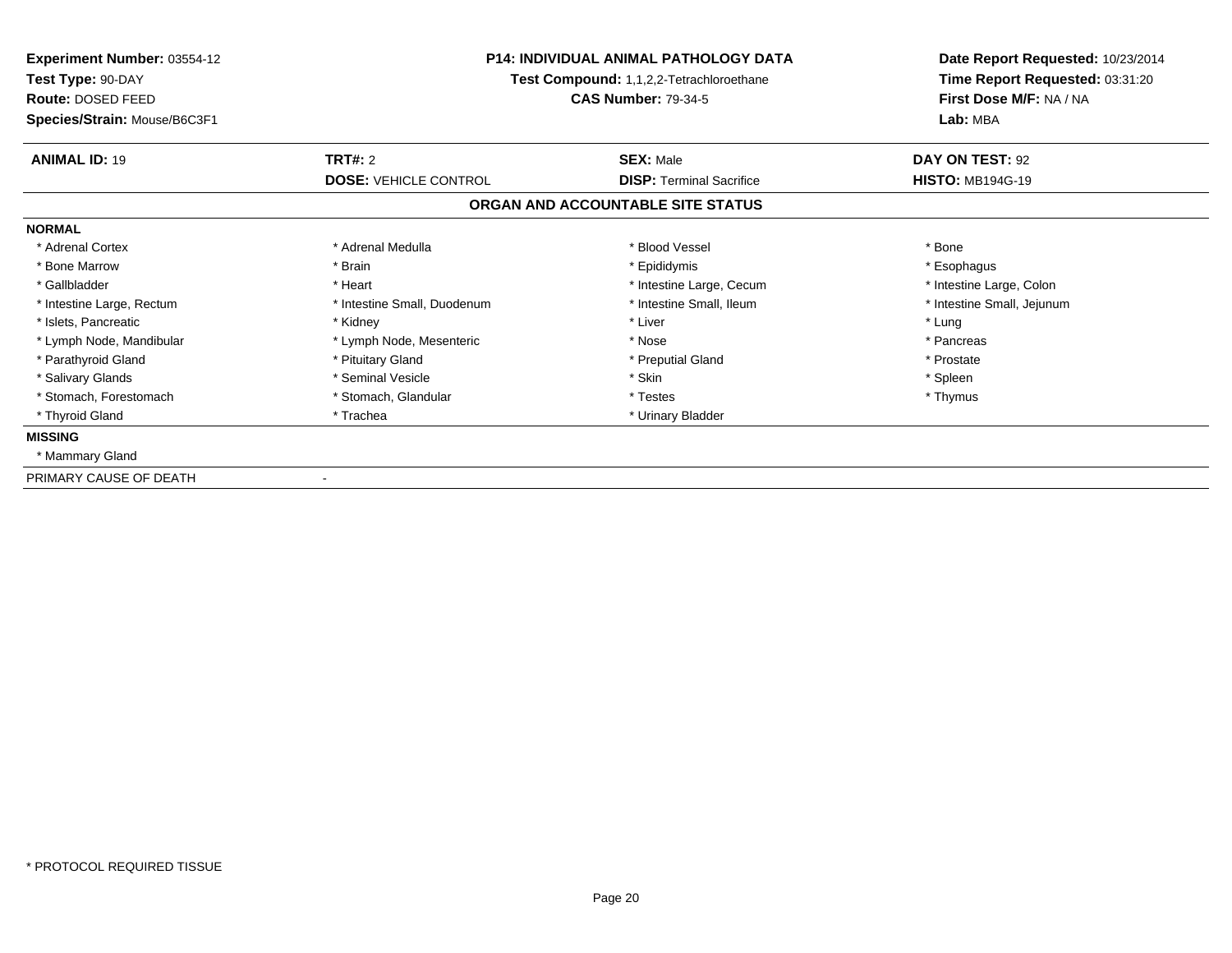| Experiment Number: 03554-12<br>Test Type: 90-DAY<br>Route: DOSED FEED<br>Species/Strain: Mouse/B6C3F1 | <b>P14: INDIVIDUAL ANIMAL PATHOLOGY DATA</b><br>Test Compound: 1,1,2,2-Tetrachloroethane<br><b>CAS Number: 79-34-5</b> |                                   | Date Report Requested: 10/23/2014<br>Time Report Requested: 03:31:20<br>First Dose M/F: NA / NA<br>Lab: MBA |
|-------------------------------------------------------------------------------------------------------|------------------------------------------------------------------------------------------------------------------------|-----------------------------------|-------------------------------------------------------------------------------------------------------------|
| <b>ANIMAL ID: 20</b>                                                                                  | <b>TRT#: 2</b>                                                                                                         | <b>SEX: Male</b>                  | DAY ON TEST: 92                                                                                             |
|                                                                                                       | <b>DOSE: VEHICLE CONTROL</b>                                                                                           | <b>DISP: Terminal Sacrifice</b>   | <b>HISTO: MB194G-20</b>                                                                                     |
|                                                                                                       |                                                                                                                        | ORGAN AND ACCOUNTABLE SITE STATUS |                                                                                                             |
| <b>NORMAL</b>                                                                                         |                                                                                                                        |                                   |                                                                                                             |
| * Adrenal Cortex                                                                                      | * Blood Vessel                                                                                                         | * Bone                            | * Bone Marrow                                                                                               |
| * Brain                                                                                               | * Epididymis                                                                                                           | * Esophagus                       | * Gallbladder                                                                                               |
| * Heart                                                                                               | * Intestine Large, Cecum                                                                                               | * Intestine Large, Colon          | * Intestine Large, Rectum                                                                                   |
| * Intestine Small, Duodenum                                                                           | * Intestine Small, Ileum                                                                                               | * Intestine Small, Jejunum        | * Islets, Pancreatic                                                                                        |
| * Kidney                                                                                              | * Liver                                                                                                                | * Lung                            | * Lymph Node, Mandibular                                                                                    |
| * Lymph Node, Mesenteric                                                                              | * Nose                                                                                                                 | * Pancreas                        | * Pituitary Gland                                                                                           |
| * Preputial Gland                                                                                     | * Prostate                                                                                                             | * Salivary Glands                 | * Seminal Vesicle                                                                                           |
| * Skin                                                                                                | * Spleen                                                                                                               | * Stomach, Forestomach            | * Stomach, Glandular                                                                                        |
| * Testes                                                                                              | * Thymus                                                                                                               | * Thyroid Gland                   | * Trachea                                                                                                   |
| * Urinary Bladder                                                                                     |                                                                                                                        |                                   |                                                                                                             |
| <b>MISSING</b>                                                                                        |                                                                                                                        |                                   |                                                                                                             |
| * Mammary Gland                                                                                       | * Parathyroid Gland                                                                                                    |                                   |                                                                                                             |
| <b>OBSERVATIONS</b>                                                                                   |                                                                                                                        |                                   |                                                                                                             |
| * Adrenal Medulla                                                                                     |                                                                                                                        | Angiectasis                       | Mild                                                                                                        |
| PRIMARY CAUSE OF DEATH                                                                                |                                                                                                                        |                                   |                                                                                                             |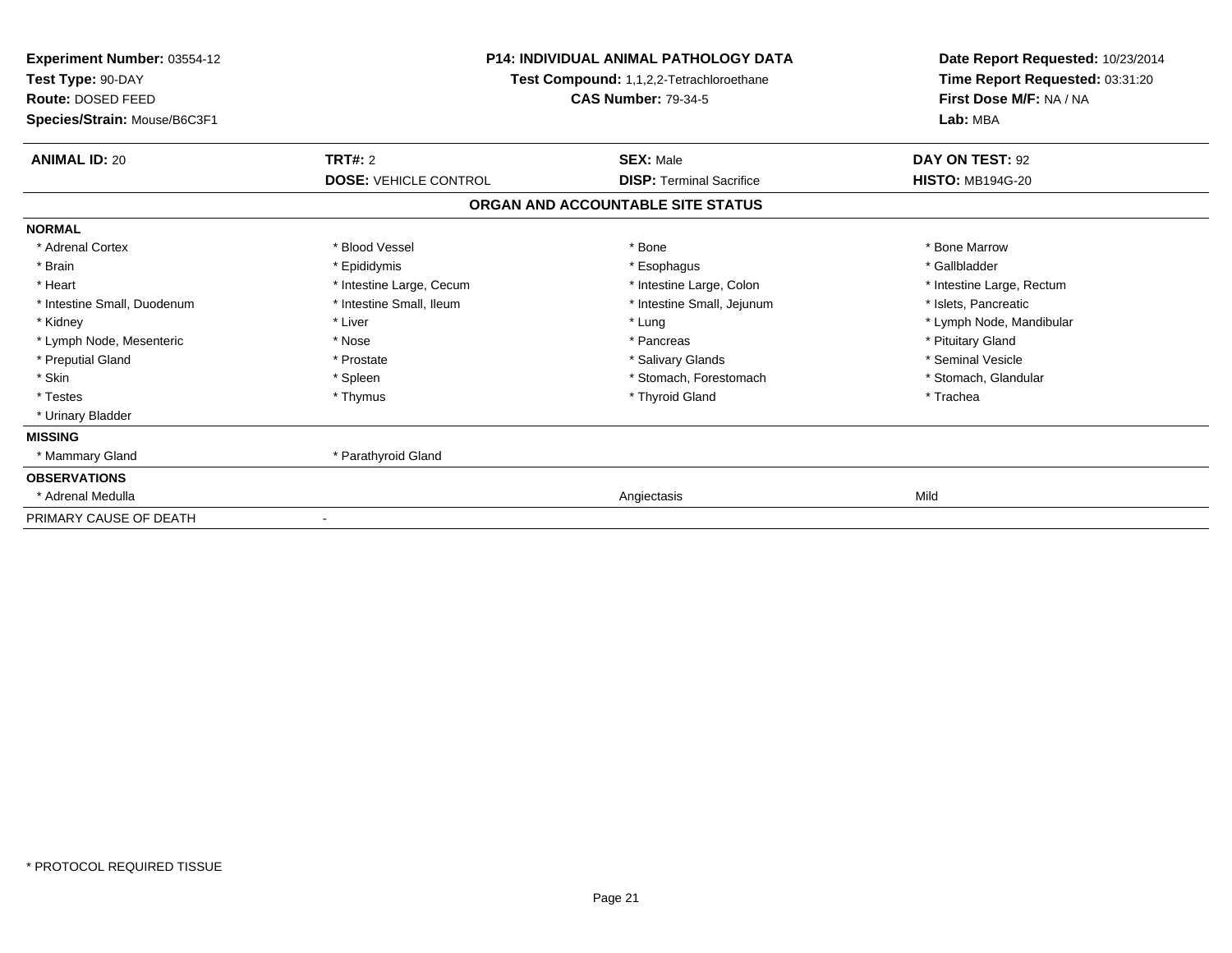| Experiment Number: 03554-12<br><b>P14: INDIVIDUAL ANIMAL PATHOLOGY DATA</b><br>Test Type: 90-DAY<br>Test Compound: 1,1,2,2-Tetrachloroethane<br><b>CAS Number: 79-34-5</b><br>Route: DOSED FEED |                       |                                   | Date Report Requested: 10/23/2014 |
|-------------------------------------------------------------------------------------------------------------------------------------------------------------------------------------------------|-----------------------|-----------------------------------|-----------------------------------|
|                                                                                                                                                                                                 |                       |                                   | Time Report Requested: 03:31:20   |
|                                                                                                                                                                                                 |                       |                                   | First Dose M/F: NA / NA           |
| Species/Strain: Mouse/B6C3F1                                                                                                                                                                    |                       |                                   | Lab: MBA                          |
| <b>ANIMAL ID: 21</b>                                                                                                                                                                            | TRT#: 3               | <b>SEX: Male</b>                  | DAY ON TEST: 92                   |
|                                                                                                                                                                                                 | <b>DOSE: 88 MG/KG</b> | <b>DISP:</b> Terminal Sacrifice   | <b>HISTO: MB194G-21</b>           |
|                                                                                                                                                                                                 |                       | ORGAN AND ACCOUNTABLE SITE STATUS |                                   |
| <b>NORMAL</b>                                                                                                                                                                                   |                       |                                   |                                   |
| Liver                                                                                                                                                                                           | Lung                  | <b>Preputial Gland</b>            | Spleen                            |
| <b>Testes</b>                                                                                                                                                                                   | Thymus                |                                   |                                   |
| PRIMARY CAUSE OF DEATH                                                                                                                                                                          |                       |                                   |                                   |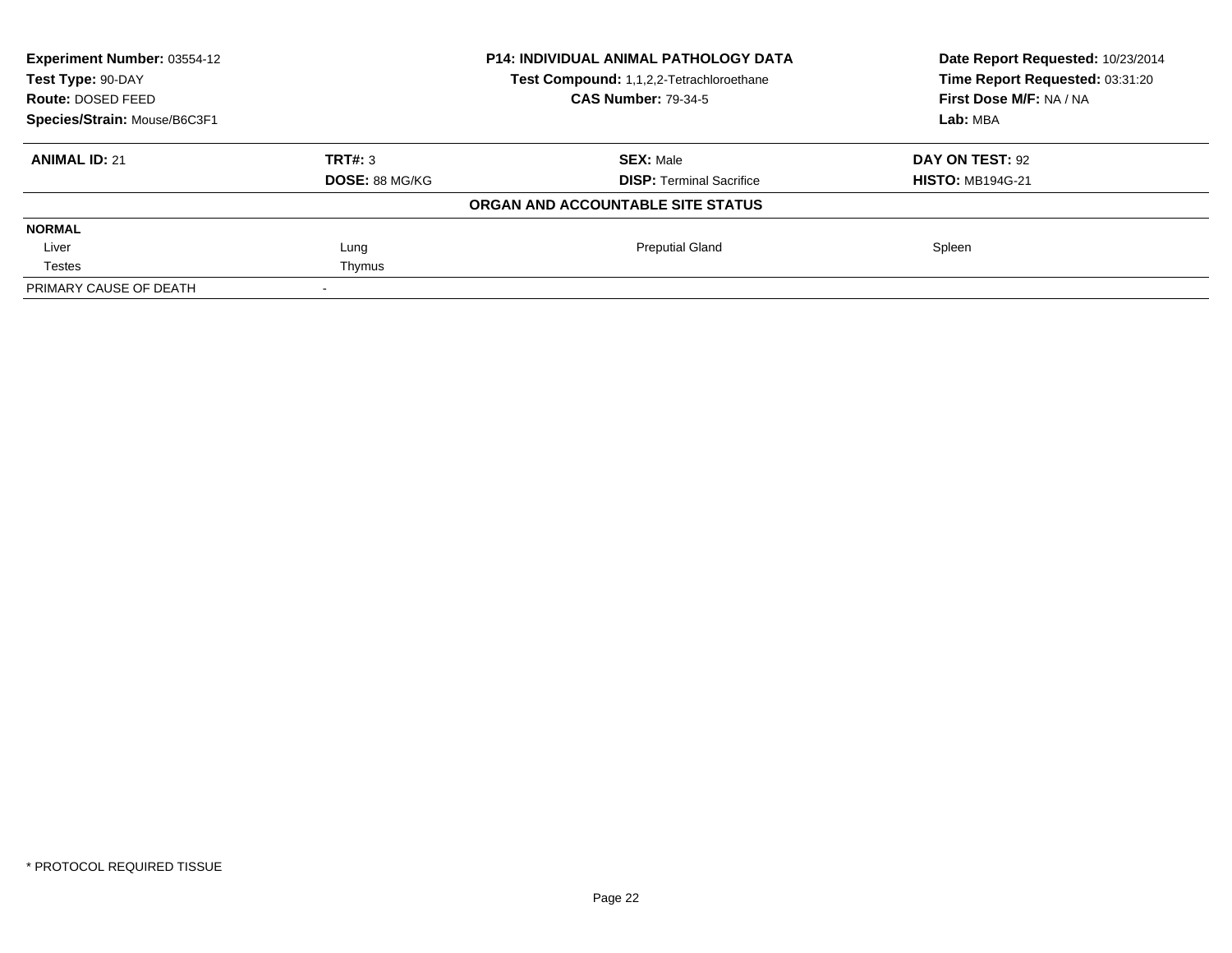| Experiment Number: 03554-12  |                        | <b>P14: INDIVIDUAL ANIMAL PATHOLOGY DATA</b> | Date Report Requested: 10/23/2014 |
|------------------------------|------------------------|----------------------------------------------|-----------------------------------|
| Test Type: 90-DAY            |                        | Test Compound: 1,1,2,2-Tetrachloroethane     | Time Report Requested: 03:31:20   |
| Route: DOSED FEED            |                        | <b>CAS Number: 79-34-5</b>                   | First Dose M/F: NA / NA           |
| Species/Strain: Mouse/B6C3F1 |                        |                                              | Lab: MBA                          |
| <b>ANIMAL ID: 22</b>         | TRT#: 3                | <b>SEX: Male</b>                             | DAY ON TEST: 92                   |
|                              | DOSE: 88 MG/KG         | <b>DISP:</b> Terminal Sacrifice              | <b>HISTO: LUMB194G-22</b>         |
|                              |                        | ORGAN AND ACCOUNTABLE SITE STATUS            |                                   |
| <b>NORMAL</b>                |                        |                                              |                                   |
| Liver                        | <b>Preputial Gland</b> | Spleen                                       | <b>Testes</b>                     |
| Thymus                       |                        |                                              |                                   |
| PRIMARY CAUSE OF DEATH       |                        |                                              |                                   |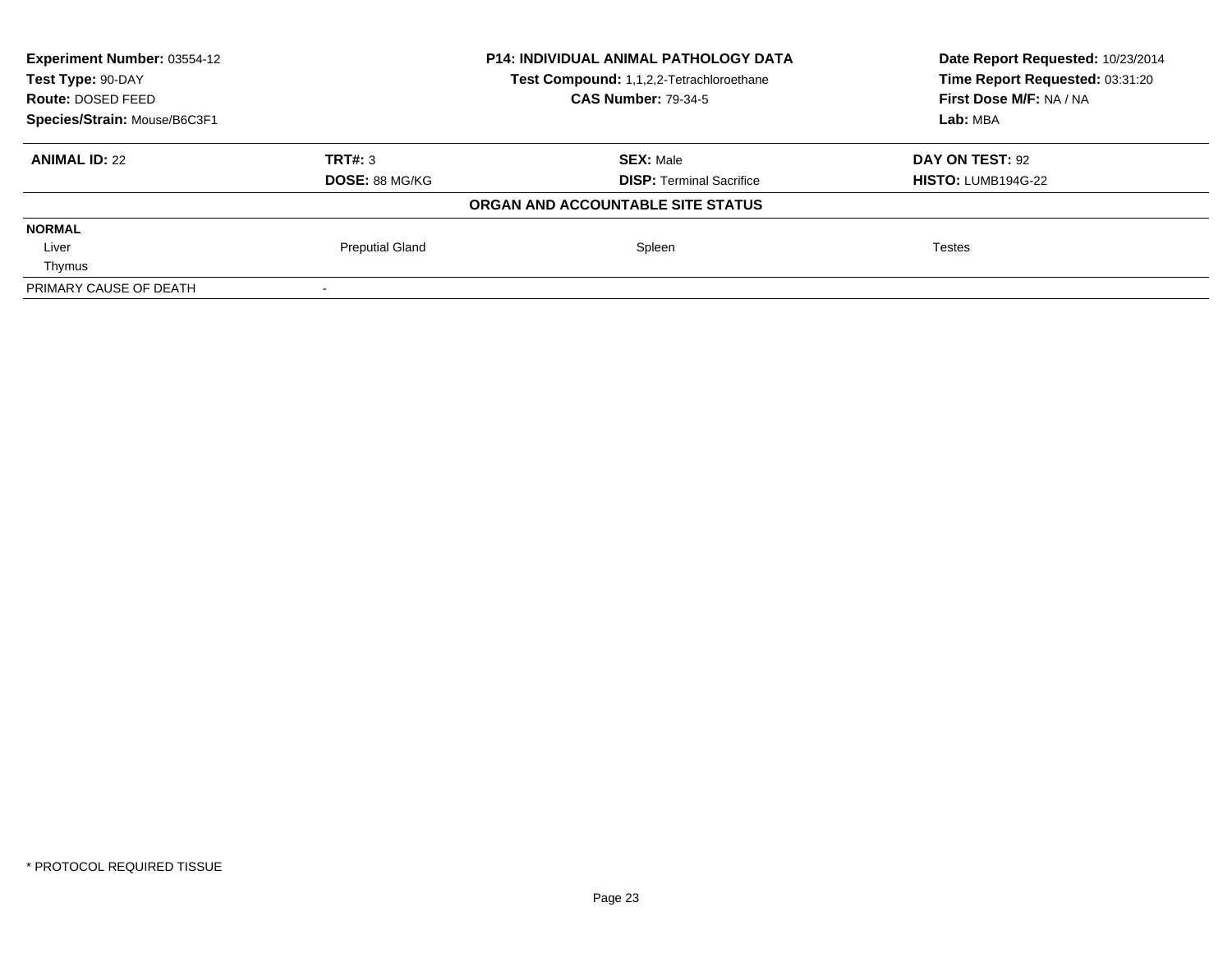| Experiment Number: 03554-12<br>P14: INDIVIDUAL ANIMAL PATHOLOGY DATA<br>Test Type: 90-DAY<br>Test Compound: 1,1,2,2-Tetrachloroethane<br><b>CAS Number: 79-34-5</b><br>Route: DOSED FEED |                       |                                   | Date Report Requested: 10/23/2014<br>Time Report Requested: 03:31:20 |  |
|------------------------------------------------------------------------------------------------------------------------------------------------------------------------------------------|-----------------------|-----------------------------------|----------------------------------------------------------------------|--|
|                                                                                                                                                                                          |                       | First Dose M/F: NA / NA           |                                                                      |  |
| Species/Strain: Mouse/B6C3F1                                                                                                                                                             |                       |                                   | Lab: MBA                                                             |  |
| <b>ANIMAL ID: 23</b>                                                                                                                                                                     | <b>TRT#: 3</b>        | <b>SEX: Male</b>                  | DAY ON TEST: 92                                                      |  |
|                                                                                                                                                                                          | <b>DOSE: 88 MG/KG</b> | <b>DISP:</b> Terminal Sacrifice   | <b>HISTO: MB194G-23</b>                                              |  |
|                                                                                                                                                                                          |                       | ORGAN AND ACCOUNTABLE SITE STATUS |                                                                      |  |
| <b>NORMAL</b>                                                                                                                                                                            |                       |                                   |                                                                      |  |
| Liver                                                                                                                                                                                    | Lung                  | Spleen                            | Testes                                                               |  |
| Thymus                                                                                                                                                                                   |                       |                                   |                                                                      |  |
| <b>OBSERVATIONS</b>                                                                                                                                                                      |                       |                                   |                                                                      |  |
| <b>Preputial Gland</b>                                                                                                                                                                   |                       | Atrophy                           | Mild                                                                 |  |
| PRIMARY CAUSE OF DEATH                                                                                                                                                                   |                       |                                   |                                                                      |  |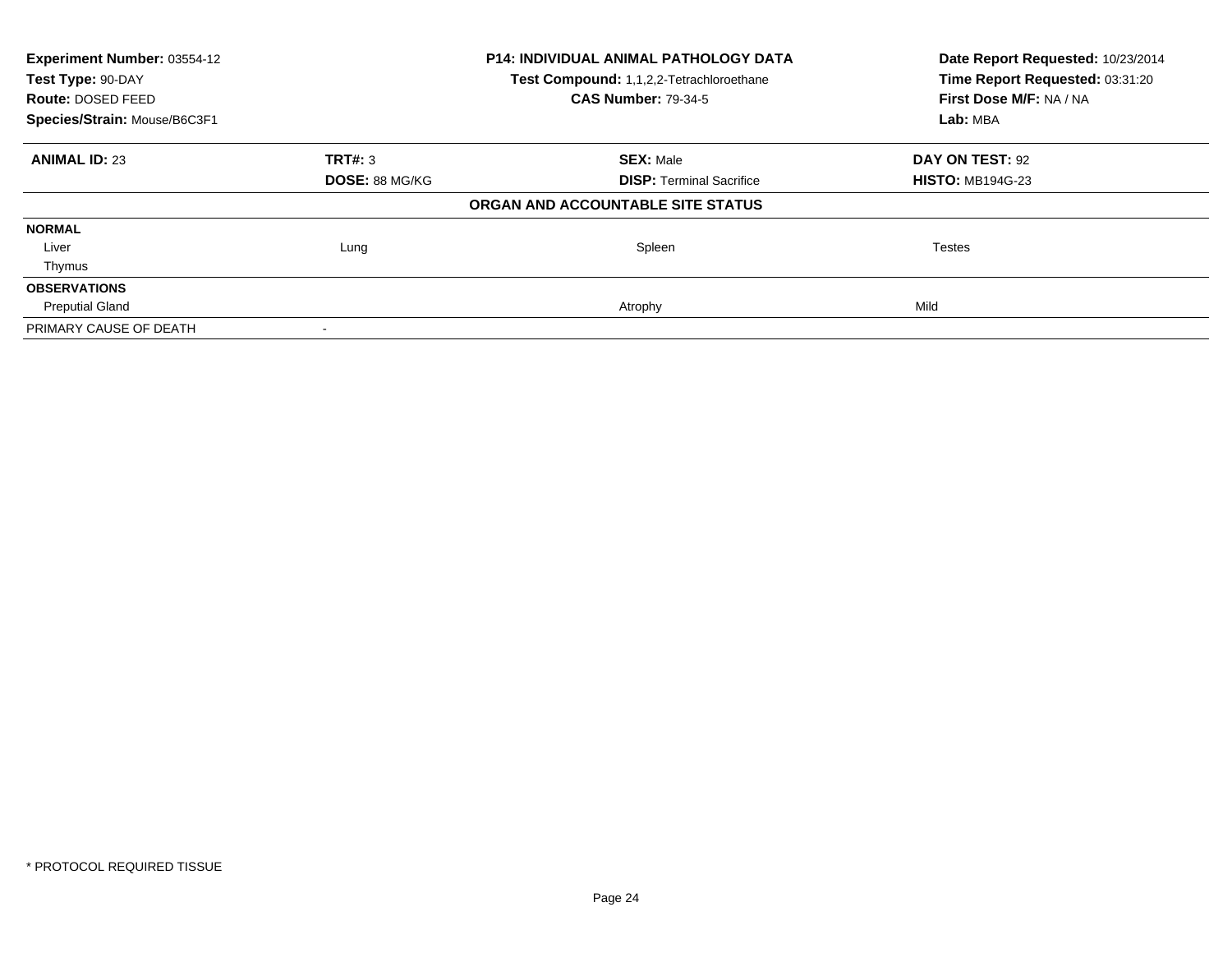| Experiment Number: 03554-12<br>Test Type: 90-DAY |                       | <b>P14: INDIVIDUAL ANIMAL PATHOLOGY DATA</b><br>Test Compound: 1,1,2,2-Tetrachloroethane | Date Report Requested: 10/23/2014<br>Time Report Requested: 03:31:20 |
|--------------------------------------------------|-----------------------|------------------------------------------------------------------------------------------|----------------------------------------------------------------------|
| <b>Route: DOSED FEED</b>                         |                       | <b>CAS Number: 79-34-5</b>                                                               | First Dose M/F: NA / NA                                              |
| Species/Strain: Mouse/B6C3F1                     |                       | Lab: MBA                                                                                 |                                                                      |
| <b>ANIMAL ID: 24</b>                             | TRT#: 3               | <b>SEX: Male</b>                                                                         | DAY ON TEST: 92                                                      |
|                                                  | <b>DOSE: 88 MG/KG</b> | <b>DISP:</b> Terminal Sacrifice                                                          | <b>HISTO: MB194G-24</b>                                              |
|                                                  |                       | ORGAN AND ACCOUNTABLE SITE STATUS                                                        |                                                                      |
| <b>NORMAL</b>                                    |                       |                                                                                          |                                                                      |
| Liver                                            | Lung                  | Spleen                                                                                   | <b>Testes</b>                                                        |
| Thymus                                           |                       |                                                                                          |                                                                      |
| <b>OBSERVATIONS</b>                              |                       |                                                                                          |                                                                      |
| <b>Preputial Gland</b>                           |                       | Atrophy                                                                                  | Mild                                                                 |
| PRIMARY CAUSE OF DEATH                           |                       |                                                                                          |                                                                      |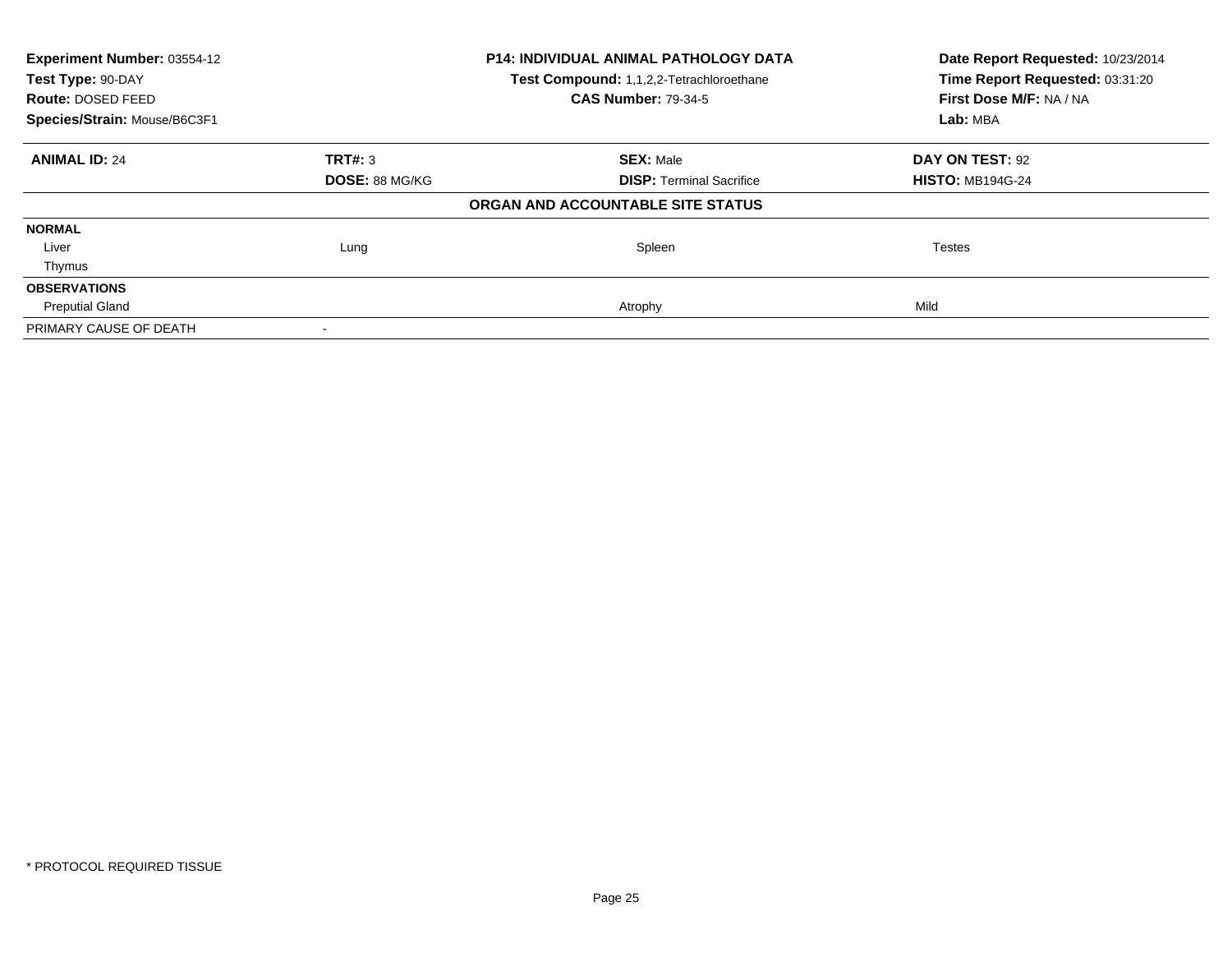| Experiment Number: 03554-12<br>Test Type: 90-DAY |                       | <b>P14: INDIVIDUAL ANIMAL PATHOLOGY DATA</b><br>Test Compound: 1,1,2,2-Tetrachloroethane | Date Report Requested: 10/23/2014<br>Time Report Requested: 03:31:20 |  |
|--------------------------------------------------|-----------------------|------------------------------------------------------------------------------------------|----------------------------------------------------------------------|--|
| <b>Route: DOSED FEED</b>                         |                       | <b>CAS Number: 79-34-5</b>                                                               | First Dose M/F: NA / NA                                              |  |
| Species/Strain: Mouse/B6C3F1                     |                       |                                                                                          | Lab: MBA                                                             |  |
| <b>ANIMAL ID: 25</b>                             | TRT#: 3               | <b>SEX: Male</b>                                                                         | DAY ON TEST: 92                                                      |  |
|                                                  | <b>DOSE: 88 MG/KG</b> | <b>DISP:</b> Terminal Sacrifice                                                          | <b>HISTO: MB194G-25</b>                                              |  |
|                                                  |                       | ORGAN AND ACCOUNTABLE SITE STATUS                                                        |                                                                      |  |
| <b>NORMAL</b>                                    |                       |                                                                                          |                                                                      |  |
| Liver                                            | Lung                  | Spleen                                                                                   | <b>Testes</b>                                                        |  |
| Thymus                                           |                       |                                                                                          |                                                                      |  |
| <b>OBSERVATIONS</b>                              |                       |                                                                                          |                                                                      |  |
| <b>Preputial Gland</b>                           |                       | Atrophy                                                                                  | Mild                                                                 |  |
| PRIMARY CAUSE OF DEATH                           |                       |                                                                                          |                                                                      |  |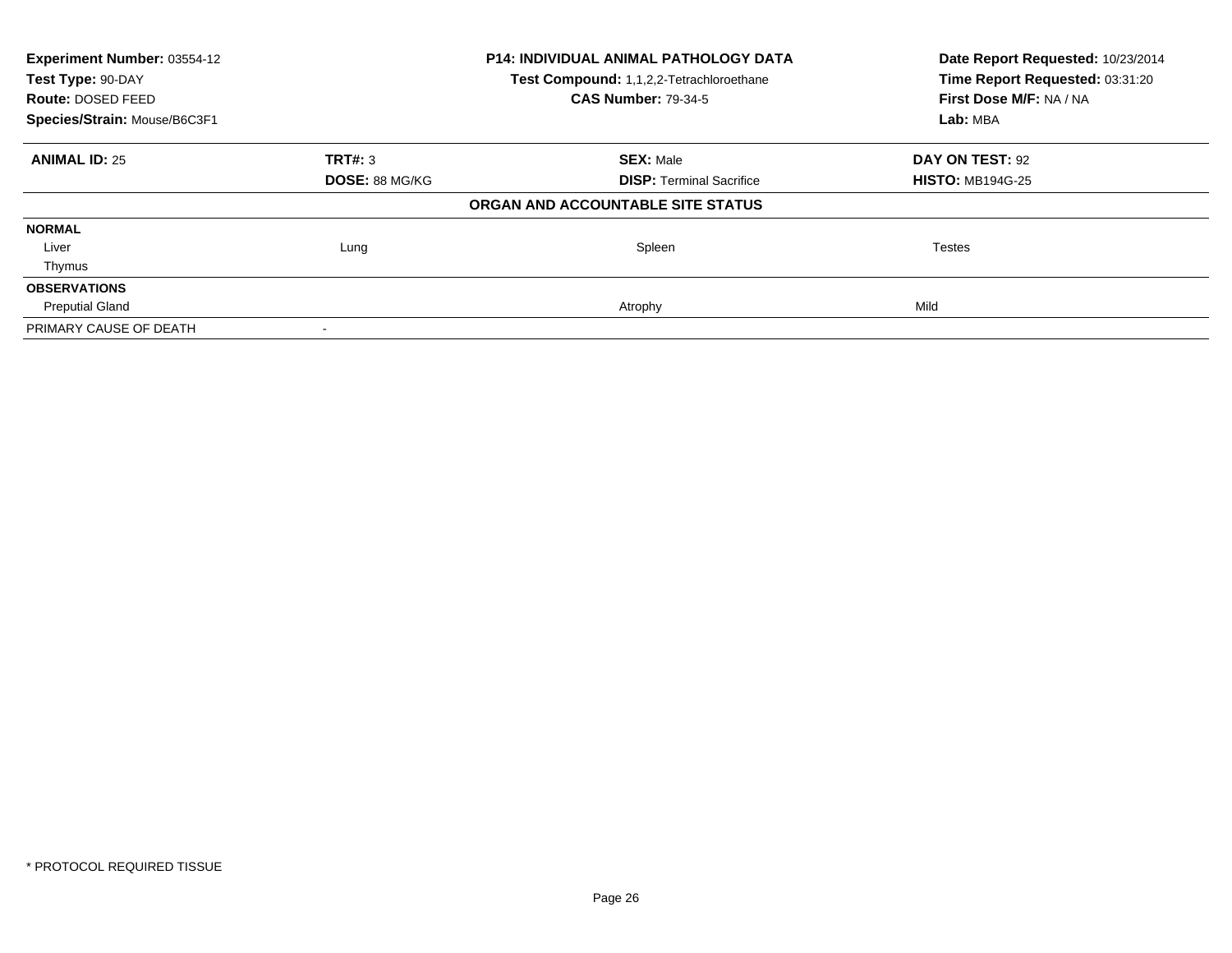| Experiment Number: 03554-12<br>Test Type: 90-DAY<br><b>Route: DOSED FEED</b><br>Species/Strain: Mouse/B6C3F1 |                       | <b>P14: INDIVIDUAL ANIMAL PATHOLOGY DATA</b><br>Test Compound: 1,1,2,2-Tetrachloroethane<br><b>CAS Number: 79-34-5</b> | Date Report Requested: 10/23/2014<br>Time Report Requested: 03:31:20<br>First Dose M/F: NA / NA<br>Lab: MBA |
|--------------------------------------------------------------------------------------------------------------|-----------------------|------------------------------------------------------------------------------------------------------------------------|-------------------------------------------------------------------------------------------------------------|
| <b>ANIMAL ID: 26</b>                                                                                         | TRT#: 3               | <b>SEX: Male</b>                                                                                                       | DAY ON TEST: 92                                                                                             |
|                                                                                                              | <b>DOSE: 88 MG/KG</b> | <b>DISP:</b> Terminal Sacrifice                                                                                        | <b>HISTO: MB194G-26</b>                                                                                     |
|                                                                                                              |                       | ORGAN AND ACCOUNTABLE SITE STATUS                                                                                      |                                                                                                             |
| <b>NORMAL</b>                                                                                                |                       |                                                                                                                        |                                                                                                             |
| Liver                                                                                                        | Lung                  | <b>Preputial Gland</b>                                                                                                 | Spleen                                                                                                      |
| Testes                                                                                                       | Thymus                |                                                                                                                        |                                                                                                             |
| <b>OBSERVATIONS</b>                                                                                          |                       |                                                                                                                        |                                                                                                             |
| <b>Skin</b>                                                                                                  | <b>Hair Follicle</b>  | Atrophy                                                                                                                | Marked                                                                                                      |
| [Atrophy TGLS = $1-5$ ]                                                                                      |                       |                                                                                                                        |                                                                                                             |
| PRIMARY CAUSE OF DEATH                                                                                       |                       |                                                                                                                        |                                                                                                             |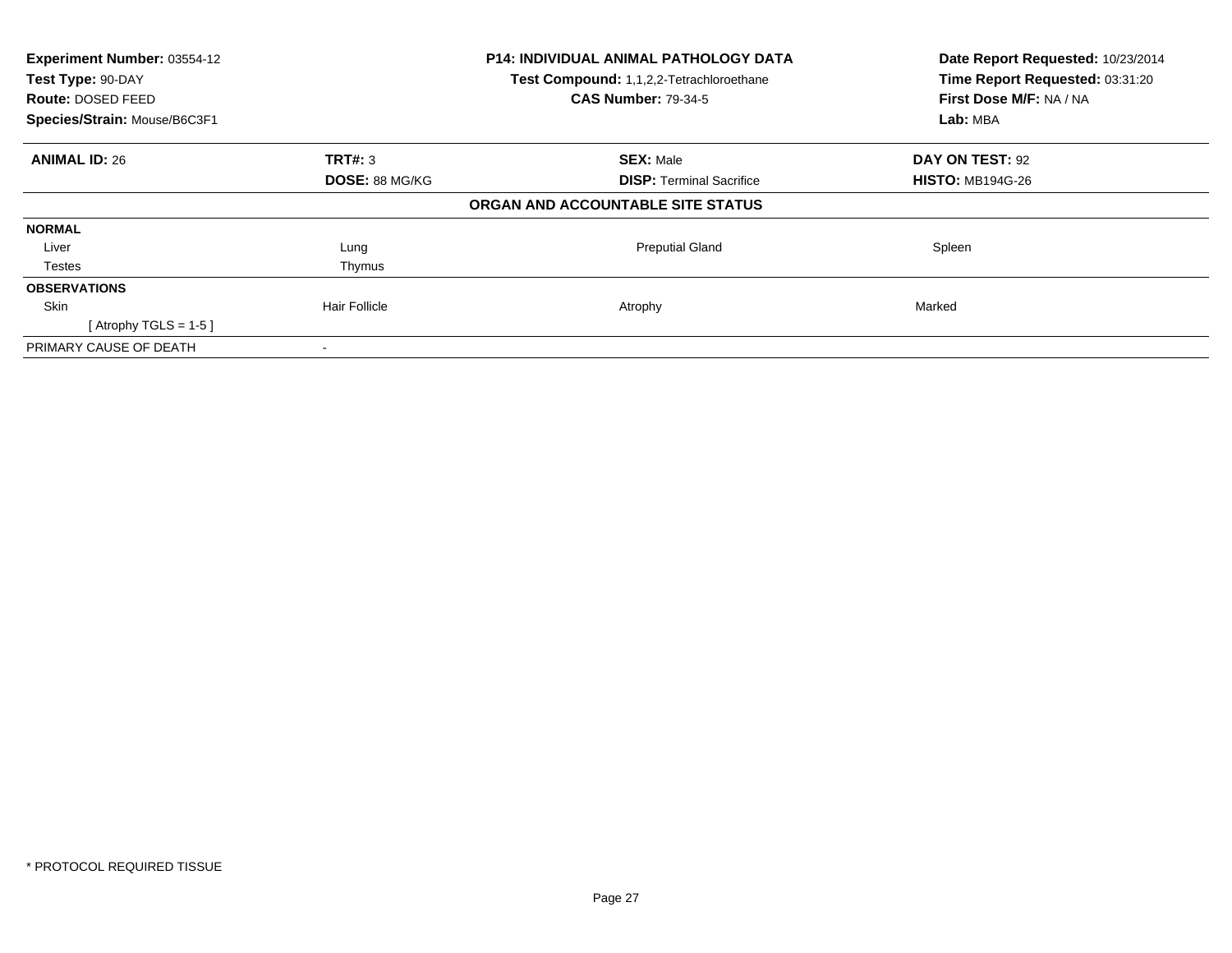| Experiment Number: 03554-12  |                       | <b>P14: INDIVIDUAL ANIMAL PATHOLOGY DATA</b> | Date Report Requested: 10/23/2014 |  |
|------------------------------|-----------------------|----------------------------------------------|-----------------------------------|--|
| Test Type: 90-DAY            |                       | Test Compound: 1,1,2,2-Tetrachloroethane     | Time Report Requested: 03:31:20   |  |
| Route: DOSED FEED            |                       | <b>CAS Number: 79-34-5</b>                   | First Dose M/F: NA / NA           |  |
| Species/Strain: Mouse/B6C3F1 |                       |                                              | Lab: MBA                          |  |
| <b>ANIMAL ID: 27</b>         | TRT#: 3               | <b>SEX: Male</b>                             | DAY ON TEST: 92                   |  |
|                              | <b>DOSE: 88 MG/KG</b> | <b>DISP:</b> Terminal Sacrifice              | <b>HISTO: MB194G-27</b>           |  |
|                              |                       | ORGAN AND ACCOUNTABLE SITE STATUS            |                                   |  |
| <b>NORMAL</b>                |                       |                                              |                                   |  |
| Liver                        | Lung                  | <b>Preputial Gland</b>                       | Spleen                            |  |
| <b>Testes</b>                | Thymus                |                                              |                                   |  |
| PRIMARY CAUSE OF DEATH       |                       |                                              |                                   |  |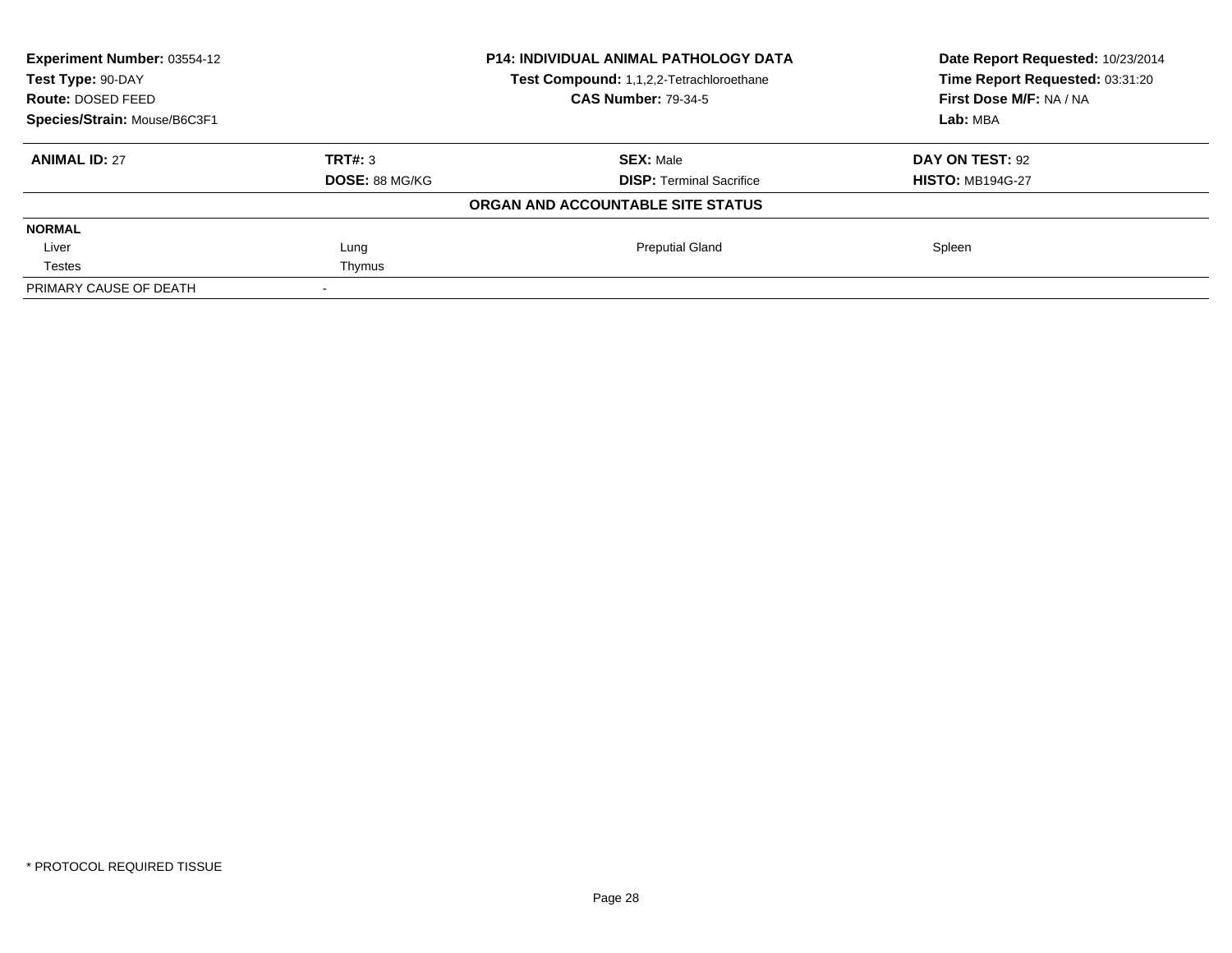| Experiment Number: 03554-12<br>Test Type: 90-DAY<br><b>Route: DOSED FEED</b><br>Species/Strain: Mouse/B6C3F1 |                                                             | <b>P14: INDIVIDUAL ANIMAL PATHOLOGY DATA</b><br>Test Compound: 1,1,2,2-Tetrachloroethane<br><b>CAS Number: 79-34-5</b> | Date Report Requested: 10/23/2014<br>Time Report Requested: 03:31:20<br>First Dose M/F: NA / NA<br>Lab: MBA |
|--------------------------------------------------------------------------------------------------------------|-------------------------------------------------------------|------------------------------------------------------------------------------------------------------------------------|-------------------------------------------------------------------------------------------------------------|
| <b>ANIMAL ID: 28</b>                                                                                         | TRT#: 3                                                     | <b>SEX: Male</b>                                                                                                       | DAY ON TEST: 92                                                                                             |
|                                                                                                              | <b>DOSE: 88 MG/KG</b>                                       | <b>DISP:</b> Terminal Sacrifice                                                                                        | <b>HISTO: MB194G-28</b>                                                                                     |
|                                                                                                              |                                                             | ORGAN AND ACCOUNTABLE SITE STATUS                                                                                      |                                                                                                             |
| <b>NORMAL</b>                                                                                                |                                                             |                                                                                                                        |                                                                                                             |
| Liver                                                                                                        | Lung                                                        | <b>Preputial Gland</b>                                                                                                 | Spleen                                                                                                      |
| Testes                                                                                                       | Thymus                                                      |                                                                                                                        |                                                                                                             |
| <b>OBSERVATIONS</b>                                                                                          |                                                             |                                                                                                                        |                                                                                                             |
| Testes                                                                                                       |                                                             |                                                                                                                        |                                                                                                             |
|                                                                                                              | Note: EXCESS POLAR BODIES IN SEMINIFEROUS TUBULES, MINIMAL. |                                                                                                                        |                                                                                                             |
| PRIMARY CAUSE OF DEATH                                                                                       |                                                             |                                                                                                                        |                                                                                                             |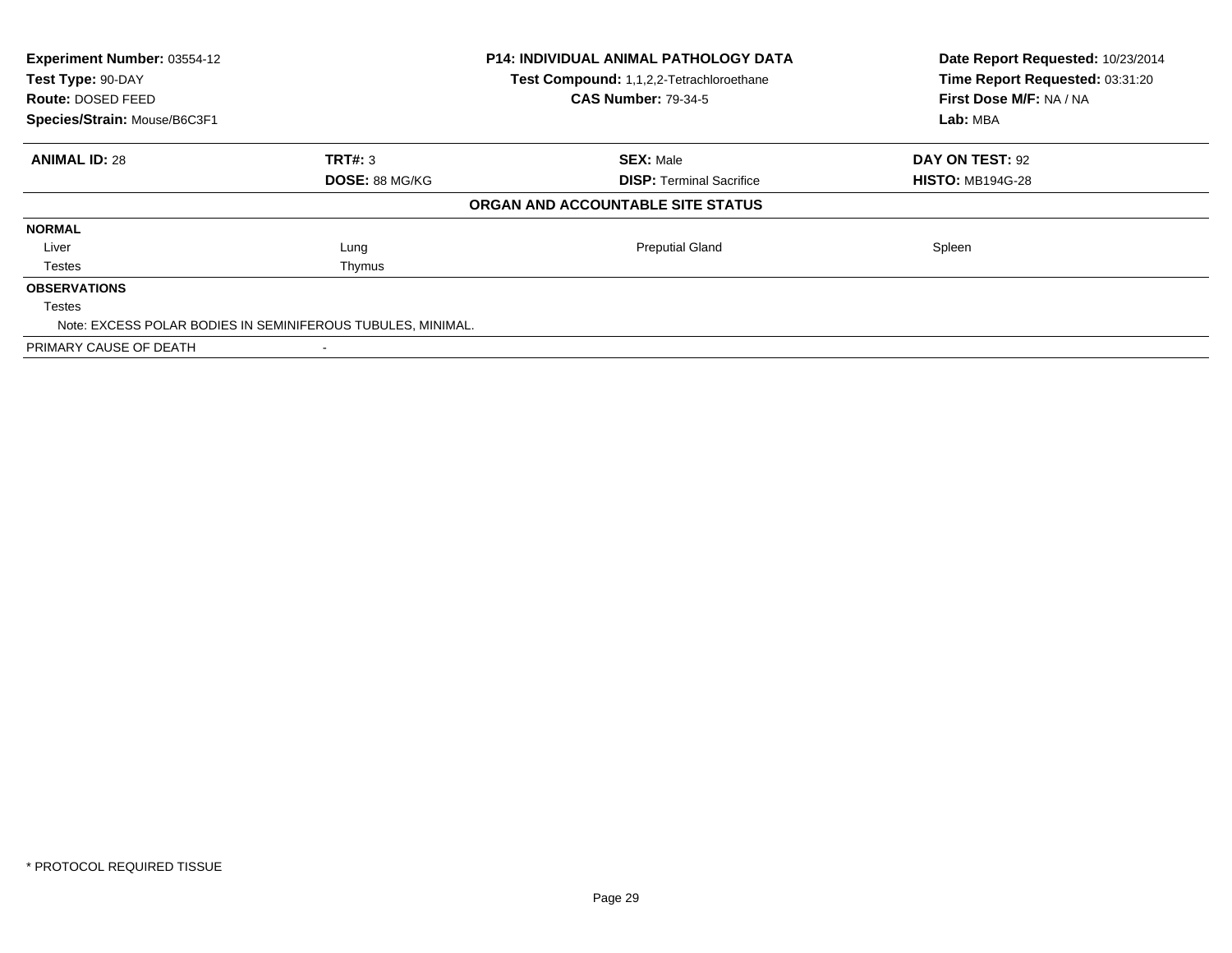| Experiment Number: 03554-12<br>Test Type: 90-DAY |                       | P14: INDIVIDUAL ANIMAL PATHOLOGY DATA<br>Test Compound: 1,1,2,2-Tetrachloroethane | Date Report Requested: 10/23/2014<br>Time Report Requested: 03:31:20 |  |
|--------------------------------------------------|-----------------------|-----------------------------------------------------------------------------------|----------------------------------------------------------------------|--|
| Route: DOSED FEED                                |                       | <b>CAS Number: 79-34-5</b>                                                        | First Dose M/F: NA / NA                                              |  |
| Species/Strain: Mouse/B6C3F1                     |                       |                                                                                   | Lab: MBA                                                             |  |
| <b>ANIMAL ID: 29</b>                             | TRT#: 3               | <b>SEX: Male</b>                                                                  | DAY ON TEST: 92                                                      |  |
|                                                  | <b>DOSE: 88 MG/KG</b> | <b>DISP:</b> Terminal Sacrifice                                                   | <b>HISTO: MB194G-29</b>                                              |  |
|                                                  |                       | ORGAN AND ACCOUNTABLE SITE STATUS                                                 |                                                                      |  |
| <b>NORMAL</b>                                    |                       |                                                                                   |                                                                      |  |
| Liver                                            | Lung                  | Spleen                                                                            | Testes                                                               |  |
| Thymus                                           |                       |                                                                                   |                                                                      |  |
| <b>OBSERVATIONS</b>                              |                       |                                                                                   |                                                                      |  |
| <b>Preputial Gland</b>                           |                       | Atrophy                                                                           | Mild                                                                 |  |
| PRIMARY CAUSE OF DEATH                           |                       |                                                                                   |                                                                      |  |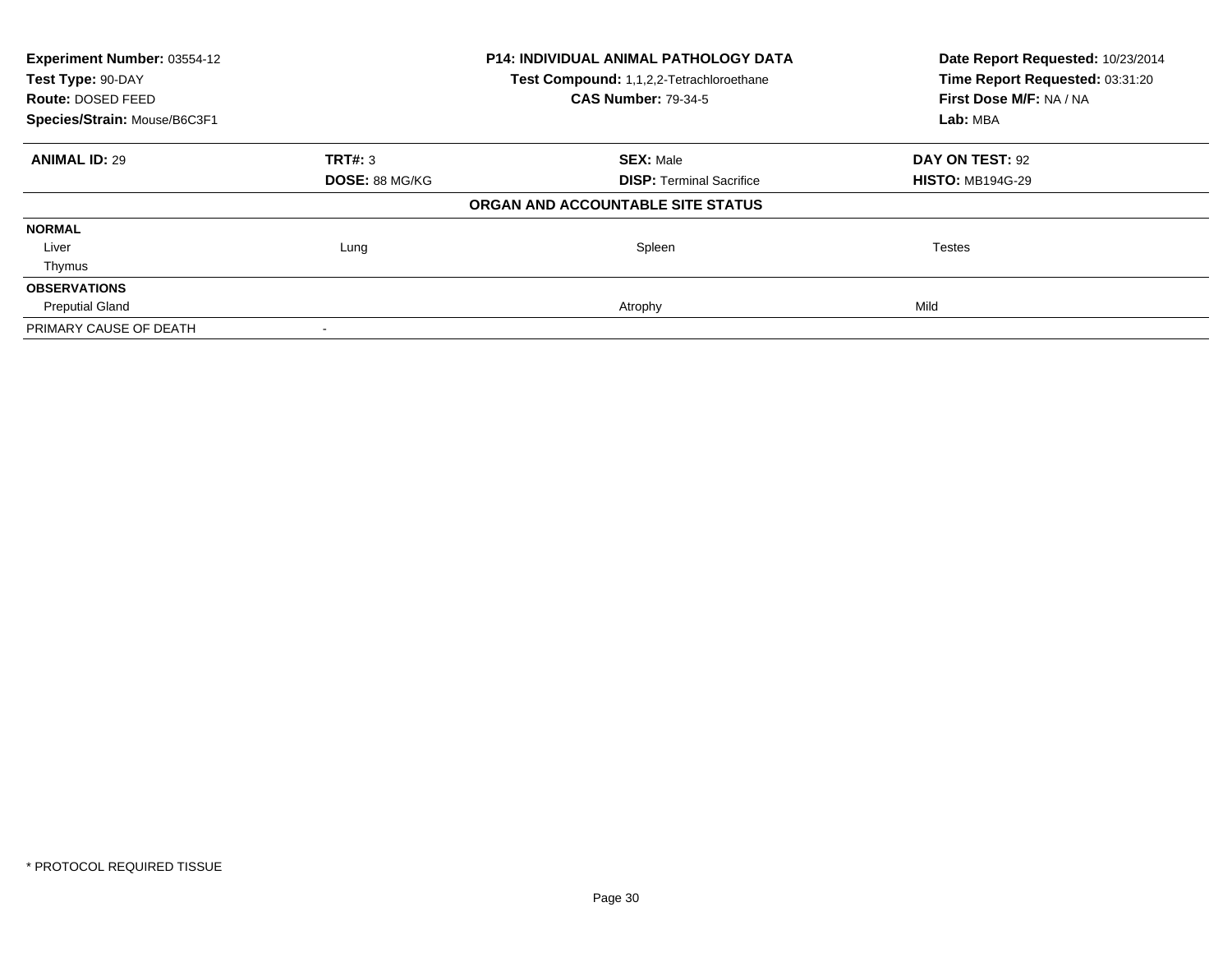| Experiment Number: 03554-12<br>Test Type: 90-DAY<br><b>Route: DOSED FEED</b><br>Species/Strain: Mouse/B6C3F1 |                                                             | <b>P14: INDIVIDUAL ANIMAL PATHOLOGY DATA</b><br>Test Compound: 1,1,2,2-Tetrachloroethane<br><b>CAS Number: 79-34-5</b> | Date Report Requested: 10/23/2014<br>Time Report Requested: 03:31:20<br>First Dose M/F: NA / NA<br>Lab: MBA |
|--------------------------------------------------------------------------------------------------------------|-------------------------------------------------------------|------------------------------------------------------------------------------------------------------------------------|-------------------------------------------------------------------------------------------------------------|
| <b>ANIMAL ID: 30</b>                                                                                         | TRT#: 3                                                     | <b>SEX: Male</b>                                                                                                       | DAY ON TEST: 92                                                                                             |
|                                                                                                              | <b>DOSE: 88 MG/KG</b>                                       | <b>DISP:</b> Terminal Sacrifice                                                                                        | <b>HISTO: MB194G-30</b>                                                                                     |
|                                                                                                              |                                                             | ORGAN AND ACCOUNTABLE SITE STATUS                                                                                      |                                                                                                             |
| <b>NORMAL</b>                                                                                                |                                                             |                                                                                                                        |                                                                                                             |
| Liver                                                                                                        | Lung                                                        | <b>Preputial Gland</b>                                                                                                 | Spleen                                                                                                      |
| Testes                                                                                                       | Thymus                                                      |                                                                                                                        |                                                                                                             |
| <b>OBSERVATIONS</b>                                                                                          |                                                             |                                                                                                                        |                                                                                                             |
| Testes                                                                                                       |                                                             |                                                                                                                        |                                                                                                             |
|                                                                                                              | Note: EXCESS POLAR BODIES IN SEMINIFEROUS TUBULES, MINIMAL. |                                                                                                                        |                                                                                                             |
| PRIMARY CAUSE OF DEATH                                                                                       |                                                             |                                                                                                                        |                                                                                                             |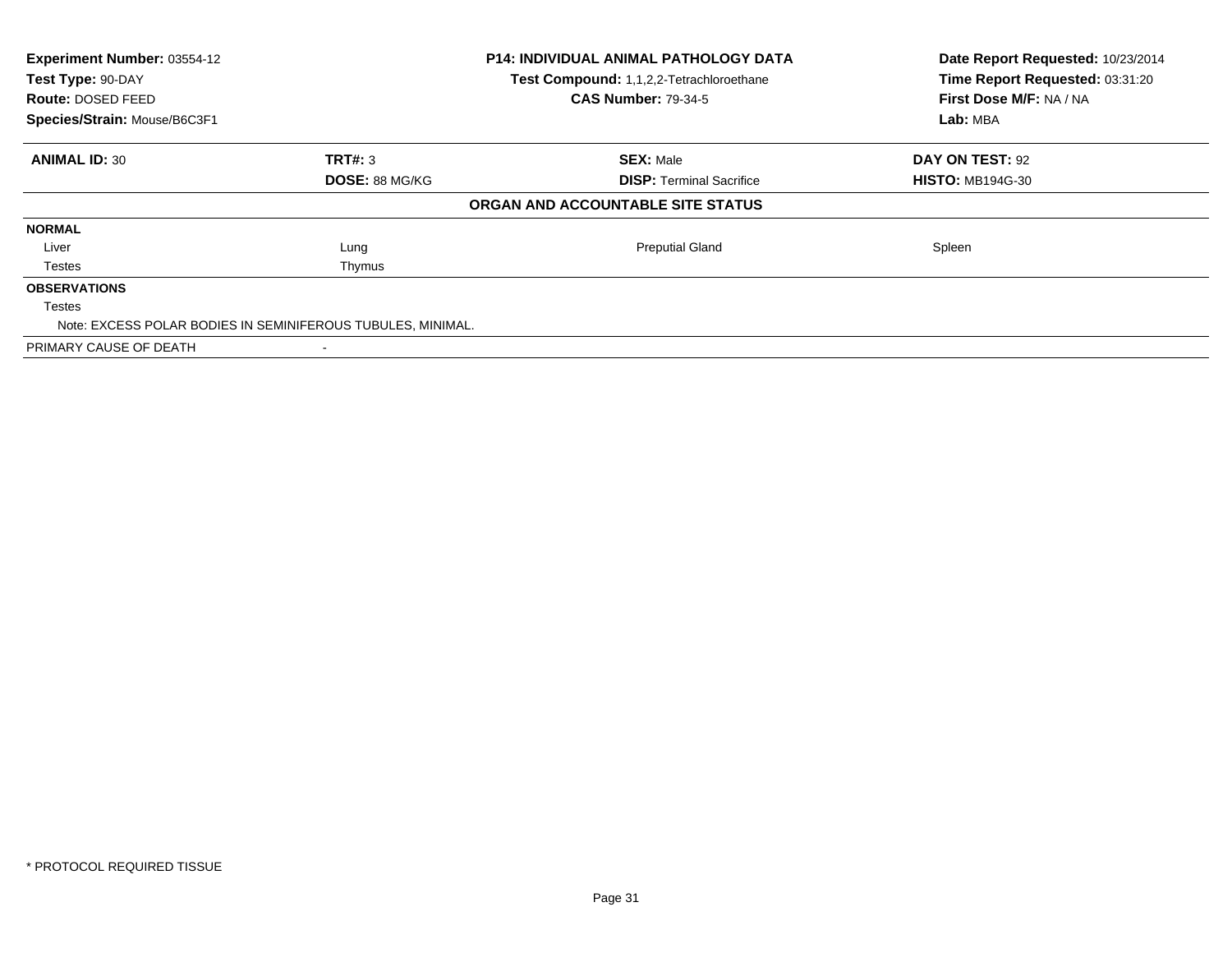| Experiment Number: 03554-12<br>Test Type: 90-DAY<br>Route: DOSED FEED<br>Species/Strain: Mouse/B6C3F1 |                           | <b>P14: INDIVIDUAL ANIMAL PATHOLOGY DATA</b><br>Test Compound: 1,1,2,2-Tetrachloroethane<br><b>CAS Number: 79-34-5</b> | Date Report Requested: 10/23/2014<br>Time Report Requested: 03:31:20<br>First Dose M/F: NA / NA<br>Lab: MBA |
|-------------------------------------------------------------------------------------------------------|---------------------------|------------------------------------------------------------------------------------------------------------------------|-------------------------------------------------------------------------------------------------------------|
| <b>ANIMAL ID: 31</b>                                                                                  | <b>TRT#: 4</b>            | <b>SEX: Male</b>                                                                                                       | DAY ON TEST: 92                                                                                             |
|                                                                                                       | <b>DOSE: 175</b><br>MG/KG | <b>DISP:</b> Terminal Sacrifice                                                                                        | <b>HISTO: MB194G-31</b>                                                                                     |
|                                                                                                       |                           | ORGAN AND ACCOUNTABLE SITE STATUS                                                                                      |                                                                                                             |
| <b>NORMAL</b>                                                                                         |                           |                                                                                                                        |                                                                                                             |
| Lung                                                                                                  | <b>Preputial Gland</b>    | Spleen                                                                                                                 | Testes                                                                                                      |
| Thymus                                                                                                |                           |                                                                                                                        |                                                                                                             |
| <b>OBSERVATIONS</b>                                                                                   |                           |                                                                                                                        |                                                                                                             |
| Liver                                                                                                 | Hepatocyte                | Hypertrophy                                                                                                            | Minimal                                                                                                     |
| <b>Testes</b>                                                                                         |                           |                                                                                                                        |                                                                                                             |
| Note: EXCESS POLAR BODIES IN SEMINIFEROUS TUBULES, MINIMAL.                                           |                           |                                                                                                                        |                                                                                                             |
| PRIMARY CAUSE OF DEATH                                                                                |                           |                                                                                                                        |                                                                                                             |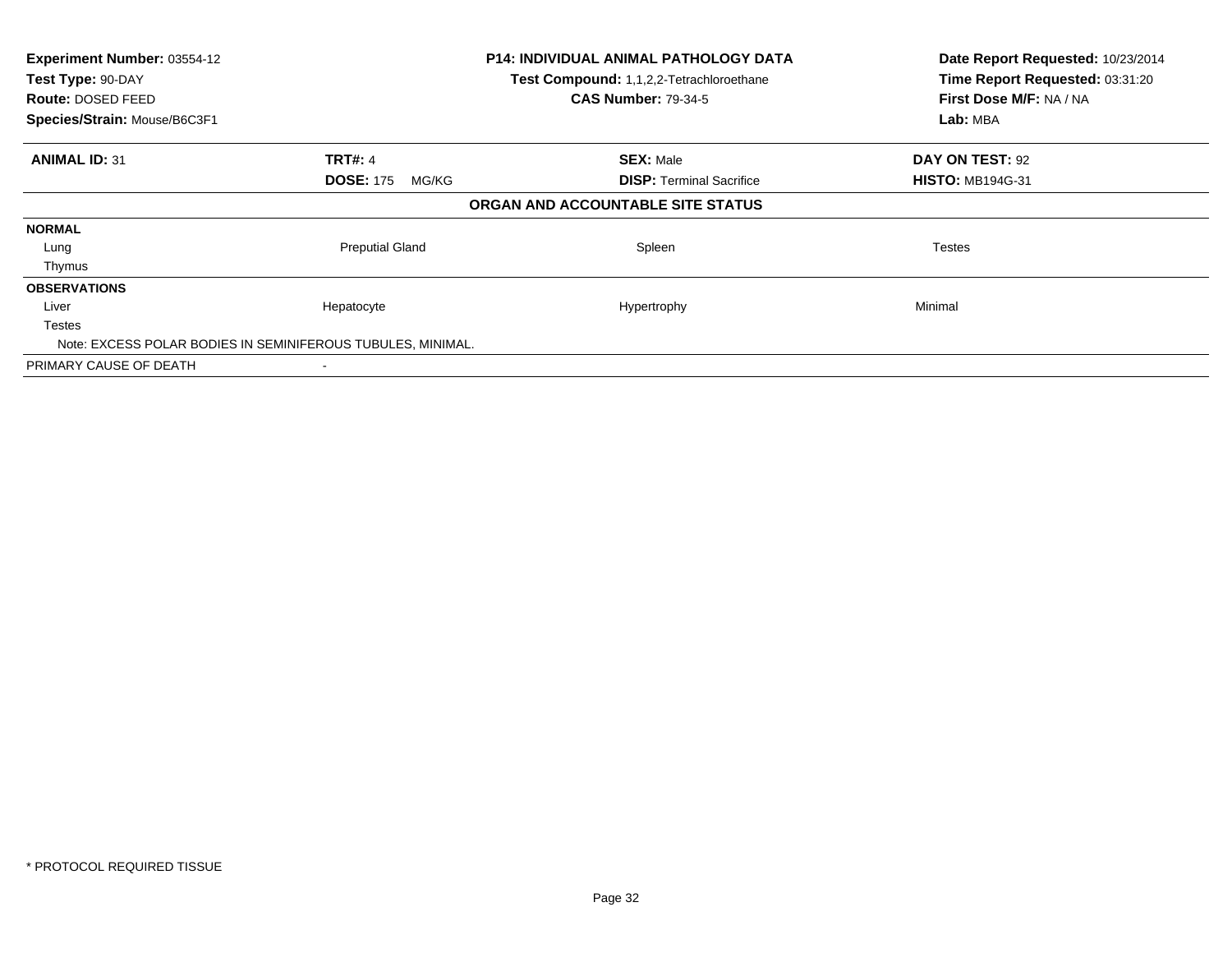| Experiment Number: 03554-12<br>Test Type: 90-DAY |                           | <b>P14: INDIVIDUAL ANIMAL PATHOLOGY DATA</b><br><b>Test Compound: 1,1,2,2-Tetrachloroethane</b> | Date Report Requested: 10/23/2014<br>Time Report Requested: 03:31:20 |
|--------------------------------------------------|---------------------------|-------------------------------------------------------------------------------------------------|----------------------------------------------------------------------|
| Route: DOSED FEED                                |                           | <b>CAS Number: 79-34-5</b>                                                                      | First Dose M/F: NA / NA                                              |
| Species/Strain: Mouse/B6C3F1                     |                           |                                                                                                 | Lab: MBA                                                             |
| <b>ANIMAL ID: 32</b>                             | <b>TRT#: 4</b>            | <b>SEX: Male</b>                                                                                | DAY ON TEST: 92                                                      |
|                                                  | <b>DOSE: 175</b><br>MG/KG | <b>DISP:</b> Terminal Sacrifice                                                                 | <b>HISTO: MB194G-32</b>                                              |
|                                                  |                           | ORGAN AND ACCOUNTABLE SITE STATUS                                                               |                                                                      |
| <b>NORMAL</b>                                    |                           |                                                                                                 |                                                                      |
| Liver                                            | Lung                      | <b>Preputial Gland</b>                                                                          | Spleen                                                               |
| Testes                                           | Thymus                    |                                                                                                 |                                                                      |
| PRIMARY CAUSE OF DEATH                           |                           |                                                                                                 |                                                                      |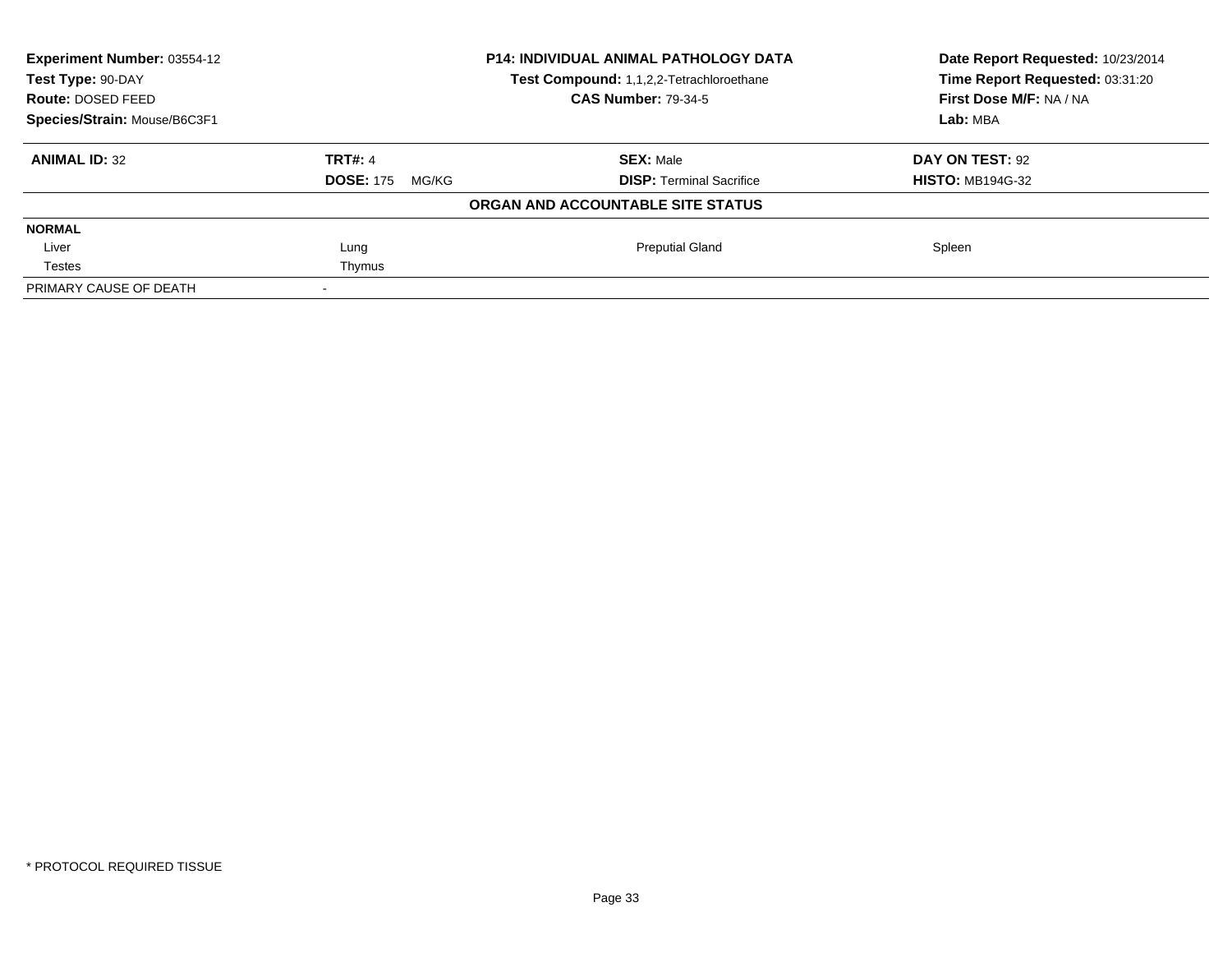| Experiment Number: 03554-12<br>Test Type: 90-DAY |                           | <b>P14: INDIVIDUAL ANIMAL PATHOLOGY DATA</b><br><b>Test Compound: 1,1,2,2-Tetrachloroethane</b> | Date Report Requested: 10/23/2014<br>Time Report Requested: 03:31:20 |
|--------------------------------------------------|---------------------------|-------------------------------------------------------------------------------------------------|----------------------------------------------------------------------|
| Route: DOSED FEED                                |                           | <b>CAS Number: 79-34-5</b>                                                                      | First Dose M/F: NA / NA                                              |
| Species/Strain: Mouse/B6C3F1                     |                           |                                                                                                 | Lab: MBA                                                             |
| <b>ANIMAL ID: 33</b>                             | <b>TRT#: 4</b>            | <b>SEX: Male</b>                                                                                | DAY ON TEST: 92                                                      |
|                                                  | <b>DOSE: 175</b><br>MG/KG | <b>DISP:</b> Terminal Sacrifice                                                                 | <b>HISTO: MB194G-33</b>                                              |
|                                                  |                           | ORGAN AND ACCOUNTABLE SITE STATUS                                                               |                                                                      |
| <b>NORMAL</b>                                    |                           |                                                                                                 |                                                                      |
| Liver                                            | Lung                      | <b>Preputial Gland</b>                                                                          | Spleen                                                               |
| Testes                                           | Thymus                    |                                                                                                 |                                                                      |
| PRIMARY CAUSE OF DEATH                           |                           |                                                                                                 |                                                                      |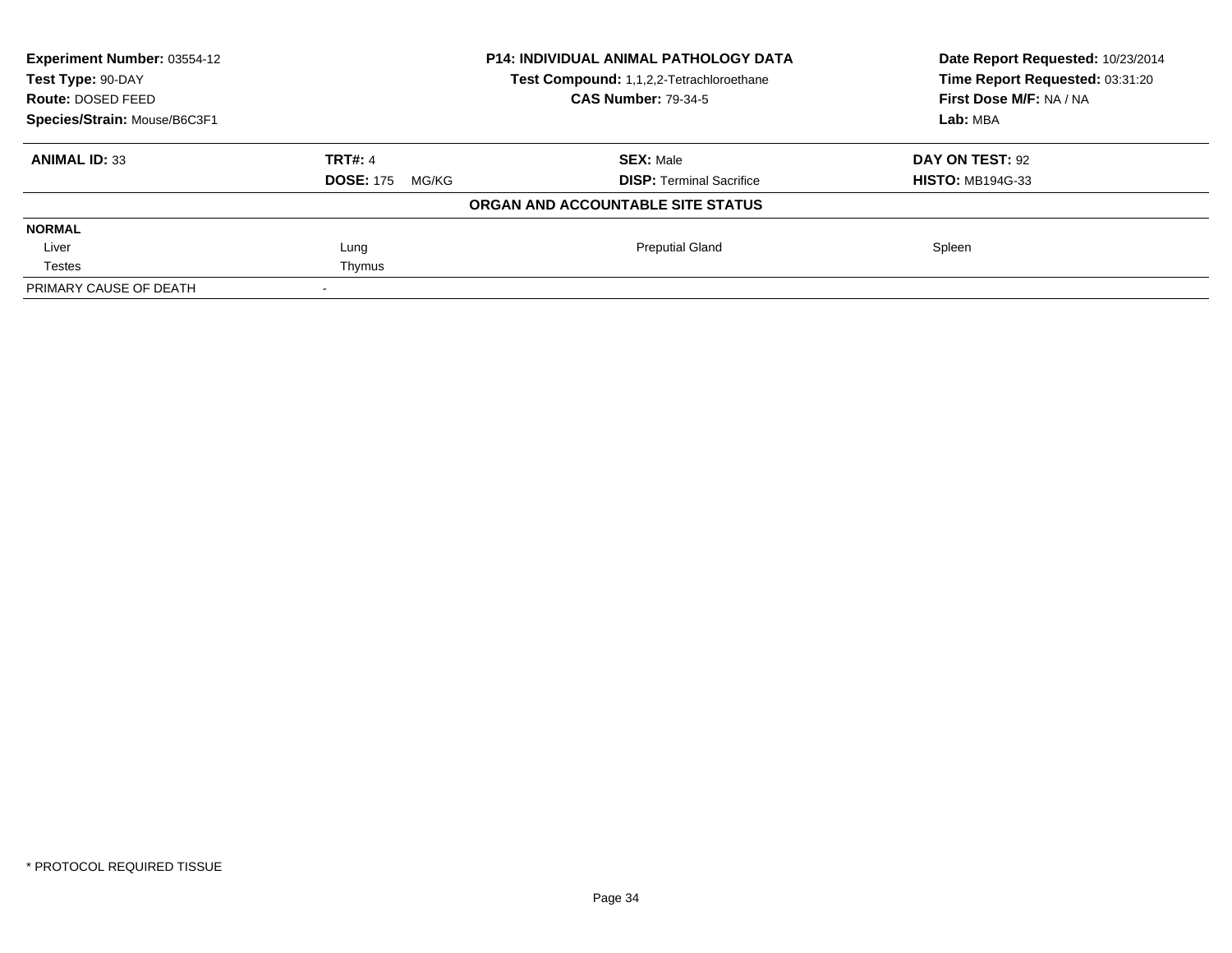| Experiment Number: 03554-12<br>Test Type: 90-DAY |                           | <b>P14: INDIVIDUAL ANIMAL PATHOLOGY DATA</b><br><b>Test Compound: 1,1,2,2-Tetrachloroethane</b> | Date Report Requested: 10/23/2014<br>Time Report Requested: 03:31:20 |
|--------------------------------------------------|---------------------------|-------------------------------------------------------------------------------------------------|----------------------------------------------------------------------|
| Route: DOSED FEED                                |                           | <b>CAS Number: 79-34-5</b>                                                                      | First Dose M/F: NA / NA                                              |
| Species/Strain: Mouse/B6C3F1                     |                           |                                                                                                 | Lab: MBA                                                             |
| <b>ANIMAL ID: 34</b>                             | <b>TRT#: 4</b>            | <b>SEX: Male</b>                                                                                | DAY ON TEST: 92                                                      |
|                                                  | <b>DOSE: 175</b><br>MG/KG | <b>DISP:</b> Terminal Sacrifice                                                                 | <b>HISTO: MB194G-34</b>                                              |
|                                                  |                           | ORGAN AND ACCOUNTABLE SITE STATUS                                                               |                                                                      |
| <b>NORMAL</b>                                    |                           |                                                                                                 |                                                                      |
| Liver                                            | Lung                      | <b>Preputial Gland</b>                                                                          | Spleen                                                               |
| Testes                                           | Thymus                    |                                                                                                 |                                                                      |
| PRIMARY CAUSE OF DEATH                           |                           |                                                                                                 |                                                                      |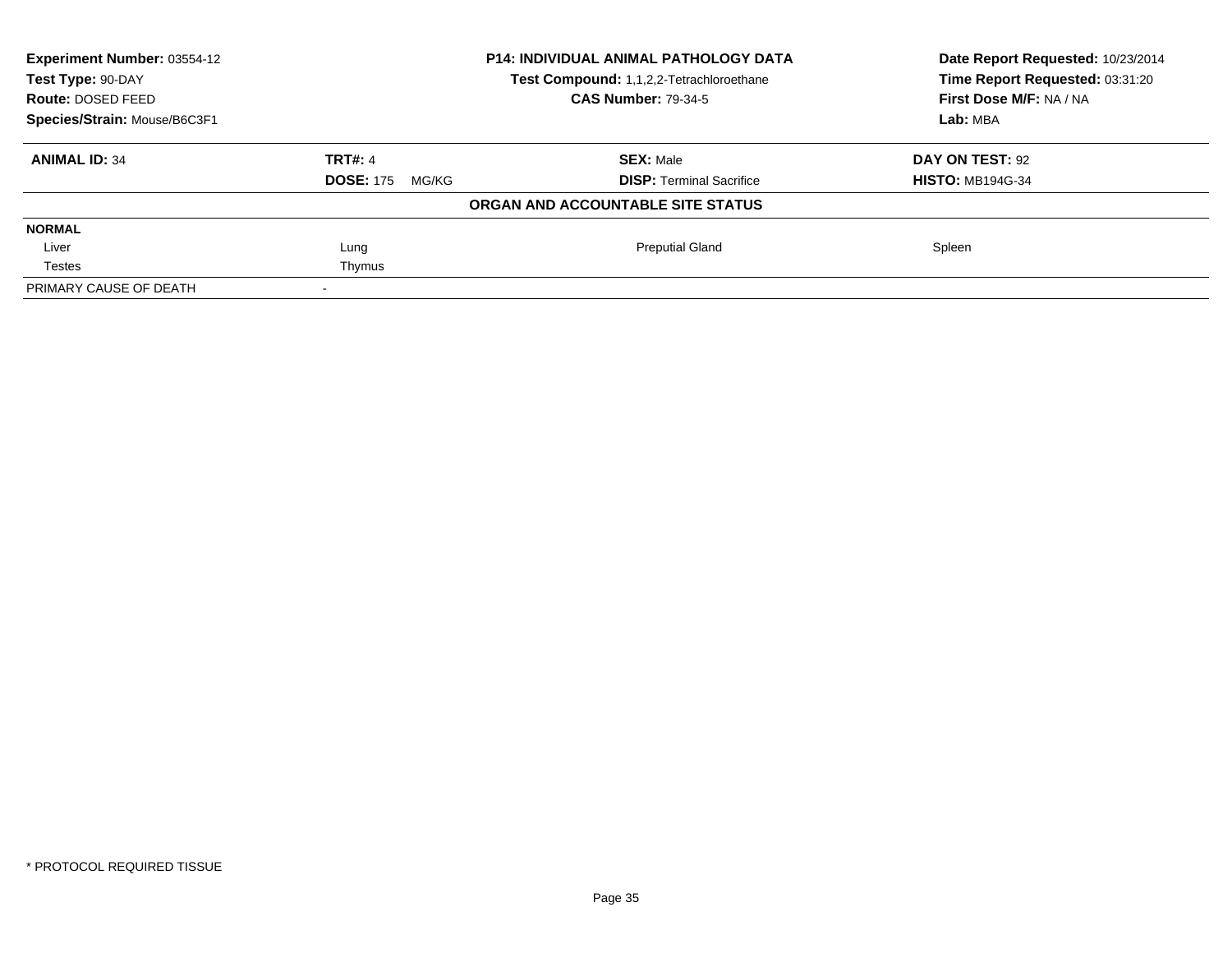| Experiment Number: 03554-12<br>Test Type: 90-DAY<br>Route: DOSED FEED<br>Species/Strain: Mouse/B6C3F1 |                           | <b>P14: INDIVIDUAL ANIMAL PATHOLOGY DATA</b><br>Test Compound: 1,1,2,2-Tetrachloroethane<br><b>CAS Number: 79-34-5</b> | Date Report Requested: 10/23/2014<br>Time Report Requested: 03:31:20<br>First Dose M/F: NA / NA<br>Lab: MBA |  |
|-------------------------------------------------------------------------------------------------------|---------------------------|------------------------------------------------------------------------------------------------------------------------|-------------------------------------------------------------------------------------------------------------|--|
| <b>ANIMAL ID: 35</b>                                                                                  | <b>TRT#: 4</b>            | <b>SEX: Male</b>                                                                                                       | DAY ON TEST: 92                                                                                             |  |
|                                                                                                       | <b>DOSE: 175</b><br>MG/KG | <b>DISP:</b> Terminal Sacrifice                                                                                        | <b>HISTO: MB194G-35</b>                                                                                     |  |
|                                                                                                       |                           | ORGAN AND ACCOUNTABLE SITE STATUS                                                                                      |                                                                                                             |  |
| <b>NORMAL</b>                                                                                         |                           |                                                                                                                        |                                                                                                             |  |
| Lung                                                                                                  | Spleen                    | <b>Testes</b>                                                                                                          | Thymus                                                                                                      |  |
| <b>OBSERVATIONS</b>                                                                                   |                           |                                                                                                                        |                                                                                                             |  |
| Liver                                                                                                 | Hepatocyte                | Hypertrophy                                                                                                            | Minimal                                                                                                     |  |
| <b>Preputial Gland</b>                                                                                |                           | Atrophy                                                                                                                | Minimal                                                                                                     |  |
| <b>Testes</b>                                                                                         |                           |                                                                                                                        |                                                                                                             |  |
| Note: EXCESS POLAR BODIES IN SEMINIFEROUS TUBULES, MINIMAL.                                           |                           |                                                                                                                        |                                                                                                             |  |
| PRIMARY CAUSE OF DEATH                                                                                |                           |                                                                                                                        |                                                                                                             |  |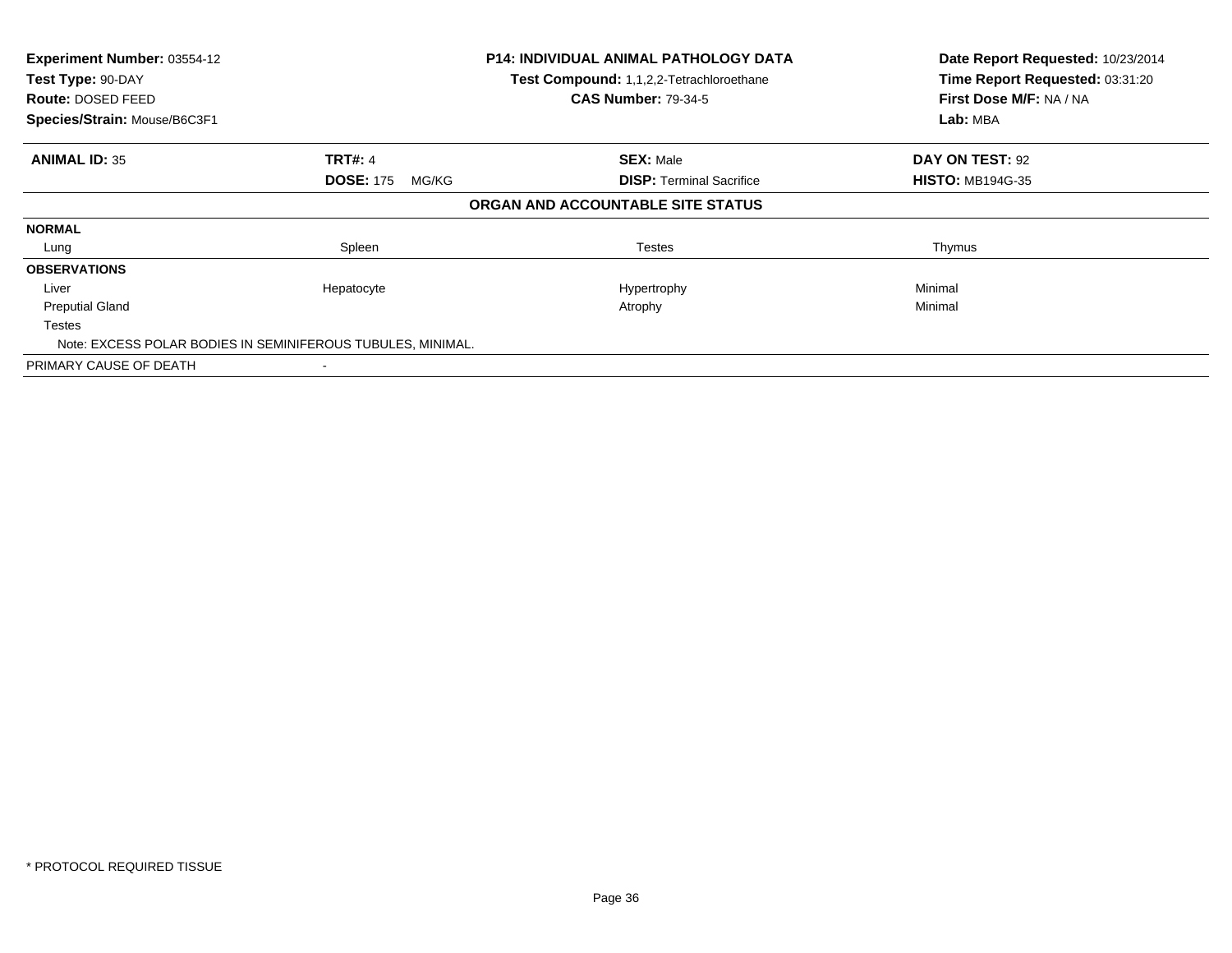| Experiment Number: 03554-12<br>Test Type: 90-DAY<br>Route: DOSED FEED<br>Species/Strain: Mouse/B6C3F1 |                           | <b>P14: INDIVIDUAL ANIMAL PATHOLOGY DATA</b><br>Test Compound: 1,1,2,2-Tetrachloroethane<br><b>CAS Number: 79-34-5</b> | Date Report Requested: 10/23/2014<br>Time Report Requested: 03:31:20<br>First Dose M/F: NA / NA<br>Lab: MBA |
|-------------------------------------------------------------------------------------------------------|---------------------------|------------------------------------------------------------------------------------------------------------------------|-------------------------------------------------------------------------------------------------------------|
| <b>ANIMAL ID: 36</b>                                                                                  | <b>TRT#: 4</b>            | <b>SEX: Male</b>                                                                                                       | DAY ON TEST: 92                                                                                             |
|                                                                                                       | <b>DOSE: 175</b><br>MG/KG | <b>DISP:</b> Terminal Sacrifice                                                                                        | <b>HISTO: MB194G-36</b>                                                                                     |
|                                                                                                       |                           | ORGAN AND ACCOUNTABLE SITE STATUS                                                                                      |                                                                                                             |
| <b>NORMAL</b>                                                                                         |                           |                                                                                                                        |                                                                                                             |
| Lung                                                                                                  | <b>Preputial Gland</b>    | Spleen                                                                                                                 | <b>Testes</b>                                                                                               |
| Thymus                                                                                                |                           |                                                                                                                        |                                                                                                             |
| <b>OBSERVATIONS</b>                                                                                   |                           |                                                                                                                        |                                                                                                             |
| Liver                                                                                                 | Hepatocyte                | Hypertrophy                                                                                                            | Minimal                                                                                                     |
| <b>Testes</b>                                                                                         |                           |                                                                                                                        |                                                                                                             |
| Note: EXCESS POLAR BODIES IN SEMINIFEROUS TUBULES, MILD.                                              |                           |                                                                                                                        |                                                                                                             |
| PRIMARY CAUSE OF DEATH                                                                                |                           |                                                                                                                        |                                                                                                             |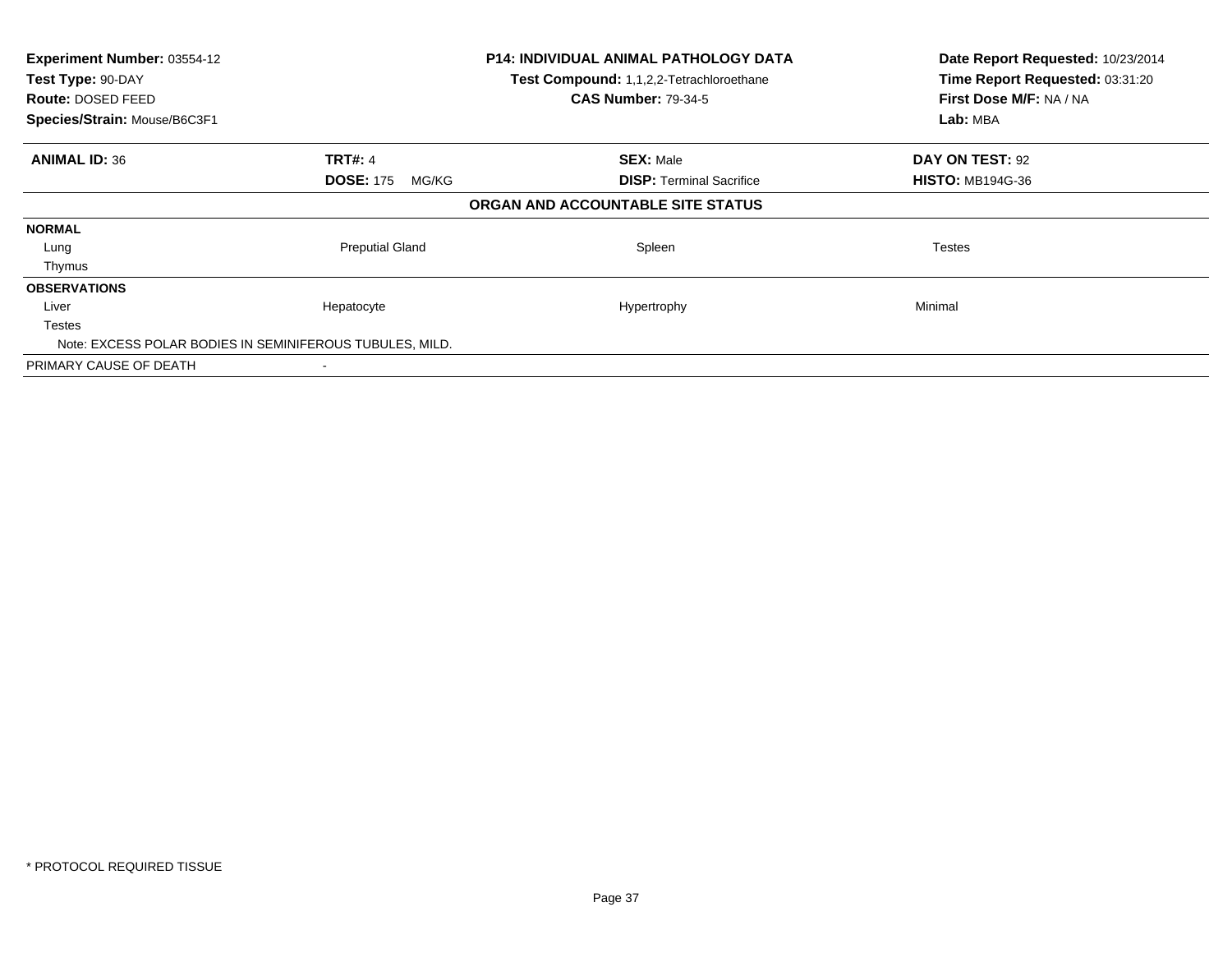| Experiment Number: 03554-12<br>Test Type: 90-DAY<br>Route: DOSED FEED |                           | <b>P14: INDIVIDUAL ANIMAL PATHOLOGY DATA</b><br>Test Compound: 1,1,2,2-Tetrachloroethane<br><b>CAS Number: 79-34-5</b> | Date Report Requested: 10/23/2014<br>Time Report Requested: 03:31:20<br>First Dose M/F: NA / NA |
|-----------------------------------------------------------------------|---------------------------|------------------------------------------------------------------------------------------------------------------------|-------------------------------------------------------------------------------------------------|
| Species/Strain: Mouse/B6C3F1                                          |                           |                                                                                                                        | Lab: MBA                                                                                        |
| <b>ANIMAL ID: 37</b>                                                  | <b>TRT#: 4</b>            | <b>SEX: Male</b>                                                                                                       | DAY ON TEST: 92                                                                                 |
|                                                                       | <b>DOSE: 175</b><br>MG/KG | <b>DISP:</b> Terminal Sacrifice                                                                                        | <b>HISTO: MB194G-37</b>                                                                         |
|                                                                       |                           | ORGAN AND ACCOUNTABLE SITE STATUS                                                                                      |                                                                                                 |
| <b>NORMAL</b>                                                         |                           |                                                                                                                        |                                                                                                 |
| Lung                                                                  | <b>Preputial Gland</b>    | Spleen                                                                                                                 | Testes                                                                                          |
| Thymus                                                                |                           |                                                                                                                        |                                                                                                 |
| <b>OBSERVATIONS</b>                                                   |                           |                                                                                                                        |                                                                                                 |
| Liver                                                                 | Hepatocyte                | Hypertrophy                                                                                                            | Minimal                                                                                         |
| PRIMARY CAUSE OF DEATH                                                |                           |                                                                                                                        |                                                                                                 |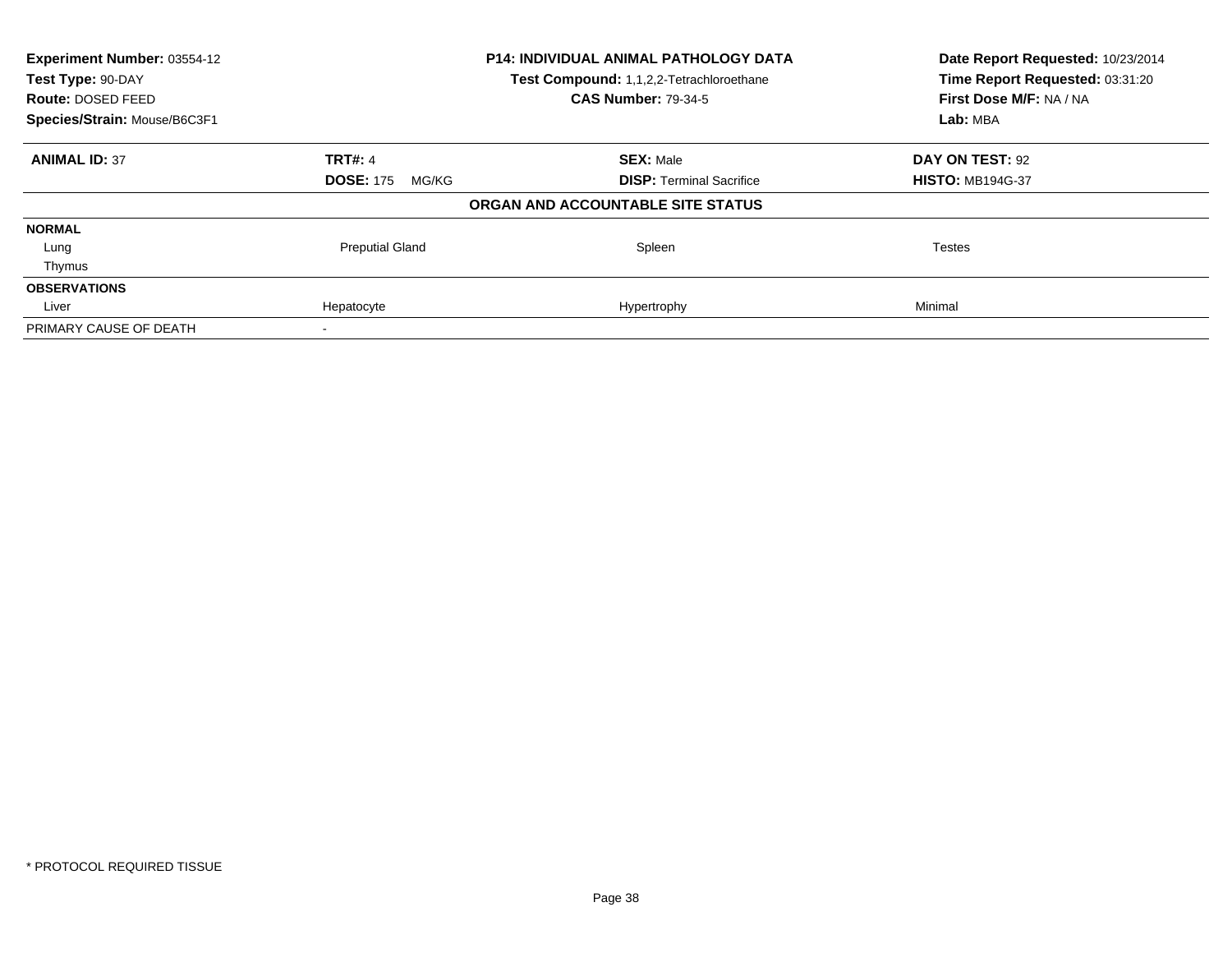| Experiment Number: 03554-12  |                           | P14: INDIVIDUAL ANIMAL PATHOLOGY DATA    | Date Report Requested: 10/23/2014                          |
|------------------------------|---------------------------|------------------------------------------|------------------------------------------------------------|
| Test Type: 90-DAY            |                           | Test Compound: 1,1,2,2-Tetrachloroethane | Time Report Requested: 03:31:20<br>First Dose M/F: NA / NA |
| Route: DOSED FEED            |                           | <b>CAS Number: 79-34-5</b>               |                                                            |
| Species/Strain: Mouse/B6C3F1 |                           |                                          | Lab: MBA                                                   |
| <b>ANIMAL ID: 38</b>         | <b>TRT#: 4</b>            | <b>SEX: Male</b>                         | DAY ON TEST: 92                                            |
|                              | <b>DOSE: 175</b><br>MG/KG | <b>DISP:</b> Terminal Sacrifice          | <b>HISTO: MB194G-38</b>                                    |
|                              |                           | ORGAN AND ACCOUNTABLE SITE STATUS        |                                                            |
| <b>NORMAL</b>                |                           |                                          |                                                            |
| Lung                         | <b>Preputial Gland</b>    | Spleen                                   | Testes                                                     |
| Thymus                       |                           |                                          |                                                            |
| <b>OBSERVATIONS</b>          |                           |                                          |                                                            |
| Liver                        | Hepatocyte                | Hypertrophy                              | Minimal                                                    |
| PRIMARY CAUSE OF DEATH       |                           |                                          |                                                            |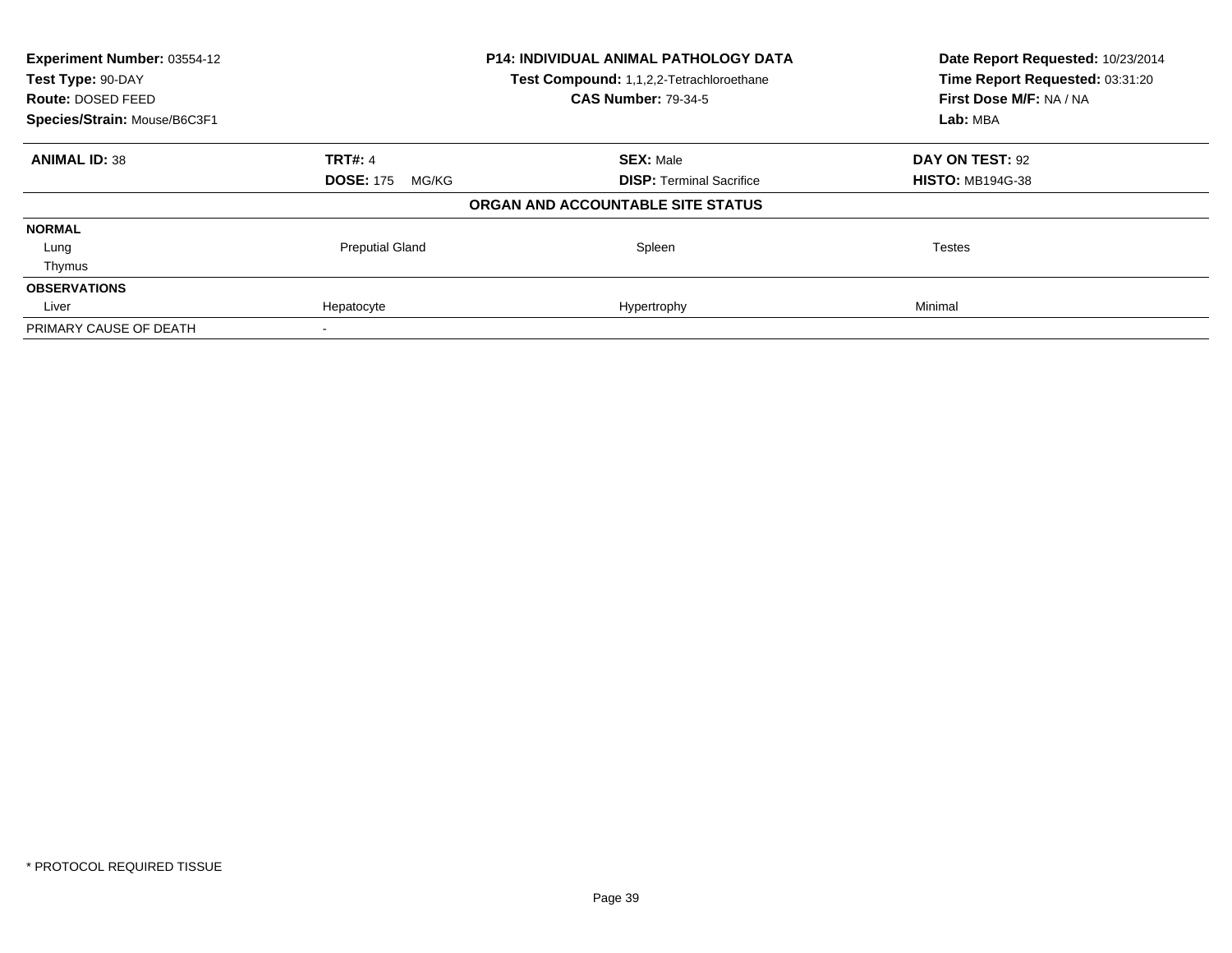| Experiment Number: 03554-12<br>Test Type: 90-DAY<br><b>Route: DOSED FEED</b><br>Species/Strain: Mouse/B6C3F1 |                           | <b>P14: INDIVIDUAL ANIMAL PATHOLOGY DATA</b><br>Test Compound: 1,1,2,2-Tetrachloroethane<br><b>CAS Number: 79-34-5</b> | Date Report Requested: 10/23/2014<br>Time Report Requested: 03:31:20<br>First Dose M/F: NA / NA<br>Lab: MBA |
|--------------------------------------------------------------------------------------------------------------|---------------------------|------------------------------------------------------------------------------------------------------------------------|-------------------------------------------------------------------------------------------------------------|
| <b>ANIMAL ID: 39</b>                                                                                         | <b>TRT#: 4</b>            | <b>SEX: Male</b>                                                                                                       | DAY ON TEST: 92                                                                                             |
|                                                                                                              | <b>DOSE: 175</b><br>MG/KG | <b>DISP:</b> Terminal Sacrifice                                                                                        | <b>HISTO: MB194G-39</b>                                                                                     |
|                                                                                                              |                           | ORGAN AND ACCOUNTABLE SITE STATUS                                                                                      |                                                                                                             |
| <b>NORMAL</b>                                                                                                |                           |                                                                                                                        |                                                                                                             |
| Lung                                                                                                         | Spleen                    | <b>Testes</b>                                                                                                          | Thymus                                                                                                      |
| <b>OBSERVATIONS</b>                                                                                          |                           |                                                                                                                        |                                                                                                             |
| Liver                                                                                                        | Hepatocyte                | Hypertrophy                                                                                                            | Minimal                                                                                                     |
|                                                                                                              | Hepatocyte                | Necrosis                                                                                                               | Mild                                                                                                        |
| <b>Preputial Gland</b>                                                                                       |                           | Atrophy                                                                                                                | Minimal                                                                                                     |
| PRIMARY CAUSE OF DEATH                                                                                       |                           |                                                                                                                        |                                                                                                             |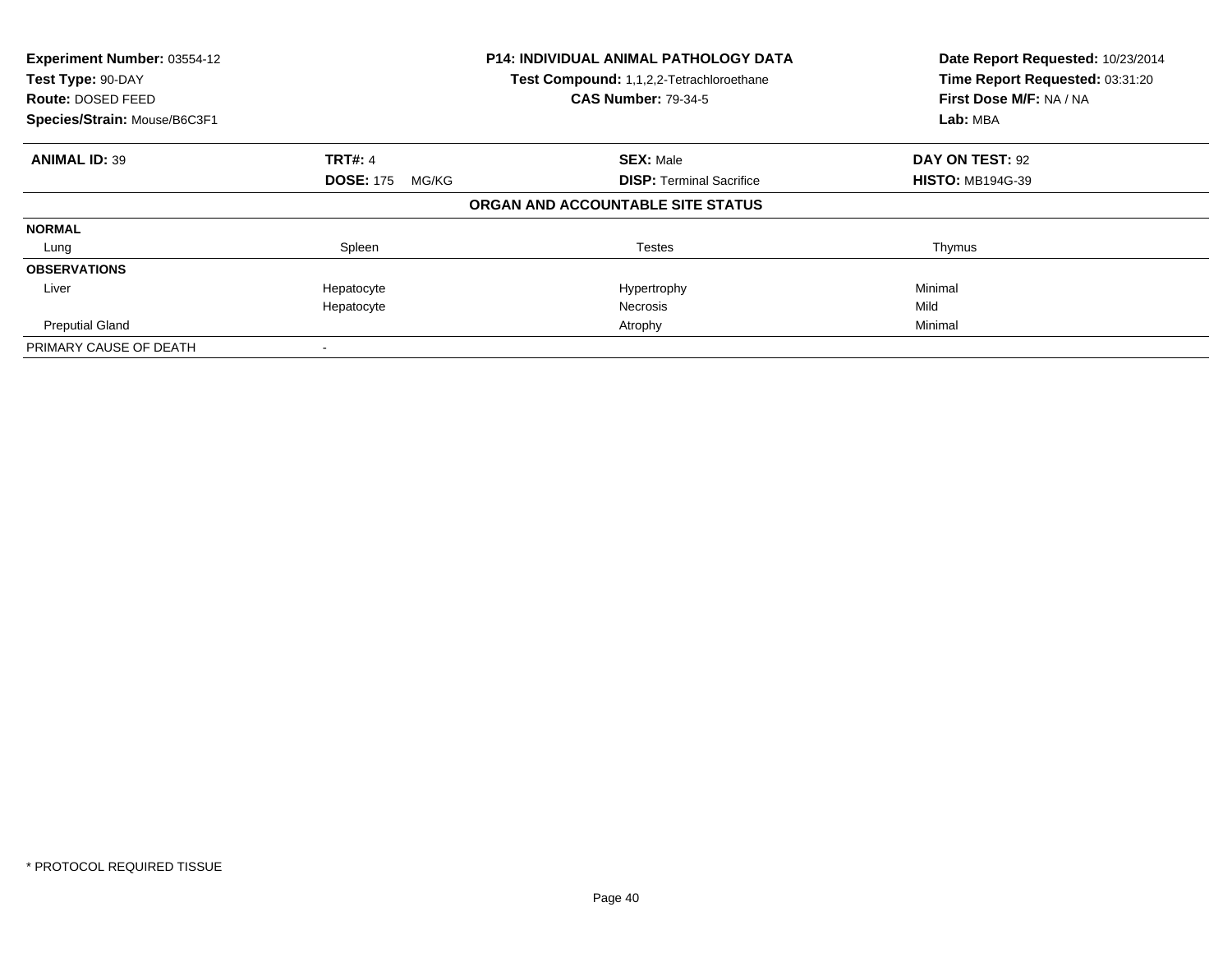| Experiment Number: 03554-12<br>Test Type: 90-DAY<br>Route: DOSED FEED |                           | P14: INDIVIDUAL ANIMAL PATHOLOGY DATA<br>Test Compound: 1,1,2,2-Tetrachloroethane<br><b>CAS Number: 79-34-5</b> | Date Report Requested: 10/23/2014<br>Time Report Requested: 03:31:20<br>First Dose M/F: NA / NA |
|-----------------------------------------------------------------------|---------------------------|-----------------------------------------------------------------------------------------------------------------|-------------------------------------------------------------------------------------------------|
| Species/Strain: Mouse/B6C3F1                                          |                           |                                                                                                                 | Lab: MBA                                                                                        |
| <b>ANIMAL ID: 40</b>                                                  | <b>TRT#: 4</b>            | <b>SEX: Male</b>                                                                                                | DAY ON TEST: 92                                                                                 |
|                                                                       | <b>DOSE: 175</b><br>MG/KG | <b>DISP:</b> Terminal Sacrifice                                                                                 | <b>HISTO: MB194G-40</b>                                                                         |
|                                                                       |                           | ORGAN AND ACCOUNTABLE SITE STATUS                                                                               |                                                                                                 |
| <b>NORMAL</b>                                                         |                           |                                                                                                                 |                                                                                                 |
| Lung                                                                  | <b>Preputial Gland</b>    | Spleen                                                                                                          | Testes                                                                                          |
| Thymus                                                                |                           |                                                                                                                 |                                                                                                 |
| <b>OBSERVATIONS</b>                                                   |                           |                                                                                                                 |                                                                                                 |
| Liver                                                                 | Hepatocyte                | Hypertrophy                                                                                                     | Minimal                                                                                         |
| PRIMARY CAUSE OF DEATH                                                |                           |                                                                                                                 |                                                                                                 |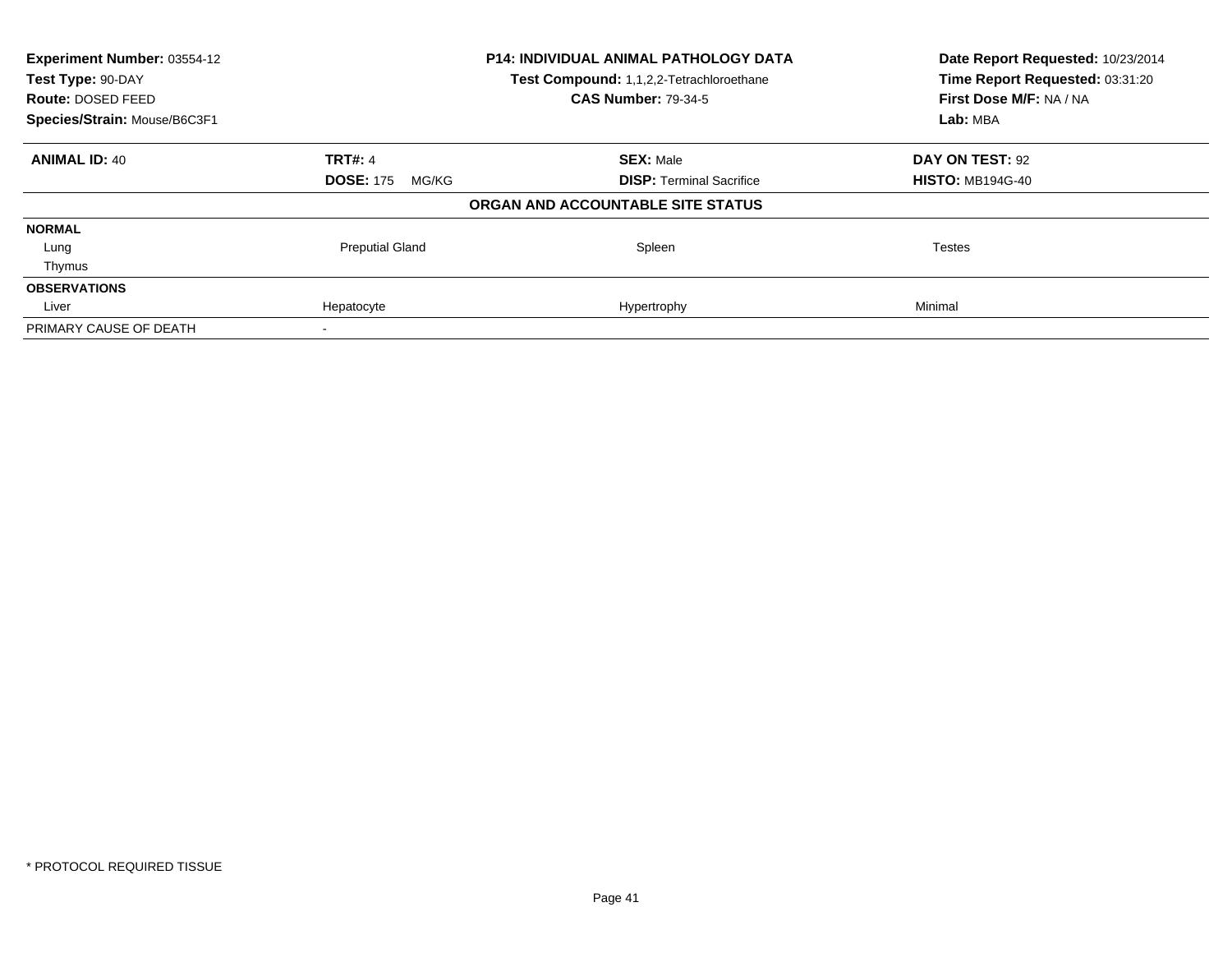| <b>Experiment Number: 03554-12</b><br>Test Type: 90-DAY  |                           | <b>P14: INDIVIDUAL ANIMAL PATHOLOGY DATA</b><br>Test Compound: 1,1,2,2-Tetrachloroethane | Date Report Requested: 10/23/2014<br>Time Report Requested: 03:31:20 |
|----------------------------------------------------------|---------------------------|------------------------------------------------------------------------------------------|----------------------------------------------------------------------|
| Route: DOSED FEED                                        |                           | <b>CAS Number: 79-34-5</b>                                                               | First Dose M/F: NA / NA                                              |
| Species/Strain: Mouse/B6C3F1                             |                           |                                                                                          | Lab: MBA                                                             |
| <b>ANIMAL ID: 41</b>                                     | TRT#: 5                   | <b>SEX: Male</b>                                                                         | DAY ON TEST: 92                                                      |
|                                                          | <b>DOSE: 350</b><br>MG/KG | <b>DISP:</b> Terminal Sacrifice                                                          | <b>HISTO: MB194G-41</b>                                              |
|                                                          |                           | ORGAN AND ACCOUNTABLE SITE STATUS                                                        |                                                                      |
| <b>NORMAL</b>                                            |                           |                                                                                          |                                                                      |
| Lung                                                     | <b>Preputial Gland</b>    | Spleen                                                                                   | <b>Testes</b>                                                        |
| Thymus                                                   |                           |                                                                                          |                                                                      |
| <b>OBSERVATIONS</b>                                      |                           |                                                                                          |                                                                      |
| Liver                                                    | <b>Bile Duct</b>          | Hyperplasia                                                                              | Mild                                                                 |
|                                                          | Hepatocyte                | Hypertrophy                                                                              | Moderate                                                             |
|                                                          |                           | Pigmentation                                                                             | Focal, Mild                                                          |
| [Hypertrophy TGLS = $1-7$ ]                              |                           |                                                                                          |                                                                      |
| <b>Testes</b>                                            |                           |                                                                                          |                                                                      |
| Note: EXCESS POLAR BODIES IN SEMINIFEROUS TUBULES, MILD. |                           |                                                                                          |                                                                      |
| PRIMARY CAUSE OF DEATH                                   |                           |                                                                                          |                                                                      |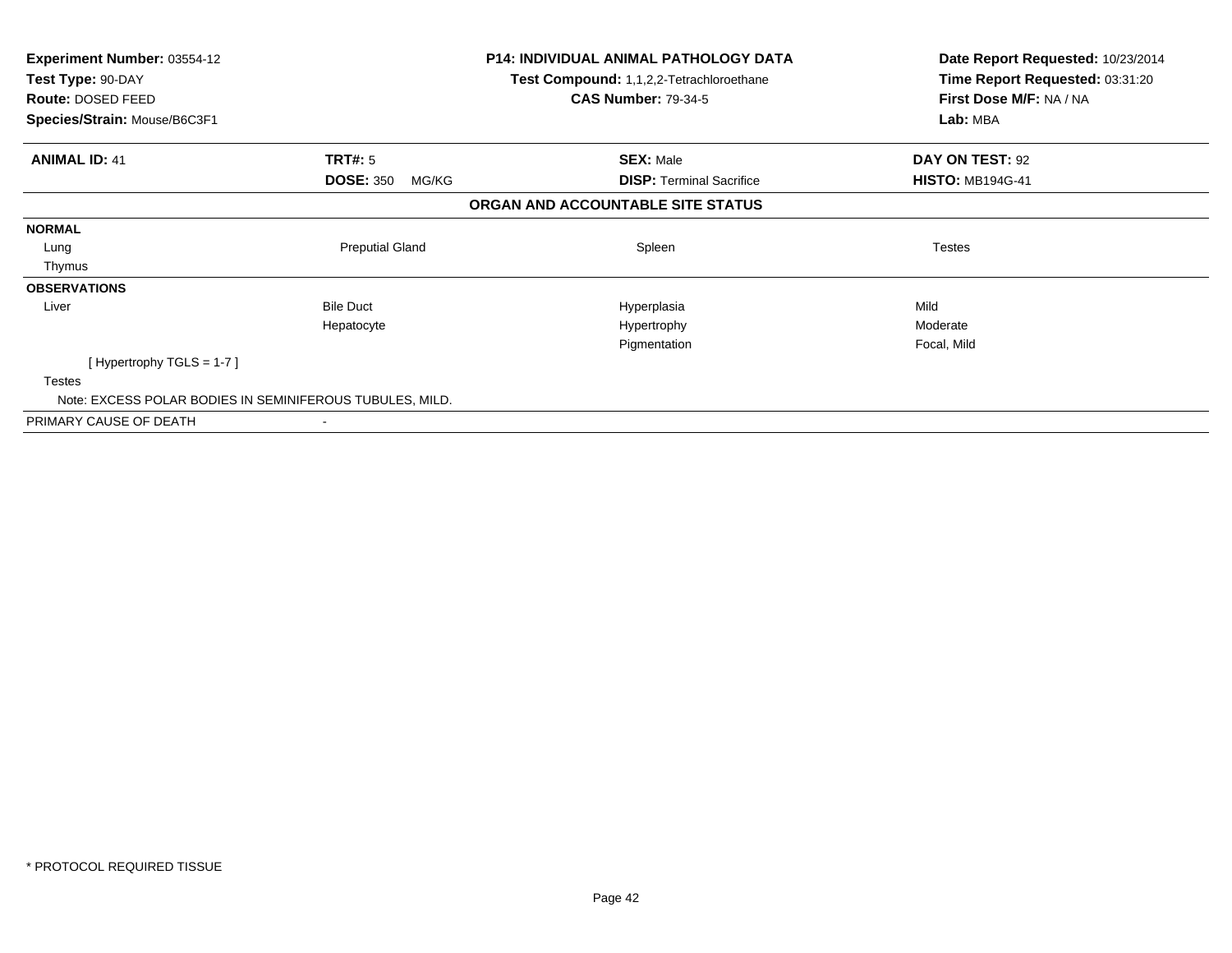| <b>Experiment Number: 03554-12</b><br>Test Type: 90-DAY<br>Route: DOSED FEED |                           | <b>P14: INDIVIDUAL ANIMAL PATHOLOGY DATA</b><br>Test Compound: 1,1,2,2-Tetrachloroethane<br><b>CAS Number: 79-34-5</b> | Date Report Requested: 10/23/2014<br>Time Report Requested: 03:31:20<br>First Dose M/F: NA / NA |
|------------------------------------------------------------------------------|---------------------------|------------------------------------------------------------------------------------------------------------------------|-------------------------------------------------------------------------------------------------|
| Species/Strain: Mouse/B6C3F1                                                 |                           |                                                                                                                        | Lab: MBA                                                                                        |
| <b>ANIMAL ID: 42</b>                                                         | TRT#: 5                   | <b>SEX: Male</b>                                                                                                       | DAY ON TEST: 92                                                                                 |
|                                                                              | <b>DOSE: 350</b><br>MG/KG | <b>DISP:</b> Terminal Sacrifice                                                                                        | <b>HISTO: MB194G-42</b>                                                                         |
|                                                                              |                           | ORGAN AND ACCOUNTABLE SITE STATUS                                                                                      |                                                                                                 |
| <b>NORMAL</b>                                                                |                           |                                                                                                                        |                                                                                                 |
| Lung                                                                         | <b>Preputial Gland</b>    | Spleen                                                                                                                 | <b>Testes</b>                                                                                   |
| Thymus                                                                       |                           |                                                                                                                        |                                                                                                 |
| <b>OBSERVATIONS</b>                                                          |                           |                                                                                                                        |                                                                                                 |
| Liver                                                                        | <b>Bile Duct</b>          | Hyperplasia                                                                                                            | Minimal                                                                                         |
|                                                                              | Hepatocyte                | Hypertrophy                                                                                                            | Moderate                                                                                        |
|                                                                              | Hepatocyte                | Necrosis                                                                                                               | Minimal                                                                                         |
|                                                                              |                           | Pigmentation                                                                                                           | Focal, Minimal                                                                                  |
| <b>Testes</b>                                                                |                           |                                                                                                                        |                                                                                                 |
| Note: EXCESS POLAR BODIES IN SEMINIFEROUS TUBULES, MINIMAL.                  |                           |                                                                                                                        |                                                                                                 |
| PRIMARY CAUSE OF DEATH                                                       |                           |                                                                                                                        |                                                                                                 |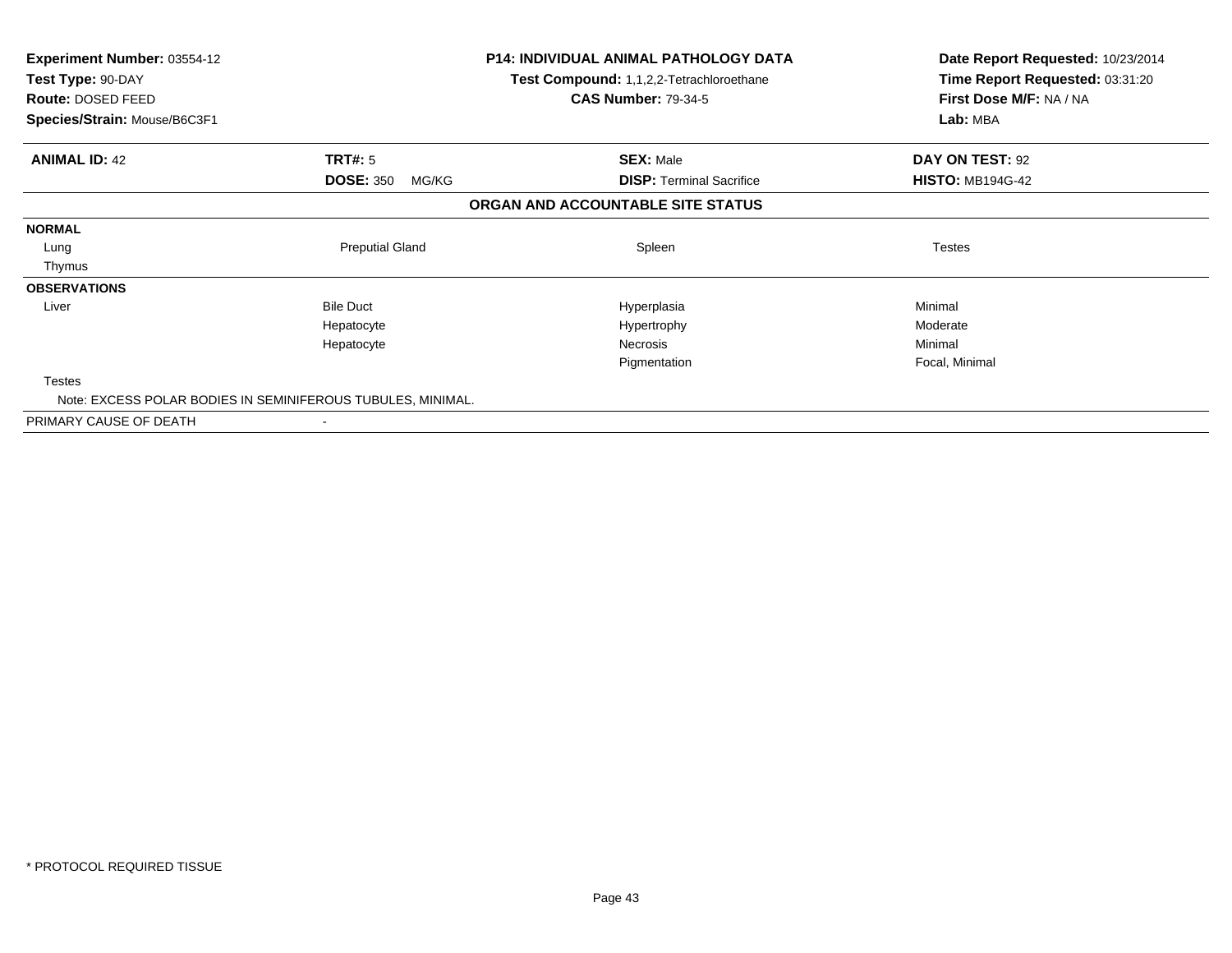| Experiment Number: 03554-12<br>Test Type: 90-DAY<br>Route: DOSED FEED<br>Species/Strain: Mouse/B6C3F1 |                           | <b>P14: INDIVIDUAL ANIMAL PATHOLOGY DATA</b><br>Test Compound: 1,1,2,2-Tetrachloroethane<br><b>CAS Number: 79-34-5</b> | Date Report Requested: 10/23/2014<br>Time Report Requested: 03:31:20<br>First Dose M/F: NA / NA<br>Lab: MBA |
|-------------------------------------------------------------------------------------------------------|---------------------------|------------------------------------------------------------------------------------------------------------------------|-------------------------------------------------------------------------------------------------------------|
| <b>ANIMAL ID: 43</b>                                                                                  | <b>TRT#:</b> 5            | <b>SEX: Male</b>                                                                                                       | DAY ON TEST: 92                                                                                             |
|                                                                                                       | <b>DOSE: 350</b><br>MG/KG | <b>DISP:</b> Accidentally Killed                                                                                       | <b>HISTO: MB194G-43</b>                                                                                     |
|                                                                                                       |                           | ORGAN AND ACCOUNTABLE SITE STATUS                                                                                      |                                                                                                             |
| <b>NORMAL</b>                                                                                         |                           |                                                                                                                        |                                                                                                             |
| Lung                                                                                                  | <b>Preputial Gland</b>    | Spleen                                                                                                                 | Testes                                                                                                      |
| Thymus                                                                                                |                           |                                                                                                                        |                                                                                                             |
| <b>OBSERVATIONS</b>                                                                                   |                           |                                                                                                                        |                                                                                                             |
| Liver                                                                                                 | Hepatocyte                | Hypertrophy                                                                                                            | Mild                                                                                                        |
|                                                                                                       | Hepatocyte                | Necrosis                                                                                                               | Minimal                                                                                                     |
|                                                                                                       |                           | Pigmentation                                                                                                           | Focal, Minimal                                                                                              |
| PRIMARY CAUSE OF DEATH                                                                                |                           |                                                                                                                        |                                                                                                             |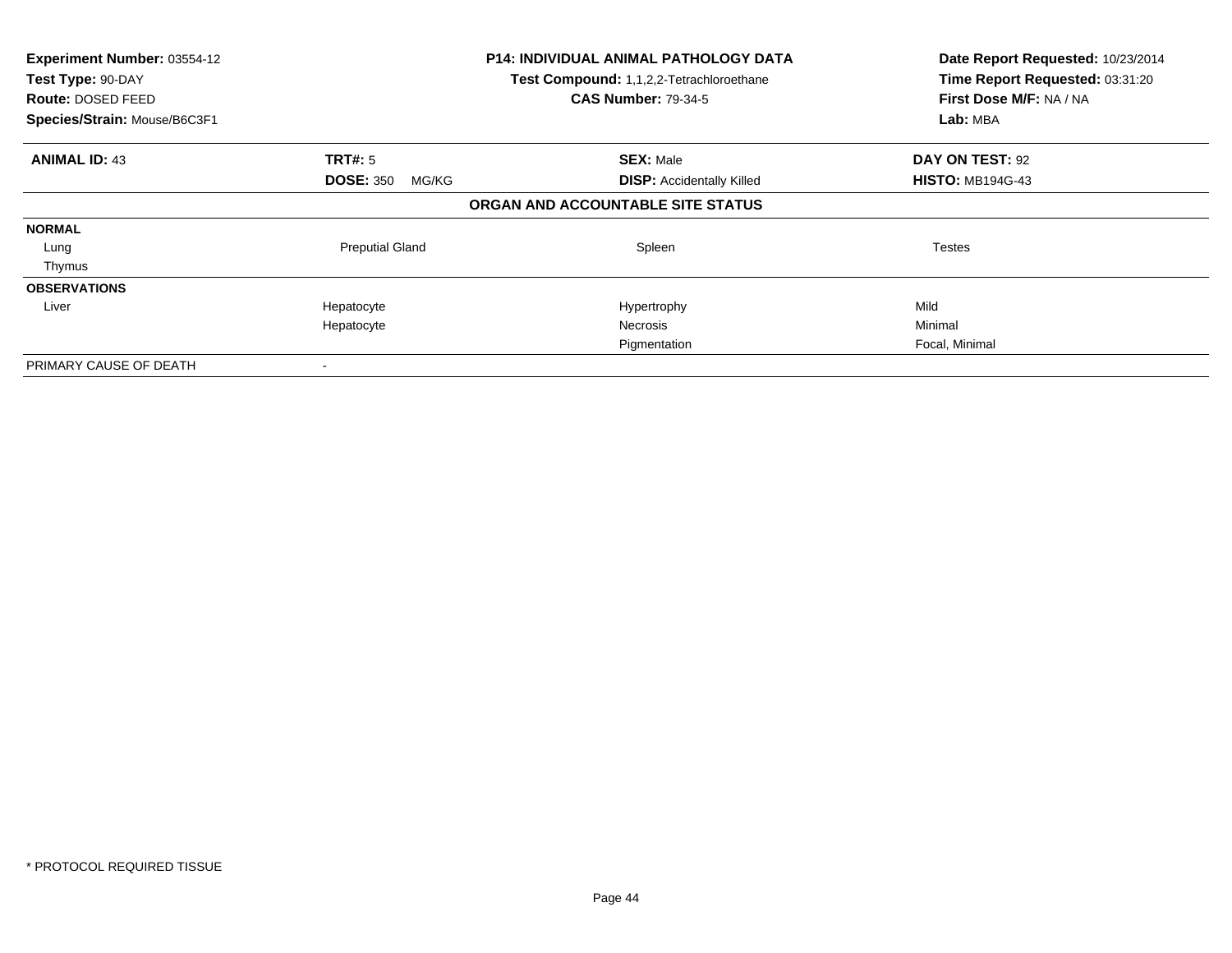| <b>Experiment Number: 03554-12</b><br>Test Type: 90-DAY<br>Route: DOSED FEED |                           | <b>P14: INDIVIDUAL ANIMAL PATHOLOGY DATA</b><br>Test Compound: 1,1,2,2-Tetrachloroethane<br><b>CAS Number: 79-34-5</b> | Date Report Requested: 10/23/2014<br>Time Report Requested: 03:31:20<br>First Dose M/F: NA / NA |
|------------------------------------------------------------------------------|---------------------------|------------------------------------------------------------------------------------------------------------------------|-------------------------------------------------------------------------------------------------|
| Species/Strain: Mouse/B6C3F1                                                 |                           |                                                                                                                        | Lab: MBA                                                                                        |
| <b>ANIMAL ID: 44</b>                                                         | TRT#: 5                   | <b>SEX: Male</b>                                                                                                       | DAY ON TEST: 92                                                                                 |
|                                                                              | <b>DOSE: 350</b><br>MG/KG | <b>DISP:</b> Terminal Sacrifice                                                                                        | <b>HISTO: MB194G-44</b>                                                                         |
|                                                                              |                           | ORGAN AND ACCOUNTABLE SITE STATUS                                                                                      |                                                                                                 |
| <b>NORMAL</b>                                                                |                           |                                                                                                                        |                                                                                                 |
| Lung                                                                         | <b>Preputial Gland</b>    | Spleen                                                                                                                 | <b>Testes</b>                                                                                   |
| Thymus                                                                       |                           |                                                                                                                        |                                                                                                 |
| <b>OBSERVATIONS</b>                                                          |                           |                                                                                                                        |                                                                                                 |
| Liver                                                                        | <b>Bile Duct</b>          | Hyperplasia                                                                                                            | Minimal                                                                                         |
|                                                                              | Hepatocyte                | Hypertrophy                                                                                                            | Mild                                                                                            |
|                                                                              | Hepatocyte                | Necrosis                                                                                                               | Minimal                                                                                         |
|                                                                              |                           | Pigmentation                                                                                                           | Focal, Minimal                                                                                  |
| <b>Testes</b>                                                                |                           |                                                                                                                        |                                                                                                 |
| Note: EXCESS POLAR BODIES IN SEMINIFEROUS TUBULES, MINIMAL.                  |                           |                                                                                                                        |                                                                                                 |
| PRIMARY CAUSE OF DEATH                                                       |                           |                                                                                                                        |                                                                                                 |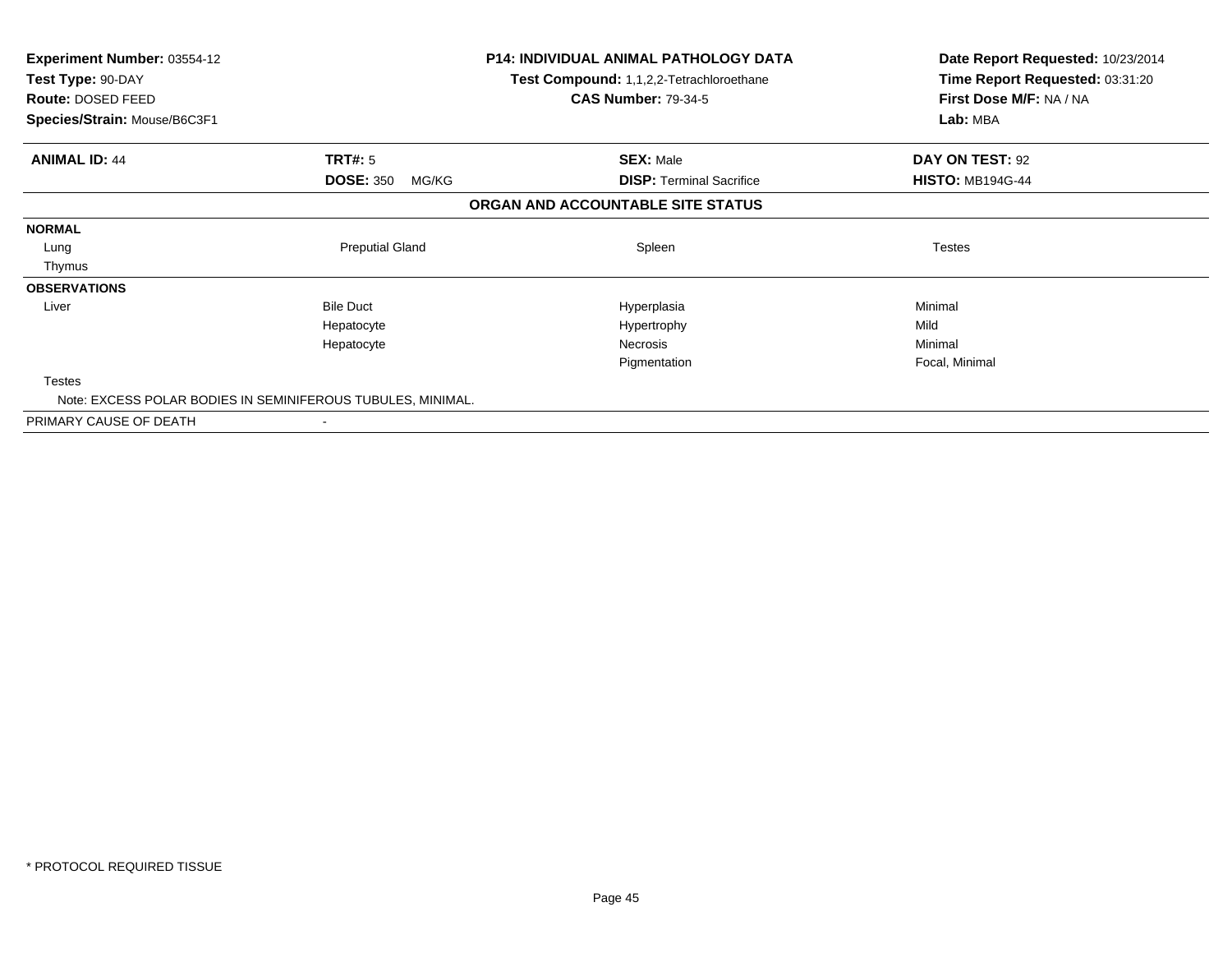| Experiment Number: 03554-12<br>Test Type: 90-DAY<br>Route: DOSED FEED |                           | <b>P14: INDIVIDUAL ANIMAL PATHOLOGY DATA</b><br>Test Compound: 1,1,2,2-Tetrachloroethane<br><b>CAS Number: 79-34-5</b> | Date Report Requested: 10/23/2014<br>Time Report Requested: 03:31:20<br>First Dose M/F: NA / NA |
|-----------------------------------------------------------------------|---------------------------|------------------------------------------------------------------------------------------------------------------------|-------------------------------------------------------------------------------------------------|
| Species/Strain: Mouse/B6C3F1                                          |                           |                                                                                                                        | Lab: MBA                                                                                        |
| <b>ANIMAL ID: 45</b>                                                  | TRT#: 5                   | <b>SEX: Male</b>                                                                                                       | DAY ON TEST: 92                                                                                 |
|                                                                       | <b>DOSE: 350</b><br>MG/KG | <b>DISP:</b> Terminal Sacrifice                                                                                        | <b>HISTO: MB194G-45</b>                                                                         |
|                                                                       |                           | ORGAN AND ACCOUNTABLE SITE STATUS                                                                                      |                                                                                                 |
| <b>NORMAL</b>                                                         |                           |                                                                                                                        |                                                                                                 |
| Lung                                                                  | <b>Preputial Gland</b>    | Spleen                                                                                                                 | <b>Testes</b>                                                                                   |
| Thymus                                                                |                           |                                                                                                                        |                                                                                                 |
| <b>OBSERVATIONS</b>                                                   |                           |                                                                                                                        |                                                                                                 |
| Liver                                                                 | <b>Bile Duct</b>          | Hyperplasia                                                                                                            | Minimal                                                                                         |
|                                                                       | Hepatocyte                | Hypertrophy                                                                                                            | Mild                                                                                            |
|                                                                       | Hepatocyte                | Necrosis                                                                                                               | Minimal                                                                                         |
|                                                                       |                           | Pigmentation                                                                                                           | Focal, Minimal                                                                                  |
| [Hypertrophy TGLS = $1-7$ ]                                           |                           |                                                                                                                        |                                                                                                 |
| <b>Testes</b>                                                         |                           |                                                                                                                        |                                                                                                 |
| Note: EXCESS POLAR BODIES IN SEMINIFEROUS TUBULES, MINIMAL.           |                           |                                                                                                                        |                                                                                                 |
| PRIMARY CAUSE OF DEATH                                                |                           |                                                                                                                        |                                                                                                 |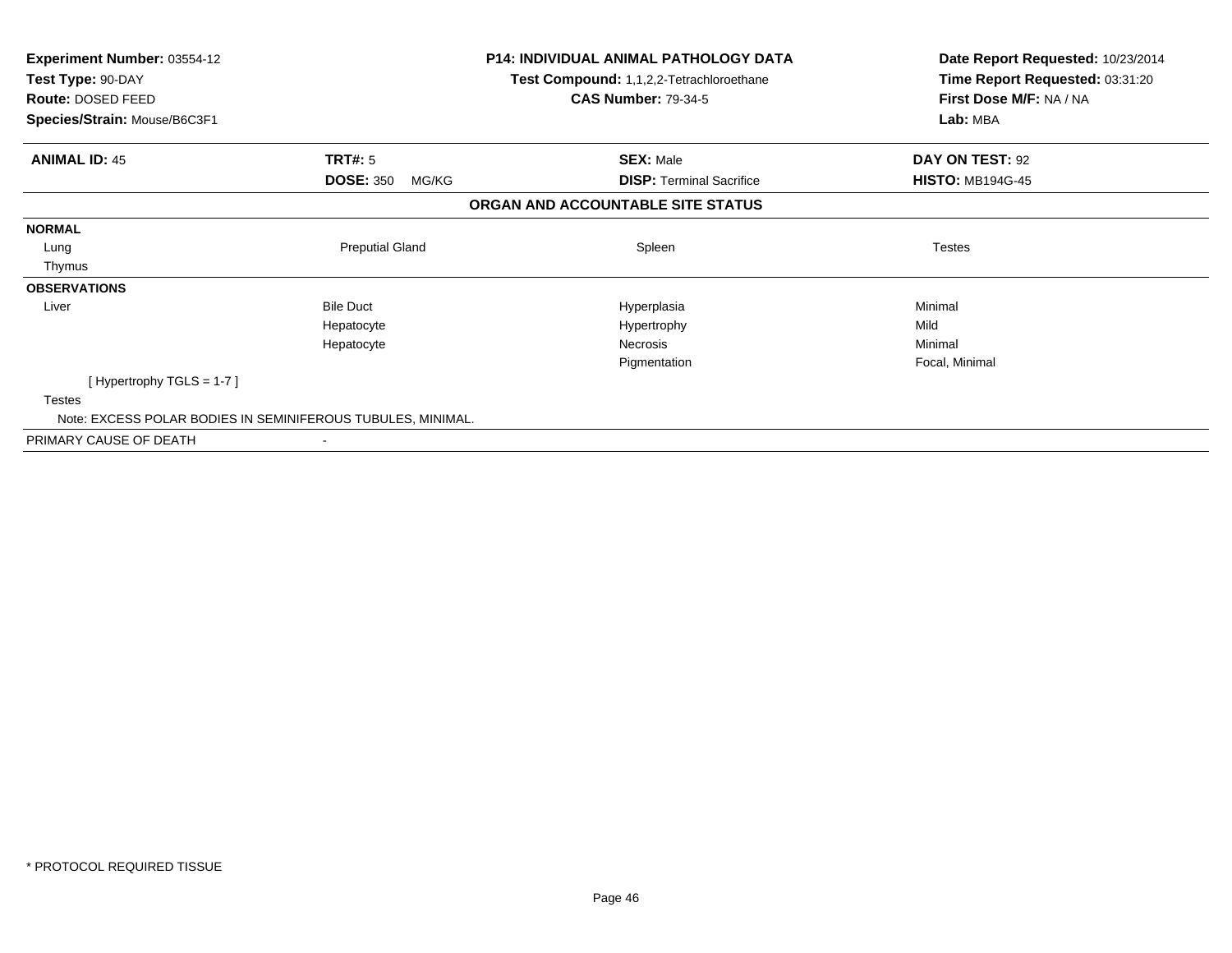| Experiment Number: 03554-12<br>Test Type: 90-DAY<br>Route: DOSED FEED |                           | <b>P14: INDIVIDUAL ANIMAL PATHOLOGY DATA</b><br>Test Compound: 1,1,2,2-Tetrachloroethane<br><b>CAS Number: 79-34-5</b> | Date Report Requested: 10/23/2014<br>Time Report Requested: 03:31:20<br>First Dose M/F: NA / NA |
|-----------------------------------------------------------------------|---------------------------|------------------------------------------------------------------------------------------------------------------------|-------------------------------------------------------------------------------------------------|
| Species/Strain: Mouse/B6C3F1                                          |                           |                                                                                                                        | Lab: MBA                                                                                        |
| <b>ANIMAL ID: 46</b>                                                  | TRT#: 5                   | <b>SEX: Male</b>                                                                                                       | DAY ON TEST: 92                                                                                 |
|                                                                       | <b>DOSE: 350</b><br>MG/KG | <b>DISP:</b> Terminal Sacrifice                                                                                        | <b>HISTO: MB194G-46</b>                                                                         |
|                                                                       |                           | ORGAN AND ACCOUNTABLE SITE STATUS                                                                                      |                                                                                                 |
| <b>NORMAL</b>                                                         |                           |                                                                                                                        |                                                                                                 |
| Lung                                                                  | <b>Preputial Gland</b>    | Spleen                                                                                                                 | <b>Testes</b>                                                                                   |
| Thymus                                                                |                           |                                                                                                                        |                                                                                                 |
| <b>OBSERVATIONS</b>                                                   |                           |                                                                                                                        |                                                                                                 |
| Liver                                                                 | <b>Bile Duct</b>          | Hyperplasia                                                                                                            | Mild                                                                                            |
|                                                                       | Hepatocyte                | Hypertrophy                                                                                                            | Mild                                                                                            |
|                                                                       | Hepatocyte                | Necrosis                                                                                                               | Minimal                                                                                         |
|                                                                       |                           | Pigmentation                                                                                                           | Focal, Minimal                                                                                  |
| [Hypertrophy TGLS = $1-7$ ]                                           |                           |                                                                                                                        |                                                                                                 |
| <b>Testes</b>                                                         |                           |                                                                                                                        |                                                                                                 |
| Note: EXCESS POLAR BODIES IN SEMINIFEROUS TUBULES, MINIMAL.           |                           |                                                                                                                        |                                                                                                 |
| PRIMARY CAUSE OF DEATH                                                |                           |                                                                                                                        |                                                                                                 |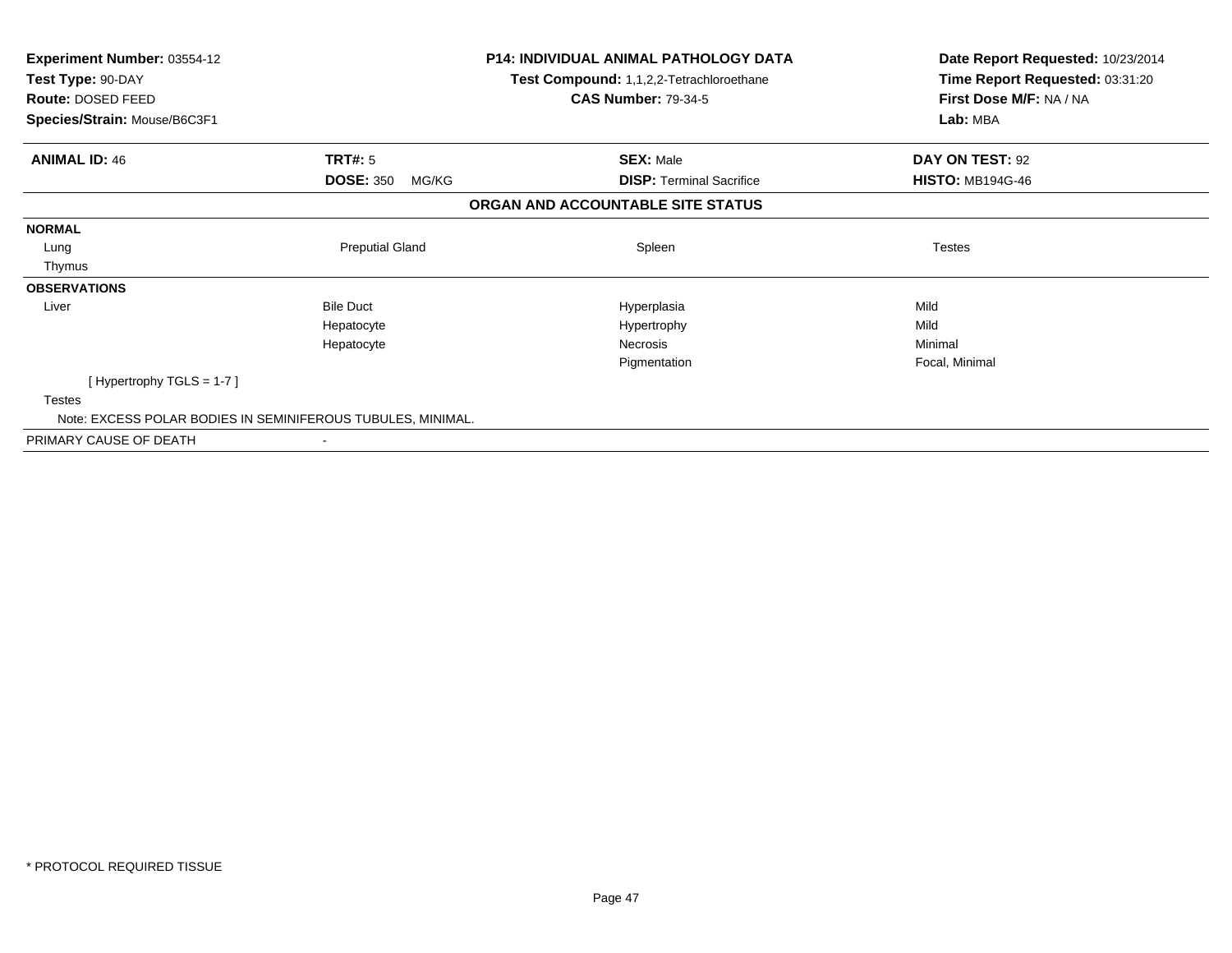| <b>Experiment Number: 03554-12</b><br>Test Type: 90-DAY     |                           | <b>P14: INDIVIDUAL ANIMAL PATHOLOGY DATA</b><br>Test Compound: 1,1,2,2-Tetrachloroethane | Date Report Requested: 10/23/2014<br>Time Report Requested: 03:31:20 |
|-------------------------------------------------------------|---------------------------|------------------------------------------------------------------------------------------|----------------------------------------------------------------------|
| Route: DOSED FEED                                           |                           | <b>CAS Number: 79-34-5</b>                                                               | First Dose M/F: NA / NA                                              |
| Species/Strain: Mouse/B6C3F1                                |                           |                                                                                          | Lab: MBA                                                             |
| <b>ANIMAL ID: 47</b>                                        | TRT#: 5                   | <b>SEX: Male</b>                                                                         | DAY ON TEST: 92                                                      |
|                                                             | <b>DOSE: 350</b><br>MG/KG | <b>DISP:</b> Terminal Sacrifice                                                          | <b>HISTO: MB194G-47</b>                                              |
|                                                             |                           | ORGAN AND ACCOUNTABLE SITE STATUS                                                        |                                                                      |
| <b>NORMAL</b>                                               |                           |                                                                                          |                                                                      |
| Lung                                                        | <b>Preputial Gland</b>    | Spleen                                                                                   | <b>Testes</b>                                                        |
| Thymus                                                      |                           |                                                                                          |                                                                      |
| <b>OBSERVATIONS</b>                                         |                           |                                                                                          |                                                                      |
| Liver                                                       | Hepatocyte                | Hypertrophy                                                                              | Mild                                                                 |
|                                                             | Hepatocyte                | <b>Necrosis</b>                                                                          | Minimal                                                              |
|                                                             |                           | Pigmentation                                                                             | Focal, Minimal                                                       |
| [Hypertrophy TGLS = $1-7$ ]                                 |                           |                                                                                          |                                                                      |
| <b>Testes</b>                                               |                           |                                                                                          |                                                                      |
| Note: EXCESS POLAR BODIES IN SEMINIFEROUS TUBULES, MINIMAL. |                           |                                                                                          |                                                                      |
| PRIMARY CAUSE OF DEATH                                      |                           |                                                                                          |                                                                      |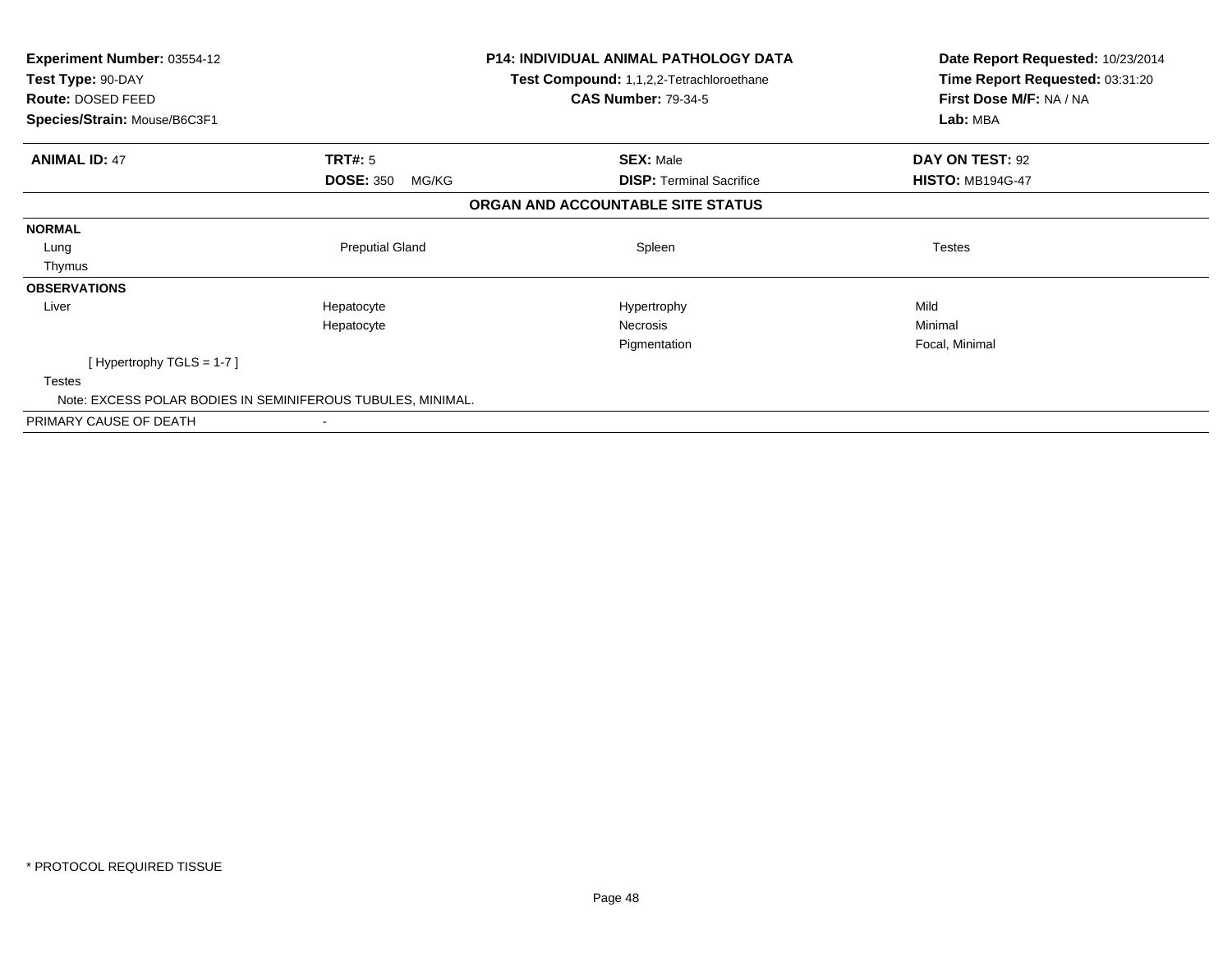| <b>Experiment Number: 03554-12</b><br>Test Type: 90-DAY<br>Route: DOSED FEED |                           | <b>P14: INDIVIDUAL ANIMAL PATHOLOGY DATA</b><br>Test Compound: 1,1,2,2-Tetrachloroethane<br><b>CAS Number: 79-34-5</b> | Date Report Requested: 10/23/2014<br>Time Report Requested: 03:31:20<br>First Dose M/F: NA / NA |
|------------------------------------------------------------------------------|---------------------------|------------------------------------------------------------------------------------------------------------------------|-------------------------------------------------------------------------------------------------|
| Species/Strain: Mouse/B6C3F1                                                 |                           |                                                                                                                        | Lab: MBA                                                                                        |
| <b>ANIMAL ID: 48</b>                                                         | TRT#: 5                   | <b>SEX: Male</b>                                                                                                       | DAY ON TEST: 92                                                                                 |
|                                                                              | <b>DOSE: 350</b><br>MG/KG | <b>DISP: Terminal Sacrifice</b>                                                                                        | <b>HISTO: MB194G-48</b>                                                                         |
|                                                                              |                           | ORGAN AND ACCOUNTABLE SITE STATUS                                                                                      |                                                                                                 |
| <b>NORMAL</b>                                                                |                           |                                                                                                                        |                                                                                                 |
| Lung                                                                         | Spleen                    | <b>Testes</b>                                                                                                          | Thymus                                                                                          |
| <b>OBSERVATIONS</b>                                                          |                           |                                                                                                                        |                                                                                                 |
| Liver                                                                        | <b>Bile Duct</b>          | Hyperplasia                                                                                                            | Mild                                                                                            |
|                                                                              | Hepatocyte                | Hypertrophy                                                                                                            | Moderate                                                                                        |
|                                                                              | Hepatocyte                | Necrosis                                                                                                               | Mild                                                                                            |
|                                                                              |                           | Pigmentation                                                                                                           | Focal, Mild                                                                                     |
| [Hypertrophy TGLS = 1-7]                                                     |                           |                                                                                                                        |                                                                                                 |
| [ Pigmentation TGLS = 1-7 ]                                                  |                           |                                                                                                                        |                                                                                                 |
| <b>Testes</b>                                                                |                           |                                                                                                                        |                                                                                                 |
| Note: EXCESS POLAR BODIES IN SEMINIFEROUS TUBULES, MILD.                     |                           |                                                                                                                        |                                                                                                 |
| PRIMARY CAUSE OF DEATH                                                       |                           |                                                                                                                        |                                                                                                 |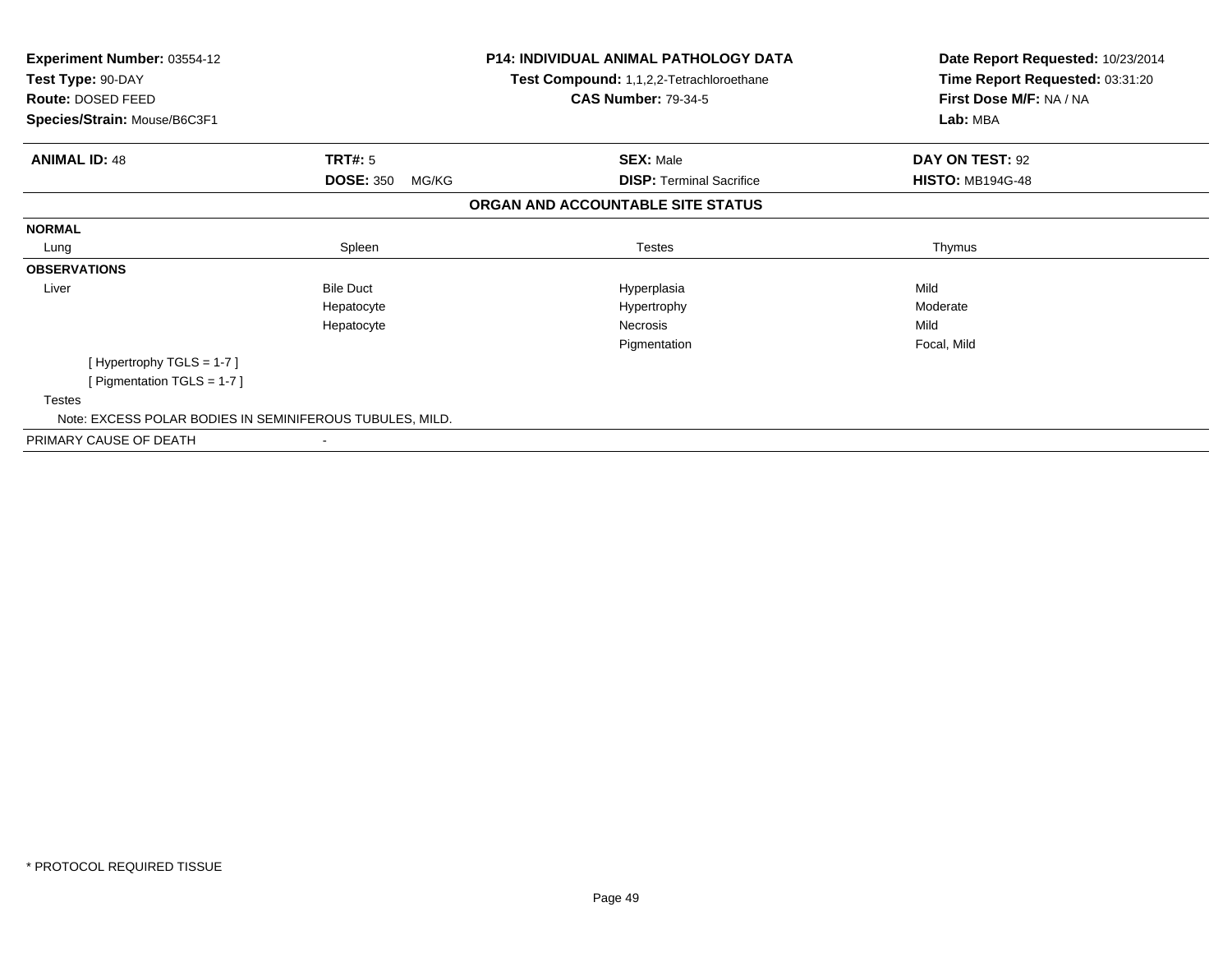| Experiment Number: 03554-12<br>Test Type: 90-DAY<br><b>Route: DOSED FEED</b> |                           | <b>P14: INDIVIDUAL ANIMAL PATHOLOGY DATA</b><br>Test Compound: 1,1,2,2-Tetrachloroethane<br><b>CAS Number: 79-34-5</b> | Date Report Requested: 10/23/2014<br>Time Report Requested: 03:31:20<br>First Dose M/F: NA / NA |
|------------------------------------------------------------------------------|---------------------------|------------------------------------------------------------------------------------------------------------------------|-------------------------------------------------------------------------------------------------|
| Species/Strain: Mouse/B6C3F1                                                 |                           |                                                                                                                        | Lab: MBA                                                                                        |
| <b>ANIMAL ID: 49</b>                                                         | TRT#: 5                   | <b>SEX: Male</b>                                                                                                       | DAY ON TEST: 92                                                                                 |
|                                                                              | <b>DOSE: 350</b><br>MG/KG | <b>DISP:</b> Terminal Sacrifice                                                                                        | <b>HISTO: MB194G-49</b>                                                                         |
|                                                                              |                           | ORGAN AND ACCOUNTABLE SITE STATUS                                                                                      |                                                                                                 |
| <b>NORMAL</b>                                                                |                           |                                                                                                                        |                                                                                                 |
| Lung                                                                         | Spleen                    | <b>Testes</b>                                                                                                          | Thymus                                                                                          |
| <b>OBSERVATIONS</b>                                                          |                           |                                                                                                                        |                                                                                                 |
| Liver                                                                        | <b>Bile Duct</b>          | Hyperplasia                                                                                                            | Minimal                                                                                         |
|                                                                              | Hepatocyte                | Hypertrophy                                                                                                            | Mild                                                                                            |
|                                                                              | Hepatocyte                | Necrosis                                                                                                               | Minimal                                                                                         |
|                                                                              |                           | Pigmentation                                                                                                           | Focal, Minimal                                                                                  |
| [Hypertrophy TGLS = $1-7$ ]                                                  |                           |                                                                                                                        |                                                                                                 |
| <b>Testes</b>                                                                |                           |                                                                                                                        |                                                                                                 |
| Note: EXCESS POLAR BODIES IN SEMINIFEROUS TUBULES, MILD.                     |                           |                                                                                                                        |                                                                                                 |
| PRIMARY CAUSE OF DEATH                                                       | $\overline{\phantom{a}}$  |                                                                                                                        |                                                                                                 |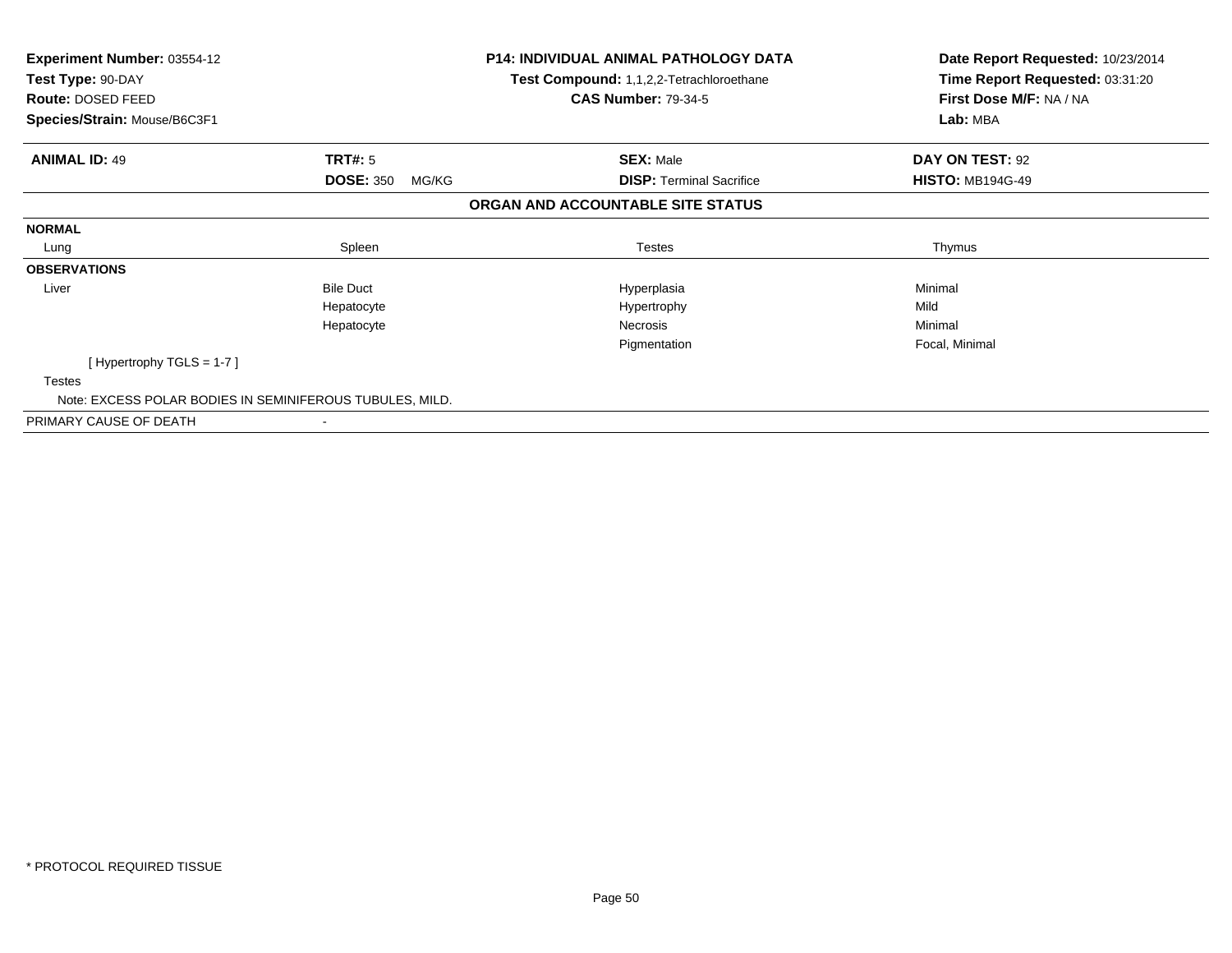| Experiment Number: 03554-12<br>Test Type: 90-DAY<br>Route: DOSED FEED<br>Species/Strain: Mouse/B6C3F1 |                           | <b>P14: INDIVIDUAL ANIMAL PATHOLOGY DATA</b><br>Test Compound: 1,1,2,2-Tetrachloroethane<br><b>CAS Number: 79-34-5</b> | Date Report Requested: 10/23/2014<br>Time Report Requested: 03:31:20<br>First Dose M/F: NA / NA<br>Lab: MBA |
|-------------------------------------------------------------------------------------------------------|---------------------------|------------------------------------------------------------------------------------------------------------------------|-------------------------------------------------------------------------------------------------------------|
| <b>ANIMAL ID: 50</b>                                                                                  | TRT#: 5                   | <b>SEX: Male</b>                                                                                                       | DAY ON TEST: 92                                                                                             |
|                                                                                                       | <b>DOSE: 350</b><br>MG/KG | <b>DISP: Terminal Sacrifice</b>                                                                                        | <b>HISTO: MB194G-50</b>                                                                                     |
|                                                                                                       |                           | ORGAN AND ACCOUNTABLE SITE STATUS                                                                                      |                                                                                                             |
| <b>NORMAL</b>                                                                                         |                           |                                                                                                                        |                                                                                                             |
| Lung                                                                                                  | <b>Preputial Gland</b>    | Spleen                                                                                                                 | <b>Testes</b>                                                                                               |
| Thymus                                                                                                |                           |                                                                                                                        |                                                                                                             |
| <b>OBSERVATIONS</b>                                                                                   |                           |                                                                                                                        |                                                                                                             |
| Liver                                                                                                 | Hepatocyte                | Hypertrophy<br>Pigmentation                                                                                            | Minimal<br>Focal, Minimal                                                                                   |
| [Hypertrophy TGLS = $1-7$ ]                                                                           |                           |                                                                                                                        |                                                                                                             |
| <b>Testes</b>                                                                                         |                           |                                                                                                                        |                                                                                                             |
| Note: EXCESS POLAR BODIES IN SEMINIFEROUS TUBULES, MILD.                                              |                           |                                                                                                                        |                                                                                                             |
| PRIMARY CAUSE OF DEATH                                                                                |                           |                                                                                                                        |                                                                                                             |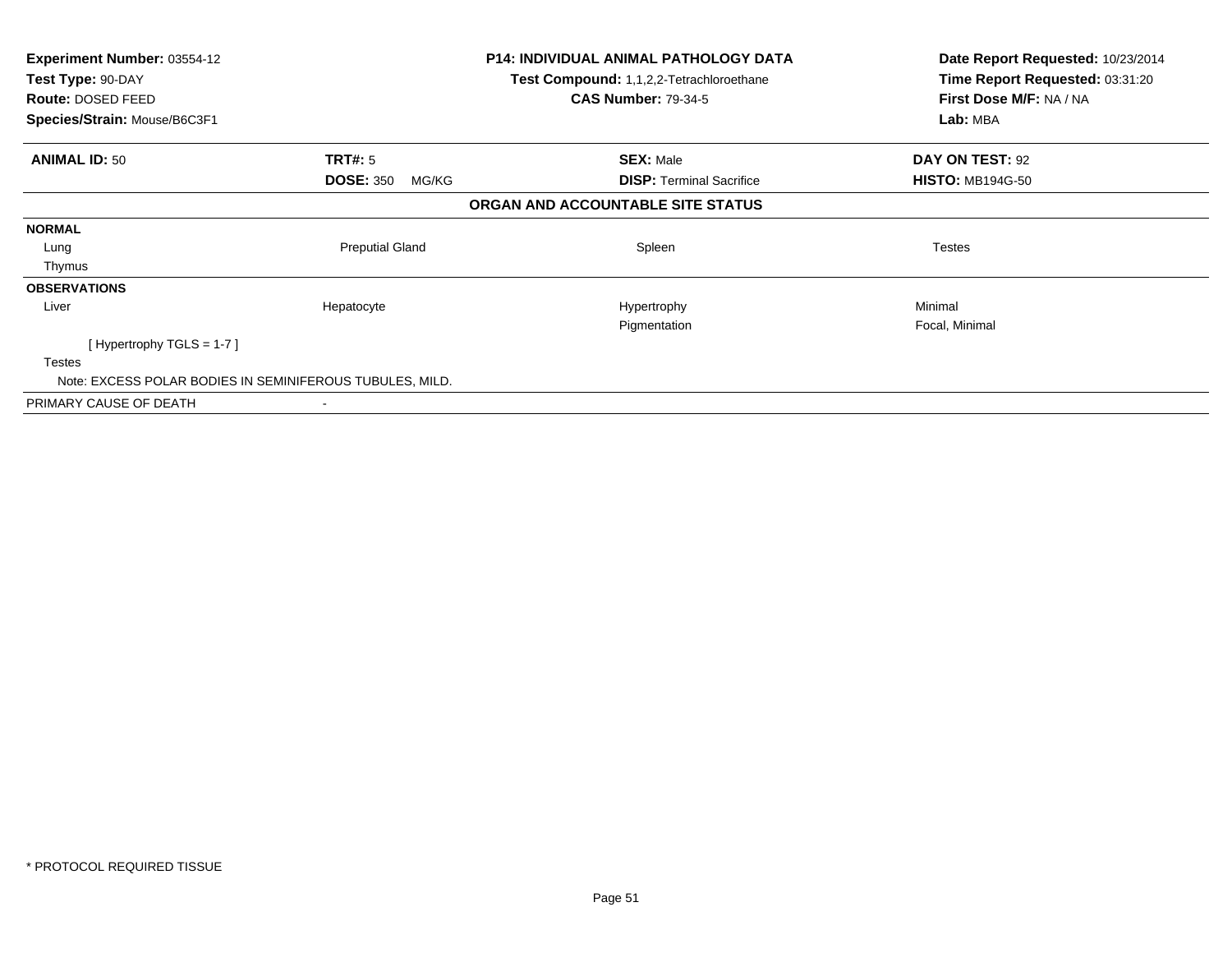| <b>Experiment Number: 03554-12</b><br>Test Type: 90-DAY<br><b>Route: DOSED FEED</b><br>Species/Strain: Mouse/B6C3F1 |                           | <b>P14: INDIVIDUAL ANIMAL PATHOLOGY DATA</b><br>Test Compound: 1,1,2,2-Tetrachloroethane<br><b>CAS Number: 79-34-5</b> | Date Report Requested: 10/23/2014<br>Time Report Requested: 03:31:20<br>First Dose M/F: NA / NA<br>Lab: MBA |
|---------------------------------------------------------------------------------------------------------------------|---------------------------|------------------------------------------------------------------------------------------------------------------------|-------------------------------------------------------------------------------------------------------------|
| <b>ANIMAL ID: 51</b>                                                                                                | <b>TRT#: 6</b>            | <b>SEX: Male</b>                                                                                                       | DAY ON TEST: 92                                                                                             |
|                                                                                                                     | <b>DOSE: 700</b><br>MG/KG | <b>DISP: Terminal Sacrifice</b>                                                                                        | <b>HISTO: MB194G-51</b>                                                                                     |
|                                                                                                                     |                           | ORGAN AND ACCOUNTABLE SITE STATUS                                                                                      |                                                                                                             |
| <b>NORMAL</b>                                                                                                       |                           |                                                                                                                        |                                                                                                             |
| Lung                                                                                                                | <b>Preputial Gland</b>    | Spleen                                                                                                                 | <b>Testes</b>                                                                                               |
| Thymus                                                                                                              |                           |                                                                                                                        |                                                                                                             |
| <b>OBSERVATIONS</b>                                                                                                 |                           |                                                                                                                        |                                                                                                             |
| Liver                                                                                                               | <b>Bile Duct</b>          | Hyperplasia                                                                                                            | Mild                                                                                                        |
|                                                                                                                     | Hepatocyte                | Hypertrophy                                                                                                            | Moderate                                                                                                    |
|                                                                                                                     | Hepatocyte                | Necrosis                                                                                                               | Minimal                                                                                                     |
|                                                                                                                     |                           | Pigmentation                                                                                                           | Focal, Mild                                                                                                 |
| PRIMARY CAUSE OF DEATH                                                                                              |                           |                                                                                                                        |                                                                                                             |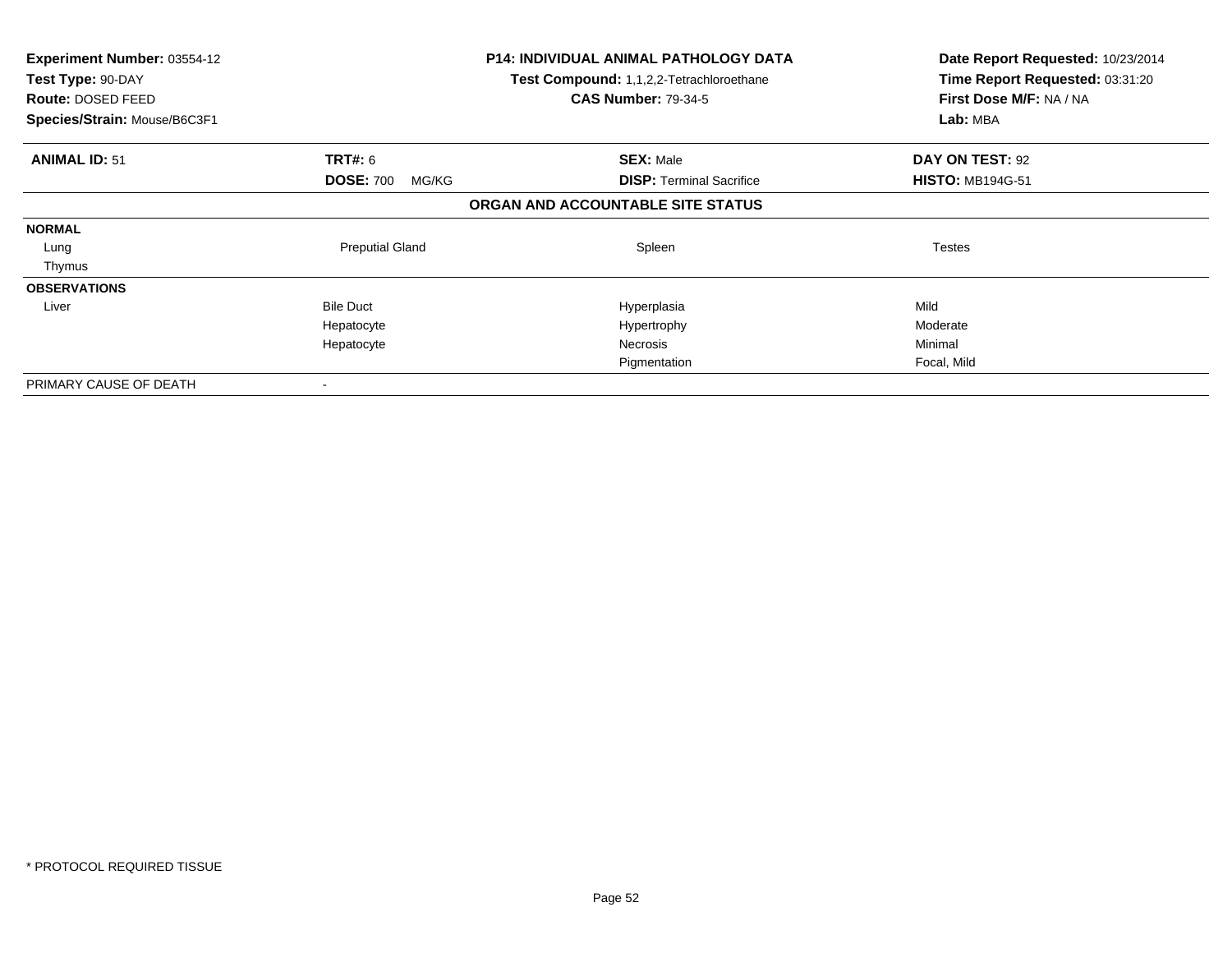| <b>Experiment Number: 03554-12</b><br>Test Type: 90-DAY<br>Route: DOSED FEED |                           | <b>P14: INDIVIDUAL ANIMAL PATHOLOGY DATA</b><br>Test Compound: 1,1,2,2-Tetrachloroethane<br><b>CAS Number: 79-34-5</b> | Date Report Requested: 10/23/2014<br>Time Report Requested: 03:31:20<br>First Dose M/F: NA / NA |
|------------------------------------------------------------------------------|---------------------------|------------------------------------------------------------------------------------------------------------------------|-------------------------------------------------------------------------------------------------|
| Species/Strain: Mouse/B6C3F1                                                 |                           |                                                                                                                        | Lab: MBA                                                                                        |
| <b>ANIMAL ID: 52</b>                                                         | TRT#: 6                   | <b>SEX: Male</b>                                                                                                       | DAY ON TEST: 92                                                                                 |
|                                                                              | <b>DOSE: 700</b><br>MG/KG | <b>DISP:</b> Terminal Sacrifice                                                                                        | <b>HISTO: MB194G-52</b>                                                                         |
|                                                                              |                           | ORGAN AND ACCOUNTABLE SITE STATUS                                                                                      |                                                                                                 |
| <b>NORMAL</b>                                                                |                           |                                                                                                                        |                                                                                                 |
| Lung                                                                         | <b>Preputial Gland</b>    | Spleen                                                                                                                 | <b>Testes</b>                                                                                   |
| Thymus                                                                       |                           |                                                                                                                        |                                                                                                 |
| <b>OBSERVATIONS</b>                                                          |                           |                                                                                                                        |                                                                                                 |
| Liver                                                                        | <b>Bile Duct</b>          | Hyperplasia                                                                                                            | Mild                                                                                            |
|                                                                              | Hepatocyte                | Hypertrophy                                                                                                            | Moderate                                                                                        |
|                                                                              | Hepatocyte                | Necrosis                                                                                                               | Minimal                                                                                         |
|                                                                              |                           | Pigmentation                                                                                                           | Focal, Minimal                                                                                  |
| <b>Testes</b>                                                                |                           |                                                                                                                        |                                                                                                 |
| Note: EXCESS POLAR BODIES IN SEMINIFEROUS TUBULES, MILD.                     |                           |                                                                                                                        |                                                                                                 |
| PRIMARY CAUSE OF DEATH                                                       |                           |                                                                                                                        |                                                                                                 |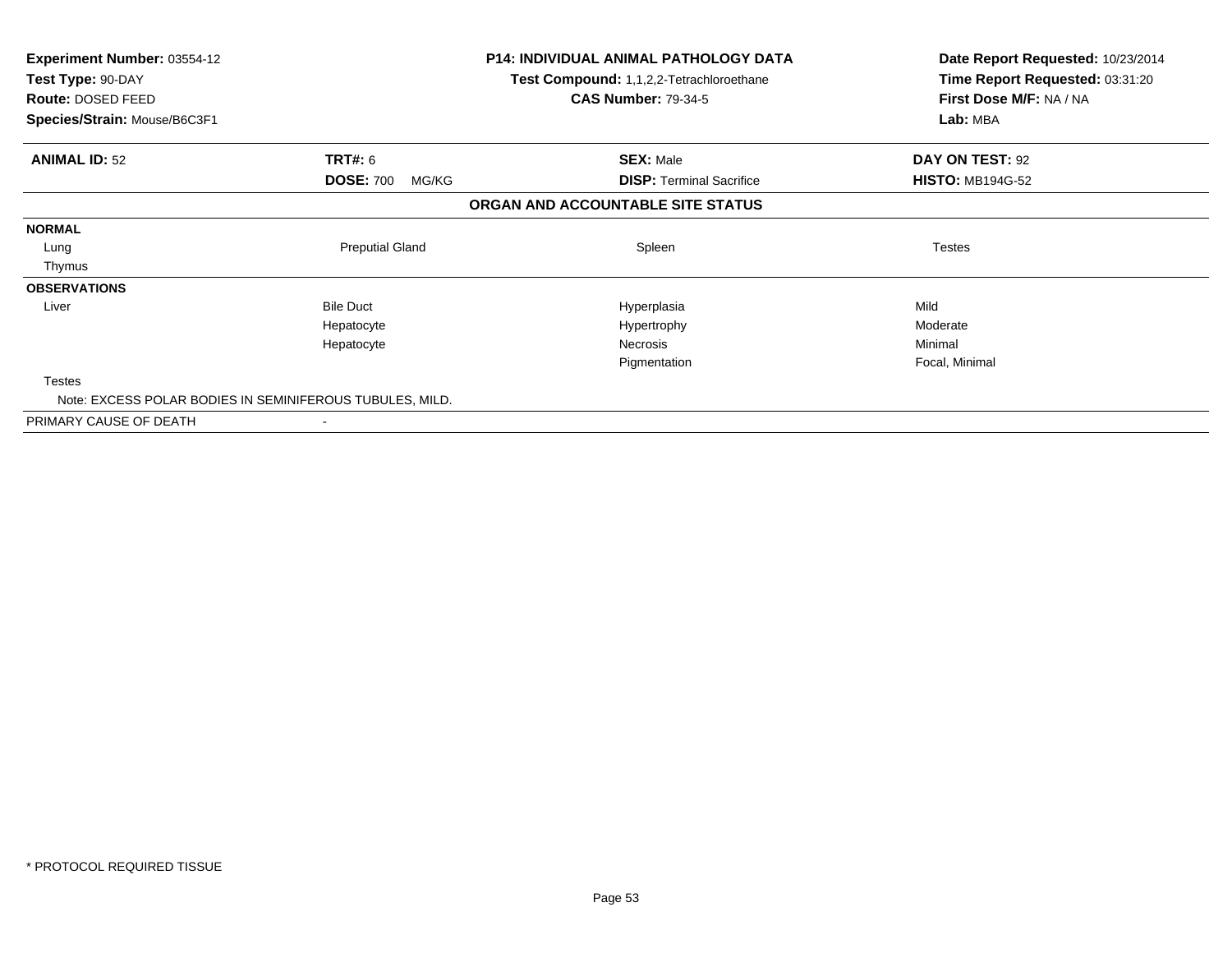| <b>Experiment Number: 03554-12</b><br>Test Type: 90-DAY<br><b>Route: DOSED FEED</b><br>Species/Strain: Mouse/B6C3F1 |                           | <b>P14: INDIVIDUAL ANIMAL PATHOLOGY DATA</b><br>Test Compound: 1,1,2,2-Tetrachloroethane<br><b>CAS Number: 79-34-5</b> | Date Report Requested: 10/23/2014<br>Time Report Requested: 03:31:20<br>First Dose M/F: NA / NA<br>Lab: MBA |
|---------------------------------------------------------------------------------------------------------------------|---------------------------|------------------------------------------------------------------------------------------------------------------------|-------------------------------------------------------------------------------------------------------------|
| <b>ANIMAL ID: 53</b>                                                                                                | TRT#: 6                   | <b>SEX: Male</b>                                                                                                       | DAY ON TEST: 92                                                                                             |
|                                                                                                                     | <b>DOSE: 700</b><br>MG/KG | <b>DISP: Terminal Sacrifice</b>                                                                                        | <b>HISTO: MB194G-53</b>                                                                                     |
|                                                                                                                     |                           | ORGAN AND ACCOUNTABLE SITE STATUS                                                                                      |                                                                                                             |
| <b>NORMAL</b>                                                                                                       |                           |                                                                                                                        |                                                                                                             |
| Lung                                                                                                                | Testes                    | Thymus                                                                                                                 |                                                                                                             |
| <b>OBSERVATIONS</b>                                                                                                 |                           |                                                                                                                        |                                                                                                             |
| Liver                                                                                                               | <b>Bile Duct</b>          | Hyperplasia                                                                                                            | Minimal                                                                                                     |
|                                                                                                                     | Hepatocyte                | Hypertrophy                                                                                                            | Moderate                                                                                                    |
|                                                                                                                     |                           | Pigmentation                                                                                                           | Focal, Mild                                                                                                 |
| [Hypertrophy TGLS = $1-7$ ]                                                                                         |                           |                                                                                                                        |                                                                                                             |
| [ Pigmentation TGLS = $1-7$ ]                                                                                       |                           |                                                                                                                        |                                                                                                             |
| <b>Preputial Gland</b>                                                                                              |                           | Atrophy                                                                                                                | Moderate                                                                                                    |
| Spleen                                                                                                              | Red Pulp                  | Atrophy                                                                                                                | Minimal                                                                                                     |
| <b>Testes</b>                                                                                                       |                           |                                                                                                                        |                                                                                                             |
| Note: EXCESS POLAR BODIES IN SEMINIFEROUS TUBULES, MILD.                                                            |                           |                                                                                                                        |                                                                                                             |
| PRIMARY CAUSE OF DEATH                                                                                              |                           |                                                                                                                        |                                                                                                             |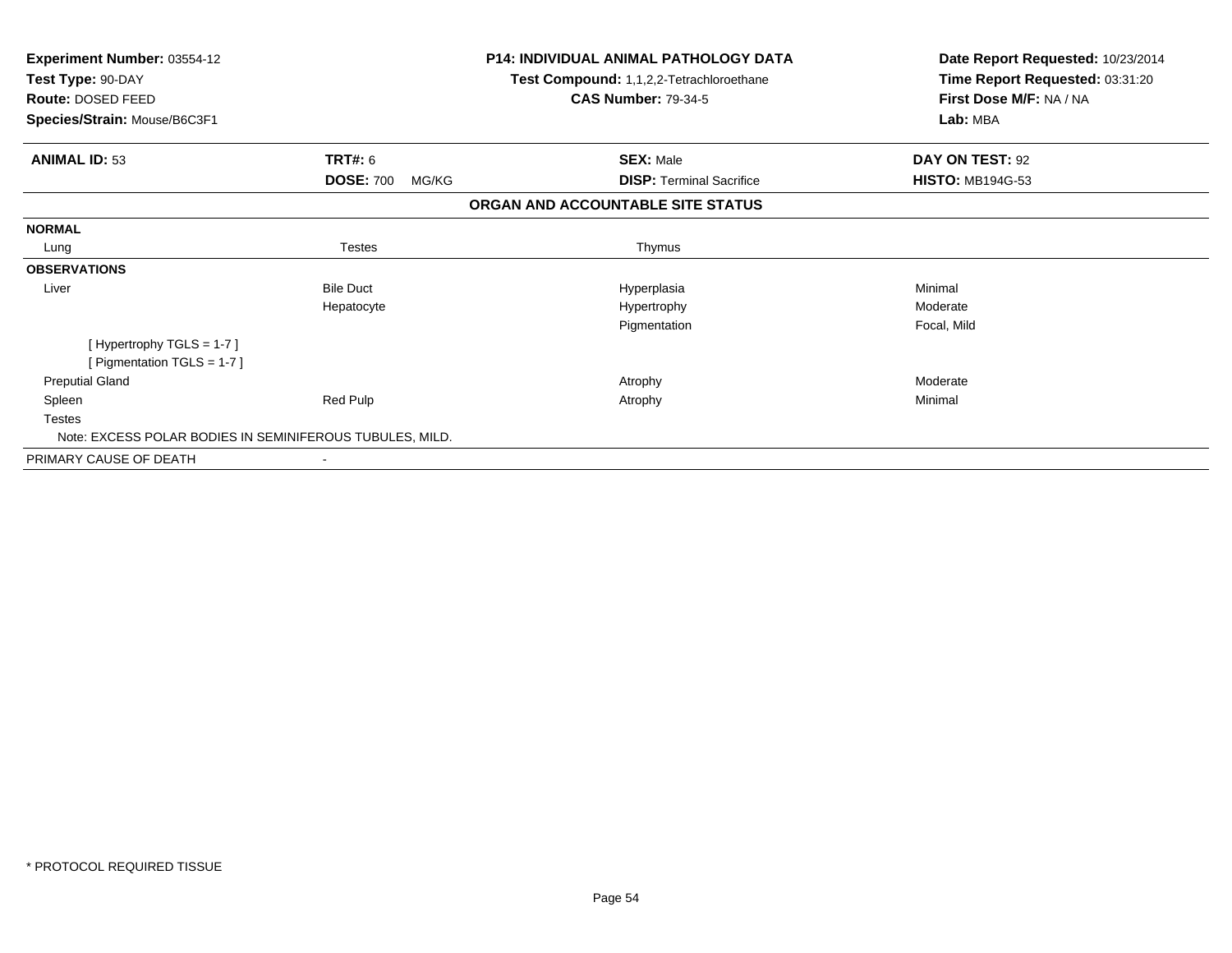| Experiment Number: 03554-12<br>Test Type: 90-DAY             |                           | <b>P14: INDIVIDUAL ANIMAL PATHOLOGY DATA</b><br>Test Compound: 1,1,2,2-Tetrachloroethane | Date Report Requested: 10/23/2014<br>Time Report Requested: 03:31:20 |
|--------------------------------------------------------------|---------------------------|------------------------------------------------------------------------------------------|----------------------------------------------------------------------|
| Route: DOSED FEED                                            |                           | <b>CAS Number: 79-34-5</b>                                                               | First Dose M/F: NA / NA                                              |
| Species/Strain: Mouse/B6C3F1                                 |                           |                                                                                          | Lab: MBA                                                             |
| <b>ANIMAL ID: 54</b>                                         | TRT#: 6                   | <b>SEX: Male</b>                                                                         | DAY ON TEST: 92                                                      |
|                                                              | <b>DOSE: 700</b><br>MG/KG | <b>DISP: Terminal Sacrifice</b>                                                          | <b>HISTO: MB194G-54</b>                                              |
|                                                              |                           | ORGAN AND ACCOUNTABLE SITE STATUS                                                        |                                                                      |
| <b>NORMAL</b>                                                |                           |                                                                                          |                                                                      |
| Kidney                                                       | Lung                      | <b>Testes</b>                                                                            |                                                                      |
| <b>OBSERVATIONS</b>                                          |                           |                                                                                          |                                                                      |
| Kidney                                                       |                           |                                                                                          |                                                                      |
| Note: TGL 2-NCL                                              |                           |                                                                                          |                                                                      |
| Liver                                                        | <b>Bile Duct</b>          | Hyperplasia                                                                              | Minimal                                                              |
|                                                              | Hepatocyte                | Hypertrophy                                                                              | Moderate                                                             |
|                                                              | Hepatocyte                | <b>Necrosis</b>                                                                          | Minimal                                                              |
|                                                              |                           | Pigmentation                                                                             | Focal, Minimal                                                       |
| [Hypertrophy TGLS = 1-7]                                     |                           |                                                                                          |                                                                      |
| <b>Preputial Gland</b>                                       |                           | Atrophy                                                                                  | Mild                                                                 |
| <b>Testes</b>                                                |                           |                                                                                          |                                                                      |
| Note: EXCESS POLAR BODIES IN SEMINIFERIOUS TUBULES, MINIMAL. |                           |                                                                                          |                                                                      |
| Thymus                                                       |                           | Atrophy                                                                                  | Minimal                                                              |
| PRIMARY CAUSE OF DEATH                                       |                           |                                                                                          |                                                                      |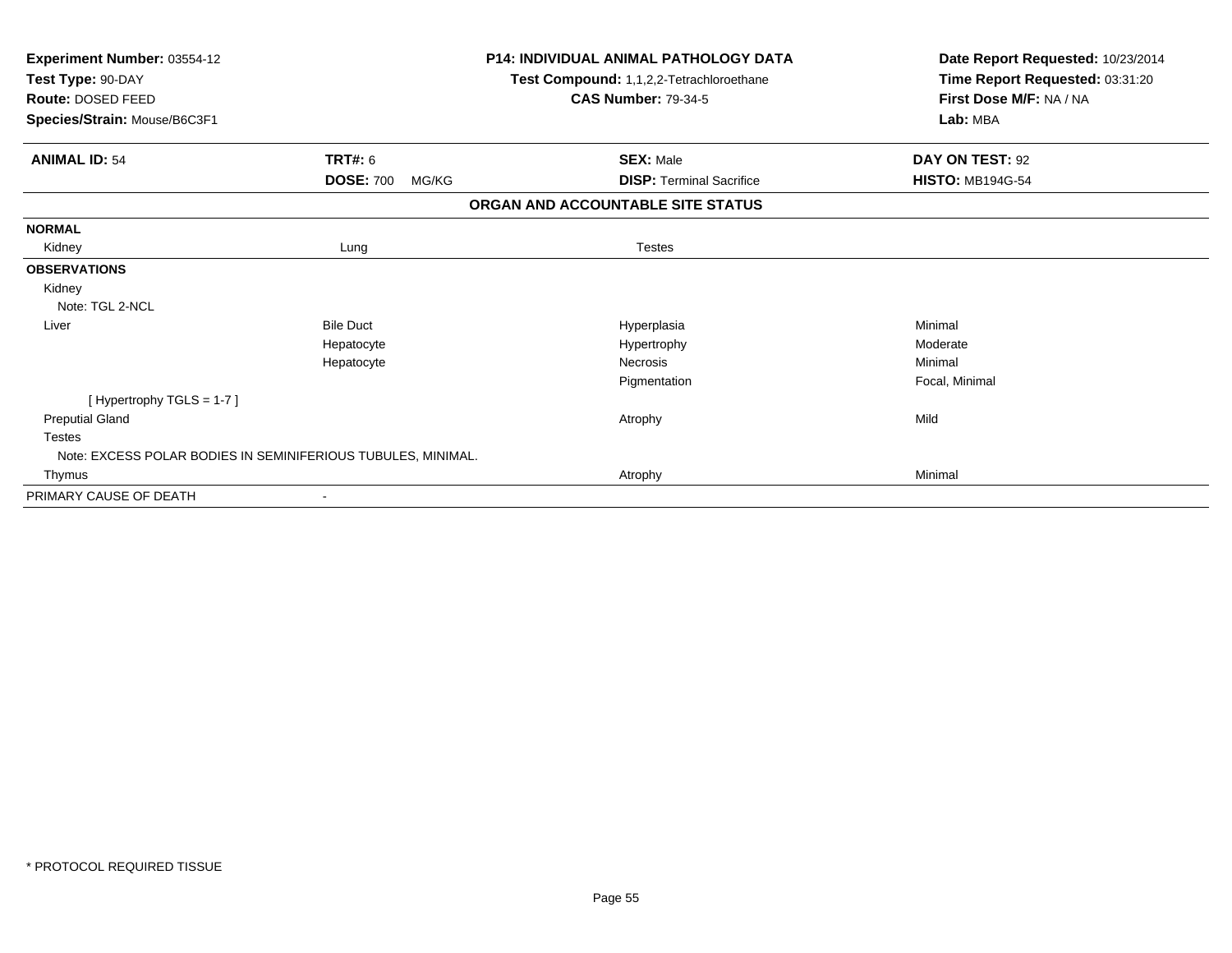| Experiment Number: 03554-12<br>Test Type: 90-DAY<br>Route: DOSED FEED<br>Species/Strain: Mouse/B6C3F1 |                           | <b>P14: INDIVIDUAL ANIMAL PATHOLOGY DATA</b><br>Test Compound: 1,1,2,2-Tetrachloroethane<br><b>CAS Number: 79-34-5</b> | Date Report Requested: 10/23/2014<br>Time Report Requested: 03:31:20<br>First Dose M/F: NA / NA<br>Lab: MBA |
|-------------------------------------------------------------------------------------------------------|---------------------------|------------------------------------------------------------------------------------------------------------------------|-------------------------------------------------------------------------------------------------------------|
| <b>ANIMAL ID: 55</b>                                                                                  | <b>TRT#: 6</b>            | <b>SEX: Male</b>                                                                                                       | DAY ON TEST: 92                                                                                             |
|                                                                                                       | <b>DOSE: 700</b><br>MG/KG | <b>DISP:</b> Terminal Sacrifice                                                                                        | <b>HISTO: MB194G-55</b>                                                                                     |
|                                                                                                       |                           | ORGAN AND ACCOUNTABLE SITE STATUS                                                                                      |                                                                                                             |
| <b>NORMAL</b>                                                                                         |                           |                                                                                                                        |                                                                                                             |
| Lung                                                                                                  | <b>Preputial Gland</b>    | Spleen                                                                                                                 | <b>Testes</b>                                                                                               |
| Thymus                                                                                                |                           |                                                                                                                        |                                                                                                             |
| <b>OBSERVATIONS</b>                                                                                   |                           |                                                                                                                        |                                                                                                             |
| Liver                                                                                                 | <b>Bile Duct</b>          | Hyperplasia                                                                                                            | Minimal                                                                                                     |
|                                                                                                       | Hepatocyte                | Hypertrophy                                                                                                            | Moderate                                                                                                    |
|                                                                                                       | Hepatocyte                | <b>Necrosis</b>                                                                                                        | Minimal                                                                                                     |
|                                                                                                       |                           | Pigmentation                                                                                                           | Focal, Minimal                                                                                              |
| [Hypertrophy TGLS = $1-7$ ]                                                                           |                           |                                                                                                                        |                                                                                                             |
| PRIMARY CAUSE OF DEATH                                                                                |                           |                                                                                                                        |                                                                                                             |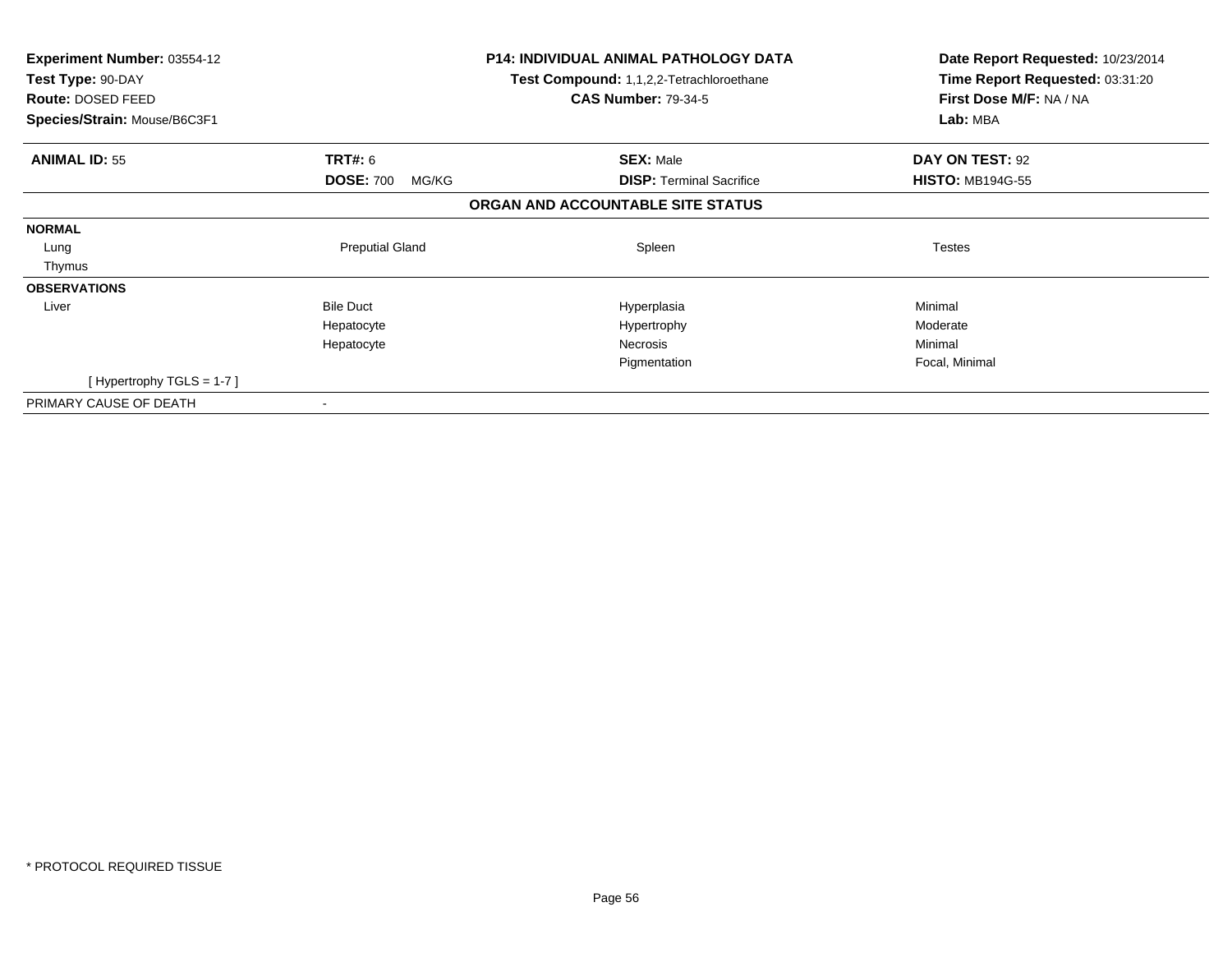| <b>Experiment Number: 03554-12</b><br>Test Type: 90-DAY<br>Route: DOSED FEED |                           | <b>P14: INDIVIDUAL ANIMAL PATHOLOGY DATA</b><br>Test Compound: 1,1,2,2-Tetrachloroethane<br><b>CAS Number: 79-34-5</b> | Date Report Requested: 10/23/2014<br>Time Report Requested: 03:31:20<br>First Dose M/F: NA / NA |
|------------------------------------------------------------------------------|---------------------------|------------------------------------------------------------------------------------------------------------------------|-------------------------------------------------------------------------------------------------|
| Species/Strain: Mouse/B6C3F1                                                 |                           |                                                                                                                        | Lab: MBA                                                                                        |
| <b>ANIMAL ID: 56</b>                                                         | <b>TRT#: 6</b>            | <b>SEX: Male</b>                                                                                                       | DAY ON TEST: 92                                                                                 |
|                                                                              | <b>DOSE: 700</b><br>MG/KG | <b>DISP:</b> Terminal Sacrifice                                                                                        | <b>HISTO: MB194G-56</b>                                                                         |
|                                                                              |                           | ORGAN AND ACCOUNTABLE SITE STATUS                                                                                      |                                                                                                 |
| <b>NORMAL</b>                                                                |                           |                                                                                                                        |                                                                                                 |
| Lung                                                                         | <b>Testes</b>             | Thymus                                                                                                                 |                                                                                                 |
| <b>OBSERVATIONS</b>                                                          |                           |                                                                                                                        |                                                                                                 |
| Liver                                                                        | <b>Bile Duct</b>          | Hyperplasia                                                                                                            | Minimal                                                                                         |
|                                                                              | Hepatocyte                | Hypertrophy                                                                                                            | Mild                                                                                            |
|                                                                              | Hepatocyte                | Necrosis                                                                                                               | Minimal                                                                                         |
|                                                                              |                           | Pigmentation                                                                                                           | Focal, Minimal                                                                                  |
| [Hypertrophy TGLS = 1-7]                                                     |                           |                                                                                                                        |                                                                                                 |
| <b>Preputial Gland</b>                                                       |                           | Atrophy                                                                                                                | Moderate                                                                                        |
| <b>Testes</b>                                                                |                           |                                                                                                                        |                                                                                                 |
| Note: EXCESS POLAR BODIES IN SEMINIFEROUS TUBULES, MILD.                     |                           |                                                                                                                        |                                                                                                 |
| PRIMARY CAUSE OF DEATH                                                       |                           |                                                                                                                        |                                                                                                 |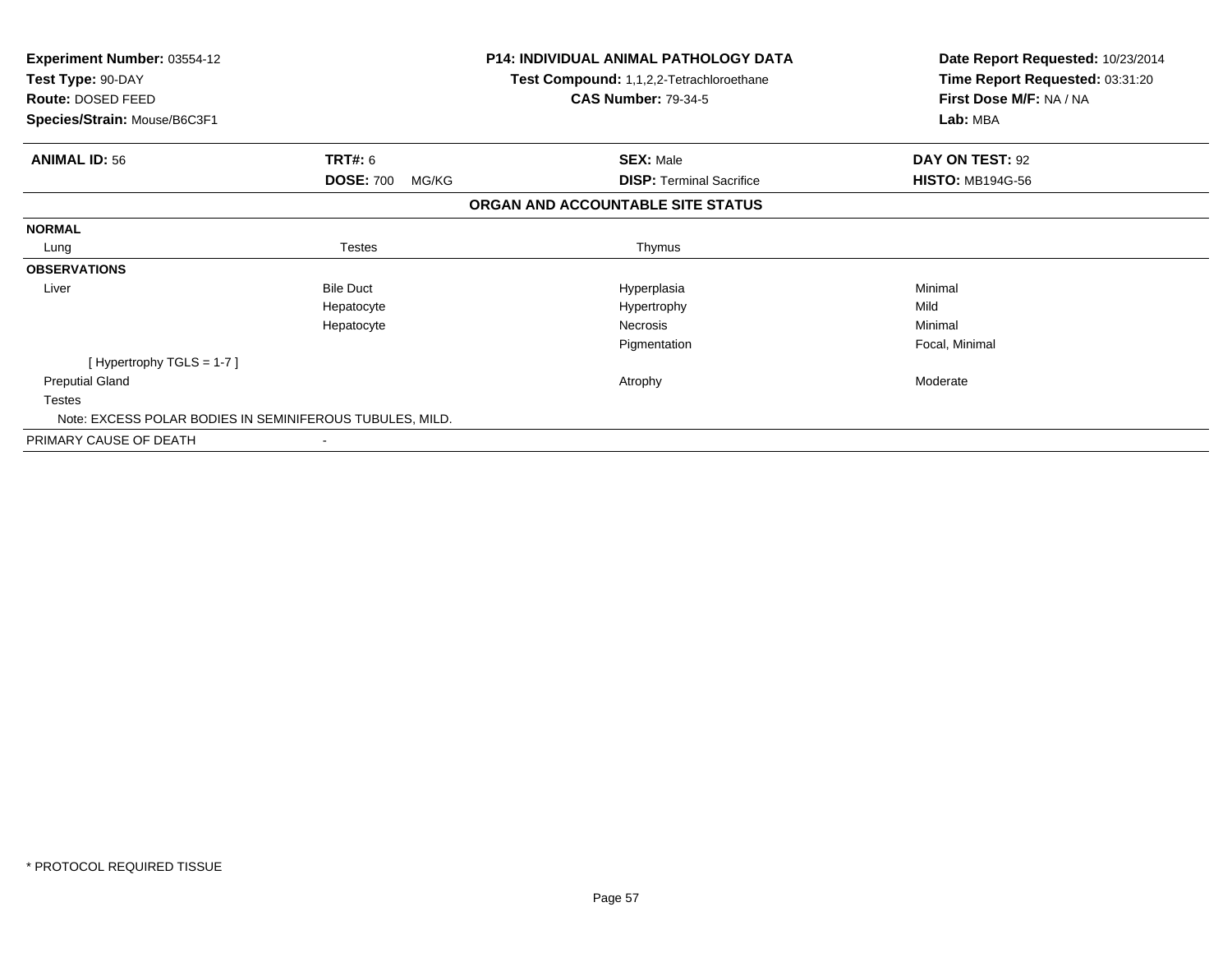| <b>Experiment Number: 03554-12</b><br>Test Type: 90-DAY<br><b>Route: DOSED FEED</b><br>Species/Strain: Mouse/B6C3F1 |                           | P14: INDIVIDUAL ANIMAL PATHOLOGY DATA<br><b>Test Compound: 1,1,2,2-Tetrachloroethane</b><br><b>CAS Number: 79-34-5</b> | Date Report Requested: 10/23/2014<br>Time Report Requested: 03:31:20<br>First Dose M/F: NA / NA<br>Lab: MBA |
|---------------------------------------------------------------------------------------------------------------------|---------------------------|------------------------------------------------------------------------------------------------------------------------|-------------------------------------------------------------------------------------------------------------|
| <b>ANIMAL ID: 57</b>                                                                                                | <b>TRT#:</b> 6            | <b>SEX: Male</b>                                                                                                       | DAY ON TEST: 92                                                                                             |
|                                                                                                                     | <b>DOSE: 700</b><br>MG/KG | <b>DISP: Terminal Sacrifice</b>                                                                                        | <b>HISTO: MB194G-57</b>                                                                                     |
|                                                                                                                     |                           | ORGAN AND ACCOUNTABLE SITE STATUS                                                                                      |                                                                                                             |
| <b>NORMAL</b>                                                                                                       |                           |                                                                                                                        |                                                                                                             |
| Lung                                                                                                                | <b>Preputial Gland</b>    | Spleen                                                                                                                 | <b>Testes</b>                                                                                               |
| Thymus                                                                                                              |                           |                                                                                                                        |                                                                                                             |
| <b>OBSERVATIONS</b>                                                                                                 |                           |                                                                                                                        |                                                                                                             |
| Liver                                                                                                               | Hepatocyte                | Hypertrophy                                                                                                            | Mild                                                                                                        |
|                                                                                                                     |                           | Pigmentation                                                                                                           | Focal, Minimal                                                                                              |
| <b>Testes</b>                                                                                                       |                           |                                                                                                                        |                                                                                                             |
| Note: EXCESS POLAR BODIES IN SEMINIFEROUS TUBULES, MINIMAL.                                                         |                           |                                                                                                                        |                                                                                                             |
| PRIMARY CAUSE OF DEATH                                                                                              |                           |                                                                                                                        |                                                                                                             |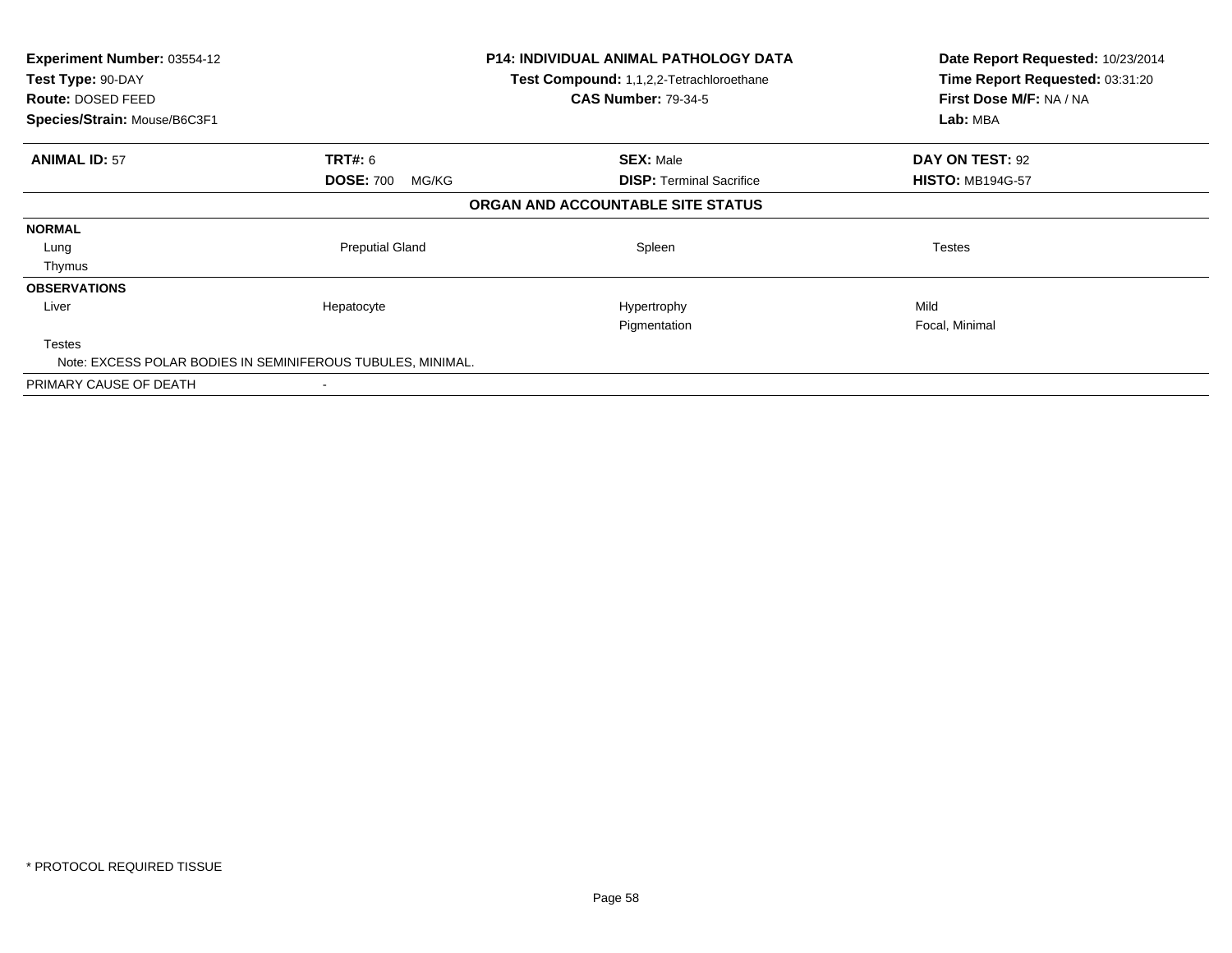| <b>Experiment Number: 03554-12</b><br>Test Type: 90-DAY<br>Route: DOSED FEED |                           | <b>P14: INDIVIDUAL ANIMAL PATHOLOGY DATA</b><br>Test Compound: 1,1,2,2-Tetrachloroethane<br><b>CAS Number: 79-34-5</b> | Date Report Requested: 10/23/2014<br>Time Report Requested: 03:31:20<br>First Dose M/F: NA / NA |
|------------------------------------------------------------------------------|---------------------------|------------------------------------------------------------------------------------------------------------------------|-------------------------------------------------------------------------------------------------|
| Species/Strain: Mouse/B6C3F1                                                 |                           |                                                                                                                        | Lab: MBA                                                                                        |
| <b>ANIMAL ID: 58</b>                                                         | TRT#: 6                   | <b>SEX: Male</b>                                                                                                       | DAY ON TEST: 92                                                                                 |
|                                                                              | <b>DOSE: 700</b><br>MG/KG | <b>DISP:</b> Terminal Sacrifice                                                                                        | <b>HISTO: MB194G-58</b>                                                                         |
|                                                                              |                           | ORGAN AND ACCOUNTABLE SITE STATUS                                                                                      |                                                                                                 |
| <b>NORMAL</b>                                                                |                           |                                                                                                                        |                                                                                                 |
| Lung                                                                         | Spleen                    | <b>Testes</b>                                                                                                          | Thymus                                                                                          |
| <b>OBSERVATIONS</b>                                                          |                           |                                                                                                                        |                                                                                                 |
| Liver                                                                        | <b>Bile Duct</b>          | Hyperplasia                                                                                                            | Mild                                                                                            |
|                                                                              | Hepatocyte                | Hypertrophy                                                                                                            | Moderate                                                                                        |
|                                                                              | Hepatocyte                | Necrosis                                                                                                               | Minimal                                                                                         |
|                                                                              |                           | Pigmentation                                                                                                           | Focal, Mild                                                                                     |
| [Hypertrophy TGLS = 1-7]                                                     |                           |                                                                                                                        |                                                                                                 |
| <b>Preputial Gland</b>                                                       |                           | Atrophy                                                                                                                | Mild                                                                                            |
| <b>Testes</b>                                                                |                           |                                                                                                                        |                                                                                                 |
| Note: EXCESS POLAR BODIES IN SEMINIFEROUS TUBULES, MILD.                     |                           |                                                                                                                        |                                                                                                 |
| PRIMARY CAUSE OF DEATH                                                       |                           |                                                                                                                        |                                                                                                 |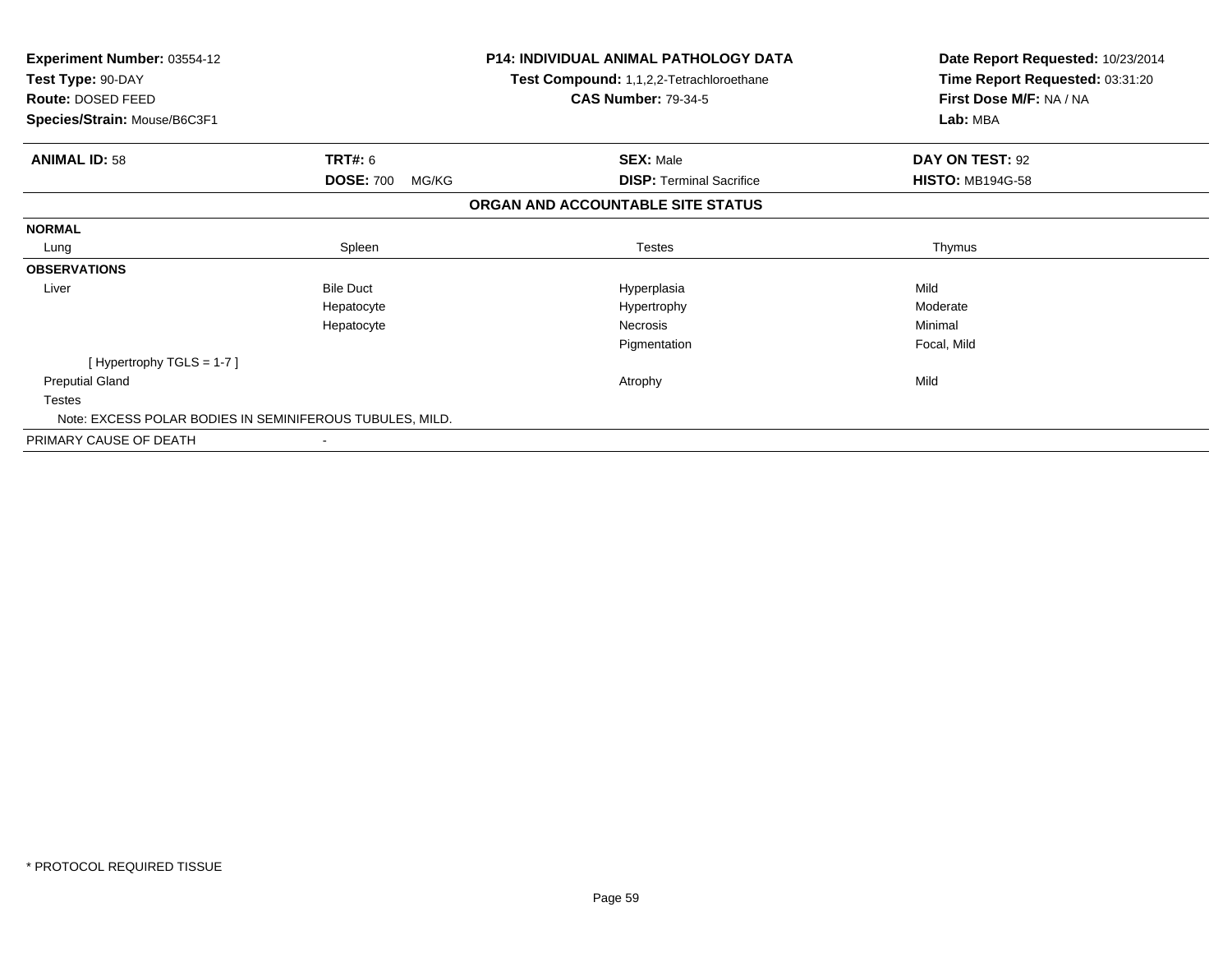| <b>Experiment Number: 03554-12</b><br>Test Type: 90-DAY<br>Route: DOSED FEED |                           | <b>P14: INDIVIDUAL ANIMAL PATHOLOGY DATA</b><br>Test Compound: 1,1,2,2-Tetrachloroethane<br><b>CAS Number: 79-34-5</b> | Date Report Requested: 10/23/2014<br>Time Report Requested: 03:31:20<br>First Dose M/F: NA / NA |
|------------------------------------------------------------------------------|---------------------------|------------------------------------------------------------------------------------------------------------------------|-------------------------------------------------------------------------------------------------|
| Species/Strain: Mouse/B6C3F1                                                 |                           |                                                                                                                        | Lab: MBA                                                                                        |
| <b>ANIMAL ID: 59</b>                                                         | TRT#: 6                   | <b>SEX: Male</b>                                                                                                       | DAY ON TEST: 92                                                                                 |
|                                                                              | <b>DOSE: 700</b><br>MG/KG | <b>DISP: Terminal Sacrifice</b>                                                                                        | <b>HISTO: MB194G-59</b>                                                                         |
|                                                                              |                           | ORGAN AND ACCOUNTABLE SITE STATUS                                                                                      |                                                                                                 |
| <b>NORMAL</b>                                                                |                           |                                                                                                                        |                                                                                                 |
| Lung                                                                         | <b>Preputial Gland</b>    | <b>Testes</b>                                                                                                          | Thymus                                                                                          |
| <b>OBSERVATIONS</b>                                                          |                           |                                                                                                                        |                                                                                                 |
| Liver                                                                        | <b>Bile Duct</b>          | Hyperplasia                                                                                                            | Minimal                                                                                         |
|                                                                              | Hepatocyte                | Hypertrophy                                                                                                            | Moderate                                                                                        |
|                                                                              | Hepatocyte                | Necrosis                                                                                                               | Minimal                                                                                         |
|                                                                              |                           | Pigmentation                                                                                                           | Focal, Minimal                                                                                  |
| Spleen                                                                       | Red Pulp                  | Atrophy                                                                                                                | Minimal                                                                                         |
| <b>Testes</b>                                                                |                           |                                                                                                                        |                                                                                                 |
| Note: EXCESS POLAR BODIES IN SEMINIFEROUS TUBULES, MINIMAL.                  |                           |                                                                                                                        |                                                                                                 |
| PRIMARY CAUSE OF DEATH                                                       | $\overline{\phantom{a}}$  |                                                                                                                        |                                                                                                 |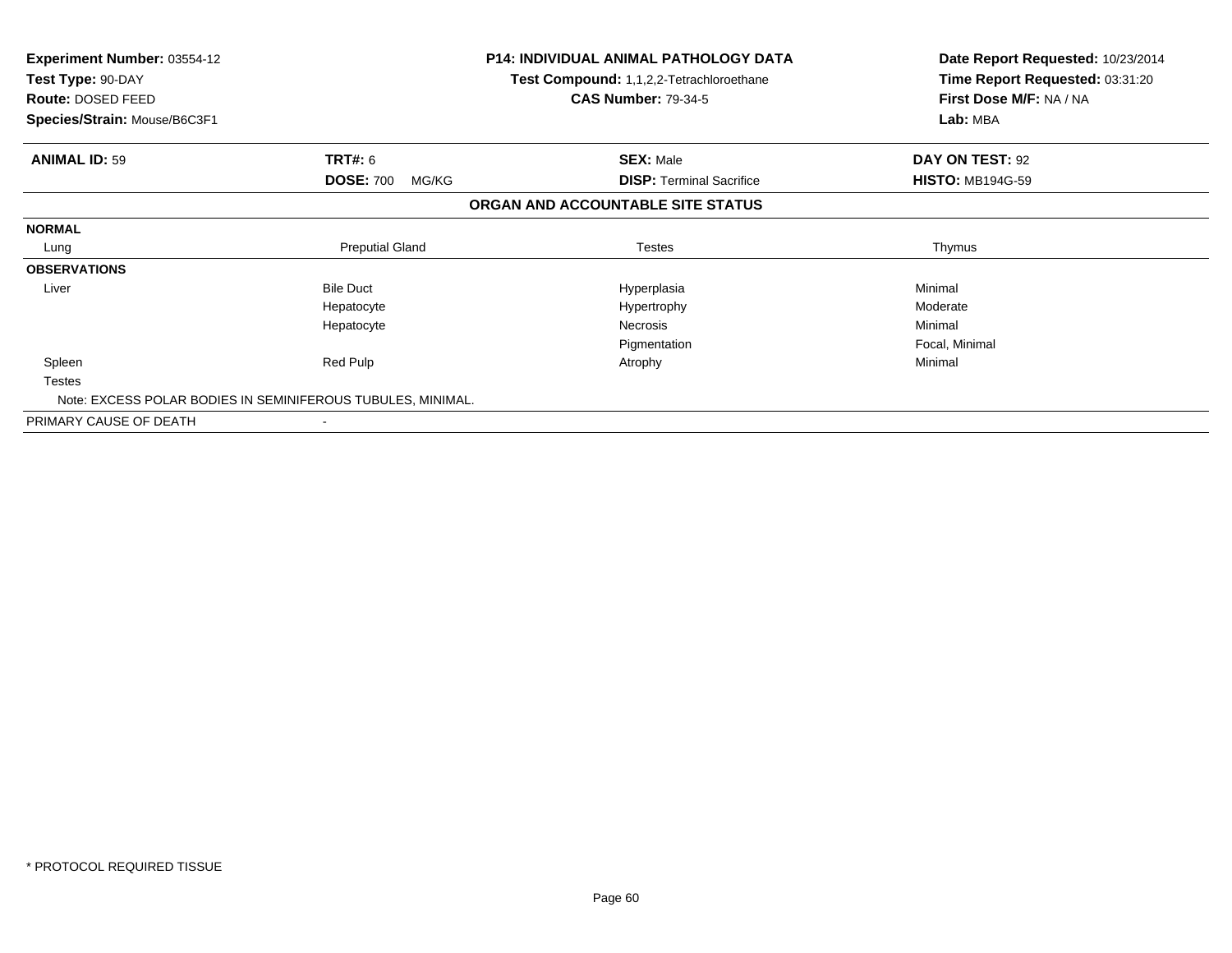| Experiment Number: 03554-12<br>Test Type: 90-DAY<br>Route: DOSED FEED |                           | <b>P14: INDIVIDUAL ANIMAL PATHOLOGY DATA</b><br>Test Compound: 1,1,2,2-Tetrachloroethane<br><b>CAS Number: 79-34-5</b> | Date Report Requested: 10/23/2014<br>Time Report Requested: 03:31:20<br>First Dose M/F: NA / NA<br>Lab: MBA |  |
|-----------------------------------------------------------------------|---------------------------|------------------------------------------------------------------------------------------------------------------------|-------------------------------------------------------------------------------------------------------------|--|
| Species/Strain: Mouse/B6C3F1                                          |                           |                                                                                                                        |                                                                                                             |  |
| <b>ANIMAL ID: 60</b>                                                  | TRT#: 6                   | <b>SEX: Male</b>                                                                                                       | DAY ON TEST: 92                                                                                             |  |
|                                                                       | <b>DOSE: 700</b><br>MG/KG | <b>DISP:</b> Terminal Sacrifice                                                                                        | <b>HISTO: MB194G-60</b>                                                                                     |  |
|                                                                       |                           | ORGAN AND ACCOUNTABLE SITE STATUS                                                                                      |                                                                                                             |  |
| <b>NORMAL</b>                                                         |                           |                                                                                                                        |                                                                                                             |  |
| Lung                                                                  | <b>Preputial Gland</b>    | Spleen                                                                                                                 | <b>Testes</b>                                                                                               |  |
| Thymus                                                                |                           |                                                                                                                        |                                                                                                             |  |
| <b>OBSERVATIONS</b>                                                   |                           |                                                                                                                        |                                                                                                             |  |
| Liver                                                                 | <b>Bile Duct</b>          | Hyperplasia                                                                                                            | Minimal                                                                                                     |  |
|                                                                       | Hepatocyte                | Hypertrophy                                                                                                            | Moderate                                                                                                    |  |
|                                                                       | Hepatocyte                | Necrosis                                                                                                               | Minimal                                                                                                     |  |
|                                                                       |                           | Pigmentation                                                                                                           | Focal, Mild                                                                                                 |  |
| [Hypertrophy TGLS = $1-7$ ]                                           |                           |                                                                                                                        |                                                                                                             |  |
| <b>Testes</b>                                                         |                           |                                                                                                                        |                                                                                                             |  |
| Note: EXCESS POLAR BODIES IN SEMINIFEROUS TUBULES, MINIMAL.           |                           |                                                                                                                        |                                                                                                             |  |
| PRIMARY CAUSE OF DEATH                                                |                           |                                                                                                                        |                                                                                                             |  |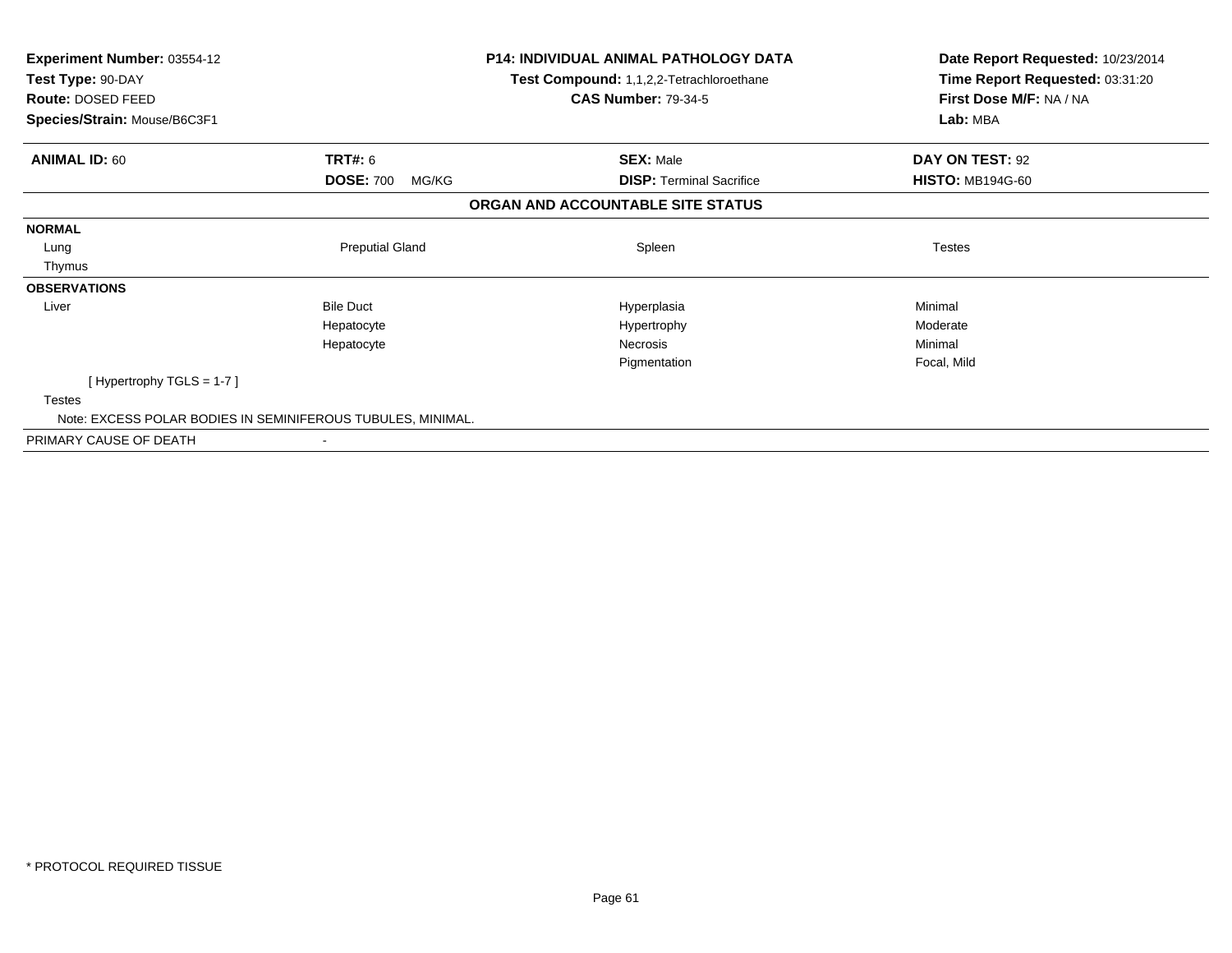| Experiment Number: 03554-12<br>Test Type: 90-DAY<br>Route: DOSED FEED<br>Species/Strain: Mouse/B6C3F1 |                             | <b>P14: INDIVIDUAL ANIMAL PATHOLOGY DATA</b><br>Test Compound: 1,1,2,2-Tetrachloroethane<br><b>CAS Number: 79-34-5</b> | Date Report Requested: 10/23/2014<br>Time Report Requested: 03:31:20<br>First Dose M/F: NA / NA<br>Lab: MBA |  |
|-------------------------------------------------------------------------------------------------------|-----------------------------|------------------------------------------------------------------------------------------------------------------------|-------------------------------------------------------------------------------------------------------------|--|
| <b>ANIMAL ID: 61</b>                                                                                  | <b>TRT#: 7</b>              | <b>SEX: Male</b>                                                                                                       | DAY ON TEST: 92                                                                                             |  |
|                                                                                                       | <b>DOSE: 1400</b><br>MG/KG  | <b>DISP: Terminal Sacrifice</b>                                                                                        | <b>HISTO: MB194G-61</b>                                                                                     |  |
|                                                                                                       |                             | ORGAN AND ACCOUNTABLE SITE STATUS                                                                                      |                                                                                                             |  |
| <b>NORMAL</b>                                                                                         |                             |                                                                                                                        |                                                                                                             |  |
| * Adrenal Cortex                                                                                      | * Adrenal Medulla           | * Blood Vessel                                                                                                         | * Bone                                                                                                      |  |
| * Bone Marrow                                                                                         | * Brain                     | * Epididymis                                                                                                           | * Esophagus                                                                                                 |  |
| * Gallbladder                                                                                         | * Heart                     | * Intestine Large, Cecum                                                                                               | * Intestine Large, Colon                                                                                    |  |
| * Intestine Large, Rectum                                                                             | * Intestine Small, Duodenum | * Intestine Small, Ileum                                                                                               | * Intestine Small, Jejunum                                                                                  |  |
| * Islets. Pancreatic                                                                                  | * Kidney                    | * Lung                                                                                                                 | * Lymph Node, Mandibular                                                                                    |  |
| * Lymph Node, Mesenteric                                                                              | * Nose                      | * Pancreas                                                                                                             | * Parathyroid Gland                                                                                         |  |
| * Pituitary Gland                                                                                     | * Preputial Gland           | * Prostate                                                                                                             | * Salivary Glands                                                                                           |  |
| * Seminal Vesicle                                                                                     | * Skin                      | * Spleen                                                                                                               | * Stomach, Forestomach                                                                                      |  |
| * Stomach, Glandular                                                                                  | * Testes                    | * Thyroid Gland                                                                                                        | * Trachea                                                                                                   |  |
| * Urinary Bladder                                                                                     |                             |                                                                                                                        |                                                                                                             |  |
| <b>MISSING</b>                                                                                        |                             |                                                                                                                        |                                                                                                             |  |
| * Mammary Gland                                                                                       |                             |                                                                                                                        |                                                                                                             |  |
| <b>OBSERVATIONS</b>                                                                                   |                             |                                                                                                                        |                                                                                                             |  |
| * Liver                                                                                               | <b>Bile Duct</b>            | Hyperplasia                                                                                                            | Mild                                                                                                        |  |
|                                                                                                       | Hepatocyte                  | Hypertrophy                                                                                                            | Moderate                                                                                                    |  |
| [Hypertrophy TGLS = $1-7$ ]                                                                           |                             |                                                                                                                        |                                                                                                             |  |
| * Thymus                                                                                              | Thymocyte                   | <b>Necrosis</b>                                                                                                        | Moderate                                                                                                    |  |
| PRIMARY CAUSE OF DEATH                                                                                |                             |                                                                                                                        |                                                                                                             |  |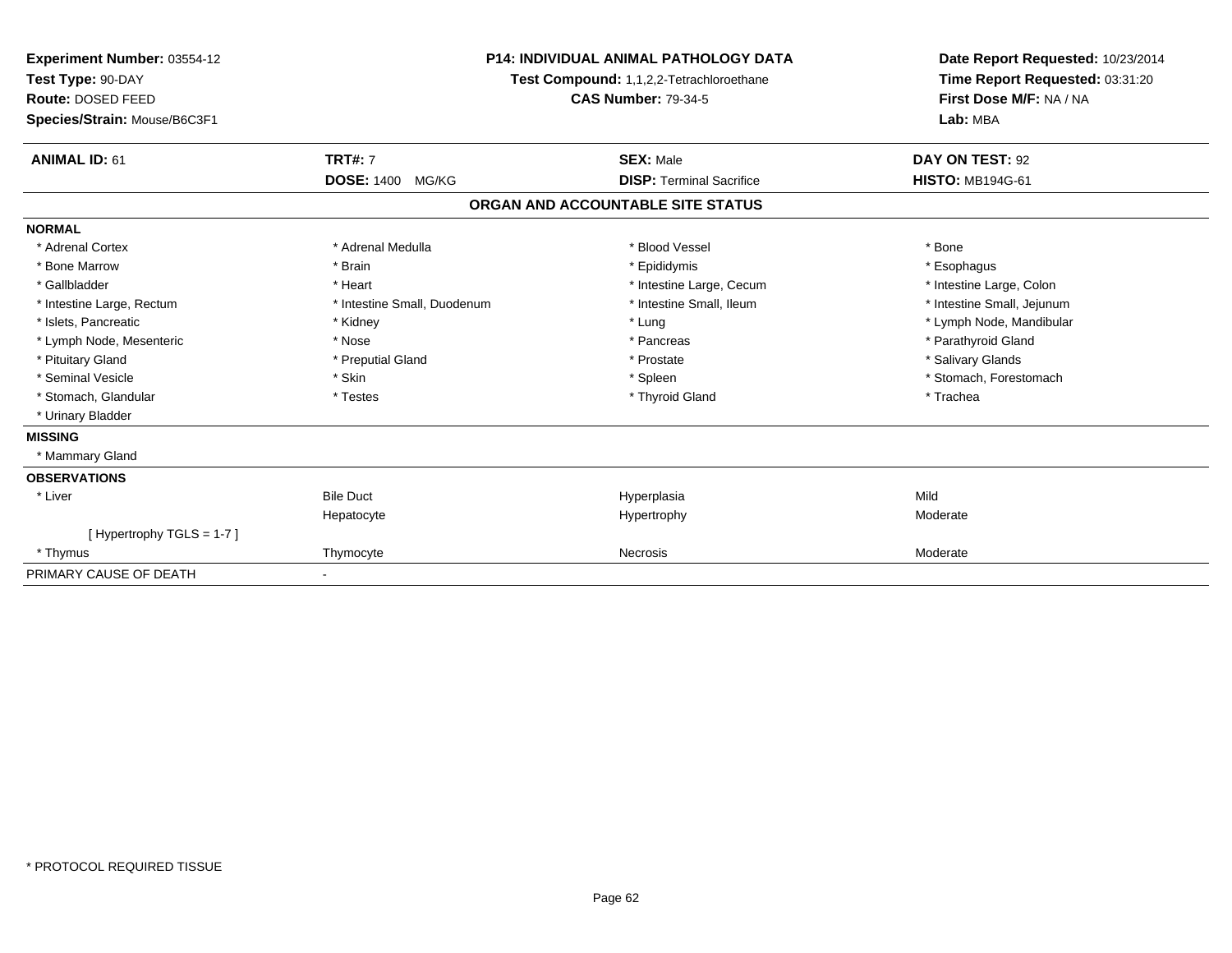| Experiment Number: 03554-12                        | <b>P14: INDIVIDUAL ANIMAL PATHOLOGY DATA</b> |                                          | Date Report Requested: 10/23/2014 |  |
|----------------------------------------------------|----------------------------------------------|------------------------------------------|-----------------------------------|--|
| Test Type: 90-DAY                                  |                                              | Test Compound: 1,1,2,2-Tetrachloroethane | Time Report Requested: 03:31:20   |  |
| Route: DOSED FEED                                  |                                              | <b>CAS Number: 79-34-5</b>               | First Dose M/F: NA / NA           |  |
| Species/Strain: Mouse/B6C3F1                       |                                              |                                          | Lab: MBA                          |  |
| <b>ANIMAL ID: 62</b>                               | <b>TRT#: 7</b>                               | <b>SEX: Male</b>                         | DAY ON TEST: 92                   |  |
|                                                    | DOSE: 1400 MG/KG                             | <b>DISP: Terminal Sacrifice</b>          | <b>HISTO: MB194G-62</b>           |  |
|                                                    |                                              | ORGAN AND ACCOUNTABLE SITE STATUS        |                                   |  |
| <b>NORMAL</b>                                      |                                              |                                          |                                   |  |
| * Adrenal Cortex                                   | * Adrenal Medulla                            | * Blood Vessel                           | * Bone                            |  |
| * Bone Marrow                                      | * Brain                                      | * Epididymis                             | * Esophagus                       |  |
| * Gallbladder                                      | * Heart                                      | * Intestine Large, Cecum                 | * Intestine Large, Colon          |  |
| * Intestine Large, Rectum                          | * Intestine Small, Duodenum                  | * Intestine Small, Ileum                 | * Intestine Small, Jejunum        |  |
| * Islets, Pancreatic                               | * Kidney                                     | * Lung                                   | * Lymph Node, Mandibular          |  |
| * Lymph Node, Mesenteric                           | * Nose                                       | * Pancreas                               | * Prostate                        |  |
| * Salivary Glands                                  | * Seminal Vesicle                            | * Skin                                   | * Spleen                          |  |
| * Stomach, Forestomach                             | * Stomach, Glandular                         | * Testes                                 | * Thyroid Gland                   |  |
| * Trachea                                          | * Urinary Bladder                            |                                          |                                   |  |
| <b>MISSING</b>                                     |                                              |                                          |                                   |  |
| * Mammary Gland                                    | * Parathyroid Gland                          |                                          |                                   |  |
| <b>OBSERVATIONS</b>                                |                                              |                                          |                                   |  |
| * Liver                                            | <b>Bile Duct</b>                             | Hyperplasia                              | Mild                              |  |
|                                                    | Hepatocyte                                   | Hypertrophy                              | Moderate                          |  |
|                                                    |                                              | Inflammation                             | Focal, Minimal                    |  |
|                                                    | Hepatocyte                                   | Necrosis                                 | Minimal                           |  |
|                                                    |                                              | Pigmentation                             | Focal, Minimal                    |  |
| [Hypertrophy TGLS = 1-7]                           |                                              |                                          |                                   |  |
| * Pituitary Gland                                  |                                              | Cyst                                     | Mild                              |  |
| * Preputial Gland                                  |                                              | Atrophy                                  | Mild                              |  |
| * Testes                                           |                                              |                                          |                                   |  |
| Note: EXCESS POLAR BODIES IN SEMINIFEROUS TUBULES. |                                              |                                          |                                   |  |
| * Thymus                                           |                                              | Atrophy                                  | Minimal                           |  |
|                                                    | Thymocyte                                    | Necrosis                                 | Moderate                          |  |
| PRIMARY CAUSE OF DEATH                             |                                              |                                          |                                   |  |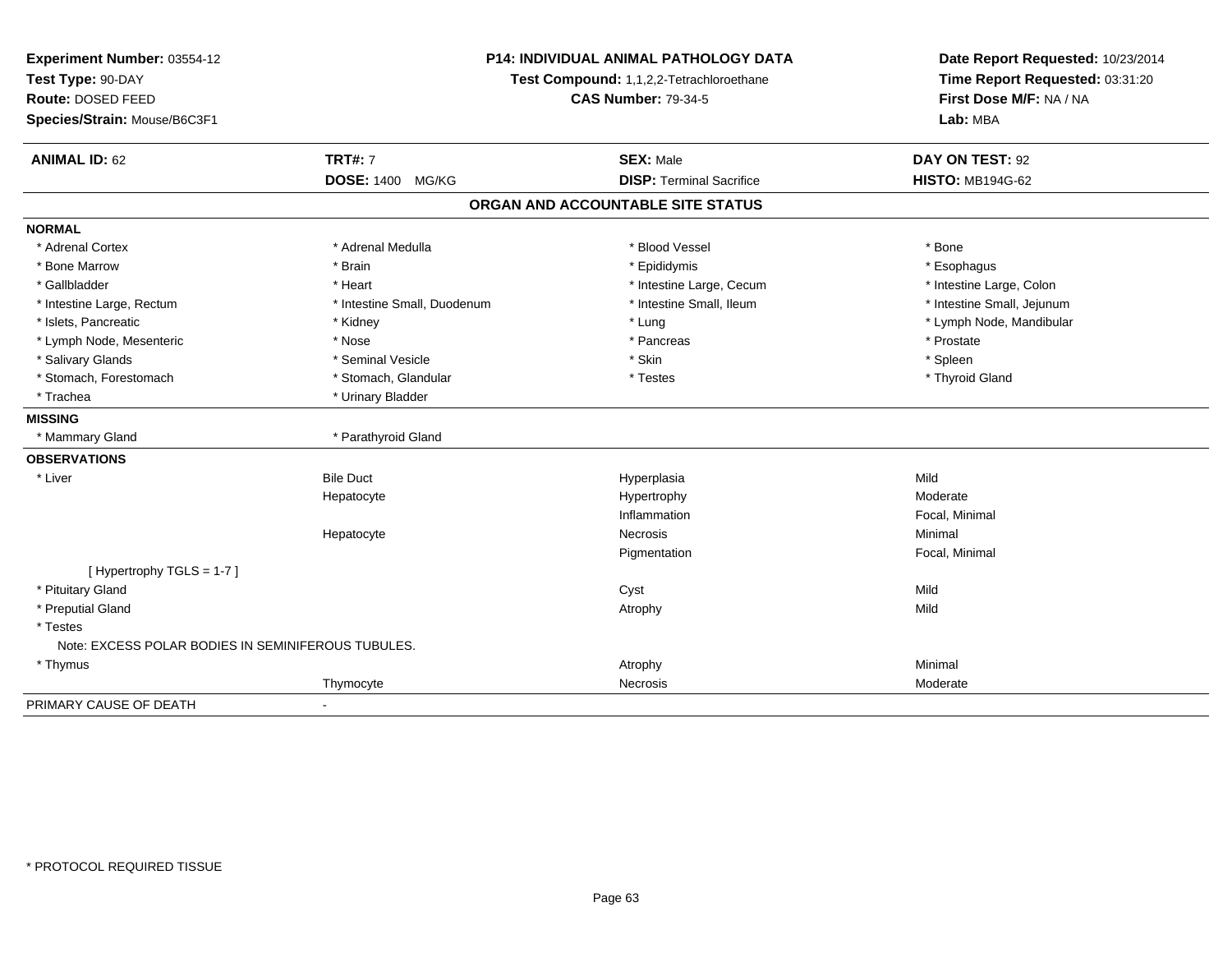| Experiment Number: 03554-12<br>Test Type: 90-DAY<br>Route: DOSED FEED<br>Species/Strain: Mouse/B6C3F1 |                          | <b>P14: INDIVIDUAL ANIMAL PATHOLOGY DATA</b><br>Test Compound: 1,1,2,2-Tetrachloroethane<br><b>CAS Number: 79-34-5</b> | Date Report Requested: 10/23/2014<br>Time Report Requested: 03:31:20<br>First Dose M/F: NA / NA<br>Lab: MBA |
|-------------------------------------------------------------------------------------------------------|--------------------------|------------------------------------------------------------------------------------------------------------------------|-------------------------------------------------------------------------------------------------------------|
| <b>ANIMAL ID: 63</b>                                                                                  | <b>TRT#: 7</b>           | <b>SEX: Male</b>                                                                                                       | DAY ON TEST: 92                                                                                             |
|                                                                                                       | <b>DOSE: 1400 MG/KG</b>  | <b>DISP: Terminal Sacrifice</b>                                                                                        | <b>HISTO: MB194G-63</b>                                                                                     |
|                                                                                                       |                          | ORGAN AND ACCOUNTABLE SITE STATUS                                                                                      |                                                                                                             |
| <b>NORMAL</b>                                                                                         |                          |                                                                                                                        |                                                                                                             |
| * Adrenal Medulla                                                                                     | * Blood Vessel           | * Bone                                                                                                                 | * Bone Marrow                                                                                               |
| * Brain                                                                                               | * Epididymis             | * Esophagus                                                                                                            | * Gallbladder                                                                                               |
| * Heart                                                                                               | * Intestine Large, Cecum | * Intestine Large, Colon                                                                                               | * Intestine Large, Rectum                                                                                   |
| * Intestine Small, Duodenum                                                                           | * Intestine Small, Ileum | * Intestine Small, Jejunum                                                                                             | * Islets, Pancreatic                                                                                        |
| * Kidney                                                                                              | * Lung                   | * Lymph Node, Mandibular                                                                                               | * Lymph Node, Mesenteric                                                                                    |
| * Nose                                                                                                | * Pancreas               | * Parathyroid Gland                                                                                                    | * Pituitary Gland                                                                                           |
| * Preputial Gland                                                                                     | * Prostate               | * Salivary Glands                                                                                                      | * Seminal Vesicle                                                                                           |
| * Skin                                                                                                | * Spleen                 | * Stomach, Forestomach                                                                                                 | * Stomach, Glandular                                                                                        |
| * Testes                                                                                              | * Thymus                 | * Thyroid Gland                                                                                                        | * Trachea                                                                                                   |
| * Urinary Bladder                                                                                     |                          |                                                                                                                        |                                                                                                             |
| <b>MISSING</b>                                                                                        |                          |                                                                                                                        |                                                                                                             |
| * Mammary Gland                                                                                       |                          |                                                                                                                        |                                                                                                             |
| <b>OBSERVATIONS</b>                                                                                   |                          |                                                                                                                        |                                                                                                             |
| * Adrenal Cortex                                                                                      | Capsule                  | Hyperplasia                                                                                                            | Minimal                                                                                                     |
| * Liver                                                                                               | <b>Bile Duct</b>         | Hyperplasia                                                                                                            | Mild                                                                                                        |
|                                                                                                       | Hepatocyte               | Hypertrophy                                                                                                            | Moderate                                                                                                    |
|                                                                                                       | Hepatocyte               | <b>Necrosis</b>                                                                                                        | Minimal                                                                                                     |
|                                                                                                       |                          | Pigmentation                                                                                                           | Focal, Minimal                                                                                              |
| [Hypertrophy TGLS = 1-7]<br>* Testes                                                                  |                          |                                                                                                                        |                                                                                                             |
| Note: EXCESS POLAR BODIES IN SEMINIFEROUS TUBULES.                                                    |                          |                                                                                                                        |                                                                                                             |
| PRIMARY CAUSE OF DEATH                                                                                |                          |                                                                                                                        |                                                                                                             |
| Animal Note: CARCASS THIN, TGL 2-NST                                                                  |                          |                                                                                                                        |                                                                                                             |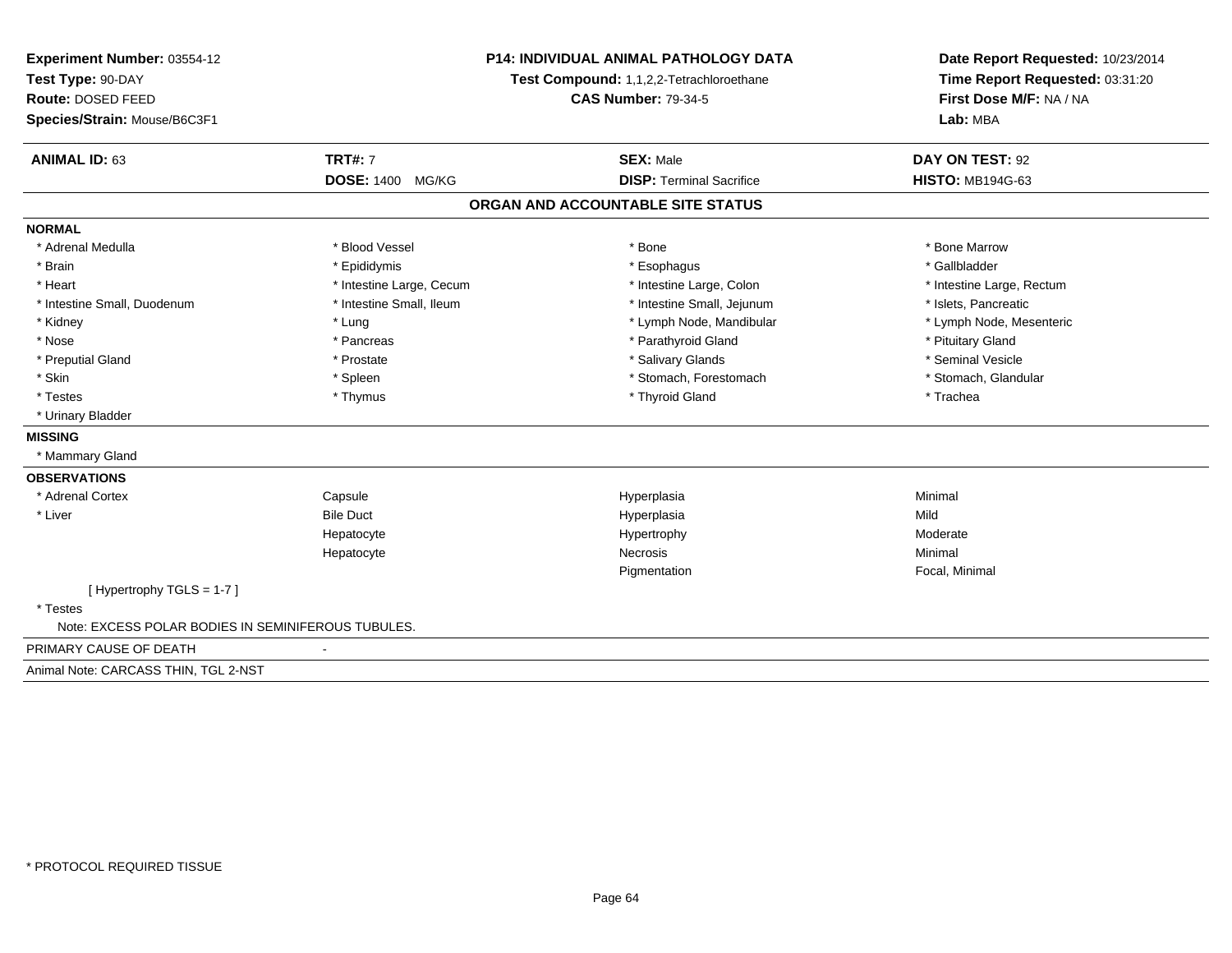| Experiment Number: 03554-12<br>Test Type: 90-DAY<br>Route: DOSED FEED<br>Species/Strain: Mouse/B6C3F1 |                          | P14: INDIVIDUAL ANIMAL PATHOLOGY DATA<br>Test Compound: 1,1,2,2-Tetrachloroethane<br><b>CAS Number: 79-34-5</b> | Date Report Requested: 10/23/2014<br>Time Report Requested: 03:31:20<br>First Dose M/F: NA / NA<br>Lab: MBA |  |
|-------------------------------------------------------------------------------------------------------|--------------------------|-----------------------------------------------------------------------------------------------------------------|-------------------------------------------------------------------------------------------------------------|--|
| <b>ANIMAL ID: 64</b>                                                                                  | <b>TRT#: 7</b>           | <b>SEX: Male</b>                                                                                                | DAY ON TEST: 92                                                                                             |  |
|                                                                                                       | DOSE: 1400 MG/KG         | <b>DISP: Terminal Sacrifice</b>                                                                                 | <b>HISTO: MB194G-64</b>                                                                                     |  |
|                                                                                                       |                          | ORGAN AND ACCOUNTABLE SITE STATUS                                                                               |                                                                                                             |  |
| <b>NORMAL</b>                                                                                         |                          |                                                                                                                 |                                                                                                             |  |
| * Adrenal Medulla                                                                                     | * Blood Vessel           | * Bone                                                                                                          | * Bone Marrow                                                                                               |  |
| * Brain                                                                                               | * Epididymis             | * Esophagus                                                                                                     | * Gallbladder                                                                                               |  |
| * Heart                                                                                               | * Intestine Large, Cecum | * Intestine Large, Colon                                                                                        | * Intestine Large, Rectum                                                                                   |  |
| * Intestine Small, Duodenum                                                                           | * Intestine Small, Ileum | * Intestine Small, Jejunum                                                                                      | * Islets, Pancreatic                                                                                        |  |
| * Kidney                                                                                              | * Lung                   | * Lymph Node, Mandibular                                                                                        | * Lymph Node, Mesenteric                                                                                    |  |
| * Nose                                                                                                | * Pancreas               | * Pituitary Gland                                                                                               | * Prostate                                                                                                  |  |
| * Salivary Glands                                                                                     | * Seminal Vesicle        | * Skin                                                                                                          | * Stomach, Forestomach                                                                                      |  |
| * Testes                                                                                              | * Thyroid Gland          | * Trachea                                                                                                       | * Urinary Bladder                                                                                           |  |
| <b>MISSING</b>                                                                                        |                          |                                                                                                                 |                                                                                                             |  |
| * Mammary Gland                                                                                       | * Parathyroid Gland      |                                                                                                                 |                                                                                                             |  |
| <b>OBSERVATIONS</b>                                                                                   |                          |                                                                                                                 |                                                                                                             |  |
| * Adrenal Cortex                                                                                      | Capsule                  | Hyperplasia                                                                                                     | Minimal                                                                                                     |  |
| * Kidney                                                                                              |                          |                                                                                                                 |                                                                                                             |  |
| Note: TGL 2-NCL                                                                                       |                          |                                                                                                                 |                                                                                                             |  |
| * Liver                                                                                               | <b>Bile Duct</b>         | Hyperplasia                                                                                                     | Mild                                                                                                        |  |
|                                                                                                       | Hepatocyte               | Hypertrophy                                                                                                     | Moderate                                                                                                    |  |
|                                                                                                       | Hepatocyte               | Necrosis                                                                                                        | Minimal                                                                                                     |  |
|                                                                                                       |                          | Pigmentation                                                                                                    | Focal, Minimal                                                                                              |  |
| [Hypertrophy TGLS = 3-7]                                                                              |                          |                                                                                                                 |                                                                                                             |  |
| * Preputial Gland                                                                                     |                          | Atrophy                                                                                                         | Moderate                                                                                                    |  |
|                                                                                                       |                          | Inflammation                                                                                                    | Mild                                                                                                        |  |
| * Spleen                                                                                              | Red Pulp                 | Atrophy                                                                                                         | Minimal                                                                                                     |  |
| * Stomach, Glandular                                                                                  |                          | Cyst                                                                                                            | Minimal                                                                                                     |  |
| * Testes                                                                                              |                          |                                                                                                                 |                                                                                                             |  |
| Note: EXCESS POLAR BODIES IN SEMINIFEROUS TUBULES.                                                    |                          |                                                                                                                 |                                                                                                             |  |
| * Thymus                                                                                              | Thymocyte                | <b>Necrosis</b>                                                                                                 | Mild                                                                                                        |  |
| PRIMARY CAUSE OF DEATH                                                                                |                          |                                                                                                                 |                                                                                                             |  |
| Animal Note: CARCASS THIN, TGL 1-NST                                                                  |                          |                                                                                                                 |                                                                                                             |  |
|                                                                                                       |                          |                                                                                                                 |                                                                                                             |  |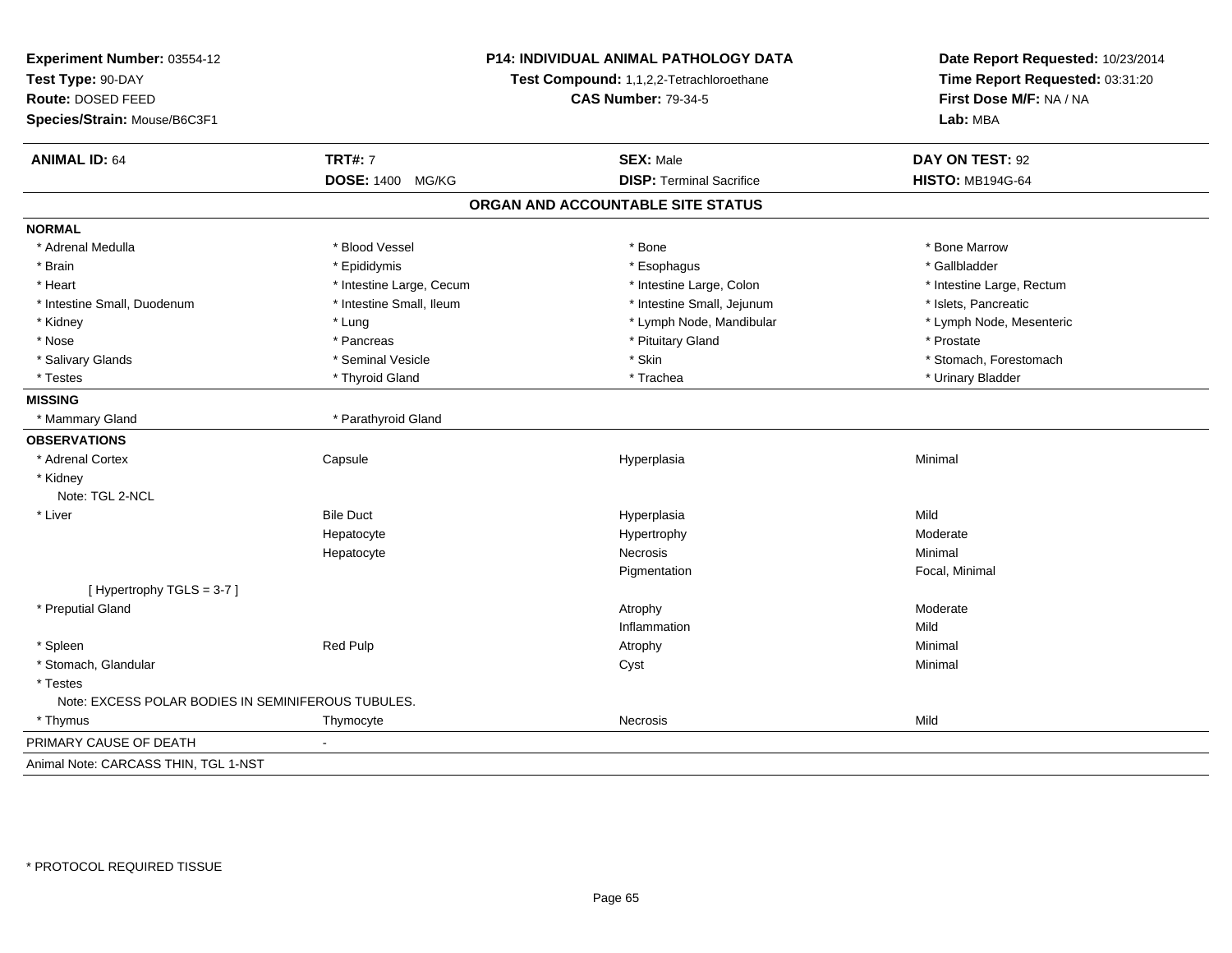| Experiment Number: 03554-12<br>Test Type: 90-DAY<br>Route: DOSED FEED<br>Species/Strain: Mouse/B6C3F1 |                             | P14: INDIVIDUAL ANIMAL PATHOLOGY DATA<br>Test Compound: 1,1,2,2-Tetrachloroethane<br><b>CAS Number: 79-34-5</b> |                            |
|-------------------------------------------------------------------------------------------------------|-----------------------------|-----------------------------------------------------------------------------------------------------------------|----------------------------|
| <b>ANIMAL ID: 65</b>                                                                                  | <b>TRT#: 7</b>              | <b>SEX: Male</b>                                                                                                | DAY ON TEST: 92            |
|                                                                                                       | <b>DOSE: 1400</b><br>MG/KG  | <b>DISP: Terminal Sacrifice</b>                                                                                 | <b>HISTO: MB194G-65</b>    |
|                                                                                                       |                             | ORGAN AND ACCOUNTABLE SITE STATUS                                                                               |                            |
| <b>NORMAL</b>                                                                                         |                             |                                                                                                                 |                            |
| * Adrenal Cortex                                                                                      | * Adrenal Medulla           | * Blood Vessel                                                                                                  | * Bone                     |
| * Bone Marrow                                                                                         | * Brain                     | * Epididymis                                                                                                    | * Esophagus                |
| * Gallbladder                                                                                         | * Heart                     | * Intestine Large, Cecum                                                                                        | * Intestine Large, Colon   |
| * Intestine Large, Rectum                                                                             | * Intestine Small, Duodenum | * Intestine Small. Ileum                                                                                        | * Intestine Small, Jejunum |
| * Islets, Pancreatic                                                                                  | * Kidney                    | * Lymph Node, Mesenteric                                                                                        | * Nose                     |
| * Pancreas                                                                                            | * Parathyroid Gland         | * Pituitary Gland                                                                                               | * Prostate                 |
| * Salivary Glands                                                                                     | * Seminal Vesicle           | * Skin                                                                                                          | * Stomach, Forestomach     |
| * Stomach, Glandular                                                                                  | * Testes                    | * Thyroid Gland                                                                                                 | * Trachea                  |
| * Urinary Bladder                                                                                     |                             |                                                                                                                 |                            |
| <b>MISSING</b>                                                                                        |                             |                                                                                                                 |                            |
| * Mammary Gland                                                                                       | * Thymus                    |                                                                                                                 |                            |
| <b>OBSERVATIONS</b>                                                                                   |                             |                                                                                                                 |                            |
| * Liver                                                                                               | <b>Bile Duct</b>            | Hyperplasia                                                                                                     | Mild                       |
|                                                                                                       | Hepatocyte                  | Hypertrophy                                                                                                     | Moderate                   |
|                                                                                                       | Hepatocyte                  | <b>Necrosis</b>                                                                                                 | Minimal                    |
|                                                                                                       |                             | Pigmentation                                                                                                    | Focal, Mild                |
| [Hypertrophy TGLS = 2-7]                                                                              |                             |                                                                                                                 |                            |
| * Lymph Node, Mandibular                                                                              |                             | <b>Infiltration Cellular</b>                                                                                    | Mast Cell, Mild            |
| * Preputial Gland                                                                                     |                             | Atrophy                                                                                                         | Mild                       |
| * Spleen                                                                                              | <b>Red Pulp</b>             | Atrophy                                                                                                         | Mild                       |
| * Testes                                                                                              |                             |                                                                                                                 |                            |
| Note: EXCESS POLAR BODIES IN SEMINIFEROUS TUBULES.                                                    |                             |                                                                                                                 |                            |
| PRIMARY CAUSE OF DEATH                                                                                |                             |                                                                                                                 |                            |
| Animal Note: CARCASS THIN, TGL 1-NST                                                                  |                             |                                                                                                                 |                            |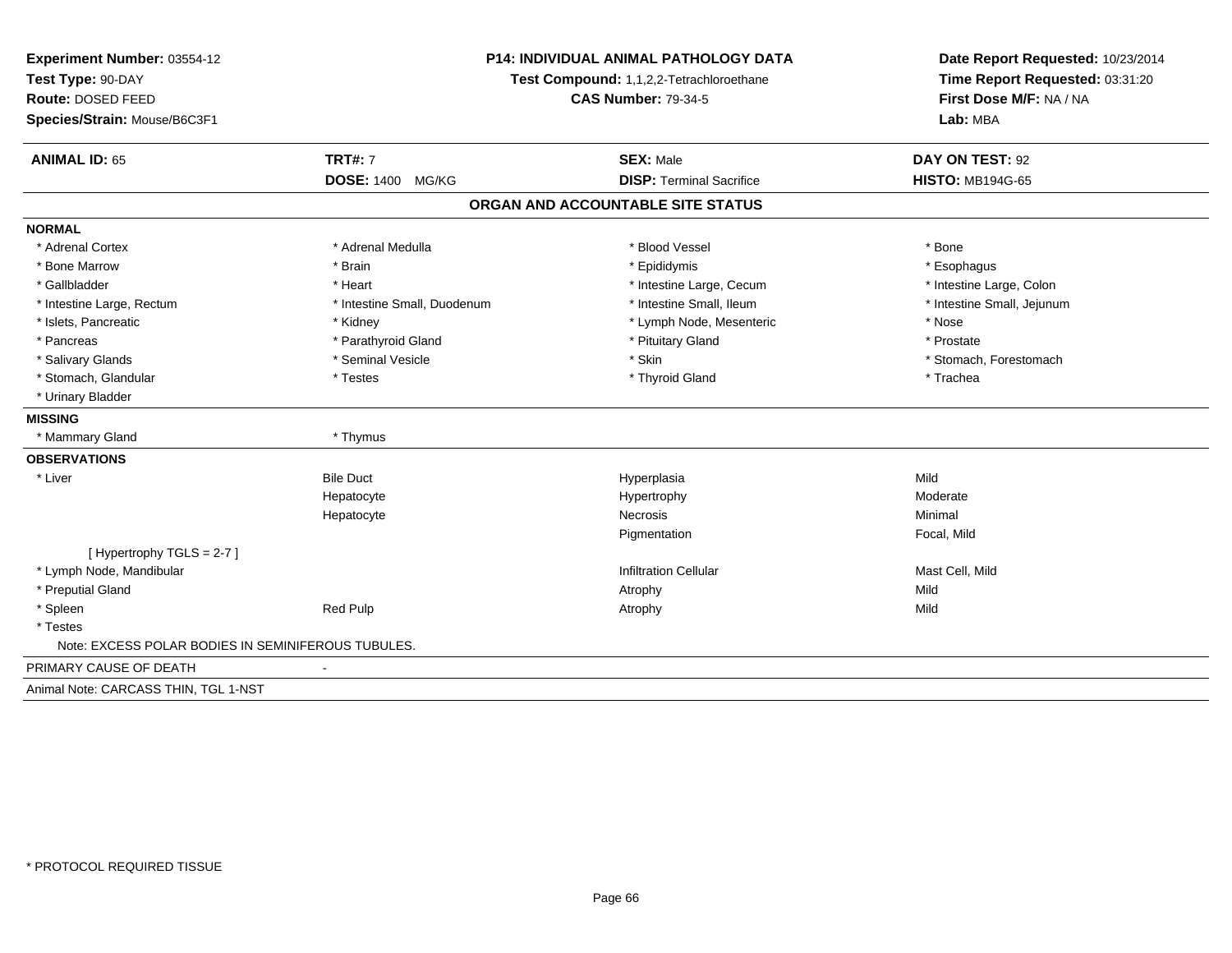| Experiment Number: 03554-12<br>Test Type: 90-DAY<br>Route: DOSED FEED<br>Species/Strain: Mouse/B6C3F1 |                            | P14: INDIVIDUAL ANIMAL PATHOLOGY DATA<br>Test Compound: 1,1,2,2-Tetrachloroethane<br><b>CAS Number: 79-34-5</b> |                             |
|-------------------------------------------------------------------------------------------------------|----------------------------|-----------------------------------------------------------------------------------------------------------------|-----------------------------|
| <b>ANIMAL ID: 66</b>                                                                                  | <b>TRT#: 7</b>             | <b>SEX: Male</b>                                                                                                | DAY ON TEST: 92             |
|                                                                                                       | DOSE: 1400 MG/KG           | <b>DISP: Terminal Sacrifice</b>                                                                                 | <b>HISTO: MB194G-66</b>     |
|                                                                                                       |                            | ORGAN AND ACCOUNTABLE SITE STATUS                                                                               |                             |
| <b>NORMAL</b>                                                                                         |                            |                                                                                                                 |                             |
| * Adrenal Cortex                                                                                      | * Blood Vessel             | * Bone                                                                                                          | * Bone Marrow               |
| * Brain                                                                                               | * Epididymis               | * Esophagus                                                                                                     | * Heart                     |
| * Intestine Large, Cecum                                                                              | * Intestine Large, Colon   | * Intestine Large, Rectum                                                                                       | * Intestine Small, Duodenum |
| * Intestine Small, Ileum                                                                              | * Intestine Small, Jejunum | * Islets, Pancreatic                                                                                            | * Kidney                    |
| * Lung                                                                                                | * Lymph Node, Mandibular   | * Lymph Node, Mesenteric                                                                                        | * Nose                      |
| * Pancreas                                                                                            | * Pituitary Gland          | * Prostate                                                                                                      | * Salivary Glands           |
| * Seminal Vesicle                                                                                     | * Skin                     | * Stomach, Forestomach                                                                                          | * Stomach, Glandular        |
| * Testes                                                                                              | * Thymus                   | * Thyroid Gland                                                                                                 | * Trachea                   |
| * Urinary Bladder                                                                                     |                            |                                                                                                                 |                             |
| <b>MISSING</b>                                                                                        |                            |                                                                                                                 |                             |
| * Gallbladder                                                                                         | * Mammary Gland            | * Parathyroid Gland                                                                                             |                             |
| <b>OBSERVATIONS</b>                                                                                   |                            |                                                                                                                 |                             |
| * Adrenal Medulla                                                                                     |                            | Angiectasis                                                                                                     | Minimal                     |
| * Liver                                                                                               | <b>Bile Duct</b>           | Hyperplasia                                                                                                     | Mild                        |
|                                                                                                       | Hepatocyte                 | Hypertrophy                                                                                                     | Moderate                    |
|                                                                                                       | Hepatocyte                 | Necrosis                                                                                                        | Minimal                     |
|                                                                                                       |                            | Pigmentation                                                                                                    | Focal, Minimal              |
| [Hypertrophy TGLS = $2-7$ ]                                                                           |                            |                                                                                                                 |                             |
| * Preputial Gland                                                                                     |                            | Atrophy                                                                                                         | Moderate                    |
| * Spleen                                                                                              | Red Pulp                   | Atrophy                                                                                                         | Minimal                     |
| * Testes                                                                                              |                            |                                                                                                                 |                             |
| Note: EXCESS POLAR BODIES IN SEMINIFEROUS TUBULES.                                                    |                            |                                                                                                                 |                             |
| PRIMARY CAUSE OF DEATH                                                                                |                            |                                                                                                                 |                             |
| Animal Note: CARCASS THIN, TGL 1-NST                                                                  |                            |                                                                                                                 |                             |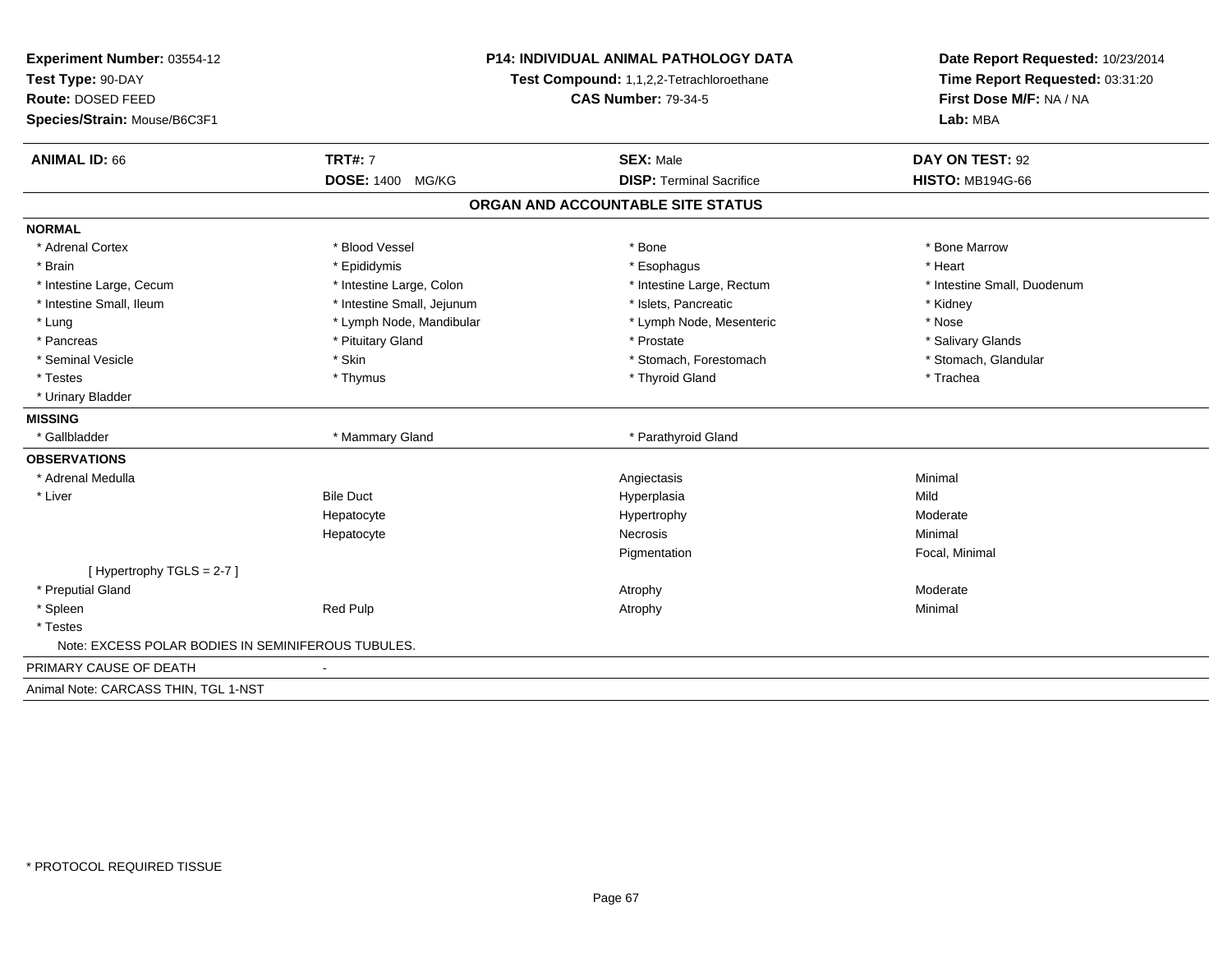| Experiment Number: 03554-12                        | <b>P14: INDIVIDUAL ANIMAL PATHOLOGY DATA</b> |                                          | Date Report Requested: 10/23/2014                          |  |
|----------------------------------------------------|----------------------------------------------|------------------------------------------|------------------------------------------------------------|--|
| Test Type: 90-DAY                                  |                                              | Test Compound: 1,1,2,2-Tetrachloroethane | Time Report Requested: 03:31:20<br>First Dose M/F: NA / NA |  |
| Route: DOSED FEED                                  |                                              | <b>CAS Number: 79-34-5</b>               |                                                            |  |
| Species/Strain: Mouse/B6C3F1                       |                                              |                                          | Lab: MBA                                                   |  |
| <b>TRT#: 7</b><br><b>ANIMAL ID: 67</b>             |                                              | <b>SEX: Male</b>                         | DAY ON TEST: 92                                            |  |
|                                                    | <b>DOSE: 1400</b><br>MG/KG                   | <b>DISP: Terminal Sacrifice</b>          | <b>HISTO: MB194G-67</b>                                    |  |
|                                                    |                                              | ORGAN AND ACCOUNTABLE SITE STATUS        |                                                            |  |
| <b>NORMAL</b>                                      |                                              |                                          |                                                            |  |
| * Adrenal Cortex                                   | * Adrenal Medulla                            | * Blood Vessel                           | * Bone                                                     |  |
| * Bone Marrow<br>* Brain                           |                                              | * Epididymis                             | * Esophagus                                                |  |
| * Gallbladder<br>* Heart                           |                                              | * Intestine Large, Cecum                 | * Intestine Large, Colon                                   |  |
| * Intestine Large, Rectum                          | * Intestine Small, Duodenum                  | * Intestine Small, Ileum                 | * Intestine Small, Jejunum                                 |  |
| * Islets, Pancreatic<br>* Kidney                   |                                              | * Lung                                   | * Lymph Node, Mandibular                                   |  |
| * Lymph Node, Mesenteric<br>* Nose                 |                                              | * Pancreas                               | * Preputial Gland                                          |  |
| * Prostate                                         | * Salivary Glands                            | * Seminal Vesicle                        | * Skin                                                     |  |
| * Spleen                                           | * Stomach, Forestomach                       | * Stomach, Glandular                     | * Testes                                                   |  |
| * Thymus                                           | * Thyroid Gland                              | * Trachea                                | * Urinary Bladder                                          |  |
| <b>MISSING</b>                                     |                                              |                                          |                                                            |  |
| * Mammary Gland                                    | * Parathyroid Gland                          |                                          |                                                            |  |
| <b>INSUFFICIENT TISSUE</b>                         |                                              |                                          |                                                            |  |
| * Pituitary Gland                                  |                                              |                                          |                                                            |  |
| <b>OBSERVATIONS</b>                                |                                              |                                          |                                                            |  |
| <b>Bile Duct</b><br>* Liver                        |                                              | Hyperplasia                              | Mild                                                       |  |
| Hepatocyte                                         |                                              | Hypertrophy                              | Moderate                                                   |  |
| Hepatocyte                                         |                                              | <b>Necrosis</b>                          | Minimal                                                    |  |
|                                                    |                                              | Pigmentation                             | Focal, Minimal                                             |  |
| [Hypertrophy TGLS = $1-7$ ]                        |                                              |                                          |                                                            |  |
| * Testes                                           |                                              |                                          |                                                            |  |
| Note: EXCESS POLAR BODIES IN SEMINIFEROUS TUBULES. |                                              |                                          |                                                            |  |
| PRIMARY CAUSE OF DEATH                             |                                              |                                          |                                                            |  |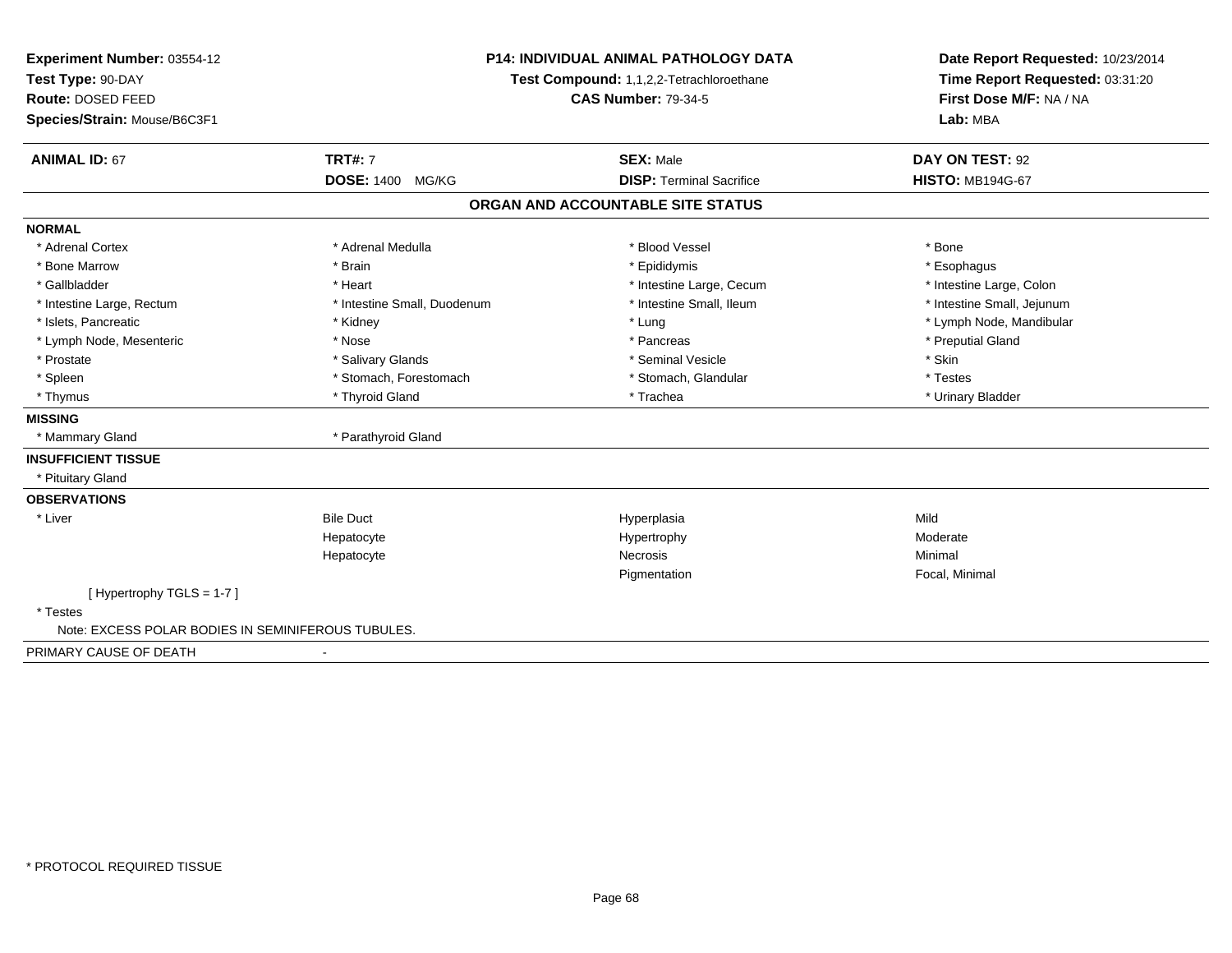| Experiment Number: 03554-12<br>Test Type: 90-DAY   |                             | <b>P14: INDIVIDUAL ANIMAL PATHOLOGY DATA</b><br>Test Compound: 1,1,2,2-Tetrachloroethane | Date Report Requested: 10/23/2014<br>Time Report Requested: 03:31:20 |  |
|----------------------------------------------------|-----------------------------|------------------------------------------------------------------------------------------|----------------------------------------------------------------------|--|
| Route: DOSED FEED                                  |                             | <b>CAS Number: 79-34-5</b>                                                               | First Dose M/F: NA / NA                                              |  |
| Species/Strain: Mouse/B6C3F1                       |                             |                                                                                          | Lab: MBA                                                             |  |
| <b>ANIMAL ID: 68</b>                               | <b>TRT#: 7</b>              | <b>SEX: Male</b>                                                                         | DAY ON TEST: 92                                                      |  |
|                                                    | <b>DOSE: 1400</b><br>MG/KG  | <b>DISP:</b> Accidentally Killed                                                         | <b>HISTO: MB194G-68</b>                                              |  |
|                                                    |                             | ORGAN AND ACCOUNTABLE SITE STATUS                                                        |                                                                      |  |
| <b>NORMAL</b>                                      |                             |                                                                                          |                                                                      |  |
| * Adrenal Cortex                                   | * Adrenal Medulla           | * Blood Vessel                                                                           | * Bone                                                               |  |
| * Bone Marrow                                      | * Brain                     | * Epididymis                                                                             | * Esophagus                                                          |  |
| * Gallbladder                                      | * Heart                     | * Intestine Large, Cecum                                                                 | * Intestine Large, Colon                                             |  |
| * Intestine Large, Rectum                          | * Intestine Small, Duodenum | * Intestine Small, Ileum                                                                 | * Intestine Small, Jejunum                                           |  |
| * Islets, Pancreatic                               | * Kidney                    | * Lung                                                                                   | * Lymph Node, Mandibular                                             |  |
| * Lymph Node, Mesenteric                           | * Nose                      | * Pancreas                                                                               | * Parathyroid Gland                                                  |  |
| * Pituitary Gland                                  | * Prostate                  | * Salivary Glands                                                                        | * Seminal Vesicle                                                    |  |
| * Skin                                             | * Spleen                    | * Stomach, Forestomach                                                                   | * Stomach, Glandular                                                 |  |
| * Testes                                           | * Thymus                    | * Thyroid Gland                                                                          | * Trachea                                                            |  |
| * Urinary Bladder                                  |                             |                                                                                          |                                                                      |  |
| <b>MISSING</b>                                     |                             |                                                                                          |                                                                      |  |
| * Mammary Gland                                    |                             |                                                                                          |                                                                      |  |
| <b>OBSERVATIONS</b>                                |                             |                                                                                          |                                                                      |  |
| * Liver                                            | <b>Bile Duct</b>            | Hyperplasia                                                                              | Mild                                                                 |  |
|                                                    | Hepatocyte                  | Hypertrophy                                                                              | Moderate                                                             |  |
|                                                    | Hepatocyte                  | <b>Necrosis</b>                                                                          | Minimal                                                              |  |
| * Testes                                           |                             |                                                                                          |                                                                      |  |
| Note: EXCESS POLAR BODIES IN SEMINIFEROUS TUBULES. |                             |                                                                                          |                                                                      |  |
| PRIMARY CAUSE OF DEATH                             |                             |                                                                                          |                                                                      |  |
| Animal Note: CARCASS THIN, TGL 1-NST               |                             |                                                                                          |                                                                      |  |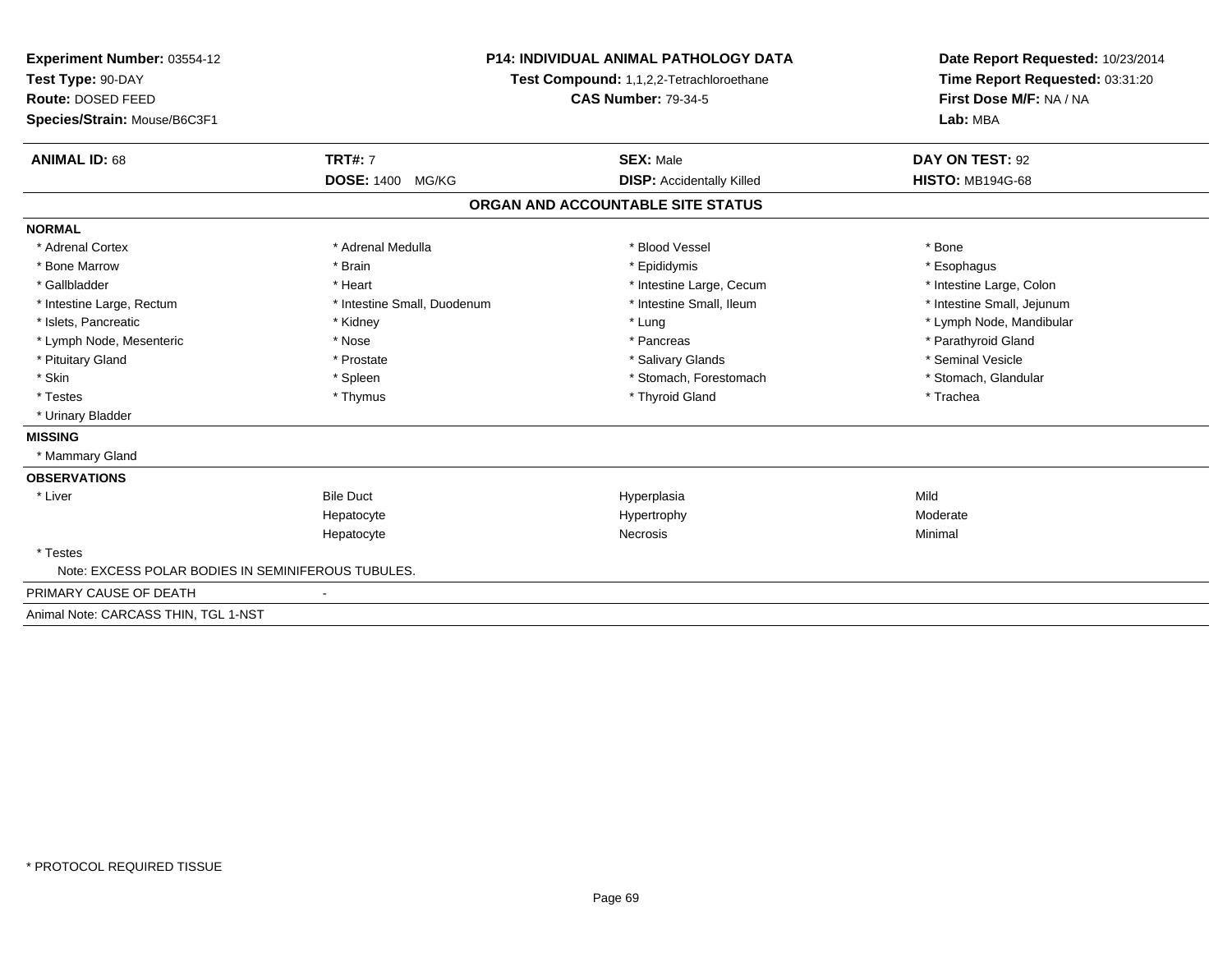| Experiment Number: 03554-12                        | P14: INDIVIDUAL ANIMAL PATHOLOGY DATA<br>Test Compound: 1,1,2,2-Tetrachloroethane<br><b>CAS Number: 79-34-5</b> |                                   | Date Report Requested: 10/23/2014<br>Time Report Requested: 03:31:20<br>First Dose M/F: NA / NA |  |
|----------------------------------------------------|-----------------------------------------------------------------------------------------------------------------|-----------------------------------|-------------------------------------------------------------------------------------------------|--|
| Test Type: 90-DAY                                  |                                                                                                                 |                                   |                                                                                                 |  |
| Route: DOSED FEED                                  |                                                                                                                 |                                   |                                                                                                 |  |
| Species/Strain: Mouse/B6C3F1                       |                                                                                                                 |                                   | Lab: MBA                                                                                        |  |
| <b>ANIMAL ID: 69</b>                               | <b>TRT#: 7</b>                                                                                                  | <b>SEX: Male</b>                  | DAY ON TEST: 92                                                                                 |  |
|                                                    | DOSE: 1400 MG/KG                                                                                                | <b>DISP:</b> Accidentally Killed  | <b>HISTO: MB194G-69</b>                                                                         |  |
|                                                    |                                                                                                                 | ORGAN AND ACCOUNTABLE SITE STATUS |                                                                                                 |  |
| <b>NORMAL</b>                                      |                                                                                                                 |                                   |                                                                                                 |  |
| * Adrenal Medulla                                  | * Blood Vessel                                                                                                  | * Bone                            | * Bone Marrow                                                                                   |  |
| * Brain                                            | * Epididymis                                                                                                    | * Esophagus                       | * Gallbladder                                                                                   |  |
| * Heart                                            | * Intestine Large, Cecum                                                                                        | * Intestine Large, Colon          | * Intestine Large, Rectum                                                                       |  |
| * Intestine Small, Duodenum                        | * Intestine Small, Ileum                                                                                        | * Intestine Small, Jejunum        | * Islets, Pancreatic                                                                            |  |
| * Kidney                                           | * Lung                                                                                                          | * Lymph Node, Mandibular          | * Lymph Node, Mesenteric                                                                        |  |
| * Nose                                             | * Pancreas                                                                                                      | * Parathyroid Gland               | * Pituitary Gland                                                                               |  |
| * Prostate                                         | * Salivary Glands                                                                                               | * Seminal Vesicle                 | * Skin                                                                                          |  |
| * Spleen                                           | * Stomach, Forestomach                                                                                          | * Stomach, Glandular              | * Testes                                                                                        |  |
| * Thymus                                           | * Thyroid Gland                                                                                                 | * Trachea                         | * Urinary Bladder                                                                               |  |
| <b>MISSING</b>                                     |                                                                                                                 |                                   |                                                                                                 |  |
| * Mammary Gland                                    |                                                                                                                 |                                   |                                                                                                 |  |
| <b>OBSERVATIONS</b>                                |                                                                                                                 |                                   |                                                                                                 |  |
| * Adrenal Cortex                                   | Capsule                                                                                                         | Hyperplasia                       | Minimal                                                                                         |  |
| * Liver                                            | <b>Bile Duct</b>                                                                                                | Hyperplasia                       | Mild                                                                                            |  |
|                                                    | Hepatocyte                                                                                                      | Hypertrophy                       | Marked                                                                                          |  |
|                                                    | Hepatocyte                                                                                                      | Necrosis                          | Minimal                                                                                         |  |
|                                                    |                                                                                                                 | Pigmentation                      | Focal, Mild                                                                                     |  |
| [Hypertrophy TGLS = 2-7]                           |                                                                                                                 |                                   |                                                                                                 |  |
| * Preputial Gland                                  |                                                                                                                 | Atrophy                           | Minimal                                                                                         |  |
| * Testes                                           |                                                                                                                 |                                   |                                                                                                 |  |
| Note: EXCESS POLAR BODIES IN SEMINIFEROUS TUBULES. |                                                                                                                 |                                   |                                                                                                 |  |
| PRIMARY CAUSE OF DEATH                             |                                                                                                                 |                                   |                                                                                                 |  |
| Animal Note: CARCASS THIN, TGL 1-NST               |                                                                                                                 |                                   |                                                                                                 |  |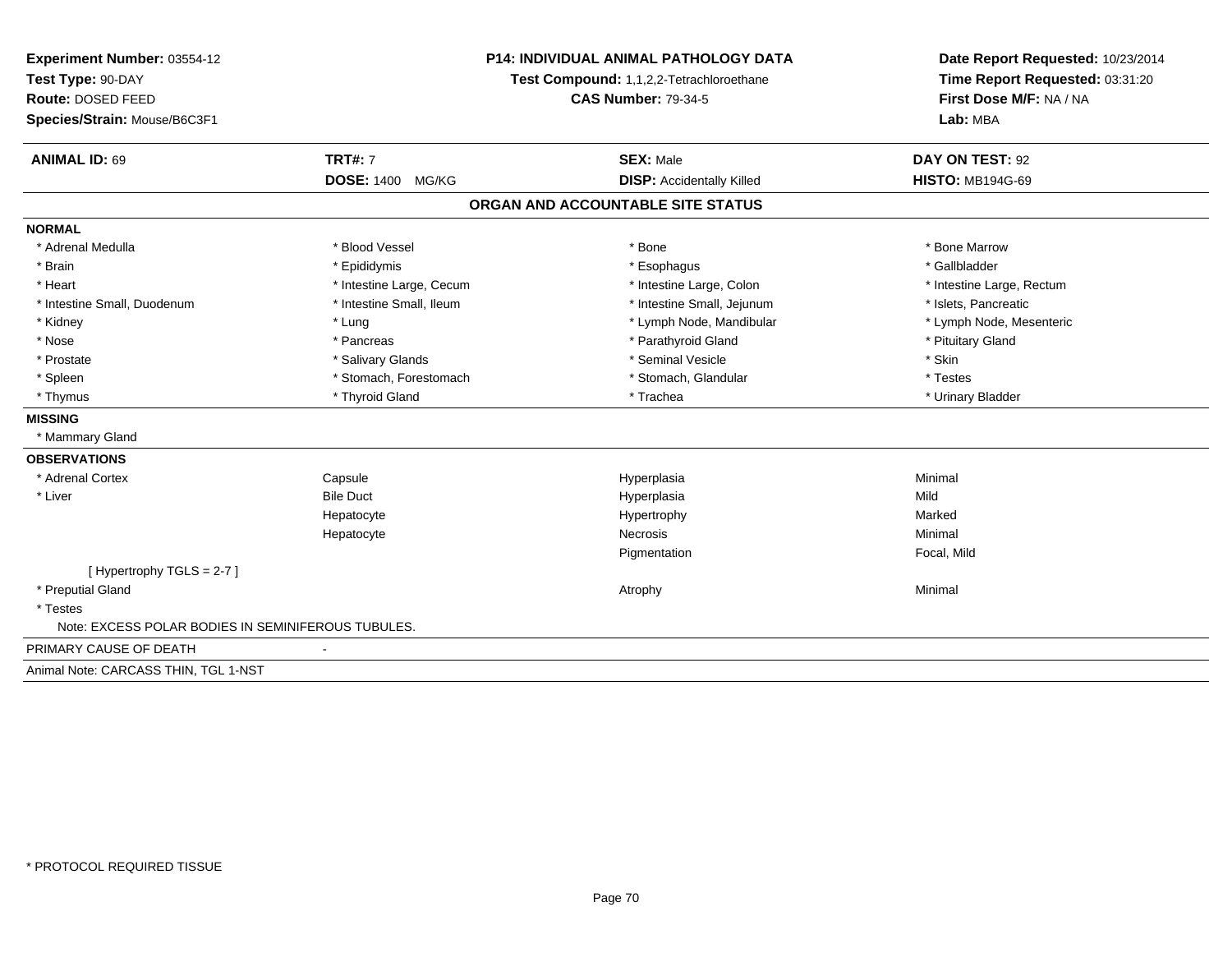| Experiment Number: 03554-12<br>Test Type: 90-DAY<br>Route: DOSED FEED<br>Species/Strain: Mouse/B6C3F1 |                             | P14: INDIVIDUAL ANIMAL PATHOLOGY DATA<br>Test Compound: 1,1,2,2-Tetrachloroethane<br><b>CAS Number: 79-34-5</b> | Date Report Requested: 10/23/2014<br>Time Report Requested: 03:31:20<br>First Dose M/F: NA / NA<br>Lab: MBA |
|-------------------------------------------------------------------------------------------------------|-----------------------------|-----------------------------------------------------------------------------------------------------------------|-------------------------------------------------------------------------------------------------------------|
| <b>ANIMAL ID: 70</b>                                                                                  | <b>TRT#: 7</b>              | <b>SEX: Male</b>                                                                                                | DAY ON TEST: 92                                                                                             |
|                                                                                                       | <b>DOSE: 1400 MG/KG</b>     | <b>DISP: Terminal Sacrifice</b>                                                                                 | <b>HISTO: MB194G-70</b>                                                                                     |
|                                                                                                       |                             | ORGAN AND ACCOUNTABLE SITE STATUS                                                                               |                                                                                                             |
| <b>NORMAL</b>                                                                                         |                             |                                                                                                                 |                                                                                                             |
| * Adrenal Cortex                                                                                      | * Adrenal Medulla           | * Blood Vessel                                                                                                  | * Bone                                                                                                      |
| * Bone Marrow                                                                                         | * Brain                     | * Epididymis                                                                                                    | * Esophagus                                                                                                 |
| * Gallbladder                                                                                         | * Heart                     | * Intestine Large, Cecum                                                                                        | * Intestine Large, Colon                                                                                    |
| * Intestine Large, Rectum                                                                             | * Intestine Small, Duodenum | * Intestine Small, Ileum                                                                                        | * Intestine Small, Jejunum                                                                                  |
| * Islets, Pancreatic                                                                                  | * Kidney                    | * Lung                                                                                                          | * Lymph Node, Mandibular                                                                                    |
| * Lymph Node, Mesenteric                                                                              | * Nose                      | * Pancreas                                                                                                      | * Parathyroid Gland                                                                                         |
| * Pituitary Gland                                                                                     | * Preputial Gland           | * Prostate                                                                                                      | * Salivary Glands                                                                                           |
| * Seminal Vesicle                                                                                     | * Skin                      | * Spleen                                                                                                        | * Stomach, Forestomach                                                                                      |
| * Stomach, Glandular                                                                                  | * Testes                    | * Thymus                                                                                                        | * Thyroid Gland                                                                                             |
| * Trachea                                                                                             | * Urinary Bladder           |                                                                                                                 |                                                                                                             |
| <b>MISSING</b>                                                                                        |                             |                                                                                                                 |                                                                                                             |
| * Mammary Gland                                                                                       |                             |                                                                                                                 |                                                                                                             |
| <b>OBSERVATIONS</b>                                                                                   |                             |                                                                                                                 |                                                                                                             |
| * Liver                                                                                               | <b>Bile Duct</b>            | Hyperplasia                                                                                                     | Mild                                                                                                        |
|                                                                                                       | Hepatocyte                  | Hypertrophy                                                                                                     | Moderate                                                                                                    |
|                                                                                                       | Hepatocyte                  | Necrosis                                                                                                        | Minimal                                                                                                     |
|                                                                                                       |                             | Pigmentation                                                                                                    | Focal, Minimal                                                                                              |
| [Hypertrophy TGLS = $1-7$ ]                                                                           |                             |                                                                                                                 |                                                                                                             |
| * Testes                                                                                              |                             |                                                                                                                 |                                                                                                             |
| Note: EXCESS POLAR BODIES IN SEMINIFEROUS TUBULES.                                                    |                             |                                                                                                                 |                                                                                                             |
| PRIMARY CAUSE OF DEATH                                                                                |                             |                                                                                                                 |                                                                                                             |
| Animal Note: CARCASS THIN, TGL 2-NST                                                                  |                             |                                                                                                                 |                                                                                                             |
|                                                                                                       |                             |                                                                                                                 |                                                                                                             |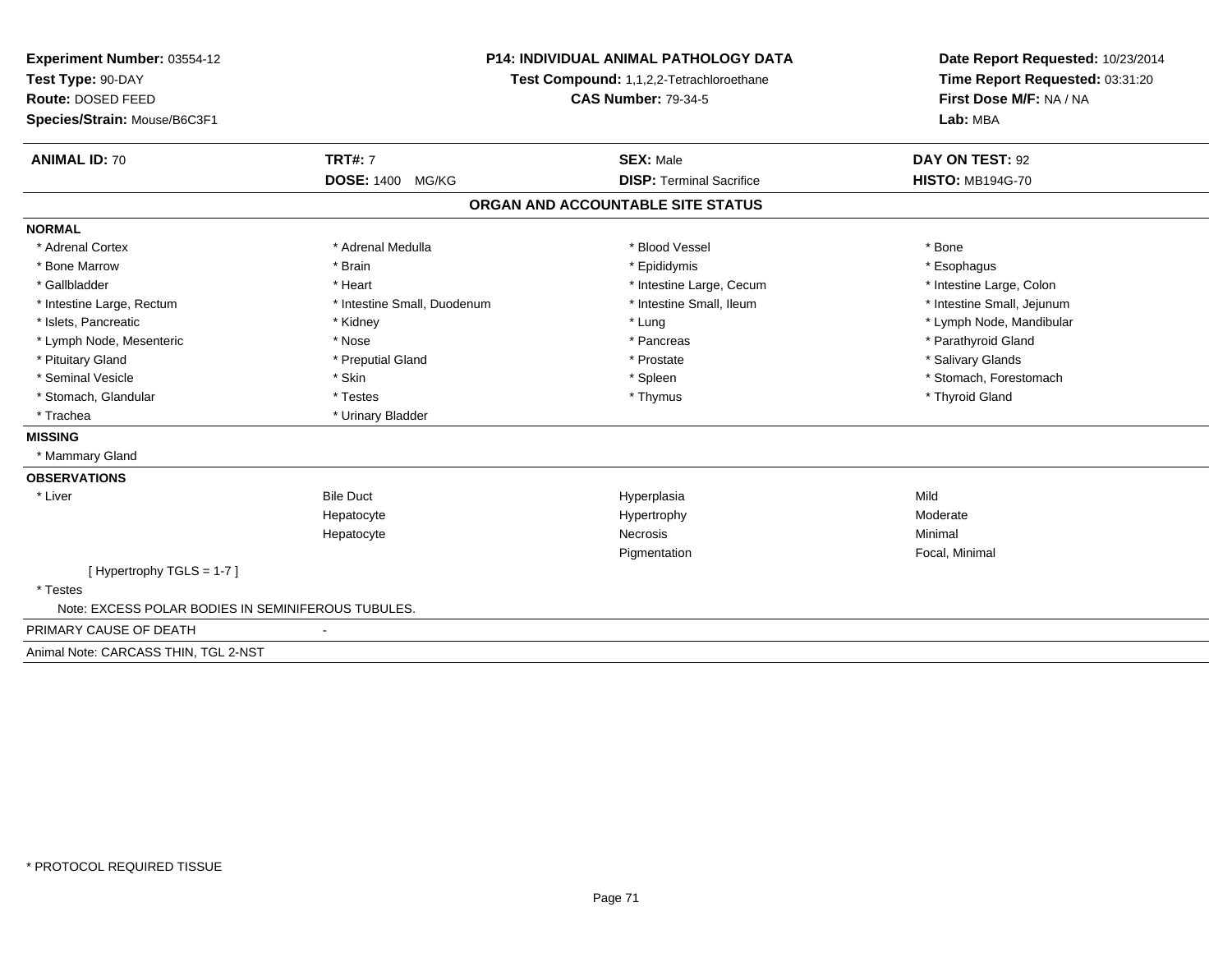| Experiment Number: 03554-12<br>Test Type: 90-DAY<br><b>Route: DOSED FEED</b><br>Species/Strain: Mouse/B6C3F1 | <b>P14: INDIVIDUAL ANIMAL PATHOLOGY DATA</b><br>Test Compound: 1,1,2,2-Tetrachloroethane<br><b>CAS Number: 79-34-5</b> |                                   | Date Report Requested: 10/23/2014<br>Time Report Requested: 03:31:20<br>First Dose M/F: NA / NA<br>Lab: MBA |
|--------------------------------------------------------------------------------------------------------------|------------------------------------------------------------------------------------------------------------------------|-----------------------------------|-------------------------------------------------------------------------------------------------------------|
| <b>ANIMAL ID: 71</b>                                                                                         | <b>TRT#: 8</b>                                                                                                         | <b>SEX: Female</b>                | DAY ON TEST: 92                                                                                             |
|                                                                                                              | <b>DOSE: UNTREAT CONTROL</b>                                                                                           | <b>DISP: Terminal Sacrifice</b>   | <b>HISTO: MB194G-71</b>                                                                                     |
|                                                                                                              |                                                                                                                        | ORGAN AND ACCOUNTABLE SITE STATUS |                                                                                                             |
| <b>NORMAL</b>                                                                                                |                                                                                                                        |                                   |                                                                                                             |
| * Adrenal Cortex                                                                                             | * Adrenal Medulla                                                                                                      | * Blood Vessel                    | * Bone                                                                                                      |
| * Bone Marrow                                                                                                | * Brain                                                                                                                | * Gallbladder                     | * Heart                                                                                                     |
| * Intestine Large, Cecum                                                                                     | * Intestine Large, Colon                                                                                               | * Intestine Large, Rectum         | * Intestine Small, Duodenum                                                                                 |
| * Intestine Small, Ileum                                                                                     | * Intestine Small, Jejunum                                                                                             | * Islets, Pancreatic              | * Kidney                                                                                                    |
| * Lung                                                                                                       | * Lymph Node, Mandibular                                                                                               | * Lymph Node, Mesenteric          | * Mammary Gland                                                                                             |
| * Nose                                                                                                       | * Ovary                                                                                                                | * Pancreas                        | * Pituitary Gland                                                                                           |
| * Salivary Glands                                                                                            | * Skin                                                                                                                 | * Spleen                          | * Stomach, Forestomach                                                                                      |
| * Stomach, Glandular                                                                                         | * Thymus                                                                                                               | * Thyroid Gland                   | * Trachea                                                                                                   |
| * Urinary Bladder                                                                                            | * Uterus                                                                                                               |                                   |                                                                                                             |
| <b>MISSING</b>                                                                                               |                                                                                                                        |                                   |                                                                                                             |
| <b>Clitoral Gland</b>                                                                                        | * Esophagus                                                                                                            | * Parathyroid Gland               |                                                                                                             |
| <b>OBSERVATIONS</b>                                                                                          |                                                                                                                        |                                   |                                                                                                             |
| * Liver                                                                                                      |                                                                                                                        | Inflammation                      | Focal, Mild                                                                                                 |
| * Spleen                                                                                                     |                                                                                                                        |                                   |                                                                                                             |
| Note: TGL 1-NCL                                                                                              |                                                                                                                        |                                   |                                                                                                             |
| PRIMARY CAUSE OF DEATH                                                                                       |                                                                                                                        |                                   |                                                                                                             |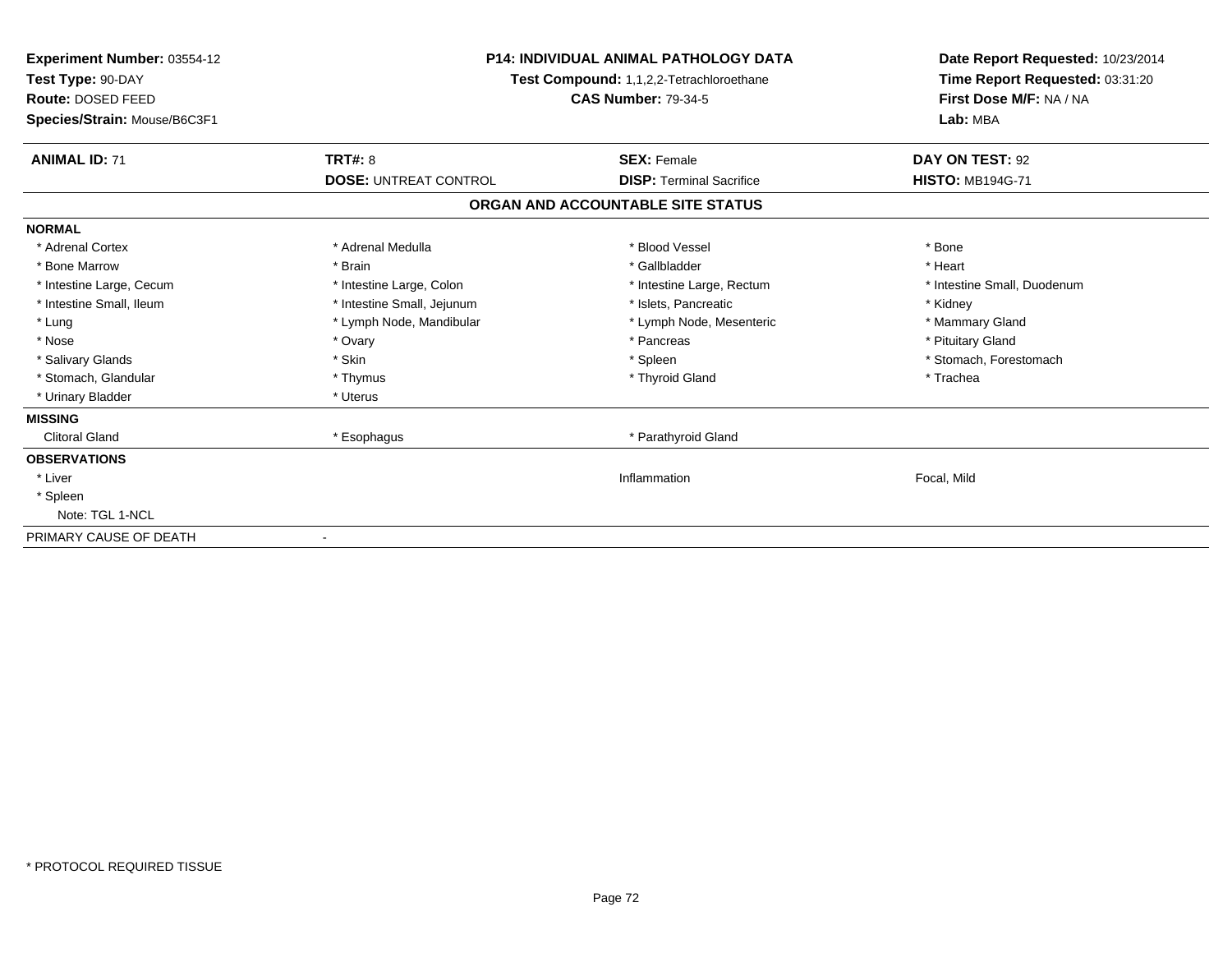| Experiment Number: 03554-12<br>Test Type: 90-DAY<br>Route: DOSED FEED | <b>P14: INDIVIDUAL ANIMAL PATHOLOGY DATA</b><br>Test Compound: 1,1,2,2-Tetrachloroethane<br><b>CAS Number: 79-34-5</b> |                                   | Date Report Requested: 10/23/2014<br>Time Report Requested: 03:31:20<br>First Dose M/F: NA / NA<br>Lab: MBA |  |
|-----------------------------------------------------------------------|------------------------------------------------------------------------------------------------------------------------|-----------------------------------|-------------------------------------------------------------------------------------------------------------|--|
| Species/Strain: Mouse/B6C3F1                                          |                                                                                                                        |                                   |                                                                                                             |  |
| <b>ANIMAL ID: 72</b>                                                  | <b>TRT#: 8</b>                                                                                                         | <b>SEX: Female</b>                | DAY ON TEST: 92                                                                                             |  |
|                                                                       | <b>DOSE: UNTREAT CONTROL</b>                                                                                           | <b>DISP: Terminal Sacrifice</b>   | <b>HISTO: MB194G-72</b>                                                                                     |  |
|                                                                       |                                                                                                                        | ORGAN AND ACCOUNTABLE SITE STATUS |                                                                                                             |  |
| <b>NORMAL</b>                                                         |                                                                                                                        |                                   |                                                                                                             |  |
| * Adrenal Medulla                                                     | * Blood Vessel                                                                                                         | * Bone                            | * Bone Marrow                                                                                               |  |
| * Brain                                                               | <b>Clitoral Gland</b>                                                                                                  | * Esophagus                       | * Gallbladder                                                                                               |  |
| * Heart                                                               | * Intestine Large, Cecum                                                                                               | * Intestine Large, Colon          | * Intestine Large, Rectum                                                                                   |  |
| * Intestine Small, Duodenum                                           | * Intestine Small, Ileum                                                                                               | * Intestine Small, Jejunum        | * Islets, Pancreatic                                                                                        |  |
| * Kidney                                                              | * Lymph Node, Mandibular                                                                                               | * Lymph Node, Mesenteric          | * Mammary Gland                                                                                             |  |
| * Nose                                                                | * Ovary                                                                                                                | * Pancreas                        | * Parathyroid Gland                                                                                         |  |
| * Salivary Glands                                                     | * Skin                                                                                                                 | * Spleen                          | * Stomach, Forestomach                                                                                      |  |
| * Stomach, Glandular                                                  | * Thymus                                                                                                               | * Thyroid Gland                   | * Trachea                                                                                                   |  |
| * Urinary Bladder                                                     | * Uterus                                                                                                               |                                   |                                                                                                             |  |
| <b>INSUFFICIENT TISSUE</b>                                            |                                                                                                                        |                                   |                                                                                                             |  |
| * Pituitary Gland                                                     |                                                                                                                        |                                   |                                                                                                             |  |
| <b>OBSERVATIONS</b>                                                   |                                                                                                                        |                                   |                                                                                                             |  |
| * Adrenal Cortex                                                      | Capsule                                                                                                                | Hyperplasia                       | Mild                                                                                                        |  |
| * Liver                                                               |                                                                                                                        | Inflammation                      | Focal, Minimal                                                                                              |  |
| PRIMARY CAUSE OF DEATH                                                |                                                                                                                        |                                   |                                                                                                             |  |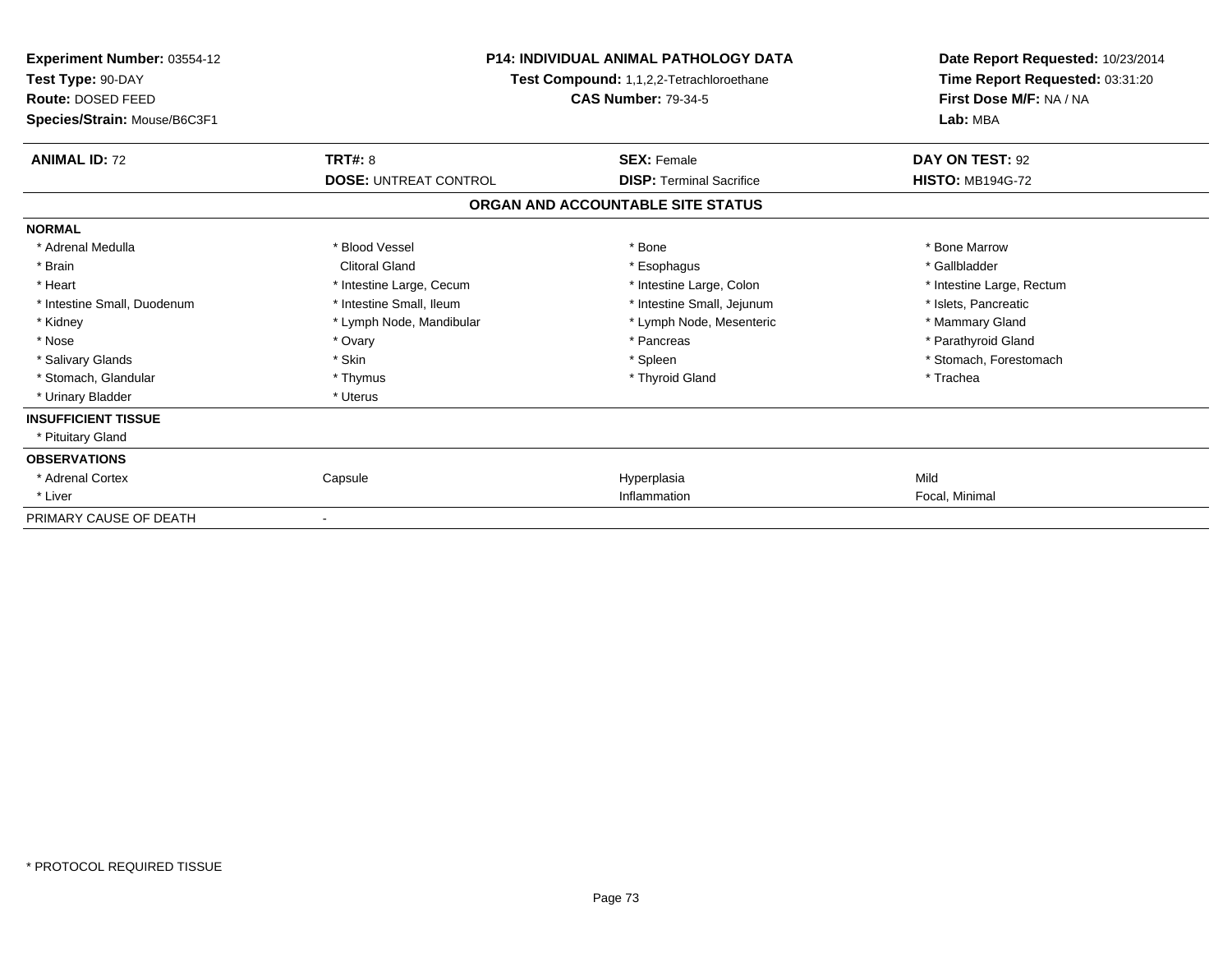| <b>Experiment Number: 03554-12</b><br>Test Type: 90-DAY<br>Route: DOSED FEED<br>Species/Strain: Mouse/B6C3F1 | <b>P14: INDIVIDUAL ANIMAL PATHOLOGY DATA</b><br>Test Compound: 1,1,2,2-Tetrachloroethane<br><b>CAS Number: 79-34-5</b> |                                   | Date Report Requested: 10/23/2014<br>Time Report Requested: 03:31:21<br>First Dose M/F: NA / NA<br>Lab: MBA |
|--------------------------------------------------------------------------------------------------------------|------------------------------------------------------------------------------------------------------------------------|-----------------------------------|-------------------------------------------------------------------------------------------------------------|
| <b>ANIMAL ID: 73</b>                                                                                         | TRT#: 8                                                                                                                | <b>SEX: Female</b>                | DAY ON TEST: 92                                                                                             |
|                                                                                                              | <b>DOSE: UNTREAT CONTROL</b>                                                                                           | <b>DISP:</b> Terminal Sacrifice   | <b>HISTO: MB194G-73</b>                                                                                     |
|                                                                                                              |                                                                                                                        | ORGAN AND ACCOUNTABLE SITE STATUS |                                                                                                             |
| <b>NORMAL</b>                                                                                                |                                                                                                                        |                                   |                                                                                                             |
| * Adrenal Cortex                                                                                             | * Adrenal Medulla                                                                                                      | * Blood Vessel                    | * Bone                                                                                                      |
| * Bone Marrow                                                                                                | * Brain                                                                                                                | * Esophagus                       | * Heart                                                                                                     |
| * Intestine Large, Cecum                                                                                     | * Intestine Large, Colon                                                                                               | * Intestine Large, Rectum         | * Intestine Small, Duodenum                                                                                 |
| * Intestine Small, Ileum                                                                                     | * Intestine Small, Jejunum                                                                                             | * Islets, Pancreatic              | * Kidney                                                                                                    |
| * Liver                                                                                                      | * Lung                                                                                                                 | * Lymph Node, Mandibular          | * Lymph Node, Mesenteric                                                                                    |
| * Mammary Gland                                                                                              | * Nose                                                                                                                 | * Ovary                           | * Pancreas                                                                                                  |
| * Pituitary Gland                                                                                            | * Salivary Glands                                                                                                      | * Skin                            | * Spleen                                                                                                    |
| * Stomach, Forestomach                                                                                       | * Stomach, Glandular                                                                                                   | * Thymus                          | * Thyroid Gland                                                                                             |
| * Trachea                                                                                                    | * Urinary Bladder                                                                                                      | * Uterus                          |                                                                                                             |
| <b>MISSING</b>                                                                                               |                                                                                                                        |                                   |                                                                                                             |
| <b>Clitoral Gland</b>                                                                                        | * Gallbladder                                                                                                          | * Parathyroid Gland               |                                                                                                             |
| PRIMARY CAUSE OF DEATH                                                                                       |                                                                                                                        |                                   |                                                                                                             |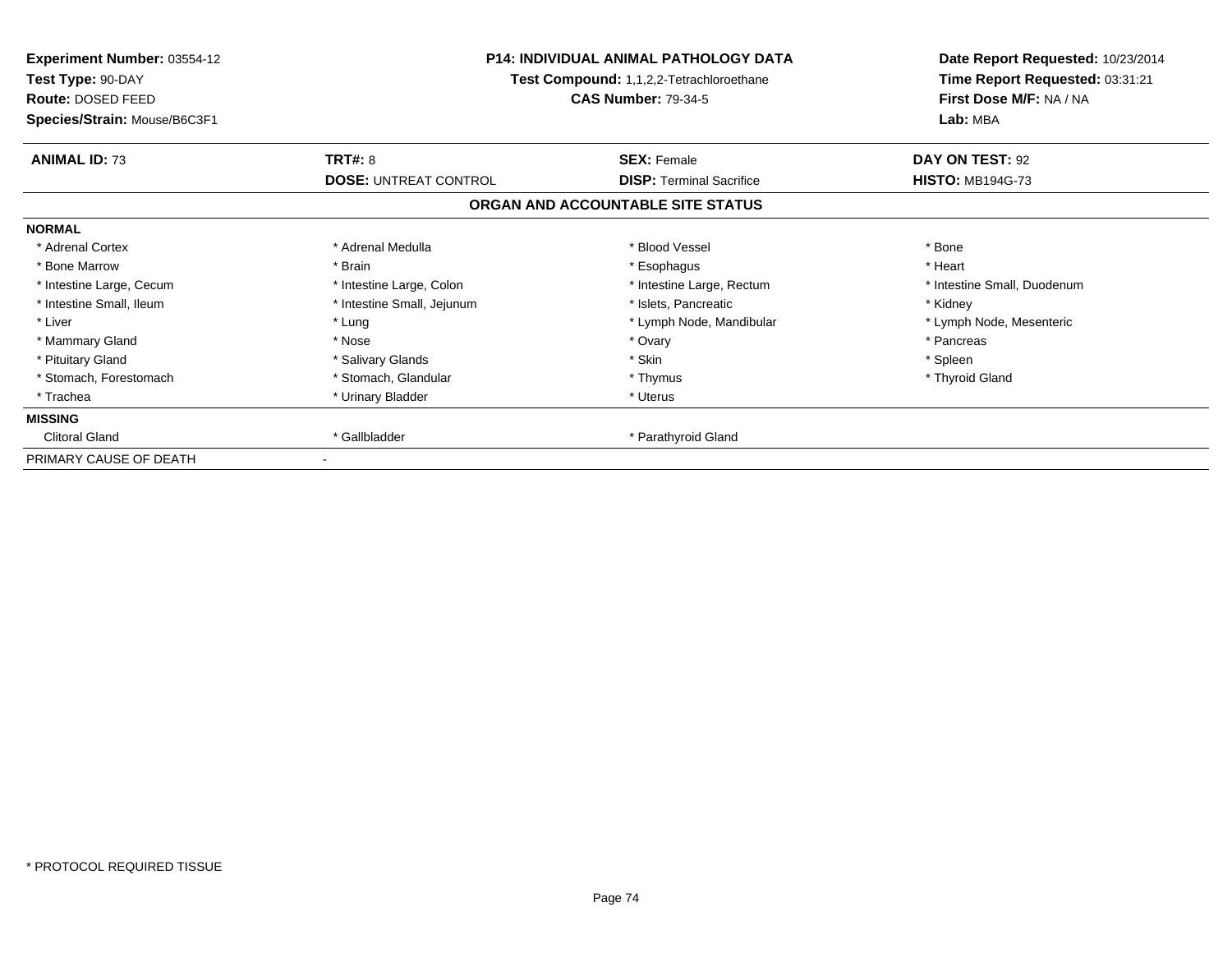| Experiment Number: 03554-12<br>Test Type: 90-DAY<br>Route: DOSED FEED<br>Species/Strain: Mouse/B6C3F1 | <b>P14: INDIVIDUAL ANIMAL PATHOLOGY DATA</b><br><b>Test Compound: 1,1,2,2-Tetrachloroethane</b><br><b>CAS Number: 79-34-5</b> |                                   | Date Report Requested: 10/23/2014<br>Time Report Requested: 03:31:21<br>First Dose M/F: NA / NA<br>Lab: MBA |  |
|-------------------------------------------------------------------------------------------------------|-------------------------------------------------------------------------------------------------------------------------------|-----------------------------------|-------------------------------------------------------------------------------------------------------------|--|
| <b>ANIMAL ID: 74</b>                                                                                  | <b>TRT#: 8</b>                                                                                                                | <b>SEX: Female</b>                | DAY ON TEST: 92                                                                                             |  |
|                                                                                                       | <b>DOSE: UNTREAT CONTROL</b>                                                                                                  | <b>DISP: Terminal Sacrifice</b>   | <b>HISTO: MB194G-74</b>                                                                                     |  |
|                                                                                                       |                                                                                                                               | ORGAN AND ACCOUNTABLE SITE STATUS |                                                                                                             |  |
| <b>NORMAL</b>                                                                                         |                                                                                                                               |                                   |                                                                                                             |  |
| * Adrenal Medulla                                                                                     | * Blood Vessel                                                                                                                | * Bone                            | * Bone Marrow                                                                                               |  |
| * Brain                                                                                               | <b>Clitoral Gland</b>                                                                                                         | * Esophagus                       | * Gallbladder                                                                                               |  |
| * Heart                                                                                               | * Intestine Large, Cecum                                                                                                      | * Intestine Large, Colon          | * Intestine Large, Rectum                                                                                   |  |
| * Intestine Small, Duodenum                                                                           | * Intestine Small, Ileum                                                                                                      | * Intestine Small, Jejunum        | * Islets, Pancreatic                                                                                        |  |
| * Kidney                                                                                              | * Lung                                                                                                                        | * Lymph Node, Mandibular          | * Lymph Node, Mesenteric                                                                                    |  |
| * Mammary Gland                                                                                       | * Nose                                                                                                                        | * Ovary                           | * Pancreas                                                                                                  |  |
| * Pituitary Gland                                                                                     | * Salivary Glands                                                                                                             | * Skin                            | * Spleen                                                                                                    |  |
| * Stomach, Forestomach                                                                                | * Thymus                                                                                                                      | * Thyroid Gland                   | * Trachea                                                                                                   |  |
| * Urinary Bladder                                                                                     | * Uterus                                                                                                                      |                                   |                                                                                                             |  |
| <b>MISSING</b>                                                                                        |                                                                                                                               |                                   |                                                                                                             |  |
| * Parathyroid Gland                                                                                   |                                                                                                                               |                                   |                                                                                                             |  |
| <b>OBSERVATIONS</b>                                                                                   |                                                                                                                               |                                   |                                                                                                             |  |
| * Adrenal Cortex                                                                                      | Capsule                                                                                                                       | Hyperplasia                       | Minimal                                                                                                     |  |
| * Liver                                                                                               |                                                                                                                               | Inflammation                      | Focal, Minimal                                                                                              |  |
| * Stomach, Glandular                                                                                  |                                                                                                                               | Cyst                              | Minimal                                                                                                     |  |
| PRIMARY CAUSE OF DEATH                                                                                |                                                                                                                               |                                   |                                                                                                             |  |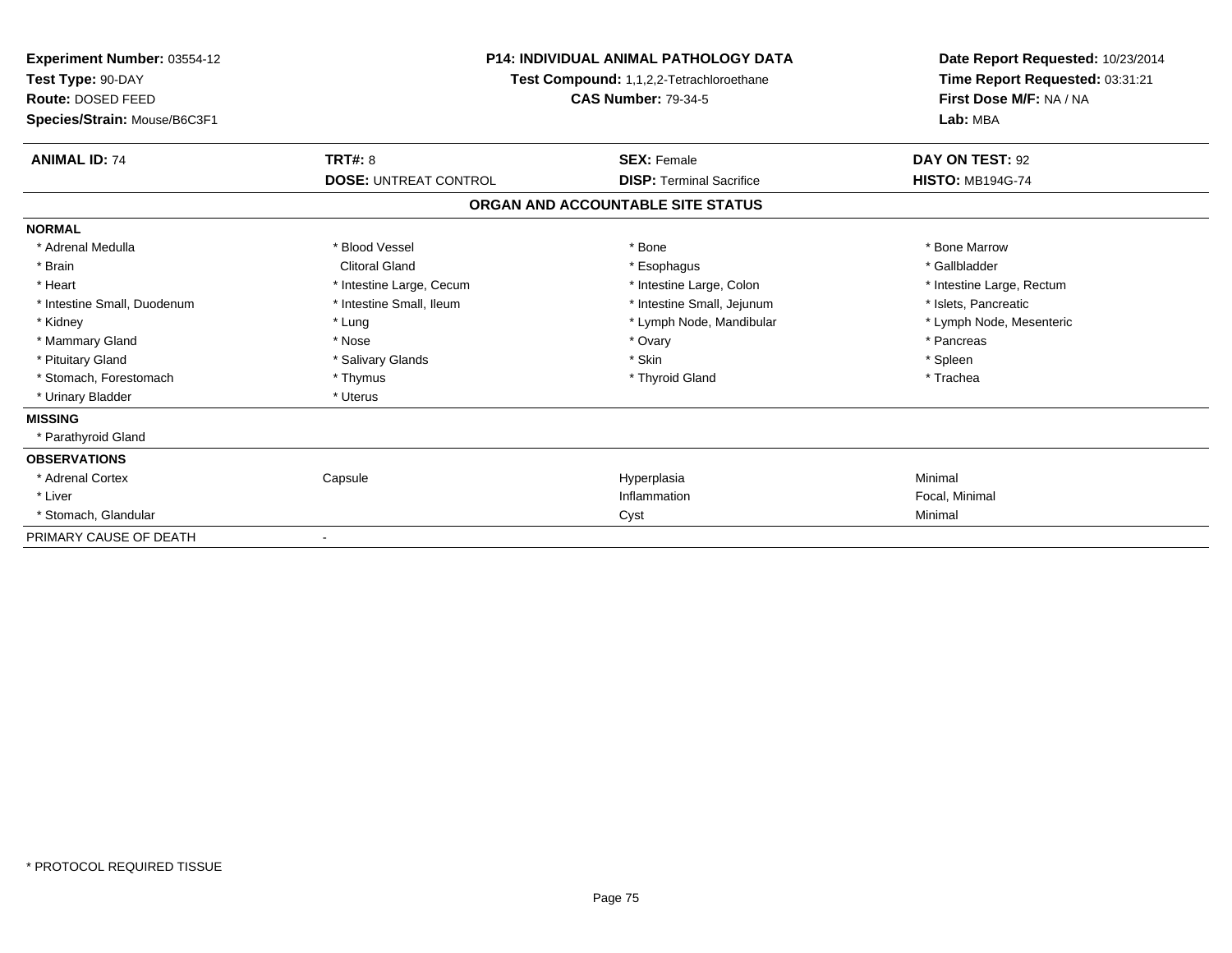| Experiment Number: 03554-12<br>Test Type: 90-DAY<br>Route: DOSED FEED | <b>P14: INDIVIDUAL ANIMAL PATHOLOGY DATA</b><br>Test Compound: 1,1,2,2-Tetrachloroethane<br><b>CAS Number: 79-34-5</b> |                                   | Date Report Requested: 10/23/2014<br>Time Report Requested: 03:31:21<br>First Dose M/F: NA / NA<br>Lab: MBA |  |
|-----------------------------------------------------------------------|------------------------------------------------------------------------------------------------------------------------|-----------------------------------|-------------------------------------------------------------------------------------------------------------|--|
| Species/Strain: Mouse/B6C3F1                                          |                                                                                                                        |                                   |                                                                                                             |  |
| <b>ANIMAL ID: 75</b>                                                  | <b>TRT#: 8</b>                                                                                                         | <b>SEX: Female</b>                | DAY ON TEST: 92                                                                                             |  |
|                                                                       | <b>DOSE: UNTREAT CONTROL</b>                                                                                           | <b>DISP: Terminal Sacrifice</b>   | <b>HISTO: MB194G-75</b>                                                                                     |  |
|                                                                       |                                                                                                                        | ORGAN AND ACCOUNTABLE SITE STATUS |                                                                                                             |  |
| <b>NORMAL</b>                                                         |                                                                                                                        |                                   |                                                                                                             |  |
| * Adrenal Medulla                                                     | * Blood Vessel                                                                                                         | * Bone                            | * Bone Marrow                                                                                               |  |
| * Brain                                                               | * Esophagus                                                                                                            | * Gallbladder                     | * Heart                                                                                                     |  |
| * Intestine Large, Cecum                                              | * Intestine Large, Colon                                                                                               | * Intestine Large, Rectum         | * Intestine Small, Duodenum                                                                                 |  |
| * Intestine Small, Ileum                                              | * Intestine Small, Jejunum                                                                                             | * Islets, Pancreatic              | * Kidney                                                                                                    |  |
| * Liver                                                               | * Lung                                                                                                                 | * Lymph Node, Mandibular          | * Lymph Node, Mesenteric                                                                                    |  |
| * Mammary Gland                                                       | * Nose                                                                                                                 | * Ovary                           | * Pancreas                                                                                                  |  |
| * Pituitary Gland                                                     | * Salivary Glands                                                                                                      | * Skin                            | * Spleen                                                                                                    |  |
| * Stomach, Forestomach                                                | * Stomach, Glandular                                                                                                   | * Thymus                          | * Thyroid Gland                                                                                             |  |
| * Trachea                                                             | * Urinary Bladder                                                                                                      | * Uterus                          |                                                                                                             |  |
| <b>MISSING</b>                                                        |                                                                                                                        |                                   |                                                                                                             |  |
| * Parathyroid Gland                                                   |                                                                                                                        |                                   |                                                                                                             |  |
| <b>OBSERVATIONS</b>                                                   |                                                                                                                        |                                   |                                                                                                             |  |
| * Adrenal Cortex                                                      | Capsule                                                                                                                | Hyperplasia                       | Mild                                                                                                        |  |
| <b>Clitoral Gland</b>                                                 |                                                                                                                        | Atrophy                           | Mild                                                                                                        |  |
| PRIMARY CAUSE OF DEATH                                                |                                                                                                                        |                                   |                                                                                                             |  |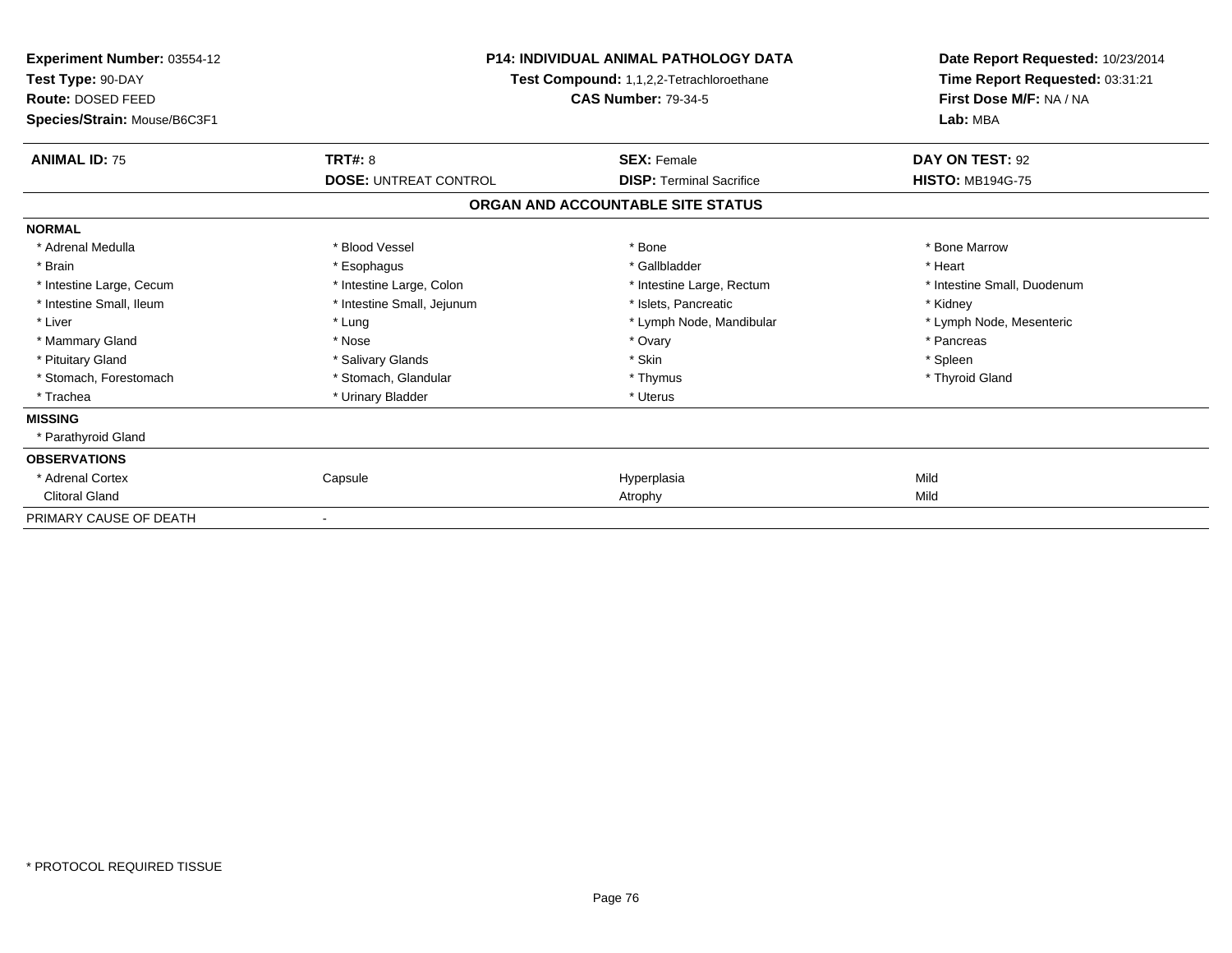| <b>Experiment Number: 03554-12</b><br>Test Type: 90-DAY | <b>P14: INDIVIDUAL ANIMAL PATHOLOGY DATA</b><br>Test Compound: 1,1,2,2-Tetrachloroethane |                                   | Date Report Requested: 10/23/2014<br>Time Report Requested: 03:31:21 |
|---------------------------------------------------------|------------------------------------------------------------------------------------------|-----------------------------------|----------------------------------------------------------------------|
| Route: DOSED FEED                                       |                                                                                          | <b>CAS Number: 79-34-5</b>        | First Dose M/F: NA / NA                                              |
| Species/Strain: Mouse/B6C3F1                            |                                                                                          |                                   | Lab: MBA                                                             |
| <b>ANIMAL ID: 76</b>                                    | <b>TRT#: 8</b>                                                                           | <b>SEX: Female</b>                | DAY ON TEST: 92                                                      |
|                                                         | <b>DOSE: UNTREAT CONTROL</b>                                                             | <b>DISP: Terminal Sacrifice</b>   | <b>HISTO: MB194G-76</b>                                              |
|                                                         |                                                                                          | ORGAN AND ACCOUNTABLE SITE STATUS |                                                                      |
| <b>NORMAL</b>                                           |                                                                                          |                                   |                                                                      |
| * Adrenal Medulla                                       | * Blood Vessel                                                                           | * Bone                            | * Bone Marrow                                                        |
| * Brain                                                 | * Esophagus                                                                              | * Heart                           | * Intestine Large, Cecum                                             |
| * Intestine Large, Colon                                | * Intestine Large, Rectum                                                                | * Intestine Small, Duodenum       | * Intestine Small, Ileum                                             |
| * Intestine Small, Jejunum                              | * Islets, Pancreatic                                                                     | * Kidney                          | * Liver                                                              |
| * Lung                                                  | * Lymph Node, Mandibular                                                                 | * Lymph Node, Mesenteric          | * Mammary Gland                                                      |
| * Nose                                                  | * Ovary                                                                                  | * Pancreas                        | * Parathyroid Gland                                                  |
| * Pituitary Gland                                       | * Salivary Glands                                                                        | * Skin                            | * Spleen                                                             |
| * Stomach, Forestomach                                  | * Stomach, Glandular                                                                     | * Thymus                          | * Thyroid Gland                                                      |
| * Trachea                                               | * Urinary Bladder                                                                        | * Uterus                          |                                                                      |
| <b>MISSING</b>                                          |                                                                                          |                                   |                                                                      |
| * Gallbladder                                           |                                                                                          |                                   |                                                                      |
| <b>OBSERVATIONS</b>                                     |                                                                                          |                                   |                                                                      |
| * Adrenal Cortex                                        | Capsule                                                                                  | Hyperplasia                       | Minimal                                                              |
| <b>Clitoral Gland</b>                                   |                                                                                          | Atrophy                           | Minimal                                                              |
| PRIMARY CAUSE OF DEATH                                  |                                                                                          |                                   |                                                                      |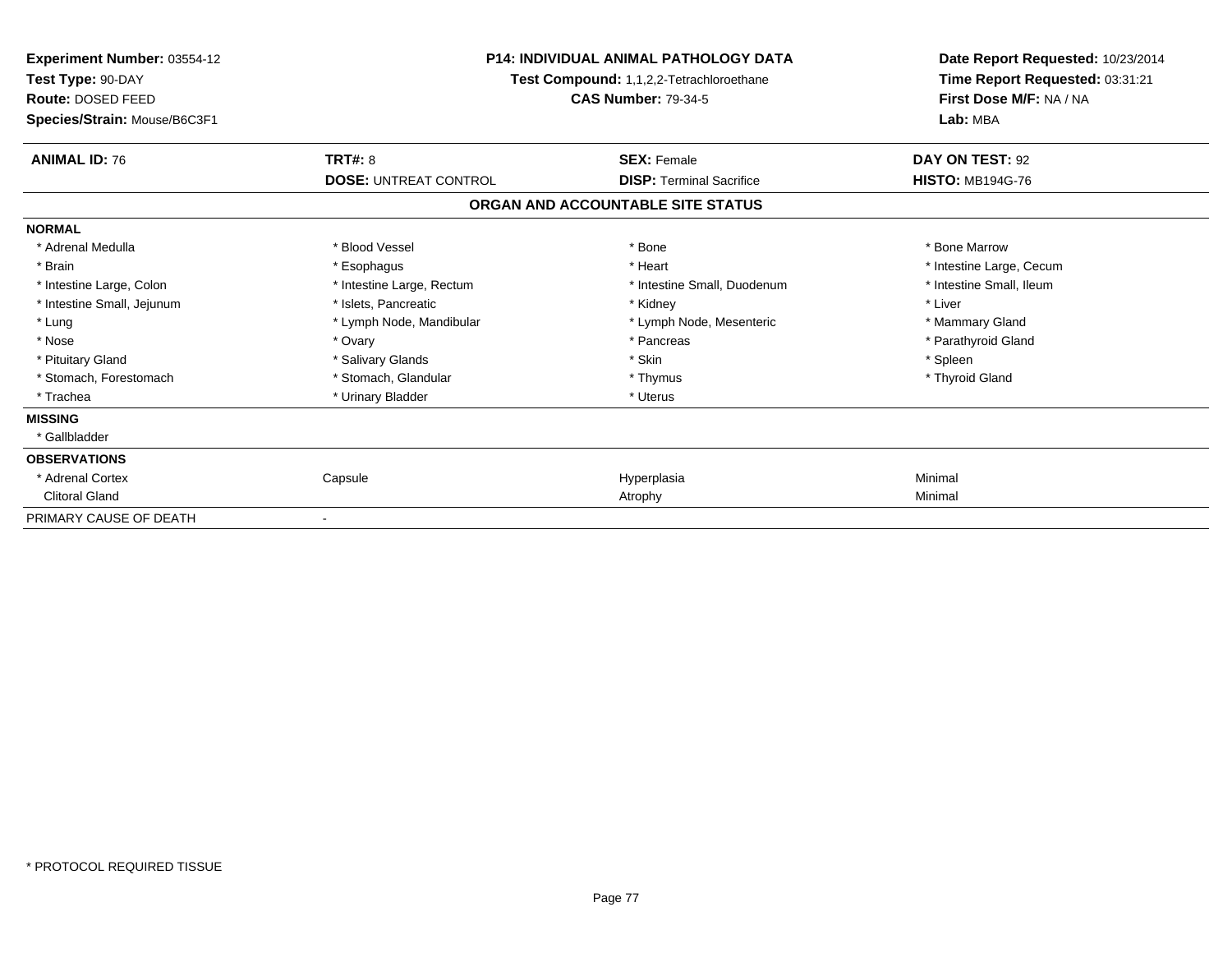| <b>Experiment Number: 03554-12</b><br>Test Type: 90-DAY<br>Route: DOSED FEED<br>Species/Strain: Mouse/B6C3F1 | <b>P14: INDIVIDUAL ANIMAL PATHOLOGY DATA</b><br>Test Compound: 1,1,2,2-Tetrachloroethane<br><b>CAS Number: 79-34-5</b> |                                   | Date Report Requested: 10/23/2014<br>Time Report Requested: 03:31:21<br>First Dose M/F: NA / NA<br>Lab: MBA |
|--------------------------------------------------------------------------------------------------------------|------------------------------------------------------------------------------------------------------------------------|-----------------------------------|-------------------------------------------------------------------------------------------------------------|
| <b>ANIMAL ID: 77</b>                                                                                         | <b>TRT#: 8</b>                                                                                                         | <b>SEX: Female</b>                | DAY ON TEST: 92                                                                                             |
|                                                                                                              | <b>DOSE: UNTREAT CONTROL</b>                                                                                           | <b>DISP: Terminal Sacrifice</b>   | <b>HISTO: MB194G-77</b>                                                                                     |
|                                                                                                              |                                                                                                                        | ORGAN AND ACCOUNTABLE SITE STATUS |                                                                                                             |
| <b>NORMAL</b>                                                                                                |                                                                                                                        |                                   |                                                                                                             |
| * Adrenal Medulla                                                                                            | * Blood Vessel                                                                                                         | * Bone                            | * Bone Marrow                                                                                               |
| * Brain                                                                                                      | <b>Clitoral Gland</b>                                                                                                  | * Esophagus                       | * Gallbladder                                                                                               |
| * Heart                                                                                                      | * Intestine Large, Cecum                                                                                               | * Intestine Large, Colon          | * Intestine Large, Rectum                                                                                   |
| * Intestine Small, Duodenum                                                                                  | * Intestine Small, Ileum                                                                                               | * Intestine Small, Jejunum        | * Islets, Pancreatic                                                                                        |
| * Kidney                                                                                                     | * Lung                                                                                                                 | * Lymph Node, Mandibular          | * Lymph Node, Mesenteric                                                                                    |
| * Mammary Gland                                                                                              | * Nose                                                                                                                 | * Ovary                           | * Pancreas                                                                                                  |
| * Parathyroid Gland                                                                                          | * Pituitary Gland                                                                                                      | * Salivary Glands                 | * Skin                                                                                                      |
| * Spleen                                                                                                     | * Stomach, Forestomach                                                                                                 | * Stomach, Glandular              | * Thymus                                                                                                    |
| * Thyroid Gland                                                                                              | * Trachea                                                                                                              | * Urinary Bladder                 | * Uterus                                                                                                    |
| <b>OBSERVATIONS</b>                                                                                          |                                                                                                                        |                                   |                                                                                                             |
| * Adrenal Cortex                                                                                             | Capsule                                                                                                                | Hyperplasia                       | Minimal                                                                                                     |
| * Liver                                                                                                      |                                                                                                                        | Inflammation                      | Focal, Mild                                                                                                 |
| PRIMARY CAUSE OF DEATH                                                                                       |                                                                                                                        |                                   |                                                                                                             |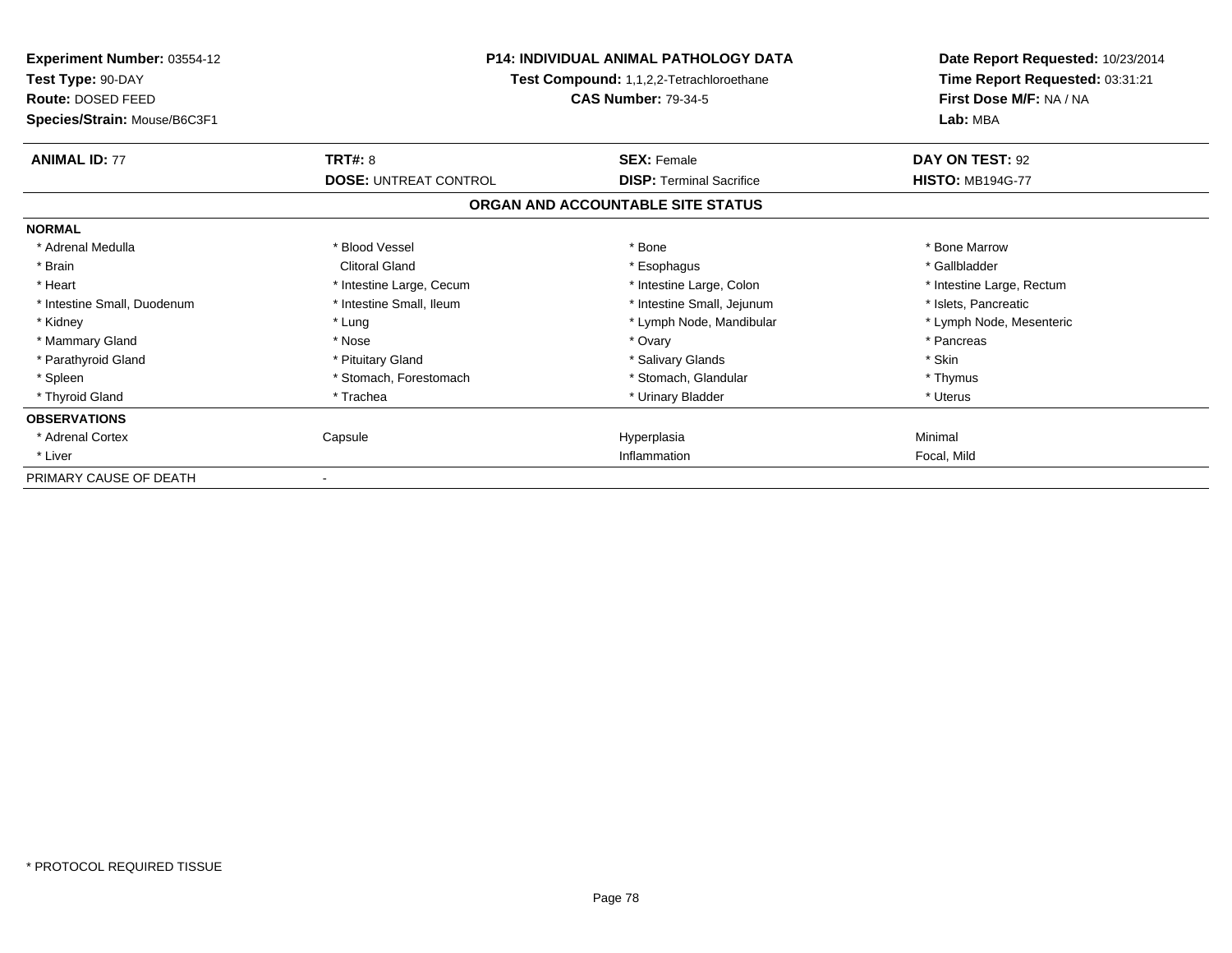| Experiment Number: 03554-12<br>Test Type: 90-DAY<br>Route: DOSED FEED<br>Species/Strain: Mouse/B6C3F1 |                              | <b>P14: INDIVIDUAL ANIMAL PATHOLOGY DATA</b><br>Test Compound: 1,1,2,2-Tetrachloroethane<br><b>CAS Number: 79-34-5</b> |                             |
|-------------------------------------------------------------------------------------------------------|------------------------------|------------------------------------------------------------------------------------------------------------------------|-----------------------------|
| <b>ANIMAL ID: 78</b>                                                                                  | TRT#: 8                      | <b>SEX: Female</b>                                                                                                     | DAY ON TEST: 92             |
|                                                                                                       | <b>DOSE: UNTREAT CONTROL</b> | <b>DISP: Terminal Sacrifice</b>                                                                                        | <b>HISTO: MB194G-78</b>     |
|                                                                                                       |                              | ORGAN AND ACCOUNTABLE SITE STATUS                                                                                      |                             |
| <b>NORMAL</b>                                                                                         |                              |                                                                                                                        |                             |
| * Adrenal Cortex                                                                                      | * Blood Vessel               | * Bone                                                                                                                 | * Bone Marrow               |
| * Brain                                                                                               | * Esophagus                  | * Gallbladder                                                                                                          | * Heart                     |
| * Intestine Large, Cecum                                                                              | * Intestine Large, Colon     | * Intestine Large, Rectum                                                                                              | * Intestine Small, Duodenum |
| * Intestine Small, Ileum                                                                              | * Intestine Small, Jejunum   | * Islets, Pancreatic                                                                                                   | * Kidney                    |
| * Lung                                                                                                | * Lymph Node, Mesenteric     | * Mammary Gland                                                                                                        | * Nose                      |
| * Ovary                                                                                               | * Pancreas                   | * Pituitary Gland                                                                                                      | * Salivary Glands           |
| * Skin                                                                                                | * Spleen                     | * Stomach, Forestomach                                                                                                 | * Stomach, Glandular        |
| * Thymus                                                                                              | * Thyroid Gland              | * Trachea                                                                                                              | * Uterus                    |
| <b>MISSING</b>                                                                                        |                              |                                                                                                                        |                             |
| * Parathyroid Gland                                                                                   |                              |                                                                                                                        |                             |
| <b>AUTO PRECLUDES DIAG.</b>                                                                           |                              |                                                                                                                        |                             |
| * Urinary Bladder                                                                                     |                              |                                                                                                                        |                             |
| <b>OBSERVATIONS</b>                                                                                   |                              |                                                                                                                        |                             |
| * Adrenal Medulla                                                                                     |                              | Angiectasis                                                                                                            | Mild                        |
| <b>Clitoral Gland</b>                                                                                 |                              | Atrophy                                                                                                                | Mild                        |
| * Liver                                                                                               |                              | Inflammation                                                                                                           | Focal, Minimal              |
| * Lymph Node, Mandibular                                                                              |                              | Hemorrhage                                                                                                             | Minimal                     |
| PRIMARY CAUSE OF DEATH                                                                                |                              |                                                                                                                        |                             |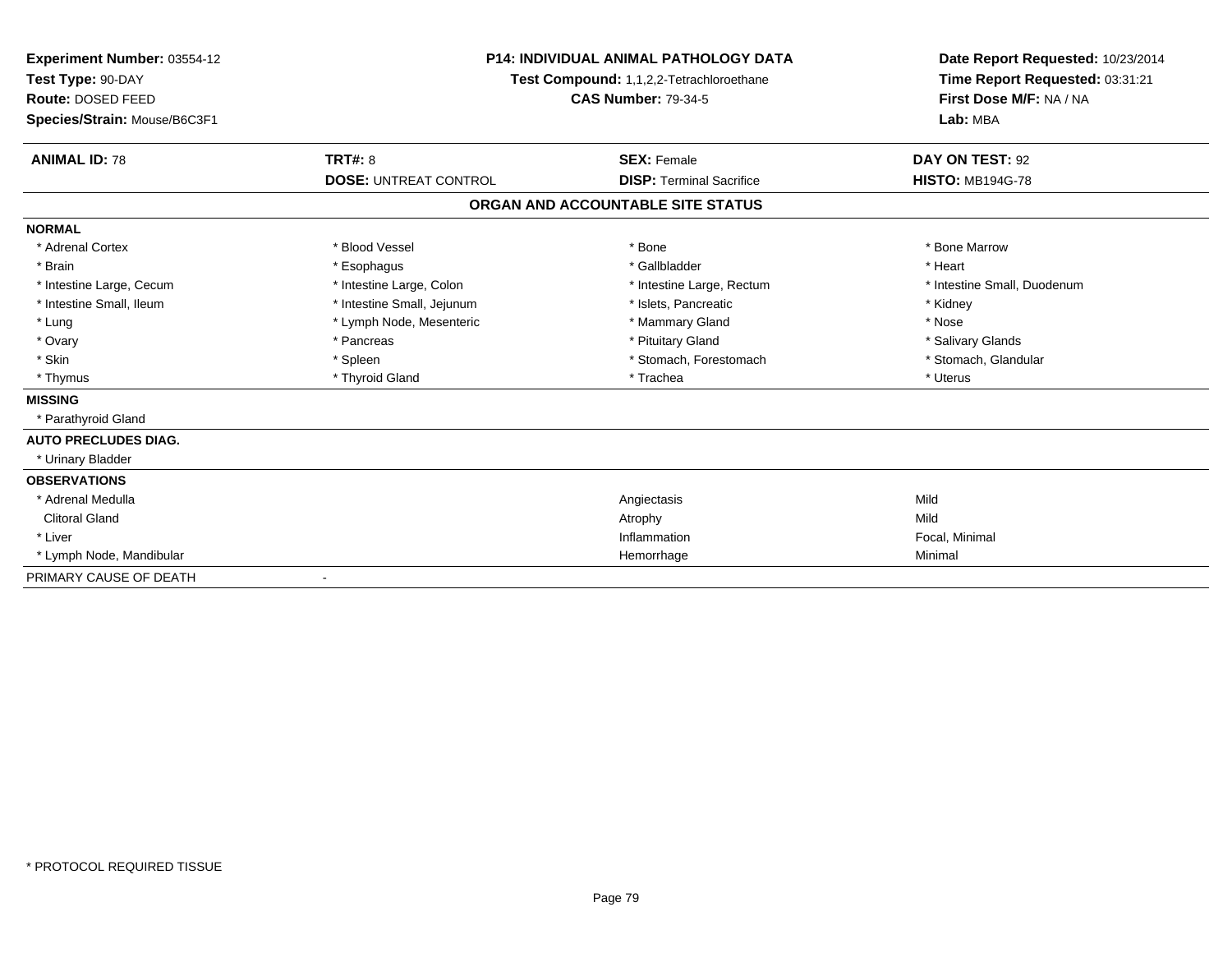| <b>Experiment Number: 03554-12</b><br>Test Type: 90-DAY<br><b>Route: DOSED FEED</b><br>Species/Strain: Mouse/B6C3F1 | <b>P14: INDIVIDUAL ANIMAL PATHOLOGY DATA</b><br>Test Compound: 1,1,2,2-Tetrachloroethane<br><b>CAS Number: 79-34-5</b> |                                   | Date Report Requested: 10/23/2014<br>Time Report Requested: 03:31:21<br>First Dose M/F: NA / NA<br>Lab: MBA |
|---------------------------------------------------------------------------------------------------------------------|------------------------------------------------------------------------------------------------------------------------|-----------------------------------|-------------------------------------------------------------------------------------------------------------|
| <b>ANIMAL ID: 79</b>                                                                                                | TRT#: 8                                                                                                                | <b>SEX: Female</b>                | DAY ON TEST: 92                                                                                             |
|                                                                                                                     | <b>DOSE: UNTREAT CONTROL</b>                                                                                           | <b>DISP:</b> Terminal Sacrifice   | <b>HISTO: MB194G-79</b>                                                                                     |
|                                                                                                                     |                                                                                                                        | ORGAN AND ACCOUNTABLE SITE STATUS |                                                                                                             |
| <b>NORMAL</b>                                                                                                       |                                                                                                                        |                                   |                                                                                                             |
| * Adrenal Cortex                                                                                                    | * Adrenal Medulla                                                                                                      | * Blood Vessel                    | * Bone                                                                                                      |
| * Bone Marrow                                                                                                       | * Brain                                                                                                                | <b>Clitoral Gland</b>             | * Esophagus                                                                                                 |
| * Gallbladder                                                                                                       | * Heart                                                                                                                | * Intestine Large, Cecum          | * Intestine Large, Colon                                                                                    |
| * Intestine Large, Rectum                                                                                           | * Intestine Small, Duodenum                                                                                            | * Intestine Small, Ileum          | * Intestine Small, Jejunum                                                                                  |
| * Islets. Pancreatic                                                                                                | * Kidney                                                                                                               | * Lung                            | * Lymph Node, Mandibular                                                                                    |
| * Lymph Node, Mesenteric                                                                                            | * Mammary Gland                                                                                                        | * Nose                            | * Ovary                                                                                                     |
| * Pancreas                                                                                                          | * Pituitary Gland                                                                                                      | * Salivary Glands                 | * Skin                                                                                                      |
| * Spleen                                                                                                            | * Stomach, Forestomach                                                                                                 | * Stomach, Glandular              | * Thymus                                                                                                    |
| * Thyroid Gland                                                                                                     | * Trachea                                                                                                              | * Urinary Bladder                 | * Uterus                                                                                                    |
| <b>MISSING</b>                                                                                                      |                                                                                                                        |                                   |                                                                                                             |
| * Parathyroid Gland                                                                                                 |                                                                                                                        |                                   |                                                                                                             |
| <b>OBSERVATIONS</b>                                                                                                 |                                                                                                                        |                                   |                                                                                                             |
| * Liver                                                                                                             |                                                                                                                        | Inflammation                      | Focal, Minimal                                                                                              |
| PRIMARY CAUSE OF DEATH                                                                                              |                                                                                                                        |                                   |                                                                                                             |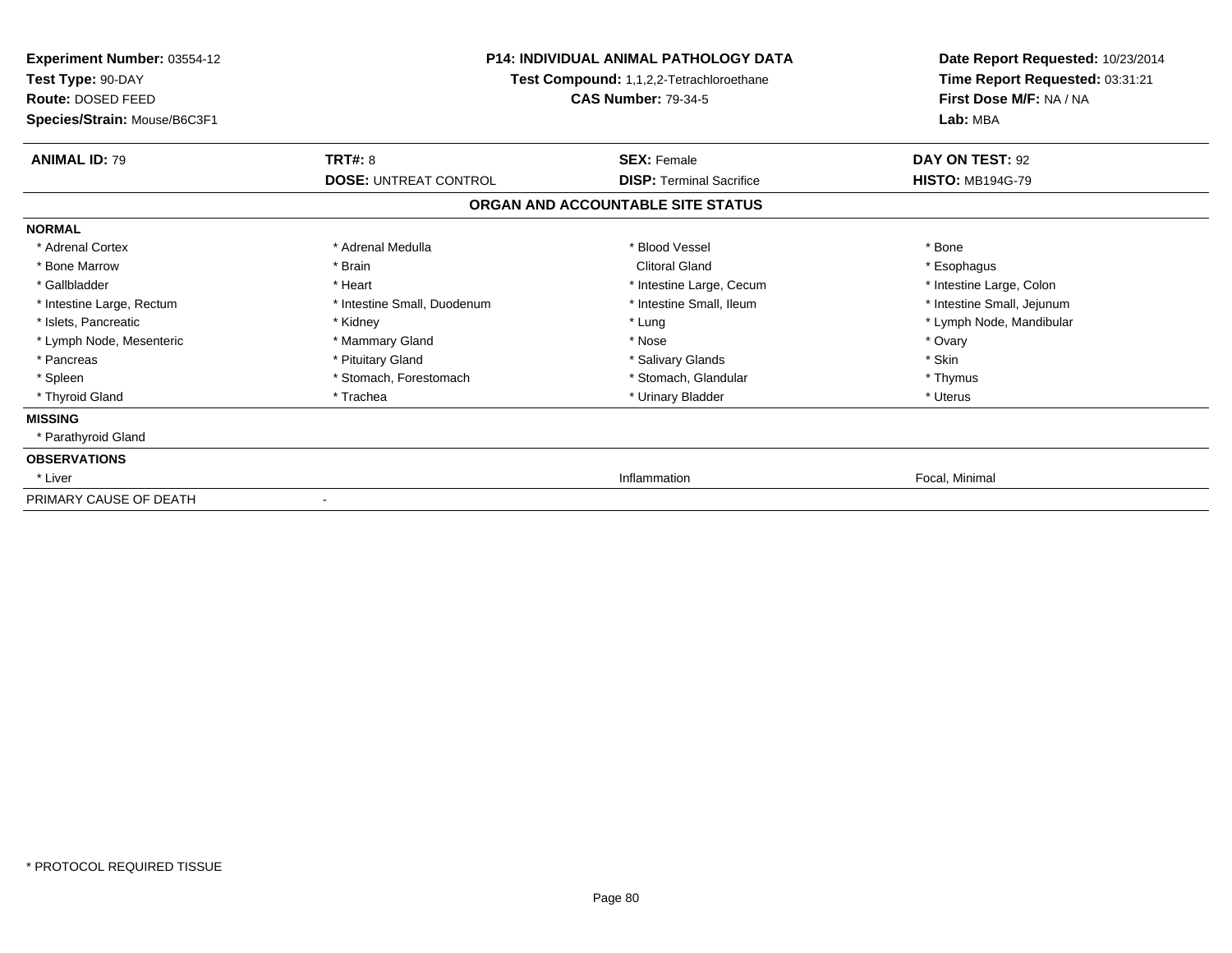| Experiment Number: 03554-12<br>Test Type: 90-DAY<br>Route: DOSED FEED<br>Species/Strain: Mouse/B6C3F1 | <b>P14: INDIVIDUAL ANIMAL PATHOLOGY DATA</b><br>Test Compound: 1,1,2,2-Tetrachloroethane<br><b>CAS Number: 79-34-5</b> |                                   | Date Report Requested: 10/23/2014<br>Time Report Requested: 03:31:21<br>First Dose M/F: NA / NA<br>Lab: MBA |
|-------------------------------------------------------------------------------------------------------|------------------------------------------------------------------------------------------------------------------------|-----------------------------------|-------------------------------------------------------------------------------------------------------------|
| <b>ANIMAL ID: 80</b>                                                                                  | <b>TRT#: 8</b>                                                                                                         | <b>SEX: Female</b>                | DAY ON TEST: 92                                                                                             |
|                                                                                                       | <b>DOSE: UNTREAT CONTROL</b>                                                                                           | <b>DISP:</b> Terminal Sacrifice   | <b>HISTO: MB194G-80</b>                                                                                     |
|                                                                                                       |                                                                                                                        | ORGAN AND ACCOUNTABLE SITE STATUS |                                                                                                             |
| <b>NORMAL</b>                                                                                         |                                                                                                                        |                                   |                                                                                                             |
| * Adrenal Cortex                                                                                      | * Adrenal Medulla                                                                                                      | * Blood Vessel                    | * Bone                                                                                                      |
| * Bone Marrow                                                                                         | * Brain                                                                                                                | <b>Clitoral Gland</b>             | * Gallbladder                                                                                               |
| * Heart                                                                                               | * Intestine Large, Cecum                                                                                               | * Intestine Large, Colon          | * Intestine Large, Rectum                                                                                   |
| * Intestine Small, Duodenum                                                                           | * Intestine Small, Ileum                                                                                               | * Intestine Small, Jejunum        | * Islets, Pancreatic                                                                                        |
| * Kidney                                                                                              | * Liver                                                                                                                | * Lung                            | * Lymph Node, Mandibular                                                                                    |
| * Lymph Node, Mesenteric                                                                              | * Mammary Gland                                                                                                        | * Nose                            | * Ovary                                                                                                     |
| * Pancreas                                                                                            | * Pituitary Gland                                                                                                      | * Salivary Glands                 | * Skin                                                                                                      |
| * Spleen                                                                                              | * Stomach, Forestomach                                                                                                 | * Thymus                          | * Thyroid Gland                                                                                             |
| * Trachea                                                                                             | * Urinary Bladder                                                                                                      | * Uterus                          |                                                                                                             |
| <b>MISSING</b>                                                                                        |                                                                                                                        |                                   |                                                                                                             |
| * Esophagus                                                                                           | * Parathyroid Gland                                                                                                    |                                   |                                                                                                             |
| <b>OBSERVATIONS</b>                                                                                   |                                                                                                                        |                                   |                                                                                                             |
| Stomach, Glandular                                                                                    |                                                                                                                        | Cyst                              | Minimal                                                                                                     |
| PRIMARY CAUSE OF DEATH                                                                                | $\overline{\phantom{a}}$                                                                                               |                                   |                                                                                                             |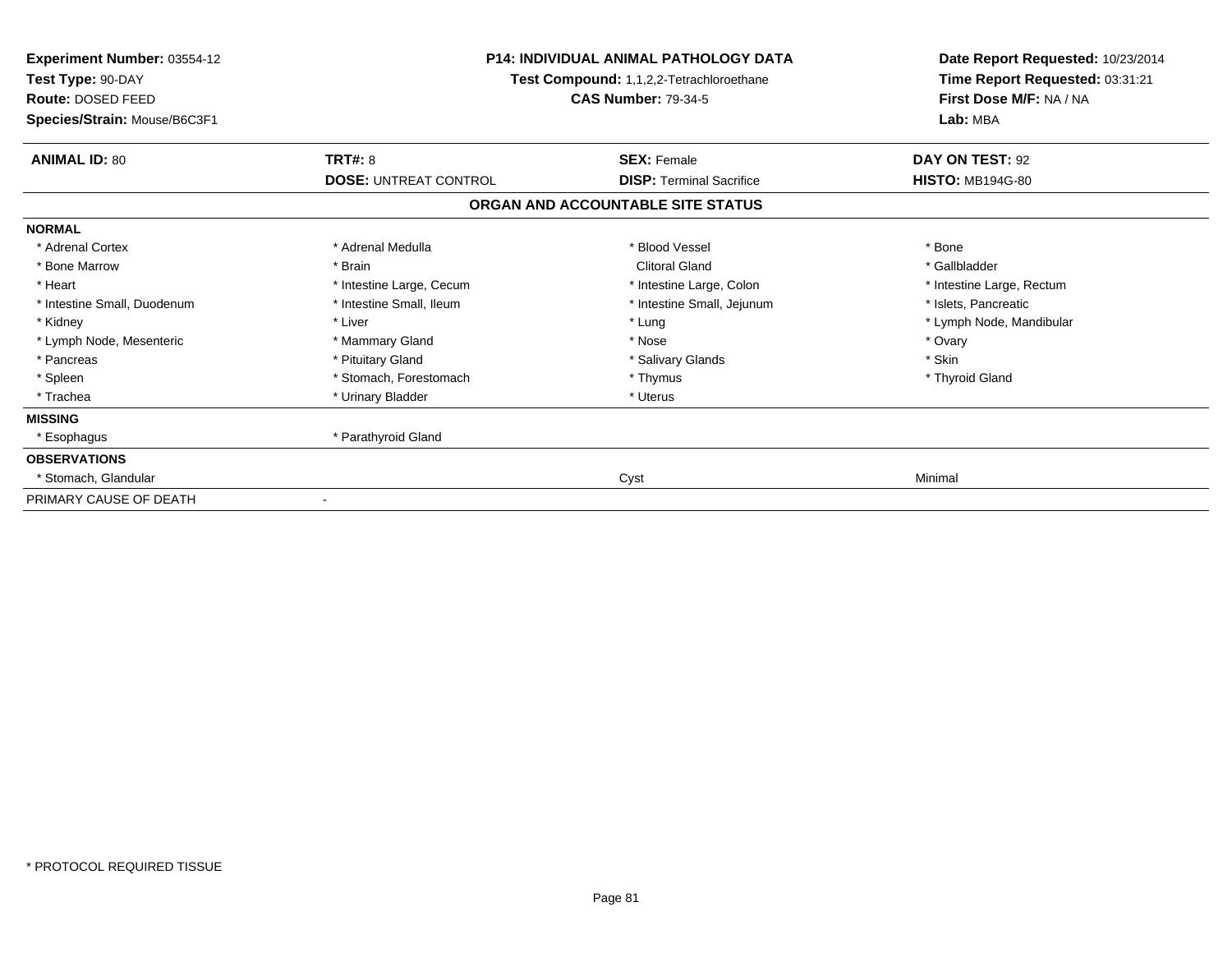| Experiment Number: 03554-12<br>Test Type: 90-DAY<br>Route: DOSED FEED<br>Species/Strain: Mouse/B6C3F1 | <b>P14: INDIVIDUAL ANIMAL PATHOLOGY DATA</b><br>Test Compound: 1,1,2,2-Tetrachloroethane<br><b>CAS Number: 79-34-5</b> |                                   | Date Report Requested: 10/23/2014<br>Time Report Requested: 03:31:21<br>First Dose M/F: NA / NA<br>Lab: MBA |
|-------------------------------------------------------------------------------------------------------|------------------------------------------------------------------------------------------------------------------------|-----------------------------------|-------------------------------------------------------------------------------------------------------------|
| <b>ANIMAL ID: 81</b>                                                                                  | <b>TRT#: 9</b>                                                                                                         | <b>SEX: Female</b>                | DAY ON TEST: 92                                                                                             |
|                                                                                                       | <b>DOSE: VEHICLE CONTROL</b>                                                                                           | <b>DISP:</b> Terminal Sacrifice   | <b>HISTO: MB194G-81</b>                                                                                     |
|                                                                                                       |                                                                                                                        | ORGAN AND ACCOUNTABLE SITE STATUS |                                                                                                             |
| <b>NORMAL</b>                                                                                         |                                                                                                                        |                                   |                                                                                                             |
| * Adrenal Medulla                                                                                     | * Blood Vessel                                                                                                         | * Bone                            | * Bone Marrow                                                                                               |
| * Brain                                                                                               | * Esophagus                                                                                                            | * Gallbladder                     | * Heart                                                                                                     |
| * Intestine Large, Cecum                                                                              | * Intestine Large, Colon                                                                                               | * Intestine Large, Rectum         | * Intestine Small, Duodenum                                                                                 |
| * Intestine Small. Ileum                                                                              | * Intestine Small, Jejunum                                                                                             | * Islets, Pancreatic              | * Kidney                                                                                                    |
| * Lung                                                                                                | * Lymph Node, Mandibular                                                                                               | * Lymph Node, Mesenteric          | * Mammary Gland                                                                                             |
| * Nose                                                                                                | * Ovary                                                                                                                | * Pancreas                        | * Parathyroid Gland                                                                                         |
| * Pituitary Gland                                                                                     | * Salivary Glands                                                                                                      | * Skin                            | * Spleen                                                                                                    |
| * Stomach, Forestomach                                                                                | * Stomach, Glandular                                                                                                   | * Thymus                          | * Thyroid Gland                                                                                             |
| * Trachea                                                                                             | * Urinary Bladder                                                                                                      | * Uterus                          |                                                                                                             |
| <b>OBSERVATIONS</b>                                                                                   |                                                                                                                        |                                   |                                                                                                             |
| * Adrenal Cortex                                                                                      | Capsule                                                                                                                | Hyperplasia                       | Mild                                                                                                        |
| <b>Clitoral Gland</b>                                                                                 |                                                                                                                        | Atrophy                           | Mild                                                                                                        |
| * Liver                                                                                               |                                                                                                                        | Inflammation                      | Focal, Minimal                                                                                              |
| PRIMARY CAUSE OF DEATH                                                                                |                                                                                                                        |                                   |                                                                                                             |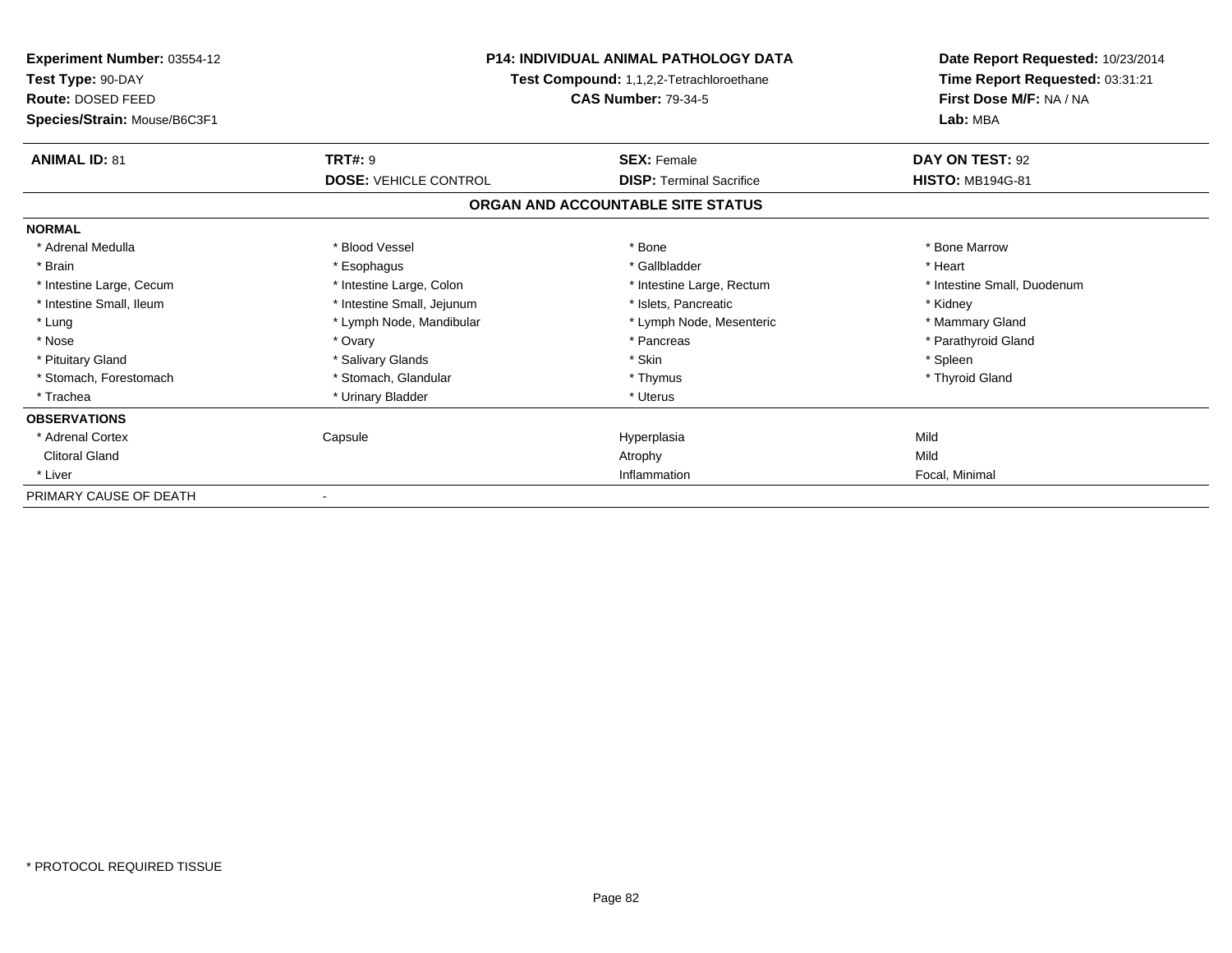| Experiment Number: 03554-12<br>Test Type: 90-DAY<br>Route: DOSED FEED<br>Species/Strain: Mouse/B6C3F1 |                              | <b>P14: INDIVIDUAL ANIMAL PATHOLOGY DATA</b><br><b>Test Compound: 1,1,2,2-Tetrachloroethane</b><br><b>CAS Number: 79-34-5</b> |                           |
|-------------------------------------------------------------------------------------------------------|------------------------------|-------------------------------------------------------------------------------------------------------------------------------|---------------------------|
| <b>ANIMAL ID: 82</b>                                                                                  | <b>TRT#: 9</b>               | <b>SEX: Female</b>                                                                                                            | DAY ON TEST: 92           |
|                                                                                                       | <b>DOSE: VEHICLE CONTROL</b> | <b>DISP: Terminal Sacrifice</b>                                                                                               | <b>HISTO: MB194G-82</b>   |
|                                                                                                       |                              | ORGAN AND ACCOUNTABLE SITE STATUS                                                                                             |                           |
| <b>NORMAL</b>                                                                                         |                              |                                                                                                                               |                           |
| * Adrenal Cortex                                                                                      | * Adrenal Medulla            | * Blood Vessel                                                                                                                | * Bone                    |
| * Bone Marrow                                                                                         | * Brain                      | * Esophagus                                                                                                                   | * Gallbladder             |
| * Heart                                                                                               | * Intestine Large, Cecum     | * Intestine Large, Colon                                                                                                      | * Intestine Large, Rectum |
| * Intestine Small, Duodenum                                                                           | * Intestine Small, Ileum     | * Intestine Small, Jejunum                                                                                                    | * Islets, Pancreatic      |
| * Kidney                                                                                              | * Lung                       | * Lymph Node, Mandibular                                                                                                      | * Lymph Node, Mesenteric  |
| * Mammary Gland                                                                                       | * Nose                       | * Ovary                                                                                                                       | * Pancreas                |
| * Salivary Glands                                                                                     | * Skin                       | * Spleen                                                                                                                      | * Stomach, Forestomach    |
| * Stomach, Glandular                                                                                  | * Thyroid Gland              | * Trachea                                                                                                                     | * Urinary Bladder         |
| * Uterus                                                                                              |                              |                                                                                                                               |                           |
| <b>MISSING</b>                                                                                        |                              |                                                                                                                               |                           |
| <b>Clitoral Gland</b>                                                                                 | * Parathyroid Gland          |                                                                                                                               |                           |
| <b>INSUFFICIENT TISSUE</b>                                                                            |                              |                                                                                                                               |                           |
| * Pituitary Gland                                                                                     |                              |                                                                                                                               |                           |
| <b>OBSERVATIONS</b>                                                                                   |                              |                                                                                                                               |                           |
| * Liver                                                                                               |                              | Inflammation                                                                                                                  | Focal, Mild               |
| * Thymus                                                                                              | Thymocyte                    | Necrosis                                                                                                                      | Minimal                   |
| PRIMARY CAUSE OF DEATH                                                                                |                              |                                                                                                                               |                           |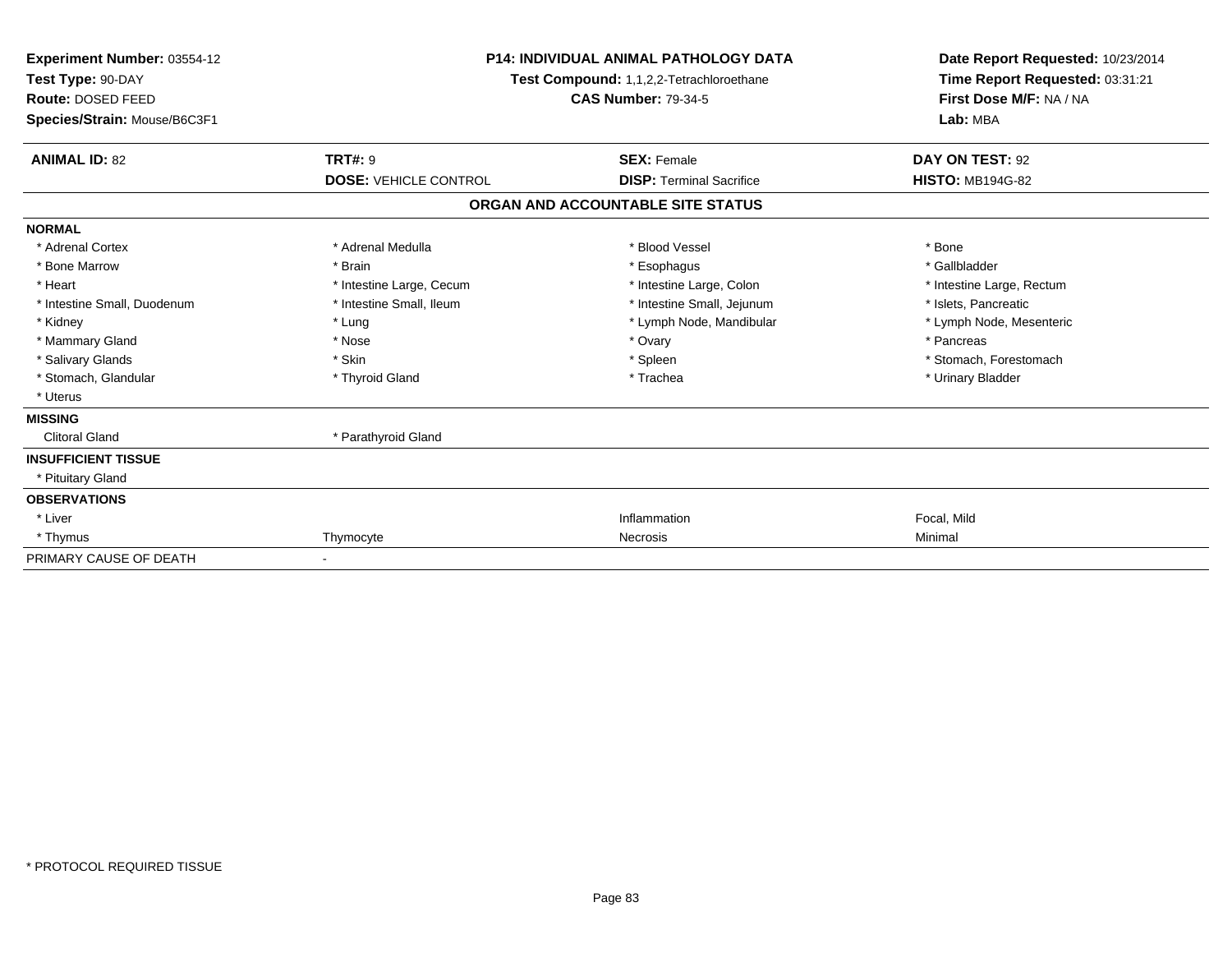| <b>Experiment Number: 03554-12</b><br>Test Type: 90-DAY<br>Route: DOSED FEED<br>Species/Strain: Mouse/B6C3F1 | <b>P14: INDIVIDUAL ANIMAL PATHOLOGY DATA</b><br>Test Compound: 1,1,2,2-Tetrachloroethane<br><b>CAS Number: 79-34-5</b> |                                   | Date Report Requested: 10/23/2014<br>Time Report Requested: 03:31:21<br>First Dose M/F: NA / NA<br>Lab: MBA |
|--------------------------------------------------------------------------------------------------------------|------------------------------------------------------------------------------------------------------------------------|-----------------------------------|-------------------------------------------------------------------------------------------------------------|
| <b>ANIMAL ID: 83</b>                                                                                         | <b>TRT#: 9</b>                                                                                                         | <b>SEX: Female</b>                | DAY ON TEST: 92                                                                                             |
|                                                                                                              | <b>DOSE: VEHICLE CONTROL</b>                                                                                           | <b>DISP: Terminal Sacrifice</b>   | <b>HISTO: MB194G-83</b>                                                                                     |
|                                                                                                              |                                                                                                                        | ORGAN AND ACCOUNTABLE SITE STATUS |                                                                                                             |
| <b>NORMAL</b>                                                                                                |                                                                                                                        |                                   |                                                                                                             |
| * Adrenal Cortex                                                                                             | * Adrenal Medulla                                                                                                      | * Blood Vessel                    | * Bone                                                                                                      |
| * Bone Marrow                                                                                                | * Brain                                                                                                                | * Esophagus                       | * Gallbladder                                                                                               |
| * Heart                                                                                                      | * Intestine Large, Cecum                                                                                               | * Intestine Large, Colon          | * Intestine Large, Rectum                                                                                   |
| * Intestine Small, Duodenum                                                                                  | * Intestine Small, Ileum                                                                                               | * Intestine Small, Jejunum        | * Islets, Pancreatic                                                                                        |
| * Kidney                                                                                                     | * Lung                                                                                                                 | * Lymph Node, Mandibular          | * Mammary Gland                                                                                             |
| * Nose                                                                                                       | * Ovary                                                                                                                | * Pancreas                        | * Salivary Glands                                                                                           |
| * Skin                                                                                                       | * Spleen                                                                                                               | * Stomach, Forestomach            | * Stomach, Glandular                                                                                        |
| * Thymus                                                                                                     | * Thyroid Gland                                                                                                        | * Trachea                         | * Urinary Bladder                                                                                           |
| * Uterus                                                                                                     |                                                                                                                        |                                   |                                                                                                             |
| <b>MISSING</b>                                                                                               |                                                                                                                        |                                   |                                                                                                             |
| <b>Clitoral Gland</b>                                                                                        | * Parathyroid Gland                                                                                                    | * Pituitary Gland                 |                                                                                                             |
| <b>OBSERVATIONS</b>                                                                                          |                                                                                                                        |                                   |                                                                                                             |
| * Liver                                                                                                      |                                                                                                                        | Inflammation                      | Focal, Mild                                                                                                 |
| * Lymph Node, Mesenteric                                                                                     |                                                                                                                        | Atrophy                           | Mild                                                                                                        |
| PRIMARY CAUSE OF DEATH                                                                                       |                                                                                                                        |                                   |                                                                                                             |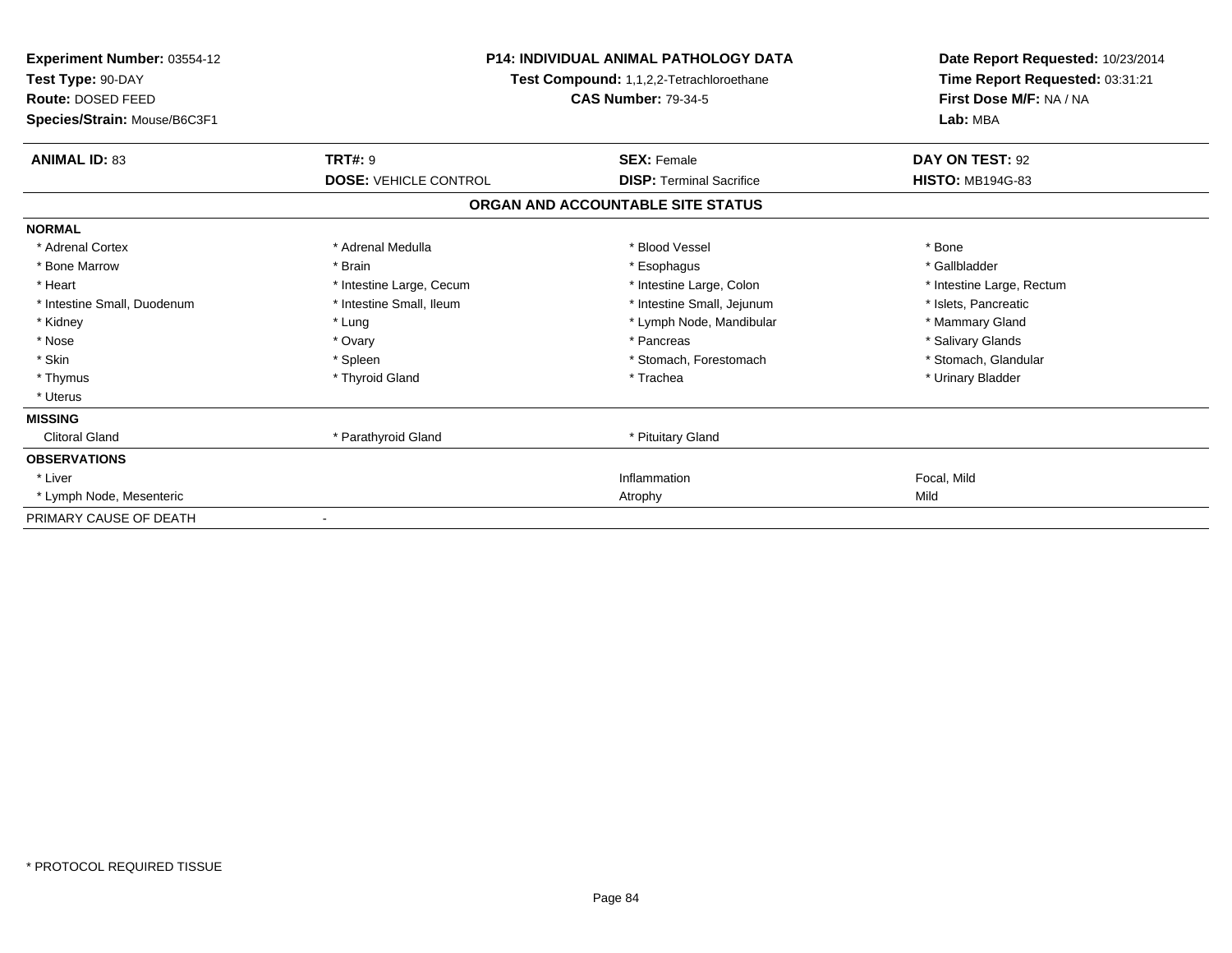| <b>Experiment Number: 03554-12</b><br>Test Type: 90-DAY<br><b>Route: DOSED FEED</b><br>Species/Strain: Mouse/B6C3F1 | <b>P14: INDIVIDUAL ANIMAL PATHOLOGY DATA</b><br>Test Compound: 1,1,2,2-Tetrachloroethane<br><b>CAS Number: 79-34-5</b> |                                   | Date Report Requested: 10/23/2014<br>Time Report Requested: 03:31:21<br>First Dose M/F: NA / NA<br>Lab: MBA |
|---------------------------------------------------------------------------------------------------------------------|------------------------------------------------------------------------------------------------------------------------|-----------------------------------|-------------------------------------------------------------------------------------------------------------|
| <b>ANIMAL ID: 84</b>                                                                                                | <b>TRT#: 9</b>                                                                                                         | <b>SEX: Female</b>                | DAY ON TEST: 92                                                                                             |
|                                                                                                                     | <b>DOSE: VEHICLE CONTROL</b>                                                                                           | <b>DISP:</b> Terminal Sacrifice   | <b>HISTO: MB194G-84</b>                                                                                     |
|                                                                                                                     |                                                                                                                        | ORGAN AND ACCOUNTABLE SITE STATUS |                                                                                                             |
| <b>NORMAL</b>                                                                                                       |                                                                                                                        |                                   |                                                                                                             |
| * Adrenal Cortex                                                                                                    | * Adrenal Medulla                                                                                                      | * Blood Vessel                    | * Bone                                                                                                      |
| * Bone Marrow                                                                                                       | * Brain                                                                                                                | * Esophagus                       | * Gallbladder                                                                                               |
| * Heart                                                                                                             | * Intestine Large, Cecum                                                                                               | * Intestine Large, Colon          | * Intestine Large, Rectum                                                                                   |
| * Intestine Small, Duodenum                                                                                         | * Intestine Small, Ileum                                                                                               | * Intestine Small, Jejunum        | * Islets, Pancreatic                                                                                        |
| * Kidney                                                                                                            | * Lung                                                                                                                 | * Lymph Node, Mandibular          | * Lymph Node, Mesenteric                                                                                    |
| * Mammary Gland                                                                                                     | * Nose                                                                                                                 | * Ovary                           | * Pancreas                                                                                                  |
| * Parathyroid Gland                                                                                                 | * Pituitary Gland                                                                                                      | * Salivary Glands                 | * Skin                                                                                                      |
| * Spleen                                                                                                            | * Stomach, Forestomach                                                                                                 | * Stomach, Glandular              | * Thymus                                                                                                    |
| * Thyroid Gland                                                                                                     | * Trachea                                                                                                              | * Urinary Bladder                 | * Uterus                                                                                                    |
| <b>MISSING</b>                                                                                                      |                                                                                                                        |                                   |                                                                                                             |
| <b>Clitoral Gland</b>                                                                                               |                                                                                                                        |                                   |                                                                                                             |
| <b>OBSERVATIONS</b>                                                                                                 |                                                                                                                        |                                   |                                                                                                             |
| * Liver                                                                                                             |                                                                                                                        | Inflammation                      | Focal, Minimal                                                                                              |
| PRIMARY CAUSE OF DEATH                                                                                              |                                                                                                                        |                                   |                                                                                                             |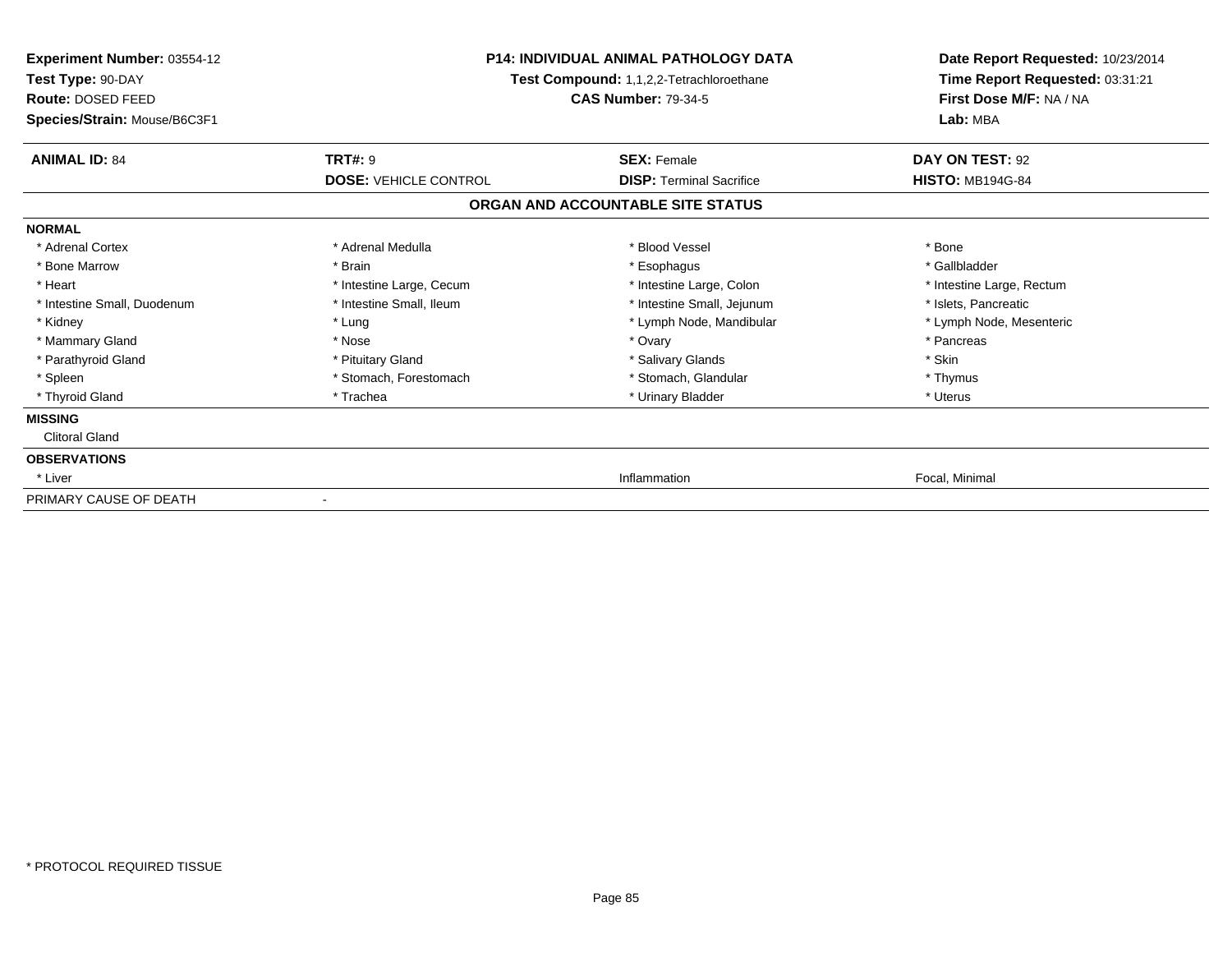| <b>Experiment Number: 03554-12</b><br>Test Type: 90-DAY<br>Route: DOSED FEED<br>Species/Strain: Mouse/B6C3F1 | P14: INDIVIDUAL ANIMAL PATHOLOGY DATA<br>Test Compound: 1,1,2,2-Tetrachloroethane<br><b>CAS Number: 79-34-5</b> |                                   | Date Report Requested: 10/23/2014<br>Time Report Requested: 03:31:21<br>First Dose M/F: NA / NA<br>Lab: MBA |
|--------------------------------------------------------------------------------------------------------------|-----------------------------------------------------------------------------------------------------------------|-----------------------------------|-------------------------------------------------------------------------------------------------------------|
| <b>ANIMAL ID: 85</b>                                                                                         | <b>TRT#: 9</b>                                                                                                  | <b>SEX: Female</b>                | DAY ON TEST: 92                                                                                             |
|                                                                                                              | <b>DOSE: VEHICLE CONTROL</b>                                                                                    | <b>DISP: Terminal Sacrifice</b>   | <b>HISTO: MB194G-85</b>                                                                                     |
|                                                                                                              |                                                                                                                 | ORGAN AND ACCOUNTABLE SITE STATUS |                                                                                                             |
| <b>NORMAL</b>                                                                                                |                                                                                                                 |                                   |                                                                                                             |
| * Adrenal Medulla                                                                                            | * Blood Vessel                                                                                                  | * Bone                            | * Bone Marrow                                                                                               |
| * Brain                                                                                                      | <b>Clitoral Gland</b>                                                                                           | * Esophagus                       | * Gallbladder                                                                                               |
| * Heart                                                                                                      | * Intestine Large, Cecum                                                                                        | * Intestine Large, Colon          | * Intestine Large, Rectum                                                                                   |
| * Intestine Small, Duodenum                                                                                  | * Intestine Small, Ileum                                                                                        | * Intestine Small, Jejunum        | * Islets, Pancreatic                                                                                        |
| * Kidney                                                                                                     | * Lung                                                                                                          | * Lymph Node, Mandibular          | * Lymph Node, Mesenteric                                                                                    |
| * Mammary Gland                                                                                              | * Nose                                                                                                          | * Ovary                           | * Pancreas                                                                                                  |
| * Parathyroid Gland                                                                                          | * Pituitary Gland                                                                                               | * Salivary Glands                 | * Skin                                                                                                      |
| * Spleen                                                                                                     | * Stomach, Forestomach                                                                                          | * Stomach, Glandular              | * Thymus                                                                                                    |
| * Thyroid Gland                                                                                              | * Trachea                                                                                                       | * Urinary Bladder                 | * Uterus                                                                                                    |
| <b>OBSERVATIONS</b>                                                                                          |                                                                                                                 |                                   |                                                                                                             |
| * Adrenal Cortex                                                                                             | Capsule                                                                                                         | Hyperplasia                       | Minimal                                                                                                     |
| * Liver                                                                                                      |                                                                                                                 | Inflammation                      | Focal, Minimal                                                                                              |
| PRIMARY CAUSE OF DEATH                                                                                       |                                                                                                                 |                                   |                                                                                                             |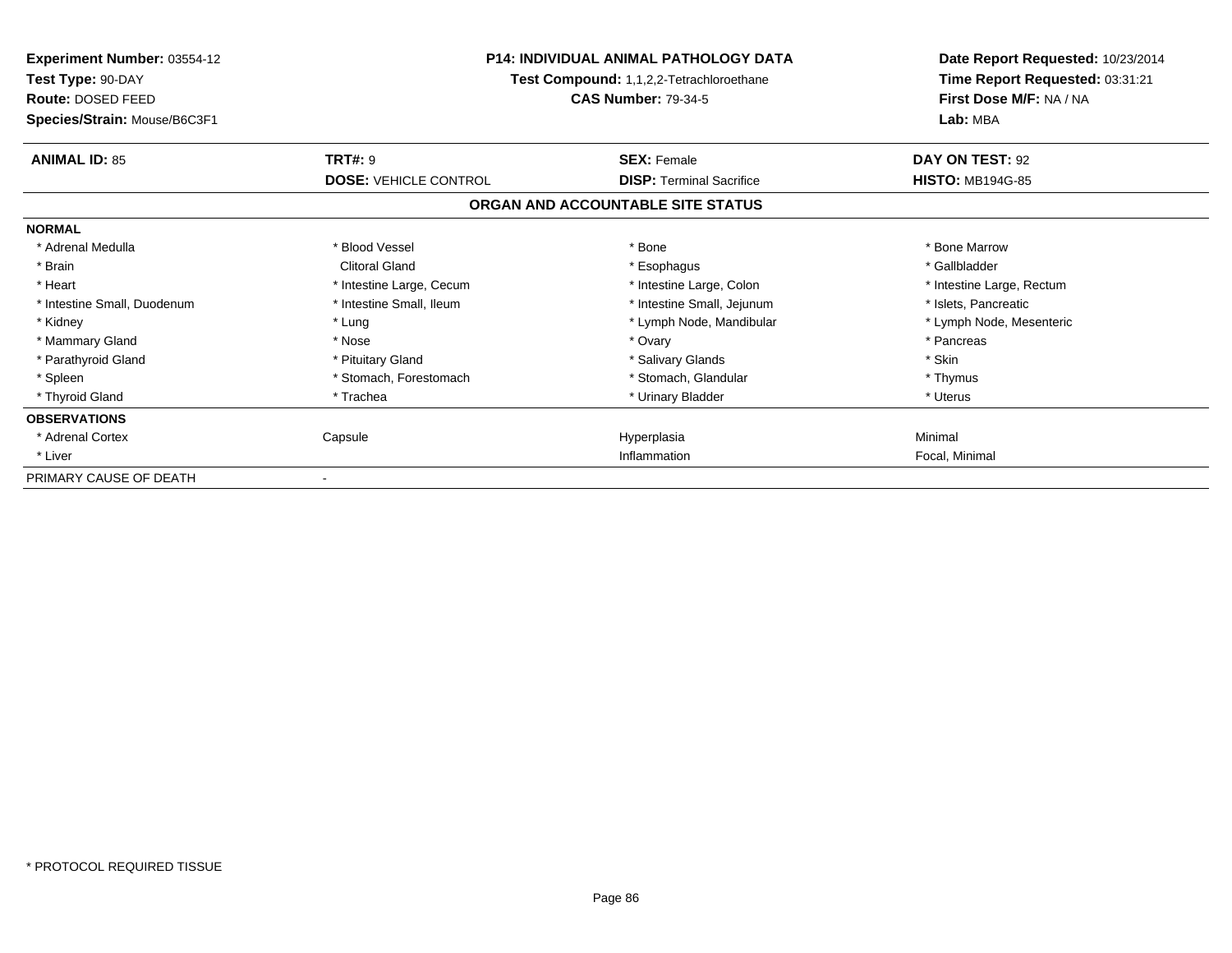| Experiment Number: 03554-12<br>Test Type: 90-DAY<br>Route: DOSED FEED | <b>P14: INDIVIDUAL ANIMAL PATHOLOGY DATA</b><br>Test Compound: 1,1,2,2-Tetrachloroethane<br><b>CAS Number: 79-34-5</b> |                                   | Date Report Requested: 10/23/2014<br>Time Report Requested: 03:31:21<br>First Dose M/F: NA / NA |
|-----------------------------------------------------------------------|------------------------------------------------------------------------------------------------------------------------|-----------------------------------|-------------------------------------------------------------------------------------------------|
| Species/Strain: Mouse/B6C3F1                                          |                                                                                                                        |                                   |                                                                                                 |
| <b>ANIMAL ID: 86</b>                                                  | <b>TRT#: 9</b>                                                                                                         | <b>SEX: Female</b>                | DAY ON TEST: 92                                                                                 |
|                                                                       | <b>DOSE: VEHICLE CONTROL</b>                                                                                           | <b>DISP: Terminal Sacrifice</b>   | <b>HISTO: MB194G-86</b>                                                                         |
|                                                                       |                                                                                                                        | ORGAN AND ACCOUNTABLE SITE STATUS |                                                                                                 |
| <b>NORMAL</b>                                                         |                                                                                                                        |                                   |                                                                                                 |
| * Adrenal Medulla                                                     | * Blood Vessel                                                                                                         | * Bone                            | * Bone Marrow                                                                                   |
| * Brain                                                               | <b>Clitoral Gland</b>                                                                                                  | * Esophagus                       | * Gallbladder                                                                                   |
| * Heart                                                               | * Intestine Large, Cecum                                                                                               | * Intestine Large, Colon          | * Intestine Large, Rectum                                                                       |
| * Intestine Small, Duodenum                                           | * Intestine Small, Ileum                                                                                               | * Intestine Small, Jejunum        | * Islets, Pancreatic                                                                            |
| * Kidney                                                              | * Liver                                                                                                                | * Lung                            | * Lymph Node, Mandibular                                                                        |
| * Mammary Gland                                                       | * Nose                                                                                                                 | * Ovary                           | * Pancreas                                                                                      |
| * Parathyroid Gland                                                   | * Pituitary Gland                                                                                                      | * Salivary Glands                 | * Skin                                                                                          |
| * Spleen                                                              | * Stomach, Forestomach                                                                                                 | * Thyroid Gland                   | * Trachea                                                                                       |
| * Urinary Bladder                                                     | * Uterus                                                                                                               |                                   |                                                                                                 |
| <b>OBSERVATIONS</b>                                                   |                                                                                                                        |                                   |                                                                                                 |
| * Adrenal Cortex                                                      | Capsule                                                                                                                | Hyperplasia                       | Minimal                                                                                         |
| * Lymph Node, Mesenteric                                              |                                                                                                                        | Atrophy                           | Minimal                                                                                         |
| * Stomach, Glandular                                                  |                                                                                                                        | Cyst                              | Minimal                                                                                         |
| * Thymus                                                              | Thymocyte                                                                                                              | Necrosis                          | Mild                                                                                            |
| PRIMARY CAUSE OF DEATH                                                |                                                                                                                        |                                   |                                                                                                 |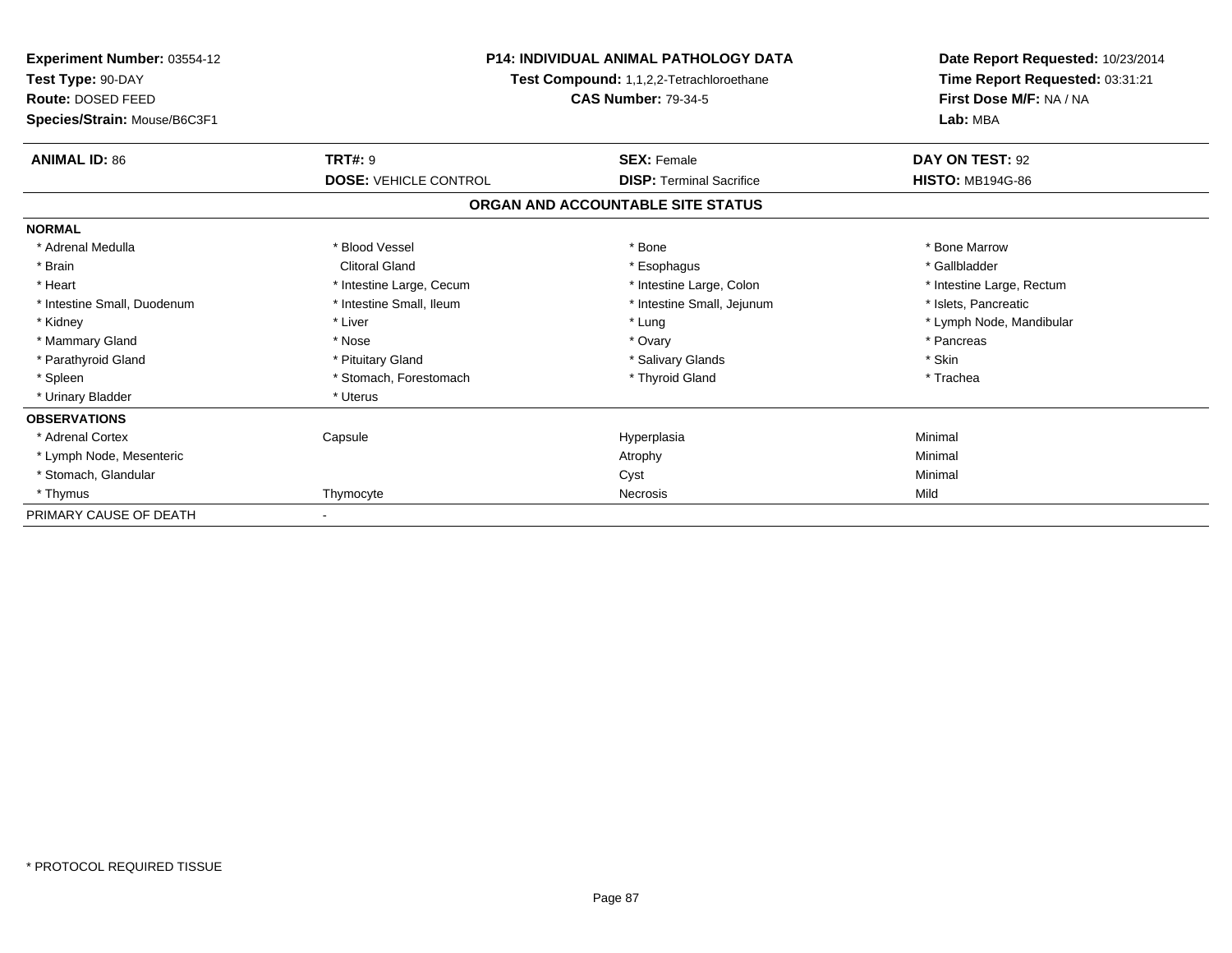| <b>Experiment Number: 03554-12</b><br>Test Type: 90-DAY<br><b>Route: DOSED FEED</b><br>Species/Strain: Mouse/B6C3F1 | <b>P14: INDIVIDUAL ANIMAL PATHOLOGY DATA</b><br>Test Compound: 1,1,2,2-Tetrachloroethane<br><b>CAS Number: 79-34-5</b> |                                   | Date Report Requested: 10/23/2014<br>Time Report Requested: 03:31:21<br>First Dose M/F: NA / NA<br>Lab: MBA |
|---------------------------------------------------------------------------------------------------------------------|------------------------------------------------------------------------------------------------------------------------|-----------------------------------|-------------------------------------------------------------------------------------------------------------|
| <b>ANIMAL ID: 87</b>                                                                                                | <b>TRT#: 9</b>                                                                                                         | <b>SEX: Female</b>                | DAY ON TEST: 92                                                                                             |
|                                                                                                                     | <b>DOSE: VEHICLE CONTROL</b>                                                                                           | <b>DISP: Terminal Sacrifice</b>   | <b>HISTO: MB194G-87</b>                                                                                     |
|                                                                                                                     |                                                                                                                        | ORGAN AND ACCOUNTABLE SITE STATUS |                                                                                                             |
| <b>NORMAL</b>                                                                                                       |                                                                                                                        |                                   |                                                                                                             |
| * Adrenal Medulla                                                                                                   | * Blood Vessel                                                                                                         | * Bone                            | * Bone Marrow                                                                                               |
| * Brain                                                                                                             | <b>Clitoral Gland</b>                                                                                                  | * Esophagus                       | * Gallbladder                                                                                               |
| * Heart                                                                                                             | * Intestine Large, Cecum                                                                                               | * Intestine Large, Colon          | * Intestine Large, Rectum                                                                                   |
| * Intestine Small, Duodenum                                                                                         | * Intestine Small, Ileum                                                                                               | * Intestine Small, Jejunum        | * Islets, Pancreatic                                                                                        |
| * Liver                                                                                                             | * Lung                                                                                                                 | * Lymph Node, Mesenteric          | * Mammary Gland                                                                                             |
| * Nose                                                                                                              | * Ovary                                                                                                                | * Pancreas                        | * Parathyroid Gland                                                                                         |
| * Pituitary Gland                                                                                                   | * Salivary Glands                                                                                                      | * Skin                            | * Spleen                                                                                                    |
| * Stomach, Forestomach                                                                                              | * Stomach, Glandular                                                                                                   | * Thymus                          | * Thyroid Gland                                                                                             |
| * Trachea                                                                                                           | * Urinary Bladder                                                                                                      | * Uterus                          |                                                                                                             |
| <b>OBSERVATIONS</b>                                                                                                 |                                                                                                                        |                                   |                                                                                                             |
| * Adrenal Cortex                                                                                                    | Capsule                                                                                                                | Hyperplasia                       | Minimal                                                                                                     |
| * Kidney                                                                                                            |                                                                                                                        | <b>Infiltration Cellular</b>      | Lymphocyte, Focal, Minimal                                                                                  |
| * Lymph Node, Mandibular                                                                                            |                                                                                                                        | Hemorrhage                        | Minimal                                                                                                     |
| PRIMARY CAUSE OF DEATH                                                                                              |                                                                                                                        |                                   |                                                                                                             |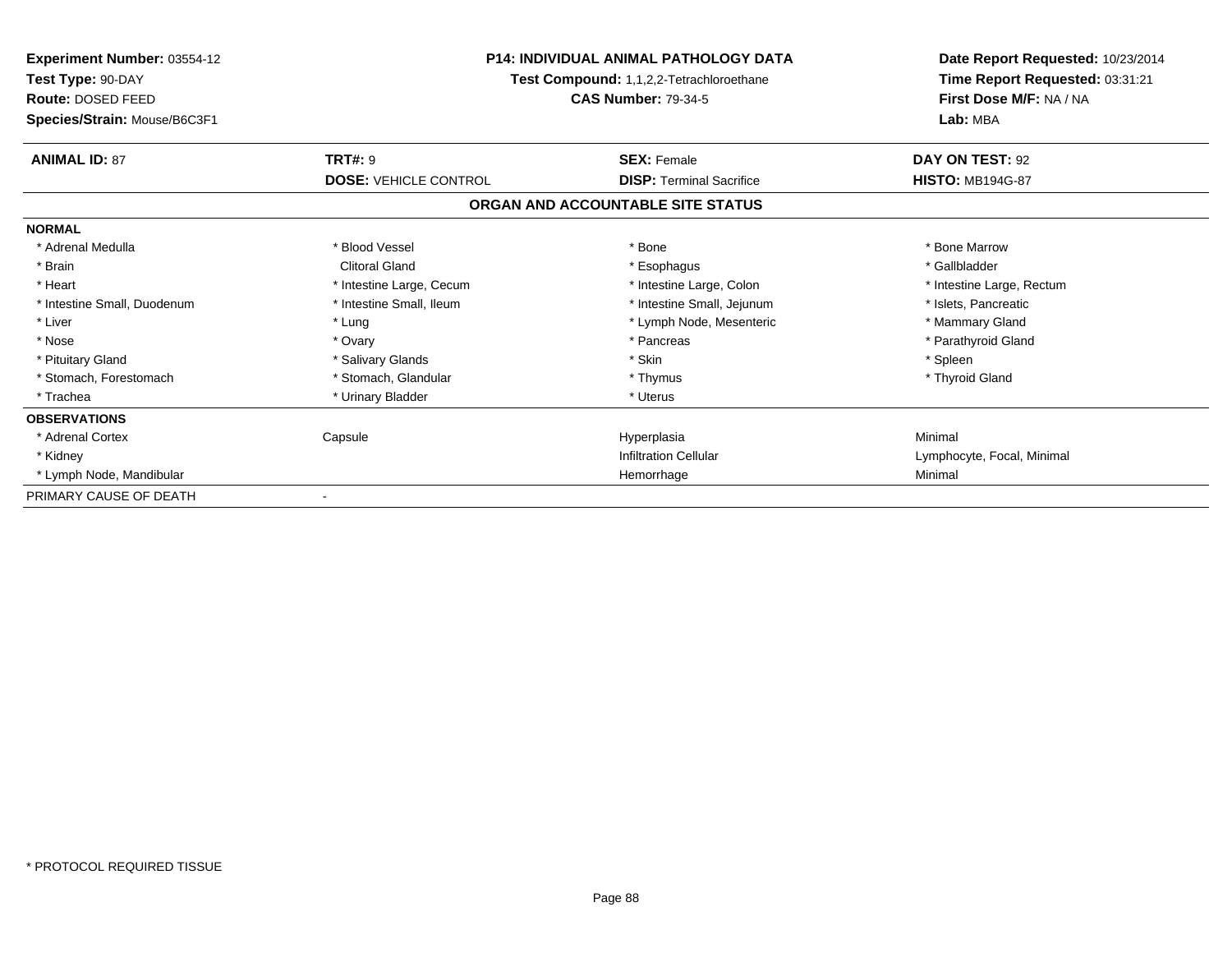| Experiment Number: 03554-12<br>Test Type: 90-DAY<br>Route: DOSED FEED<br>Species/Strain: Mouse/B6C3F1 | <b>P14: INDIVIDUAL ANIMAL PATHOLOGY DATA</b><br>Test Compound: 1,1,2,2-Tetrachloroethane<br><b>CAS Number: 79-34-5</b> |                                   | Date Report Requested: 10/23/2014<br>Time Report Requested: 03:31:21<br>First Dose M/F: NA / NA<br>Lab: MBA |
|-------------------------------------------------------------------------------------------------------|------------------------------------------------------------------------------------------------------------------------|-----------------------------------|-------------------------------------------------------------------------------------------------------------|
| <b>ANIMAL ID: 88</b>                                                                                  | <b>TRT#: 9</b>                                                                                                         | <b>SEX: Female</b>                | DAY ON TEST: 92                                                                                             |
|                                                                                                       | <b>DOSE: VEHICLE CONTROL</b>                                                                                           | <b>DISP:</b> Terminal Sacrifice   | <b>HISTO: MB194G-88</b>                                                                                     |
|                                                                                                       |                                                                                                                        | ORGAN AND ACCOUNTABLE SITE STATUS |                                                                                                             |
| <b>NORMAL</b>                                                                                         |                                                                                                                        |                                   |                                                                                                             |
| * Adrenal Cortex                                                                                      | * Adrenal Medulla                                                                                                      | * Blood Vessel                    | * Bone                                                                                                      |
| * Bone Marrow                                                                                         | * Brain                                                                                                                | * Esophagus                       | * Gallbladder                                                                                               |
| * Heart                                                                                               | * Intestine Large, Cecum                                                                                               | * Intestine Large, Colon          | * Intestine Large, Rectum                                                                                   |
| * Intestine Small, Duodenum                                                                           | * Intestine Small, Ileum                                                                                               | * Intestine Small, Jejunum        | * Islets, Pancreatic                                                                                        |
| * Kidney                                                                                              | * Liver                                                                                                                | * Lung                            | * Lymph Node, Mandibular                                                                                    |
| * Lymph Node, Mesenteric                                                                              | * Mammary Gland                                                                                                        | * Nose                            | * Ovary                                                                                                     |
| * Pancreas                                                                                            | * Parathyroid Gland                                                                                                    | * Pituitary Gland                 | * Salivary Glands                                                                                           |
| * Skin                                                                                                | * Spleen                                                                                                               | * Stomach, Forestomach            | * Stomach, Glandular                                                                                        |
| * Thymus                                                                                              | * Thyroid Gland                                                                                                        | * Trachea                         | * Urinary Bladder                                                                                           |
| * Uterus                                                                                              |                                                                                                                        |                                   |                                                                                                             |
| <b>OBSERVATIONS</b>                                                                                   |                                                                                                                        |                                   |                                                                                                             |
| <b>Clitoral Gland</b>                                                                                 |                                                                                                                        | Atrophy                           | Minimal                                                                                                     |
| PRIMARY CAUSE OF DEATH                                                                                |                                                                                                                        |                                   |                                                                                                             |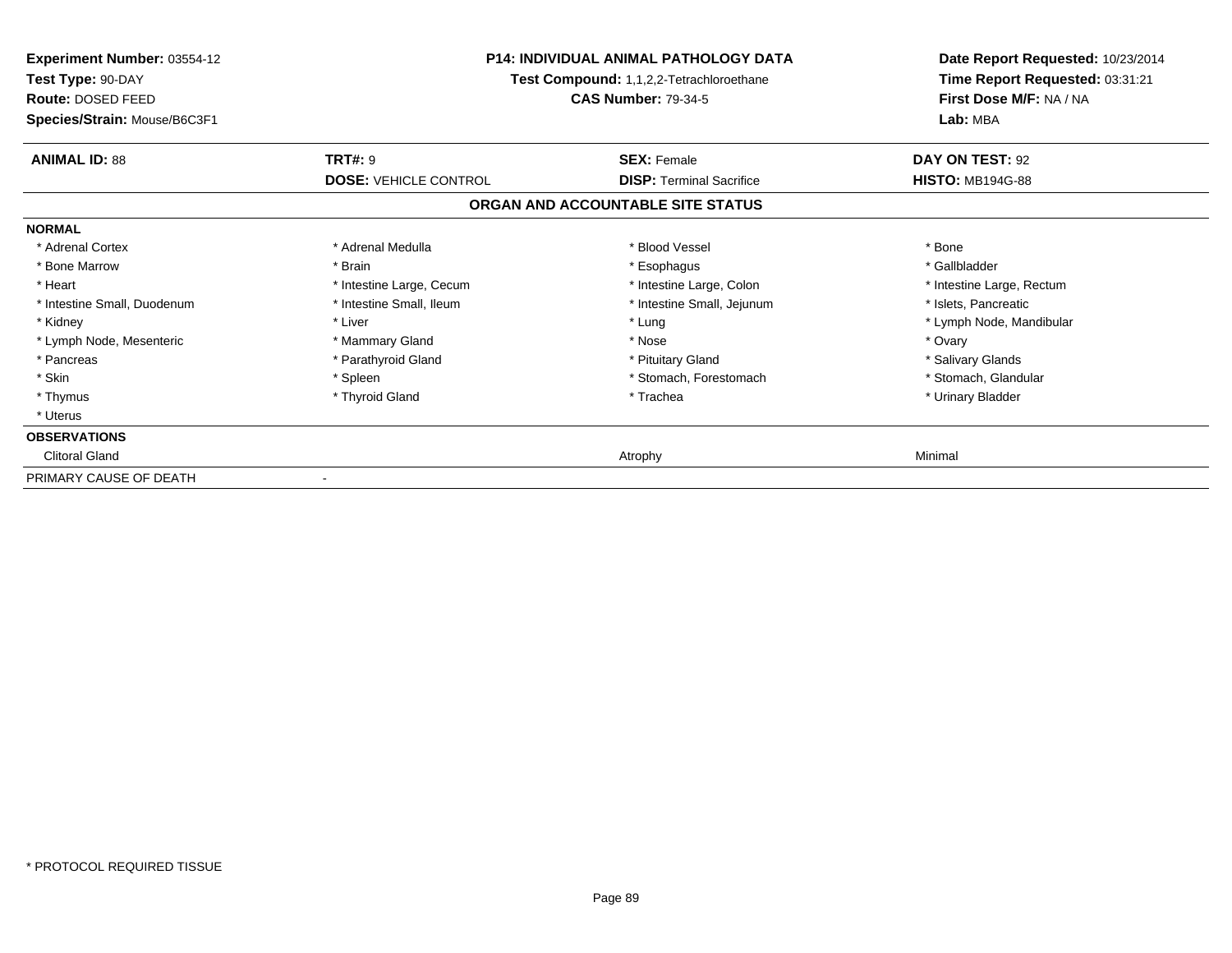| Experiment Number: 03554-12<br>Test Type: 90-DAY<br>Route: DOSED FEED<br>Species/Strain: Mouse/B6C3F1 | <b>P14: INDIVIDUAL ANIMAL PATHOLOGY DATA</b><br><b>Test Compound: 1,1,2,2-Tetrachloroethane</b><br><b>CAS Number: 79-34-5</b> |                                   | Date Report Requested: 10/23/2014<br>Time Report Requested: 03:31:21<br>First Dose M/F: NA / NA<br>Lab: MBA |
|-------------------------------------------------------------------------------------------------------|-------------------------------------------------------------------------------------------------------------------------------|-----------------------------------|-------------------------------------------------------------------------------------------------------------|
| <b>ANIMAL ID: 89</b>                                                                                  | <b>TRT#: 9</b>                                                                                                                | <b>SEX: Female</b>                | DAY ON TEST: 92                                                                                             |
|                                                                                                       | <b>DOSE: VEHICLE CONTROL</b>                                                                                                  | <b>DISP: Terminal Sacrifice</b>   | <b>HISTO: MB194G-89</b>                                                                                     |
|                                                                                                       |                                                                                                                               | ORGAN AND ACCOUNTABLE SITE STATUS |                                                                                                             |
| <b>NORMAL</b>                                                                                         |                                                                                                                               |                                   |                                                                                                             |
| * Adrenal Medulla                                                                                     | * Blood Vessel                                                                                                                | * Bone Marrow                     | * Brain                                                                                                     |
| <b>Clitoral Gland</b>                                                                                 | * Esophagus                                                                                                                   | * Gallbladder                     | * Heart                                                                                                     |
| * Intestine Large, Cecum                                                                              | * Intestine Large, Colon                                                                                                      | * Intestine Large, Rectum         | * Intestine Small, Duodenum                                                                                 |
| * Intestine Small, Ileum                                                                              | * Intestine Small, Jejunum                                                                                                    | * Islets. Pancreatic              | * Kidney                                                                                                    |
| * Liver                                                                                               | * Lung                                                                                                                        | * Lymph Node, Mandibular          | * Lymph Node, Mesenteric                                                                                    |
| * Mammary Gland                                                                                       | * Nose                                                                                                                        | * Ovary                           | * Pancreas                                                                                                  |
| * Parathyroid Gland                                                                                   | * Salivary Glands                                                                                                             | * Skin                            | * Spleen                                                                                                    |
| * Stomach, Glandular                                                                                  | * Thymus                                                                                                                      | * Thyroid Gland                   | * Trachea                                                                                                   |
| * Urinary Bladder                                                                                     | * Uterus                                                                                                                      |                                   |                                                                                                             |
| <b>INSUFFICIENT TISSUE</b>                                                                            |                                                                                                                               |                                   |                                                                                                             |
| * Bone                                                                                                | * Pituitary Gland                                                                                                             |                                   |                                                                                                             |
| <b>OBSERVATIONS</b>                                                                                   |                                                                                                                               |                                   |                                                                                                             |
| * Adrenal Cortex                                                                                      | Capsule                                                                                                                       | Hyperplasia                       | Minimal                                                                                                     |
| * Stomach, Forestomach                                                                                |                                                                                                                               | Hyperplasia                       | Mild                                                                                                        |
| Note: HYPERPLASIA IS AT THE MARGO PLICATUS.                                                           |                                                                                                                               |                                   |                                                                                                             |
| PRIMARY CAUSE OF DEATH                                                                                | $\blacksquare$                                                                                                                |                                   |                                                                                                             |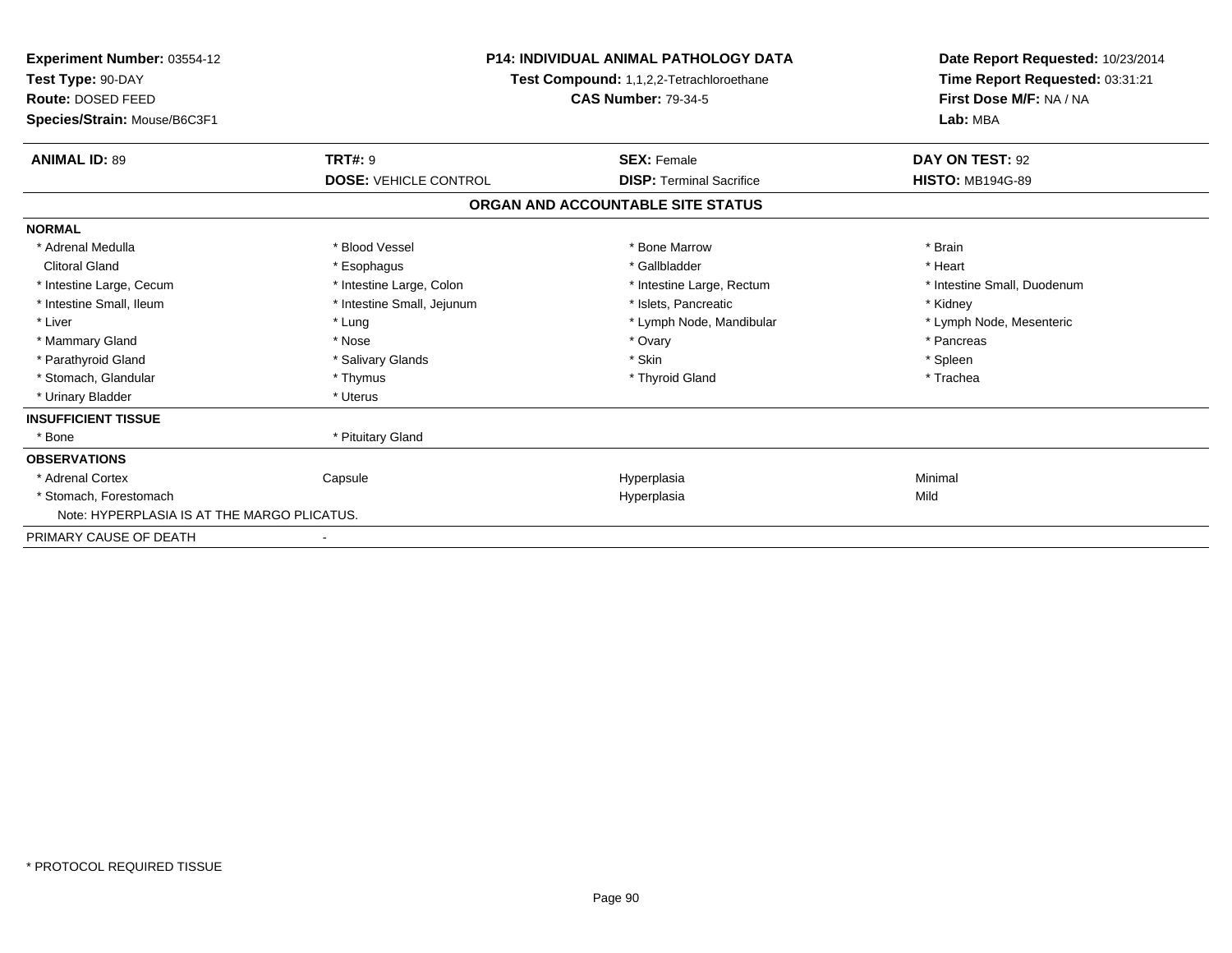| Experiment Number: 03554-12<br>Test Type: 90-DAY<br>Route: DOSED FEED<br>Species/Strain: Mouse/B6C3F1 | <b>P14: INDIVIDUAL ANIMAL PATHOLOGY DATA</b><br>Test Compound: 1,1,2,2-Tetrachloroethane<br><b>CAS Number: 79-34-5</b> |                                   | Date Report Requested: 10/23/2014<br>Time Report Requested: 03:31:21<br>First Dose M/F: NA / NA<br>Lab: MBA |
|-------------------------------------------------------------------------------------------------------|------------------------------------------------------------------------------------------------------------------------|-----------------------------------|-------------------------------------------------------------------------------------------------------------|
| <b>ANIMAL ID: 90</b>                                                                                  | <b>TRT#: 9</b>                                                                                                         | <b>SEX: Female</b>                | DAY ON TEST: 92                                                                                             |
|                                                                                                       | <b>DOSE: VEHICLE CONTROL</b>                                                                                           | <b>DISP: Terminal Sacrifice</b>   | <b>HISTO: MB194G-90</b>                                                                                     |
|                                                                                                       |                                                                                                                        | ORGAN AND ACCOUNTABLE SITE STATUS |                                                                                                             |
| <b>NORMAL</b>                                                                                         |                                                                                                                        |                                   |                                                                                                             |
| * Adrenal Medulla                                                                                     | * Blood Vessel                                                                                                         | * Bone                            | * Bone Marrow                                                                                               |
| * Brain                                                                                               | <b>Clitoral Gland</b>                                                                                                  | * Esophagus                       | * Gallbladder                                                                                               |
| * Heart                                                                                               | * Intestine Large, Cecum                                                                                               | * Intestine Large, Colon          | * Intestine Large, Rectum                                                                                   |
| * Intestine Small, Duodenum                                                                           | * Intestine Small, Ileum                                                                                               | * Intestine Small, Jejunum        | * Islets, Pancreatic                                                                                        |
| * Kidney                                                                                              | * Liver                                                                                                                | * Lung                            | * Lymph Node, Mandibular                                                                                    |
| * Lymph Node, Mesenteric                                                                              | * Mammary Gland                                                                                                        | * Nose                            | * Ovary                                                                                                     |
| * Pancreas                                                                                            | * Pituitary Gland                                                                                                      | * Salivary Glands                 | * Skin                                                                                                      |
| * Spleen                                                                                              | * Stomach, Forestomach                                                                                                 | * Thymus                          | * Thyroid Gland                                                                                             |
| * Trachea                                                                                             | * Urinary Bladder                                                                                                      | * Uterus                          |                                                                                                             |
| <b>MISSING</b>                                                                                        |                                                                                                                        |                                   |                                                                                                             |
| * Parathyroid Gland                                                                                   |                                                                                                                        |                                   |                                                                                                             |
| <b>OBSERVATIONS</b>                                                                                   |                                                                                                                        |                                   |                                                                                                             |
| * Adrenal Cortex                                                                                      | Capsule                                                                                                                | Hyperplasia                       | Minimal                                                                                                     |
| * Stomach, Glandular                                                                                  |                                                                                                                        | Cyst                              | Minimal                                                                                                     |
| PRIMARY CAUSE OF DEATH                                                                                |                                                                                                                        |                                   |                                                                                                             |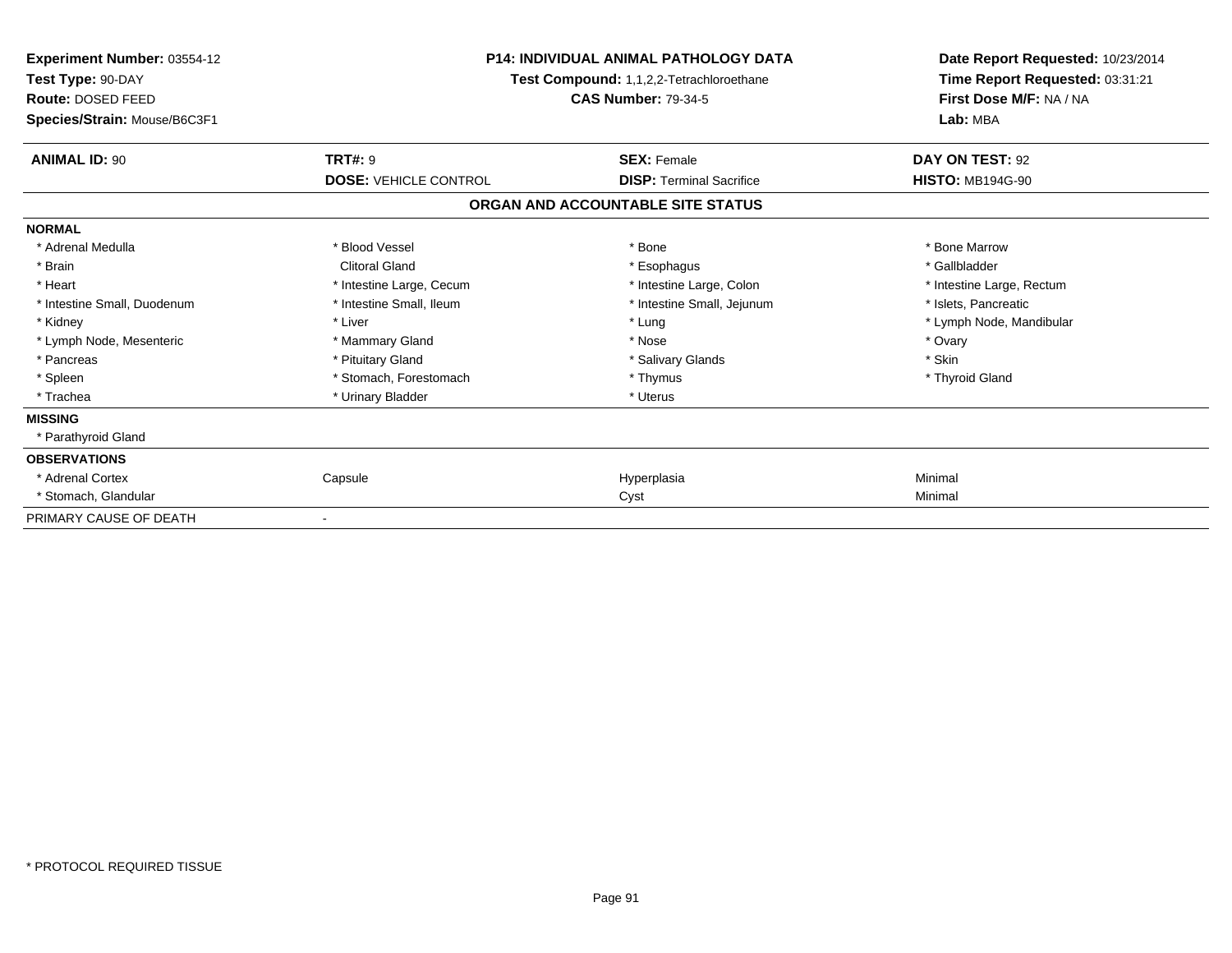| <b>Experiment Number: 03554-12</b> |                       | <b>P14: INDIVIDUAL ANIMAL PATHOLOGY DATA</b> | Date Report Requested: 10/23/2014 |
|------------------------------------|-----------------------|----------------------------------------------|-----------------------------------|
| Test Type: 90-DAY                  |                       | Test Compound: 1,1,2,2-Tetrachloroethane     | Time Report Requested: 03:31:21   |
| Route: DOSED FEED                  |                       | <b>CAS Number: 79-34-5</b>                   | First Dose M/F: NA / NA           |
| Species/Strain: Mouse/B6C3F1       |                       |                                              | Lab: MBA                          |
| <b>ANIMAL ID: 91</b>               | <b>TRT#: 10</b>       | <b>SEX: Female</b>                           | DAY ON TEST: 92                   |
|                                    | <b>DOSE: 88 MG/KG</b> | <b>DISP: Terminal Sacrifice</b>              | <b>HISTO: MB194G-91</b>           |
|                                    |                       | ORGAN AND ACCOUNTABLE SITE STATUS            |                                   |
| <b>NORMAL</b>                      |                       |                                              |                                   |
| Liver                              | Lung                  | Spleen                                       | Thymus                            |
| PRIMARY CAUSE OF DEATH             |                       |                                              |                                   |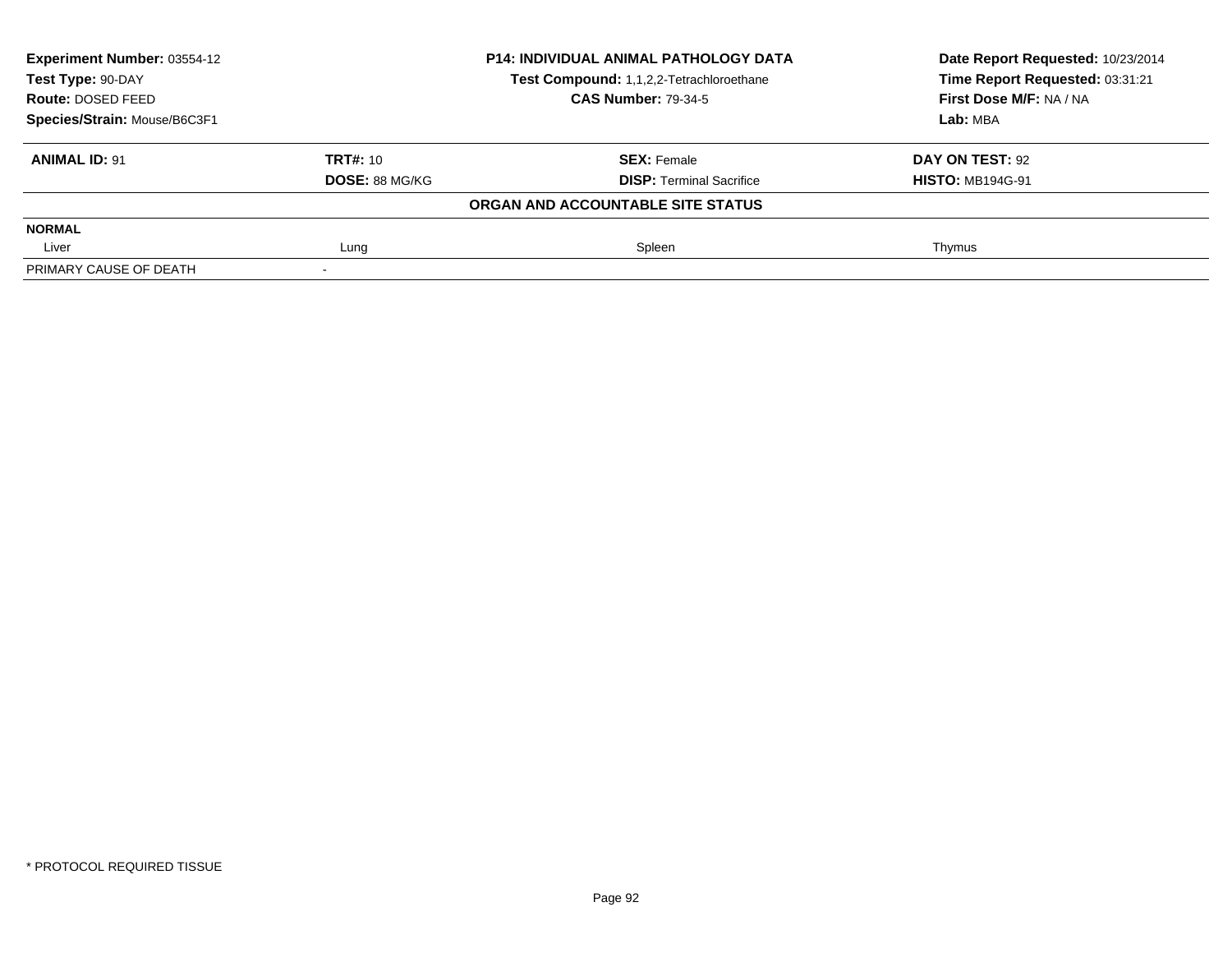| Experiment Number: 03554-12<br>Test Type: 90-DAY |                       | P14: INDIVIDUAL ANIMAL PATHOLOGY DATA    | Date Report Requested: 10/23/2014<br>Time Report Requested: 03:31:21 |
|--------------------------------------------------|-----------------------|------------------------------------------|----------------------------------------------------------------------|
|                                                  |                       | Test Compound: 1,1,2,2-Tetrachloroethane |                                                                      |
| Route: DOSED FEED                                |                       | <b>CAS Number: 79-34-5</b>               | First Dose M/F: NA / NA                                              |
| Species/Strain: Mouse/B6C3F1                     |                       |                                          | Lab: MBA                                                             |
| <b>ANIMAL ID: 92</b>                             | <b>TRT#: 10</b>       | <b>SEX: Female</b>                       | DAY ON TEST: 92                                                      |
|                                                  | <b>DOSE: 88 MG/KG</b> | <b>DISP: Terminal Sacrifice</b>          | <b>HISTO: MB194G-92</b>                                              |
|                                                  |                       | ORGAN AND ACCOUNTABLE SITE STATUS        |                                                                      |
| <b>NORMAL</b>                                    |                       |                                          |                                                                      |
| Lung                                             | Spleen                | Thymus                                   |                                                                      |
| <b>OBSERVATIONS</b>                              |                       |                                          |                                                                      |
| Liver                                            | Hepatocyte            | Hypertrophy                              | Mild                                                                 |
| [Hypertrophy TGLS = $1-7$ ]                      |                       |                                          |                                                                      |
| PRIMARY CAUSE OF DEATH                           |                       |                                          |                                                                      |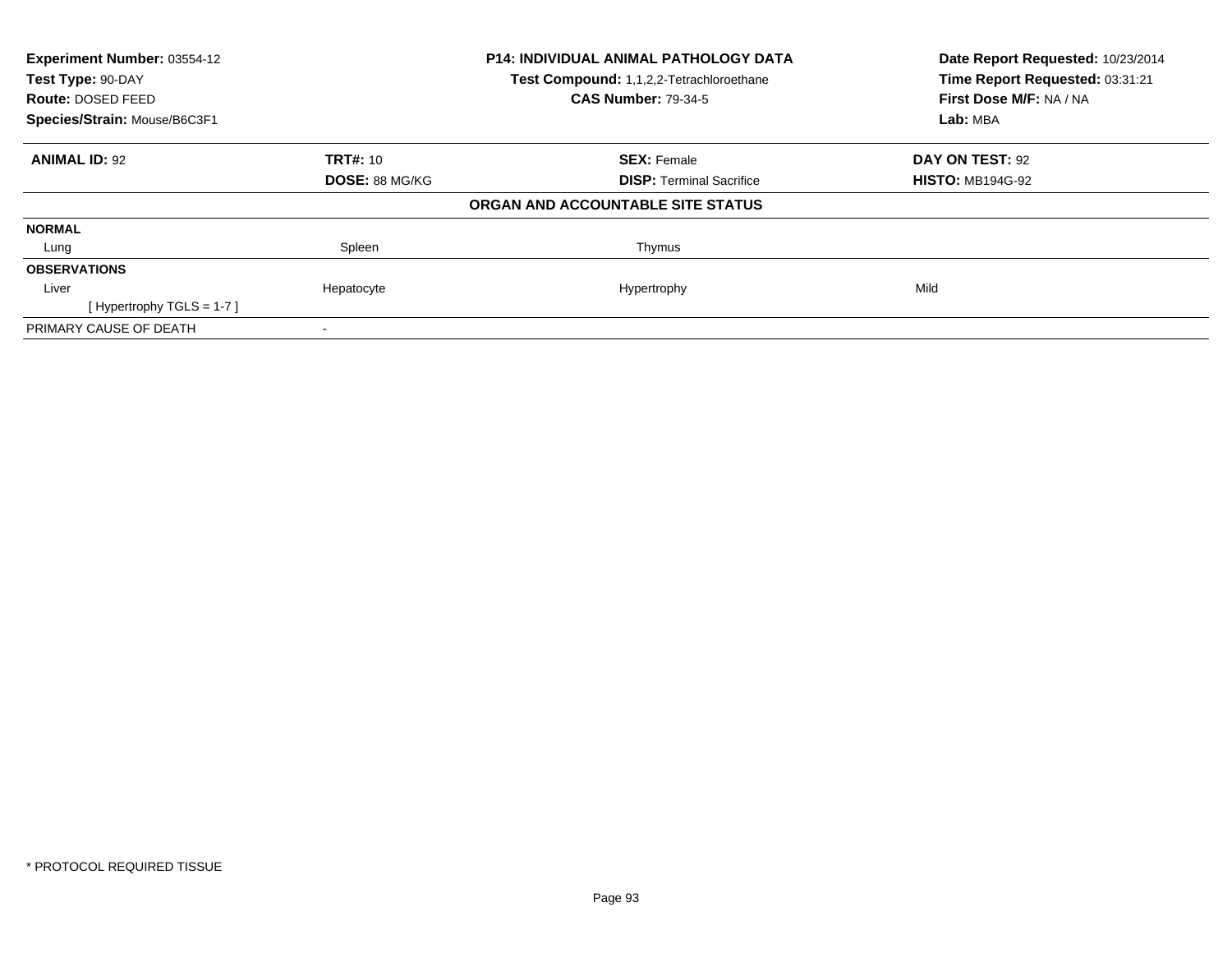| Experiment Number: 03554-12  |                 | <b>P14: INDIVIDUAL ANIMAL PATHOLOGY DATA</b> | Date Report Requested: 10/23/2014 |
|------------------------------|-----------------|----------------------------------------------|-----------------------------------|
| Test Type: 90-DAY            |                 | Test Compound: 1,1,2,2-Tetrachloroethane     | Time Report Requested: 03:31:21   |
| <b>Route: DOSED FEED</b>     |                 | <b>CAS Number: 79-34-5</b>                   | First Dose M/F: NA / NA           |
| Species/Strain: Mouse/B6C3F1 |                 |                                              | Lab: MBA                          |
| <b>ANIMAL ID: 93</b>         | <b>TRT#: 10</b> | <b>SEX: Female</b>                           | <b>DAY ON TEST: 92</b>            |
|                              | DOSE: 88 MG/KG  | <b>DISP:</b> Terminal Sacrifice              | <b>HISTO: MB194G-93</b>           |
|                              |                 | ORGAN AND ACCOUNTABLE SITE STATUS            |                                   |
| <b>NORMAL</b>                |                 |                                              |                                   |
| Liver                        | Lung            | Skin                                         | Spleen                            |
| Thymus                       |                 |                                              |                                   |
| <b>OBSERVATIONS</b>          |                 |                                              |                                   |
| <b>Skin</b>                  |                 |                                              |                                   |
| Note: TGL 1-NCL              |                 |                                              |                                   |
| PRIMARY CAUSE OF DEATH       |                 |                                              |                                   |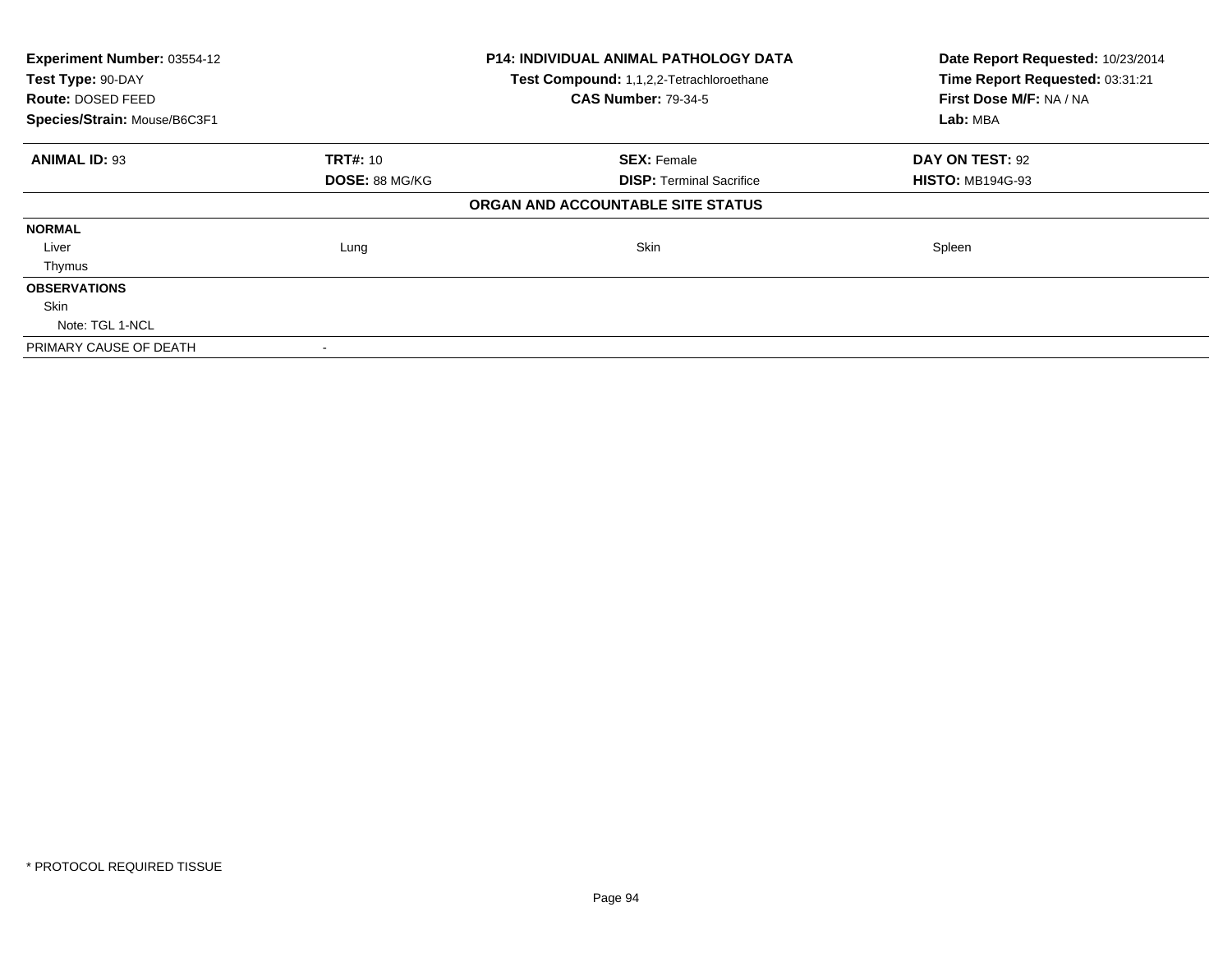| Experiment Number: 03554-12  |                 | <b>P14: INDIVIDUAL ANIMAL PATHOLOGY DATA</b> | Date Report Requested: 10/23/2014 |
|------------------------------|-----------------|----------------------------------------------|-----------------------------------|
| Test Type: 90-DAY            |                 | Test Compound: 1,1,2,2-Tetrachloroethane     | Time Report Requested: 03:31:21   |
| Route: DOSED FEED            |                 | <b>CAS Number: 79-34-5</b>                   | First Dose M/F: NA / NA           |
| Species/Strain: Mouse/B6C3F1 |                 |                                              | Lab: MBA                          |
| <b>ANIMAL ID: 94</b>         | <b>TRT#: 10</b> | <b>SEX: Female</b>                           | DAY ON TEST: 92                   |
|                              | DOSE: 88 MG/KG  | <b>DISP:</b> Terminal Sacrifice              | <b>HISTO: MB194G-94</b>           |
|                              |                 | ORGAN AND ACCOUNTABLE SITE STATUS            |                                   |
| <b>NORMAL</b>                |                 |                                              |                                   |
| Liver                        | Lung            | Spleen                                       | Thymus                            |
| PRIMARY CAUSE OF DEATH       |                 |                                              |                                   |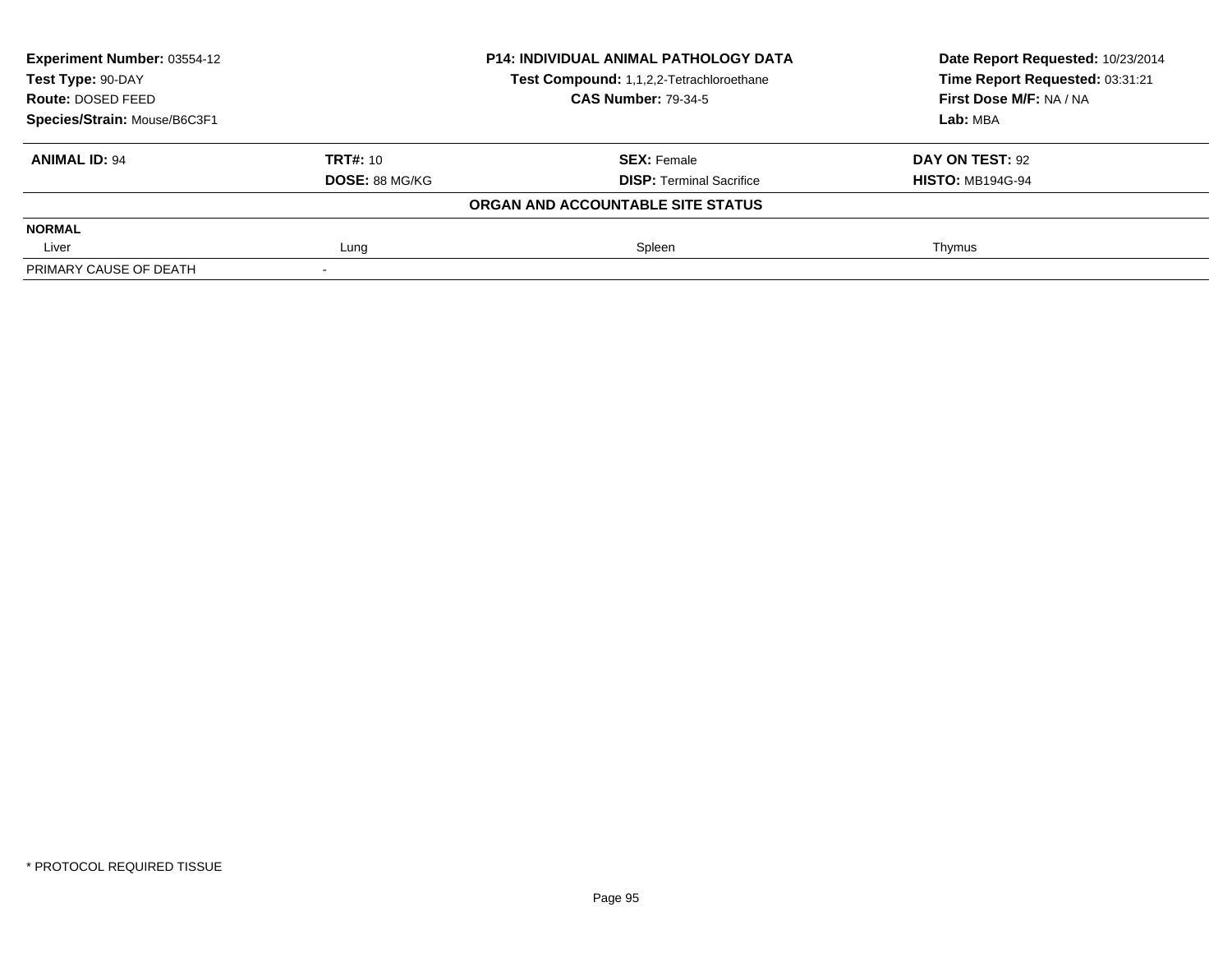| Experiment Number: 03554-12<br><b>P14: INDIVIDUAL ANIMAL PATHOLOGY DATA</b><br>Test Type: 90-DAY<br>Test Compound: 1,1,2,2-Tetrachloroethane |                       |                                   | Date Report Requested: 10/23/2014 |
|----------------------------------------------------------------------------------------------------------------------------------------------|-----------------------|-----------------------------------|-----------------------------------|
|                                                                                                                                              |                       | Time Report Requested: 03:31:21   |                                   |
| Route: DOSED FEED                                                                                                                            |                       | <b>CAS Number: 79-34-5</b>        | First Dose M/F: NA / NA           |
| Species/Strain: Mouse/B6C3F1                                                                                                                 |                       |                                   | Lab: MBA                          |
| <b>ANIMAL ID: 95</b>                                                                                                                         | <b>TRT#: 10</b>       | <b>SEX: Female</b>                | DAY ON TEST: 92                   |
|                                                                                                                                              | <b>DOSE: 88 MG/KG</b> | <b>DISP:</b> Terminal Sacrifice   | <b>HISTO: MB194G-95</b>           |
|                                                                                                                                              |                       | ORGAN AND ACCOUNTABLE SITE STATUS |                                   |
| <b>NORMAL</b>                                                                                                                                |                       |                                   |                                   |
| Lung                                                                                                                                         | Spleen                | Thymus                            |                                   |
| <b>OBSERVATIONS</b>                                                                                                                          |                       |                                   |                                   |
| Liver                                                                                                                                        |                       | Inflammation                      | Focal, Minimal                    |
| PRIMARY CAUSE OF DEATH                                                                                                                       |                       |                                   |                                   |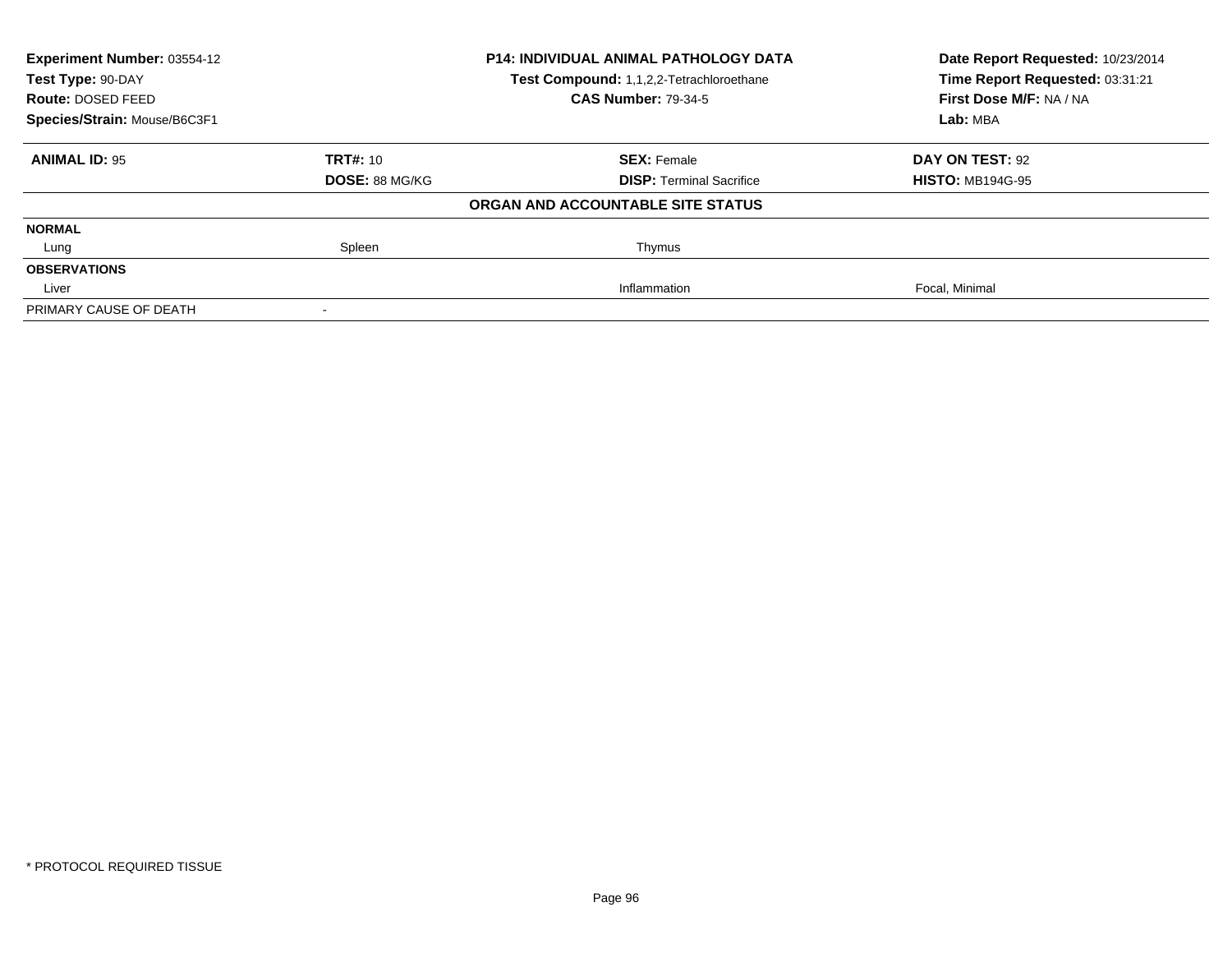| <b>Experiment Number: 03554-12</b><br>Test Type: 90-DAY |                       | <b>P14: INDIVIDUAL ANIMAL PATHOLOGY DATA</b> | Date Report Requested: 10/23/2014<br>Time Report Requested: 03:31:21 |
|---------------------------------------------------------|-----------------------|----------------------------------------------|----------------------------------------------------------------------|
|                                                         |                       | Test Compound: 1,1,2,2-Tetrachloroethane     |                                                                      |
| Route: DOSED FEED                                       |                       | <b>CAS Number: 79-34-5</b>                   | First Dose M/F: NA / NA                                              |
| Species/Strain: Mouse/B6C3F1                            |                       |                                              | Lab: MBA                                                             |
| <b>ANIMAL ID: 96</b>                                    | <b>TRT#: 10</b>       | <b>SEX: Female</b>                           | DAY ON TEST: 92                                                      |
|                                                         | <b>DOSE: 88 MG/KG</b> | <b>DISP:</b> Terminal Sacrifice              | <b>HISTO: MB194G-96</b>                                              |
|                                                         |                       | ORGAN AND ACCOUNTABLE SITE STATUS            |                                                                      |
| <b>NORMAL</b>                                           |                       |                                              |                                                                      |
| Lung                                                    | Spleen                | Thymus                                       |                                                                      |
| <b>OBSERVATIONS</b>                                     |                       |                                              |                                                                      |
| Liver                                                   | Hepatocyte            | Hypertrophy                                  | Minimal                                                              |
| PRIMARY CAUSE OF DEATH                                  |                       |                                              |                                                                      |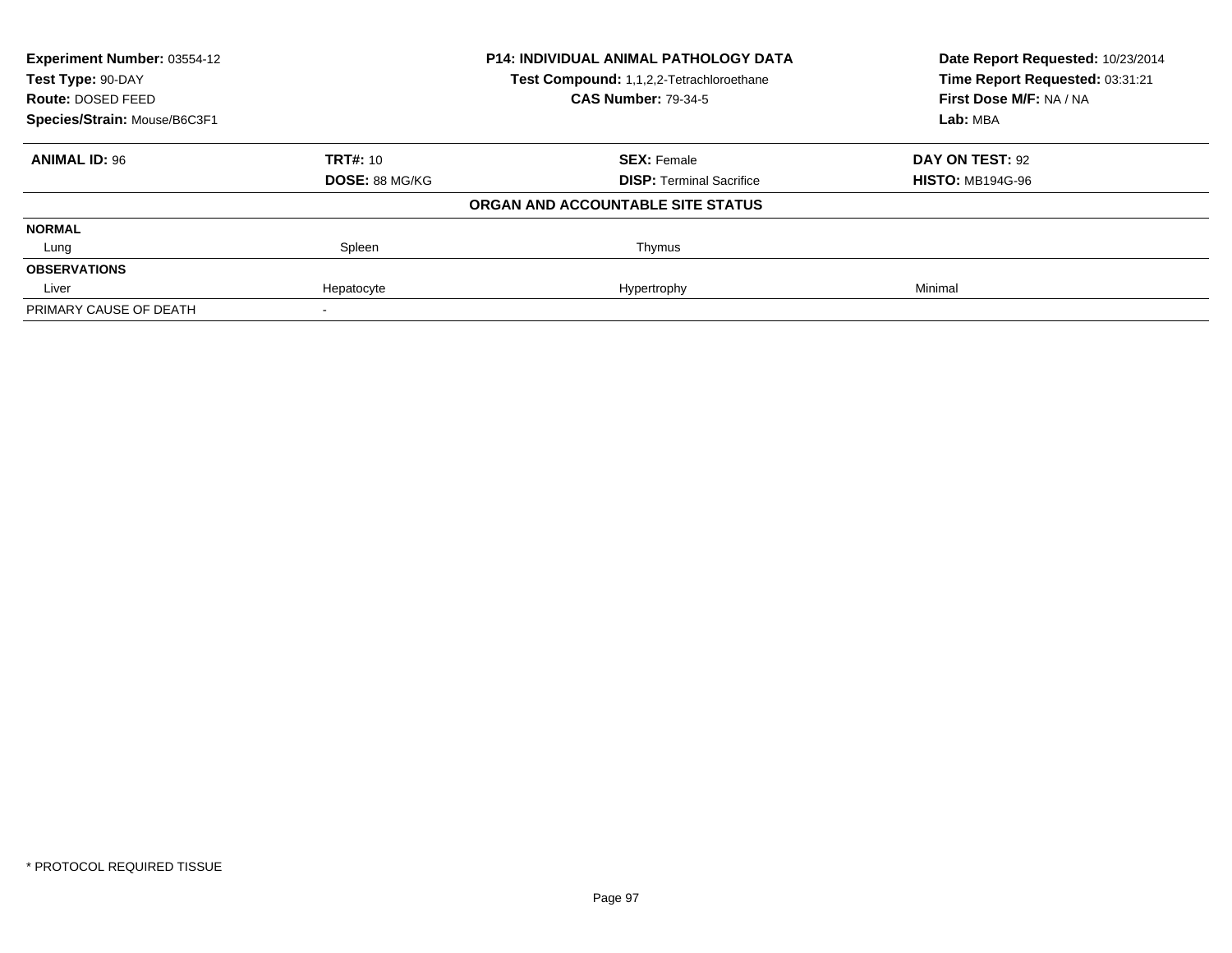| Experiment Number: 03554-12  |                 | <b>P14: INDIVIDUAL ANIMAL PATHOLOGY DATA</b> | Date Report Requested: 10/23/2014 |  |
|------------------------------|-----------------|----------------------------------------------|-----------------------------------|--|
| Test Type: 90-DAY            |                 | Test Compound: 1,1,2,2-Tetrachloroethane     | Time Report Requested: 03:31:21   |  |
| Route: DOSED FEED            |                 | <b>CAS Number: 79-34-5</b>                   | First Dose M/F: NA / NA           |  |
| Species/Strain: Mouse/B6C3F1 |                 |                                              | Lab: MBA                          |  |
| <b>ANIMAL ID: 97</b>         | <b>TRT#: 10</b> | <b>SEX: Female</b>                           | DAY ON TEST: 92                   |  |
|                              | DOSE: 88 MG/KG  | <b>DISP:</b> Terminal Sacrifice              | <b>HISTO: MB194G-97</b>           |  |
|                              |                 | ORGAN AND ACCOUNTABLE SITE STATUS            |                                   |  |
| <b>NORMAL</b>                |                 |                                              |                                   |  |
| Liver                        | Lung            | Spleen                                       | Thymus                            |  |
| PRIMARY CAUSE OF DEATH       |                 |                                              |                                   |  |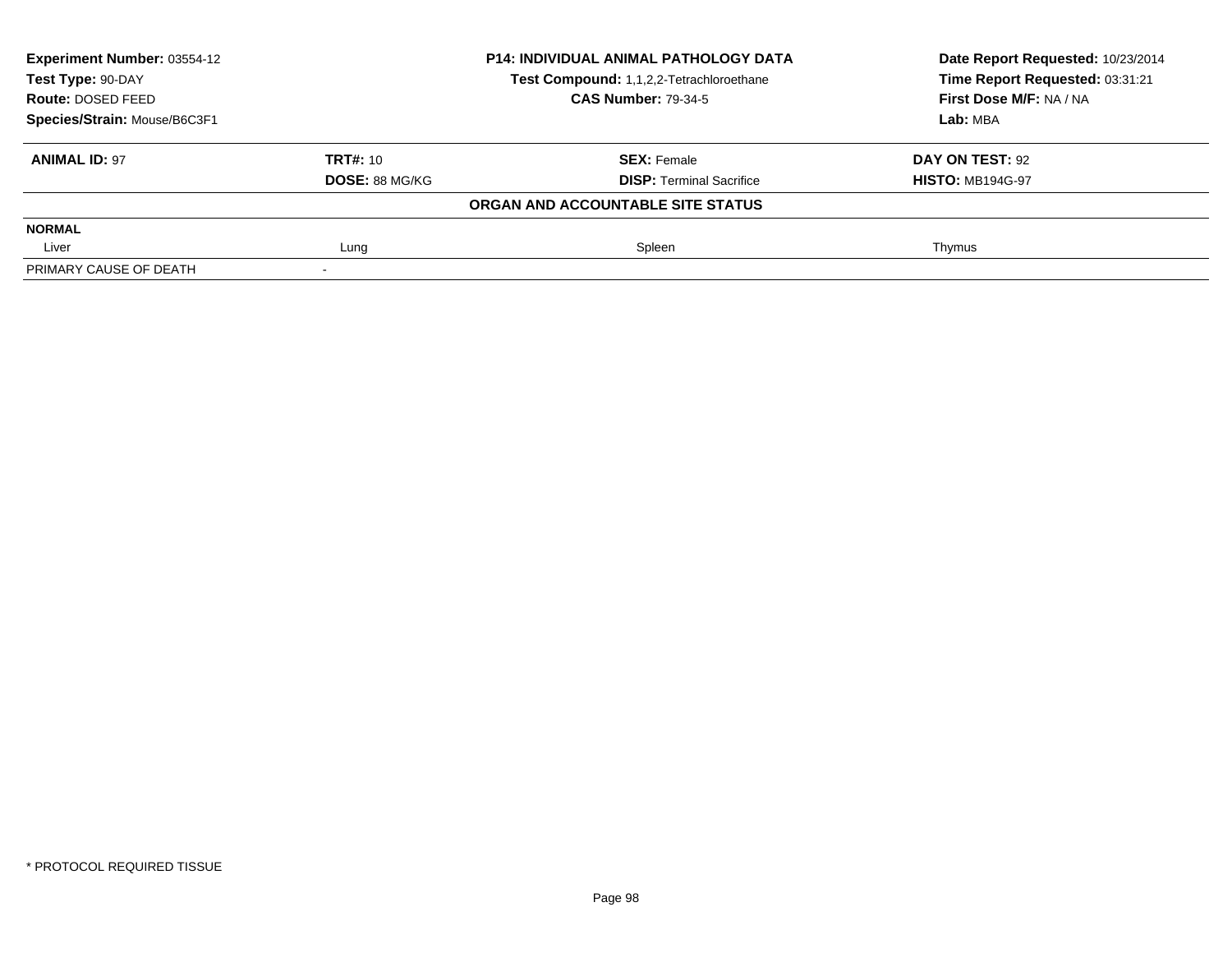| <b>Experiment Number: 03554-12</b><br>Test Type: 90-DAY |                       | <b>P14: INDIVIDUAL ANIMAL PATHOLOGY DATA</b> | Date Report Requested: 10/23/2014<br>Time Report Requested: 03:31:21 |
|---------------------------------------------------------|-----------------------|----------------------------------------------|----------------------------------------------------------------------|
|                                                         |                       | Test Compound: 1,1,2,2-Tetrachloroethane     |                                                                      |
| Route: DOSED FEED                                       |                       | <b>CAS Number: 79-34-5</b>                   | First Dose M/F: NA / NA                                              |
| Species/Strain: Mouse/B6C3F1                            |                       |                                              | Lab: MBA                                                             |
| <b>ANIMAL ID: 98</b>                                    | <b>TRT#: 10</b>       | <b>SEX: Female</b>                           | DAY ON TEST: 92                                                      |
|                                                         | <b>DOSE: 88 MG/KG</b> | <b>DISP: Terminal Sacrifice</b>              | <b>HISTO: MB194G-98</b>                                              |
|                                                         |                       | ORGAN AND ACCOUNTABLE SITE STATUS            |                                                                      |
| <b>NORMAL</b>                                           |                       |                                              |                                                                      |
| Liver                                                   | Lung                  | Spleen                                       | Thymus                                                               |
| PRIMARY CAUSE OF DEATH                                  |                       |                                              |                                                                      |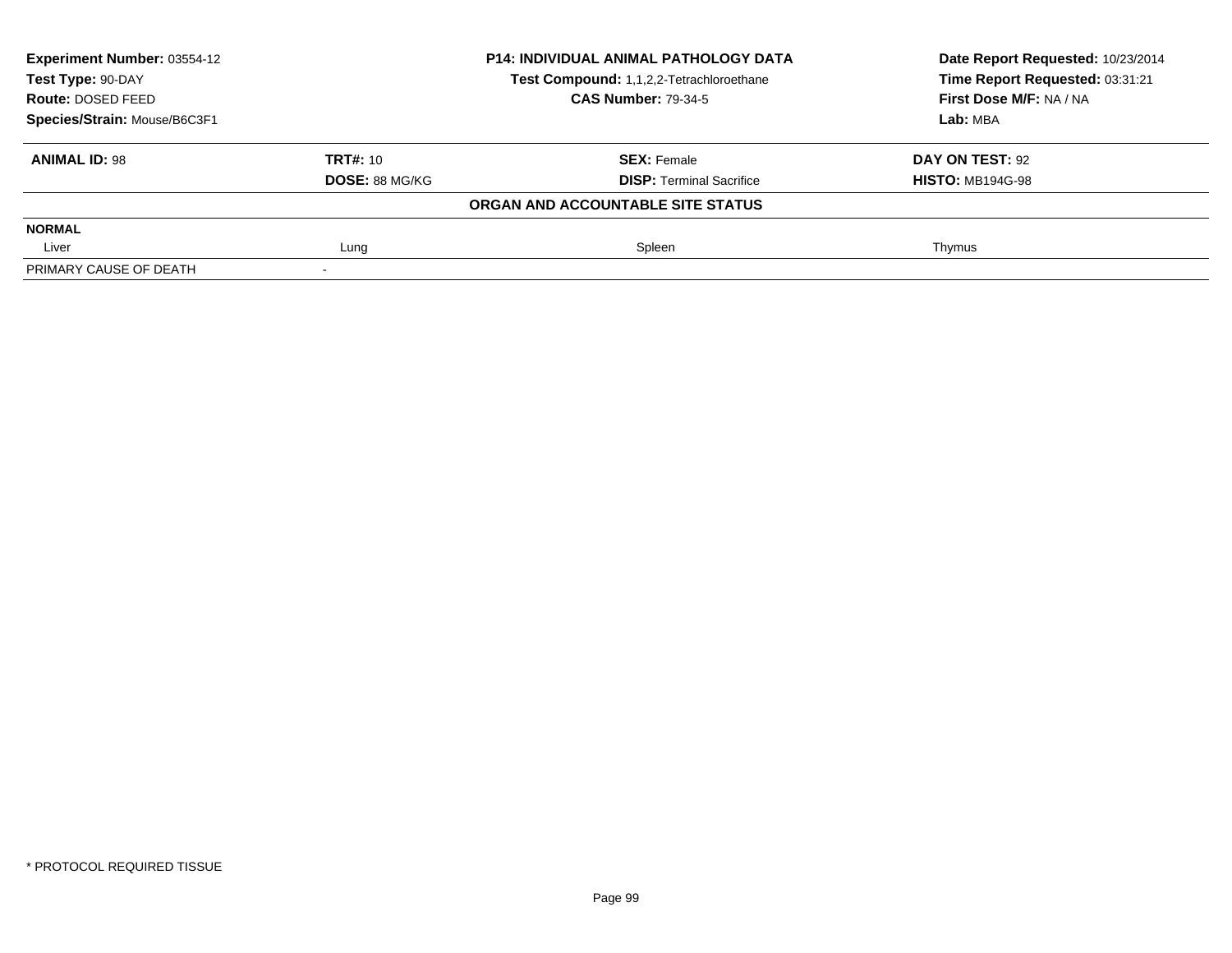| Experiment Number: 03554-12<br>Test Type: 90-DAY |                       | <b>P14: INDIVIDUAL ANIMAL PATHOLOGY DATA</b> | Date Report Requested: 10/23/2014<br>Time Report Requested: 03:31:21 |  |
|--------------------------------------------------|-----------------------|----------------------------------------------|----------------------------------------------------------------------|--|
|                                                  |                       | Test Compound: 1,1,2,2-Tetrachloroethane     |                                                                      |  |
| Route: DOSED FEED                                |                       | <b>CAS Number: 79-34-5</b>                   | First Dose M/F: NA / NA                                              |  |
| Species/Strain: Mouse/B6C3F1                     |                       |                                              | Lab: MBA                                                             |  |
| <b>ANIMAL ID: 99</b>                             | <b>TRT#: 10</b>       | <b>SEX: Female</b>                           | DAY ON TEST: 92                                                      |  |
|                                                  | <b>DOSE: 88 MG/KG</b> | <b>DISP:</b> Terminal Sacrifice              | <b>HISTO: MB194G-99</b>                                              |  |
|                                                  |                       | ORGAN AND ACCOUNTABLE SITE STATUS            |                                                                      |  |
| <b>NORMAL</b>                                    |                       |                                              |                                                                      |  |
| Lung                                             | Spleen                | Thymus                                       |                                                                      |  |
| <b>OBSERVATIONS</b>                              |                       |                                              |                                                                      |  |
| Liver                                            |                       | Inflammation                                 | Focal, Mild                                                          |  |
| PRIMARY CAUSE OF DEATH                           |                       |                                              |                                                                      |  |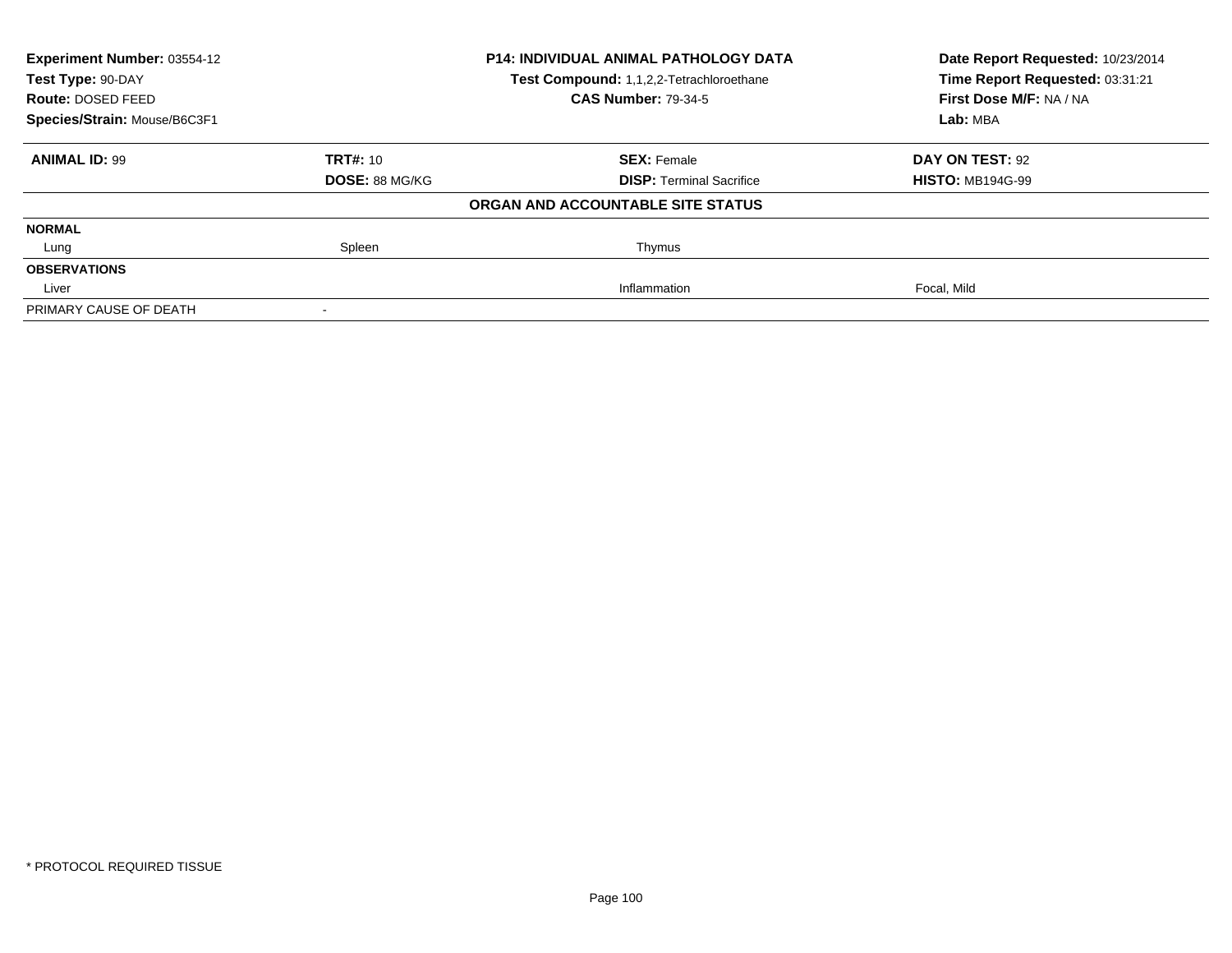| <b>Experiment Number: 03554-12</b><br>Test Type: 90-DAY |                       | <b>P14: INDIVIDUAL ANIMAL PATHOLOGY DATA</b> | Date Report Requested: 10/23/2014<br>Time Report Requested: 03:31:21 |
|---------------------------------------------------------|-----------------------|----------------------------------------------|----------------------------------------------------------------------|
|                                                         |                       | Test Compound: 1,1,2,2-Tetrachloroethane     |                                                                      |
| Route: DOSED FEED                                       |                       | <b>CAS Number: 79-34-5</b>                   | First Dose M/F: NA / NA                                              |
| Species/Strain: Mouse/B6C3F1                            |                       |                                              | Lab: MBA                                                             |
| <b>ANIMAL ID: 100</b>                                   | <b>TRT#: 10</b>       | <b>SEX: Female</b>                           | DAY ON TEST: 92                                                      |
|                                                         | <b>DOSE: 88 MG/KG</b> | <b>DISP: Terminal Sacrifice</b>              | <b>HISTO: MB194G-100</b>                                             |
|                                                         |                       | ORGAN AND ACCOUNTABLE SITE STATUS            |                                                                      |
| <b>NORMAL</b>                                           |                       |                                              |                                                                      |
| Liver                                                   | Lung                  | Spleen                                       | Thymus                                                               |
| PRIMARY CAUSE OF DEATH                                  |                       |                                              |                                                                      |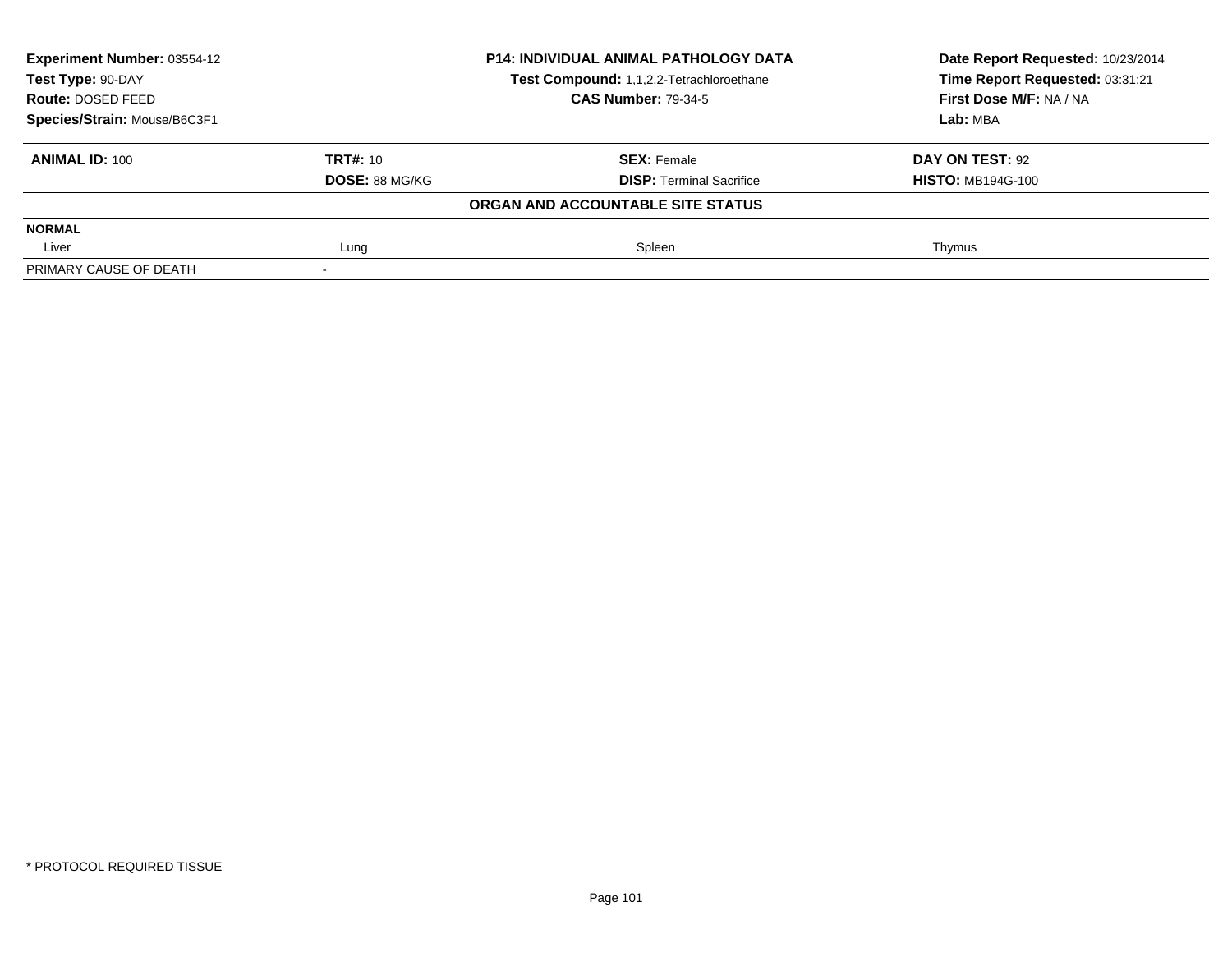| Experiment Number: 03554-12<br>Test Type: 90-DAY<br>Route: DOSED FEED<br>Species/Strain: Mouse/B6C3F1 |                           | <b>P14: INDIVIDUAL ANIMAL PATHOLOGY DATA</b><br>Test Compound: 1,1,2,2-Tetrachloroethane<br><b>CAS Number: 79-34-5</b> | Date Report Requested: 10/23/2014<br>Time Report Requested: 03:31:21<br>First Dose M/F: NA / NA<br>Lab: MBA |
|-------------------------------------------------------------------------------------------------------|---------------------------|------------------------------------------------------------------------------------------------------------------------|-------------------------------------------------------------------------------------------------------------|
|                                                                                                       |                           |                                                                                                                        |                                                                                                             |
| <b>ANIMAL ID: 101</b>                                                                                 | <b>TRT#: 11</b>           | <b>SEX: Female</b>                                                                                                     | DAY ON TEST: 92                                                                                             |
|                                                                                                       | <b>DOSE: 175</b><br>MG/KG | <b>DISP: Terminal Sacrifice</b>                                                                                        | <b>HISTO: MB194G-101</b>                                                                                    |
|                                                                                                       |                           | ORGAN AND ACCOUNTABLE SITE STATUS                                                                                      |                                                                                                             |
| <b>NORMAL</b>                                                                                         |                           |                                                                                                                        |                                                                                                             |
| Spleen                                                                                                | Thymus                    |                                                                                                                        |                                                                                                             |
| <b>OBSERVATIONS</b>                                                                                   |                           |                                                                                                                        |                                                                                                             |
| Liver                                                                                                 | Hepatocyte                | Hypertrophy                                                                                                            | Minimal                                                                                                     |
| Lung                                                                                                  |                           | <b>Infiltration Cellular</b>                                                                                           | Lymphocyte, Focal, Minimal                                                                                  |
| PRIMARY CAUSE OF DEATH                                                                                |                           |                                                                                                                        |                                                                                                             |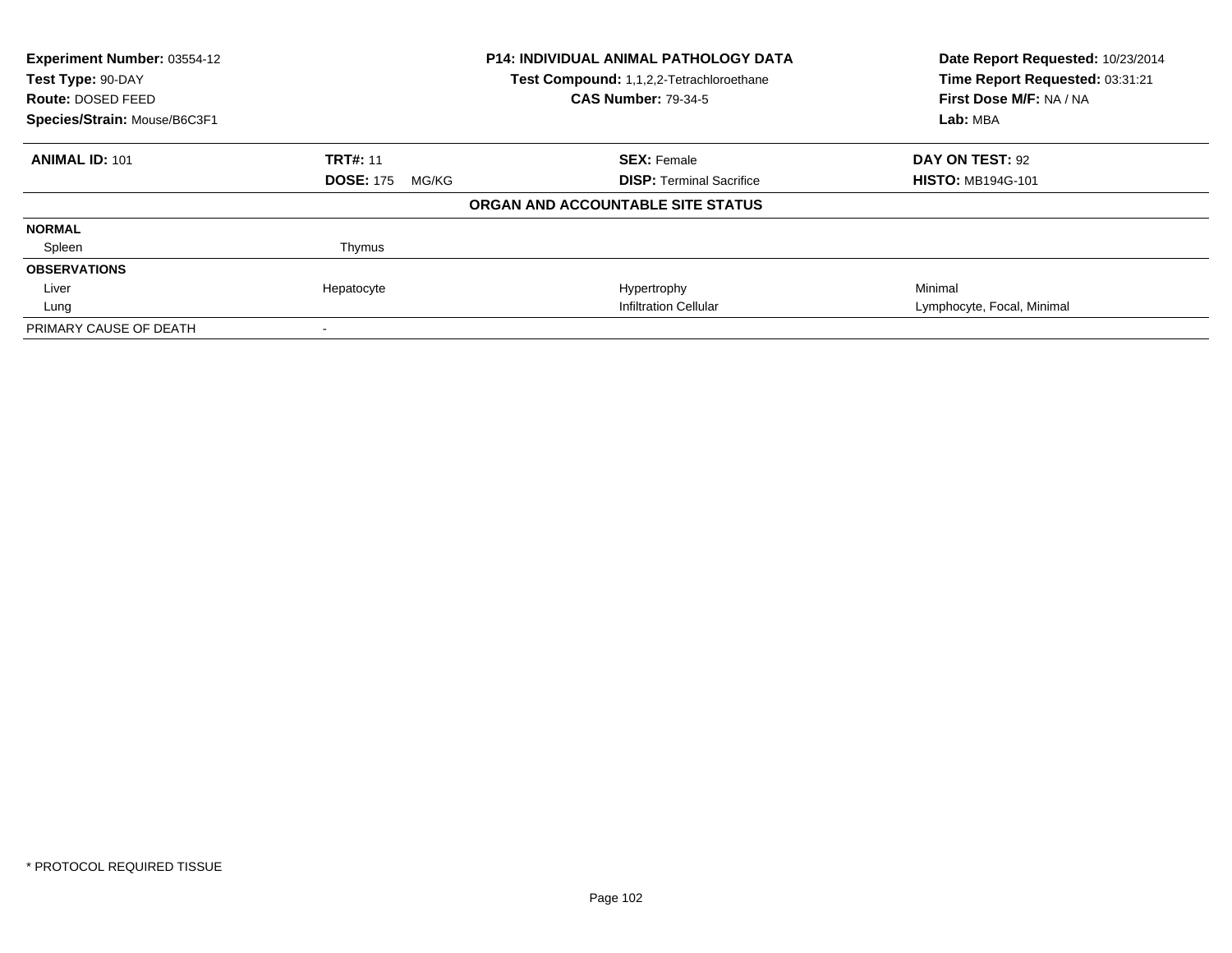| <b>Experiment Number: 03554-12</b><br><b>P14: INDIVIDUAL ANIMAL PATHOLOGY DATA</b><br>Test Type: 90-DAY<br>Test Compound: 1,1,2,2-Tetrachloroethane<br><b>CAS Number: 79-34-5</b><br>Route: DOSED FEED |                           | Date Report Requested: 10/23/2014<br>Time Report Requested: 03:31:21<br>First Dose M/F: NA / NA |                          |
|--------------------------------------------------------------------------------------------------------------------------------------------------------------------------------------------------------|---------------------------|-------------------------------------------------------------------------------------------------|--------------------------|
| Species/Strain: Mouse/B6C3F1                                                                                                                                                                           |                           |                                                                                                 | Lab: MBA                 |
| <b>ANIMAL ID: 102</b>                                                                                                                                                                                  | <b>TRT#: 11</b>           | <b>SEX: Female</b>                                                                              | DAY ON TEST: 92          |
|                                                                                                                                                                                                        | <b>DOSE: 175</b><br>MG/KG | <b>DISP: Terminal Sacrifice</b>                                                                 | <b>HISTO: MB194G-102</b> |
|                                                                                                                                                                                                        |                           | ORGAN AND ACCOUNTABLE SITE STATUS                                                               |                          |
| <b>NORMAL</b>                                                                                                                                                                                          |                           |                                                                                                 |                          |
| Spleen                                                                                                                                                                                                 | Thymus                    |                                                                                                 |                          |
| <b>OBSERVATIONS</b>                                                                                                                                                                                    |                           |                                                                                                 |                          |
| Liver                                                                                                                                                                                                  |                           | Inflammation                                                                                    | Focal, Minimal           |
| PRIMARY CAUSE OF DEATH                                                                                                                                                                                 |                           |                                                                                                 |                          |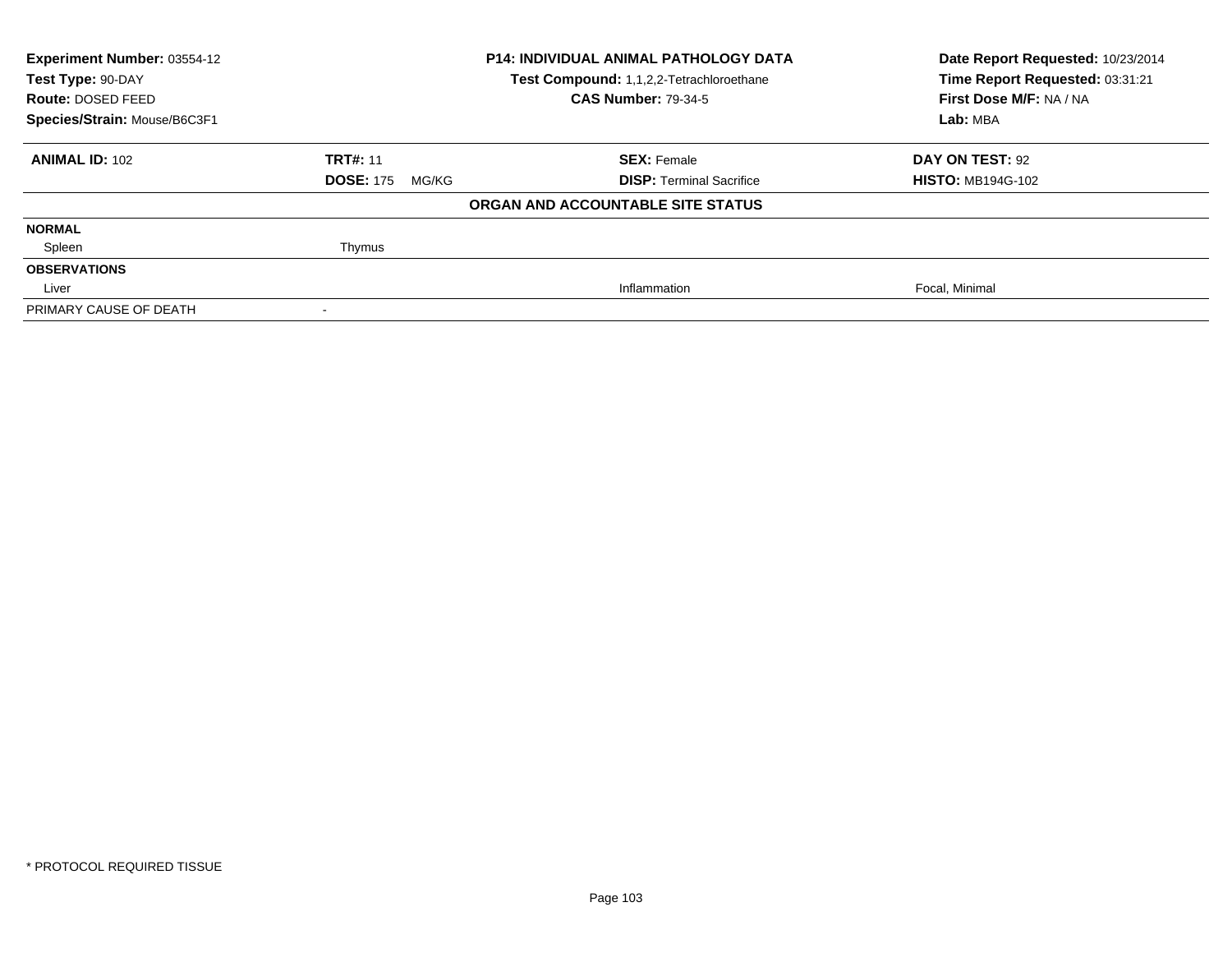| <b>Experiment Number: 03554-12</b><br>Test Type: 90-DAY |                           | <b>P14: INDIVIDUAL ANIMAL PATHOLOGY DATA</b> | Date Report Requested: 10/23/2014<br>Time Report Requested: 03:31:21 |
|---------------------------------------------------------|---------------------------|----------------------------------------------|----------------------------------------------------------------------|
|                                                         |                           | Test Compound: 1,1,2,2-Tetrachloroethane     |                                                                      |
| Route: DOSED FEED                                       |                           | <b>CAS Number: 79-34-5</b>                   | First Dose M/F: NA / NA                                              |
| Species/Strain: Mouse/B6C3F1                            |                           |                                              | Lab: MBA                                                             |
| <b>ANIMAL ID: 103</b>                                   | <b>TRT#: 11</b>           | <b>SEX: Female</b>                           | DAY ON TEST: 92                                                      |
|                                                         | <b>DOSE: 175</b><br>MG/KG | <b>DISP:</b> Terminal Sacrifice              | <b>HISTO: MB194G-103</b>                                             |
|                                                         |                           | ORGAN AND ACCOUNTABLE SITE STATUS            |                                                                      |
| <b>NORMAL</b>                                           |                           |                                              |                                                                      |
| Lung                                                    | Spleen                    | Thymus                                       |                                                                      |
| <b>OBSERVATIONS</b>                                     |                           |                                              |                                                                      |
| Liver                                                   | Hepatocyte                | Hypertrophy                                  | Minimal                                                              |
| PRIMARY CAUSE OF DEATH                                  |                           |                                              |                                                                      |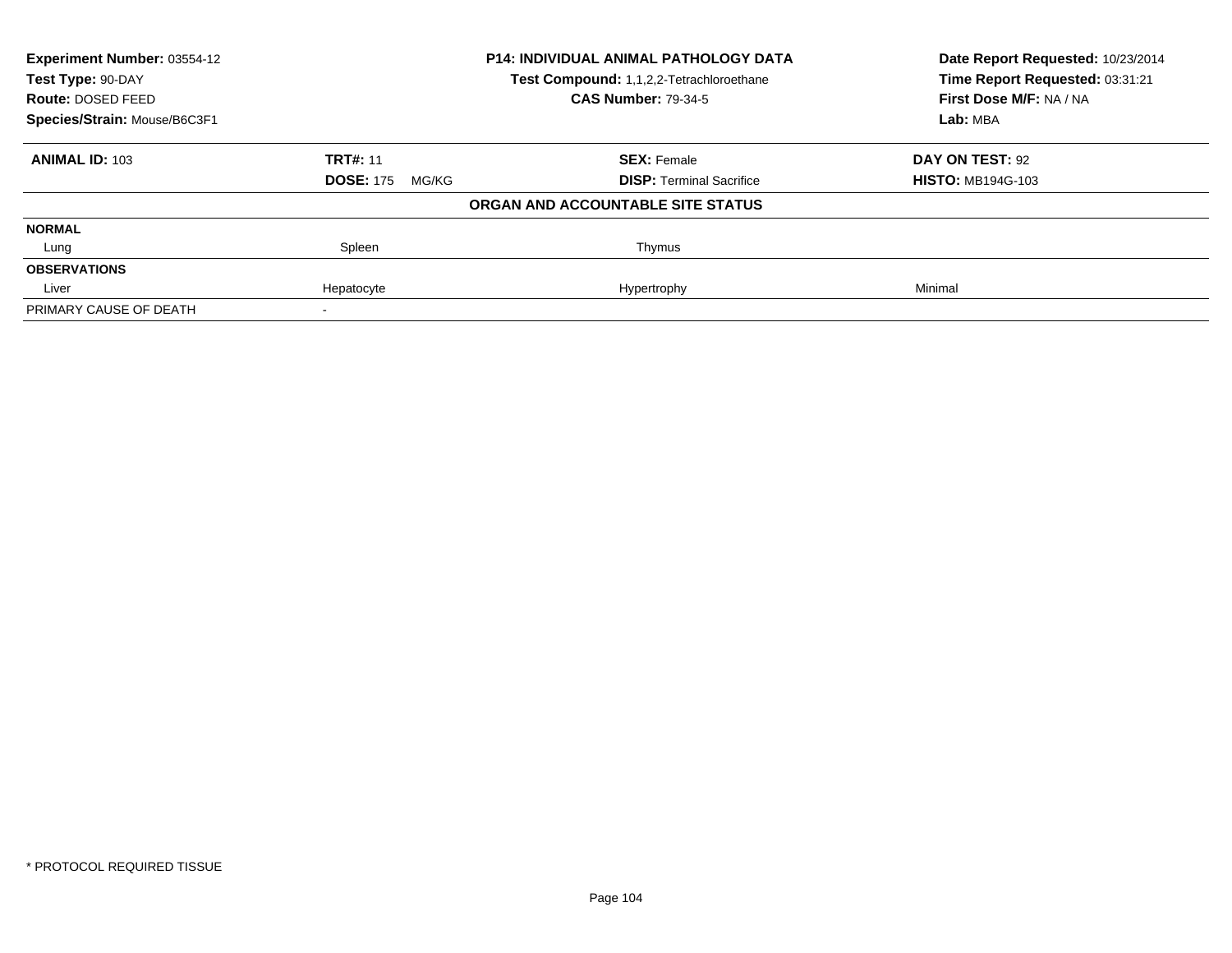| Experiment Number: 03554-12<br>Test Type: 90-DAY |                           | <b>P14: INDIVIDUAL ANIMAL PATHOLOGY DATA</b> | Date Report Requested: 10/23/2014<br>Time Report Requested: 03:31:21 |
|--------------------------------------------------|---------------------------|----------------------------------------------|----------------------------------------------------------------------|
|                                                  |                           | Test Compound: 1,1,2,2-Tetrachloroethane     |                                                                      |
| Route: DOSED FEED                                |                           | <b>CAS Number: 79-34-5</b>                   | First Dose M/F: NA / NA                                              |
| Species/Strain: Mouse/B6C3F1                     |                           |                                              | Lab: MBA                                                             |
| <b>ANIMAL ID: 104</b>                            | <b>TRT#: 11</b>           | <b>SEX: Female</b>                           | DAY ON TEST: 92                                                      |
|                                                  | <b>DOSE: 175</b><br>MG/KG | <b>DISP:</b> Terminal Sacrifice              | <b>HISTO: MB194G-104</b>                                             |
|                                                  |                           | ORGAN AND ACCOUNTABLE SITE STATUS            |                                                                      |
| <b>NORMAL</b>                                    |                           |                                              |                                                                      |
| Lung                                             | Spleen                    | Thymus                                       |                                                                      |
| <b>OBSERVATIONS</b>                              |                           |                                              |                                                                      |
| Liver                                            | Hepatocyte                | Hypertrophy                                  | Minimal                                                              |
| PRIMARY CAUSE OF DEATH                           |                           |                                              |                                                                      |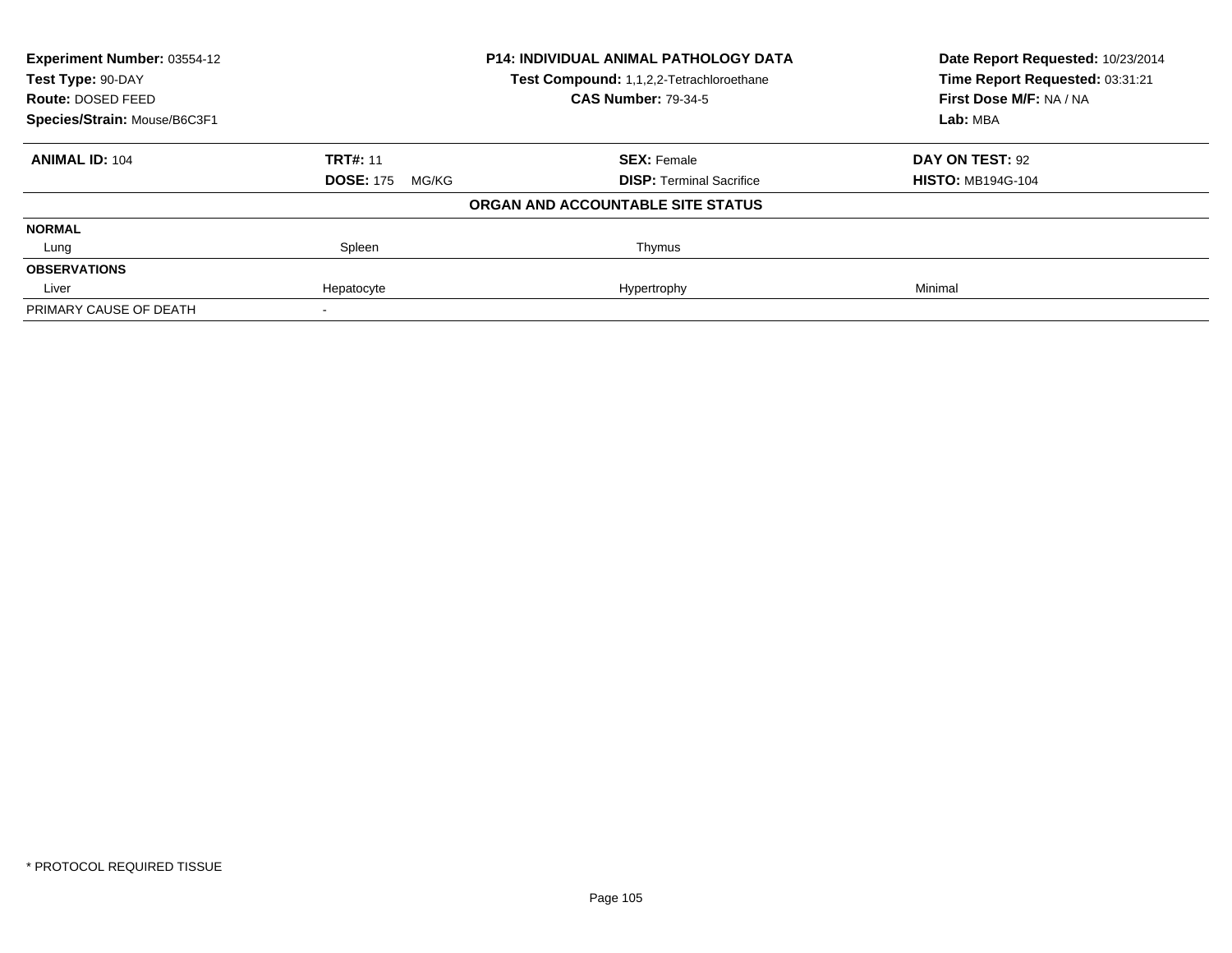| <b>Experiment Number: 03554-12</b><br>Test Type: 90-DAY |                           | P14: INDIVIDUAL ANIMAL PATHOLOGY DATA    | Date Report Requested: 10/23/2014<br>Time Report Requested: 03:31:21 |
|---------------------------------------------------------|---------------------------|------------------------------------------|----------------------------------------------------------------------|
|                                                         |                           | Test Compound: 1,1,2,2-Tetrachloroethane |                                                                      |
| Route: DOSED FEED                                       |                           | <b>CAS Number: 79-34-5</b>               | First Dose M/F: NA / NA                                              |
| Species/Strain: Mouse/B6C3F1                            |                           |                                          | Lab: MBA                                                             |
| <b>ANIMAL ID: 105</b>                                   | <b>TRT#: 11</b>           | <b>SEX: Female</b>                       | DAY ON TEST: 92                                                      |
|                                                         | <b>DOSE: 175</b><br>MG/KG | <b>DISP:</b> Terminal Sacrifice          | <b>HISTO: MB194G-105</b>                                             |
|                                                         |                           | ORGAN AND ACCOUNTABLE SITE STATUS        |                                                                      |
| <b>NORMAL</b>                                           |                           |                                          |                                                                      |
| Lung                                                    | Spleen                    | Thymus                                   |                                                                      |
| <b>OBSERVATIONS</b>                                     |                           |                                          |                                                                      |
| Liver                                                   | Hepatocyte                | Hypertrophy                              | Minimal                                                              |
| PRIMARY CAUSE OF DEATH                                  |                           |                                          |                                                                      |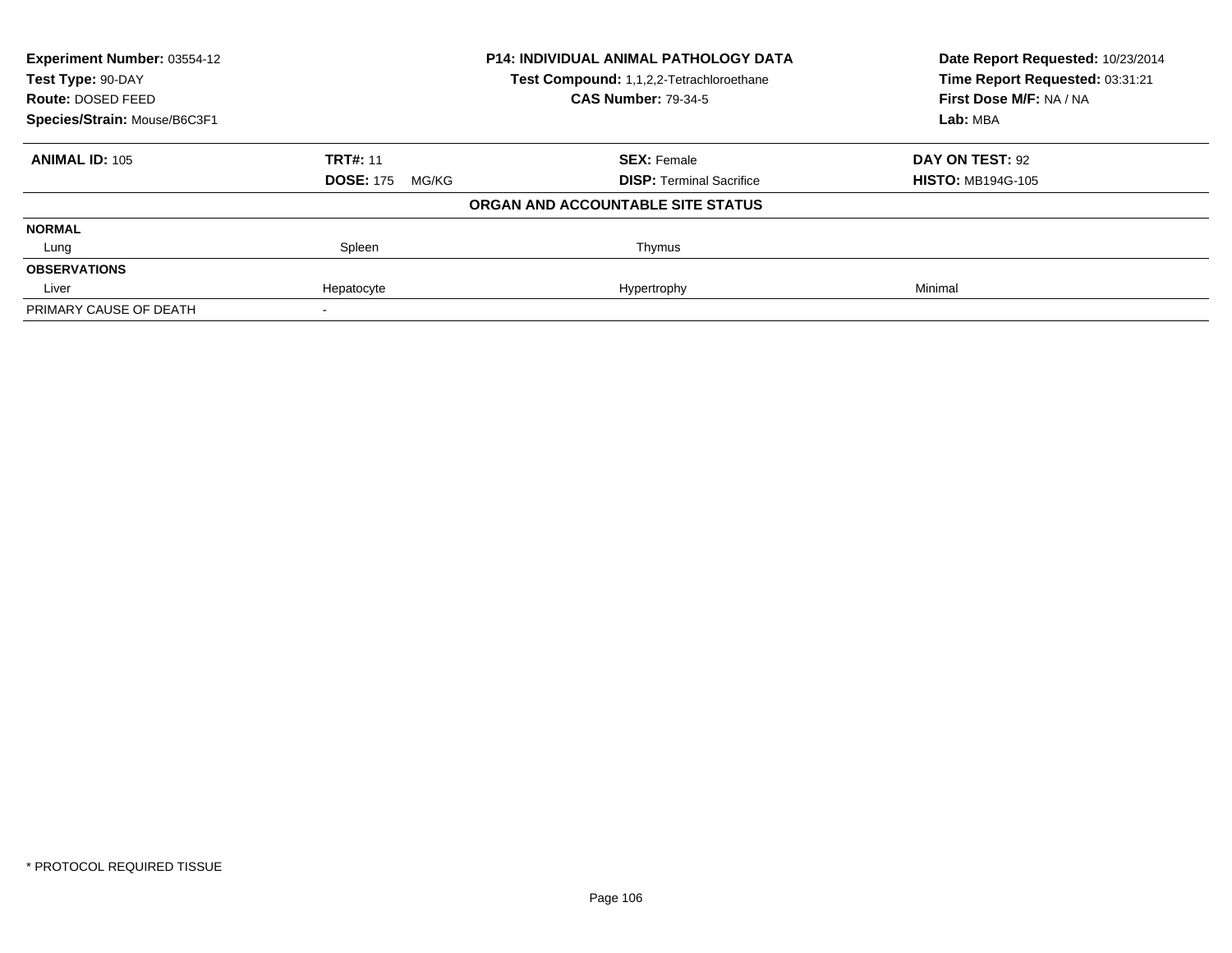| Experiment Number: 03554-12<br>Test Type: 90-DAY |                           | <b>P14: INDIVIDUAL ANIMAL PATHOLOGY DATA</b><br>Test Compound: 1,1,2,2-Tetrachloroethane | Date Report Requested: 10/23/2014<br>Time Report Requested: 03:31:21 |  |
|--------------------------------------------------|---------------------------|------------------------------------------------------------------------------------------|----------------------------------------------------------------------|--|
| Route: DOSED FEED                                |                           | <b>CAS Number: 79-34-5</b>                                                               | First Dose M/F: NA / NA                                              |  |
| Species/Strain: Mouse/B6C3F1                     |                           |                                                                                          | Lab: MBA                                                             |  |
| <b>ANIMAL ID: 106</b>                            | <b>TRT#: 11</b>           | <b>SEX: Female</b>                                                                       | DAY ON TEST: 92                                                      |  |
|                                                  | <b>DOSE: 175</b><br>MG/KG | <b>DISP: Terminal Sacrifice</b>                                                          | <b>HISTO: MB194G-106</b>                                             |  |
|                                                  |                           | ORGAN AND ACCOUNTABLE SITE STATUS                                                        |                                                                      |  |
| <b>NORMAL</b>                                    |                           |                                                                                          |                                                                      |  |
| Spleen                                           | Thymus                    |                                                                                          |                                                                      |  |
| <b>OBSERVATIONS</b>                              |                           |                                                                                          |                                                                      |  |
| Liver                                            | Hepatocyte                | Hypertrophy                                                                              | Minimal                                                              |  |
| PRIMARY CAUSE OF DEATH                           |                           |                                                                                          |                                                                      |  |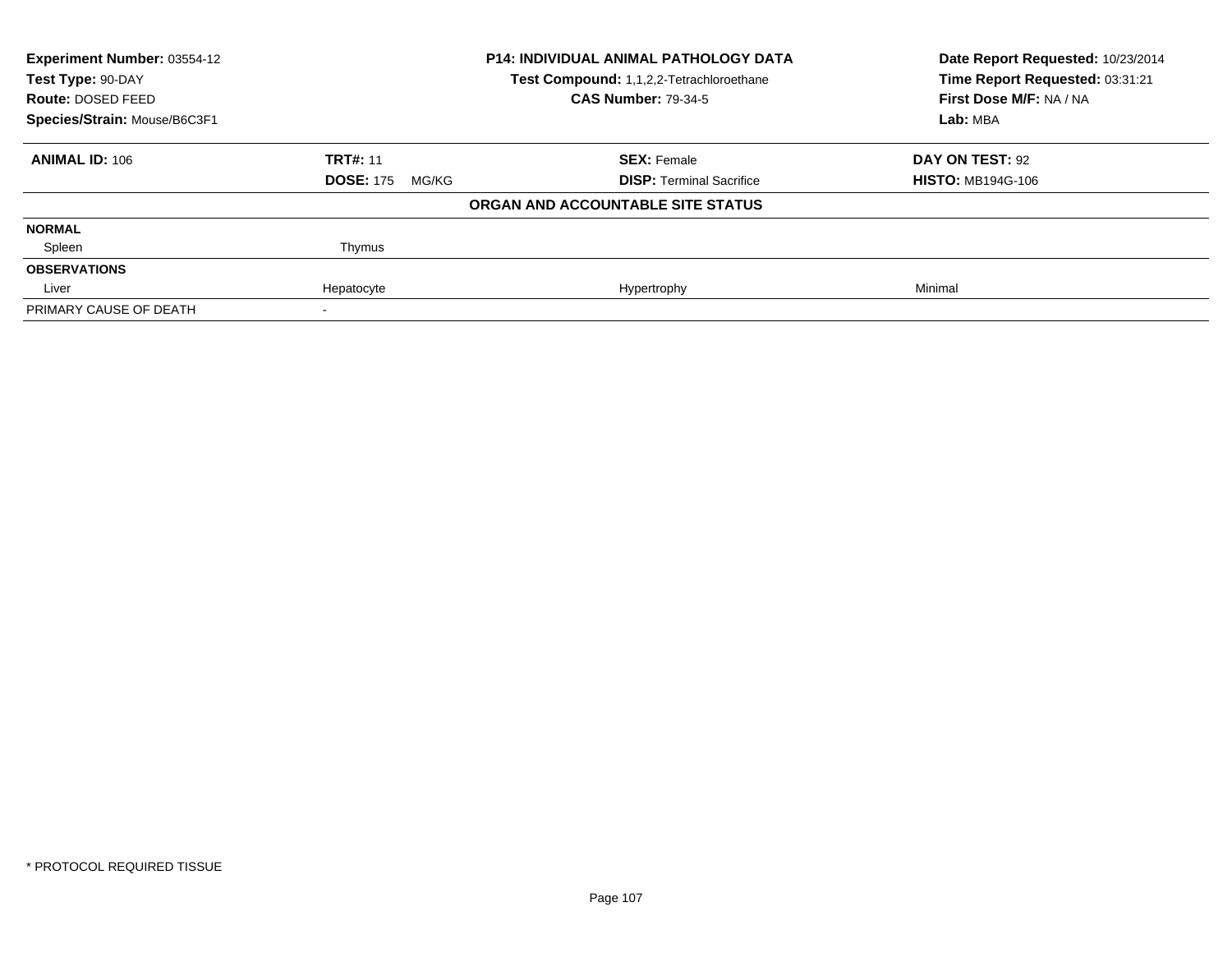| Experiment Number: 03554-12<br><b>P14: INDIVIDUAL ANIMAL PATHOLOGY DATA</b><br>Test Compound: 1,1,2,2-Tetrachloroethane<br>Test Type: 90-DAY<br>Route: DOSED FEED |                           |                                   | Date Report Requested: 10/23/2014<br>Time Report Requested: 03:31:21 |
|-------------------------------------------------------------------------------------------------------------------------------------------------------------------|---------------------------|-----------------------------------|----------------------------------------------------------------------|
|                                                                                                                                                                   |                           | <b>CAS Number: 79-34-5</b>        | First Dose M/F: NA / NA                                              |
| Species/Strain: Mouse/B6C3F1                                                                                                                                      |                           |                                   | Lab: MBA                                                             |
| <b>ANIMAL ID: 107</b>                                                                                                                                             | <b>TRT#: 11</b>           | <b>SEX: Female</b>                | DAY ON TEST: 92                                                      |
|                                                                                                                                                                   | <b>DOSE: 175</b><br>MG/KG | <b>DISP:</b> Terminal Sacrifice   | <b>HISTO: MB194G-107</b>                                             |
|                                                                                                                                                                   |                           | ORGAN AND ACCOUNTABLE SITE STATUS |                                                                      |
| <b>NORMAL</b>                                                                                                                                                     |                           |                                   |                                                                      |
| Lung                                                                                                                                                              | Spleen                    | Thymus                            |                                                                      |
| <b>OBSERVATIONS</b>                                                                                                                                               |                           |                                   |                                                                      |
| Liver                                                                                                                                                             | Hepatocyte                | Hypertrophy                       | Minimal                                                              |
|                                                                                                                                                                   |                           | Pigmentation                      | Focal, Minimal                                                       |
| PRIMARY CAUSE OF DEATH                                                                                                                                            |                           |                                   |                                                                      |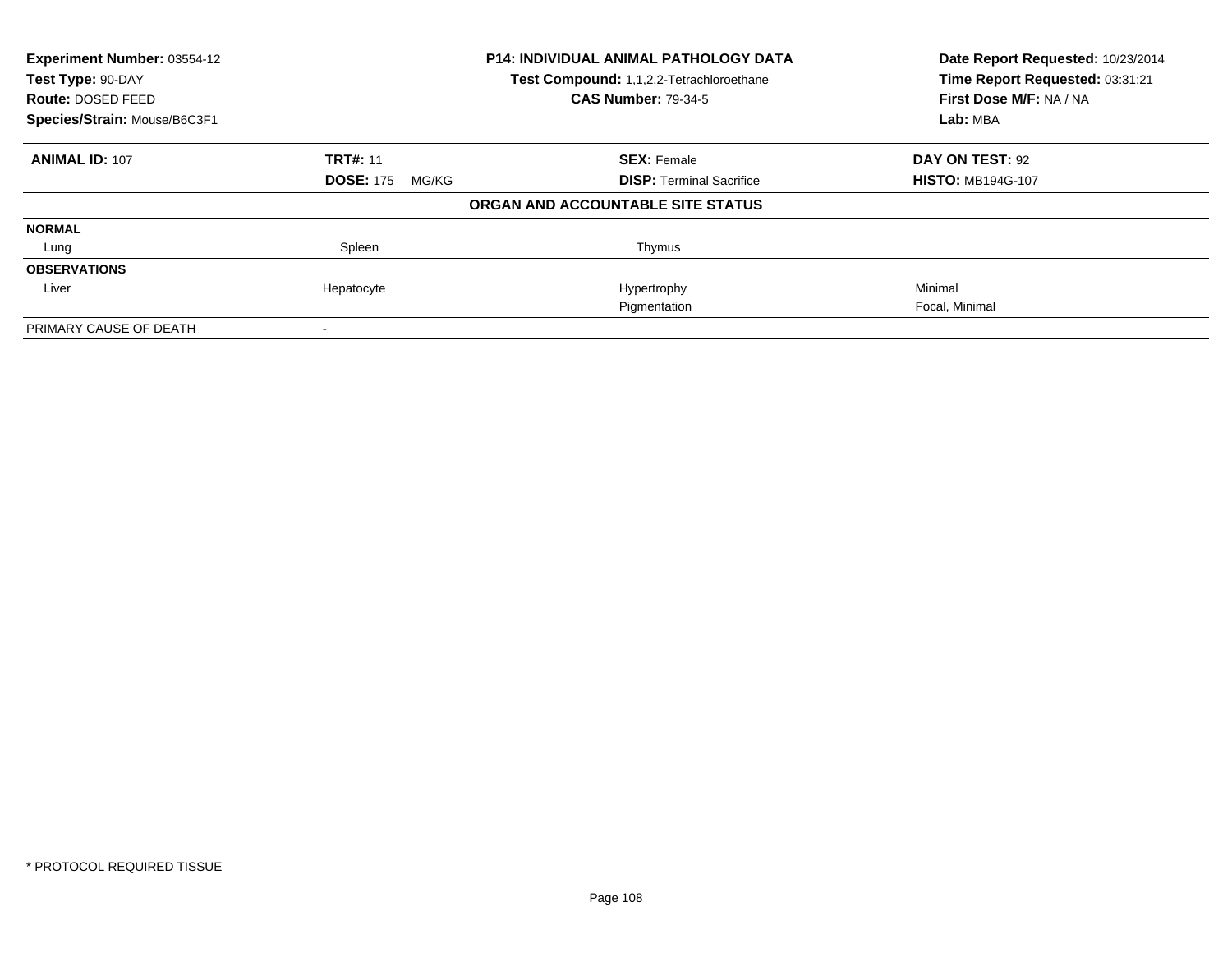| Experiment Number: 03554-12<br>Test Type: 90-DAY |                           | <b>P14: INDIVIDUAL ANIMAL PATHOLOGY DATA</b><br>Test Compound: 1,1,2,2-Tetrachloroethane | Date Report Requested: 10/23/2014<br>Time Report Requested: 03:31:21 |
|--------------------------------------------------|---------------------------|------------------------------------------------------------------------------------------|----------------------------------------------------------------------|
| Route: DOSED FEED                                |                           | <b>CAS Number: 79-34-5</b>                                                               | First Dose M/F: NA / NA                                              |
| Species/Strain: Mouse/B6C3F1                     |                           |                                                                                          | Lab: MBA                                                             |
| <b>ANIMAL ID: 108</b>                            | <b>TRT#: 11</b>           | <b>SEX: Female</b>                                                                       | DAY ON TEST: 92                                                      |
|                                                  | <b>DOSE: 175</b><br>MG/KG | <b>DISP: Terminal Sacrifice</b>                                                          | <b>HISTO: MB194G-108</b>                                             |
|                                                  |                           | ORGAN AND ACCOUNTABLE SITE STATUS                                                        |                                                                      |
| <b>NORMAL</b>                                    |                           |                                                                                          |                                                                      |
| Spleen                                           | Thymus                    |                                                                                          |                                                                      |
| <b>OBSERVATIONS</b>                              |                           |                                                                                          |                                                                      |
| Liver                                            | Hepatocyte                | Hypertrophy                                                                              | Minimal                                                              |
| PRIMARY CAUSE OF DEATH                           |                           |                                                                                          |                                                                      |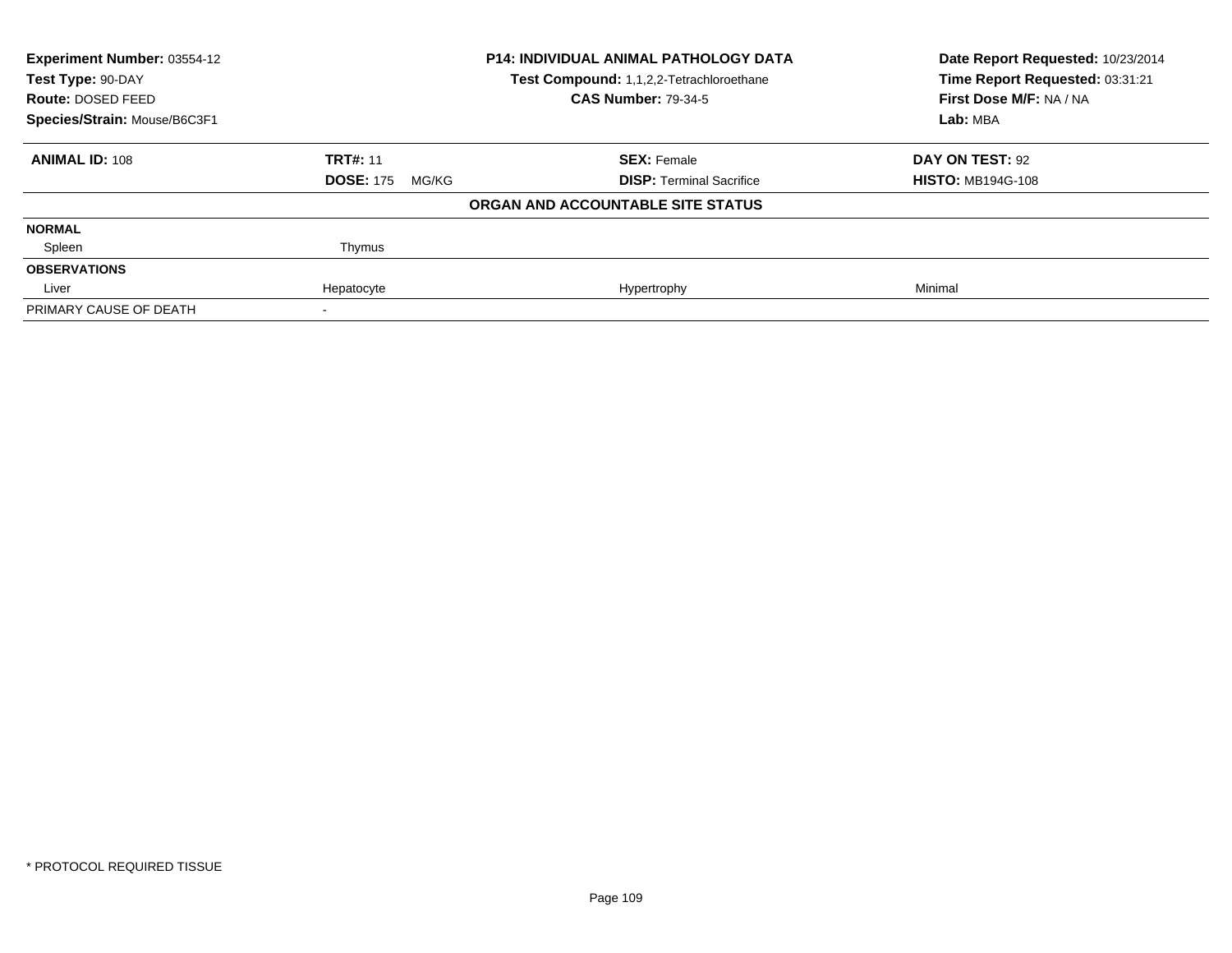| Experiment Number: 03554-12<br>Test Type: 90-DAY<br>Route: DOSED FEED<br>Species/Strain: Mouse/B6C3F1 |                           | <b>P14: INDIVIDUAL ANIMAL PATHOLOGY DATA</b><br>Test Compound: 1,1,2,2-Tetrachloroethane<br><b>CAS Number: 79-34-5</b> | Date Report Requested: 10/23/2014<br>Time Report Requested: 03:31:21<br>First Dose M/F: NA / NA<br>Lab: MBA |
|-------------------------------------------------------------------------------------------------------|---------------------------|------------------------------------------------------------------------------------------------------------------------|-------------------------------------------------------------------------------------------------------------|
| <b>ANIMAL ID: 109</b>                                                                                 | <b>TRT#: 11</b>           | <b>SEX: Female</b>                                                                                                     | DAY ON TEST: 92                                                                                             |
|                                                                                                       | <b>DOSE: 175</b><br>MG/KG | <b>DISP: Terminal Sacrifice</b>                                                                                        | <b>HISTO: MB194G-109</b>                                                                                    |
|                                                                                                       |                           | ORGAN AND ACCOUNTABLE SITE STATUS                                                                                      |                                                                                                             |
| <b>NORMAL</b>                                                                                         |                           |                                                                                                                        |                                                                                                             |
| Lung                                                                                                  | Spleen                    | Thymus                                                                                                                 |                                                                                                             |
| <b>OBSERVATIONS</b>                                                                                   |                           |                                                                                                                        |                                                                                                             |
| Liver                                                                                                 | Hepatocyte                | Hypertrophy                                                                                                            | Minimal                                                                                                     |
|                                                                                                       |                           | Inflammation                                                                                                           | Focal, Minimal                                                                                              |
| Note: TGL 1-NCL                                                                                       |                           |                                                                                                                        |                                                                                                             |
| PRIMARY CAUSE OF DEATH                                                                                |                           |                                                                                                                        |                                                                                                             |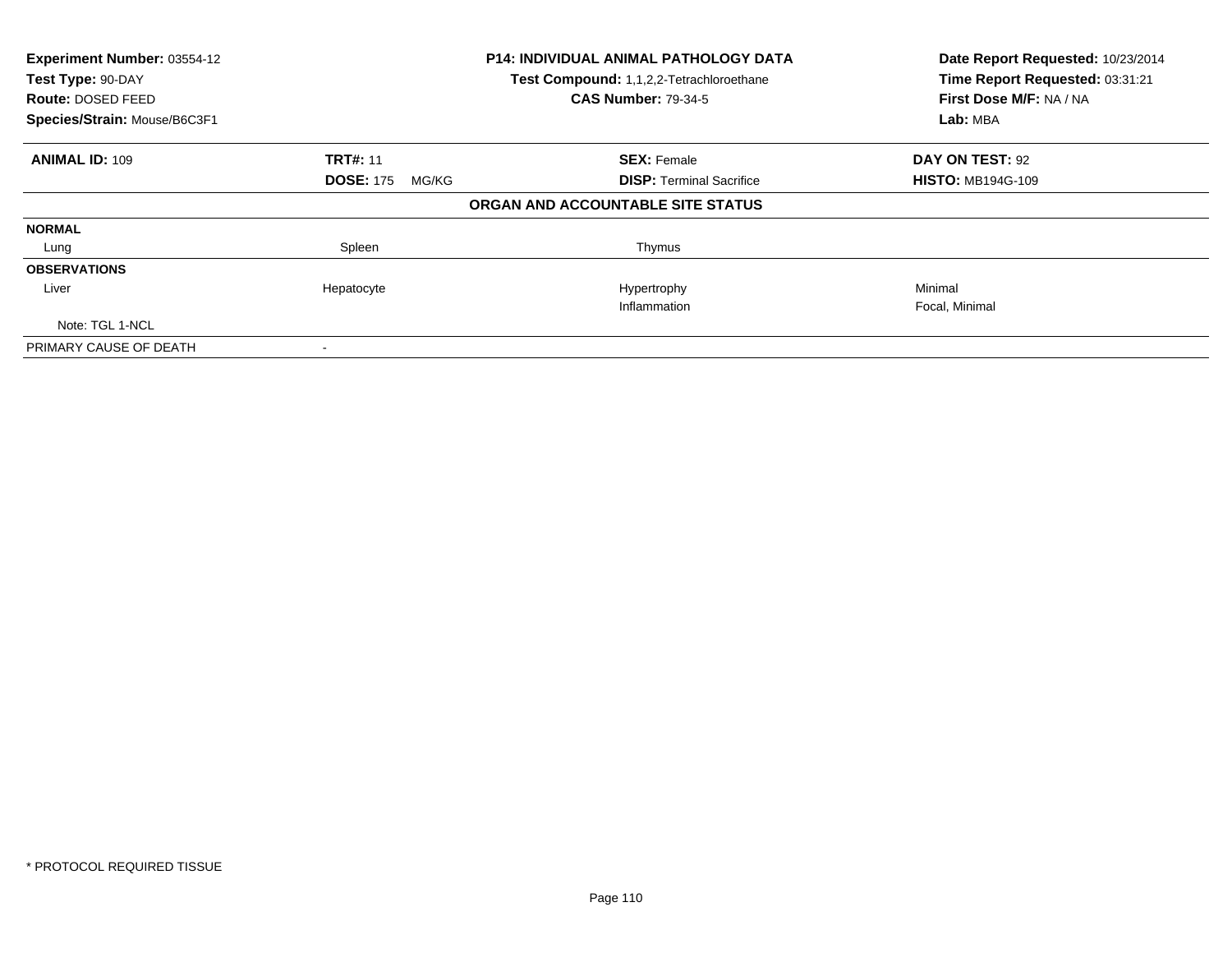| Experiment Number: 03554-12            |                           | <b>P14: INDIVIDUAL ANIMAL PATHOLOGY DATA</b><br>Test Compound: 1,1,2,2-Tetrachloroethane | Date Report Requested: 10/23/2014                          |
|----------------------------------------|---------------------------|------------------------------------------------------------------------------------------|------------------------------------------------------------|
| Test Type: 90-DAY<br>Route: DOSED FEED |                           | <b>CAS Number: 79-34-5</b>                                                               | Time Report Requested: 03:31:21<br>First Dose M/F: NA / NA |
| Species/Strain: Mouse/B6C3F1           |                           |                                                                                          | Lab: MBA                                                   |
| <b>ANIMAL ID: 110</b>                  | <b>TRT#: 11</b>           | <b>SEX: Female</b>                                                                       | DAY ON TEST: 92                                            |
|                                        | <b>DOSE: 175</b><br>MG/KG | <b>DISP:</b> Terminal Sacrifice                                                          | <b>HISTO: MB194G-110</b>                                   |
|                                        |                           | ORGAN AND ACCOUNTABLE SITE STATUS                                                        |                                                            |
| <b>NORMAL</b>                          |                           |                                                                                          |                                                            |
| Lung                                   | Spleen                    | Thymus                                                                                   |                                                            |
| <b>OBSERVATIONS</b>                    |                           |                                                                                          |                                                            |
| Liver                                  | Hepatocyte                | Hypertrophy                                                                              | Minimal                                                    |
|                                        |                           | Pigmentation                                                                             | Focal, Minimal                                             |
| PRIMARY CAUSE OF DEATH                 |                           |                                                                                          |                                                            |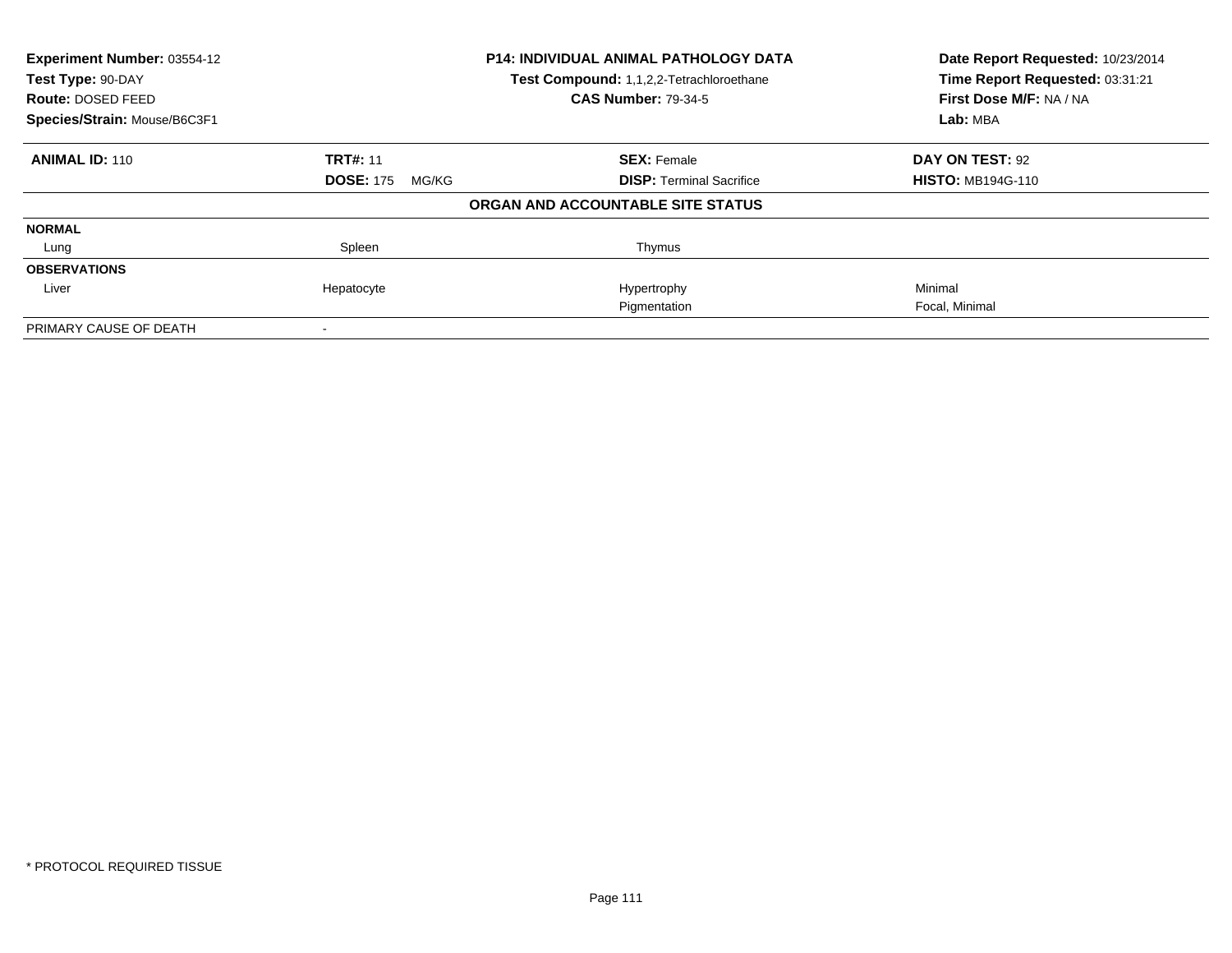| Experiment Number: 03554-12<br>Test Type: 90-DAY<br>Route: DOSED FEED<br>Species/Strain: Mouse/B6C3F1 |                           | <b>P14: INDIVIDUAL ANIMAL PATHOLOGY DATA</b><br>Test Compound: 1,1,2,2-Tetrachloroethane<br><b>CAS Number: 79-34-5</b> | Date Report Requested: 10/23/2014<br>Time Report Requested: 03:31:21<br>First Dose M/F: NA / NA<br>Lab: MBA |
|-------------------------------------------------------------------------------------------------------|---------------------------|------------------------------------------------------------------------------------------------------------------------|-------------------------------------------------------------------------------------------------------------|
|                                                                                                       |                           |                                                                                                                        |                                                                                                             |
| <b>ANIMAL ID: 111</b>                                                                                 | <b>TRT#:</b> 12           | <b>SEX: Female</b>                                                                                                     | DAY ON TEST: 92                                                                                             |
|                                                                                                       | <b>DOSE: 350</b><br>MG/KG | <b>DISP:</b> Terminal Sacrifice                                                                                        | <b>HISTO: MB194G-111</b>                                                                                    |
|                                                                                                       |                           | ORGAN AND ACCOUNTABLE SITE STATUS                                                                                      |                                                                                                             |
| <b>NORMAL</b>                                                                                         |                           |                                                                                                                        |                                                                                                             |
| Lung                                                                                                  | Spleen                    | Thymus                                                                                                                 |                                                                                                             |
| <b>OBSERVATIONS</b>                                                                                   |                           |                                                                                                                        |                                                                                                             |
| Liver                                                                                                 | <b>Bile Duct</b>          | Hyperplasia                                                                                                            | Minimal                                                                                                     |
|                                                                                                       | Hepatocyte                | Hypertrophy                                                                                                            | Mild                                                                                                        |
|                                                                                                       |                           | Pigmentation                                                                                                           | Focal, Minimal                                                                                              |
| [Hypertrophy TGLS = 1-7]                                                                              |                           |                                                                                                                        |                                                                                                             |
| PRIMARY CAUSE OF DEATH                                                                                |                           |                                                                                                                        |                                                                                                             |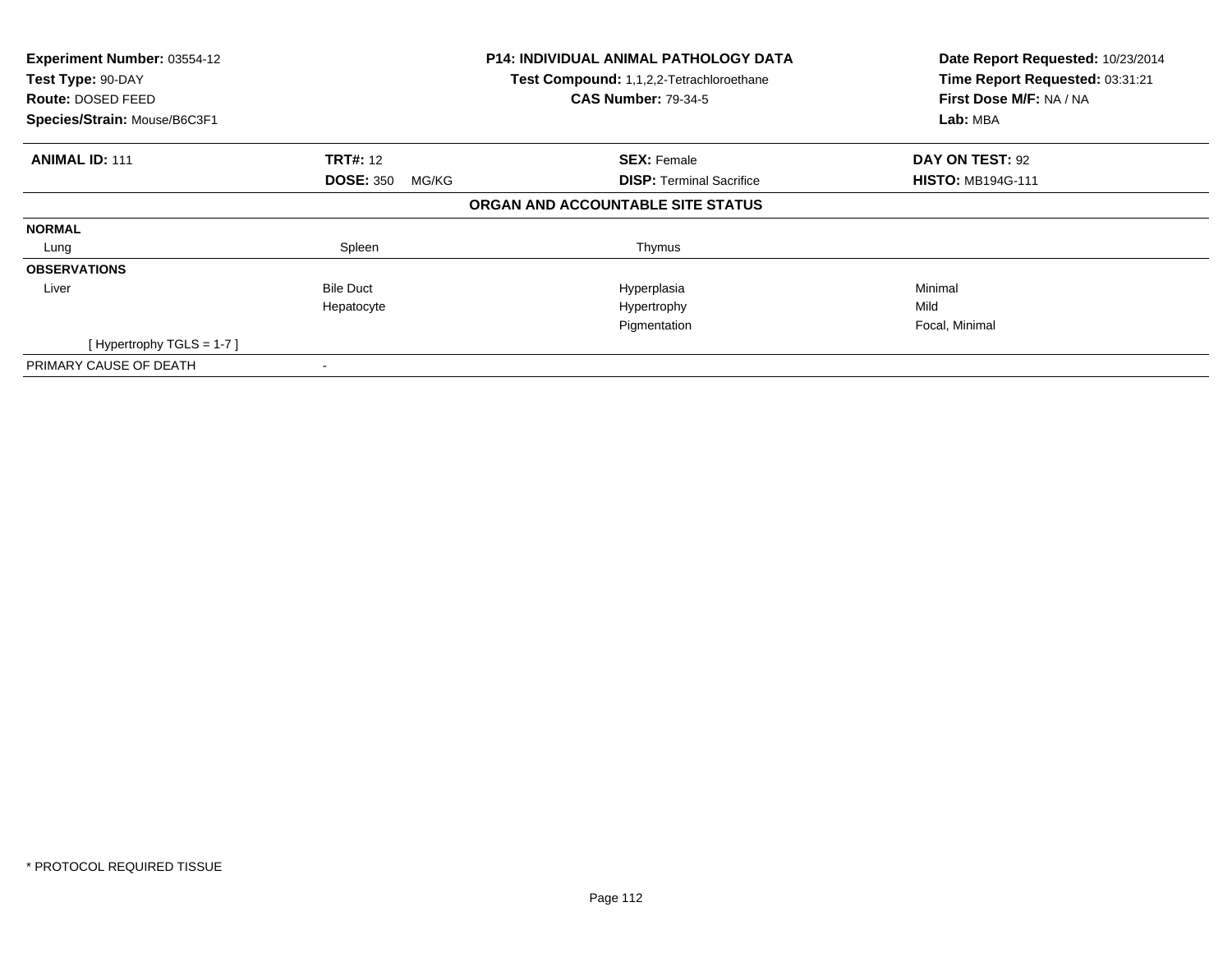| Experiment Number: 03554-12<br>Test Type: 90-DAY<br>Route: DOSED FEED |                           | <b>P14: INDIVIDUAL ANIMAL PATHOLOGY DATA</b><br>Test Compound: 1,1,2,2-Tetrachloroethane<br><b>CAS Number: 79-34-5</b> | Date Report Requested: 10/23/2014<br>Time Report Requested: 03:31:21<br>First Dose M/F: NA / NA |
|-----------------------------------------------------------------------|---------------------------|------------------------------------------------------------------------------------------------------------------------|-------------------------------------------------------------------------------------------------|
| Species/Strain: Mouse/B6C3F1                                          |                           |                                                                                                                        | Lab: MBA                                                                                        |
| <b>ANIMAL ID: 112</b>                                                 | <b>TRT#: 12</b>           | <b>SEX: Female</b>                                                                                                     | <b>DAY ON TEST: 92</b>                                                                          |
|                                                                       | <b>DOSE: 350</b><br>MG/KG | <b>DISP:</b> Terminal Sacrifice                                                                                        | <b>HISTO: MB194G-112</b>                                                                        |
|                                                                       |                           | ORGAN AND ACCOUNTABLE SITE STATUS                                                                                      |                                                                                                 |
| <b>NORMAL</b>                                                         |                           |                                                                                                                        |                                                                                                 |
| Lung                                                                  | Spleen                    | Thymus                                                                                                                 |                                                                                                 |
| <b>OBSERVATIONS</b>                                                   |                           |                                                                                                                        |                                                                                                 |
| Liver                                                                 | Hepatocyte                | Hypertrophy                                                                                                            | Mild                                                                                            |
|                                                                       |                           | Inflammation                                                                                                           | Focal, Minimal                                                                                  |
| [Hypertrophy TGLS = $1-7$ ]                                           |                           |                                                                                                                        |                                                                                                 |
| PRIMARY CAUSE OF DEATH                                                |                           |                                                                                                                        |                                                                                                 |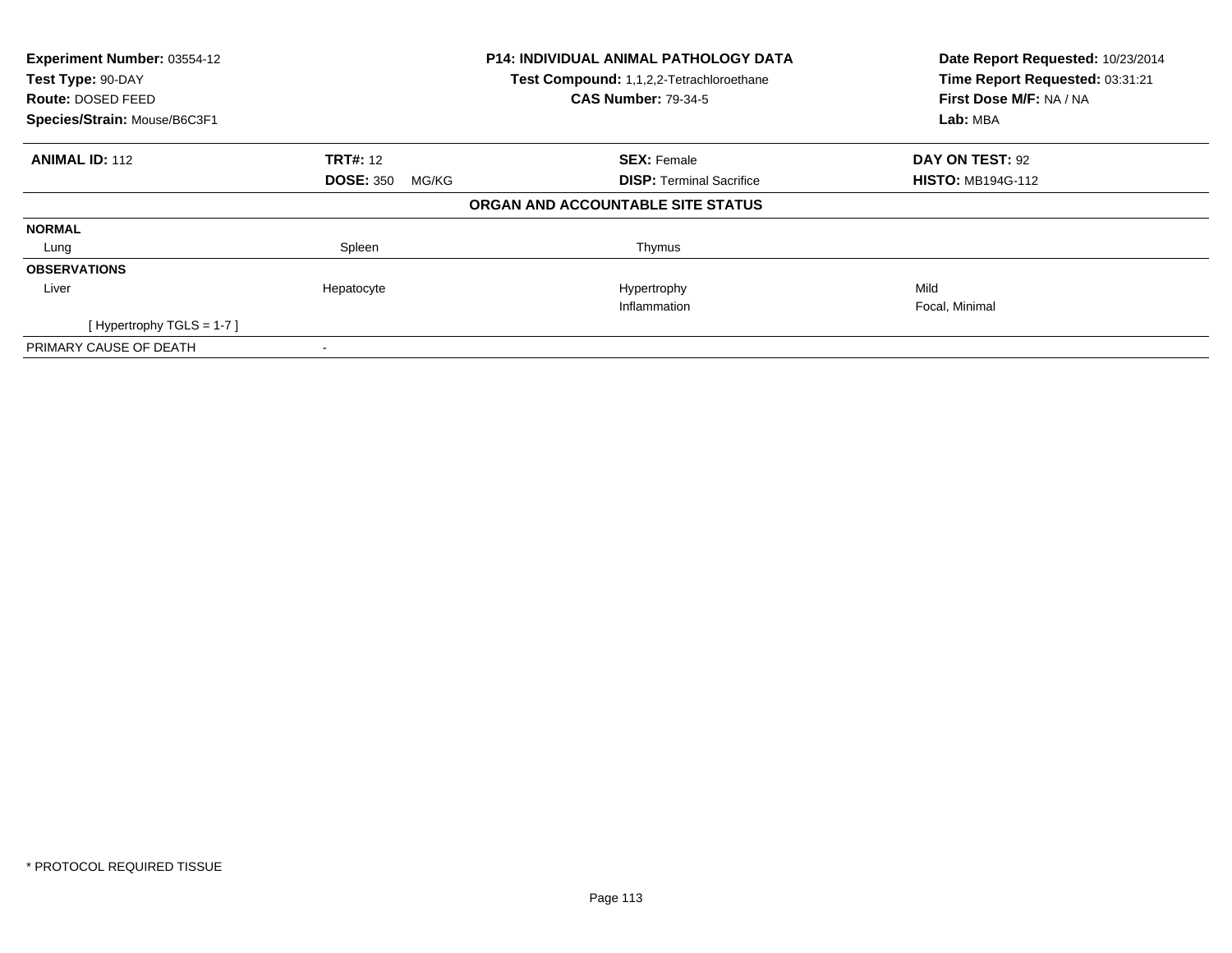| Experiment Number: 03554-12<br>Test Type: 90-DAY<br>Route: DOSED FEED<br>Species/Strain: Mouse/B6C3F1 |                           | <b>P14: INDIVIDUAL ANIMAL PATHOLOGY DATA</b><br>Test Compound: 1,1,2,2-Tetrachloroethane<br><b>CAS Number: 79-34-5</b> | Date Report Requested: 10/23/2014<br>Time Report Requested: 03:31:21<br>First Dose M/F: NA / NA<br>Lab: MBA |
|-------------------------------------------------------------------------------------------------------|---------------------------|------------------------------------------------------------------------------------------------------------------------|-------------------------------------------------------------------------------------------------------------|
|                                                                                                       |                           |                                                                                                                        |                                                                                                             |
| <b>ANIMAL ID: 113</b>                                                                                 | <b>TRT#:</b> 12           | <b>SEX: Female</b>                                                                                                     | DAY ON TEST: 92                                                                                             |
|                                                                                                       | <b>DOSE: 350</b><br>MG/KG | <b>DISP:</b> Terminal Sacrifice                                                                                        | <b>HISTO: MB194G-113</b>                                                                                    |
|                                                                                                       |                           | ORGAN AND ACCOUNTABLE SITE STATUS                                                                                      |                                                                                                             |
| <b>NORMAL</b>                                                                                         |                           |                                                                                                                        |                                                                                                             |
| Lung                                                                                                  | Spleen                    | Thymus                                                                                                                 |                                                                                                             |
| <b>OBSERVATIONS</b>                                                                                   |                           |                                                                                                                        |                                                                                                             |
| Liver                                                                                                 | <b>Bile Duct</b>          | Hyperplasia                                                                                                            | Minimal                                                                                                     |
|                                                                                                       | Hepatocyte                | Hypertrophy                                                                                                            | Mild                                                                                                        |
|                                                                                                       |                           | Pigmentation                                                                                                           | Focal, Minimal                                                                                              |
| [Hypertrophy TGLS = 1-7]                                                                              |                           |                                                                                                                        |                                                                                                             |
| PRIMARY CAUSE OF DEATH                                                                                |                           |                                                                                                                        |                                                                                                             |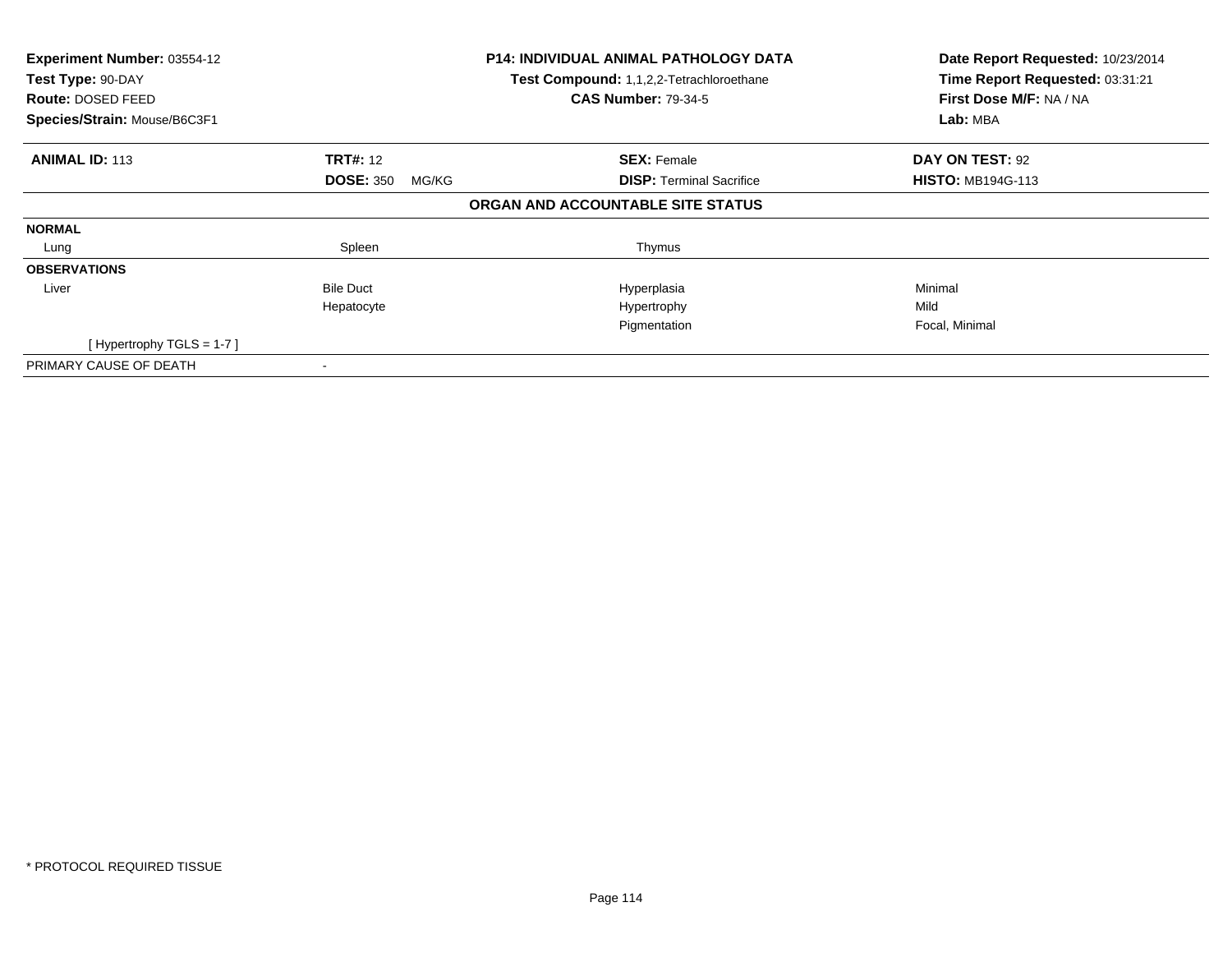| Experiment Number: 03554-12<br>Test Type: 90-DAY<br>Route: DOSED FEED<br>Species/Strain: Mouse/B6C3F1 |                           | <b>P14: INDIVIDUAL ANIMAL PATHOLOGY DATA</b><br>Test Compound: 1,1,2,2-Tetrachloroethane<br><b>CAS Number: 79-34-5</b> | Date Report Requested: 10/23/2014<br>Time Report Requested: 03:31:21<br>First Dose M/F: NA / NA<br>Lab: MBA |
|-------------------------------------------------------------------------------------------------------|---------------------------|------------------------------------------------------------------------------------------------------------------------|-------------------------------------------------------------------------------------------------------------|
|                                                                                                       |                           |                                                                                                                        |                                                                                                             |
| <b>ANIMAL ID: 114</b>                                                                                 | <b>TRT#: 12</b>           | <b>SEX: Female</b>                                                                                                     | DAY ON TEST: 92                                                                                             |
|                                                                                                       | <b>DOSE: 350</b><br>MG/KG | <b>DISP:</b> Terminal Sacrifice                                                                                        | <b>HISTO: MB194G-114</b>                                                                                    |
|                                                                                                       |                           | ORGAN AND ACCOUNTABLE SITE STATUS                                                                                      |                                                                                                             |
| <b>NORMAL</b>                                                                                         |                           |                                                                                                                        |                                                                                                             |
| Spleen                                                                                                | Thymus                    |                                                                                                                        |                                                                                                             |
| <b>OBSERVATIONS</b>                                                                                   |                           |                                                                                                                        |                                                                                                             |
| Liver                                                                                                 | <b>Bile Duct</b>          | Hyperplasia                                                                                                            | Minimal                                                                                                     |
|                                                                                                       | Hepatocyte                | Hypertrophy                                                                                                            | Mild                                                                                                        |
|                                                                                                       |                           | Pigmentation                                                                                                           | Focal, Minimal                                                                                              |
| PRIMARY CAUSE OF DEATH                                                                                |                           |                                                                                                                        |                                                                                                             |
| Animal Note: CARCASS THIN, TGL 1-NST                                                                  |                           |                                                                                                                        |                                                                                                             |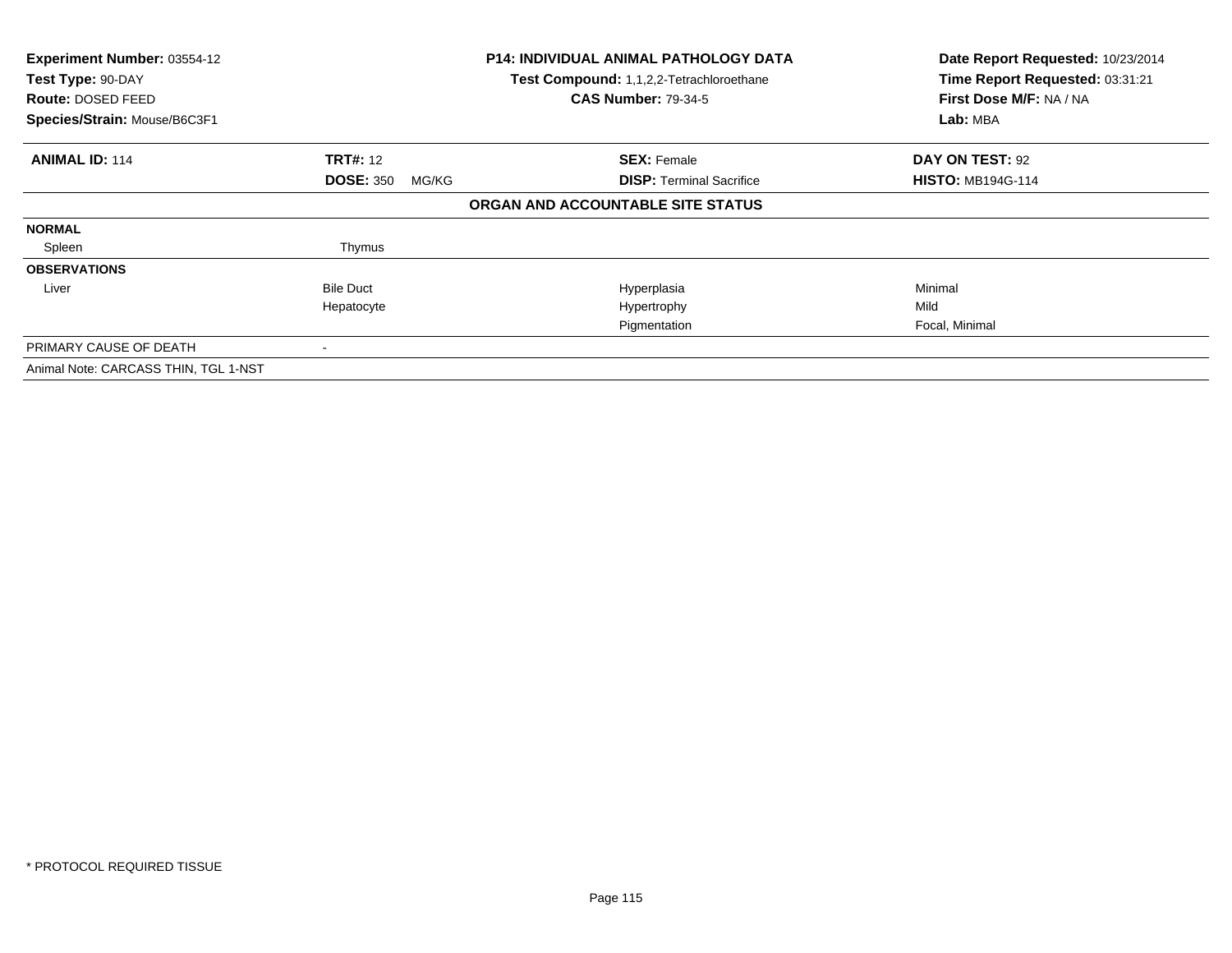| Experiment Number: 03554-12<br>Test Type: 90-DAY<br>Route: DOSED FEED<br>Species/Strain: Mouse/B6C3F1 |                           | <b>P14: INDIVIDUAL ANIMAL PATHOLOGY DATA</b><br>Test Compound: 1,1,2,2-Tetrachloroethane<br><b>CAS Number: 79-34-5</b> | Date Report Requested: 10/23/2014<br>Time Report Requested: 03:31:21<br>First Dose M/F: NA / NA<br>Lab: MBA |
|-------------------------------------------------------------------------------------------------------|---------------------------|------------------------------------------------------------------------------------------------------------------------|-------------------------------------------------------------------------------------------------------------|
| <b>ANIMAL ID: 115</b>                                                                                 | <b>TRT#: 12</b>           | <b>SEX: Female</b>                                                                                                     | DAY ON TEST: 92                                                                                             |
|                                                                                                       | <b>DOSE: 350</b><br>MG/KG | <b>DISP:</b> Terminal Sacrifice<br>ORGAN AND ACCOUNTABLE SITE STATUS                                                   | <b>HISTO: MB194G-115</b>                                                                                    |
| <b>NORMAL</b>                                                                                         |                           |                                                                                                                        |                                                                                                             |
| Lung                                                                                                  | Spleen                    | Thymus                                                                                                                 |                                                                                                             |
| <b>OBSERVATIONS</b>                                                                                   |                           |                                                                                                                        |                                                                                                             |
| Liver                                                                                                 | <b>Bile Duct</b>          | Hyperplasia                                                                                                            | Minimal                                                                                                     |
|                                                                                                       | Hepatocyte                | Hypertrophy                                                                                                            | Mild                                                                                                        |
|                                                                                                       | Hepatocyte                | <b>Necrosis</b>                                                                                                        | Minimal                                                                                                     |
|                                                                                                       |                           | Pigmentation                                                                                                           | Focal, Minimal                                                                                              |
| PRIMARY CAUSE OF DEATH                                                                                |                           |                                                                                                                        |                                                                                                             |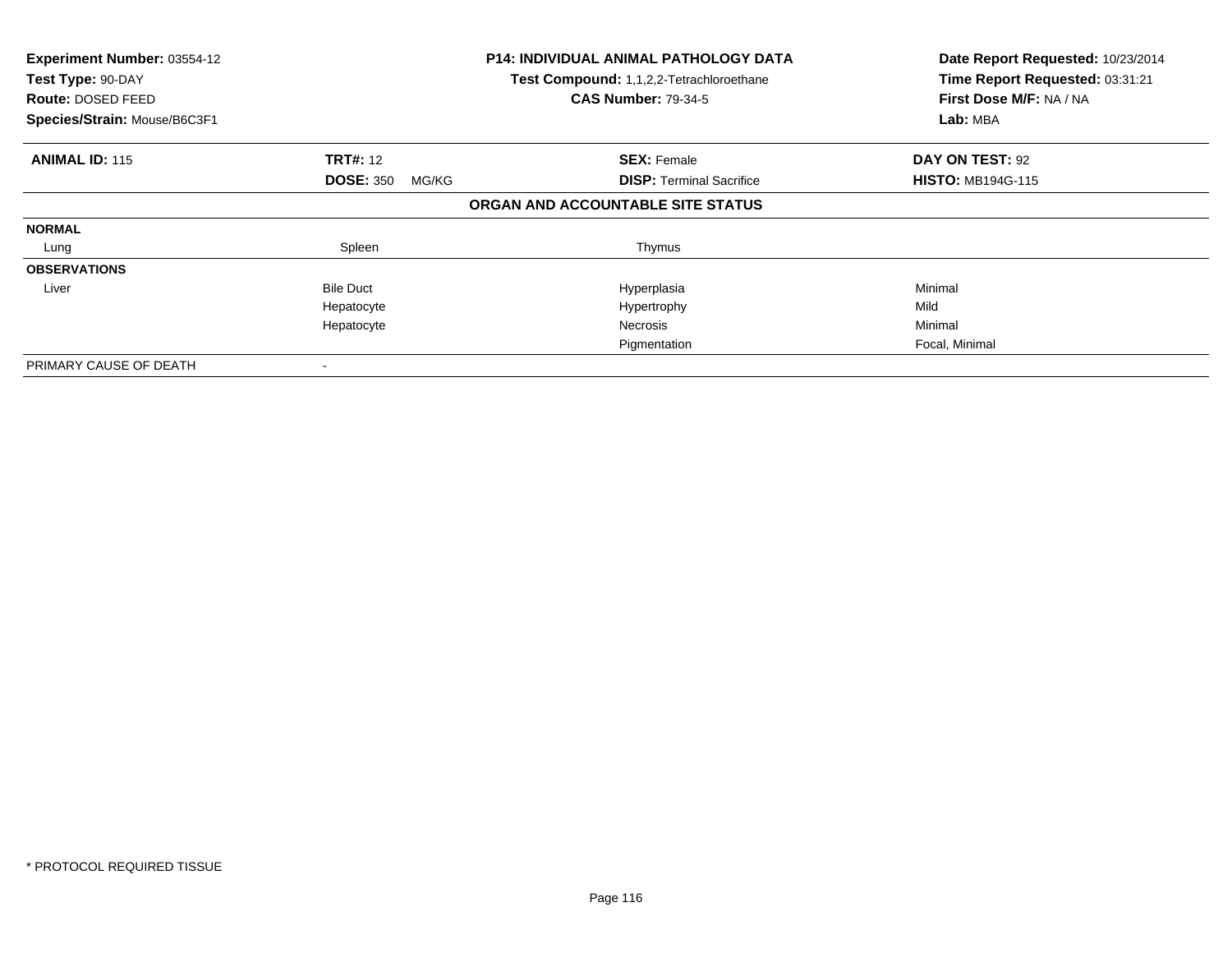| Experiment Number: 03554-12<br>Test Type: 90-DAY<br>Route: DOSED FEED<br>Species/Strain: Mouse/B6C3F1 |                           | <b>P14: INDIVIDUAL ANIMAL PATHOLOGY DATA</b><br>Test Compound: 1,1,2,2-Tetrachloroethane<br><b>CAS Number: 79-34-5</b> | Date Report Requested: 10/23/2014<br>Time Report Requested: 03:31:21<br>First Dose M/F: NA / NA<br>Lab: MBA |
|-------------------------------------------------------------------------------------------------------|---------------------------|------------------------------------------------------------------------------------------------------------------------|-------------------------------------------------------------------------------------------------------------|
| <b>ANIMAL ID: 116</b>                                                                                 | <b>TRT#:</b> 12           | <b>SEX: Female</b>                                                                                                     | DAY ON TEST: 92                                                                                             |
|                                                                                                       | <b>DOSE: 350</b><br>MG/KG | <b>DISP:</b> Terminal Sacrifice                                                                                        | <b>HISTO: MB194G-116</b>                                                                                    |
|                                                                                                       |                           | ORGAN AND ACCOUNTABLE SITE STATUS                                                                                      |                                                                                                             |
| <b>NORMAL</b>                                                                                         |                           |                                                                                                                        |                                                                                                             |
| Lung                                                                                                  | Spleen                    | Thymus                                                                                                                 |                                                                                                             |
| <b>OBSERVATIONS</b>                                                                                   |                           |                                                                                                                        |                                                                                                             |
| Liver                                                                                                 | <b>Bile Duct</b>          | Hyperplasia                                                                                                            | Minimal                                                                                                     |
|                                                                                                       | Hepatocyte                | Hypertrophy                                                                                                            | Mild                                                                                                        |
|                                                                                                       | Hepatocyte                | Necrosis                                                                                                               | Minimal                                                                                                     |
|                                                                                                       |                           | Pigmentation                                                                                                           | Focal, Minimal                                                                                              |
| [Hypertrophy TGLS = $1-7$ ]                                                                           |                           |                                                                                                                        |                                                                                                             |
| PRIMARY CAUSE OF DEATH                                                                                |                           |                                                                                                                        |                                                                                                             |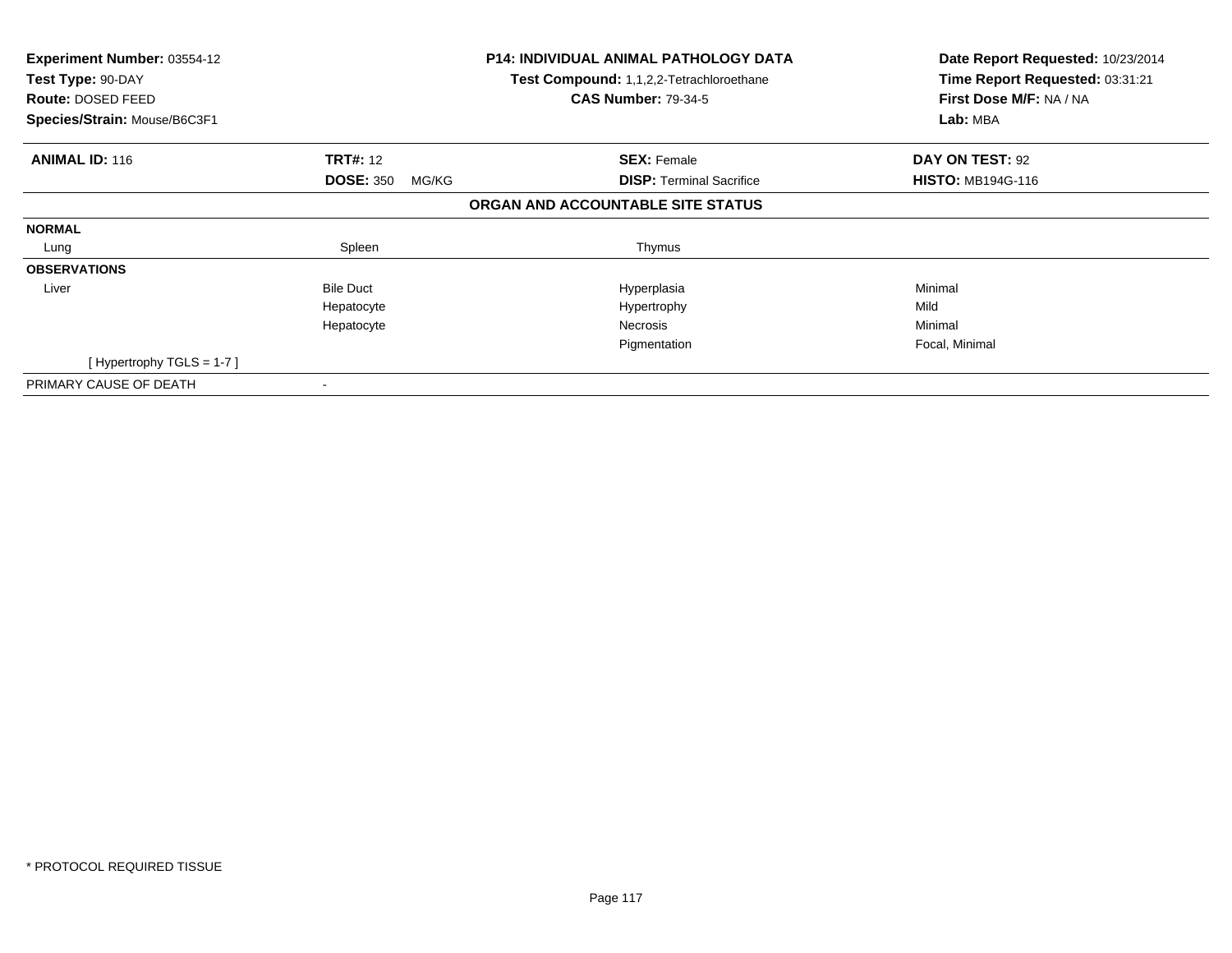| Experiment Number: 03554-12<br>Test Type: 90-DAY<br>Route: DOSED FEED<br>Species/Strain: Mouse/B6C3F1 |                           | <b>P14: INDIVIDUAL ANIMAL PATHOLOGY DATA</b><br>Test Compound: 1,1,2,2-Tetrachloroethane<br><b>CAS Number: 79-34-5</b> | Date Report Requested: 10/23/2014<br>Time Report Requested: 03:31:21<br>First Dose M/F: NA / NA<br>Lab: MBA |
|-------------------------------------------------------------------------------------------------------|---------------------------|------------------------------------------------------------------------------------------------------------------------|-------------------------------------------------------------------------------------------------------------|
|                                                                                                       |                           |                                                                                                                        |                                                                                                             |
| <b>ANIMAL ID: 117</b>                                                                                 | <b>TRT#:</b> 12           | <b>SEX: Female</b>                                                                                                     | DAY ON TEST: 92                                                                                             |
|                                                                                                       | <b>DOSE: 350</b><br>MG/KG | <b>DISP:</b> Terminal Sacrifice                                                                                        | <b>HISTO: MB194G-117</b>                                                                                    |
|                                                                                                       |                           | ORGAN AND ACCOUNTABLE SITE STATUS                                                                                      |                                                                                                             |
| <b>NORMAL</b>                                                                                         |                           |                                                                                                                        |                                                                                                             |
| Lung                                                                                                  | Spleen                    | Thymus                                                                                                                 |                                                                                                             |
| <b>OBSERVATIONS</b>                                                                                   |                           |                                                                                                                        |                                                                                                             |
| Liver                                                                                                 | <b>Bile Duct</b>          | Hyperplasia                                                                                                            | Minimal                                                                                                     |
|                                                                                                       | Hepatocyte                | Hypertrophy                                                                                                            | Mild                                                                                                        |
|                                                                                                       |                           | Pigmentation                                                                                                           | Focal, Minimal                                                                                              |
| [Hypertrophy TGLS = 1-7]                                                                              |                           |                                                                                                                        |                                                                                                             |
| PRIMARY CAUSE OF DEATH                                                                                |                           |                                                                                                                        |                                                                                                             |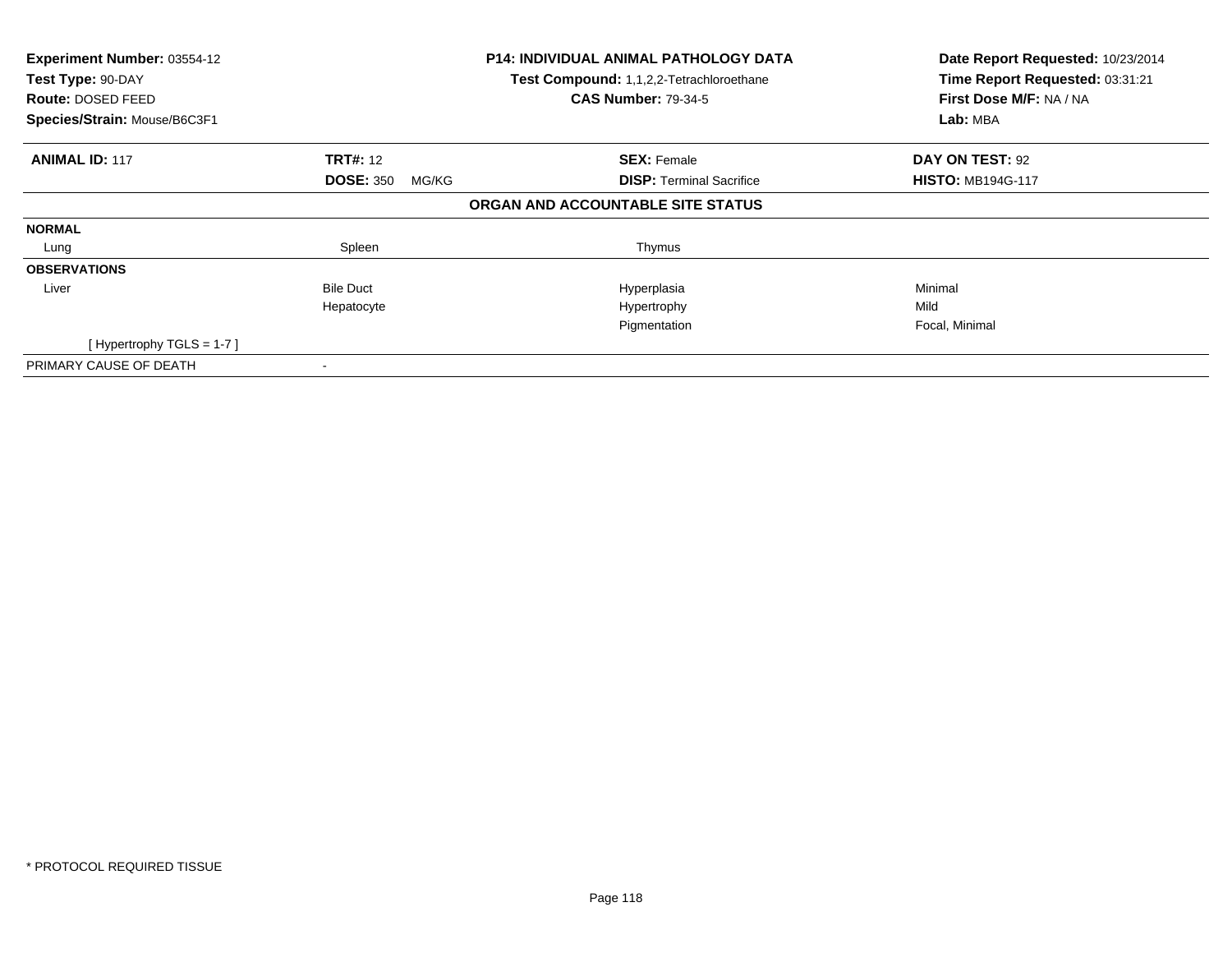| Experiment Number: 03554-12  |                           | <b>P14: INDIVIDUAL ANIMAL PATHOLOGY DATA</b> | Date Report Requested: 10/23/2014 |
|------------------------------|---------------------------|----------------------------------------------|-----------------------------------|
| Test Type: 90-DAY            |                           | Test Compound: 1,1,2,2-Tetrachloroethane     | Time Report Requested: 03:31:21   |
| Route: DOSED FEED            |                           | <b>CAS Number: 79-34-5</b>                   | First Dose M/F: NA / NA           |
| Species/Strain: Mouse/B6C3F1 |                           |                                              | Lab: MBA                          |
| <b>ANIMAL ID: 118</b>        | <b>TRT#: 12</b>           | <b>SEX: Female</b>                           | DAY ON TEST: 92                   |
|                              | <b>DOSE: 350</b><br>MG/KG | <b>DISP:</b> Terminal Sacrifice              | <b>HISTO: MB194G-118</b>          |
|                              |                           | ORGAN AND ACCOUNTABLE SITE STATUS            |                                   |
| <b>NORMAL</b>                |                           |                                              |                                   |
| Lung                         | Spleen                    | Thymus                                       |                                   |
| <b>OBSERVATIONS</b>          |                           |                                              |                                   |
| Liver                        | Hepatocyte                | Hypertrophy                                  | Minimal                           |
|                              |                           | Pigmentation                                 | Focal, Minimal                    |
| PRIMARY CAUSE OF DEATH       |                           |                                              |                                   |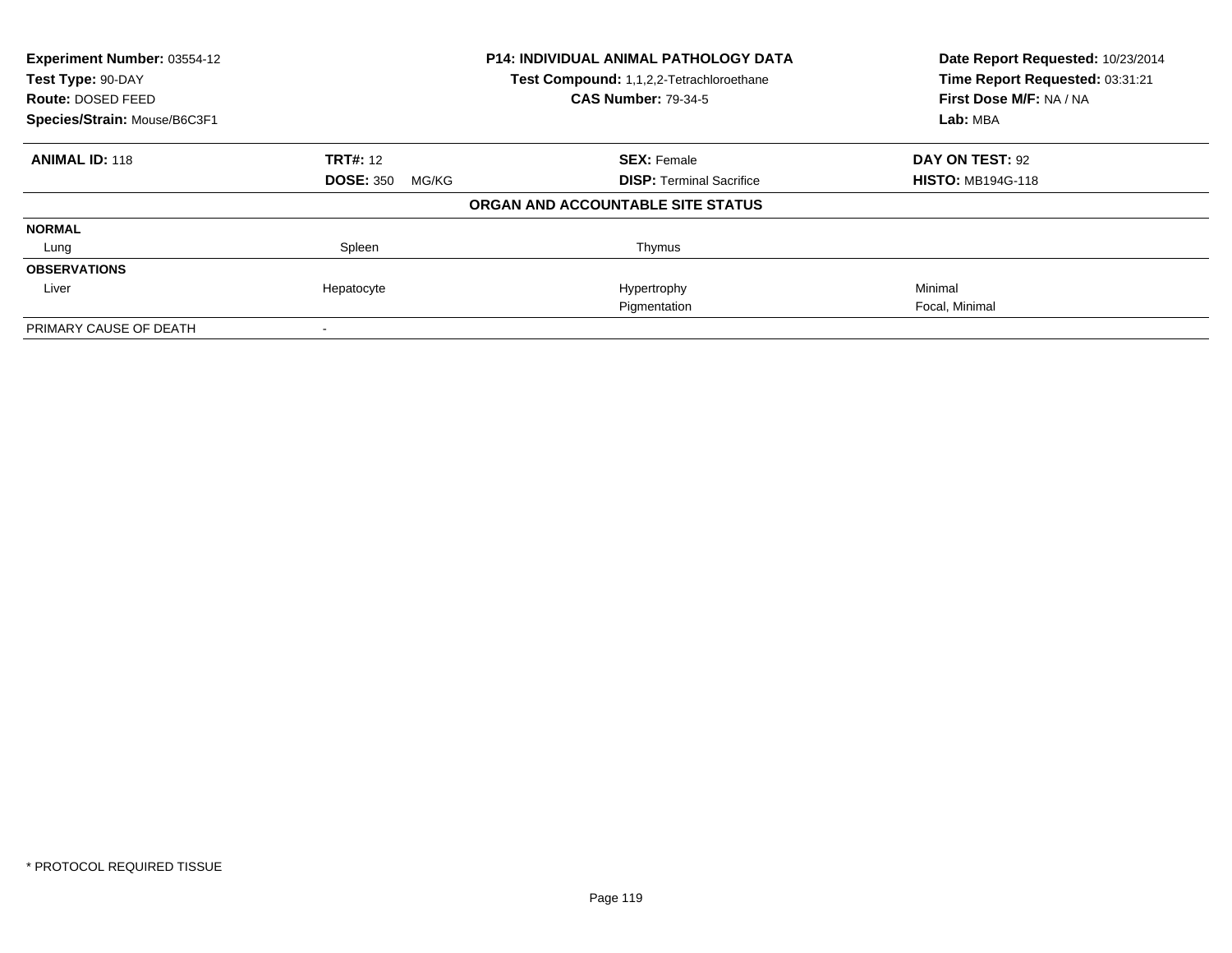| Experiment Number: 03554-12<br>Test Type: 90-DAY<br>Route: DOSED FEED<br>Species/Strain: Mouse/B6C3F1 |                           | <b>P14: INDIVIDUAL ANIMAL PATHOLOGY DATA</b><br>Test Compound: 1,1,2,2-Tetrachloroethane<br><b>CAS Number: 79-34-5</b> | Date Report Requested: 10/23/2014<br>Time Report Requested: 03:31:21<br>First Dose M/F: NA / NA<br>Lab: MBA |
|-------------------------------------------------------------------------------------------------------|---------------------------|------------------------------------------------------------------------------------------------------------------------|-------------------------------------------------------------------------------------------------------------|
| <b>ANIMAL ID: 119</b>                                                                                 | <b>TRT#: 12</b>           | <b>SEX: Female</b>                                                                                                     | DAY ON TEST: 92                                                                                             |
|                                                                                                       | <b>DOSE: 350</b><br>MG/KG | <b>DISP:</b> Terminal Sacrifice                                                                                        | <b>HISTO: MB194G-119</b>                                                                                    |
|                                                                                                       |                           | ORGAN AND ACCOUNTABLE SITE STATUS                                                                                      |                                                                                                             |
| <b>NORMAL</b>                                                                                         |                           |                                                                                                                        |                                                                                                             |
| Lung                                                                                                  | Spleen                    | Thymus                                                                                                                 |                                                                                                             |
| <b>OBSERVATIONS</b>                                                                                   |                           |                                                                                                                        |                                                                                                             |
| Liver                                                                                                 | <b>Bile Duct</b>          | Hyperplasia                                                                                                            | Minimal                                                                                                     |
|                                                                                                       | Hepatocyte                | Hypertrophy                                                                                                            | Mild                                                                                                        |
|                                                                                                       | Hepatocyte                | Necrosis                                                                                                               | Minimal                                                                                                     |
|                                                                                                       |                           | Pigmentation                                                                                                           | Focal, Minimal                                                                                              |
| [Hypertrophy TGLS = $1-7$ ]                                                                           |                           |                                                                                                                        |                                                                                                             |
| PRIMARY CAUSE OF DEATH                                                                                |                           |                                                                                                                        |                                                                                                             |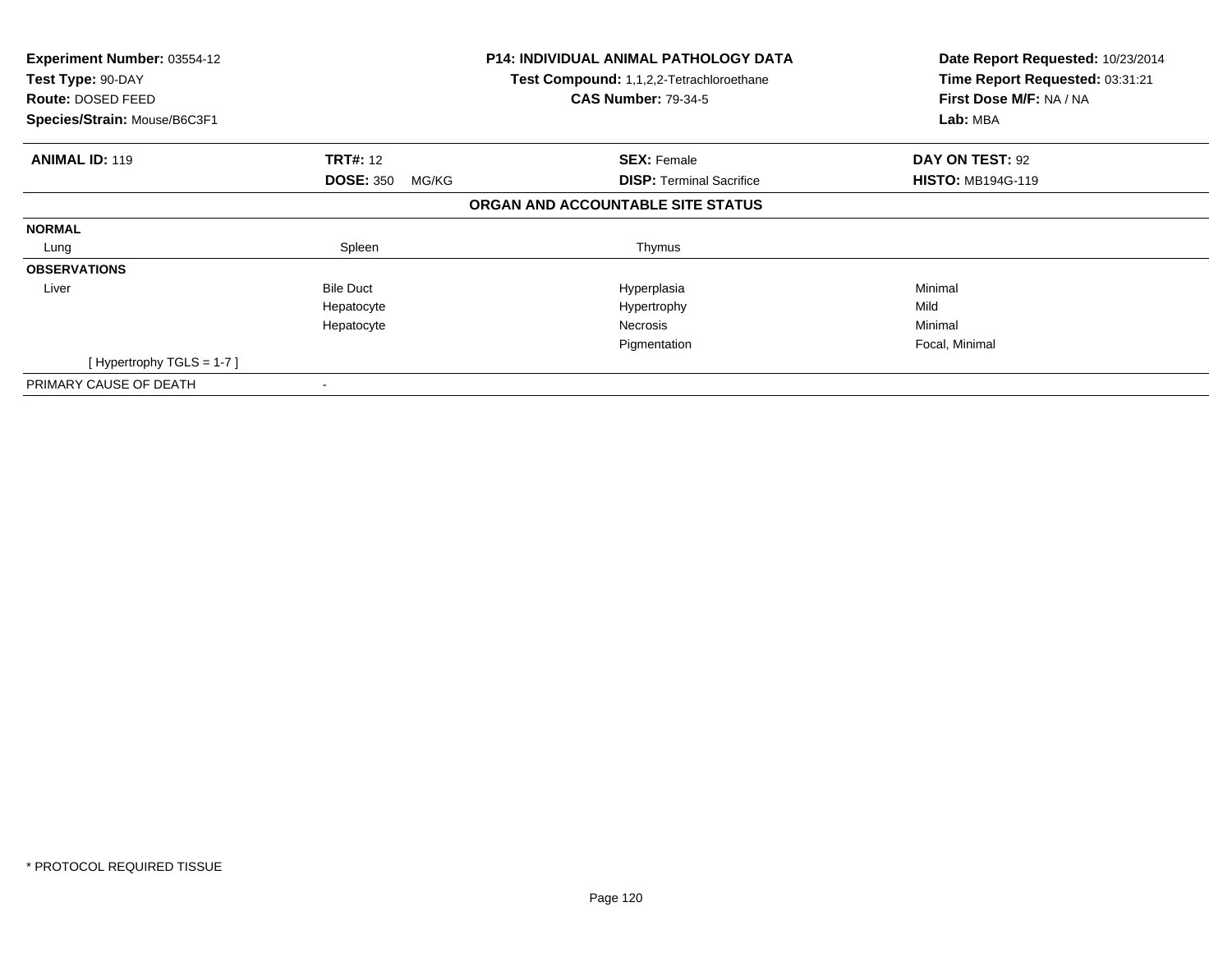| Experiment Number: 03554-12<br>Test Type: 90-DAY<br>Route: DOSED FEED<br>Species/Strain: Mouse/B6C3F1 |                           | <b>P14: INDIVIDUAL ANIMAL PATHOLOGY DATA</b><br>Test Compound: 1,1,2,2-Tetrachloroethane<br><b>CAS Number: 79-34-5</b> | Date Report Requested: 10/23/2014<br>Time Report Requested: 03:31:21<br>First Dose M/F: NA / NA<br>Lab: MBA |
|-------------------------------------------------------------------------------------------------------|---------------------------|------------------------------------------------------------------------------------------------------------------------|-------------------------------------------------------------------------------------------------------------|
| <b>ANIMAL ID: 120</b>                                                                                 | <b>TRT#: 12</b>           | <b>SEX: Female</b>                                                                                                     | DAY ON TEST: 92                                                                                             |
|                                                                                                       | <b>DOSE: 350</b><br>MG/KG | <b>DISP:</b> Terminal Sacrifice                                                                                        | <b>HISTO: MB194G-120</b>                                                                                    |
|                                                                                                       |                           | ORGAN AND ACCOUNTABLE SITE STATUS                                                                                      |                                                                                                             |
| <b>NORMAL</b>                                                                                         |                           |                                                                                                                        |                                                                                                             |
| Lung                                                                                                  | Thymus                    |                                                                                                                        |                                                                                                             |
| <b>OBSERVATIONS</b>                                                                                   |                           |                                                                                                                        |                                                                                                             |
| Liver                                                                                                 | <b>Bile Duct</b>          | Hyperplasia                                                                                                            | Minimal                                                                                                     |
|                                                                                                       | Hepatocyte                | Hypertrophy                                                                                                            | Mild                                                                                                        |
|                                                                                                       |                           | Pigmentation                                                                                                           | Focal, Minimal                                                                                              |
| [Hypertrophy TGLS = $2-7$ ]                                                                           |                           |                                                                                                                        |                                                                                                             |
| Spleen                                                                                                |                           | Pigmentation                                                                                                           | Mild                                                                                                        |
| [Pigmentation TGLS = 1-7]                                                                             |                           |                                                                                                                        |                                                                                                             |
| PRIMARY CAUSE OF DEATH                                                                                |                           |                                                                                                                        |                                                                                                             |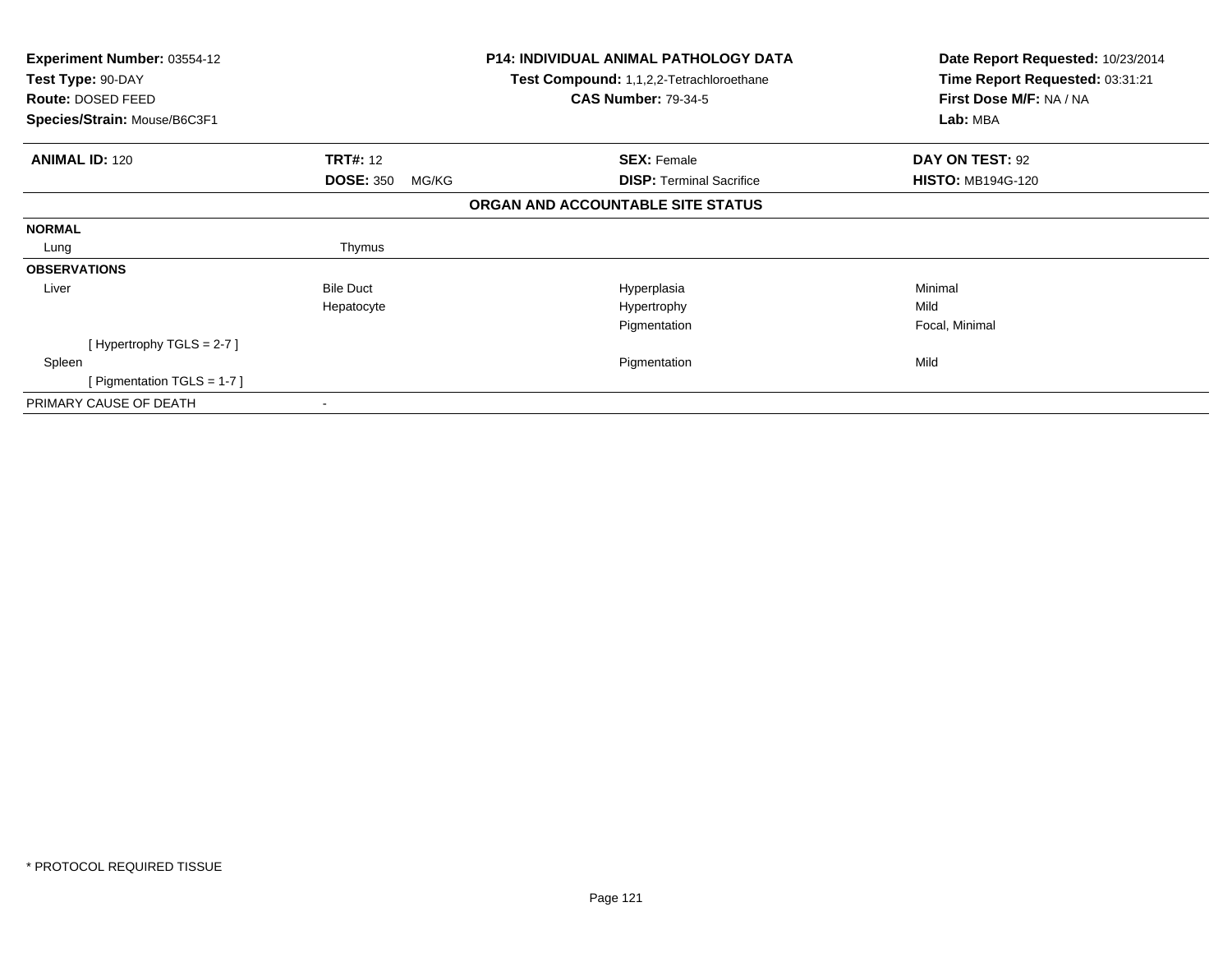| Experiment Number: 03554-12<br>Test Type: 90-DAY<br><b>Route: DOSED FEED</b><br>Species/Strain: Mouse/B6C3F1 |                           | <b>P14: INDIVIDUAL ANIMAL PATHOLOGY DATA</b><br>Test Compound: 1,1,2,2-Tetrachloroethane<br><b>CAS Number: 79-34-5</b> | Date Report Requested: 10/23/2014<br>Time Report Requested: 03:31:21<br>First Dose M/F: NA / NA<br>Lab: MBA |
|--------------------------------------------------------------------------------------------------------------|---------------------------|------------------------------------------------------------------------------------------------------------------------|-------------------------------------------------------------------------------------------------------------|
| <b>ANIMAL ID: 121</b>                                                                                        | <b>TRT#: 13</b>           | <b>SEX: Female</b>                                                                                                     | DAY ON TEST: 92                                                                                             |
|                                                                                                              | <b>DOSE: 700</b><br>MG/KG | <b>DISP:</b> Terminal Sacrifice                                                                                        | <b>HISTO: MB194G-121</b>                                                                                    |
|                                                                                                              |                           | ORGAN AND ACCOUNTABLE SITE STATUS                                                                                      |                                                                                                             |
| <b>NORMAL</b>                                                                                                |                           |                                                                                                                        |                                                                                                             |
| Lung                                                                                                         | Spleen                    | Thymus                                                                                                                 |                                                                                                             |
| <b>OBSERVATIONS</b>                                                                                          |                           |                                                                                                                        |                                                                                                             |
| Liver                                                                                                        | <b>Bile Duct</b>          | Hyperplasia                                                                                                            | Minimal                                                                                                     |
|                                                                                                              | Hepatocyte                | Hypertrophy                                                                                                            | Mild                                                                                                        |
| [Hypertrophy TGLS = $1-7$ ]                                                                                  |                           |                                                                                                                        |                                                                                                             |
| PRIMARY CAUSE OF DEATH                                                                                       |                           |                                                                                                                        |                                                                                                             |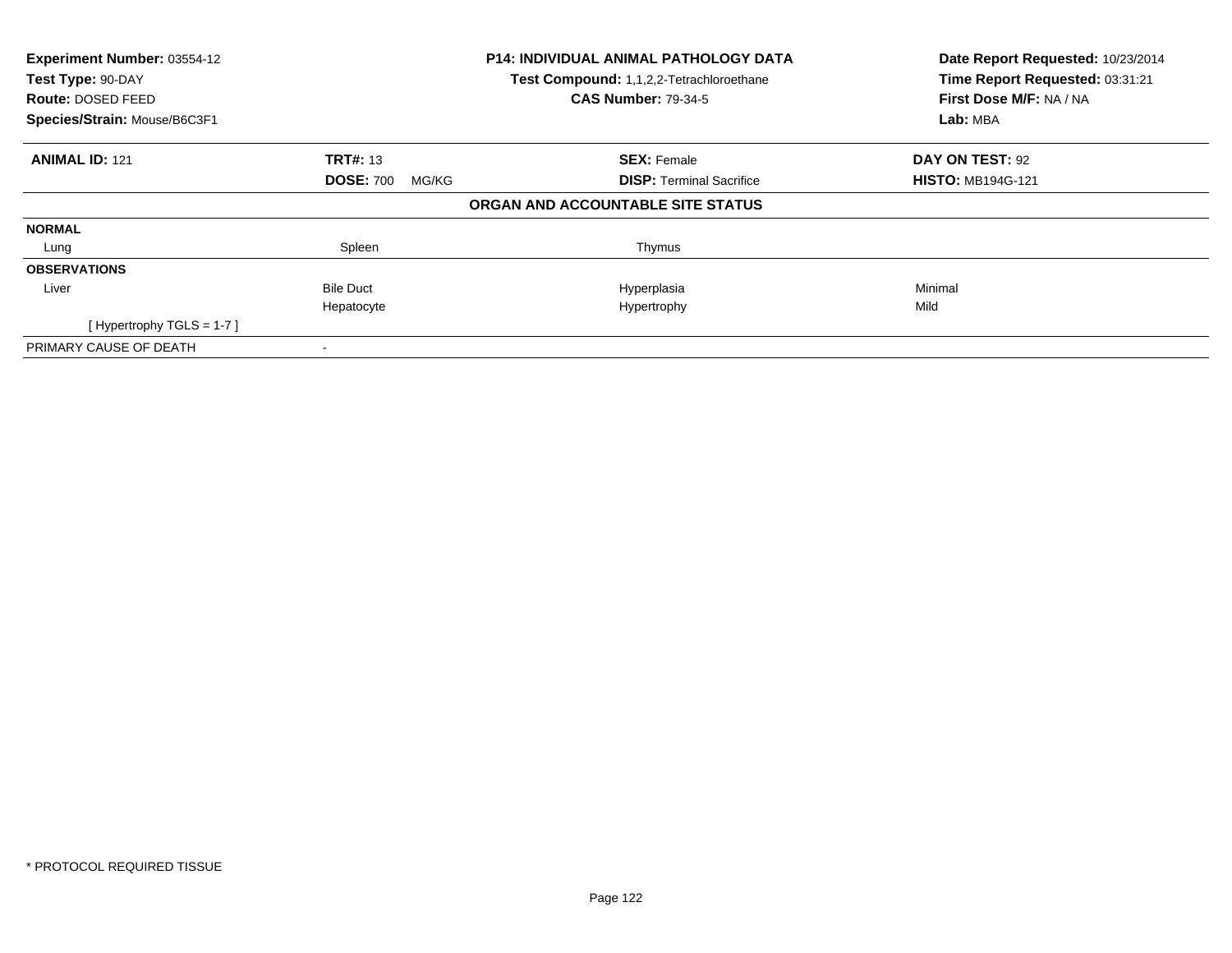| Experiment Number: 03554-12<br>Test Type: 90-DAY<br>Route: DOSED FEED<br>Species/Strain: Mouse/B6C3F1 |                           | <b>P14: INDIVIDUAL ANIMAL PATHOLOGY DATA</b><br>Test Compound: 1,1,2,2-Tetrachloroethane<br><b>CAS Number: 79-34-5</b> | Date Report Requested: 10/23/2014<br>Time Report Requested: 03:31:21<br>First Dose M/F: NA / NA<br>Lab: MBA |
|-------------------------------------------------------------------------------------------------------|---------------------------|------------------------------------------------------------------------------------------------------------------------|-------------------------------------------------------------------------------------------------------------|
|                                                                                                       |                           |                                                                                                                        |                                                                                                             |
| <b>ANIMAL ID: 122</b>                                                                                 | <b>TRT#: 13</b>           | <b>SEX: Female</b>                                                                                                     | DAY ON TEST: 92                                                                                             |
|                                                                                                       | <b>DOSE: 700</b><br>MG/KG | <b>DISP:</b> Terminal Sacrifice                                                                                        | <b>HISTO: MB194G-122</b>                                                                                    |
|                                                                                                       |                           | ORGAN AND ACCOUNTABLE SITE STATUS                                                                                      |                                                                                                             |
| <b>NORMAL</b>                                                                                         |                           |                                                                                                                        |                                                                                                             |
| Lung                                                                                                  | Spleen                    | Thymus                                                                                                                 |                                                                                                             |
| <b>OBSERVATIONS</b>                                                                                   |                           |                                                                                                                        |                                                                                                             |
| Liver                                                                                                 | <b>Bile Duct</b>          | Hyperplasia                                                                                                            | Mild                                                                                                        |
|                                                                                                       | Hepatocyte                | Hypertrophy                                                                                                            | Moderate                                                                                                    |
|                                                                                                       | Hepatocyte                | Necrosis                                                                                                               | Minimal                                                                                                     |
|                                                                                                       |                           | Pigmentation                                                                                                           | Focal, Minimal                                                                                              |
| [Hypertrophy TGLS = $1-7$ ]                                                                           |                           |                                                                                                                        |                                                                                                             |
| PRIMARY CAUSE OF DEATH                                                                                |                           |                                                                                                                        |                                                                                                             |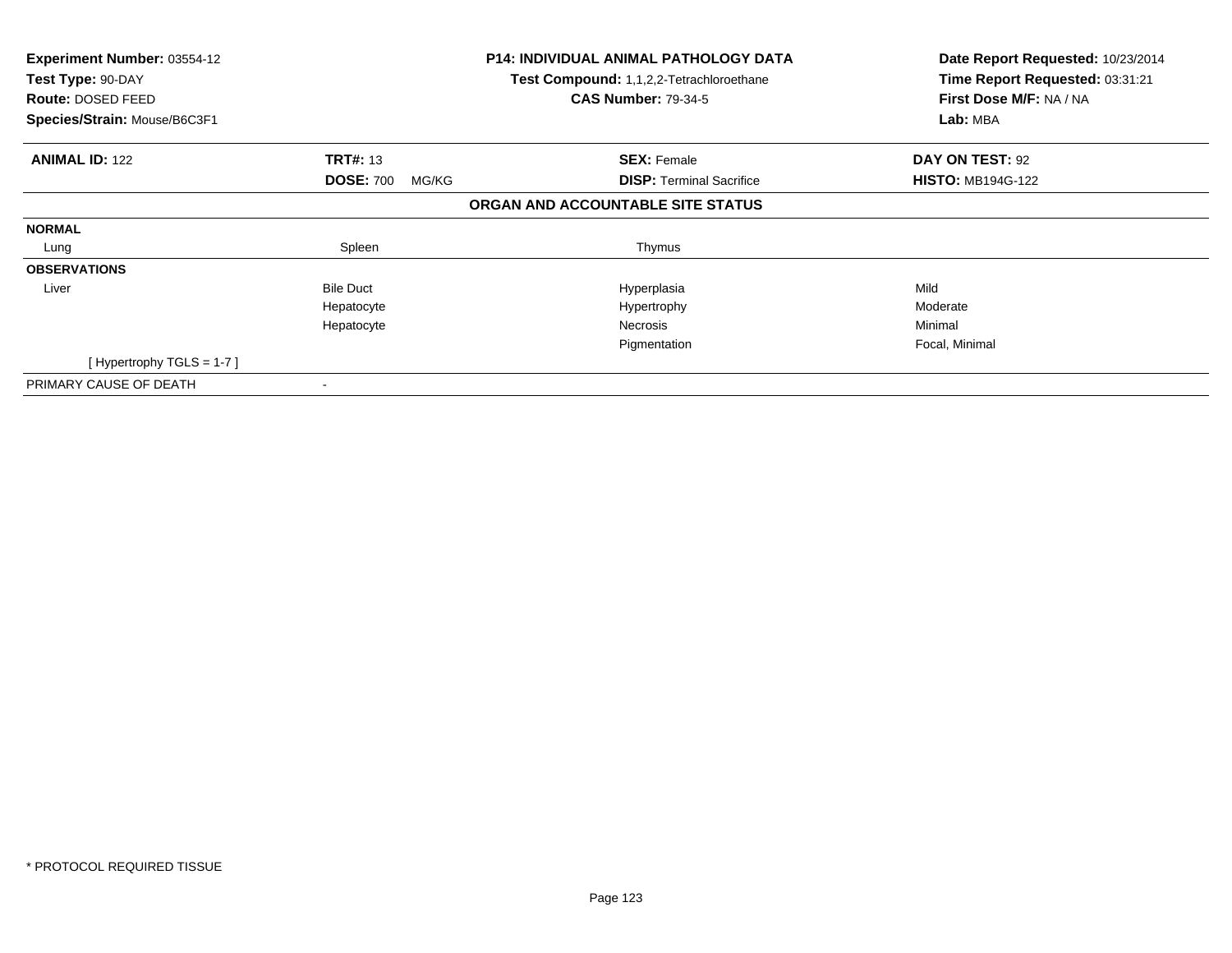| Experiment Number: 03554-12<br>Test Type: 90-DAY<br>Route: DOSED FEED<br>Species/Strain: Mouse/B6C3F1 |                           | <b>P14: INDIVIDUAL ANIMAL PATHOLOGY DATA</b><br>Test Compound: 1,1,2,2-Tetrachloroethane<br><b>CAS Number: 79-34-5</b> | Date Report Requested: 10/23/2014<br>Time Report Requested: 03:31:21<br>First Dose M/F: NA / NA<br>Lab: MBA |
|-------------------------------------------------------------------------------------------------------|---------------------------|------------------------------------------------------------------------------------------------------------------------|-------------------------------------------------------------------------------------------------------------|
| <b>ANIMAL ID: 123</b>                                                                                 | <b>TRT#: 13</b>           | <b>SEX: Female</b>                                                                                                     | DAY ON TEST: 92                                                                                             |
|                                                                                                       | <b>DOSE: 700</b><br>MG/KG | <b>DISP:</b> Terminal Sacrifice                                                                                        | <b>HISTO: MB194G-123</b>                                                                                    |
|                                                                                                       |                           | ORGAN AND ACCOUNTABLE SITE STATUS                                                                                      |                                                                                                             |
| <b>NORMAL</b>                                                                                         |                           |                                                                                                                        |                                                                                                             |
| Lung                                                                                                  | Spleen                    | Thymus                                                                                                                 |                                                                                                             |
| <b>OBSERVATIONS</b>                                                                                   |                           |                                                                                                                        |                                                                                                             |
| Liver                                                                                                 | <b>Bile Duct</b>          | Hyperplasia                                                                                                            | Minimal                                                                                                     |
|                                                                                                       | Hepatocyte                | Hypertrophy                                                                                                            | Moderate                                                                                                    |
|                                                                                                       | Hepatocyte                | Necrosis                                                                                                               | Minimal                                                                                                     |
|                                                                                                       |                           | Pigmentation                                                                                                           | Focal, Minimal                                                                                              |
| [Hypertrophy TGLS = $1-7$ ]                                                                           |                           |                                                                                                                        |                                                                                                             |
| PRIMARY CAUSE OF DEATH                                                                                |                           |                                                                                                                        |                                                                                                             |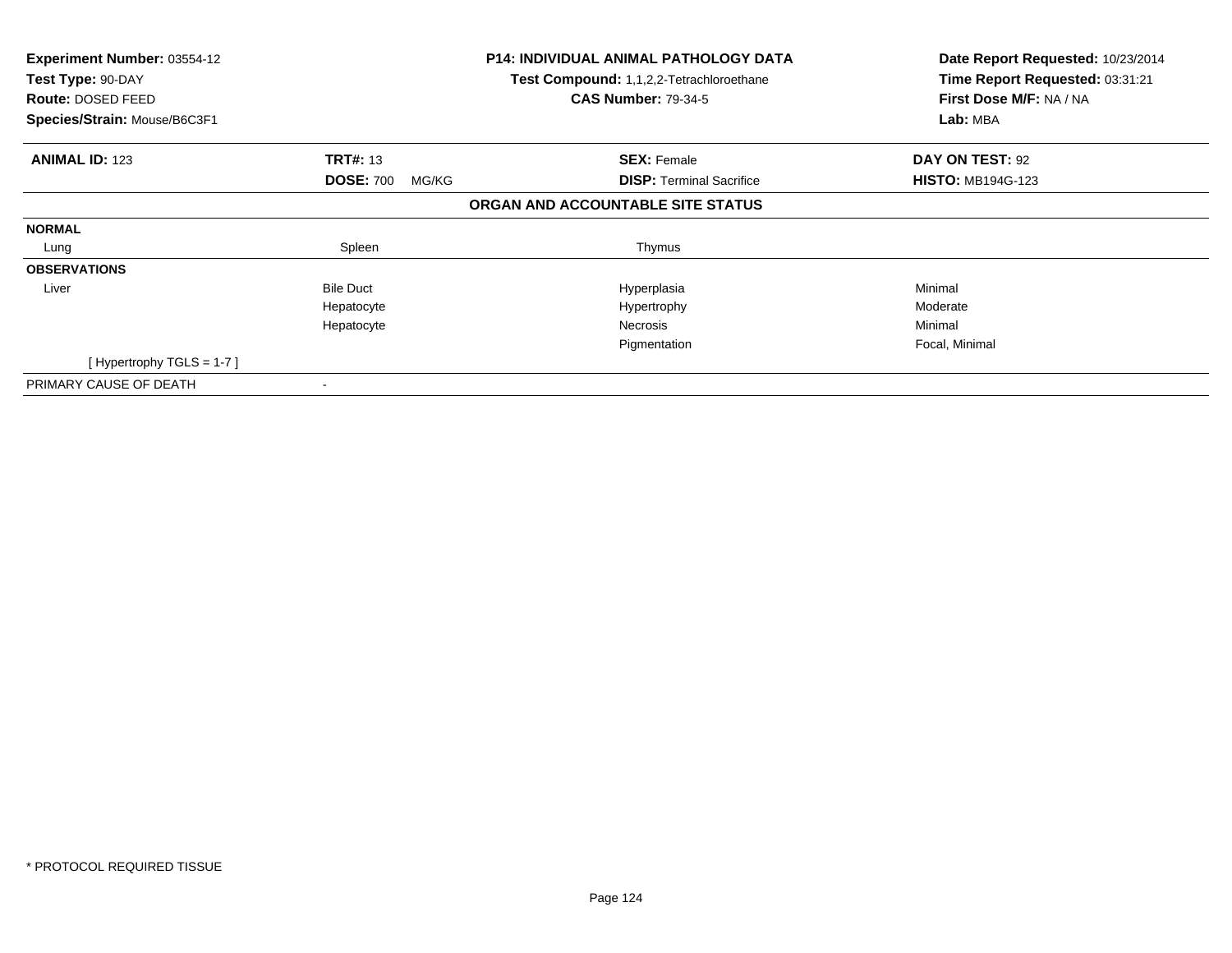| Experiment Number: 03554-12<br>Test Type: 90-DAY<br><b>Route: DOSED FEED</b><br>Species/Strain: Mouse/B6C3F1 |                           | <b>P14: INDIVIDUAL ANIMAL PATHOLOGY DATA</b><br>Test Compound: 1,1,2,2-Tetrachloroethane<br><b>CAS Number: 79-34-5</b> | Date Report Requested: 10/23/2014<br>Time Report Requested: 03:31:21<br>First Dose M/F: NA / NA<br>Lab: MBA |
|--------------------------------------------------------------------------------------------------------------|---------------------------|------------------------------------------------------------------------------------------------------------------------|-------------------------------------------------------------------------------------------------------------|
|                                                                                                              |                           |                                                                                                                        |                                                                                                             |
| <b>ANIMAL ID: 124</b>                                                                                        | <b>TRT#: 13</b>           | <b>SEX: Female</b>                                                                                                     | DAY ON TEST: 92                                                                                             |
|                                                                                                              | <b>DOSE: 700</b><br>MG/KG | <b>DISP:</b> Terminal Sacrifice                                                                                        | <b>HISTO: MB194G-124</b>                                                                                    |
|                                                                                                              |                           | ORGAN AND ACCOUNTABLE SITE STATUS                                                                                      |                                                                                                             |
| <b>NORMAL</b>                                                                                                |                           |                                                                                                                        |                                                                                                             |
| Lung                                                                                                         | Spleen                    | Thymus                                                                                                                 |                                                                                                             |
| <b>OBSERVATIONS</b>                                                                                          |                           |                                                                                                                        |                                                                                                             |
| Liver                                                                                                        | <b>Bile Duct</b>          | Hyperplasia                                                                                                            | Minimal                                                                                                     |
|                                                                                                              | Hepatocyte                | Hypertrophy                                                                                                            | Moderate                                                                                                    |
|                                                                                                              |                           | Inflammation                                                                                                           | Focal, Minimal                                                                                              |
| [Hypertrophy TGLS = 1-7]                                                                                     |                           |                                                                                                                        |                                                                                                             |
| PRIMARY CAUSE OF DEATH                                                                                       |                           |                                                                                                                        |                                                                                                             |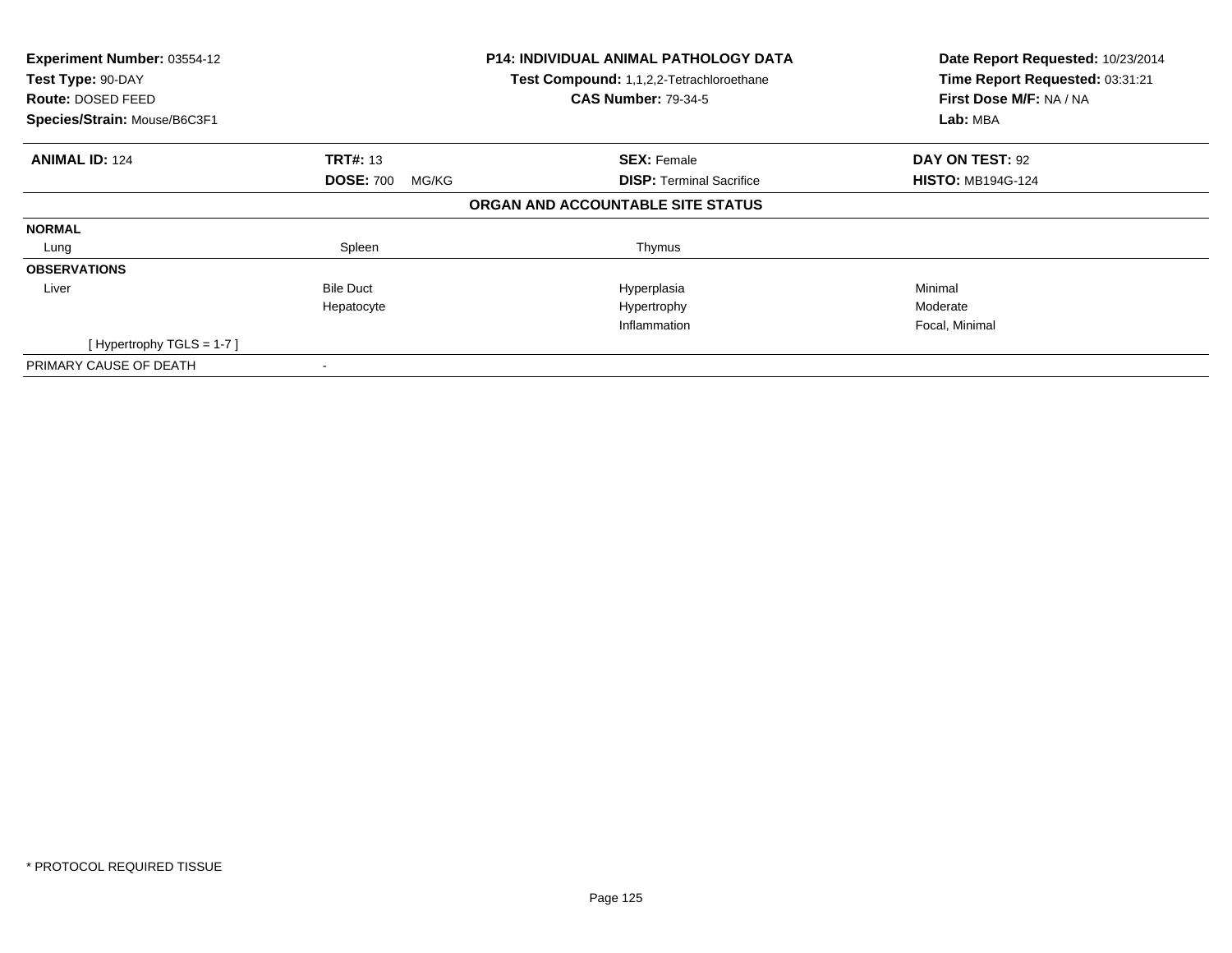| <b>Experiment Number: 03554-12</b><br>Test Type: 90-DAY<br>Route: DOSED FEED<br>Species/Strain: Mouse/B6C3F1 |                           | <b>P14: INDIVIDUAL ANIMAL PATHOLOGY DATA</b><br>Test Compound: 1,1,2,2-Tetrachloroethane<br><b>CAS Number: 79-34-5</b> | Date Report Requested: 10/23/2014<br>Time Report Requested: 03:31:21<br>First Dose M/F: NA / NA<br>Lab: MBA |
|--------------------------------------------------------------------------------------------------------------|---------------------------|------------------------------------------------------------------------------------------------------------------------|-------------------------------------------------------------------------------------------------------------|
| <b>ANIMAL ID: 125</b>                                                                                        | <b>TRT#: 13</b>           | <b>SEX: Female</b>                                                                                                     | DAY ON TEST: 92                                                                                             |
|                                                                                                              | <b>DOSE: 700</b><br>MG/KG | <b>DISP:</b> Terminal Sacrifice                                                                                        | <b>HISTO: MB194G-125</b>                                                                                    |
|                                                                                                              |                           | ORGAN AND ACCOUNTABLE SITE STATUS                                                                                      |                                                                                                             |
| <b>NORMAL</b>                                                                                                |                           |                                                                                                                        |                                                                                                             |
| Lung                                                                                                         | Spleen                    | Thymus                                                                                                                 |                                                                                                             |
| <b>OBSERVATIONS</b>                                                                                          |                           |                                                                                                                        |                                                                                                             |
| Liver                                                                                                        | <b>Bile Duct</b>          | Hyperplasia                                                                                                            | Mild                                                                                                        |
|                                                                                                              | Hepatocyte                | Hypertrophy                                                                                                            | Mild                                                                                                        |
|                                                                                                              |                           | Inflammation                                                                                                           | Focal, Minimal                                                                                              |
|                                                                                                              | Hepatocyte                | Necrosis                                                                                                               | Minimal                                                                                                     |
|                                                                                                              |                           | Pigmentation                                                                                                           | Focal, Minimal                                                                                              |
| [Hypertrophy TGLS = $1-7$ ]                                                                                  |                           |                                                                                                                        |                                                                                                             |
| PRIMARY CAUSE OF DEATH                                                                                       |                           |                                                                                                                        |                                                                                                             |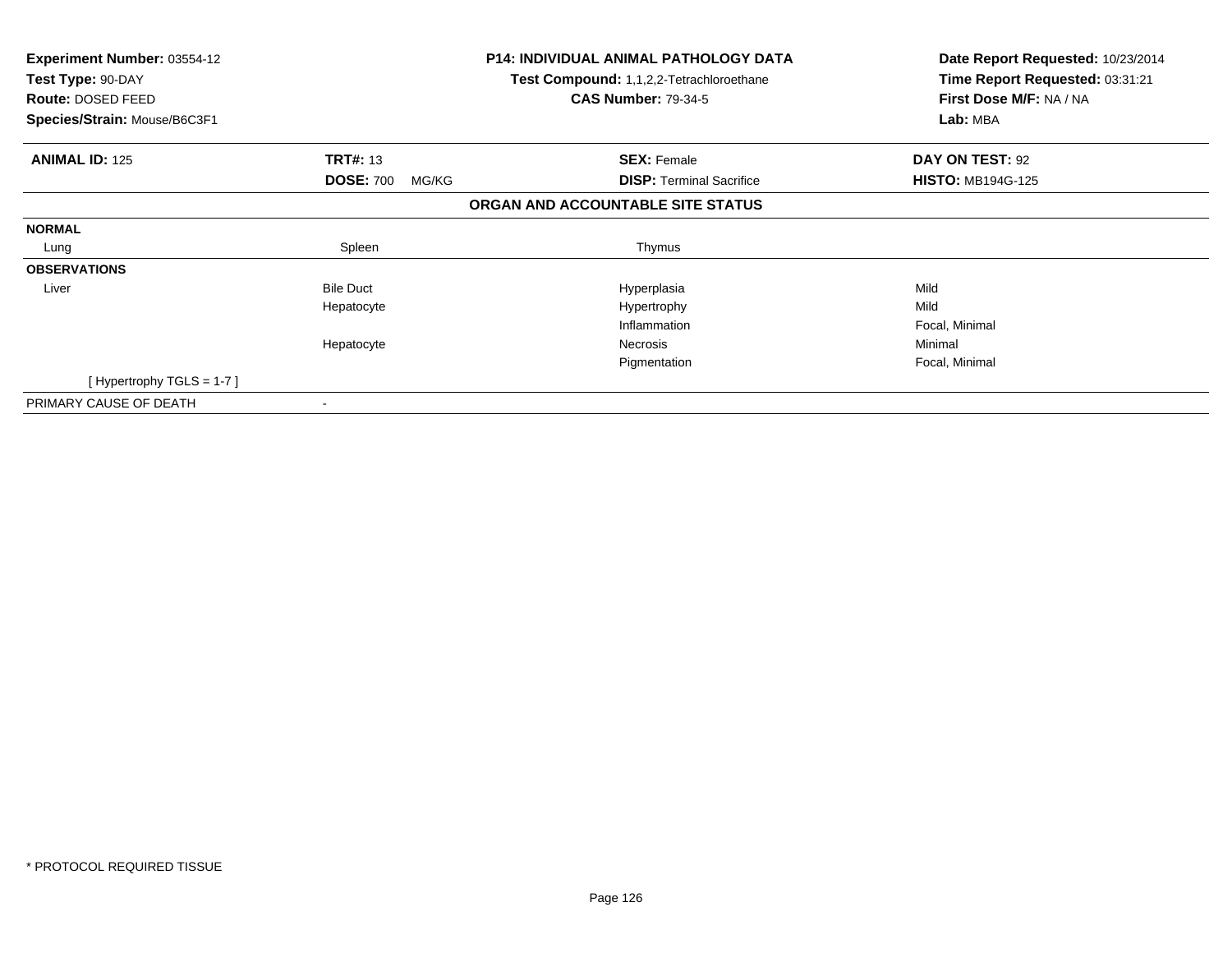| Experiment Number: 03554-12<br>Test Type: 90-DAY<br>Route: DOSED FEED<br>Species/Strain: Mouse/B6C3F1 |                           | <b>P14: INDIVIDUAL ANIMAL PATHOLOGY DATA</b><br>Test Compound: 1,1,2,2-Tetrachloroethane<br><b>CAS Number: 79-34-5</b> | Date Report Requested: 10/23/2014<br>Time Report Requested: 03:31:21<br>First Dose M/F: NA / NA<br>Lab: MBA |
|-------------------------------------------------------------------------------------------------------|---------------------------|------------------------------------------------------------------------------------------------------------------------|-------------------------------------------------------------------------------------------------------------|
|                                                                                                       |                           |                                                                                                                        |                                                                                                             |
| <b>ANIMAL ID: 126</b>                                                                                 | <b>TRT#: 13</b>           | <b>SEX: Female</b>                                                                                                     | DAY ON TEST: 92                                                                                             |
|                                                                                                       | <b>DOSE: 700</b><br>MG/KG | <b>DISP:</b> Terminal Sacrifice                                                                                        | <b>HISTO: MB194G-126</b>                                                                                    |
|                                                                                                       |                           | ORGAN AND ACCOUNTABLE SITE STATUS                                                                                      |                                                                                                             |
| <b>NORMAL</b>                                                                                         |                           |                                                                                                                        |                                                                                                             |
| Lung                                                                                                  | Spleen                    | Thymus                                                                                                                 |                                                                                                             |
| <b>OBSERVATIONS</b>                                                                                   |                           |                                                                                                                        |                                                                                                             |
| Liver                                                                                                 | <b>Bile Duct</b>          | Hyperplasia                                                                                                            | Minimal                                                                                                     |
|                                                                                                       | Hepatocyte                | Hypertrophy                                                                                                            | Mild                                                                                                        |
|                                                                                                       |                           | Pigmentation                                                                                                           | Focal, Minimal                                                                                              |
| [Hypertrophy TGLS = 1-7]                                                                              |                           |                                                                                                                        |                                                                                                             |
| PRIMARY CAUSE OF DEATH                                                                                |                           |                                                                                                                        |                                                                                                             |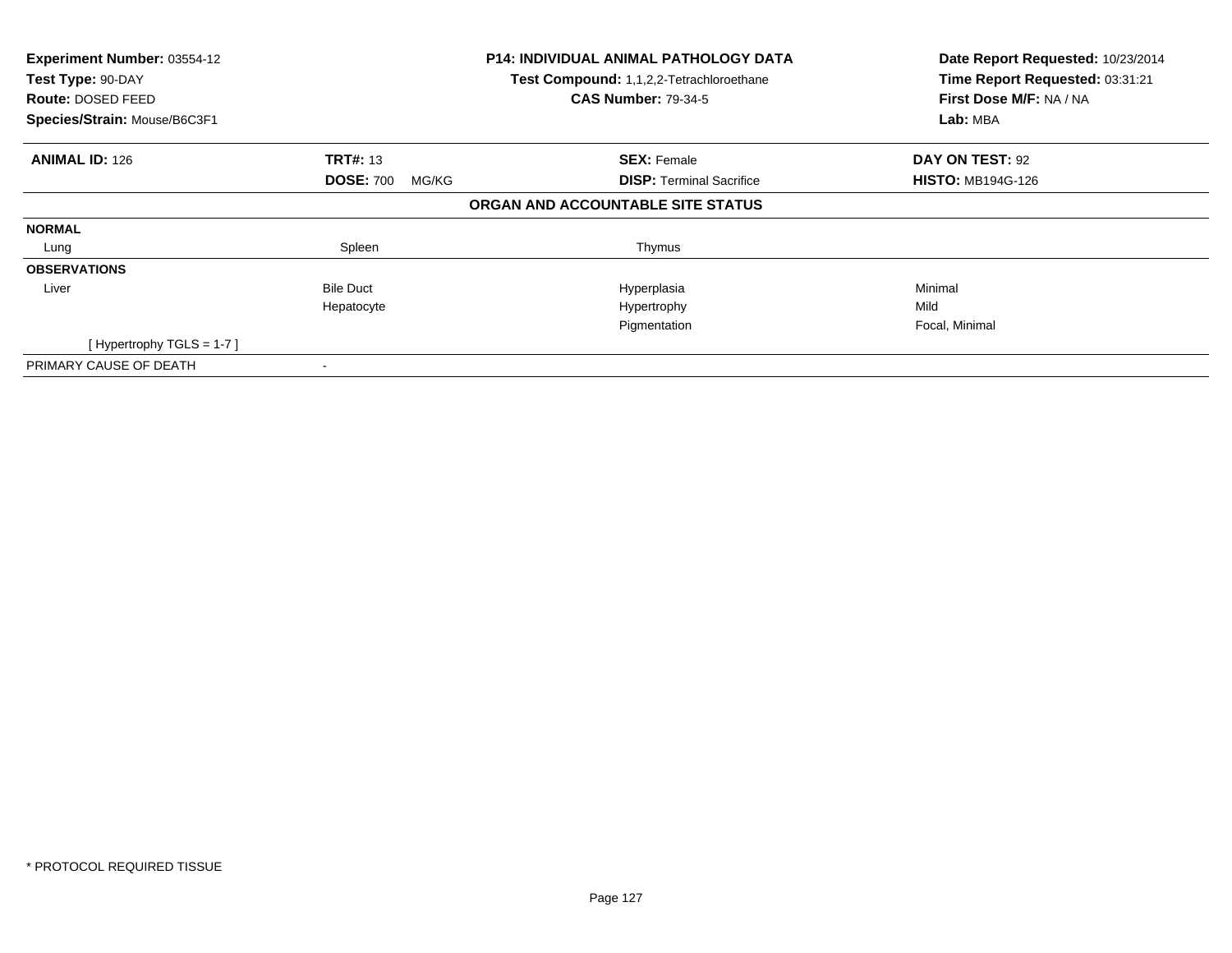| Experiment Number: 03554-12<br>Test Type: 90-DAY<br>Route: DOSED FEED<br>Species/Strain: Mouse/B6C3F1 |                                              | <b>P14: INDIVIDUAL ANIMAL PATHOLOGY DATA</b><br>Test Compound: 1,1,2,2-Tetrachloroethane<br><b>CAS Number: 79-34-5</b> | Date Report Requested: 10/23/2014<br>Time Report Requested: 03:31:21<br>First Dose M/F: NA / NA<br>Lab: MBA |
|-------------------------------------------------------------------------------------------------------|----------------------------------------------|------------------------------------------------------------------------------------------------------------------------|-------------------------------------------------------------------------------------------------------------|
|                                                                                                       |                                              |                                                                                                                        |                                                                                                             |
| <b>ANIMAL ID: 127</b>                                                                                 | <b>TRT#: 13</b><br><b>DOSE: 700</b><br>MG/KG | <b>SEX: Female</b><br><b>DISP: Terminal Sacrifice</b>                                                                  | DAY ON TEST: 92<br><b>HISTO: MB194G-127</b>                                                                 |
|                                                                                                       |                                              | ORGAN AND ACCOUNTABLE SITE STATUS                                                                                      |                                                                                                             |
| <b>NORMAL</b>                                                                                         |                                              |                                                                                                                        |                                                                                                             |
| Lung                                                                                                  |                                              |                                                                                                                        |                                                                                                             |
| <b>OBSERVATIONS</b>                                                                                   |                                              |                                                                                                                        |                                                                                                             |
| Liver                                                                                                 | <b>Bile Duct</b>                             | Hyperplasia                                                                                                            | Mild                                                                                                        |
|                                                                                                       | Hepatocyte                                   | Hypertrophy                                                                                                            | Moderate                                                                                                    |
|                                                                                                       | Hepatocyte                                   | Necrosis                                                                                                               | Minimal                                                                                                     |
|                                                                                                       |                                              | Pigmentation                                                                                                           | Focal, Minimal                                                                                              |
| [Hypertrophy TGLS = 1-7]                                                                              |                                              |                                                                                                                        |                                                                                                             |
| PRIMARY CAUSE OF DEATH                                                                                |                                              |                                                                                                                        |                                                                                                             |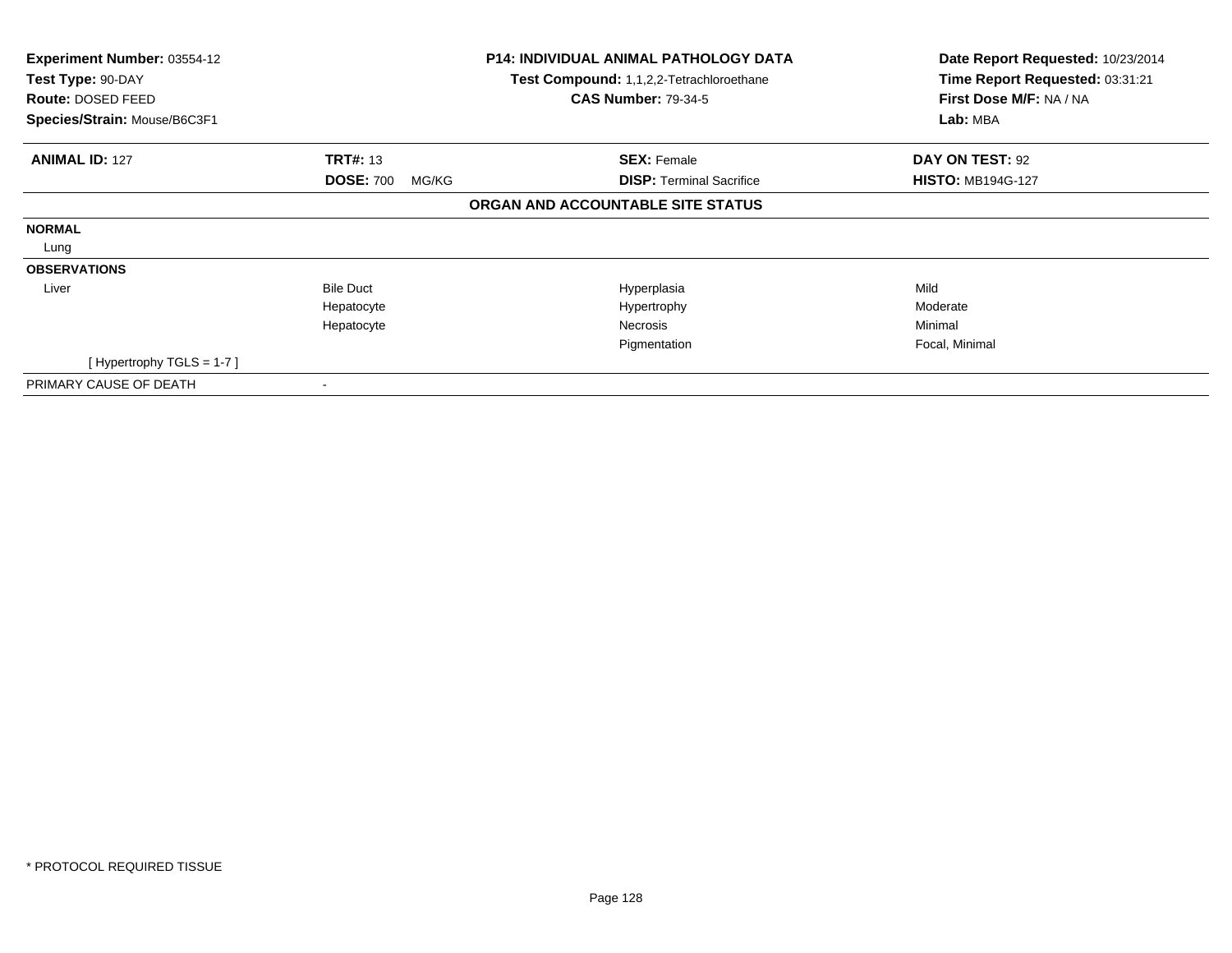| <b>Experiment Number: 03554-12</b><br>Test Type: 90-DAY<br><b>Route: DOSED FEED</b><br>Species/Strain: Mouse/B6C3F1 |                           | <b>P14: INDIVIDUAL ANIMAL PATHOLOGY DATA</b><br>Test Compound: 1,1,2,2-Tetrachloroethane<br><b>CAS Number: 79-34-5</b> | Date Report Requested: 10/23/2014<br>Time Report Requested: 03:31:21<br>First Dose M/F: NA / NA<br>Lab: MBA |
|---------------------------------------------------------------------------------------------------------------------|---------------------------|------------------------------------------------------------------------------------------------------------------------|-------------------------------------------------------------------------------------------------------------|
|                                                                                                                     |                           |                                                                                                                        |                                                                                                             |
| <b>ANIMAL ID: 128</b>                                                                                               | <b>TRT#: 13</b>           | <b>SEX: Female</b>                                                                                                     | <b>DAY ON TEST: 92</b>                                                                                      |
|                                                                                                                     | <b>DOSE: 700</b><br>MG/KG | <b>DISP:</b> Terminal Sacrifice                                                                                        | <b>HISTO: MB194G-128</b>                                                                                    |
|                                                                                                                     |                           | ORGAN AND ACCOUNTABLE SITE STATUS                                                                                      |                                                                                                             |
| <b>NORMAL</b>                                                                                                       |                           |                                                                                                                        |                                                                                                             |
| Spleen                                                                                                              | Thymus                    |                                                                                                                        |                                                                                                             |
| <b>OBSERVATIONS</b>                                                                                                 |                           |                                                                                                                        |                                                                                                             |
| Liver                                                                                                               | <b>Bile Duct</b>          | Hyperplasia                                                                                                            | Minimal                                                                                                     |
|                                                                                                                     | Hepatocyte                | Hypertrophy                                                                                                            | Moderate                                                                                                    |
|                                                                                                                     | Hepatocyte                | Necrosis                                                                                                               | Minimal                                                                                                     |
|                                                                                                                     |                           | Pigmentation                                                                                                           | Focal, Minimal                                                                                              |
| [Hypertrophy TGLS = $2-7$ ]                                                                                         |                           |                                                                                                                        |                                                                                                             |
| PRIMARY CAUSE OF DEATH                                                                                              |                           |                                                                                                                        |                                                                                                             |
| Animal Note: CARCASS THIN, TGL 1-NST                                                                                |                           |                                                                                                                        |                                                                                                             |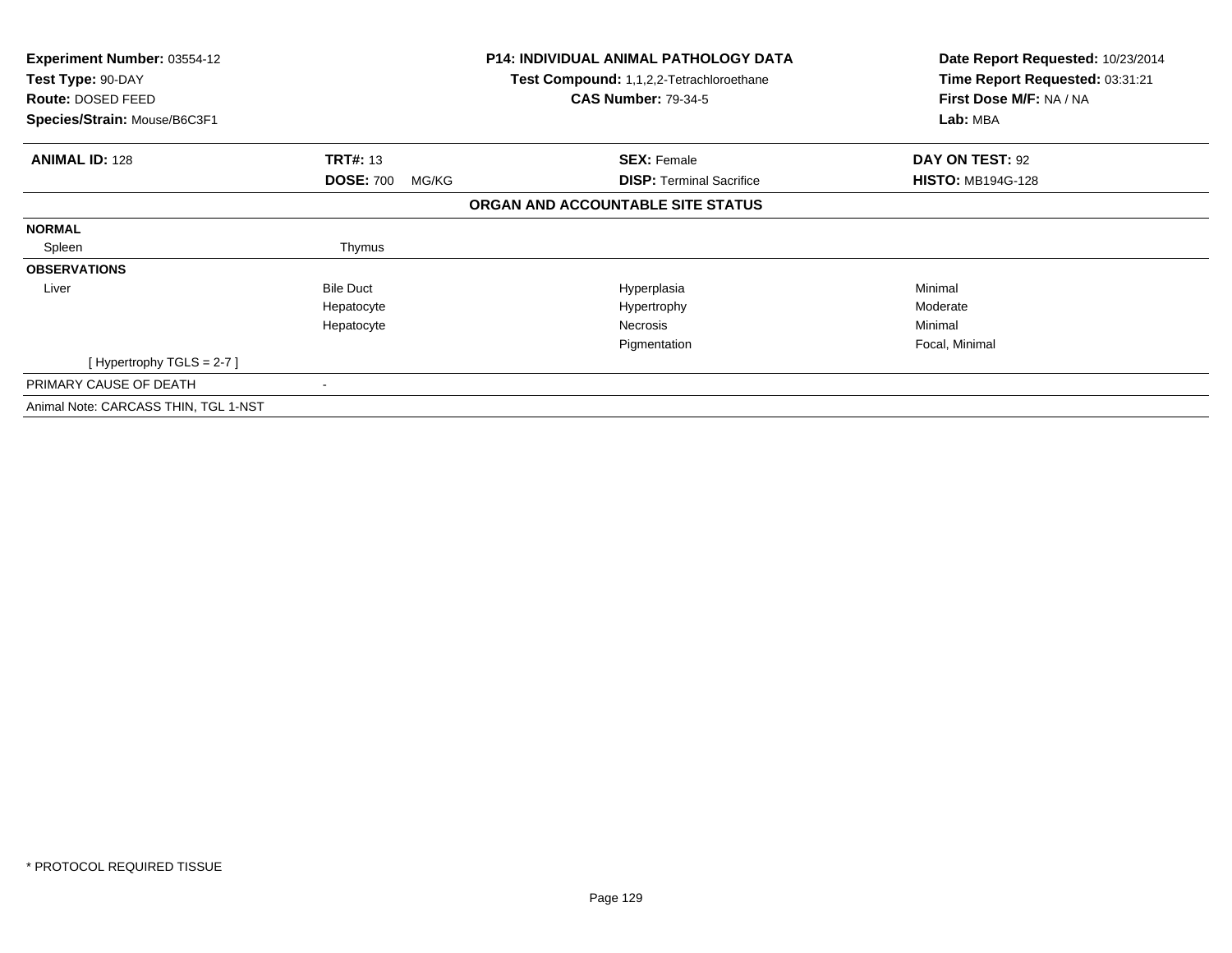| Experiment Number: 03554-12<br>Test Type: 90-DAY<br>Route: DOSED FEED<br>Species/Strain: Mouse/B6C3F1 |                           | <b>P14: INDIVIDUAL ANIMAL PATHOLOGY DATA</b><br>Test Compound: 1,1,2,2-Tetrachloroethane<br><b>CAS Number: 79-34-5</b> | Date Report Requested: 10/23/2014<br>Time Report Requested: 03:31:21<br>First Dose M/F: NA / NA<br>Lab: MBA |
|-------------------------------------------------------------------------------------------------------|---------------------------|------------------------------------------------------------------------------------------------------------------------|-------------------------------------------------------------------------------------------------------------|
| <b>ANIMAL ID: 129</b>                                                                                 | <b>TRT#: 13</b>           | <b>SEX: Female</b>                                                                                                     | DAY ON TEST: 92                                                                                             |
|                                                                                                       | <b>DOSE: 700</b><br>MG/KG | <b>DISP:</b> Terminal Sacrifice                                                                                        | <b>HISTO: MB194G-129</b>                                                                                    |
|                                                                                                       |                           | ORGAN AND ACCOUNTABLE SITE STATUS                                                                                      |                                                                                                             |
| <b>NORMAL</b>                                                                                         |                           |                                                                                                                        |                                                                                                             |
| Lung                                                                                                  | Spleen                    | Thymus                                                                                                                 |                                                                                                             |
| <b>OBSERVATIONS</b>                                                                                   |                           |                                                                                                                        |                                                                                                             |
| Liver                                                                                                 | <b>Bile Duct</b>          | Hyperplasia                                                                                                            | Minimal                                                                                                     |
|                                                                                                       | Hepatocyte                | Hypertrophy                                                                                                            | Mild                                                                                                        |
|                                                                                                       | Hepatocyte                | Necrosis                                                                                                               | Minimal                                                                                                     |
|                                                                                                       |                           | Pigmentation                                                                                                           | Focal, Minimal                                                                                              |
| [Hypertrophy TGLS = $1-7$ ]                                                                           |                           |                                                                                                                        |                                                                                                             |
| PRIMARY CAUSE OF DEATH                                                                                |                           |                                                                                                                        |                                                                                                             |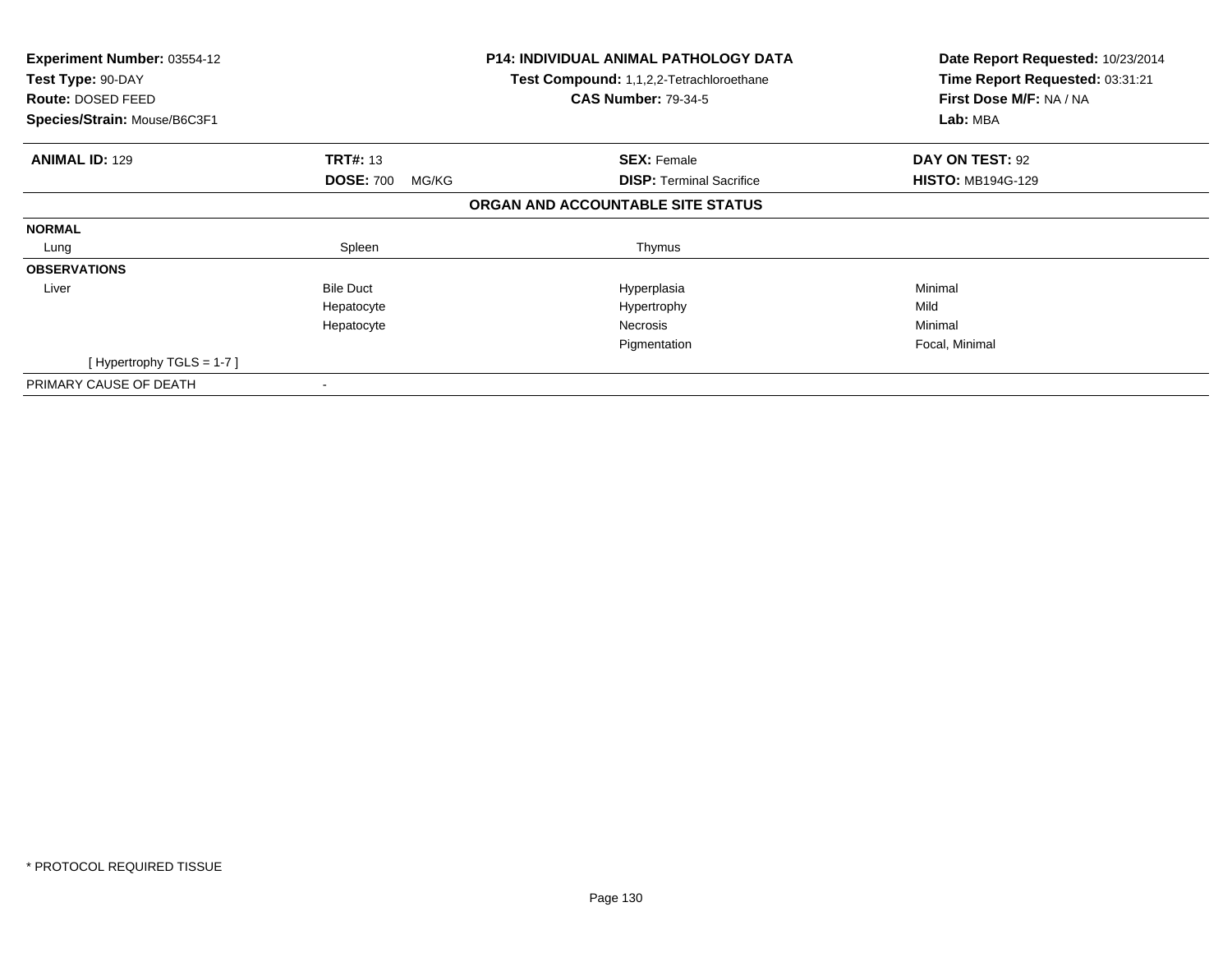| Experiment Number: 03554-12<br>Test Type: 90-DAY<br>Route: DOSED FEED<br>Species/Strain: Mouse/B6C3F1 |                                              | <b>P14: INDIVIDUAL ANIMAL PATHOLOGY DATA</b><br>Test Compound: 1,1,2,2-Tetrachloroethane<br><b>CAS Number: 79-34-5</b> | Date Report Requested: 10/23/2014<br>Time Report Requested: 03:31:21<br>First Dose M/F: NA / NA<br>Lab: MBA |
|-------------------------------------------------------------------------------------------------------|----------------------------------------------|------------------------------------------------------------------------------------------------------------------------|-------------------------------------------------------------------------------------------------------------|
| <b>ANIMAL ID: 130</b>                                                                                 | <b>TRT#: 13</b><br><b>DOSE: 700</b><br>MG/KG | <b>SEX: Female</b><br><b>DISP:</b> Terminal Sacrifice                                                                  | DAY ON TEST: 92<br><b>HISTO: MB194G-130</b>                                                                 |
|                                                                                                       |                                              | ORGAN AND ACCOUNTABLE SITE STATUS                                                                                      |                                                                                                             |
| <b>NORMAL</b>                                                                                         |                                              |                                                                                                                        |                                                                                                             |
| Lung                                                                                                  | Spleen                                       | Thymus                                                                                                                 |                                                                                                             |
| <b>OBSERVATIONS</b>                                                                                   |                                              |                                                                                                                        |                                                                                                             |
| Liver                                                                                                 | <b>Bile Duct</b>                             | Hyperplasia                                                                                                            | Mild                                                                                                        |
|                                                                                                       | Hepatocyte                                   | Hypertrophy                                                                                                            | Mild                                                                                                        |
|                                                                                                       | Hepatocyte                                   | <b>Necrosis</b>                                                                                                        | Minimal                                                                                                     |
|                                                                                                       |                                              | Pigmentation                                                                                                           | Focal, Minimal                                                                                              |
| PRIMARY CAUSE OF DEATH                                                                                |                                              |                                                                                                                        |                                                                                                             |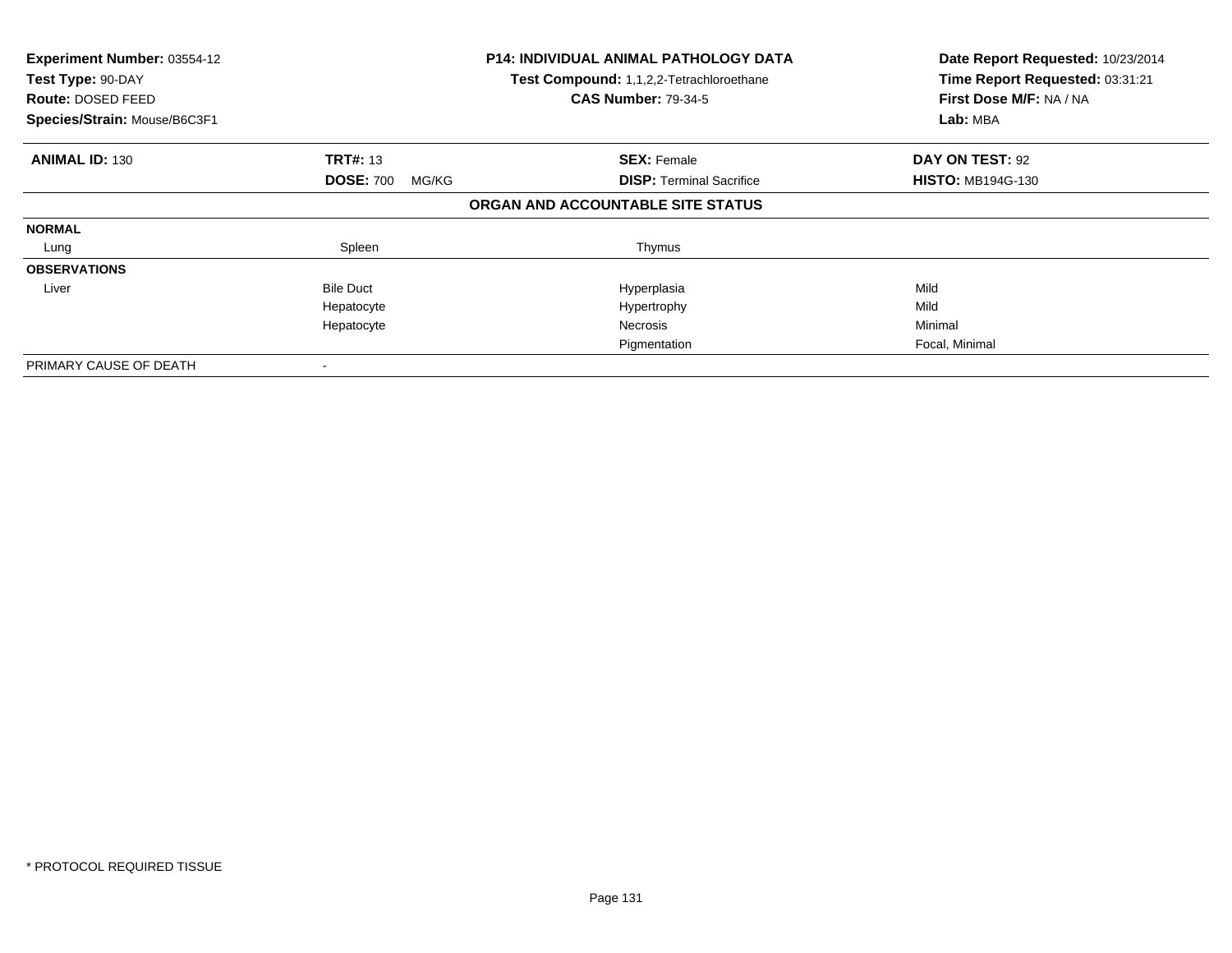| Experiment Number: 03554-12<br>Test Type: 90-DAY<br>Route: DOSED FEED<br>Species/Strain: Mouse/B6C3F1                                                                                  |                                                                                                                                                                                                  | <b>P14: INDIVIDUAL ANIMAL PATHOLOGY DATA</b><br>Test Compound: 1,1,2,2-Tetrachloroethane<br><b>CAS Number: 79-34-5</b>                                   | Date Report Requested: 10/23/2014<br>Time Report Requested: 03:31:21<br>First Dose M/F: NA / NA<br>Lab: MBA                                  |
|----------------------------------------------------------------------------------------------------------------------------------------------------------------------------------------|--------------------------------------------------------------------------------------------------------------------------------------------------------------------------------------------------|----------------------------------------------------------------------------------------------------------------------------------------------------------|----------------------------------------------------------------------------------------------------------------------------------------------|
| <b>ANIMAL ID: 131</b>                                                                                                                                                                  | <b>TRT#: 14</b><br><b>DOSE: 1400</b><br>MG/KG                                                                                                                                                    | <b>SEX: Female</b><br><b>DISP: Terminal Sacrifice</b>                                                                                                    | DAY ON TEST: 92<br><b>HISTO: MB194G-131</b>                                                                                                  |
|                                                                                                                                                                                        |                                                                                                                                                                                                  | ORGAN AND ACCOUNTABLE SITE STATUS                                                                                                                        |                                                                                                                                              |
| <b>NORMAL</b>                                                                                                                                                                          |                                                                                                                                                                                                  |                                                                                                                                                          |                                                                                                                                              |
| * Adrenal Medulla<br>* Brain<br>* Intestine Large, Cecum<br>* Intestine Small, Ileum<br>* Lung<br>* Nose<br>* Pituitary Gland<br>* Stomach, Forestomach<br>* Trachea<br><b>MISSING</b> | * Blood Vessel<br>* Esophagus<br>* Intestine Large, Colon<br>* Intestine Small, Jejunum<br>* Lymph Node, Mandibular<br>* Ovary<br>* Salivary Glands<br>* Stomach, Glandular<br>* Urinary Bladder | * Bone<br>* Gallbladder<br>* Intestine Large, Rectum<br>* Islets, Pancreatic<br>* Lymph Node, Mesenteric<br>* Pancreas<br>* Skin<br>* Thymus<br>* Uterus | * Bone Marrow<br>* Heart<br>* Intestine Small, Duodenum<br>* Kidney<br>* Mammary Gland<br>* Parathyroid Gland<br>* Spleen<br>* Thyroid Gland |
| <b>Clitoral Gland</b>                                                                                                                                                                  |                                                                                                                                                                                                  |                                                                                                                                                          |                                                                                                                                              |
| <b>OBSERVATIONS</b><br>* Adrenal Cortex<br>* Liver                                                                                                                                     | Capsule<br><b>Bile Duct</b><br>Hepatocyte<br>Hepatocyte                                                                                                                                          | Hyperplasia<br>Hyperplasia<br>Hypertrophy<br><b>Necrosis</b>                                                                                             | Minimal<br>Mild<br>Moderate<br>Minimal                                                                                                       |
| [Hypertrophy TGLS = 1-7]<br>PRIMARY CAUSE OF DEATH                                                                                                                                     |                                                                                                                                                                                                  |                                                                                                                                                          |                                                                                                                                              |
|                                                                                                                                                                                        |                                                                                                                                                                                                  |                                                                                                                                                          |                                                                                                                                              |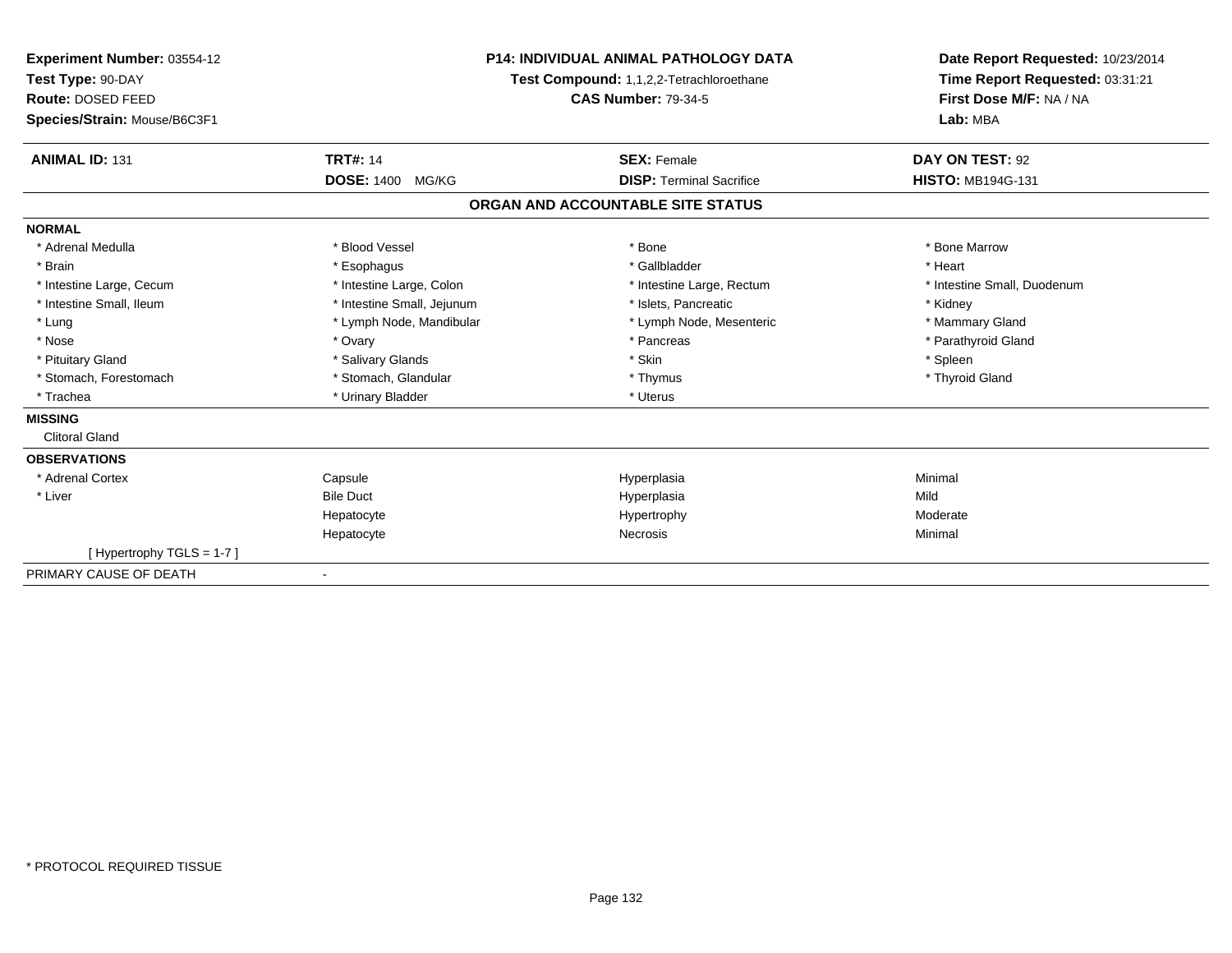| Experiment Number: 03554-12          | <b>P14: INDIVIDUAL ANIMAL PATHOLOGY DATA</b><br>Test Compound: 1,1,2,2-Tetrachloroethane<br><b>CAS Number: 79-34-5</b> |                                   | Date Report Requested: 10/23/2014                          |  |
|--------------------------------------|------------------------------------------------------------------------------------------------------------------------|-----------------------------------|------------------------------------------------------------|--|
| Test Type: 90-DAY                    |                                                                                                                        |                                   | Time Report Requested: 03:31:21<br>First Dose M/F: NA / NA |  |
| Route: DOSED FEED                    |                                                                                                                        |                                   |                                                            |  |
| Species/Strain: Mouse/B6C3F1         |                                                                                                                        |                                   | Lab: MBA                                                   |  |
|                                      |                                                                                                                        |                                   |                                                            |  |
| <b>ANIMAL ID: 132</b>                | <b>TRT#: 14</b>                                                                                                        | <b>SEX: Female</b>                | DAY ON TEST: 92                                            |  |
|                                      | <b>DOSE: 1400</b><br>MG/KG                                                                                             | <b>DISP: Terminal Sacrifice</b>   | <b>HISTO: MB194G-132</b>                                   |  |
|                                      |                                                                                                                        | ORGAN AND ACCOUNTABLE SITE STATUS |                                                            |  |
| <b>NORMAL</b>                        |                                                                                                                        |                                   |                                                            |  |
| * Adrenal Cortex                     | * Adrenal Medulla                                                                                                      | * Blood Vessel                    | * Bone                                                     |  |
| * Bone Marrow                        | * Brain                                                                                                                | * Esophagus                       | * Gallbladder                                              |  |
| * Heart                              | * Intestine Large, Cecum                                                                                               | * Intestine Large, Colon          | * Intestine Large, Rectum                                  |  |
| * Intestine Small, Duodenum          | * Intestine Small, Ileum                                                                                               | * Intestine Small, Jejunum        | * Islets. Pancreatic                                       |  |
| * Kidney                             | * Lung                                                                                                                 | * Lymph Node, Mandibular          | * Lymph Node, Mesenteric                                   |  |
| * Mammary Gland                      | * Nose                                                                                                                 | * Ovary                           | * Pancreas                                                 |  |
| * Parathyroid Gland                  | * Pituitary Gland                                                                                                      | * Salivary Glands                 | * Skin                                                     |  |
| * Stomach, Forestomach               | * Stomach, Glandular                                                                                                   | * Thymus                          | * Thyroid Gland                                            |  |
| * Trachea                            | * Urinary Bladder                                                                                                      | * Uterus                          |                                                            |  |
| <b>MISSING</b>                       |                                                                                                                        |                                   |                                                            |  |
| <b>Clitoral Gland</b>                |                                                                                                                        |                                   |                                                            |  |
| <b>OBSERVATIONS</b>                  |                                                                                                                        |                                   |                                                            |  |
| * Liver                              | <b>Bile Duct</b>                                                                                                       | Hyperplasia                       | Mild                                                       |  |
|                                      | Hepatocyte                                                                                                             | Hypertrophy                       | Moderate                                                   |  |
|                                      |                                                                                                                        | Inflammation                      | Focal, Minimal                                             |  |
|                                      | Hepatocyte                                                                                                             | Necrosis                          | Minimal                                                    |  |
| [Hypertrophy TGLS = 1-7]             |                                                                                                                        |                                   |                                                            |  |
| * Spleen                             | Red Pulp                                                                                                               | Atrophy                           | Minimal                                                    |  |
| PRIMARY CAUSE OF DEATH               |                                                                                                                        |                                   |                                                            |  |
| Animal Note: CARCASS THIN, TGL 2-NST |                                                                                                                        |                                   |                                                            |  |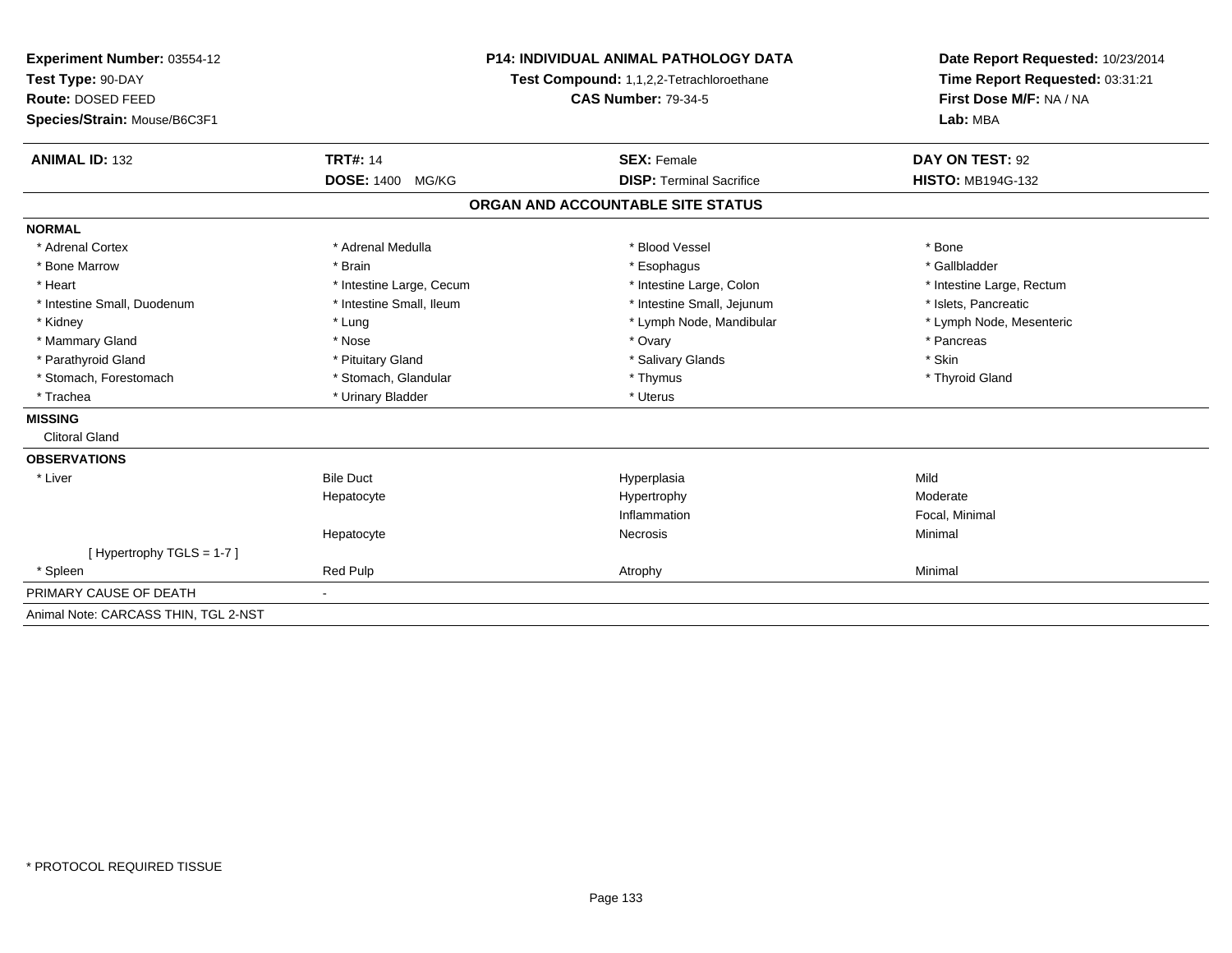| Experiment Number: 03554-12          |                                          | <b>P14: INDIVIDUAL ANIMAL PATHOLOGY DATA</b> |                                     |
|--------------------------------------|------------------------------------------|----------------------------------------------|-------------------------------------|
| Test Type: 90-DAY                    | Test Compound: 1,1,2,2-Tetrachloroethane |                                              | Time Report Requested: 03:31:21     |
| Route: DOSED FEED                    |                                          | <b>CAS Number: 79-34-5</b>                   | First Dose M/F: NA / NA<br>Lab: MBA |
| Species/Strain: Mouse/B6C3F1         |                                          |                                              |                                     |
| <b>ANIMAL ID: 133</b>                | <b>TRT#: 14</b>                          | <b>SEX: Female</b>                           | DAY ON TEST: 92                     |
|                                      | <b>DOSE: 1400</b><br>MG/KG               | <b>DISP: Terminal Sacrifice</b>              | <b>HISTO: MB194G-133</b>            |
|                                      |                                          | ORGAN AND ACCOUNTABLE SITE STATUS            |                                     |
| <b>NORMAL</b>                        |                                          |                                              |                                     |
| * Adrenal Medulla                    | * Blood Vessel                           | * Bone                                       | * Bone Marrow                       |
| * Brain                              | * Esophagus                              | * Gallbladder                                | * Heart                             |
| * Intestine Large, Cecum             | * Intestine Large, Colon                 | * Intestine Large, Rectum                    | * Intestine Small, Duodenum         |
| * Intestine Small, Ileum             | * Intestine Small, Jejunum               | * Islets, Pancreatic                         | * Kidney                            |
| * Lung                               | * Lymph Node, Mandibular                 | * Lymph Node, Mesenteric                     | * Mammary Gland                     |
| * Nose                               | * Ovary                                  | * Pancreas                                   | * Parathyroid Gland                 |
| * Pituitary Gland                    | * Salivary Glands                        | * Skin                                       | * Spleen                            |
| * Stomach, Forestomach               | * Stomach, Glandular                     | * Thymus                                     | * Thyroid Gland                     |
| * Trachea                            | * Urinary Bladder                        | * Uterus                                     |                                     |
| <b>OBSERVATIONS</b>                  |                                          |                                              |                                     |
| * Adrenal Cortex                     | Capsule                                  | Hyperplasia                                  | Minimal                             |
| <b>Clitoral Gland</b>                |                                          | Atrophy                                      | Mild                                |
| * Liver                              | <b>Bile Duct</b>                         | Hyperplasia                                  | Mild                                |
|                                      | Hepatocyte                               | Hypertrophy                                  | Moderate                            |
|                                      |                                          | <b>Necrosis</b>                              | Focal, Minimal                      |
|                                      |                                          | Pigmentation                                 | Focal, Mild                         |
| PRIMARY CAUSE OF DEATH               |                                          |                                              |                                     |
| Animal Note: CARCASS THIN, TGL 1-NST |                                          |                                              |                                     |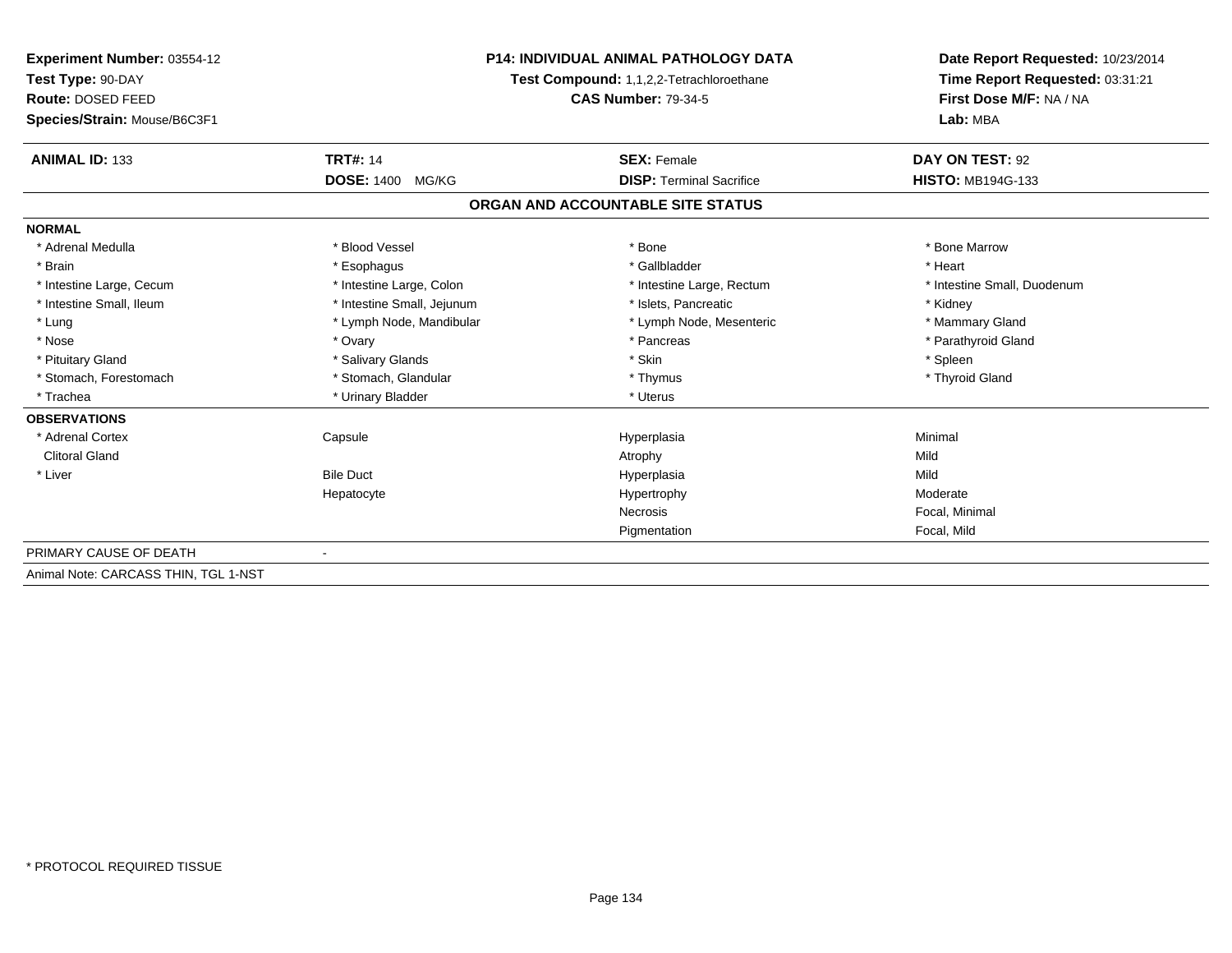| Experiment Number: 03554-12          | <b>P14: INDIVIDUAL ANIMAL PATHOLOGY DATA</b><br>Test Compound: 1,1,2,2-Tetrachloroethane |                                   | Date Report Requested: 10/23/2014<br>Time Report Requested: 03:31:21 |  |
|--------------------------------------|------------------------------------------------------------------------------------------|-----------------------------------|----------------------------------------------------------------------|--|
| Test Type: 90-DAY                    |                                                                                          |                                   |                                                                      |  |
| Route: DOSED FEED                    |                                                                                          | <b>CAS Number: 79-34-5</b>        |                                                                      |  |
| Species/Strain: Mouse/B6C3F1         |                                                                                          |                                   | Lab: MBA                                                             |  |
| <b>ANIMAL ID: 134</b>                | <b>TRT#: 14</b>                                                                          | <b>SEX: Female</b>                | DAY ON TEST: 92                                                      |  |
|                                      | <b>DOSE: 1400</b><br>MG/KG                                                               | <b>DISP: Terminal Sacrifice</b>   | <b>HISTO: MB194G-134</b>                                             |  |
|                                      |                                                                                          | ORGAN AND ACCOUNTABLE SITE STATUS |                                                                      |  |
| <b>NORMAL</b>                        |                                                                                          |                                   |                                                                      |  |
| * Adrenal Cortex                     | * Adrenal Medulla                                                                        | * Blood Vessel                    | * Bone                                                               |  |
| * Bone Marrow                        | * Brain                                                                                  | * Esophagus                       | * Gallbladder                                                        |  |
| * Heart                              | * Intestine Large, Cecum                                                                 | * Intestine Large, Colon          | * Intestine Large, Rectum                                            |  |
| * Intestine Small, Duodenum          | * Intestine Small, Ileum                                                                 | * Intestine Small, Jejunum        | * Islets, Pancreatic                                                 |  |
| * Kidney                             | * Lung                                                                                   | * Lymph Node, Mandibular          | * Lymph Node, Mesenteric                                             |  |
| * Mammary Gland                      | * Nose                                                                                   | * Ovary                           | * Pancreas                                                           |  |
| * Pituitary Gland                    | * Salivary Glands                                                                        | * Skin                            | * Spleen                                                             |  |
| * Stomach, Forestomach               | * Thyroid Gland                                                                          | * Trachea                         | * Urinary Bladder                                                    |  |
| * Uterus                             |                                                                                          |                                   |                                                                      |  |
| <b>MISSING</b>                       |                                                                                          |                                   |                                                                      |  |
| * Parathyroid Gland                  |                                                                                          |                                   |                                                                      |  |
| <b>OBSERVATIONS</b>                  |                                                                                          |                                   |                                                                      |  |
| <b>Clitoral Gland</b>                |                                                                                          | Atrophy                           | Mild                                                                 |  |
| * Liver                              | <b>Bile Duct</b>                                                                         | Hyperplasia                       | Mild                                                                 |  |
|                                      | Hepatocyte                                                                               | Hypertrophy                       | Moderate                                                             |  |
|                                      |                                                                                          | <b>Necrosis</b>                   | Focal, Minimal                                                       |  |
|                                      |                                                                                          | Pigmentation                      | Focal, Minimal                                                       |  |
| [Hypertrophy TGLS = 2-7]             |                                                                                          |                                   |                                                                      |  |
| * Stomach, Glandular                 |                                                                                          | Cyst                              | Minimal                                                              |  |
| * Thymus                             |                                                                                          | Atrophy                           | Minimal                                                              |  |
| PRIMARY CAUSE OF DEATH               |                                                                                          |                                   |                                                                      |  |
| Animal Note: CARCASS THIN, TGL 1-NST |                                                                                          |                                   |                                                                      |  |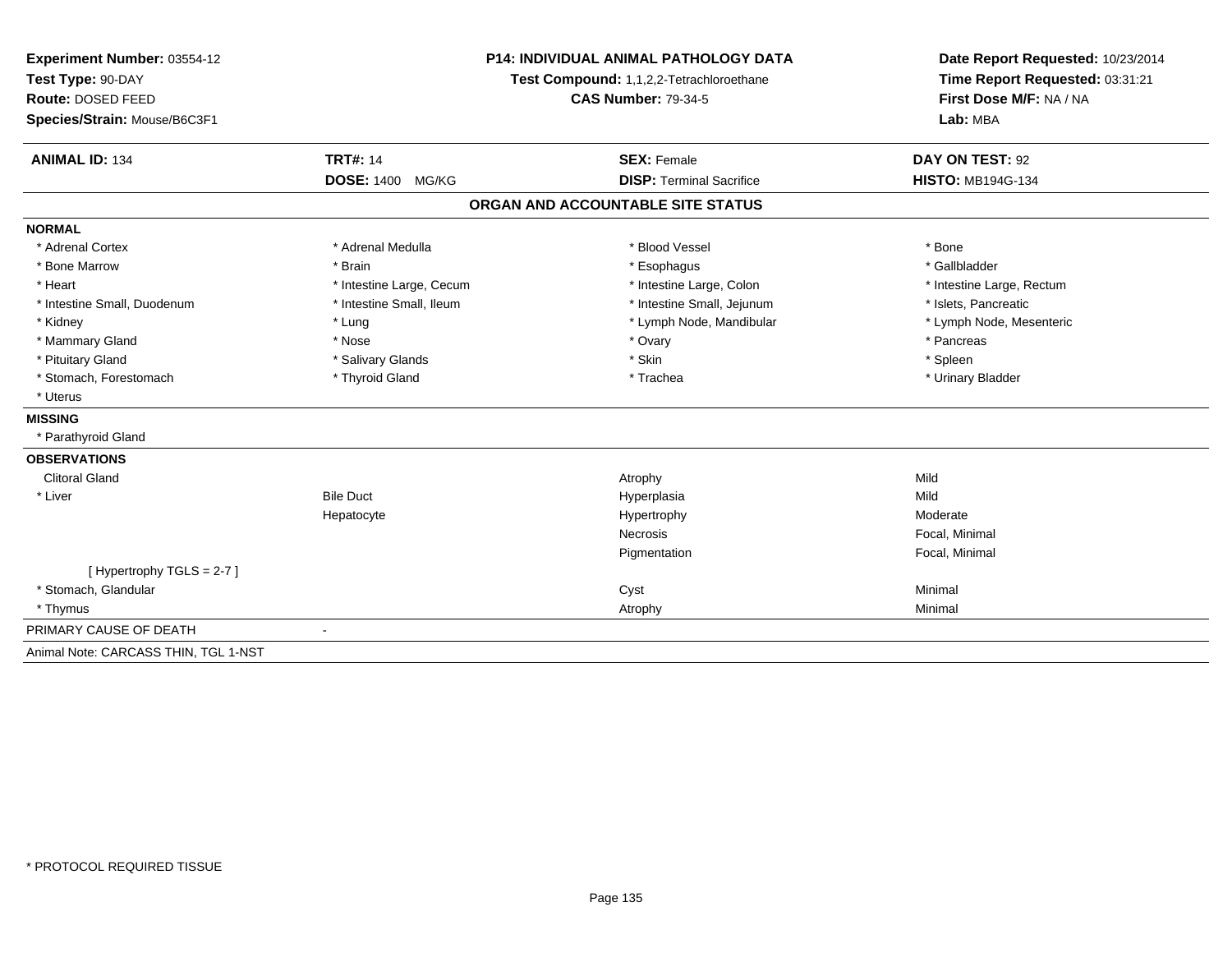| Experiment Number: 03554-12          | <b>P14: INDIVIDUAL ANIMAL PATHOLOGY DATA</b><br>Test Compound: 1,1,2,2-Tetrachloroethane<br><b>CAS Number: 79-34-5</b> |                                   | Date Report Requested: 10/23/2014                          |  |
|--------------------------------------|------------------------------------------------------------------------------------------------------------------------|-----------------------------------|------------------------------------------------------------|--|
| Test Type: 90-DAY                    |                                                                                                                        |                                   | Time Report Requested: 03:31:21<br>First Dose M/F: NA / NA |  |
| Route: DOSED FEED                    |                                                                                                                        |                                   |                                                            |  |
| Species/Strain: Mouse/B6C3F1         |                                                                                                                        |                                   | Lab: MBA                                                   |  |
|                                      |                                                                                                                        |                                   |                                                            |  |
| <b>ANIMAL ID: 135</b>                | <b>TRT#: 14</b>                                                                                                        | <b>SEX: Female</b>                | DAY ON TEST: 92                                            |  |
|                                      | <b>DOSE: 1400</b><br>MG/KG                                                                                             | <b>DISP: Terminal Sacrifice</b>   | <b>HISTO: MB194G-135</b>                                   |  |
|                                      |                                                                                                                        | ORGAN AND ACCOUNTABLE SITE STATUS |                                                            |  |
| <b>NORMAL</b>                        |                                                                                                                        |                                   |                                                            |  |
| * Adrenal Cortex                     | * Blood Vessel                                                                                                         | * Bone                            | * Bone Marrow                                              |  |
| * Brain                              | * Esophagus                                                                                                            | * Gallbladder                     | * Heart                                                    |  |
| * Intestine Large, Cecum             | * Intestine Large, Colon                                                                                               | * Intestine Large, Rectum         | * Intestine Small, Duodenum                                |  |
| * Intestine Small, Ileum             | * Intestine Small, Jejunum                                                                                             | * Islets, Pancreatic              | * Kidney                                                   |  |
| * Lung                               | * Lymph Node, Mandibular                                                                                               | * Lymph Node, Mesenteric          | * Mammary Gland                                            |  |
| * Nose                               | * Ovary                                                                                                                | * Pancreas                        | * Salivary Glands                                          |  |
| * Skin                               | * Stomach, Forestomach                                                                                                 | * Stomach, Glandular              | * Thymus                                                   |  |
| * Thyroid Gland                      | * Trachea                                                                                                              | * Urinary Bladder                 | * Uterus                                                   |  |
| <b>MISSING</b>                       |                                                                                                                        |                                   |                                                            |  |
| * Parathyroid Gland                  |                                                                                                                        |                                   |                                                            |  |
| <b>OBSERVATIONS</b>                  |                                                                                                                        |                                   |                                                            |  |
| * Adrenal Medulla                    |                                                                                                                        | Angiectasis                       | Minimal                                                    |  |
| <b>Clitoral Gland</b>                |                                                                                                                        | Atrophy                           | Moderate                                                   |  |
| * Liver                              | <b>Bile Duct</b>                                                                                                       | Hyperplasia                       | Mild                                                       |  |
|                                      | Hepatocyte                                                                                                             | Hypertrophy                       | Moderate                                                   |  |
|                                      |                                                                                                                        | Pigmentation                      | Focal, Minimal                                             |  |
| [Hypertrophy TGLS = 2-7]             |                                                                                                                        |                                   |                                                            |  |
| * Pituitary Gland                    |                                                                                                                        | Cyst                              | Mild                                                       |  |
| * Spleen                             |                                                                                                                        | Hematopoietic Cell Proliferation  | Minimal                                                    |  |
| PRIMARY CAUSE OF DEATH               | $\overline{\phantom{a}}$                                                                                               |                                   |                                                            |  |
| Animal Note: CARCASS THIN, TGL 1-NST |                                                                                                                        |                                   |                                                            |  |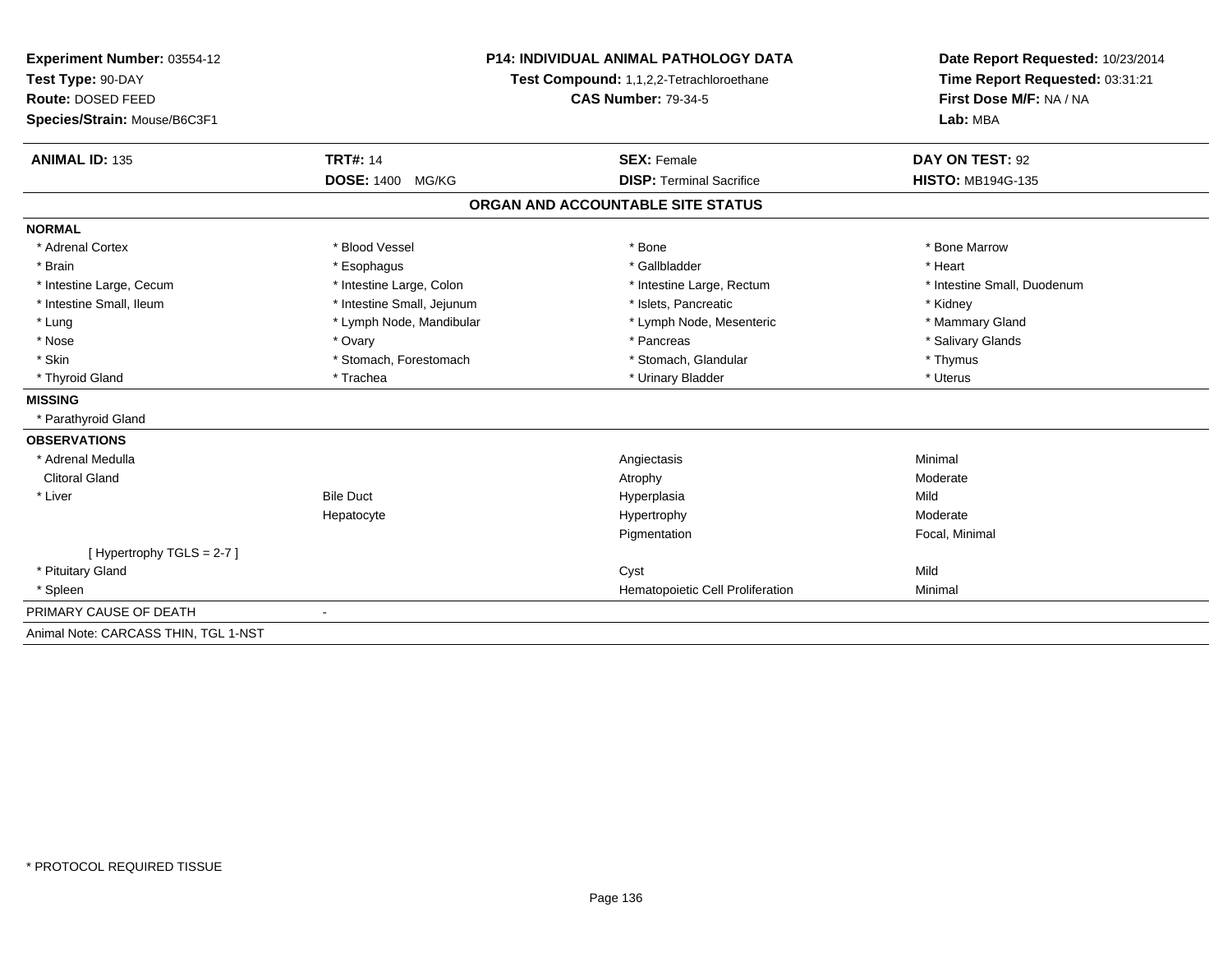| Experiment Number: 03554-12<br>Test Type: 90-DAY<br>Route: DOSED FEED<br>Species/Strain: Mouse/B6C3F1 |                            | <b>P14: INDIVIDUAL ANIMAL PATHOLOGY DATA</b><br>Test Compound: 1,1,2,2-Tetrachloroethane<br><b>CAS Number: 79-34-5</b> | Date Report Requested: 10/23/2014<br>Time Report Requested: 03:31:21<br>First Dose M/F: NA / NA<br>Lab: MBA |
|-------------------------------------------------------------------------------------------------------|----------------------------|------------------------------------------------------------------------------------------------------------------------|-------------------------------------------------------------------------------------------------------------|
| <b>ANIMAL ID: 136</b>                                                                                 | <b>TRT#: 14</b>            | <b>SEX: Female</b>                                                                                                     | DAY ON TEST: 92                                                                                             |
|                                                                                                       | <b>DOSE: 1400</b><br>MG/KG | <b>DISP: Terminal Sacrifice</b>                                                                                        | <b>HISTO: MB194G-136</b>                                                                                    |
|                                                                                                       |                            | ORGAN AND ACCOUNTABLE SITE STATUS                                                                                      |                                                                                                             |
| <b>NORMAL</b>                                                                                         |                            |                                                                                                                        |                                                                                                             |
| * Adrenal Medulla                                                                                     | * Blood Vessel             | * Bone                                                                                                                 | * Bone Marrow                                                                                               |
| * Brain                                                                                               | * Esophagus                | * Gallbladder                                                                                                          | * Heart                                                                                                     |
| * Intestine Large, Cecum                                                                              | * Intestine Large, Colon   | * Intestine Large, Rectum                                                                                              | * Intestine Small, Duodenum                                                                                 |
| * Intestine Small, Ileum                                                                              | * Intestine Small, Jejunum | * Islets, Pancreatic                                                                                                   | * Kidney                                                                                                    |
| * Lung                                                                                                | * Lymph Node, Mandibular   | * Lymph Node, Mesenteric                                                                                               | * Mammary Gland                                                                                             |
| * Nose                                                                                                | * Ovary                    | * Pancreas                                                                                                             | * Parathyroid Gland                                                                                         |
| * Pituitary Gland                                                                                     | * Salivary Glands          | * Skin                                                                                                                 | * Spleen                                                                                                    |
| * Stomach, Forestomach                                                                                | * Stomach, Glandular       | * Thymus                                                                                                               | * Thyroid Gland                                                                                             |
| * Trachea                                                                                             | * Urinary Bladder          | * Uterus                                                                                                               |                                                                                                             |
| <b>MISSING</b>                                                                                        |                            |                                                                                                                        |                                                                                                             |
| <b>Clitoral Gland</b>                                                                                 |                            |                                                                                                                        |                                                                                                             |
| <b>OBSERVATIONS</b>                                                                                   |                            |                                                                                                                        |                                                                                                             |
| * Adrenal Cortex                                                                                      | Capsule                    | Hyperplasia                                                                                                            | Minimal                                                                                                     |
| * Liver                                                                                               | <b>Bile Duct</b>           | Hyperplasia                                                                                                            | Mild                                                                                                        |
|                                                                                                       | Hepatocyte                 | Hypertrophy                                                                                                            | Moderate                                                                                                    |
|                                                                                                       |                            | Inflammation                                                                                                           | Focal, Minimal                                                                                              |
|                                                                                                       |                            | Pigmentation                                                                                                           | Focal, Minimal                                                                                              |
| [Hypertrophy TGLS = $1-7$ ]                                                                           |                            |                                                                                                                        |                                                                                                             |
| PRIMARY CAUSE OF DEATH                                                                                | $\overline{\phantom{a}}$   |                                                                                                                        |                                                                                                             |

-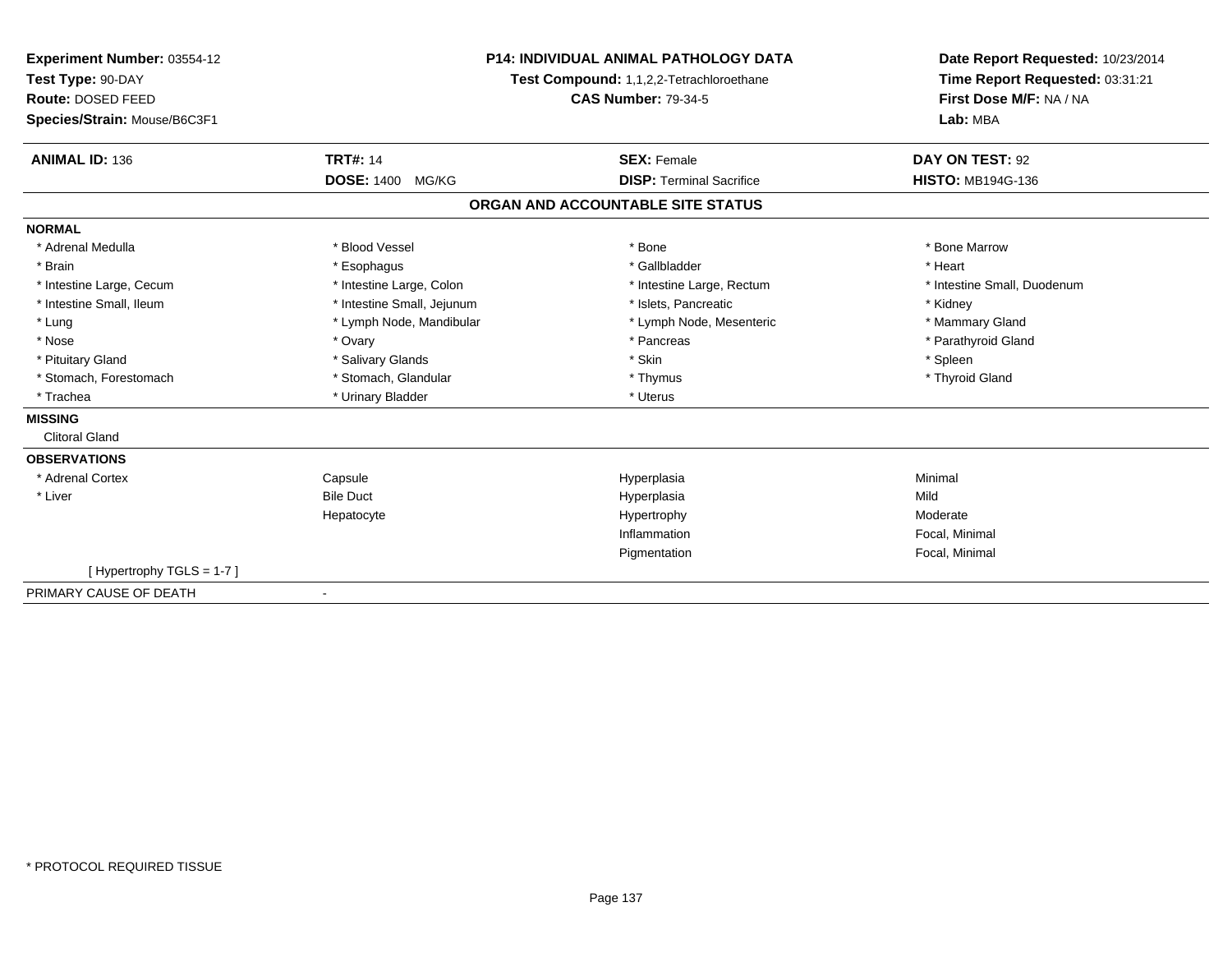| Experiment Number: 03554-12<br>Test Type: 90-DAY<br>Route: DOSED FEED<br>Species/Strain: Mouse/B6C3F1 |                             | <b>P14: INDIVIDUAL ANIMAL PATHOLOGY DATA</b><br><b>Test Compound: 1,1,2,2-Tetrachloroethane</b><br><b>CAS Number: 79-34-5</b> | Date Report Requested: 10/23/2014<br>Time Report Requested: 03:31:21<br>First Dose M/F: NA / NA<br>Lab: MBA |
|-------------------------------------------------------------------------------------------------------|-----------------------------|-------------------------------------------------------------------------------------------------------------------------------|-------------------------------------------------------------------------------------------------------------|
| <b>ANIMAL ID: 137</b>                                                                                 | <b>TRT#: 14</b>             | <b>SEX: Female</b>                                                                                                            | DAY ON TEST: 92                                                                                             |
|                                                                                                       | DOSE: 1400 MG/KG            | <b>DISP: Terminal Sacrifice</b>                                                                                               | <b>HISTO: MB194G-137</b>                                                                                    |
|                                                                                                       |                             | ORGAN AND ACCOUNTABLE SITE STATUS                                                                                             |                                                                                                             |
| <b>NORMAL</b>                                                                                         |                             |                                                                                                                               |                                                                                                             |
| * Adrenal Cortex                                                                                      | * Adrenal Medulla           | * Blood Vessel                                                                                                                | * Bone                                                                                                      |
| * Bone Marrow                                                                                         | * Brain                     | <b>Clitoral Gland</b>                                                                                                         | * Esophagus                                                                                                 |
| * Gallbladder                                                                                         | * Heart                     | * Intestine Large, Cecum                                                                                                      | * Intestine Large, Colon                                                                                    |
| * Intestine Large, Rectum                                                                             | * Intestine Small, Duodenum | * Intestine Small, Ileum                                                                                                      | * Intestine Small, Jejunum                                                                                  |
| * Islets. Pancreatic                                                                                  | * Kidney                    | * Lung                                                                                                                        | * Lymph Node, Mandibular                                                                                    |
| * Lymph Node, Mesenteric                                                                              | * Mammary Gland             | * Nose                                                                                                                        | * Ovary                                                                                                     |
| * Pancreas                                                                                            | * Parathyroid Gland         | * Pituitary Gland                                                                                                             | * Salivary Glands                                                                                           |
| * Skin                                                                                                | * Spleen                    | * Stomach, Forestomach                                                                                                        | * Stomach, Glandular                                                                                        |
| * Thymus                                                                                              | * Thyroid Gland             | * Trachea                                                                                                                     | * Urinary Bladder                                                                                           |
| * Uterus                                                                                              |                             |                                                                                                                               |                                                                                                             |
| <b>OBSERVATIONS</b>                                                                                   |                             |                                                                                                                               |                                                                                                             |
| * Liver                                                                                               | <b>Bile Duct</b>            | Hyperplasia                                                                                                                   | Mild                                                                                                        |
|                                                                                                       | Hepatocyte                  | Hypertrophy                                                                                                                   | Moderate                                                                                                    |
|                                                                                                       |                             | Pigmentation                                                                                                                  | Focal, Minimal                                                                                              |
| [Hypertrophy TGLS = $2-7$ ]                                                                           |                             |                                                                                                                               |                                                                                                             |
| PRIMARY CAUSE OF DEATH                                                                                | $\blacksquare$              |                                                                                                                               |                                                                                                             |
| Animal Note: CARCASS THIN, TGL 1-NST                                                                  |                             |                                                                                                                               |                                                                                                             |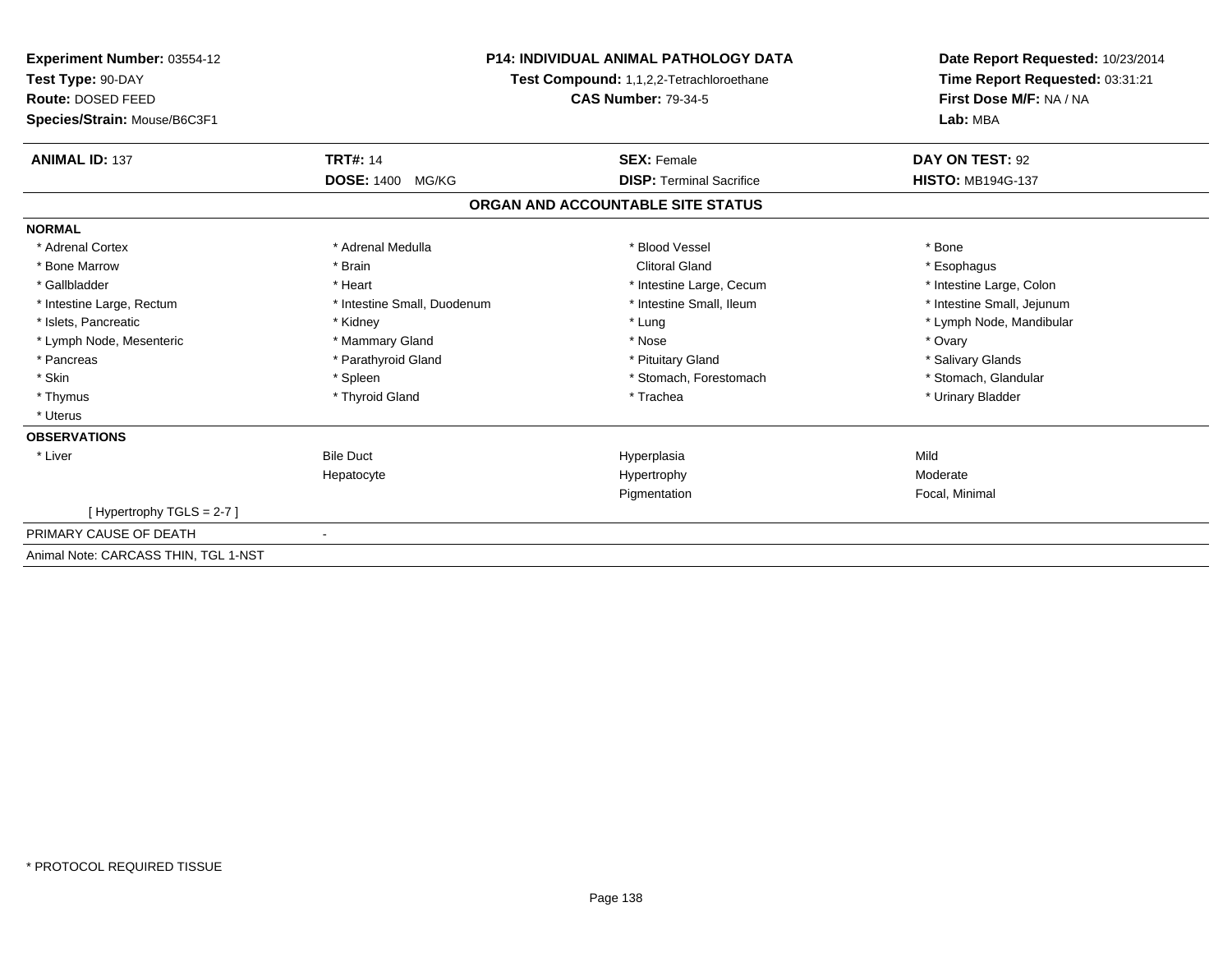| Experiment Number: 03554-12  | <b>P14: INDIVIDUAL ANIMAL PATHOLOGY DATA</b><br>Test Compound: 1,1,2,2-Tetrachloroethane |                                   | Date Report Requested: 10/23/2014<br>Time Report Requested: 03:31:21 |  |
|------------------------------|------------------------------------------------------------------------------------------|-----------------------------------|----------------------------------------------------------------------|--|
| Test Type: 90-DAY            |                                                                                          |                                   |                                                                      |  |
| Route: DOSED FEED            |                                                                                          | <b>CAS Number: 79-34-5</b>        | First Dose M/F: NA / NA                                              |  |
| Species/Strain: Mouse/B6C3F1 |                                                                                          |                                   | Lab: MBA                                                             |  |
| <b>ANIMAL ID: 138</b>        | <b>TRT#: 14</b>                                                                          | <b>SEX: Female</b>                | DAY ON TEST: 92                                                      |  |
|                              | <b>DOSE: 1400</b><br>MG/KG                                                               | <b>DISP: Terminal Sacrifice</b>   | <b>HISTO: MB194G-138</b>                                             |  |
|                              |                                                                                          | ORGAN AND ACCOUNTABLE SITE STATUS |                                                                      |  |
| <b>NORMAL</b>                |                                                                                          |                                   |                                                                      |  |
| * Adrenal Medulla            | * Blood Vessel                                                                           | * Bone                            | * Bone Marrow                                                        |  |
| * Brain                      | * Esophagus                                                                              | * Gallbladder                     | * Heart                                                              |  |
| * Intestine Large, Cecum     | * Intestine Large, Colon                                                                 | * Intestine Large, Rectum         | * Intestine Small, Duodenum                                          |  |
| * Intestine Small, Ileum     | * Intestine Small, Jejunum                                                               | * Islets, Pancreatic              | * Kidney                                                             |  |
| * Lung                       | * Lymph Node, Mandibular                                                                 | * Lymph Node, Mesenteric          | * Mammary Gland                                                      |  |
| * Nose                       | * Ovary                                                                                  | * Pancreas                        | * Pituitary Gland                                                    |  |
| * Salivary Glands            | * Skin                                                                                   | * Spleen                          | * Stomach, Forestomach                                               |  |
| * Stomach, Glandular         | * Thyroid Gland                                                                          | * Trachea                         | * Urinary Bladder                                                    |  |
| * Uterus                     |                                                                                          |                                   |                                                                      |  |
| <b>MISSING</b>               |                                                                                          |                                   |                                                                      |  |
| * Parathyroid Gland          |                                                                                          |                                   |                                                                      |  |
| <b>OBSERVATIONS</b>          |                                                                                          |                                   |                                                                      |  |
| * Adrenal Cortex             | Capsule                                                                                  | Hyperplasia                       | Minimal                                                              |  |
| <b>Clitoral Gland</b>        |                                                                                          | Atrophy                           | Moderate                                                             |  |
| * Liver                      | <b>Bile Duct</b>                                                                         | Hyperplasia                       | Mild                                                                 |  |
|                              | Hepatocyte                                                                               | Hypertrophy                       | Moderate                                                             |  |
|                              |                                                                                          | Pigmentation                      | Focal, Minimal                                                       |  |
| [Hypertrophy TGLS = $1-7$ ]  |                                                                                          |                                   |                                                                      |  |
| * Thymus                     |                                                                                          | Atrophy                           | Minimal                                                              |  |
|                              | Thymocyte                                                                                | Necrosis                          | Mild                                                                 |  |
| PRIMARY CAUSE OF DEATH       |                                                                                          |                                   |                                                                      |  |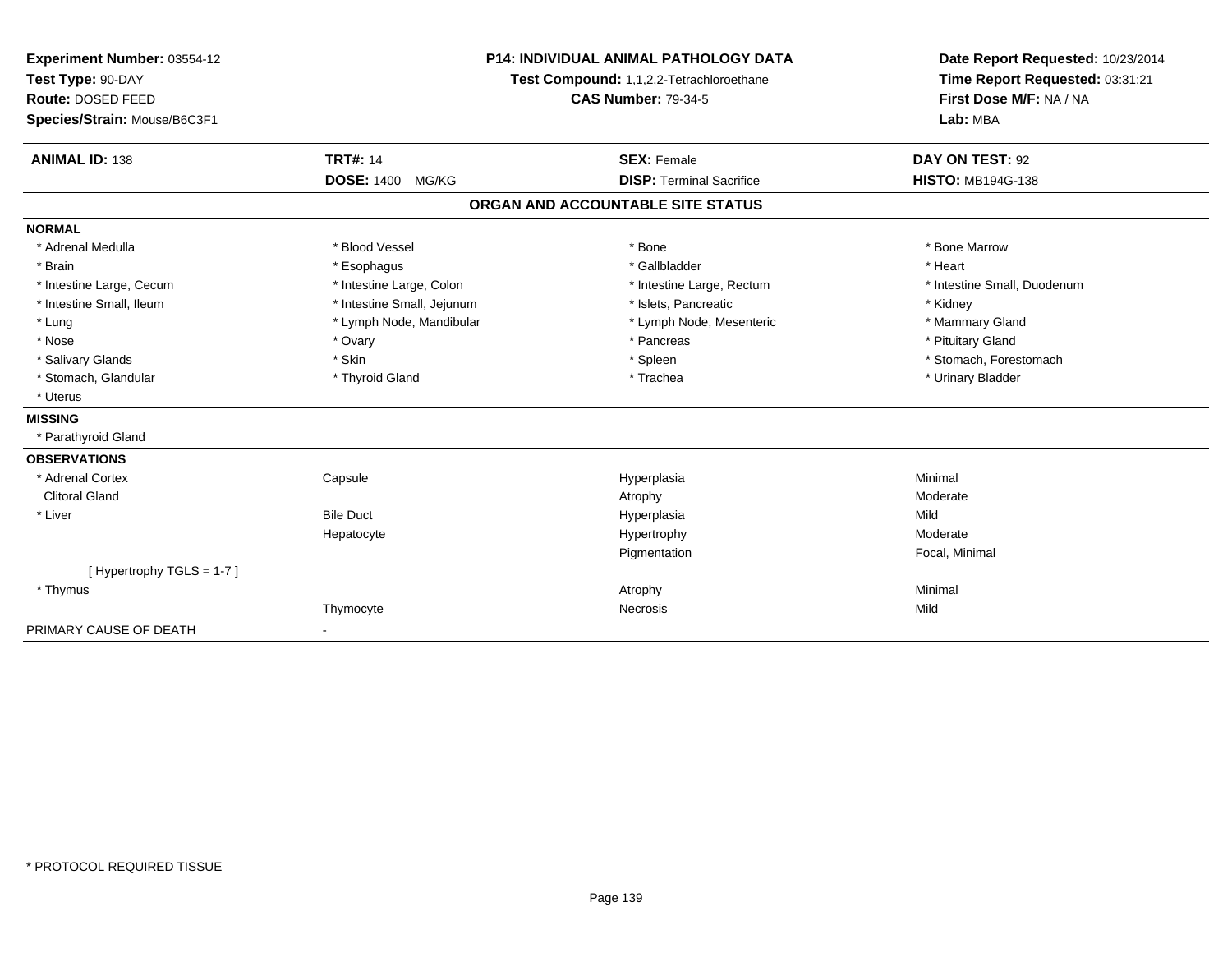| <b>Experiment Number: 03554-12</b><br>Test Type: 90-DAY<br>Route: DOSED FEED | <b>P14: INDIVIDUAL ANIMAL PATHOLOGY DATA</b><br>Test Compound: 1,1,2,2-Tetrachloroethane<br><b>CAS Number: 79-34-5</b> |                                   | Date Report Requested: 10/23/2014<br>Time Report Requested: 03:31:21<br>First Dose M/F: NA / NA |
|------------------------------------------------------------------------------|------------------------------------------------------------------------------------------------------------------------|-----------------------------------|-------------------------------------------------------------------------------------------------|
| Species/Strain: Mouse/B6C3F1                                                 |                                                                                                                        |                                   | Lab: MBA                                                                                        |
| <b>ANIMAL ID: 139</b>                                                        | <b>TRT#: 14</b>                                                                                                        | <b>SEX: Female</b>                | DAY ON TEST: 92                                                                                 |
|                                                                              | <b>DOSE: 1400</b><br>MG/KG                                                                                             | <b>DISP: Terminal Sacrifice</b>   | <b>HISTO: MB194G-139</b>                                                                        |
|                                                                              |                                                                                                                        | ORGAN AND ACCOUNTABLE SITE STATUS |                                                                                                 |
| <b>NORMAL</b>                                                                |                                                                                                                        |                                   |                                                                                                 |
| * Adrenal Cortex                                                             | * Adrenal Medulla                                                                                                      | * Blood Vessel                    | * Bone                                                                                          |
| * Bone Marrow                                                                | * Brain                                                                                                                | * Esophagus                       | * Gallbladder                                                                                   |
| * Heart                                                                      | * Intestine Large, Cecum                                                                                               | * Intestine Large, Colon          | * Intestine Large, Rectum                                                                       |
| * Intestine Small, Duodenum                                                  | * Intestine Small. Ileum                                                                                               | * Intestine Small, Jejunum        | * Islets, Pancreatic                                                                            |
| * Kidney                                                                     | * Lung                                                                                                                 | * Lymph Node, Mandibular          | * Lymph Node, Mesenteric                                                                        |
| * Mammary Gland                                                              | * Nose                                                                                                                 | * Ovary                           | * Pancreas                                                                                      |
| * Parathyroid Gland                                                          | * Pituitary Gland                                                                                                      | * Salivary Glands                 | * Skin                                                                                          |
| * Spleen                                                                     | * Stomach, Forestomach                                                                                                 | * Stomach, Glandular              | * Thymus                                                                                        |
| * Thyroid Gland                                                              | * Trachea                                                                                                              | * Urinary Bladder                 | * Uterus                                                                                        |
| <b>OBSERVATIONS</b>                                                          |                                                                                                                        |                                   |                                                                                                 |
| <b>Clitoral Gland</b>                                                        |                                                                                                                        | Atrophy                           | Moderate                                                                                        |
| * Liver                                                                      | <b>Bile Duct</b>                                                                                                       | Hyperplasia                       | Mild                                                                                            |
|                                                                              | Hepatocyte                                                                                                             | Hypertrophy                       | Moderate                                                                                        |
|                                                                              | Hepatocyte                                                                                                             | Necrosis                          | Minimal                                                                                         |
| [Hypertrophy TGLS = 1-7]                                                     |                                                                                                                        |                                   |                                                                                                 |
| PRIMARY CAUSE OF DEATH                                                       |                                                                                                                        |                                   |                                                                                                 |